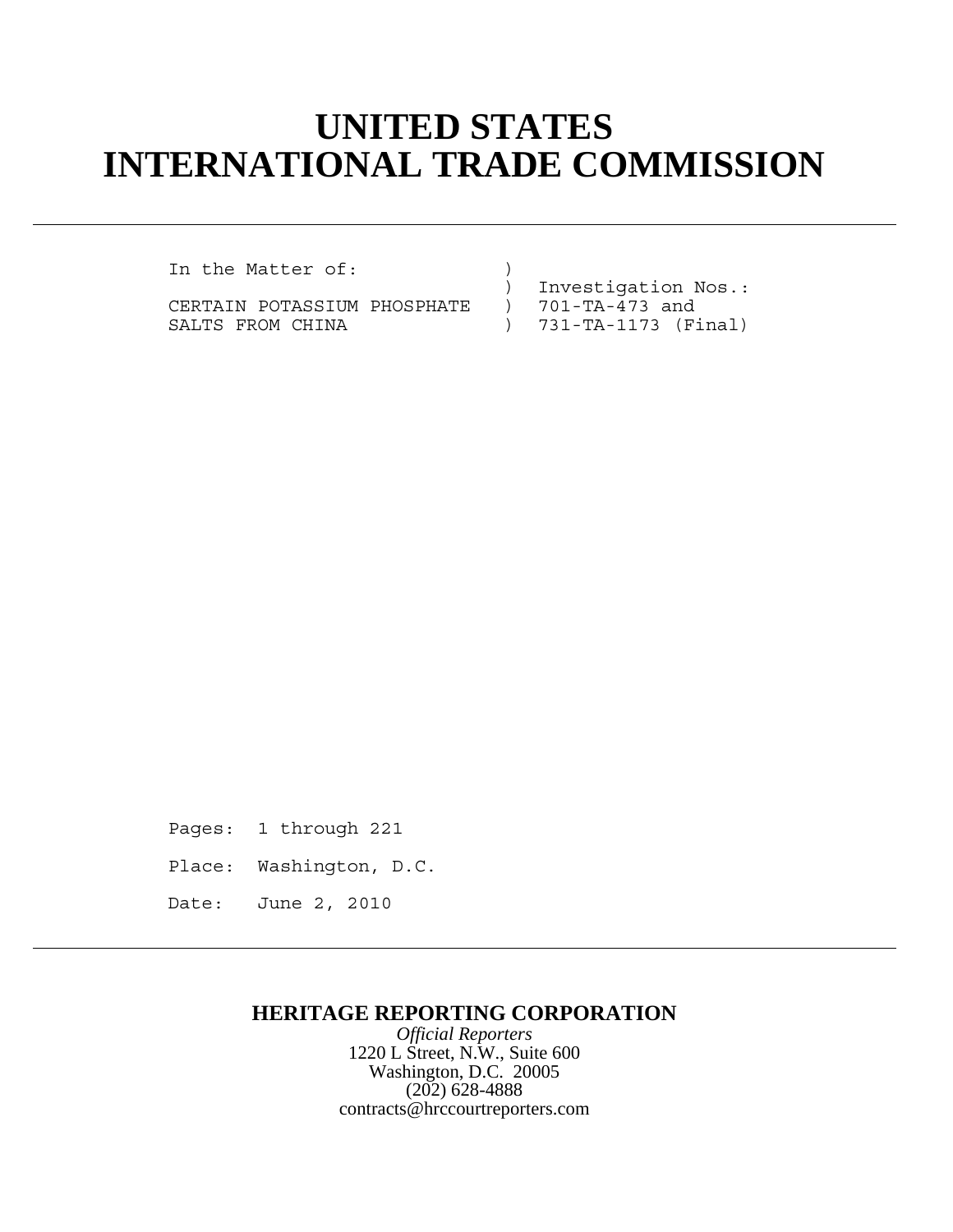#### THE UNITED STATES INTERNATIONAL TRADE COMMISSION

| In the Matter of:           |                       |
|-----------------------------|-----------------------|
|                             | ) Investigation Nos.: |
| CERTAIN POTASSIUM PHOSPHATE | ) 701-TA-473 and      |
| SALTS FROM CHINA            | ) 731-TA-1173 (Final) |

Tuesday, June 2, 2010

Room No. 101 U.S. International Trade Commission 500 E Street, S.W. Washington, D.C.

The hearing commenced, pursuant to notice, at 9:30 a.m., before the Commissioners of the United States International Trade Commission, the Honorable SHARA L. ARANOFF, Chairman, presiding.

APPEARANCES:

On behalf of the International Trade Commission:

Commissioners:

SHARA L. ARANOFF, CHAIRMAN DANIEL R. PEARSON, VICE CHAIRMAN CHARLOTTE R. LANE, COMMISSIONER IRVING A. WILLIAMSON, COMMISSIONER DEAN A. PINKERT, COMMISSIONER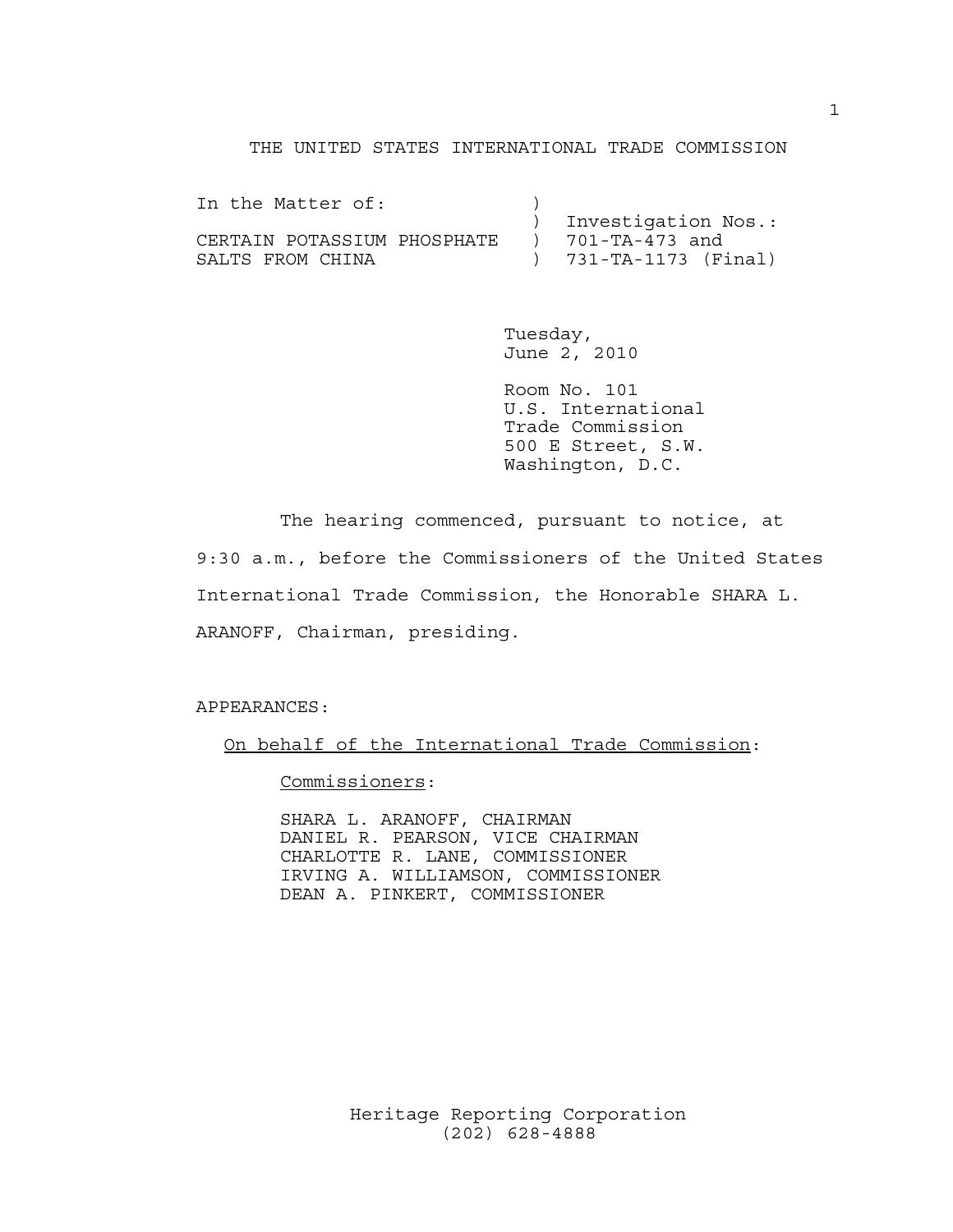APPEARANCES: (Cont'd.)

Staff:

BILL BISHOP, HEARINGS AND MEETINGS COORDINATOR SHARON BELLAMY, HEARINGS AND MEETINGS ASSISTANT ANGELA NEWELL, INVESTIGATOR JACK GREENBLATT, INTERNATIONAL TRADE ANALYST AIMEE LARSEN, ECONOMIST JUSTIN JEE, ACCOUNTANT/AUDITOR MARK REES, ATTORNEY ELIZABETH DUALL, ATTORNEY DOUGLAS CORKRAN, SUPERVISORY INVESTIGATOR

In Support of the Imposition of Antidumping and Countervailing Duty Orders:

On behalf of ICL Performance Products LP and Prayon, Inc.:

ANGIE SCHEWE, Business Director, Industrial Phosphates, ICL Performance Products, LP NANCY STACHIW, Director, Technical Service and Applications, ICL Performance Products, LP ANTHONY J. REPASO, Corporate Counsel, ICL Performance Products, LP ALLEN SEXTON, Vice President–Sales, Prayon, Inc. BETH ALLEN, Vice President–Finance and Procurement, Prayon, Inc.

JAMES R. CANNON, Esquire BENJAMIN ARDEN, Esquire Williams Mullen Washington, D.C.

In Opposition to the Imposition of Antidumping and Countervailing Duty Orders:

On behalf of Valudor Products, Inc. (Valudor):

SEMYON MELAMED, President, Valudor DEIRDRE MALONEY, Senior Trade Advisor, White & Case LLP

JOANNA RITCEY-DONOHUE, Esquire KRISTINE ZISSIS, Esquire DAVID QUAYAT, Esquire White & Case LLP Washington, D.C.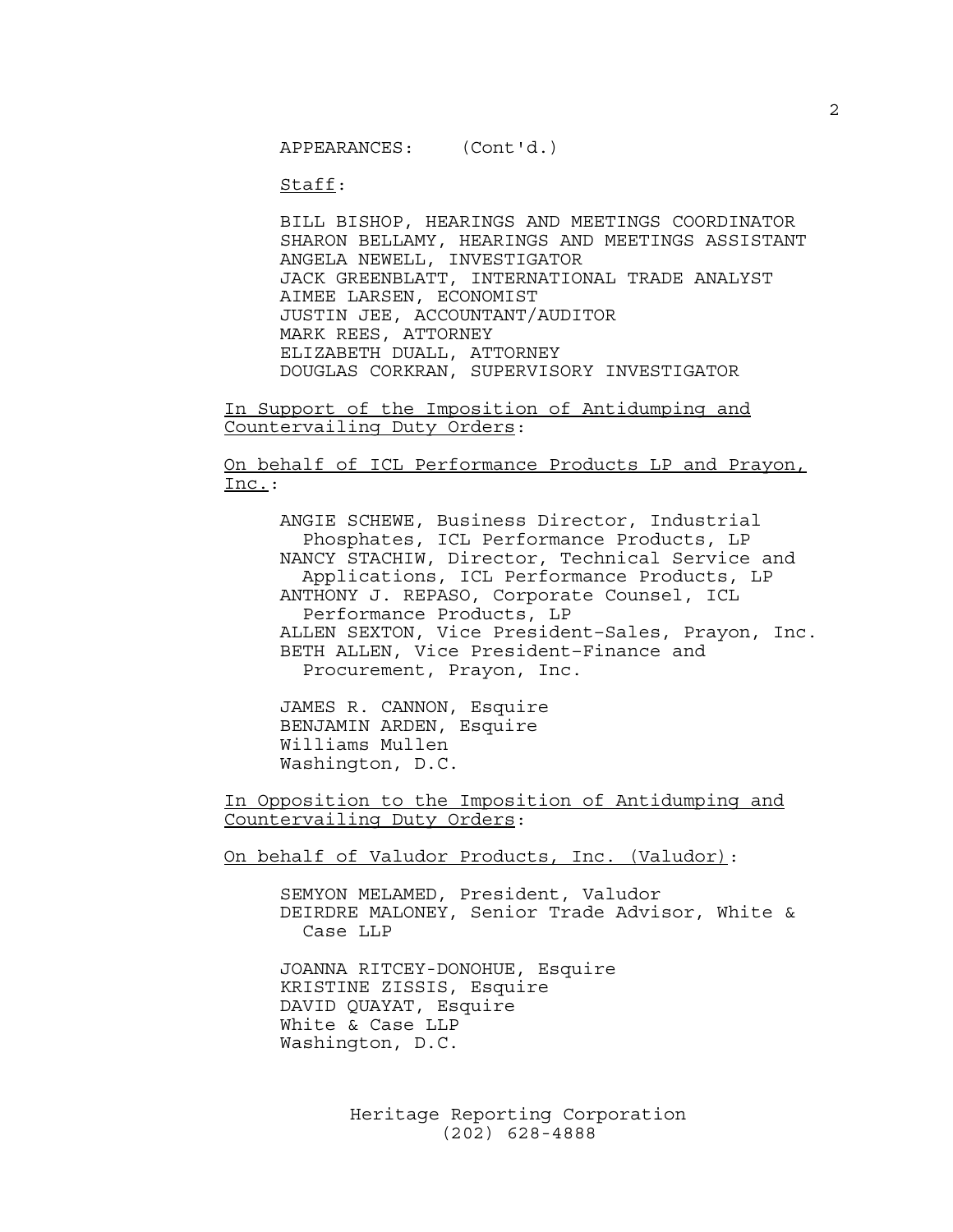## I N D E X

#### PAGE

| OPENING STATEMENT OF JAMES R. CANNON, JR., ESQUIRE, 5<br>WILLIAMS MULLEN                                     |     |
|--------------------------------------------------------------------------------------------------------------|-----|
| OPENING STATEMENT OF JOANNA M. RITCEY-DONOHUE,<br>ESQUIRE, WHITE & CASE LLP                                  | 9   |
| TESTIMONY OF JAMES R. CANNON, ESQUIRE,<br>WILLIAMS MULLEN                                                    | 15  |
| TESTIMONY OF NANCY STACHIW, DIRECTOR, TECHNICAL<br>SERVICE AND APPLICATIONS, ICL PERFORMANCE<br>PRODUCTS, LP | 15  |
| TESTIMONY OF ANGIE SCHEWE, BUSINESS DIRECTOR,<br>INDUSTRIAL PHOSPHATES, ICL PERFORMANCE PRODUCTS,<br>LP      | 24  |
| TESTIMONY OF BETH ALLEN, VICE PRESIDENT-FINANCE<br>AND PROCUREMENT, PRAYON, INC.                             | 35  |
| TESTIMONY OF ALLEN SEXTON, VICE PRESIDENT-SALES,<br>PRAYON, INC.                                             | 40  |
| TESTIMONY OF SEMYON MELAMED, PRESIDENT, VALUDOR                                                              | 144 |
| TESTIMONY OF DEIRDRE MALONEY, SENIOR TRADE ADVISOR, 178<br>WHITE & CASE LLP                                  |     |
| CLOSING STATEMENT OF KRISTINE ZISSIS, ESQUIRE,<br>WHITE & CASE LLP                                           | 212 |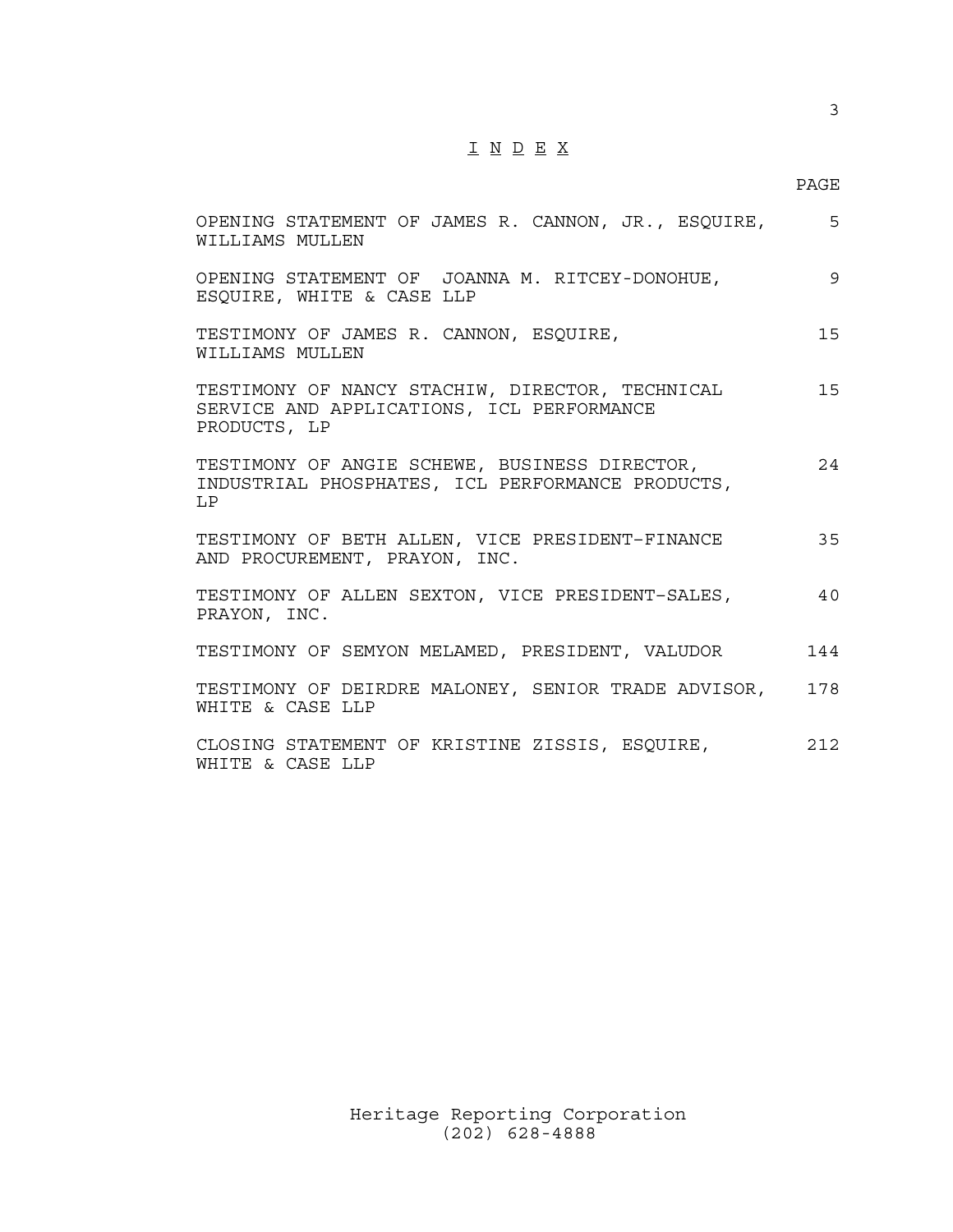P R O C E E D I N G S (9:30 a.m.) CHAIRMAN ARANOFF: Good morning. On behalf of the U.S. International Trade Commission I welcome you to this hearing in Investigation Nos. 701-TA-473 and 731-TA-1173 (Final) involving Certain Potassium Phosphate Salts from China. The purpose of these investigations is to determine whether an industry in the United States is materially injured or threatened with material injury or the establishment of an industry in the United States is materially retarded by reason of subsidized and less than fair value imports of certain potassium phosphate salts from China. Schedules setting forth the presentation of this hearing, notices of investigation and transcript order forms are available at the public distribution table. All prepared testimony should be given to the Secretary. Please do not place testimony directly on the public distribution table. All witnesses must be sworn in by the Secretary before presenting testimony. I understand that parties are aware of the time allocations. Any questions regarding the time allocations should be directed to the Secretary.

> Heritage Reporting Corporation (202) 628-4888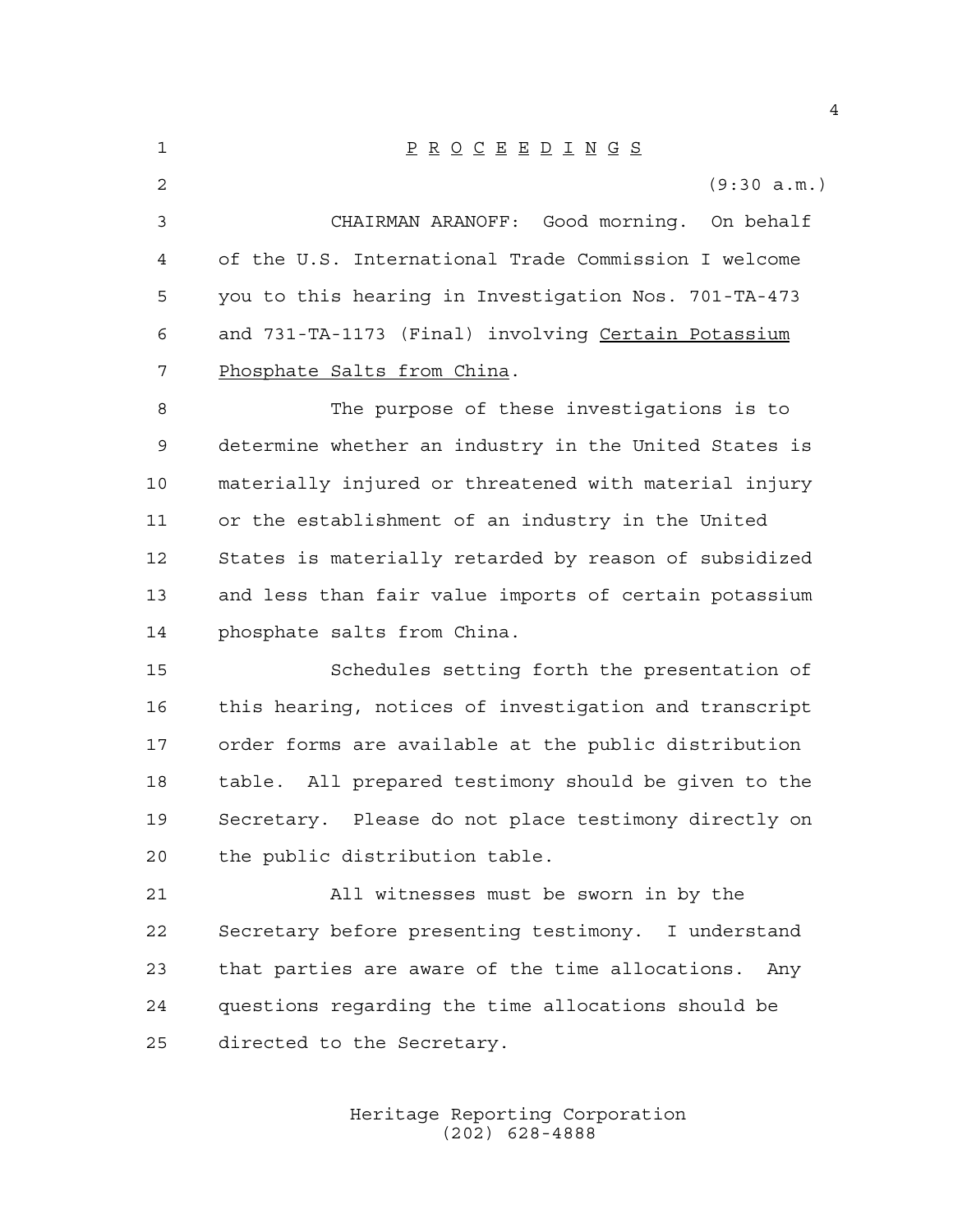Speakers are reminded not to refer in their remarks or answers to questions to business proprietary information. Please speak clearly into the microphone and state your name for the record for the benefit of the court reporter. Finally, if you will be submitting documents that contain information you wish classified as business confidential your requests should comply with Commission Rule 201.6. Mr. Secretary, are there any preliminary matters? MR. BISHOP: No, Madam Chairman. CHAIRMAN ARANOFF: Very well. Welcome to everyone in attendance today, and let us please begin with opening remarks. MR. BISHOP: Opening remarks on behalf of Petitioners will be by James R. Cannon, Jr., Williams Mullen. CHAIRMAN ARANOFF: Good morning, Mr. Cannon. MR. CANNON: Good morning. I'm on. The Chinese phosphate rock and yellow phosphorous producers control about 70 percent of the world market for the raw materials that make these products. Realizing their control over the raw materials, China imposed an export tax of 120 percent on those raw

> Heritage Reporting Corporation (202) 628-4888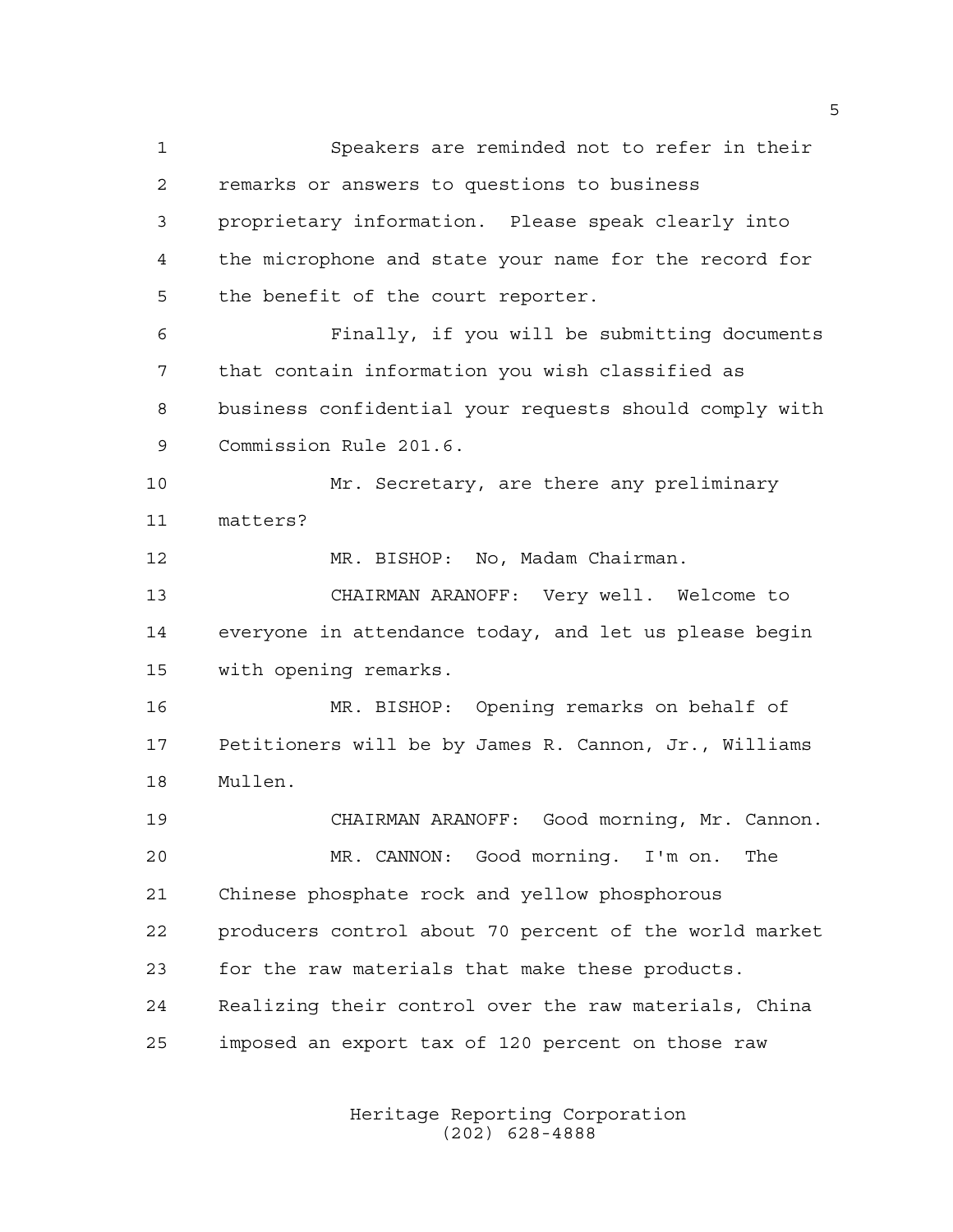materials to leverage its strength in those raw materials and assist the ASEAN producers, the companies in China who make these products.

 Because of that tax, the United States, the EU and Mexico have brought a WTO challenge to force them to eliminate it. In this case, we raised this issue with the Commerce Department. We explained that these measures that the Chinese Government has taken to bolster its industry, which competes with us, constitute a subsidy.

 And Commerce agreed, and in the final determination last week Commerce found that that subsidy, together with other subsidies from the Government of China, amounted to a 109 percent countervailing duty margin. On top of that, in the antidumping case Commerce found dumping margins ranging from 70 to 95 percent.

 Against that background before you today, you'll hear testimony about the conditions of competition in the U.S. market. You'll hear that raw material costs are increasing, demand is declining, U.S. producers have excess capacity, China has excess capacity -- indeed, there is global excess capacity -- and the products are good substitutes.

So you have declining demand, excess global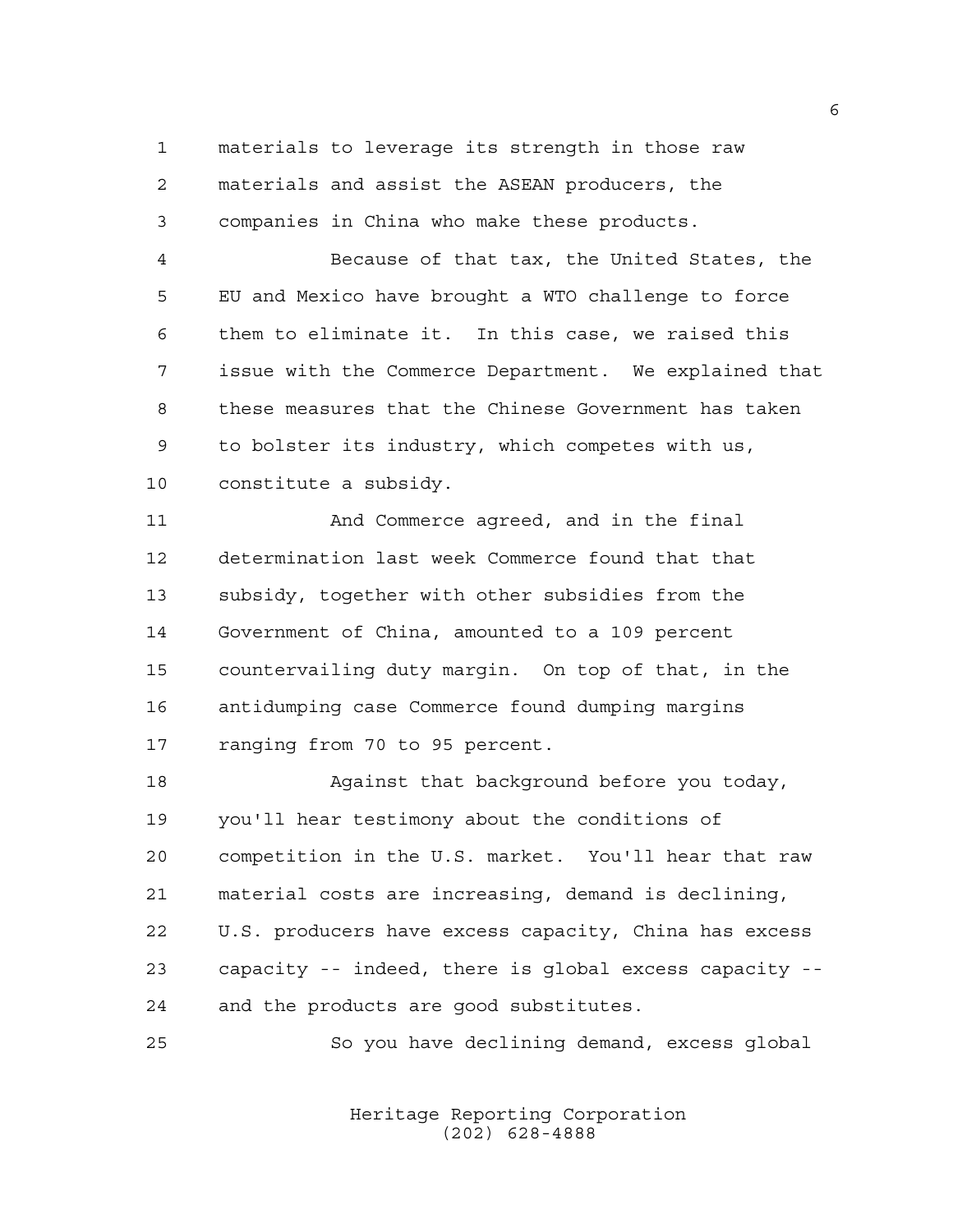capacity and products that are good substitutes. What that I think will tell you is that price is very important. In fact, you will hear that even a one penny difference in the price will make the difference in competition for the sale.

 Turning to the issues that you analyzed, in terms of present material injury the volume effects here for all three products are the same. Demand is declining, U.S. shipments are declining, imports are increasing and import market share is increasing.

 Looking at the price effects of all three products, there's underselling particularly in 2009. There's price depression. In 2009, the domestic producers reduced their prices because of the underselling. There's price suppression.

 With rising unit cost of goods sold, particularly in 2009, the U.S. industry was in a cost/price squeeze and so the impact on the domestic industry is clear. There have been losses. There are declining, inadequate profits across the industry. There is declining U.S. production. There is a massive underutilized capacity, and there have been layoffs.

 In these conditions, we believe that what you predicted at the preliminary stage -- a threat of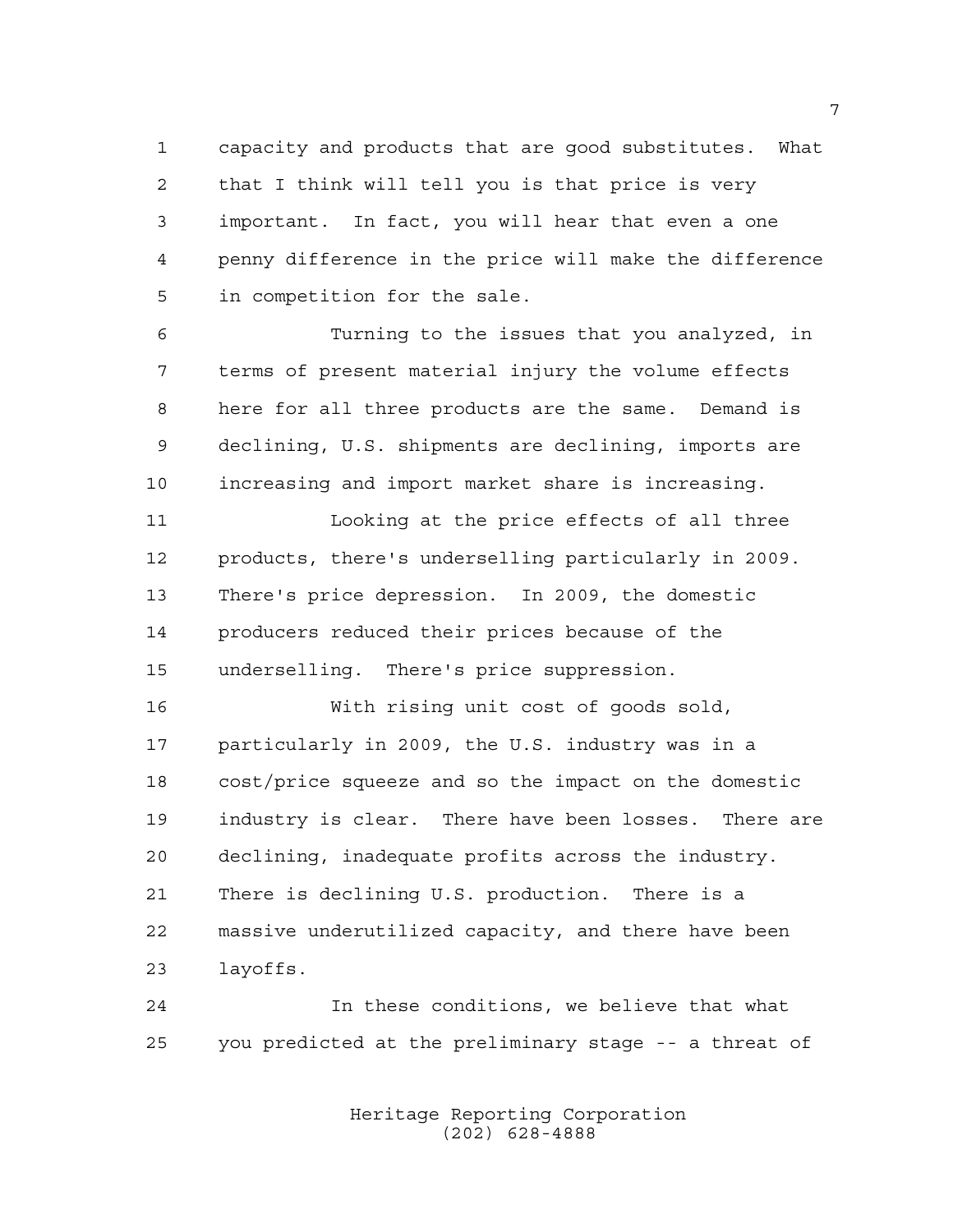injury -- came true, and in fact over the course of 2009 the industry experienced present material injury. However, the threat is still out there. There's still a maximum amount of excess capacity.

5 As I explained at the beginning, there are subsidies, and the industry in China, backed by the Government of China and these government measures to leverage their power over raw materials, caused this industry to have an export orientation, so the producers in China who have too much capacity are aiming it at export markets and they're also growing inventories. There's plenty of product in the U.S. market that is already in the market from China.

 In these circumstances, I think you should find that there is a likelihood of continued underselling; that without relief the Chinese will use the same tactics they used in 2009. They will deeply undersell U.S. producers' prices, and they will therefore cause material injury imminently.

 Respondents today represent an importer of one of the three products, MKP. Essentially the issue there I believe is whether there's an overlap in competition between the domestics and the imports. We will testify and you will hear about the quality of the Chinese product. It is a high quality product.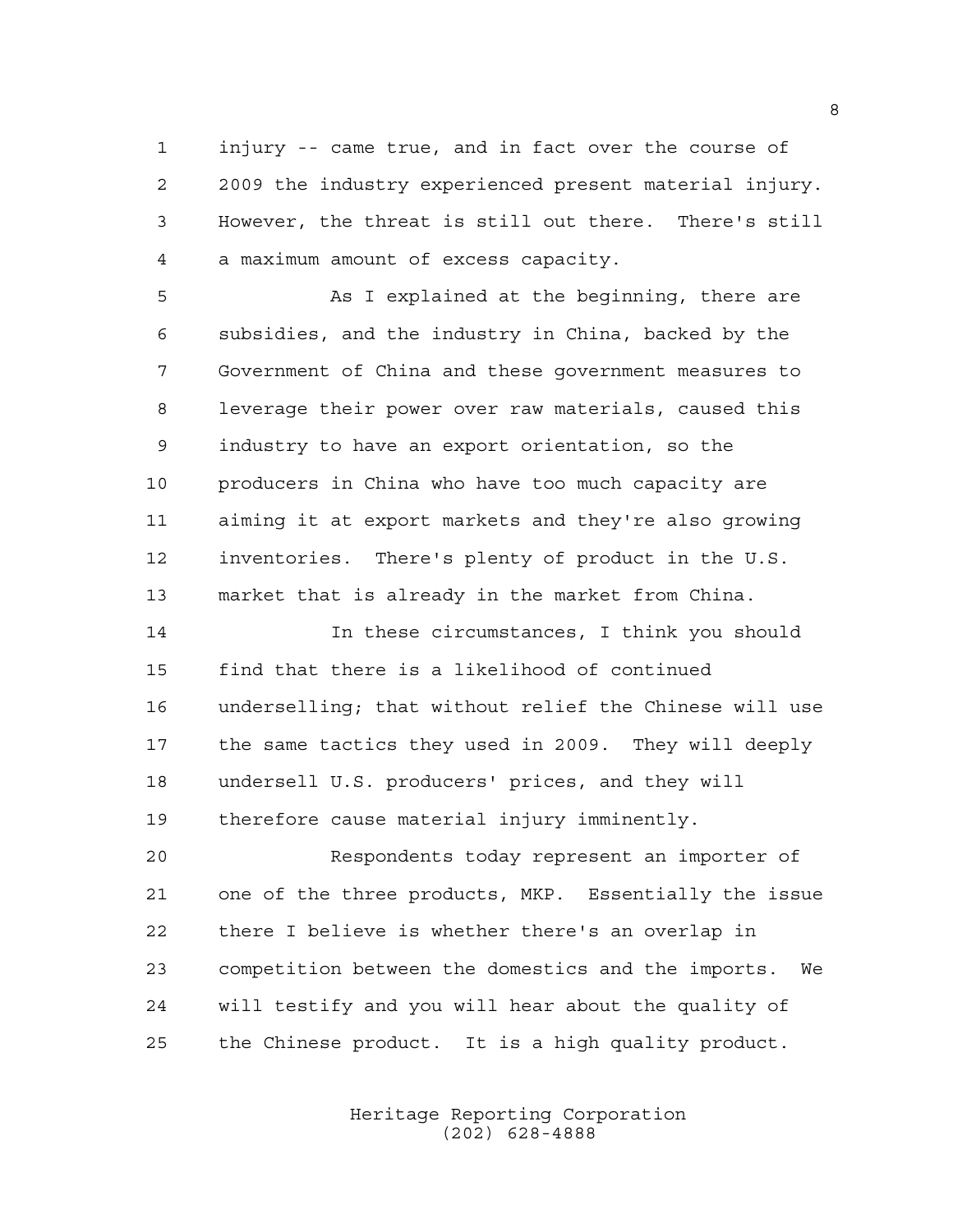It competes directly with the domestic product.

 Importers are selling this Chinese MKP into the food grade market and into the high end technical uses which the domestic industry serves.

 And finally, even if only a portion of the Chinese volume overlaps with the domestic production, the Chinese volume in total is so large that if one-tenth of the Chinese volume competes with the domestic volume the domestic producers -- well, the scale is such that you will find substantial overlap. Thank you.

 MR. BISHOP: Opening remarks on behalf of Respondents will be by Joanna M. Ritcey-Donohue, White & Case, LLP.

 MS. RITCEY-DONOHUE: Good morning. I appreciate the opportunity to make a few opening remarks today on behalf of Valudor Products, Inc., an importer of monopotassium phosphate, MKP, and tetrapotassium pyrophosphate, TKPP.

 Valudor is appearing here today to speak about MKP. Valudor has relatively limited experience with TKPP in the U.S. market, but of course we'll respond as fully as possible to any questions from the Commission.

I'd like to make three brief points this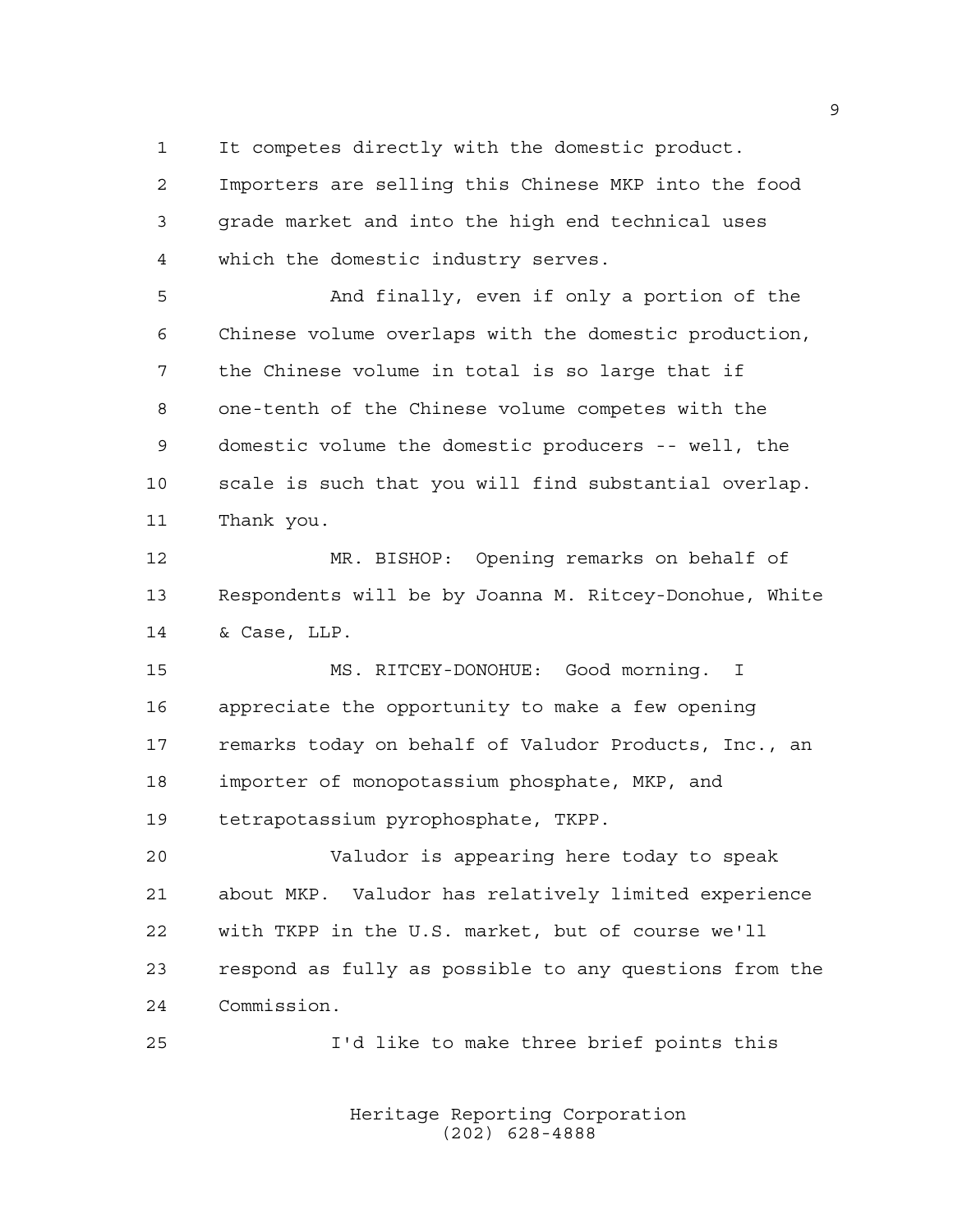morning. First, subject imports of MKP could not have materially injured the domestic industry because subject imports and domestic MKP are not sold in the same market segments and are not in any meaningful sense substitutable.

 Second, the domestic industry is, by a number of measures, performing well. Any negative indicators can be linked with causes other than MKP imports from China.

 Third, subject imports of MKP are not likely to threaten the domestic industry with material injury because the current conditions of competition are not likely to change in the foreseeable future. Subject imports are likely to continue not to compete with domestic MKP.

 The same limitations the Commission noted in its preliminary determination with respect to STPP are present for food grade MKP. That is, product qualifications and safety issues will omit these imports.

 My first point is that the domestic industry did not compete with and therefore was not injured by subject imports. Subject imports, including both technical grade and food grade, are not sold for the same uses for which domestic MKP are sold.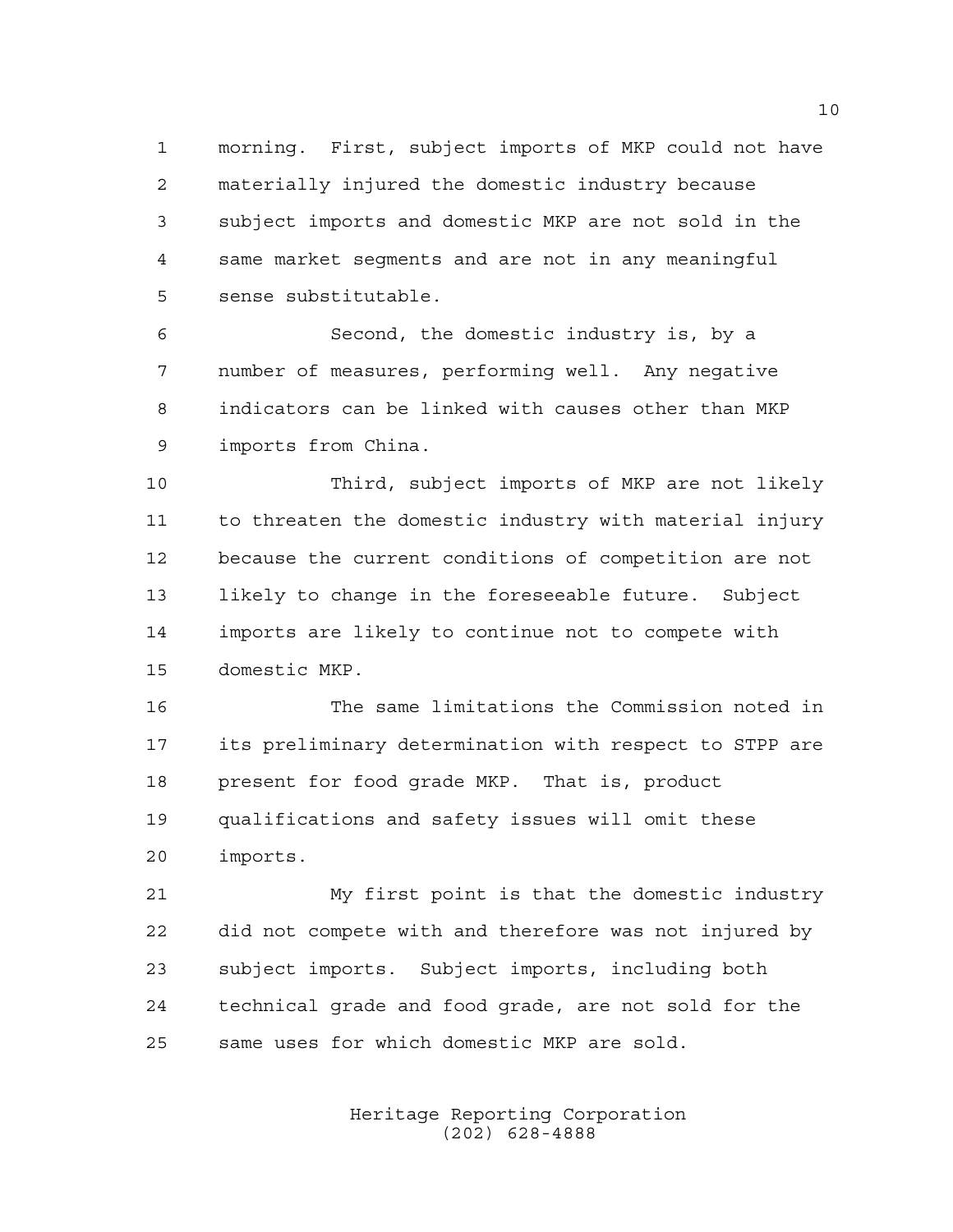Since the Commission's preliminary determination, the record has become clear that subject imports are used in U.S. market fertilizer production by and large. It is clear that the domestic industry for MKP does not service this market.

 Domestic MKP and subject MKP imports are not used in the same end uses because these products are very different products. Domestic MKP is food grade -- that means higher standards -- than subject imports of both food grade and technical grade MKP. Domestic MKP produced by ICL Performance Products also purposely does not compete with imports from its parent company in Israel which, like subject imports, includes technical grade MKP.

 Subject imports are sold generally for fertilizers largely because of safety issues in the U.S. market that prevent the use of subject imports for food production or many nonfertilizer technical applications. There are good reasons for these concerns such as the recent baby formula, pet food and other poisoning tragedies in China. Valudor's experience, as you will hear momentarily, also validates these concerns.

Related to the lack of competition, subject

Heritage Reporting Corporation (202) 628-4888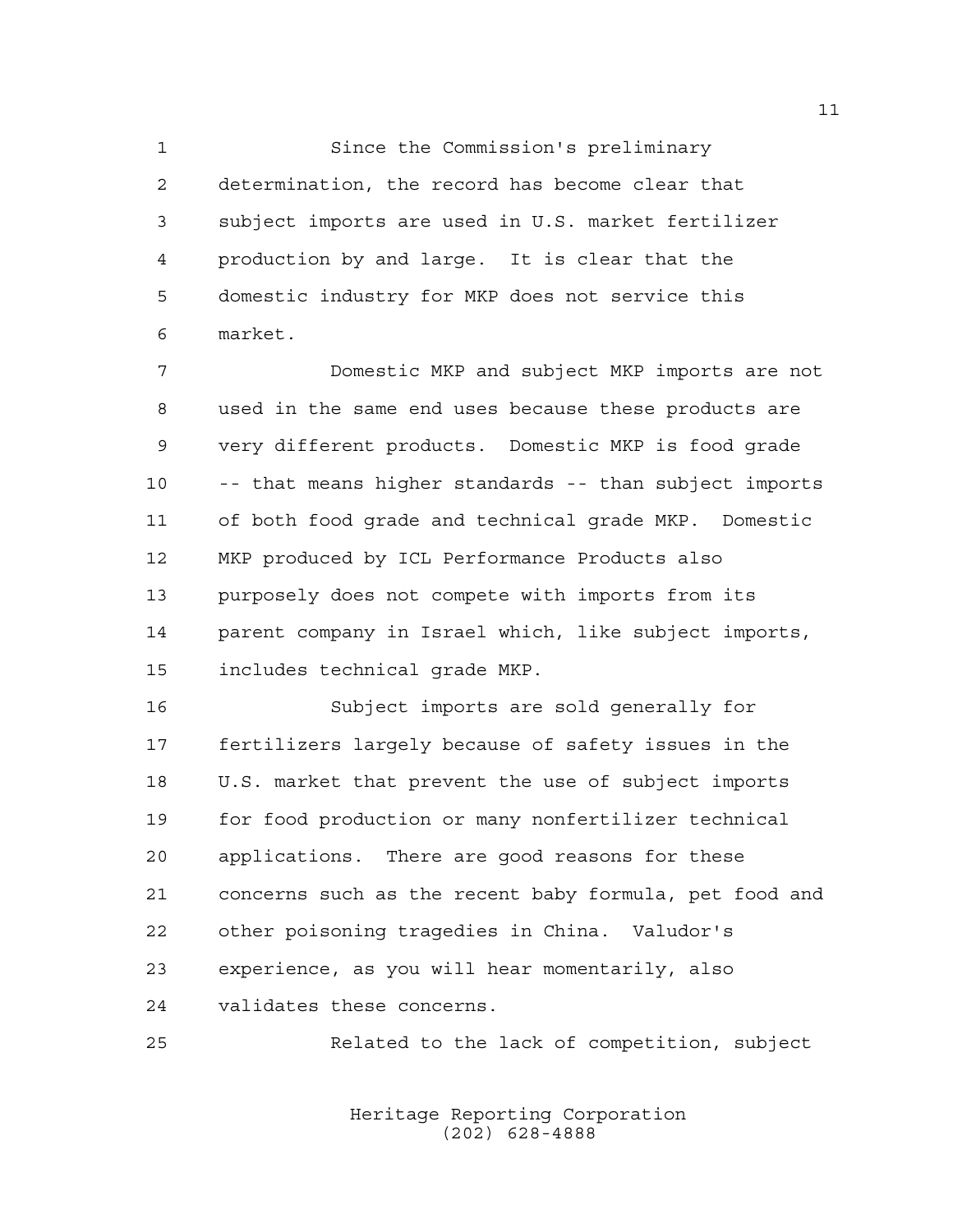imports furthermore are not substitutable for domestic MKP. There is agreement that technical grade MKP, which comprise the majority of subject imports, cannot be used in applications that require food grade MKP. Because domestic MKP is primarily food grade, this limitation narrows considerably the potential for substitutability.

 Food grade MKP is technically "interchangeable" with technical grade MKP because food grade MKP can be used in technical applications. However, in general one would not expect purchasers to buy the premium product food grade MKP when technical grade suffices. Moreover, as already mentioned, domestic MKP producer ICL Performance Products has made the decision not to compete in the technical grade MKP market where imports from its affiliates are sold.

 The staff report also has noted a limitation on the substitutability of domestic food grade and subject food grade MKP explained by the stricter standards applied to food grade products that few Chinese producers are capable of meeting. In Valudor's experience, as you will hear, no Chinese producers are in fact capable of producing food grade MKP to these strict standards.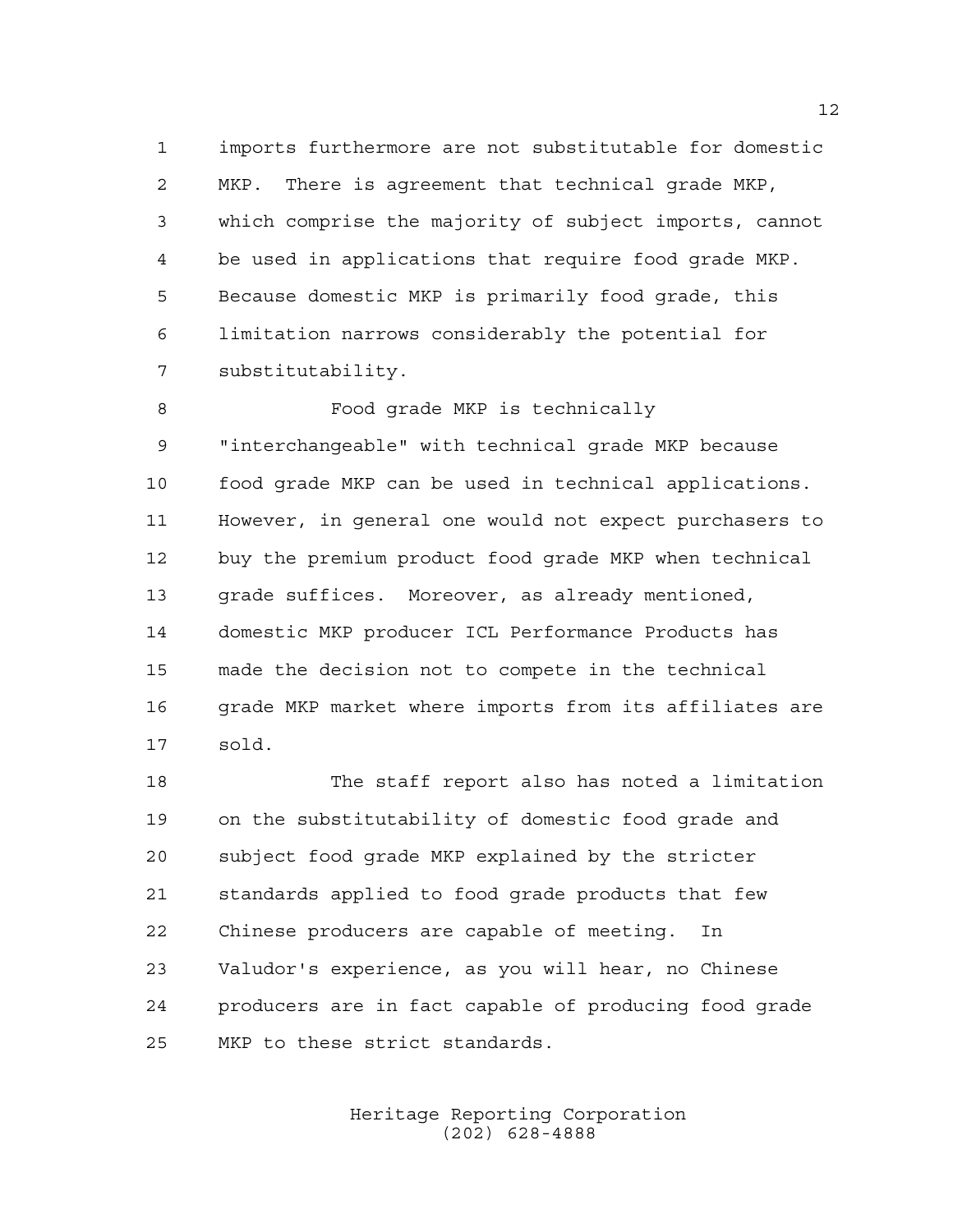In any event, U.S. purchasers clearly do not want to use the Chinese product for food or other specialty uses. The end use for which the subject food grade MKP was purchased during the period is conclusive on this point. With no meaningful competition or substitutability, subject imports could not have caused -- did not cause -- material injury to the domestic industry.

 The resulting lack of substitutability also means there's no real underselling of subject imports. Rather, the two grades are sold in different markets to reflect different price points. If there were true underselling, one would expect subject imports to compete in the same market segments as the domestic product, which is not the case.

 My second main point is the domestic industry by many accounts is not injured. To the extent that there is some negative financial indicators, factors other than subject imports were at play. Important financial indicators, including net sales values, operating income, profitability, are good. The domestic industry's negative financial indicators in any event cannot be explained by subject imports for the reasons just outlined.

Other reasons can explain negative aspects.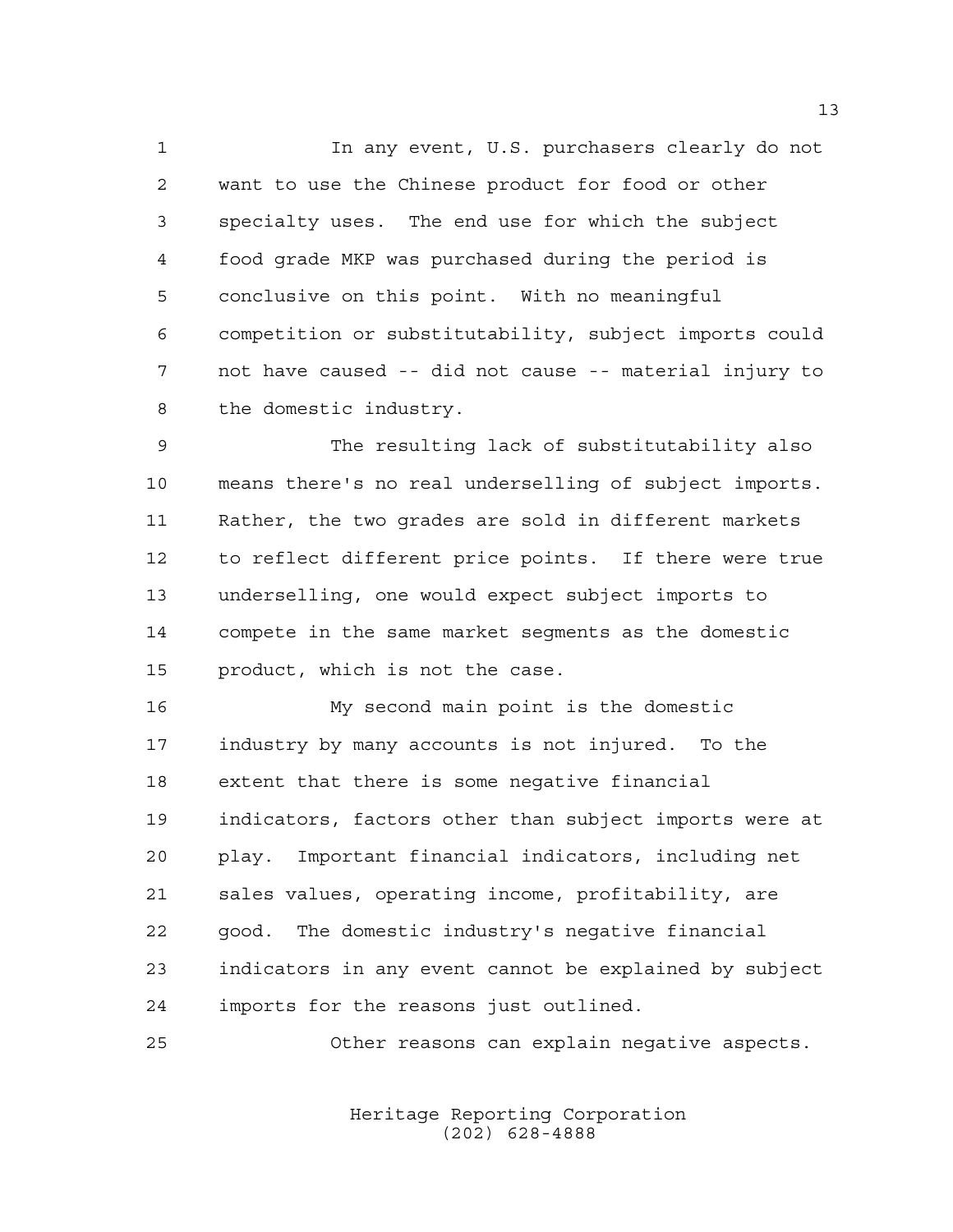Two key factors which the Commission recognized in its preliminary determination are the raw material shortages/customer allocations by the domestic industry through late 2008, 2009. The recession dragged down sales in 2009. Another important factor in understanding the domestic industry's performance and sales during the period with respect to MKP is the presence of nonsubject imports.

 My third and final point is there is no evidence the current conditions of competition with regard to MKP imports from China and domestic production of MKP will change in the foreseeable future. In fact, all evidence indicates that MKP imports from China --

 CHAIRMAN ARANOFF: I'm sorry. You've gone a bit over your time. Can you wrap it up in a sentence or two?

18 MS. RITCEY-DONOHUE: Sure.

CHAIRMAN ARANOFF: Thanks.

 MS. RITCEY-DONOHUE: Valudor will speak in greater detail about the current and imminent future state of affairs with Chinese production MKP. In essence, Valudor's experience is that Chinese MK producers are not capable of selling to the market segments in which domestic MKP is primarily sold.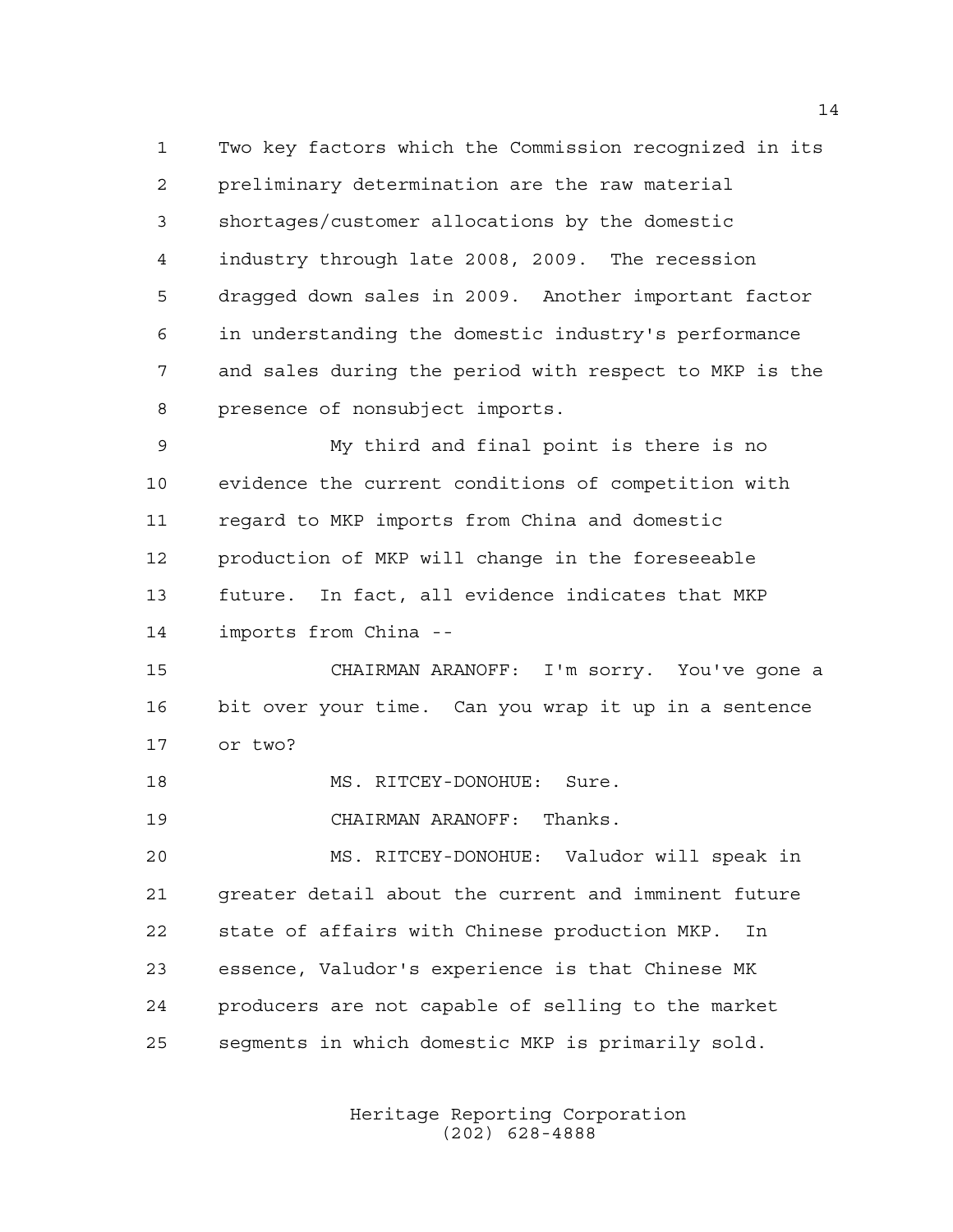As a significant importer of Chinese MKP, Valudor has unique insights. It is these and other key market dynamics that should assist the Commission's investigation. Thank you for your attention. MR. BISHOP: Would those in support of the imposition of antidumping and countervailing duty orders please come forward and be seated? Madam Chairman, all witnesses have been sworn. (Witnesses sworn.) CHAIRMAN ARANOFF: Welcome to the morning panel. Please feel free to begin as soon as you're 14 ready. MR. CANNON: Thank you, Madam Chairman. We will begin our testimony with the testimony of Nancy Stachiw. Nancy? MS. STACHIW: Good morning. My name is Nancy Stachiw. I am Director of Technical Service and Applications Research for ICL Performance Products. I have spent more than 20 years in the phosphate industry since I started with Monsanto with 1987. Currently I manage a team of scientists and chemists who staff our Technical Service Department. We look for new uses for phosphates and assist our

> Heritage Reporting Corporation (202) 628-4888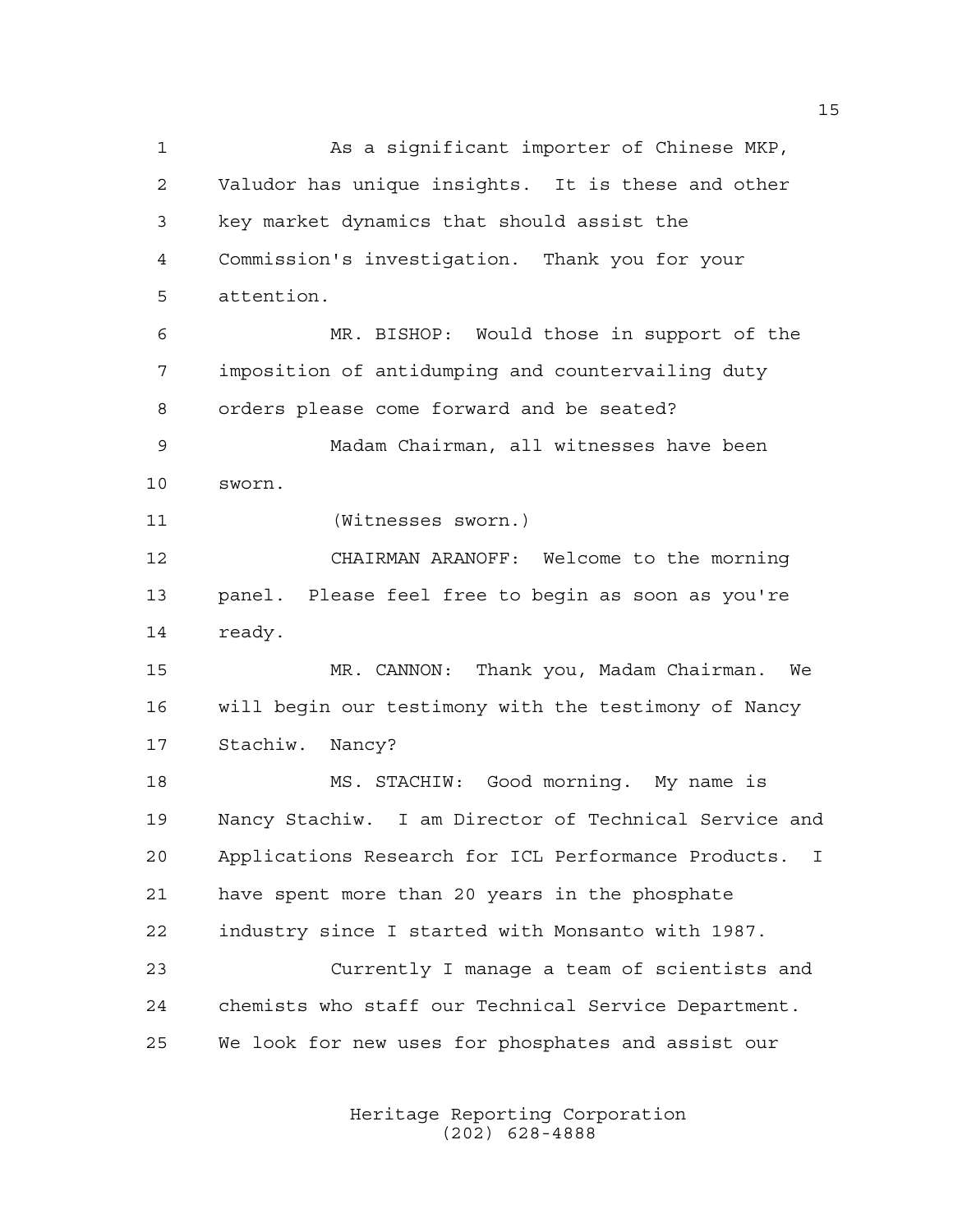customers who use phosphates in their products. We also obtain and analyze our competitors' products.

 I am here today to explain potassium phosphate applications and end uses. First I will identify the various functions performed by DKP, MKP and TKPP. Second, I will go through the phosphates one by one, indicating the functions that each phosphate performs particularly well. Third, I will highlight major differences between the phosphates in terms of applications and their end uses.

 To begin, what functions do phosphates generally perform? Recognizing that different functions matter to different end users, I will mention six: Chelation, buffering, emulsification, dispersing, nutrient and fermentation and solubility properties. These functions are shown in Exhibit 1 to my testimony.

 First, chelation, a term often used interchangeably with sequestration, inactivates unwanted minerals and metals. Iron, magnesium, copper or calcium can interfere with food processes or cleaning processes. Minerals can build up and cause scale in water or boiler systems. In meat, they can cause unwanted reactions and bad flavors.

A chelating agent, a sequestrant, will bind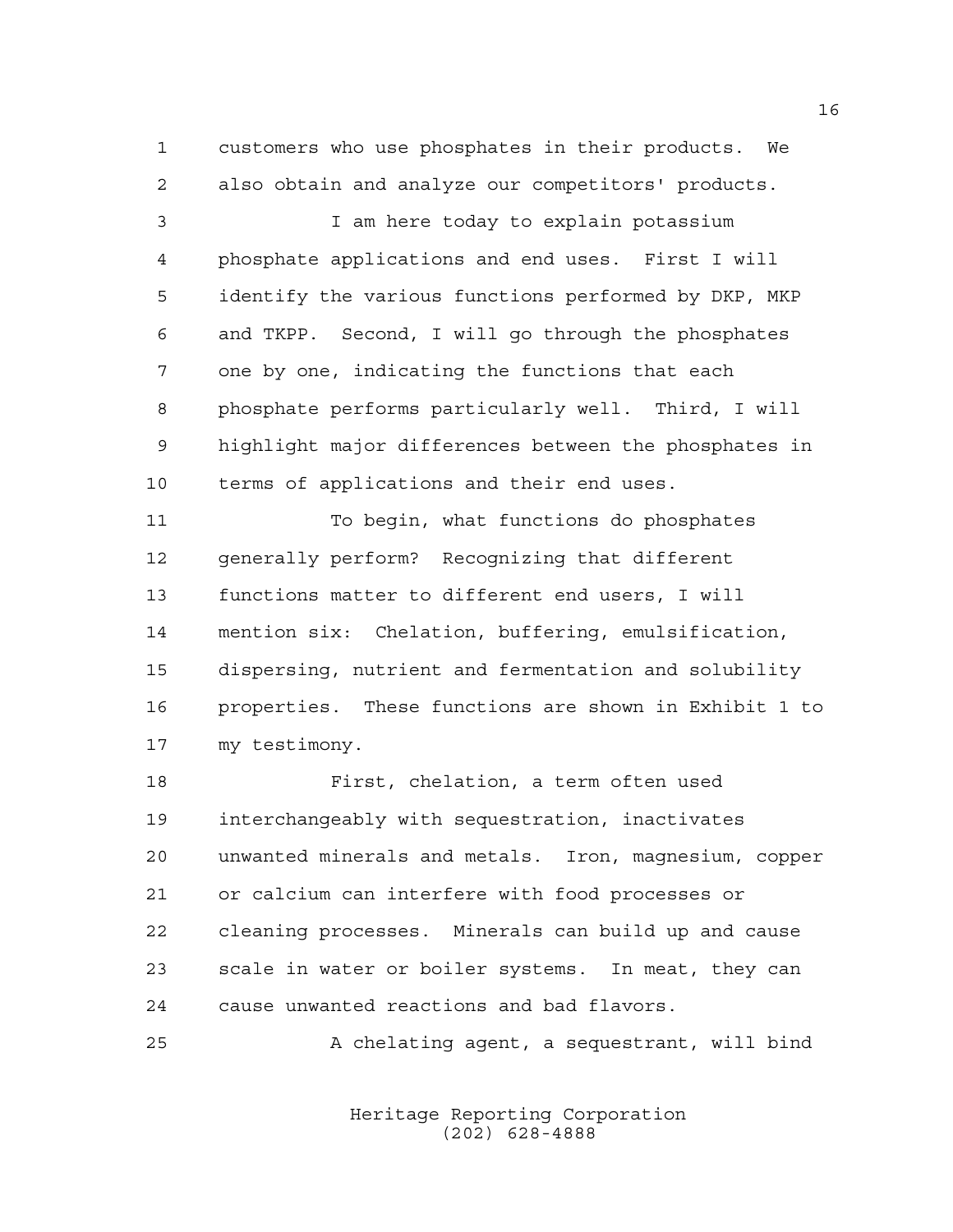these or tie them up so they are not available for unwanted reactions. As shown by Exhibit 1, TKPP is a chelating agent where MKP and DKP are not.

 Second, buffering stabilizes pH, which measures the acidity or alkalinity of a solution. It's equal to seven for neutral solutions, increasing with alkalinity up to 14 and decreasing with acidity down to zero. A buffer minimizes the change to the pH when various other alkaline or acidic ingredients are added to a formula.

 Suppose that not everything you are adding has the same pH. A strong buffer will help hold the pH where you want it, prevent the pH from shifting. This really matters in formulating pharmaceutical, beverages or food products. MKP and DKP are excellent buffers, where TKPP is not.

 Third, emulsification, which is two or more otherwise incompatible substances, typically liquids, like oil and water. An emulsifying agent helps keep these two substances together. Take, for example, natural cheese. If you heat cheddar cheese the oil will separate out. If you add in emulsifiers, the oil doesn't separate out. Processed cheese slices and cheese sauces are made by forming an emulsant.

DKP is an emulsifying agent and is therefore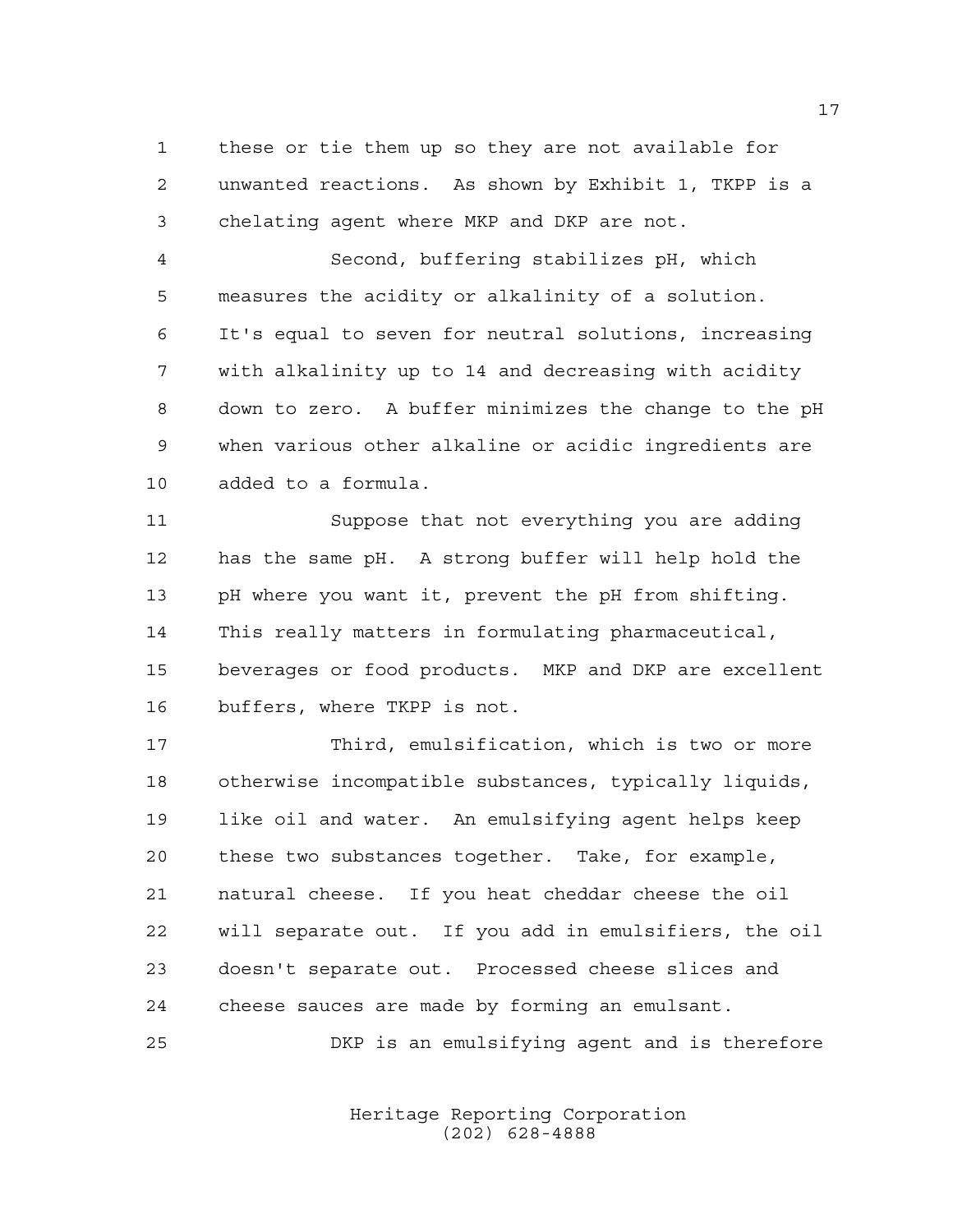used in many dairy applications. MKP has the ability, but its pH prevents it from being used much as an emulsifying agent. TKPP also has this function, but not to the same extent as DKP.

 Fourth, dispersing keeps particles in a liquid from forming aggregations or coming together. Let's say you're formulating latex paint. You don't want the pigments in the paint to clot. You want to keep the pigments dispersed. TKPP is very good at dispersing, where MKP and DKP are not.

 Fifth, fermentation in food processing typically converts sugar and other carbohydrates to alcohol and carbon dioxide or organic using yeast or bacteria. Fermentation can convert juice into wine, grains into beer, carbohydrates into carbon dioxide to leaven bread and sugars from vegetables into preservatives, organic acids like lactic acid in yogurt in vinegar, acetic acid in pickles, cucumbers. More than any other phosphate, MKP is used in fermentation and yeast applications for its

 nutrient content as a source of both potassium and phosphorous. Another example would be in fermentation to make insulin medicine.

 Sixth, solubility is simply the amount of a compound that can be dissolved. The higher the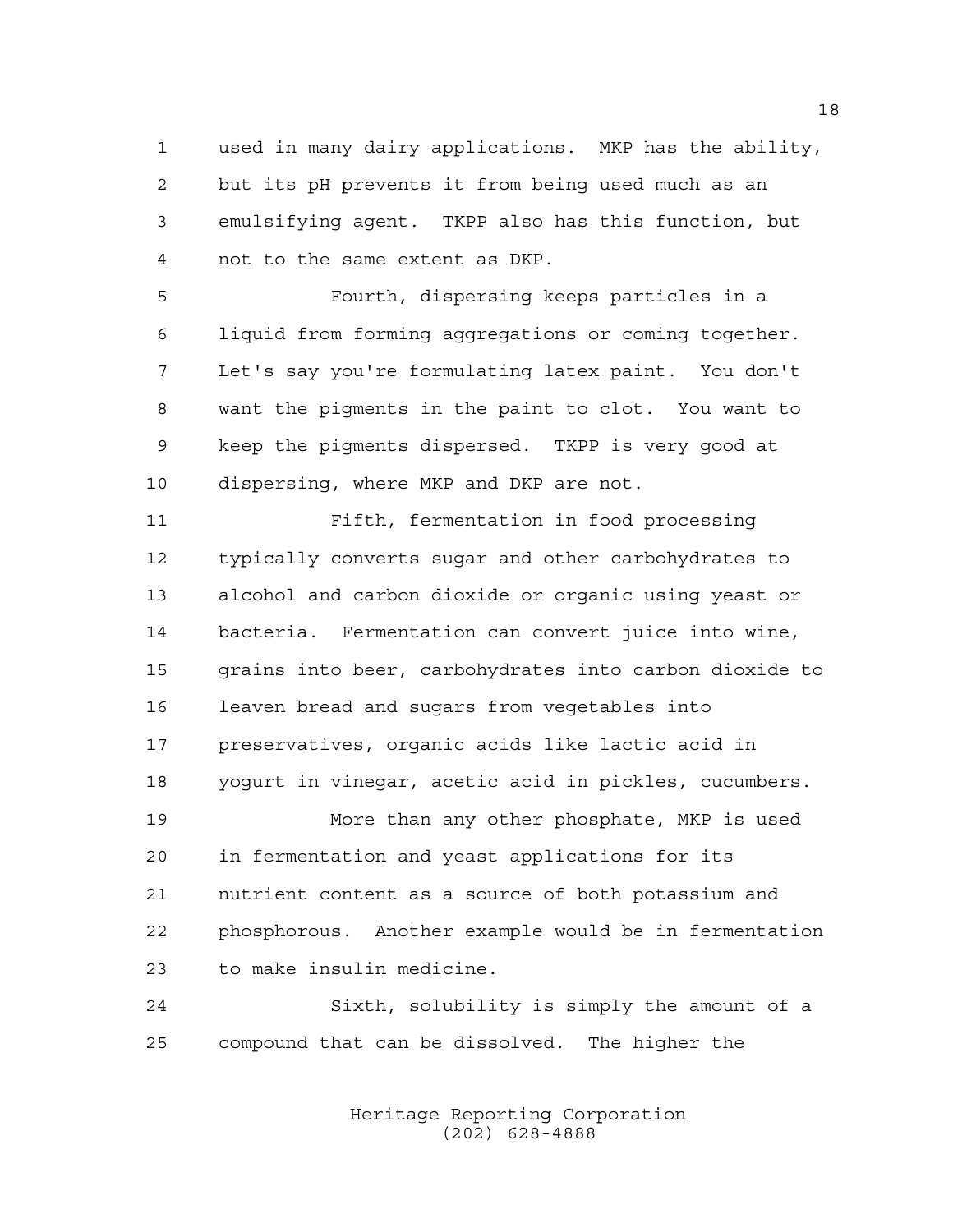solubility, the more that can go into a liquid and form a homogeneous solution. MKP is 21 percent soluble, DKP 63 percent and TKPP 65 percent.

 So now that you understand chelation, buffering, emulsification, dispersing, fermentation and solubility, I will go through the phosphates one by one and say the top two or three functions that each phosphate performs particularly well.

 MKP's most important functions are as a buffer and in fermentation. DKP's most important functions would be as a buffer and in emulsification. Also, its solubility is very high. TKPP's most important functions are solubility, dispersion and sequestration.

 Turning to the specific end uses of each product, Exhibit 2 shows that the general industries using TKPP differ from those using MKP and DKP. This is because of the different functions of each potassium phosphate.

 Chemically, MKP and DKP are both orthophosphates, which means they have one building block of phosphate, where TKPP is a polyphosphate, more specifically because it has two of the phosphate building blocks. TKPP is a diphosphate or pyrophosphate.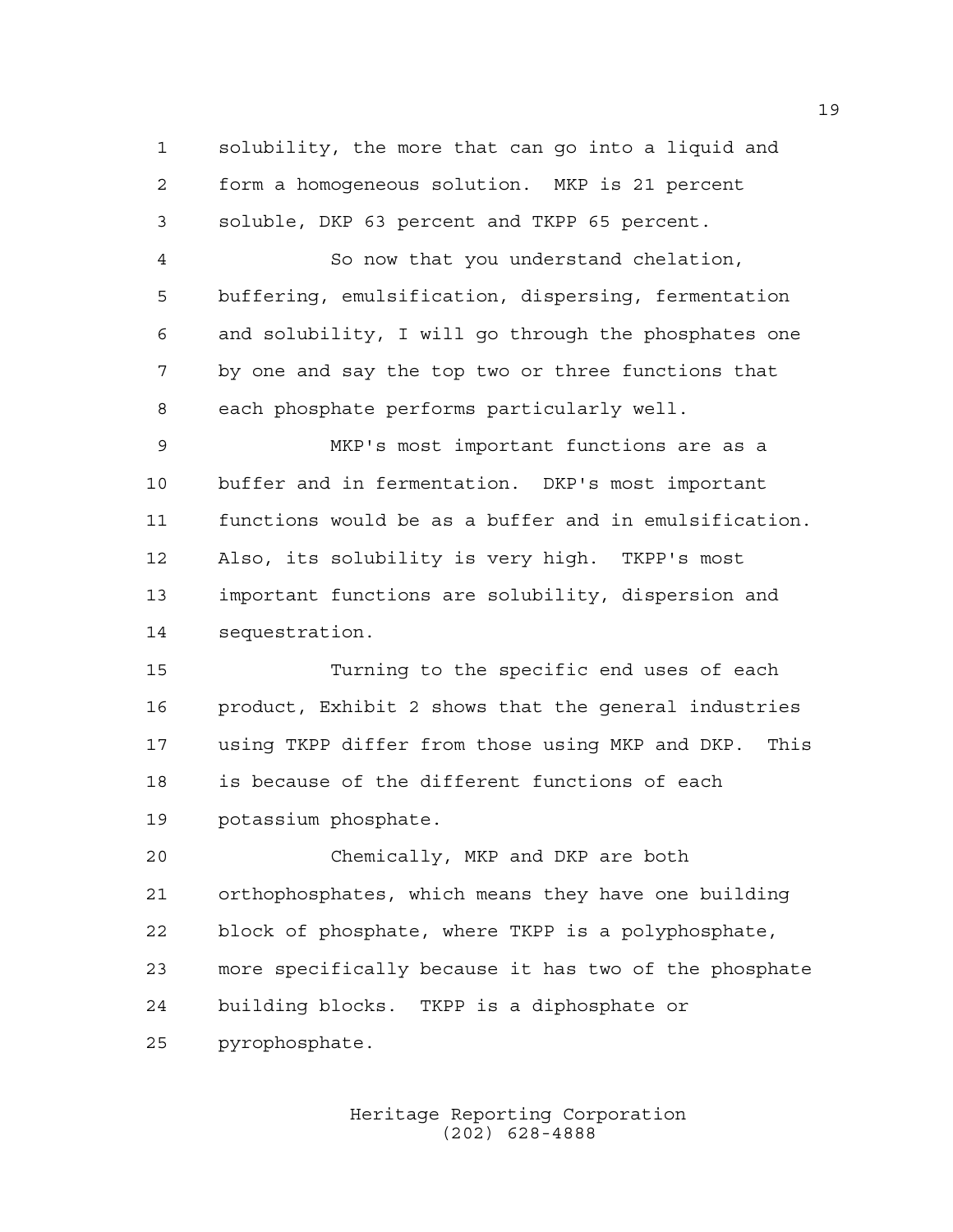As a result, TKPP is a sequestrant and dispersing agent with applications in cleaning, water treatment and metal finishing. DKP and MKP are much stronger buffers and are used for food and beverage applications, and MKP is used as a fertilizer.

 Although the second exhibit suggests that DKP and MKP have overlapping uses, in fact there are major differences in the end uses for the individual phosphates within the orthophosphate group. Importantly, MKP is acidic with a pH from 4.2 to 4.8, and DKP is alkaline, around nine, maybe a little higher. Also, MKP and DKP have different solubility. DKP is around 63 percent soluble versus 21 percent for MKP.

 Because of their opposite properties, they are used in different applications. DKP is usually an alkaline orthophosphate and is particularly well suited for dairy applications. As an emulsifying agent, it helps stabilize proteins in nondairy creamers where MKP, due to its acidity, is not used at all for those applications. In fact, we use DKP to help counteract acidity in coffee. That's what it contributes in a coffee creamer. Finally, because DKP is so soluble it is used in antifreeze applications. MKP is used as a buffer, but in the acidic

> Heritage Reporting Corporation (202) 628-4888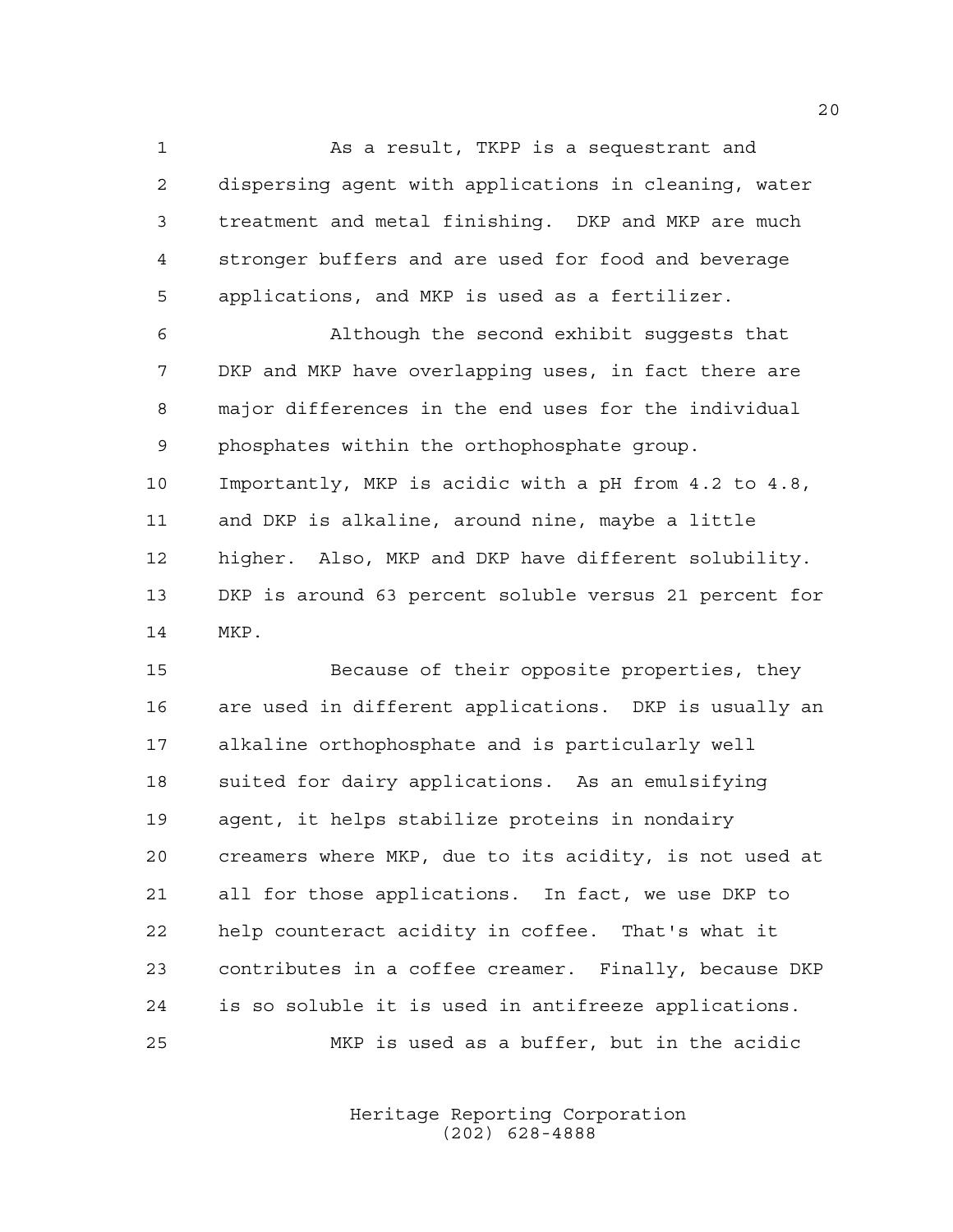area, because it is an acidic product. MKP is also used heavily as a nutrient source for microorganisms during their fermentation because microorganisms grow best in a more acidic type environment, where DKP is too high in pH. It would kill off the bugs. These differences are illustrated in the charts that accompany my testimony.

8 Let me address the different physical forms, solution or anhydrous, and grades, food or technical. In essence, different end users require different forms, particle sizes and grades. An end user making a liquid dairy creamer or a liquid antifreeze will want DKP in solution. Some dairy applications though are dry blends. Here the end user might want a dry ingredient so as not to need a liquid handling system. For example, powdered coffee creamers use anhydrous DKP.

 Products sold as food have to undergo extra testing and meet food related specifications that our petition describes. For the most part, food grade can substitute for technical grade, but given the pricing no company is going to pay for food grade if it can use technical grade. So, yes. Form, particle size and grade do matter.

You might also wonder why our petition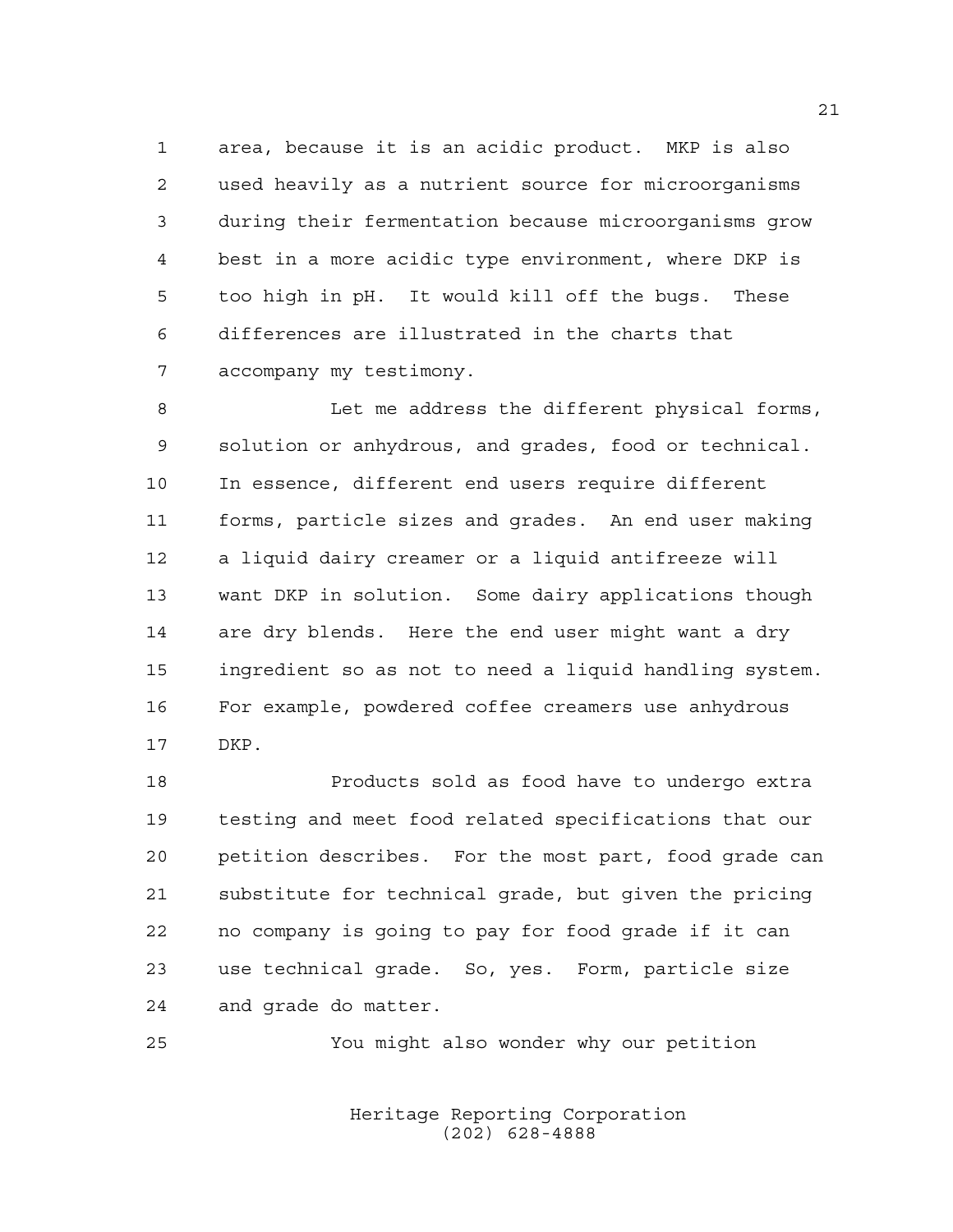excludes MKP and DKP in solution. This is for two reasons. First, imported solution does not make much sense economically. U.S. companies that want MKP or DKP in solution can produce it themselves by mixing phosphoric acid and potassium hydroxide. Why pay the costly freight to transport heavy solution when you can more cheaply make it yourself?

 Second, the industry that produces potassium phosphates and solution differs from the industry that produces anhydrous phosphate. To produce anhydrous phosphate, a producer must invest in a drying oven, sizing equipment, packaging equipment and so forth.

13 13 I understand that some of you and your staff visited our plant and saw the No. 3 dryer. You will appreciate that this dryer represents a significant investment. By contrast, a manufacturer of DKP or MKP in solution simply mixes phosphoric acid and potassium hydroxide. Only ICL and PCS currently make anhydrous DKP and MKP.

 Finally, I understand that one issue before the Commission concerns the use of Chinese MKP in fertilizer versus other applications. As I have explained, MKP is an excellent buffering agent. It can be used to change the pH of a liquid medicine, beverage or food product. It also functions very well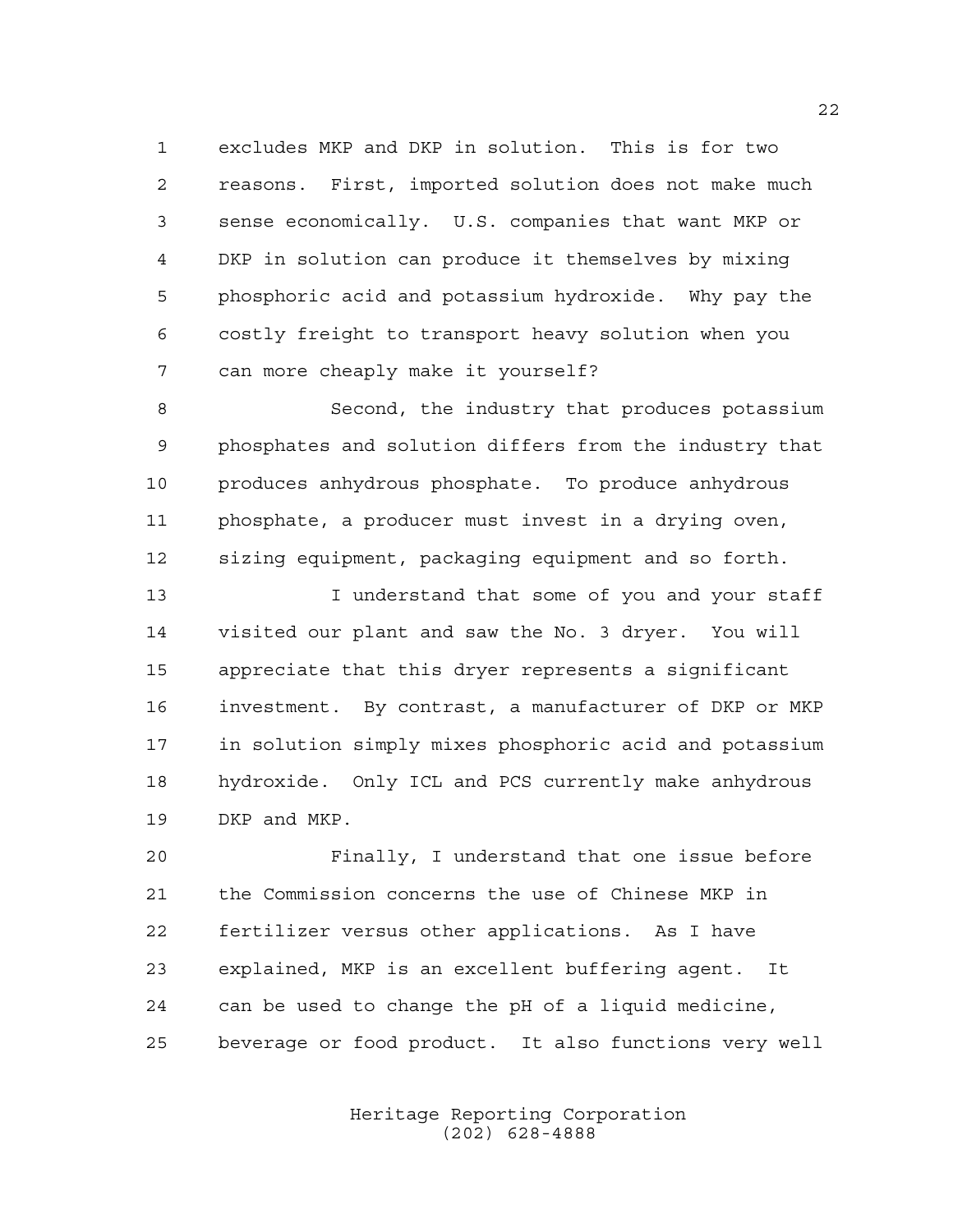in fermentation because it serves as a nutrient and source of phosphate. For these reasons, MKP has broad application in the food and beverage market, as well as in pharmaceuticals.

 Chinese MKP in particular is produced from a very pure form of phosphoric acid. Chinese producers use thermal phosphoric acid to produce MKP, as well as DKP and TKPP. As a result, Chinese MKP is relatively free of contaminants. By comparison, MKP from other sources, particularly Israel, will have a higher level of impurities.

 The MKP that our sister company produces in Israel is made from merchant grade acid that has been filtered to remove impurities. This MKP contains a relatively high level of impurities and cannot be used in food grade or even many technical grade applications. The Chinese MKP in contrast is technically superior to the MKP from Israel in terms of impurities.

 Our U.S. made MKP, manufactured in Carteret, New Jersey, is produced from purified phosphoric acid and is equal in purity to the Chinese product. Our MKP and the Chinese MKP therefore compete for business in the various applications identified. The Chinese MKP is not inferior or unable to be used in these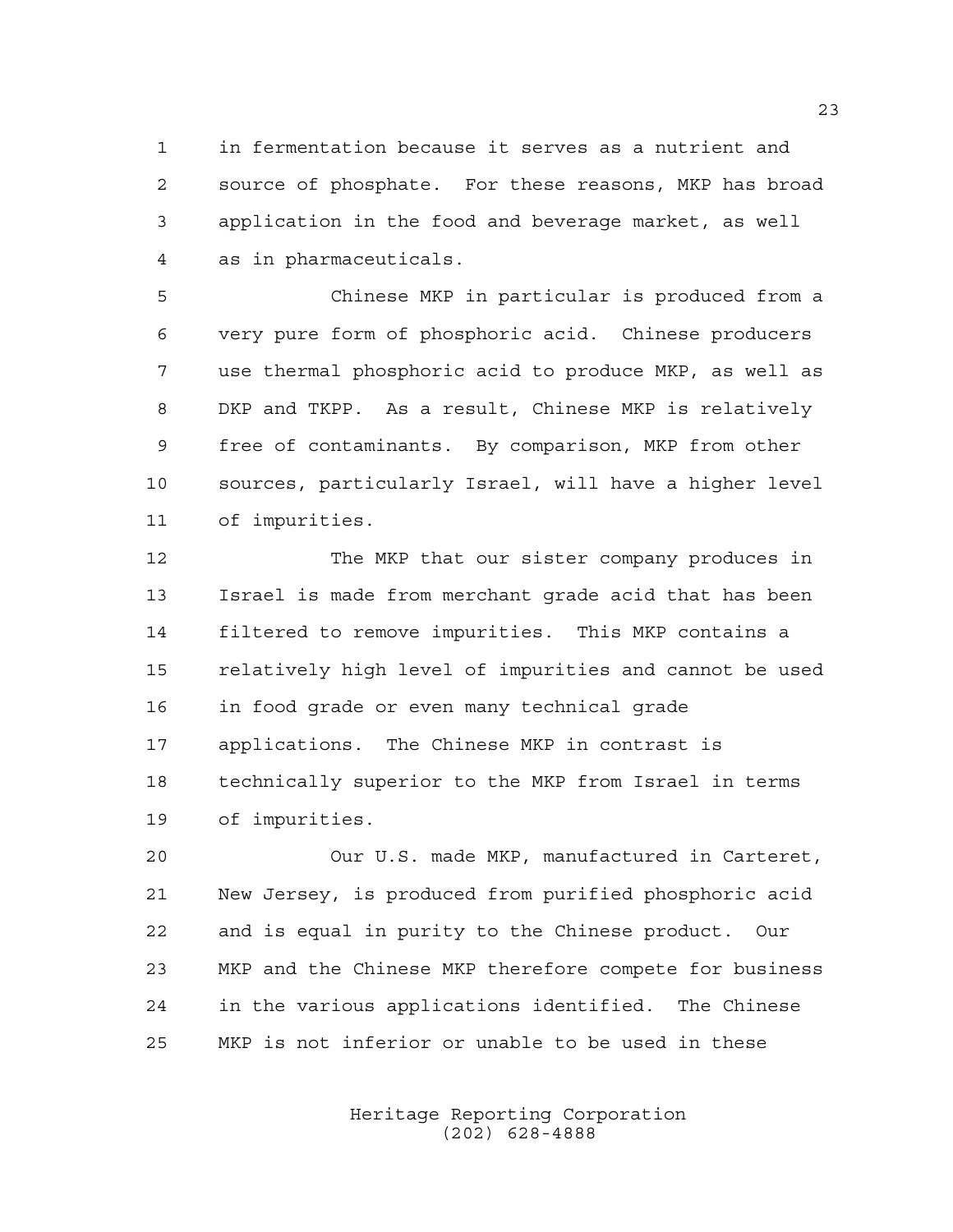applications. This concludes my prepared statement. Thank you.

 MS. SCHEWE: Good morning. My name is Angie Schewe. I'm the Business Director for Industrial Phosphates for ICL Performance Products. In this position I have management responsibility for the industrial phosphates business, which includes all of our technical grade phosphate salts. I am personally responsible to set prices, authorize discounts and establish our marketing strategy. I also have financial responsibility for the industrial phosphate business and report directly to our president. I had the pleasure to appear before the Commission two years ago during the investigation of

 sodium hexametaphosphate or SHMP. Since the antidumping order on SHMP, price levels in the U.S. market have increased sharply.

 Even today, price levels are up over 30 percent from 2007. Our sales have more than doubled, and our profits have similarly improved. In 2009 and 2010, our SHMP business is earning strong profits and an adequate return on investment. In our portfolio of phosphate chemicals, SHMP is now one of our best performing businesses.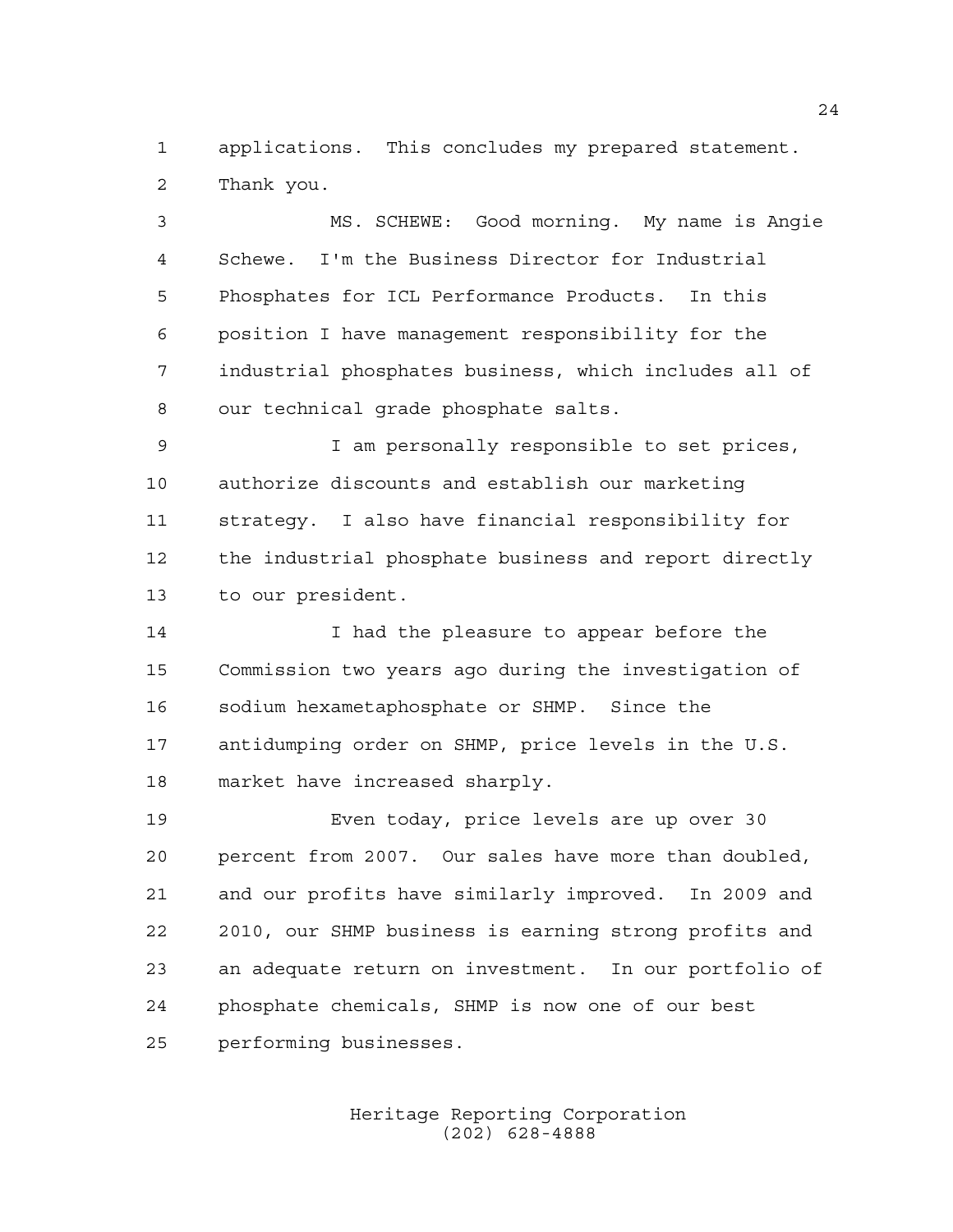The Commission might be interested to know that the company that invented SHMP, Calgon, left the market before the antidumping case was filed, but after the antidumping order was issued Calgon, now owned by Nalco, restarted its SHMP plant. Today, Calgon is back in the business of producing SHMP.

 By comparison, our potassium phosphate business is depressed. Over this same time period that SHMP profits increased, profits on potassium phosphates have declined. From our perspective, the real difference between these product lines is the large and increasing volume of imports from China.

 To understand the market, it is important to understand that Chinese imports compete head to head with our products on the basis of price. At the preliminary conference, I reviewed a certificate of analysis or C of A. These documents issue with respect to every sale.

 I understand that some of you visited our Carteret, New Jersey, facility. You toured our laboratory and saw the certificate of analysis that are tied to each batch of phosphate salt. These documents show that every batch of phosphate salts is tested for purity, particle size and level of contaminants. In our business, you cannot sell

> Heritage Reporting Corporation (202) 628-4888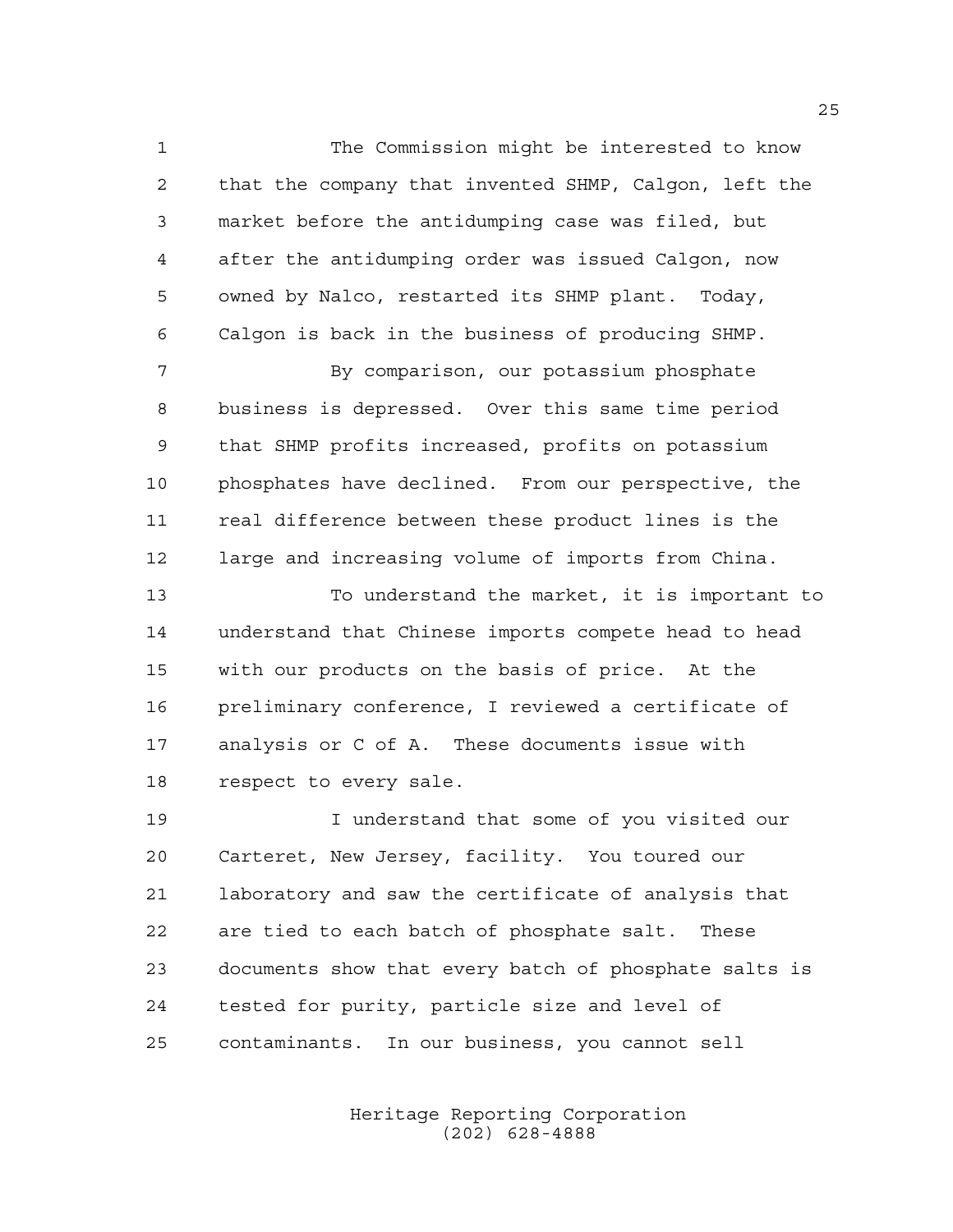phosphate salts without a C of A.

| $\overline{2}$ | The Chinese also test their phosphate salts            |
|----------------|--------------------------------------------------------|
| 3              | and issue C of As to accompany every shipment.         |
| 4              | Examples of these documents were included in Exhibit 5 |
| 5              | to our prehearing brief. The Chinese producers can     |
| 6              | produce virtually the same quality of phosphate salts  |
| 7              | as any U.S. producer. In fact, the Chinese producers   |
| 8              | use thermal phosphoric acid, which is a very pure raw  |
| 9              | material.                                              |
| 10             | In the United States, we generally start               |
| 11             | with purified phosphoric acid, which is made from      |
| 12             | green acid or MGA. Although purified acid is less      |
| 13             | expensive to produce, it is not as high in purity as   |
| 14             | thermal acid. We have seen over and over that Chinese  |
| 15             | imports would start selling to customers that do not   |
| 16             | have a very difficult specification or very high       |
| 17             | quality requirements.                                  |
| 18             | For example, in the SHMP case the Chinese              |
| 19             | imports started selling in the kaolin market.<br>In    |
|                |                                                        |

 other words, the clay fields. These end users are not particularly demanding because the SHMP is used to disperse the clay to help it flow.

 Once customers use the Chinese material, however, they discover that the quality is quite good. Over time, the Chinese producers will then penetrate

> Heritage Reporting Corporation (202) 628-4888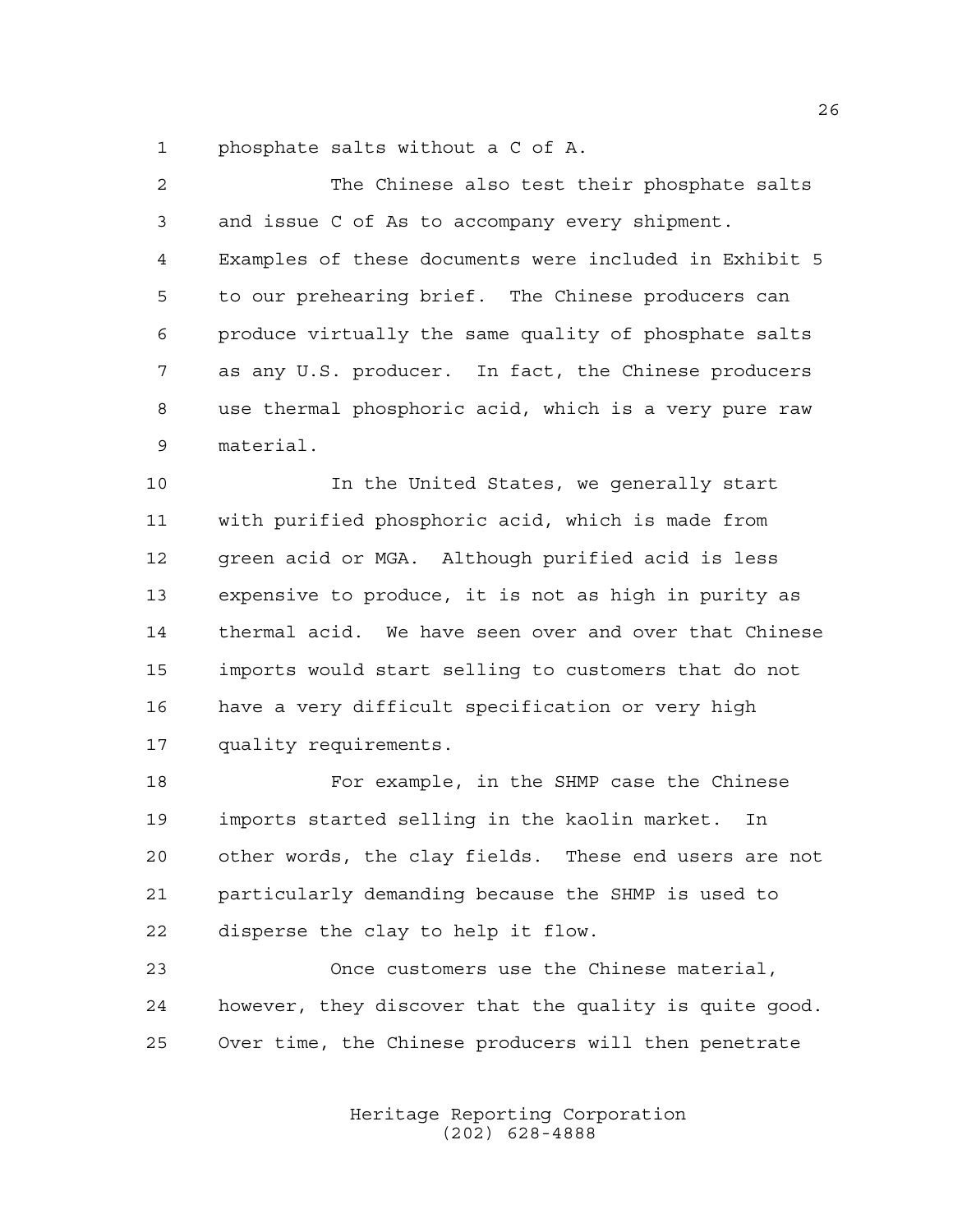deeper into the U.S. market, moving up to the most demanding customers. In the SHMP case, we saw the Chinese SHMP start in the clay fields. Eventually, though, Procter & Gamble was buying Chinese SHMP to use in its most demanding applications.

 In this case, Chinese DKP has penetrated food grade customer accounts across the market. The Chinese product is readily accepted by customers and substitutes for our product. Similarly, Chinese MKP has penetrated food grade accounts and technical grade accounts that call for very high quality material. Also, Chinese TKPP has been accepted for use in water treatment and in paints and coatings.

 The Chinese imports of MKP have not been confined to less demanding applications such as fertilizers. In fact, review of import statistics shows from shipment manifests and bills of lading show that a large percentage of the Chinese imports are food grade. And whether or not our customers are buying Chinese material, they are certainly quoting Chinese price when the salesmen call.

 We sell through two channels of distribution: Distributors and direct to end users. Distributors generally stock a significant inventory of phosphate salts to resell to their customers who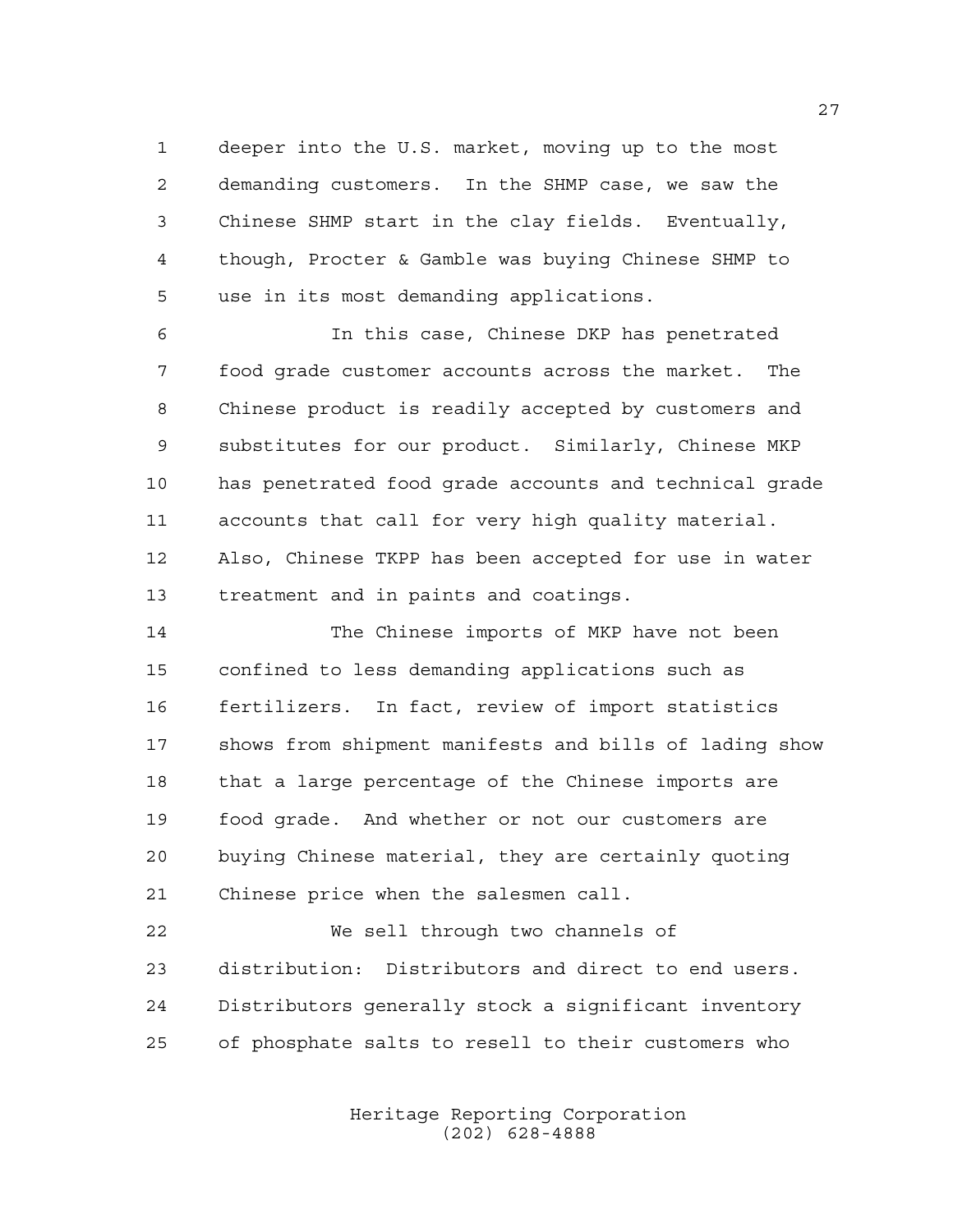are end users. The largest end users, however, prefer to deal directly with the manufacturer and want to purchase rail cars or truckloads.

 Distributors generally supply end users that do not require full truckload quantities.

 Distributors will maintain an inventory and ship less than truckload or LTL quantities to these customers. Distributors may also consolidate different products into a single truckload delivery. In some cases, even 10 for our direct customers we supply the customer out of the inventory of a distributor in order to keep the inventory close to the customer.

 Historically, we would issue a price list offering the same price to all distributors for shipments into their inventory. The typical distributor would receive a discount from the list price, allowing the distributor to resell phosphate salts at the list price and make a reasonable margin on the sale.

 In some cases, a distributor would approach us about a specific customer account where our list price was above the competition. In such cases, we might provide a so-called support price discounted below the normal distributor price in order to respond to competition.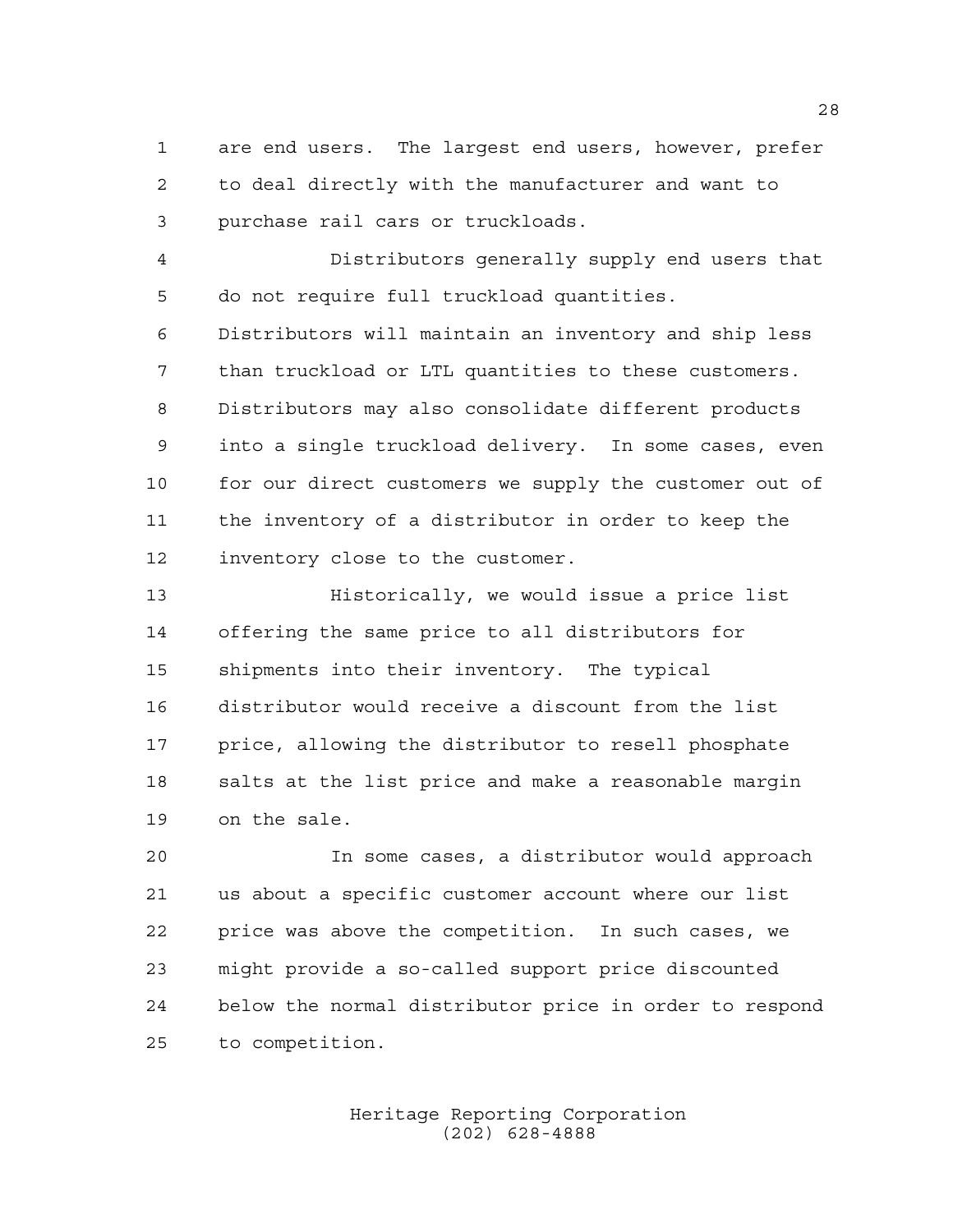In 2008 and 2009, our distributors began receiving quotes from brokers supplying Chinese imports at prices well below our list prices. In order to keep these accounts, we were forced to depart from the normal list price plus discount formula. It is now the case that about 80 percent of our distributors are buying at off list prices. In effect, we are renegotiating prices roughly every three months or until the next Chinese offer.

 I am one of three business managers at ICL. Among other things, we establish pricing policy for the company. Every week we hold a sales meeting to review all of the trip reports and emails from our sales force. We then decide whether to hold firm on offered prices or reduce those prices. If we agree to reduce prices, we will send a letter to our customer identifying the new terms or, in the case of long-term contracts, we will prepare a new contract.

 In 2009, I cannot tell you how many times we debated whether to cut prices or respond to competitive offers. Over the course of the year, however, our strategy changed. First, I should provide some background.

 As you are probably aware, there was a major increase in raw material prices starting at the

> Heritage Reporting Corporation (202) 628-4888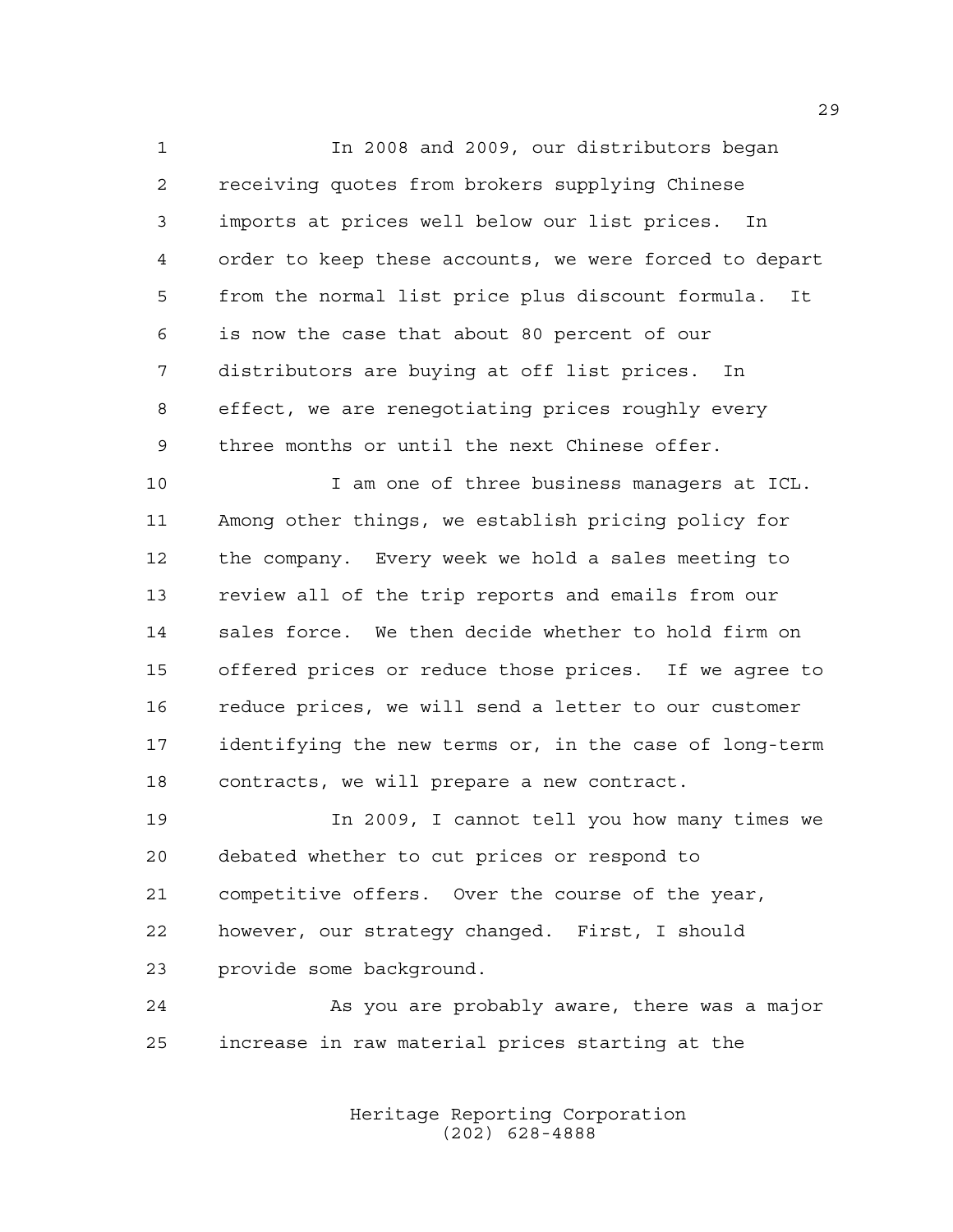beginning of 2008. Phosphoric acid, which is one of two materials used to produce phosphate salts, increased by 400 percent in May 2008. Also, one of our suppliers of phosphoric acid had supply problems in January and February 2008, forcing us to seek additional raw materials in a very tight market for phosphoric acid.

 In this market, with raw material costs increasing faster than we had ever seen before, we increased our prices at the beginning of 2008 to cover these higher costs. At the same time, because phosphoric acid costs had taken such a huge jump, we issued prices that were firm for 90 days rather than six months or a year. Because of contract commitments, our prices did not increase across the board immediately, but by the middle of 2008 a majority of our customers were paying higher prices.

18 I was honestly surprised by the fact that the market accepted higher prices announced in 2008. As luck would have it, Chinese producers experienced various problems that reduced their U.S. exports at the same time we were experiencing problems getting raw materials. Then in August 2008 there was a strike at the PCS plant that supplied potassium chloride to the North American market.

> Heritage Reporting Corporation (202) 628-4888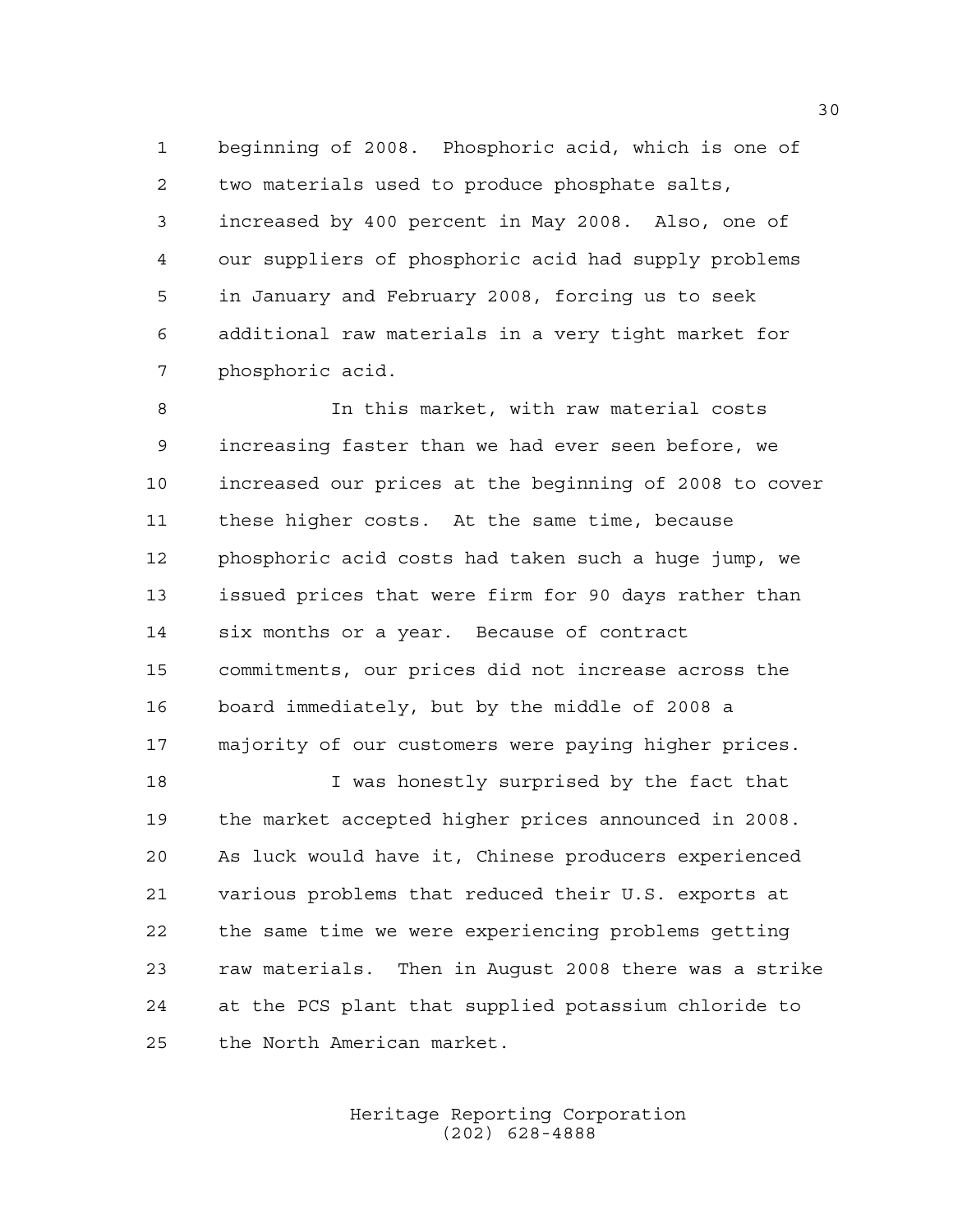Potassium chloride is the raw material used to produce potassium hydroxide, KOH, our raw material to make potassium phosphates. Once again, our raw material costs increased dramatically, this time for KOH, and as the strike continued we were forced to put our customers on allocation. We limited customers to 80 percent of their contract quantities starting September 5, 2008, and ending in mid November of that year.

 At the same time we were experiencing difficulty obtaining raw materials, the Chinese imports really began to increase. By the end of 2008, we were talking about new Chinese prices at every weekly sales meeting.

 Going into 2009, though, we did not want to reduce our own prices. Our raw material costs had become so high that we could not cut prices without losing money, so in our weekly sales meeting we told our sales staff that ICL will fight down price. In other words, we refused to respond to all sorts of Chinese imports at prices below our prices.

 By the middle of 2009, though, this strategy had cost us an enormous amount of sales volume. The Chinese imports were capturing sales volumes, particularly at our distributor accounts. In every

> Heritage Reporting Corporation (202) 628-4888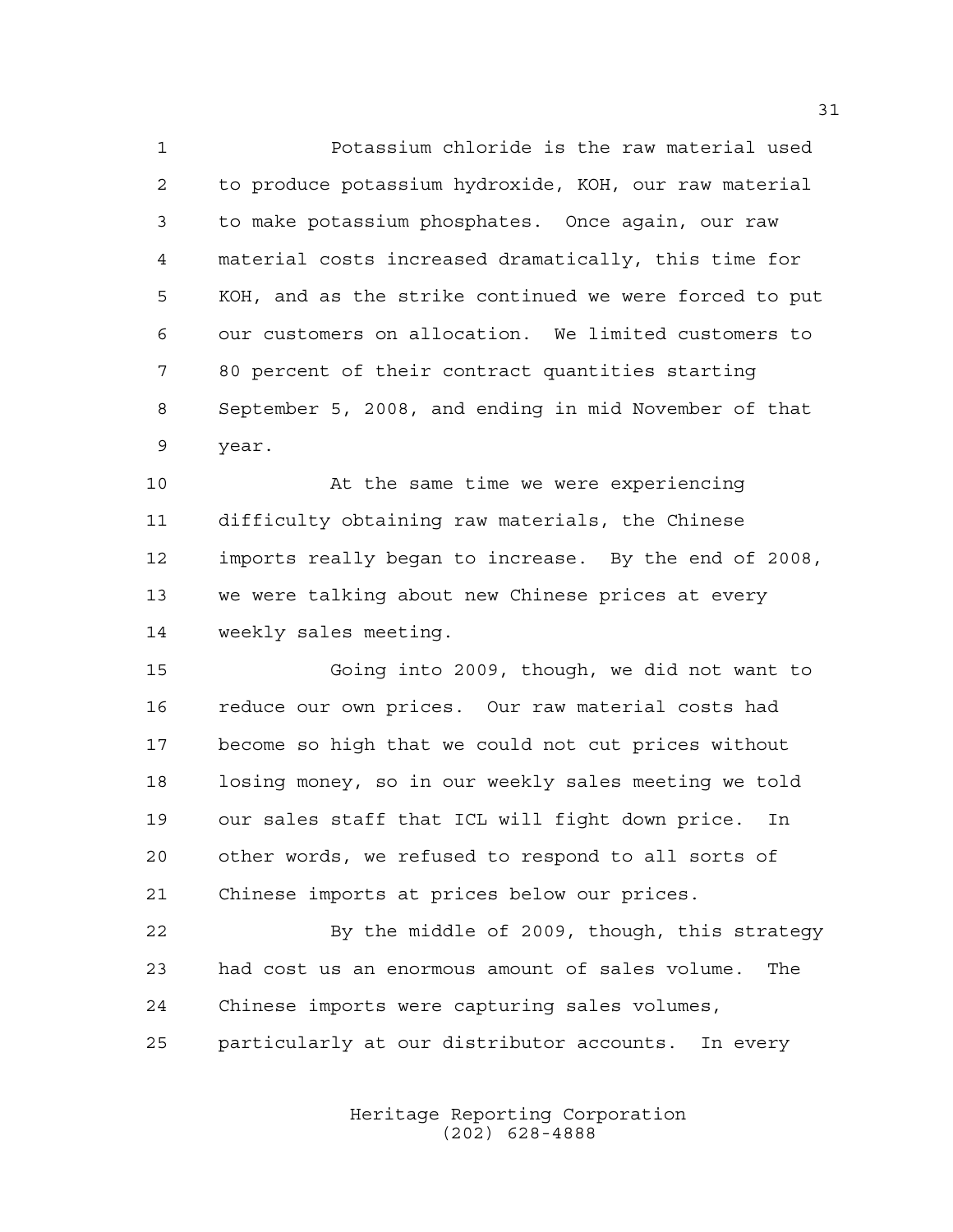market, Chinese imports were the price leader.

 Because we did not cut our prices, our shipments of all three potassium salts declined between the first half of 2008 and the same period in 2009. Our response was to gradually give in to the lower prices set by the Chinese potassium salts. Over the course of 2009, we cut our prices of DKP, MKP and TKPP in order to keep sales volume.

 At our Monday sales meeting we continuously responded to Chinese prices, reducing our price and writing letters every week to our customers with new prices. Our business not only suffered depressed prices and rising cost; we also were forced to lay off workers, cut back severely on overtime, eliminate contractors and otherwise reduce our operations.

 We have tried to operate our plant at Carteret on a five day a week schedule in order to avoid overtime on weekends, but without orders we only produced TKPP 11 days in January and for less than two weeks in March and May of this year. In fact, we did not operate the plant full-time in any month in 2009. In other words, our capacity utilization is not adequate to support the plant.

 We have already announced 5 percent layoffs and largely eliminated our outside contractors.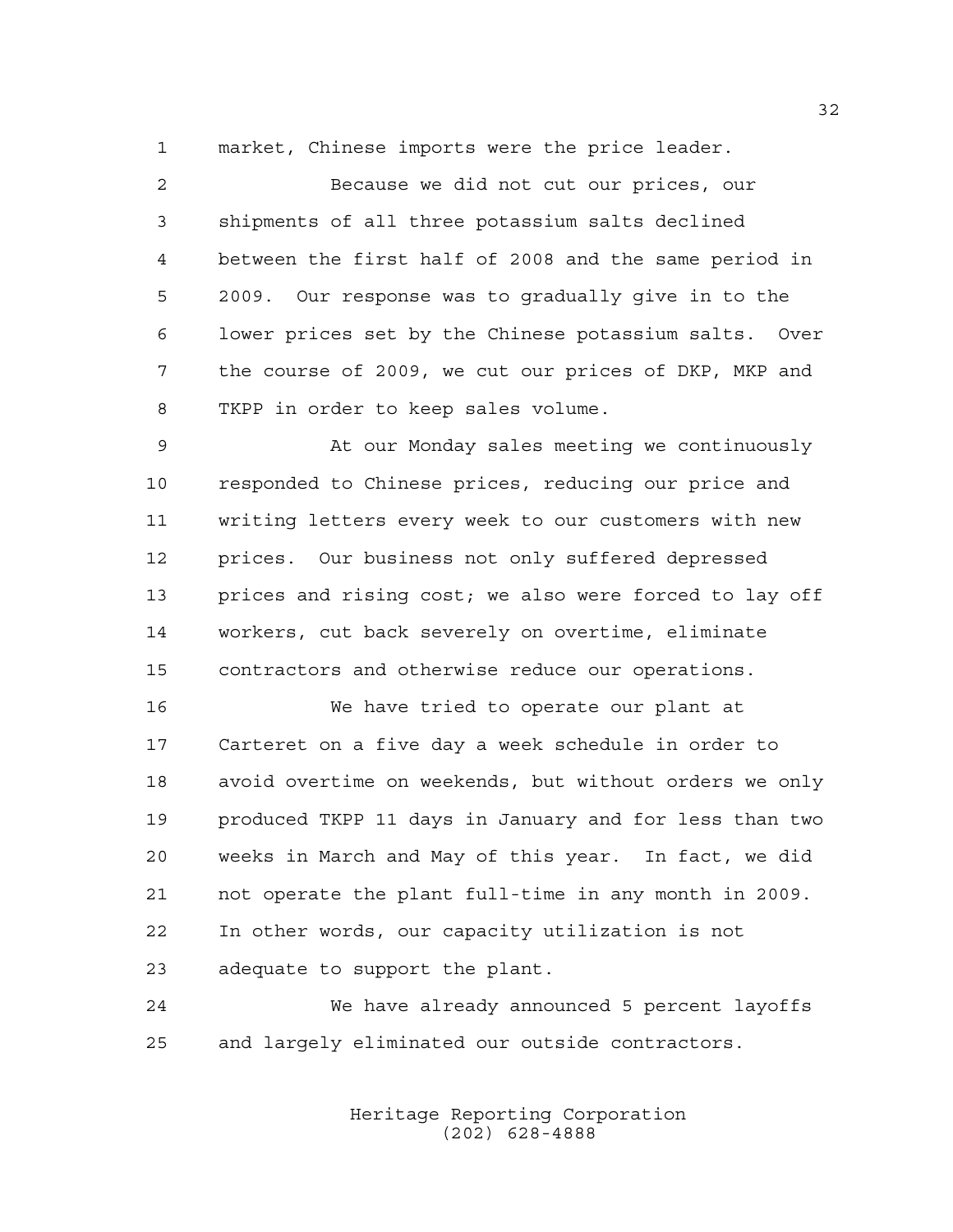Rather than lay off additional workers, we have used our hourly workers to perform maintenance. As a result, we have terminated contractors that used to supply various services, in effect reducing the overall employment at the plant even though workers are not counted in the production and related workers.

 Increasing imports, rising raw material costs and the loss of sales volumes have had a serious negative impact on our business. Since the Commission examined our industry late last year, conditions have only gotten worse. We have suffered operating losses on two product lines in 2009, and our efforts to cut prices resulted in a loss in the fourth quarter with respect to the third product.

 Before concluding, I would like to address the arguments made by Valudor. Valudor argues that the Commission should not find injury with respect to MKP because its imports of MKP are only sold in the fertilizer market. First, we compete in the fertilizer market at accounts such as Miller Chemical and Fertilizer Corporation. We were selling U.S. made MKP to Miller in 2008, not imports from Israel.

 Second, and more importantly, the imports from China are not confined to customers producing fertilizer. As I have explained, we have seen many

> Heritage Reporting Corporation (202) 628-4888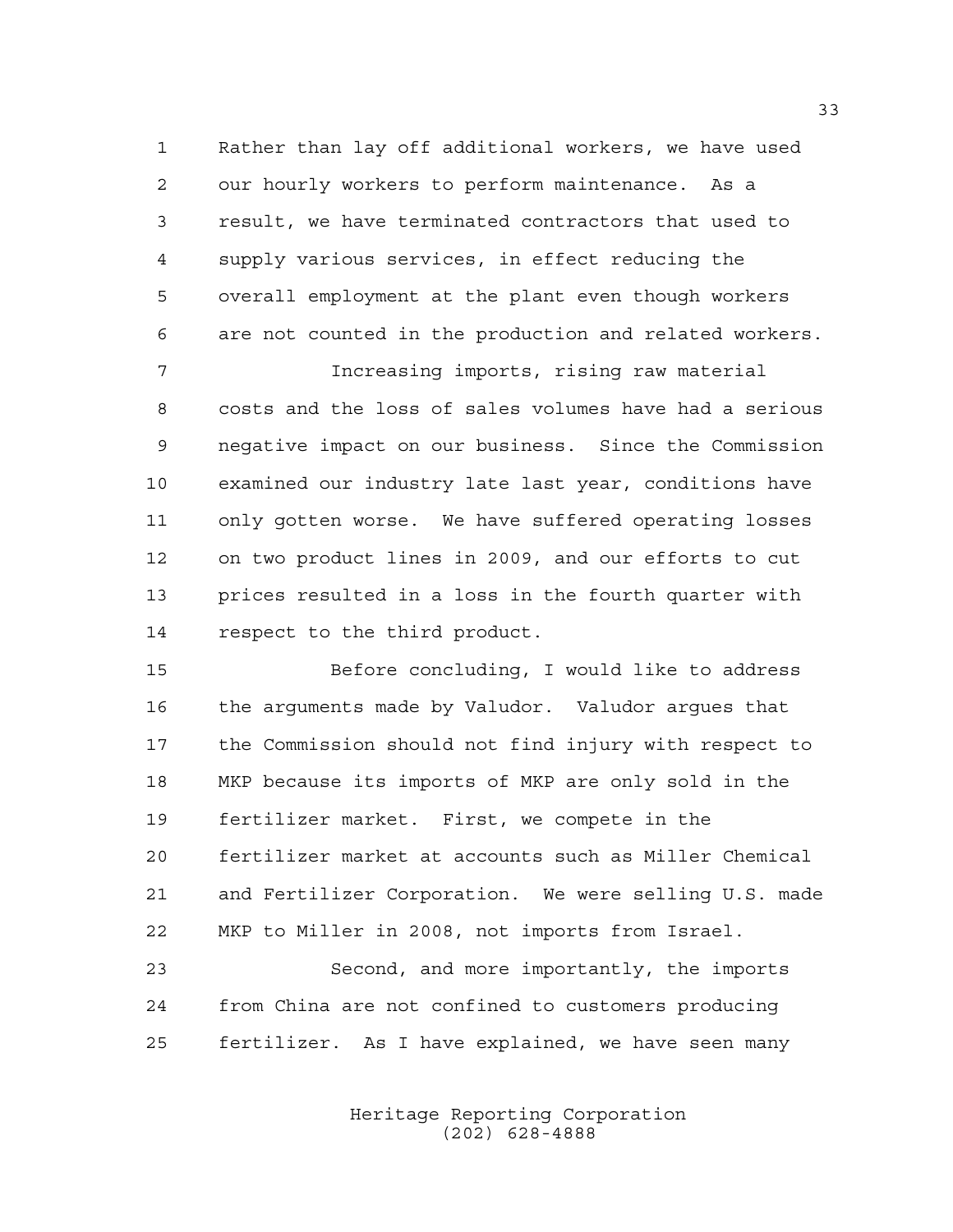times that the Chinese imports start out in less demanding applications, but quickly move through the market to more demanding customers. Our largest customers for MKP are producers of pharmaceutical, food and beverage makers. In fact, one of our largest customers uses MKP in a sports drink.

 Because we saw our volumes fall sharply in 2009, we decided in the fourth quarter of 2009 to match the Chinese price even at this large customer account. As a result, we regained sales volumes, but our profits disappeared. In sum, the dumped and subsidized imports of all three products -- DKP, TKPP and MKP -- have had a major impact on our business. The contrast between 2008 and 2009 tells the story.

 Because Chinese imports of phosphate salts did not respond immediately to increased prices in 2008, we experienced an increase in profitability even though our material costs were raised to all-time highs, but as soon as the Chinese producers began shipping increased volume to the U.S. we started a steady decline that has not stopped.

 Without relief from dumped and subsidized imports that are intent upon penetrating the U.S. market, our industry would inevitably suffer. Thank you.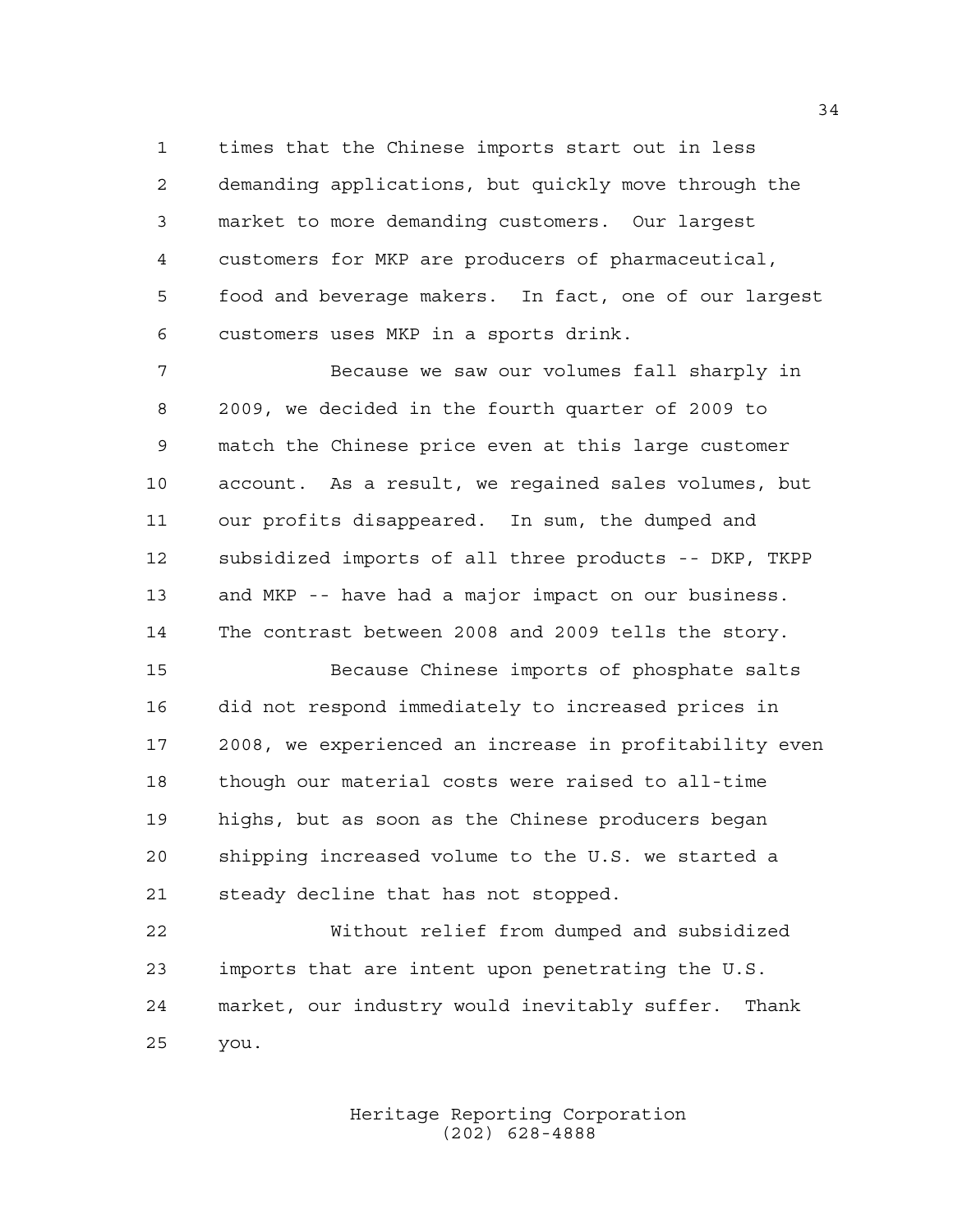MS. ALLEN: Good morning. My name is Beth Allen. I am the Vice President of Finance and Procurement and the Corporate Secretary at Prayon, Inc., in Augusta, Georgia. I have been with Prayon since April of 2002, and I currently serve on the board of directors and on the capital board. I regularly interface with our parent company and make decisions on capital spending.

 Our parent company is a fully integrated phosphate producer. Prayon SA is a joint venture between a Belgian producer of phosphoric acid and phosphate salt and a Moroccan producer of phosphate rock. Through our parent company, we have access to phosphoric acid.

 However, our company is measured by its own performance in the U.S. market. Our parent company establishes benchmarks for all of its operating subsidiaries and divisions. That is, our owners establish a minimum contribution margin or gross profit margin that we are expected to meet.

 Our raw materials are purchased from both U.S. producers and our parent company. In the case of potassium hydroxide or KOH, we purchase raw materials from two U.S. suppliers. In the case of phosphoric acid, we purchase from both PCS in the United States

> Heritage Reporting Corporation (202) 628-4888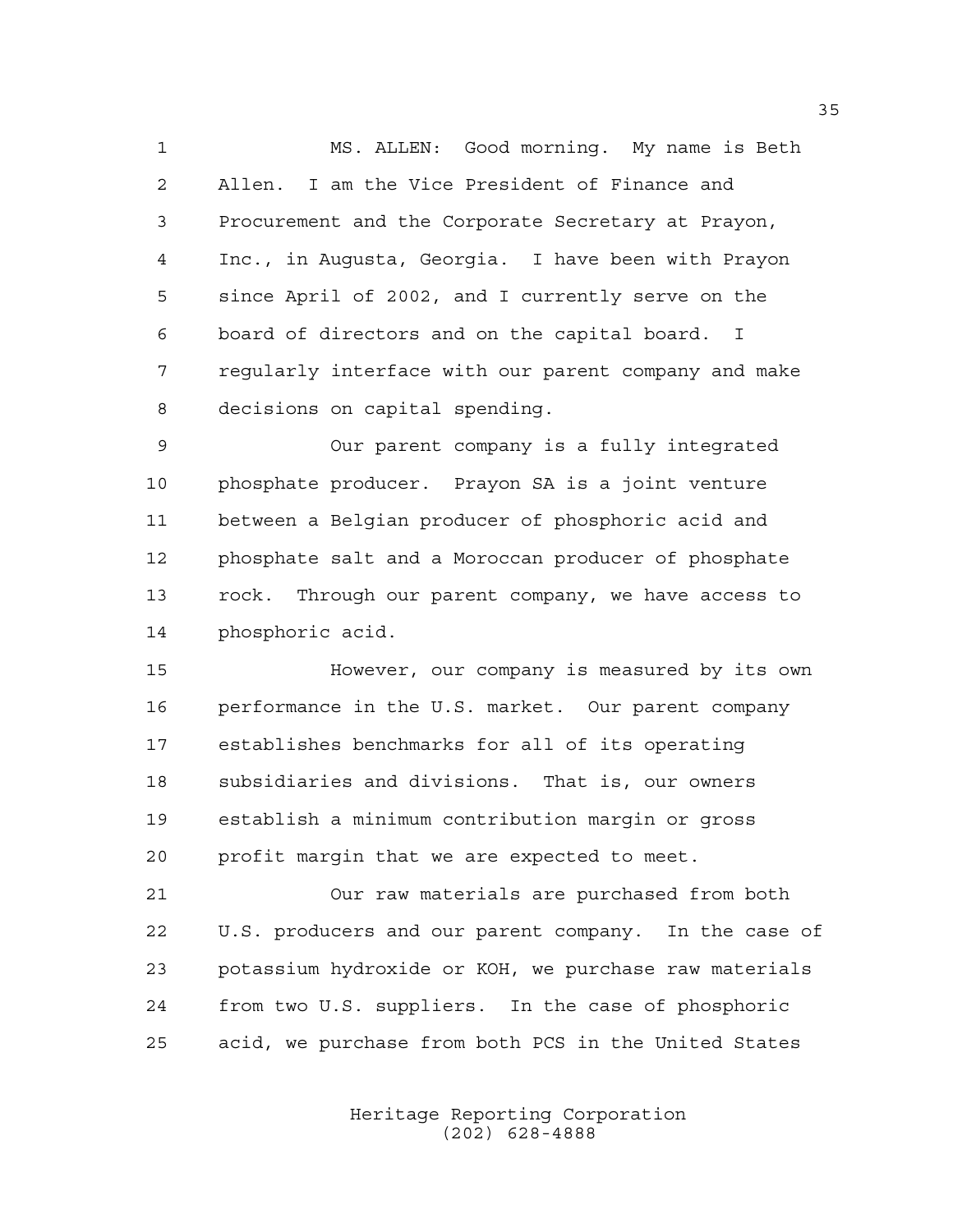and we import from our parent company. In either case, we pay the market value for our products.

 Our imported phosphoric acid is valued using a formula based upon the world market price for phosphoric acid determined by *Fertilizer Week* FOB Antwerp and adjusted for transportation costs. This cost is revised every month, so we therefore incur the same raw material cost as any other producer of phosphate salt, and we are expected to earn a reasonable return on the business.

 As you heard from Angie, there have been enormous increases in raw material costs during the period of investigation. As shown by the chart on page 5-2 of the staff report, phosphoric acid prices increased over 400 percent between 2007 and the middle of 2008. Potassium hydroxide or KOH prices increased 300 percent between the third quarter of 2008 and the second quarter of 2009.

 For this reason, Prayon has been forced to increase prices to cover just our variable costs of production, let alone the fixed costs of running our plant. Chart 1 illustrates the trend in raw material prices.

 Historically, our strategy was to meet the market price in an attempt to fill our capacity.

> Heritage Reporting Corporation (202) 628-4888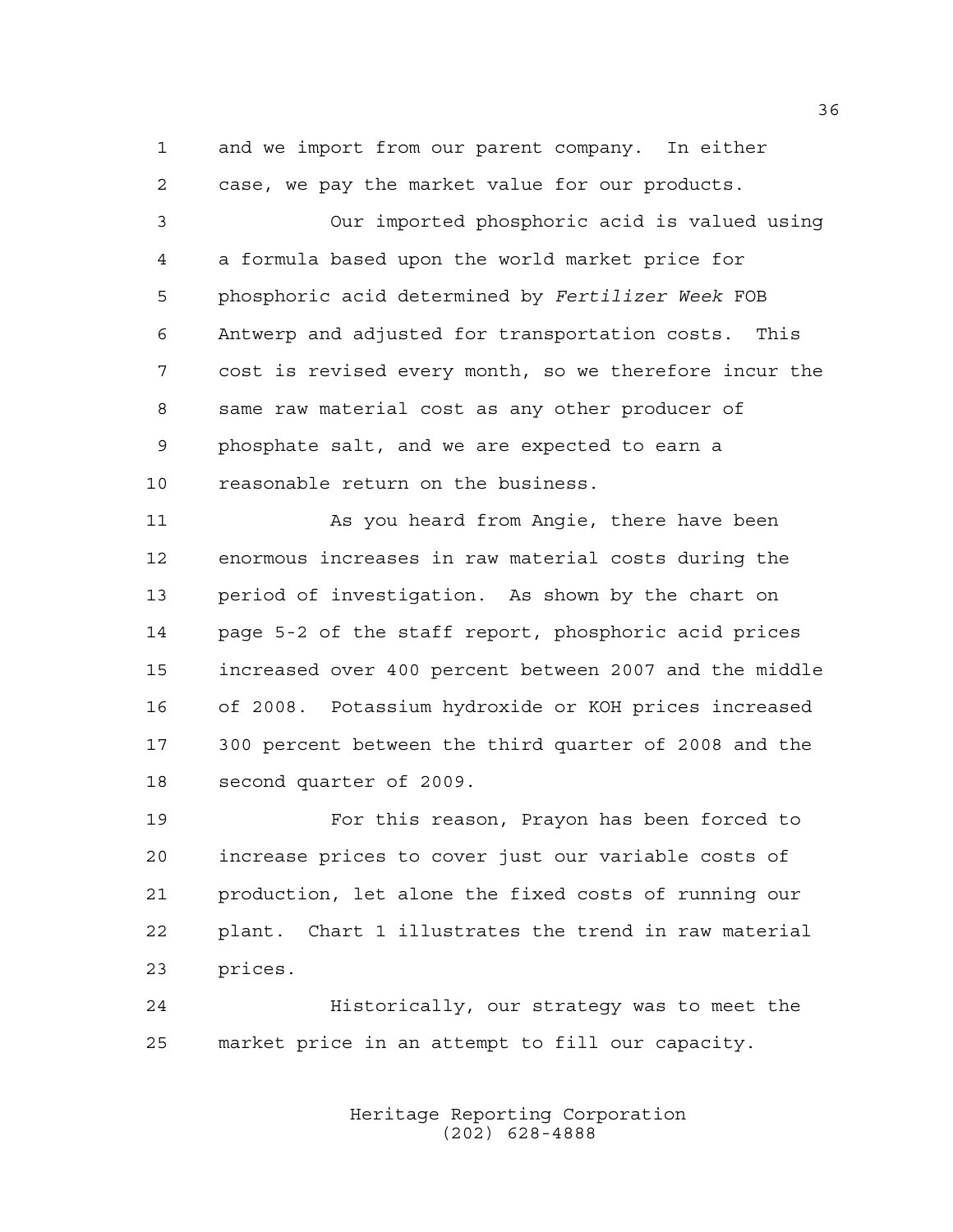However, at the end of 2007 our management decided to change this strategy. Our CFO decided to raise prices on phosphate salts to a level that would recover at least a reasonable profit and try to hold onto our sales volumes.

 Because we are a relatively small player in the market, I was very skeptical that we would be successful. However, our parent company produces phosphoric acid. They could see that the demand for fertilizer was soaring and the phosphoric acid prices would surge in 2008, and they were right. Not only did phosphoric acid prices increase, but the market was also very tight in early 2008.

 Then as the year went on the strike at PCS caused a severe shortage in the supply of KOH. In order to meet the demand for potassium products, we were forced to find alternative sources of potassium, but at higher prices, and thus the KOH price tripled. So even though we had sufficient potassium salt to sell in the U.S. market, we had to increase prices in order to cover higher costs.

 In some cases, although we should have been able to increase our market penetration during the PCS strike, we did not. Instead, lower priced imports from China took business that could not be supplied by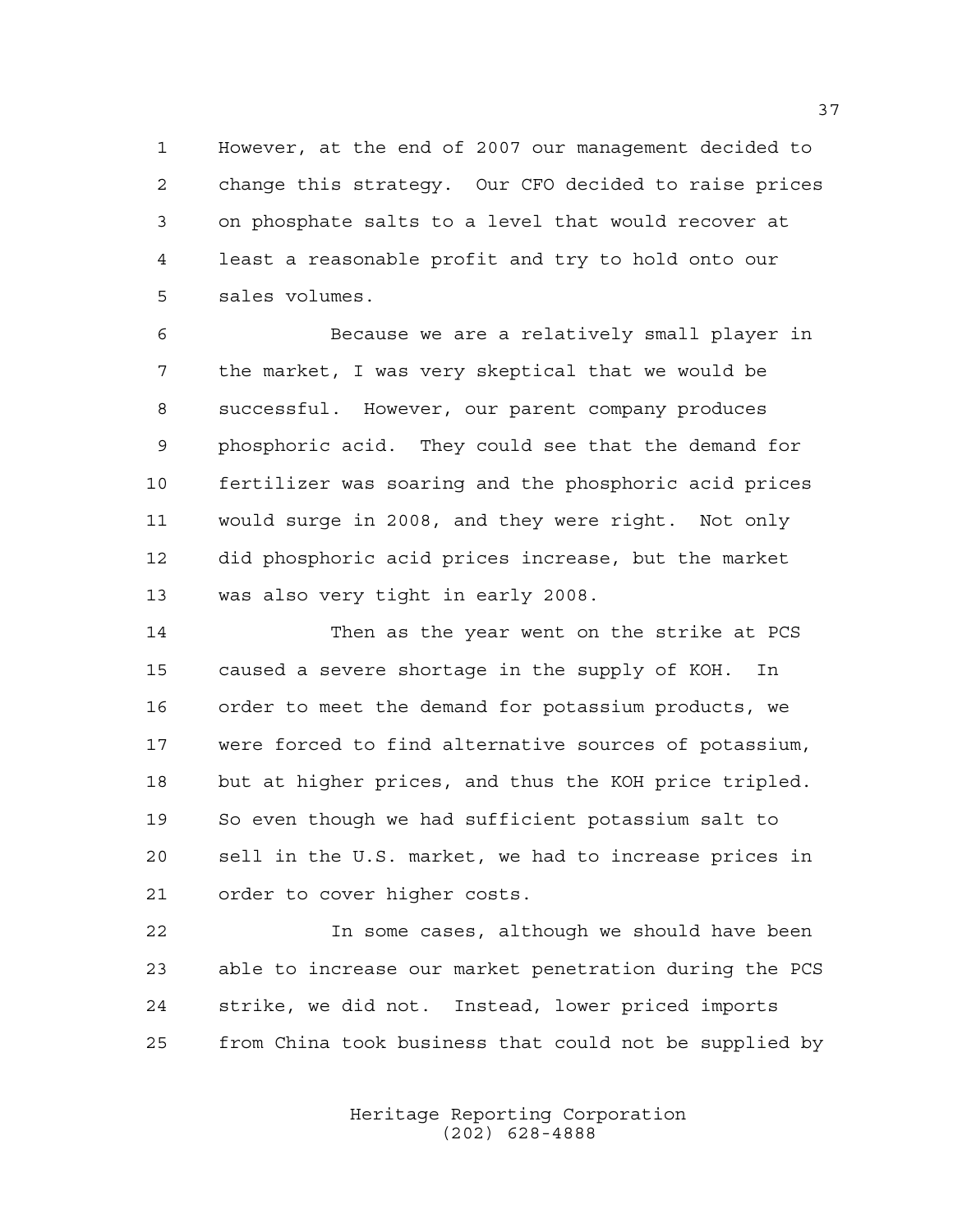ICL or PCS.

| 2  | Because of the increase in Chinese imports             |
|----|--------------------------------------------------------|
| 3  | of TKPP, we were forced to abandon our strategy of     |
| 4  | maintaining profitable price levels. Faced with        |
| 5  | increasing imports, we cut prices in 2009 in order to  |
| 6  | regain sales volume. At the same time, costs kept      |
| 7  | rising. Because KOH prices were increasing through     |
| 8  | the second quarter of 2009, our unit variable costs in |
| 9  | 2009 were higher than our unit costs in 2008.          |
| 10 | Capacity utilization is now roughly one-half           |
| 11 | of our total potassium salt capacity. Because of the   |
| 12 | loss on TKPP volume, we have had to campaign our       |
| 13 | plant, shutting down several times over the past year  |
| 14 | because of a lack of orders. In fact, when the ITC     |
| 15 | staff visited our plant last October, we were not      |
| 16 | operating the production line due to a lack of orders. |
| 17 | Last summer, we shut down for the Fourth of            |
| 18 | July and asked our workers to use their vacation.      |
| 19 | Workers that did not have any vacation were            |
| 20 | temporarily laid off. To date we have avoided          |
| 21 | permanent layoffs by using our employees to do         |
| 22 | maintenance and to assist with ISO recertifications,   |
| 23 | NSF audits and other tasks. We are extremely           |
| 24 | reluctant to lay off our production workers.           |
| 25 | This is one of the great things about                  |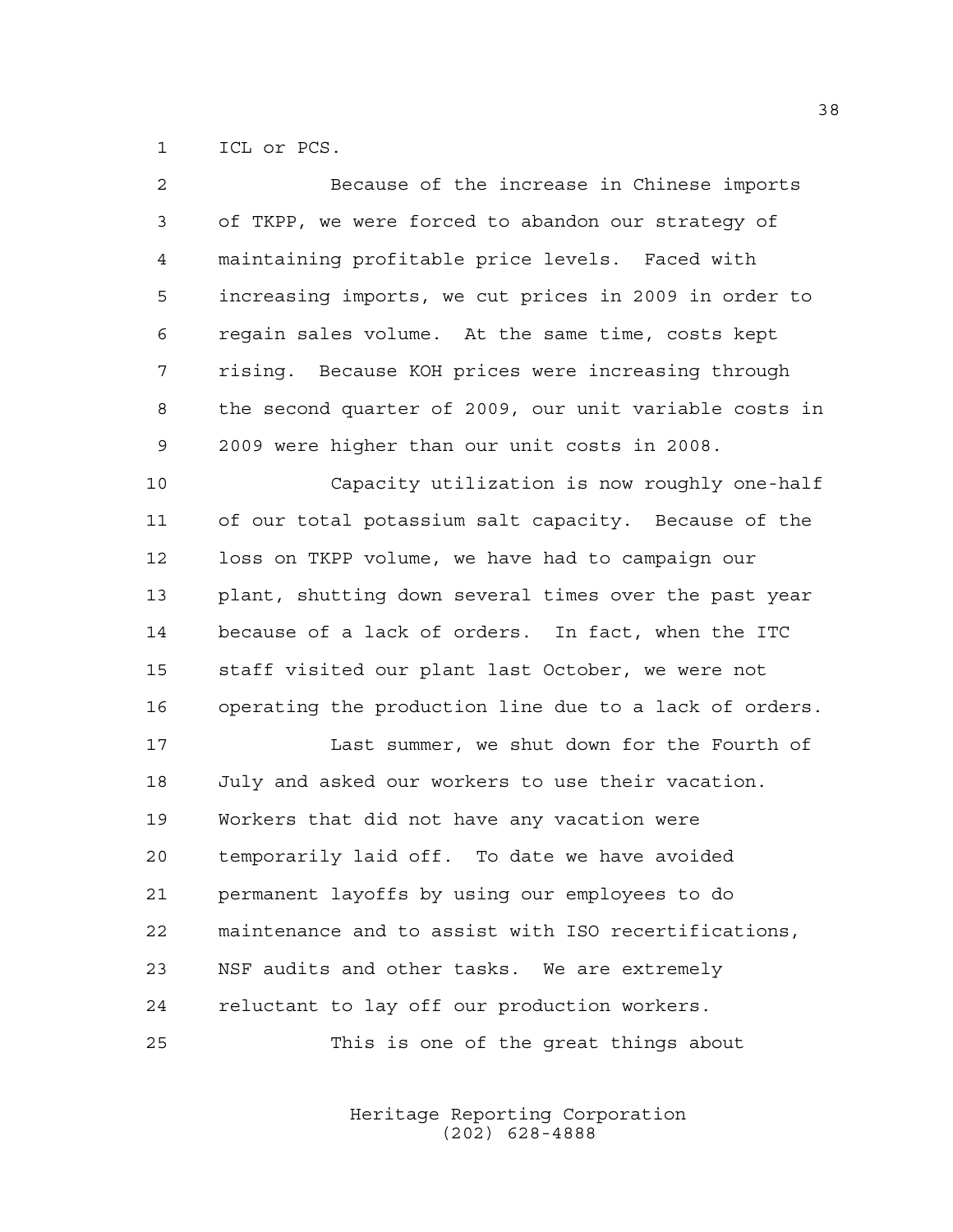Prayon. The company is extremely loyal to its employees. Instead of laying off our workers, we have been using production employees to perform maintenance work that formerly was outsourced to subcontractors. We have greatly reduced overtime and we have shortened production campaigns, which makes it very costly to run a plant.

 To fill our capacity and maintain our employment levels, we must find sales volume. At the same time, we can't afford to sell phosphate salts at a loss simply to keep the plant open. We cannot maintain high prices against Chinese imports that blanket the market with offers to sell below our variable costs.

 If we do not respond to the lower prices quoted by the Chinese suppliers, we inevitably lose sales volume. A healthy ratio of profits to net sales is not at all healthy if net sales shrink to zero.

 Lack of adequate return on investment also has had a negative impact on our capital and R&D spending. You can see from our questionnaire response that our R&D spending is inadequate by any measure. We try to spend about \$2 million per year at our plant in capital improvements. Our plant was originally built in the 1960s, and we need to replace older

> Heritage Reporting Corporation (202) 628-4888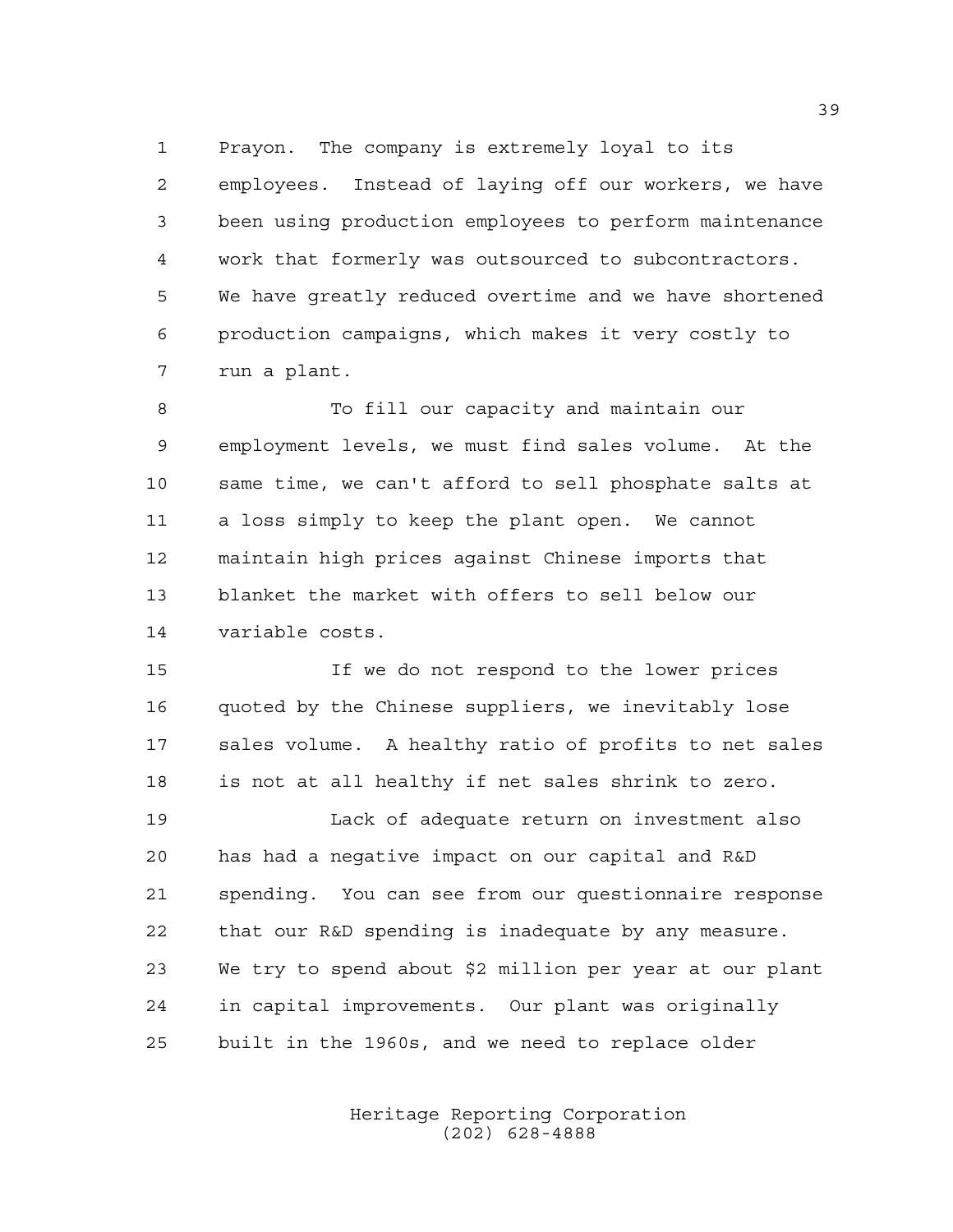equipment and upgrade the plant.

| 2  | In 2008, because we could increase prices              |
|----|--------------------------------------------------------|
| 3  | for phosphate salts we invested \$2.5 million of our   |
| 4  | profits in a new packaging line designed to improve    |
| 5  | our ability to deliver food grade salts to our         |
| 6  | customers. In fact, we purchased a new packaging line  |
| 7  | because Prayon SA is very committed to the U.S. market |
| 8  | and to the production of phosphate salts in Augusta.   |
| 9  | But as the staff witnessed during the plant            |
| 10 | tour, our cooling equipment is long overdue for        |
| 11 | replacement. To justify additional capital spending,   |
| 12 | we need higher prices and stronger margins. For these  |
| 13 | reasons, we strongly urge you to find that imports of  |
| 14 | potassium phosphates from China are causing material   |
| 15 | injury to the U.S. industry. Thank you.                |
| 16 | MR. SEXTON: Good morning. My name is Allen             |
| 17 | Sexton. I am the Vice President of Sales and           |
| 18 | Marketing for Prayon, Inc., a leading producer of food |
| 19 | and technical phosphate salts.                         |
| 20 | I've been selling potassium phosphate salts,           |
| 21 | specifically TKPP, for Prayon for over three years.    |
| 22 | Prior to that time I spent 20 years in the water       |
| 23 | treatment industry. Now I sell TKPP to my former       |
| 24 | employer and a number of other end users and           |
| 25 | distributors.                                          |
|    |                                                        |

Heritage Reporting Corporation (202) 628-4888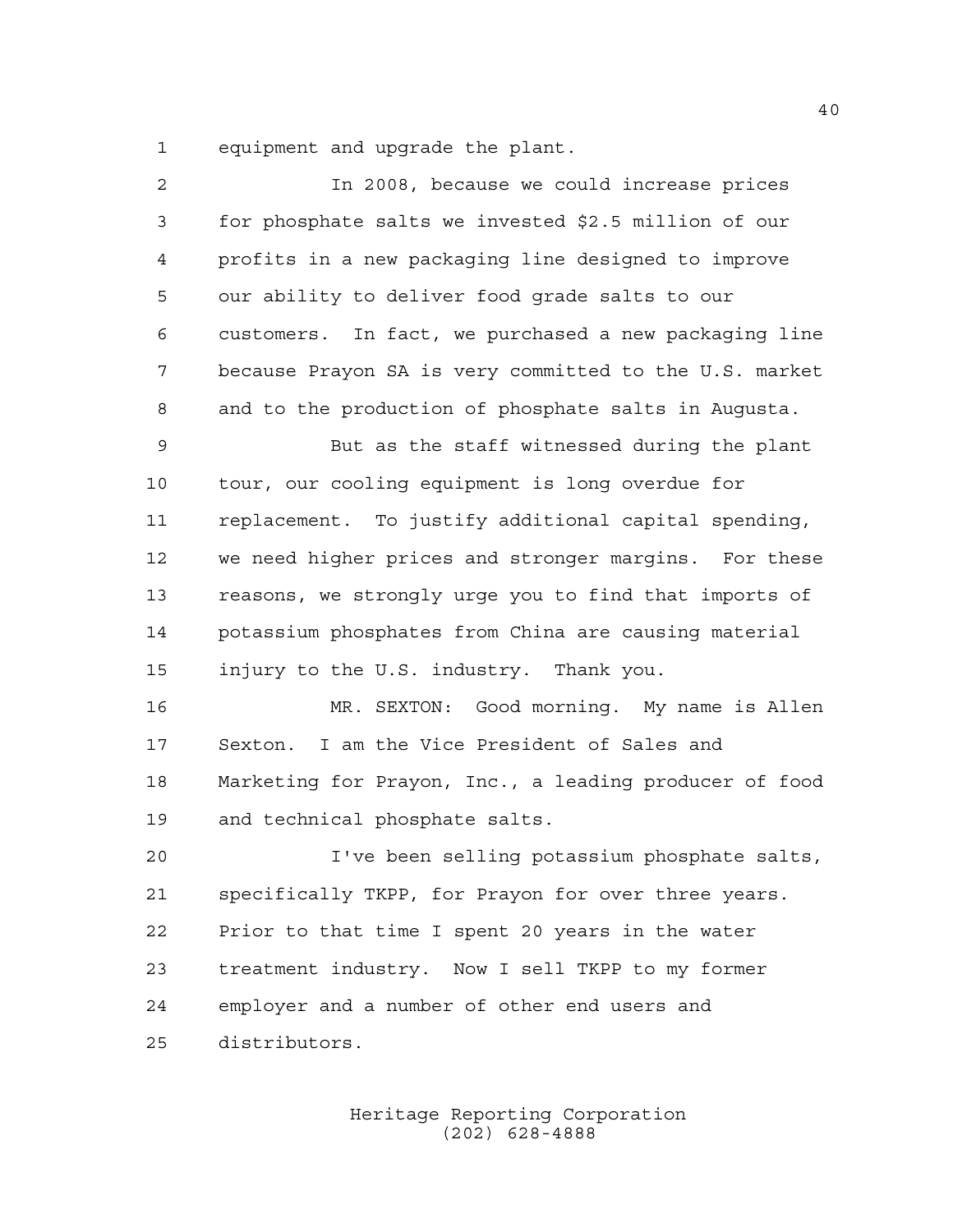Prayon sells to both channels of distribution, distributors and end users. Like ICL, we must compete with Chinese imports on a national basis at virtually every customer account. All of our distributors and all of our end users regularly receive offers from brokers selling Chinese phosphate salts.

 Our sales meetings have gone pretty much the same as you heard Angie describe. We are constantly bombarded with reports that Chinese material is available for lower prices.

 We sell to distributors both into stock and what we call third party sales. Into stock sales are sales into the inventory of distributors. We typically do not sell directly to customers that want small volumes or less than truckload or LTL quantities. Instead, our distributors will supply those customers from inventory.

 In other cases, our distributors may have large volume customers that take rail cars or full truckload quantities. We will ship directly to these customers of our distributors. Because we're shipping to our customer's customer, we call these third party sales. We also sell directly to large end users with no distributor involvement.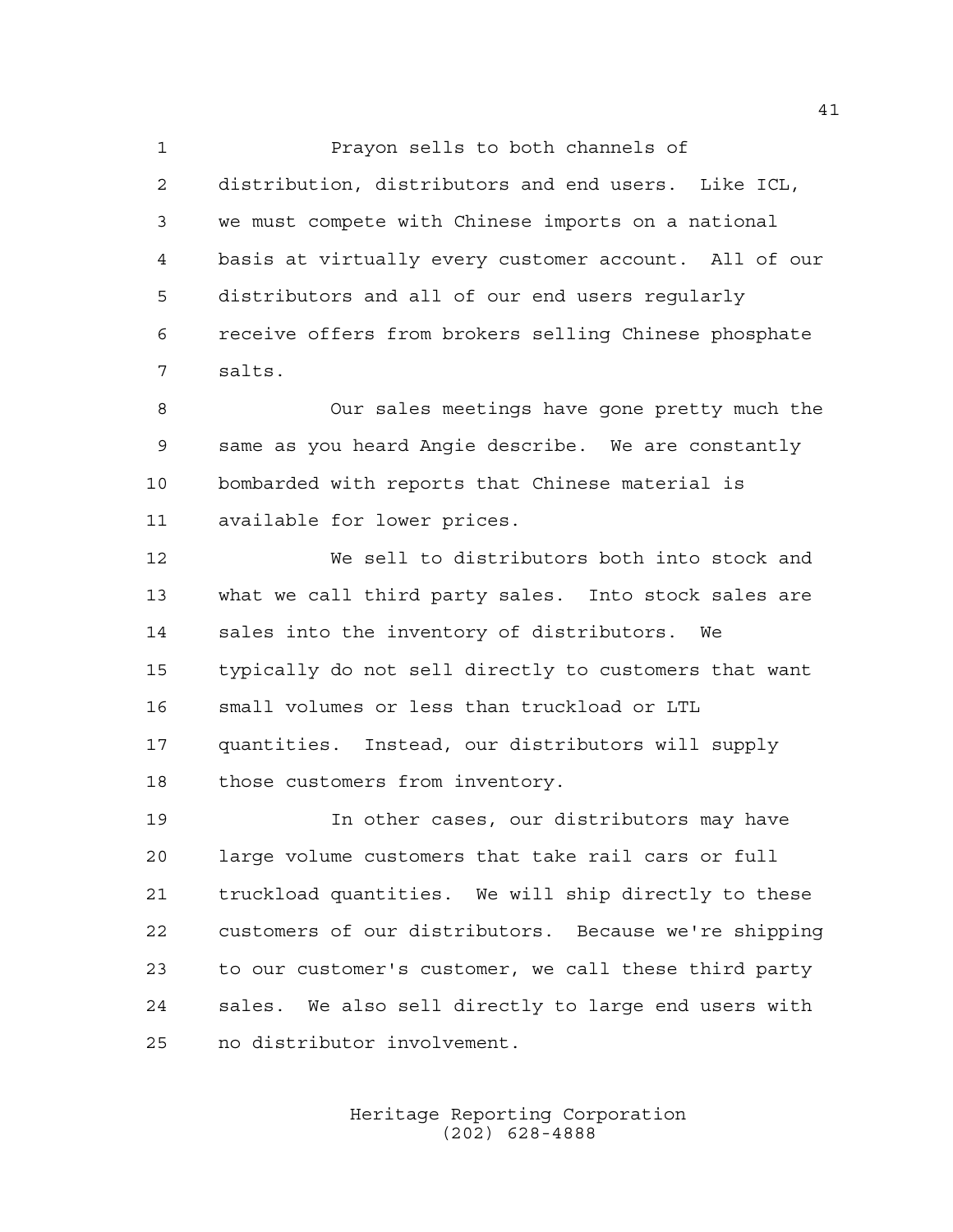In every case we encounter competition from low-priced Chinese imports. Brokers offering Chinese phosphates send emails and faxes throughout the market regularly. These prices are immediately quoted back to us in negotiations for new supply. For this reason, we cannot maintain long-term or even short-term contracts for more than about 90 days.

 Given that our contracts typically have meet or release provisions and given that Chinese prices are reduced on a regular basis, virtually every price is renegotiated. In fact, prices for Chinese TKPP are so low that some distributors will make TKPP solution in order to supply customers that use a 60 percent solution.

 Historically, the domestic producers had 100 percent of the solution business in the United States. Freight costs to ship a 60 percent solution are very high relative to the value of the product. You are shipping water. U.S. producers close to their customers could ship tankloads by rail or truck to their customers.

 In recent years, however, distributors have begun to make TKPP 60 percent solution using Chinese anhydrous TKPP. Several customers replaced domestic solution with solution provided by distributors as

> Heritage Reporting Corporation (202) 628-4888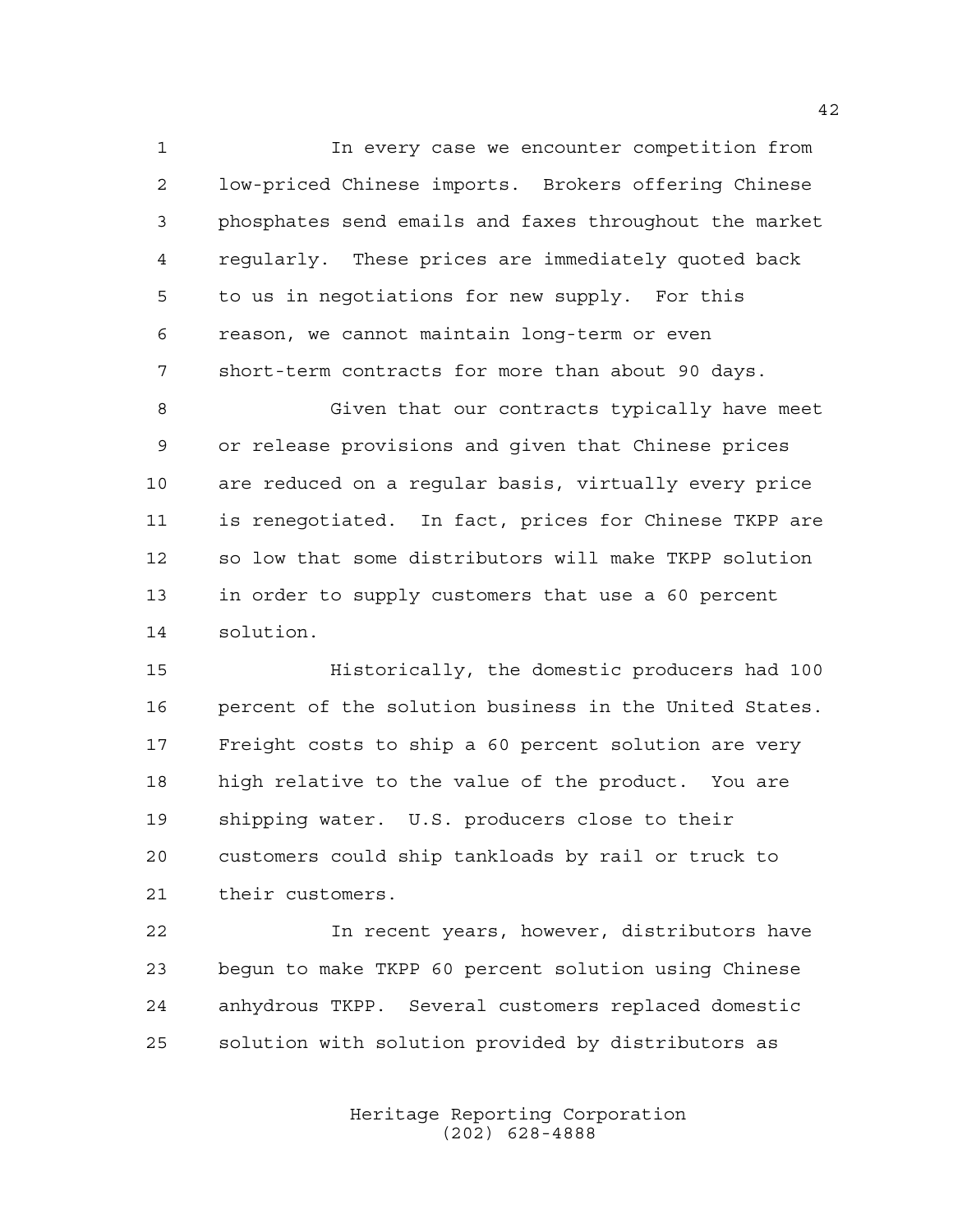identified in my affidavit included in the prehearing brief.

 At the preliminary conference I explained that it used to be our practice to issue a price list to distributors. The distributors' price would be 5 percent less than the list price. However, with increased Chinese competition in the past two years, prices change too quickly to keep up. We have simply stopped issuing price lists to our distributors. Instead, we negotiate prices effective for 90 days, although it is rare that prices will stay the same for 90 days.

 Another way that we experience import competition is in so-called support prices. Our distributors will tell us that Chinese competition is threatening one of their accounts and will ask for a discount below the normal into stock price in order for us to try to keep their account against competition from a Chinese importer or another distributor.

 If we do not provide a deeper discount, the distributor will either lose the account or purchase the Chinese phosphates themselves. In many cases we have lost sales to imports, but we cannot identify whether our distributor lost the sale or whether our

> Heritage Reporting Corporation (202) 628-4888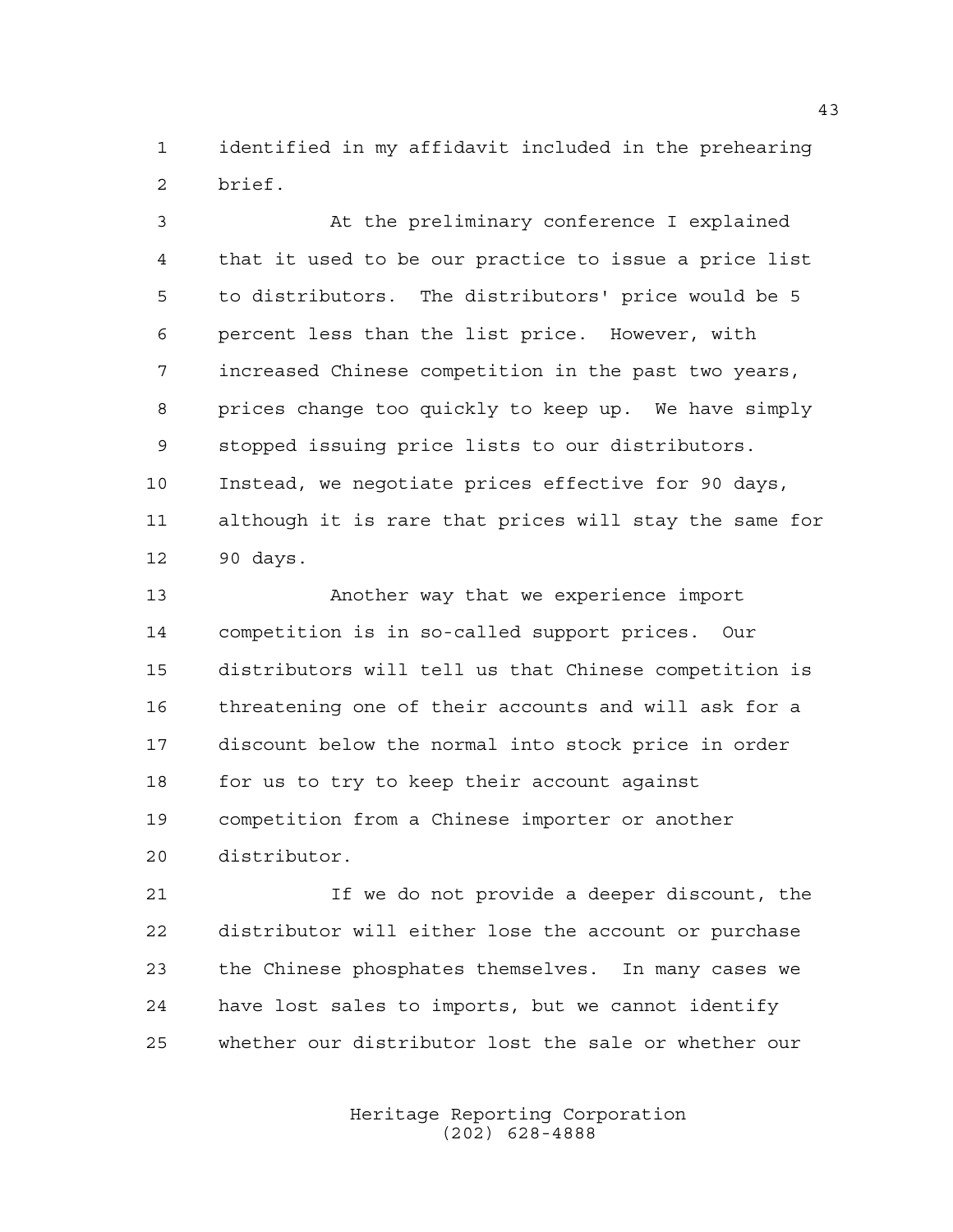distributor replaced our product with Chinese

 material. All we know is that our sales volume to that distributor has fallen off.

 We also have experienced competition from Chinese imports at our large end user accounts. Historically, we were able to maintain a small premium against the Chinese imports because of our ability to supply on a short lead time. However, since the economy has declined over the past two years our customers have become more and more price conscious. As the economy has declined, even these customers have switched to Chinese phosphates to get lower prices.

 In fact, from a technical standpoint the quality of the Chinese material is just as good as domestically produced salts. Angie explained that every supplier analyzes its products and generates a certificate of analysis identified by a lot number to a given quantity of phosphate salts.

 Every supplier has its own standard specification, but can also produce to customer specification if a given customer has other requirements. All of the major U.S. manufacturers, the Chinese manufacturers and other foreign manufacturers are technically capable of supplying high quality phosphate salts.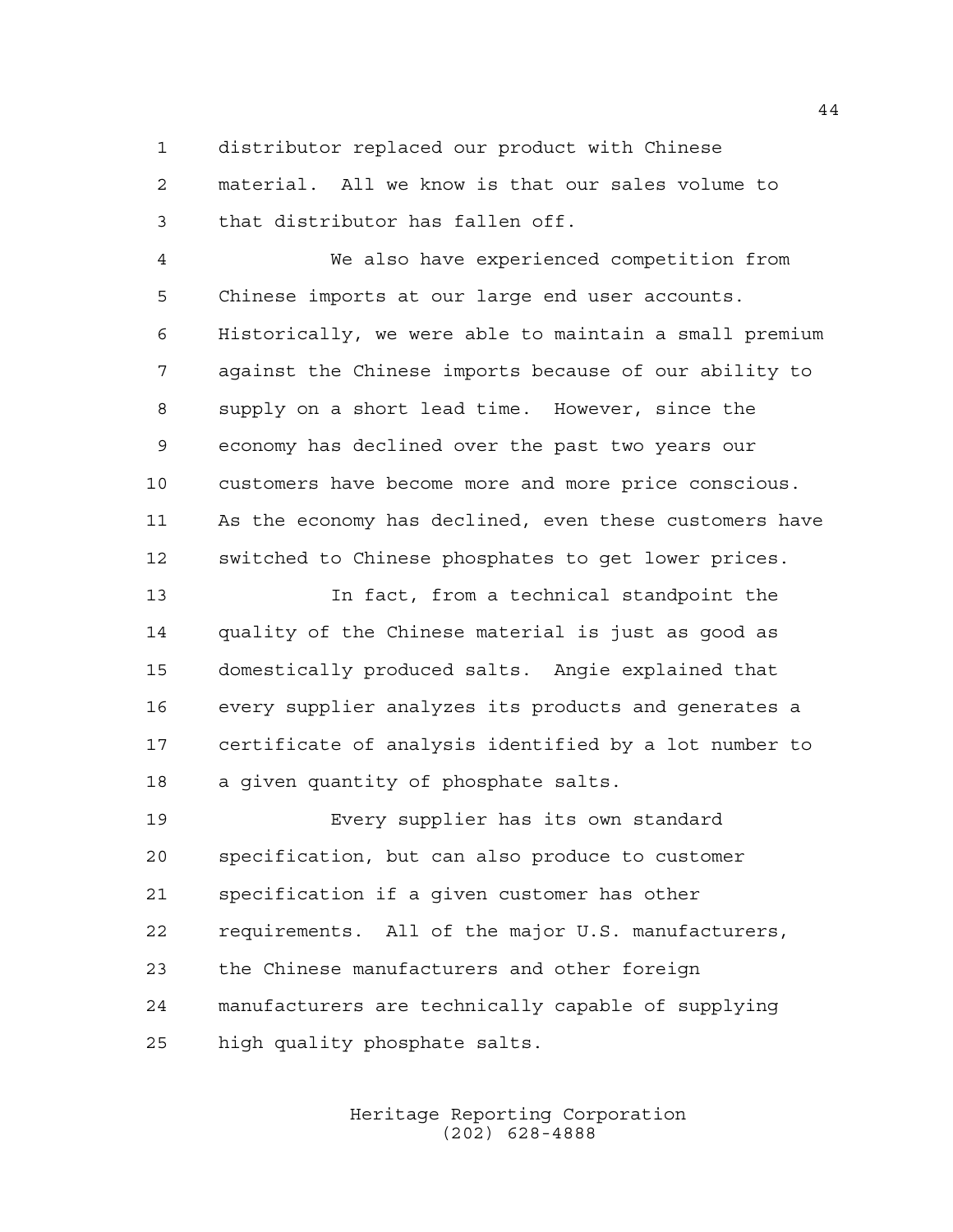Looking back, 2008 was a high point for our company because of the coincidence of unusual events. First, we decided to raise our prices at the beginning of 2008, anticipating the increase in phosphate acid costs. Second, the Chinese imports were somewhat limited in the first half of 2008. Third, when the PCS strike caused a shortage of potassium chloride we were able to obtain raw materials from other sources. As a result, our operating results improved in 2008, although the quantities shipped did not increase from 2007. In fact, I was surprised that we were able to increase prices in 2008 to the level that we achieved. In 2006 and 2007, we had tried to raise prices in order to improve profits. In both years we were unsuccessful.

 In 2008, our announced prices held at least for the first part of the year. Because of the huge increase in raw material costs, our customers understood that we had to raise prices. Without any immediate surge in imports, those prices held.

 Because of our global position on KOH supply, the PCS strike did not inhibit our ability to produce. We had adequate access to raw materials, but we had to pay a higher price. In fact, our plant was not running at full capacity, so we were able to

> Heritage Reporting Corporation (202) 628-4888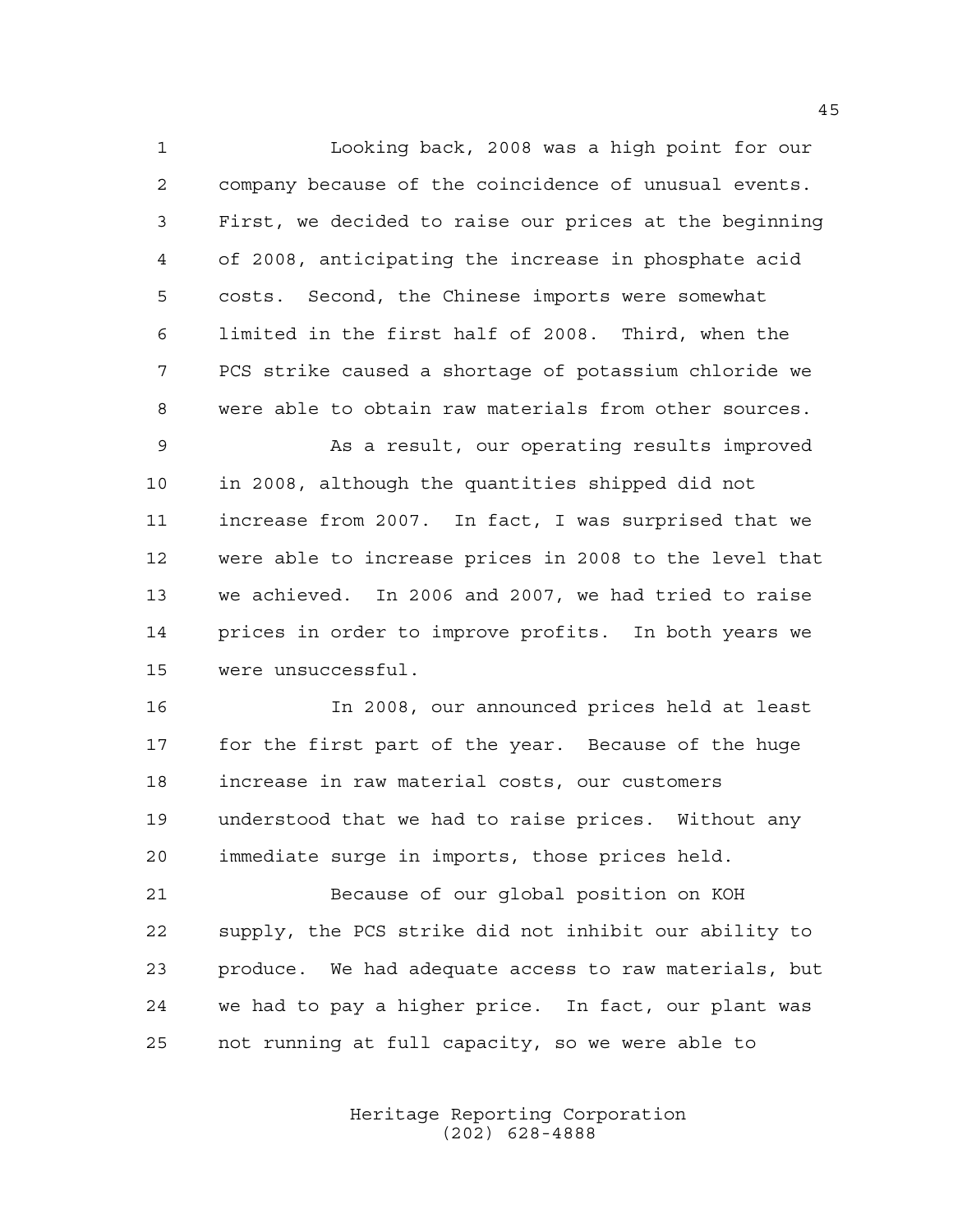supply customers that could not obtain all of their requirements from ICL or PCS.

 As a result, we were able to maintain relatively good price levels throughout 2008. Chinese imports did not really begin to flood the market until the fourth quarter. In 2009, however, the factors that helped us to improve our profits disappeared. World market demand for fertilizer declined, phosphoric acid prices fell and phosphate salts producers in China have had more adequate access to raw materials. Competition from Chinese imports became more intense in 2009. Imports of potassium salts surged, and our own sales volumes sharply declined.

 Because TKPP is a relatively high volume product in our plant, we altered our selling strategy in 2009. Rather than stay firm on prices and try to keep prices at a profitable level, we were forced to reduce prices. In fact, in some cases we made so-called voluntary price reductions not waiting for the contract period to end, but cutting price at an earlier date to maintain existing customer accounts.

 This approach has helped us to compete against lower prices offered by importers of Chinese TKPP. I should point out that conditions have

> Heritage Reporting Corporation (202) 628-4888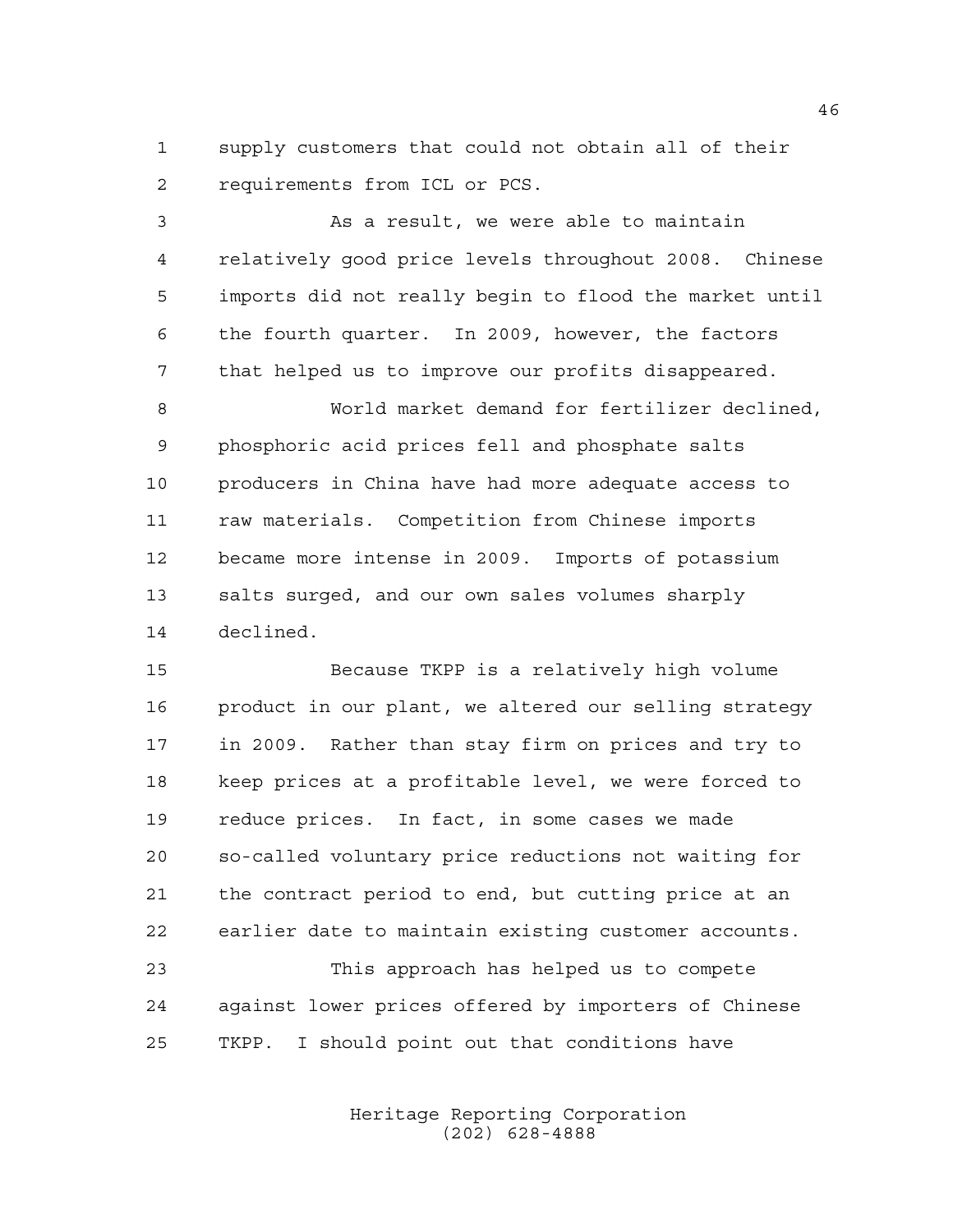improved since the preliminary Commerce determination in March.

 As indicated in my declaration attached to the prehearing brief, we regained various TKPP customers' accounts after antidumping duties were imposed on Chinese imports. Although we still have to compete with the domestic and other foreign suppliers, the Chinese are no longer the price leaders in the market. With the duties in place on Chinese TKPP, we can get the business and make a profit.

 Looking forward, the outcome of this case is very important to our company and our industry. First, we have excess capacity to produce potassium phosphates. We need to add to our volume of potassium phosphate production in order to fill our plant. Second, we believe the Chinese have an enormous amount of excess capacity, and they seem to be intent on exporting to fill it.

 We can compete with any producer in the world on a level playing field, but if the Chinese Government is willing to subsidize its phosphate industry I fear that we cannot compete against the resources of a foreign government. For these reasons, I hope that you will make an affirmative determination. Thank you.

> Heritage Reporting Corporation (202) 628-4888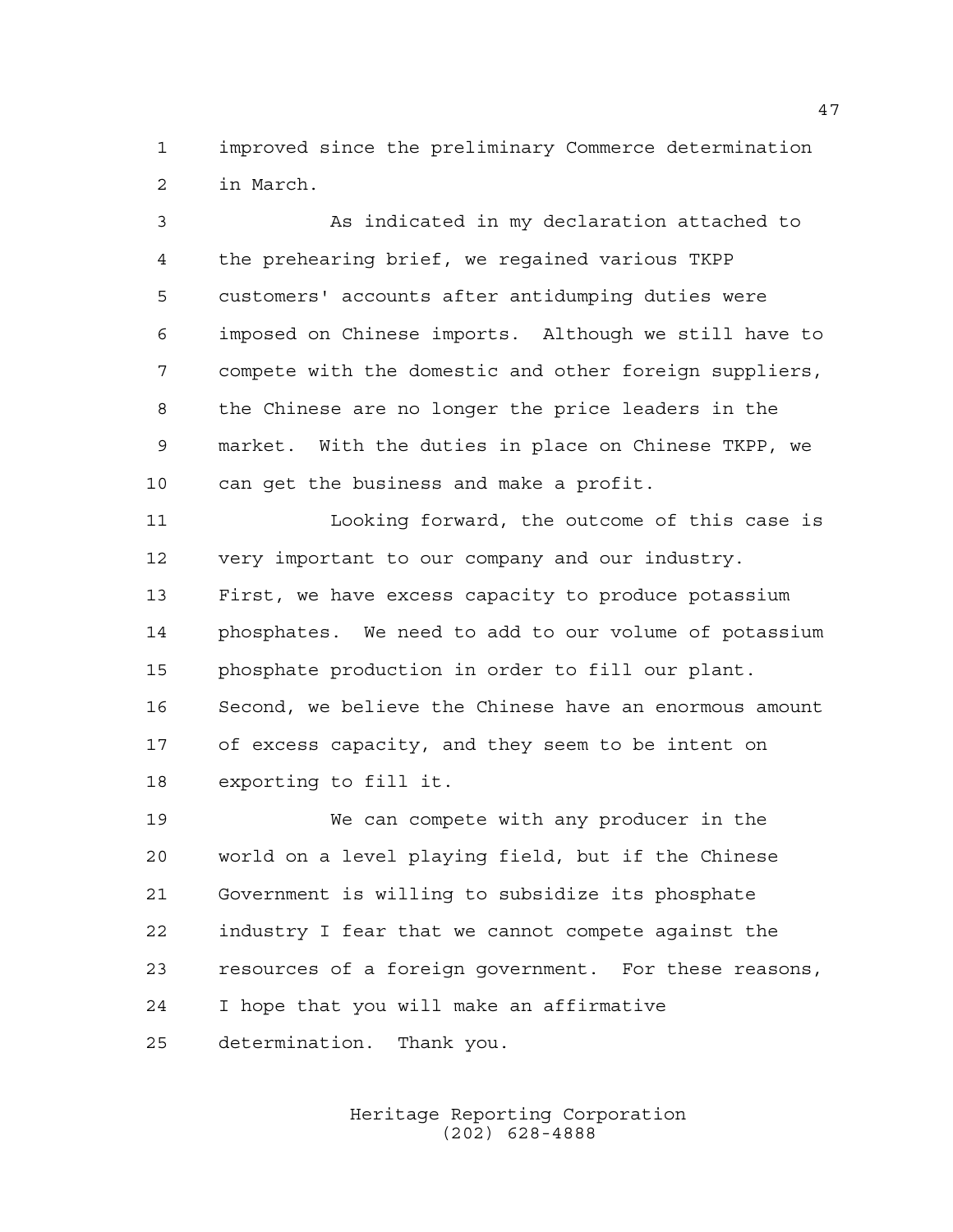1 MR. CANNON: Thank you, Allen. I would like now to review some of the slides that we passed out with the testimony, but I guess I should ask. How much time do we have? MS. BELLAMY: You have 20 minutes remaining. MR. CANNON: Twenty minutes. Thank you. So I'll try to go faster than that. Turn to the next slide then. As Nancy reviewed, and the exhibits she talked about are attached at the back of her testimony, but, as she reviewed, we think there are three like products. Basically the functions are different, and as shown by this chart the three products are MKP, DKP and TKPP. Okay. Turning to conditions of competition, there are increasing raw materials costs, declining demand, excess global capacity and interchangeable products. We think that means that price is critical. Okay. You heard a description that raw material costs increased. As shown in the staff report and here in this chart, the pink line is the phosphoric acid price. It increased 300 percent in May 2008. It stayed at that high level until about May 2009. The blue dotted line is 45 percent KOH on a

> Heritage Reporting Corporation (202) 628-4888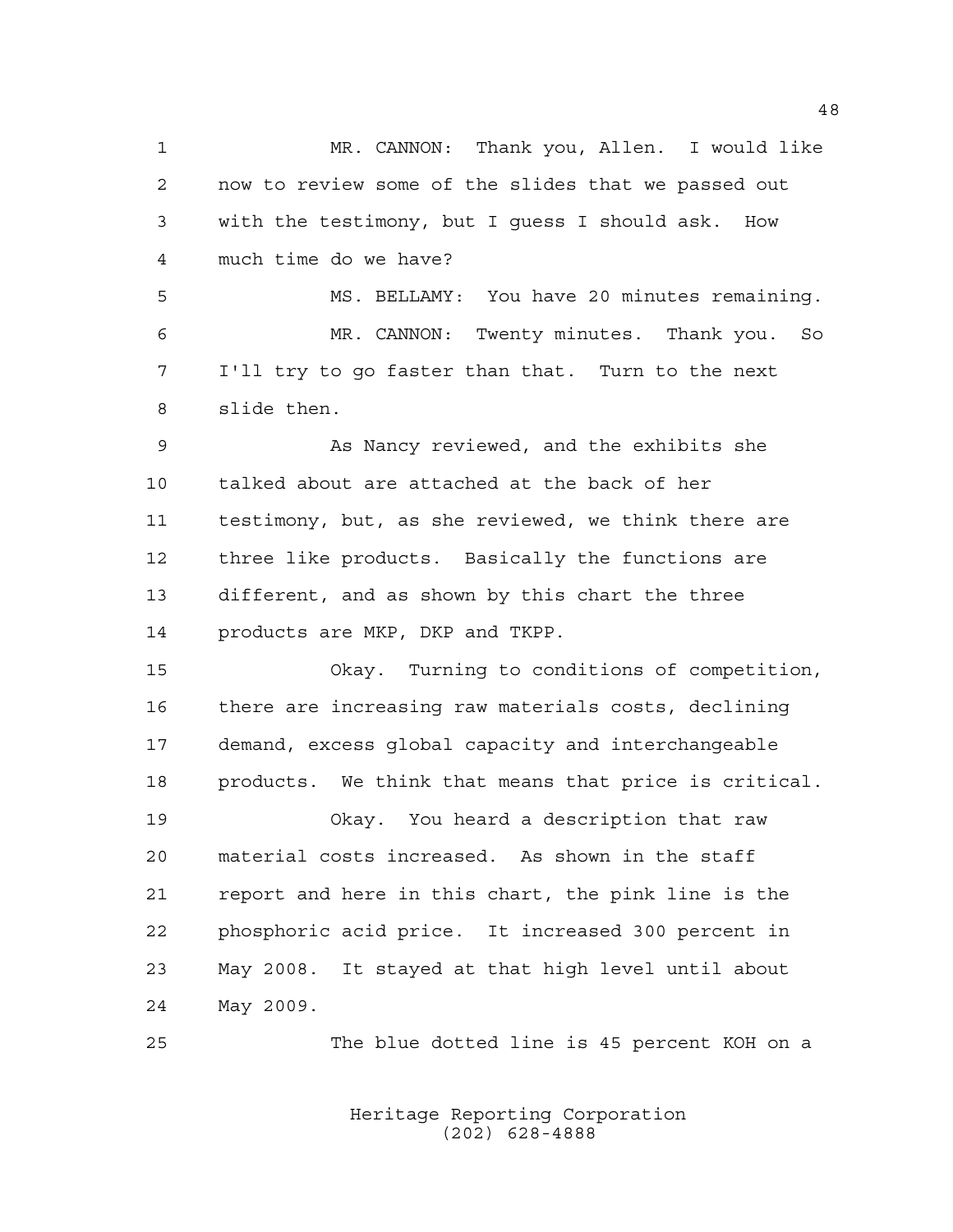delivered basis, potassium hydroxide. That's our other major raw material. It started increasing later in the year, but it has stayed high in 2009.

 Okay. Let's turn to the next slide. As a result, this chart, which is an index -- index to 100 -- shows the U.S. producer unit cost of goods sold. Unit cost of goods sold went up every year, and basically the domestic industry's unit cost is double the level it was in 2007 and 2009.

 Okay. Next slide? Looking at the case product by product and sticking with public data, I think it's fair to talk about the trends. Consumption for TKPP, which is the most important in terms of volume and value to the industry. Consumption is declining. U.S. shipments are declining. Imports from China increasing. The import market share is increasing, and U.S. producer profits are declining, particularly between '08 and '09.

 This is the public version data from the staff report. The bars show consumption and U.S. shipments. The blue bar is apparent domestic consumption, so here you see the very steep demand decline, right? Next to that, the shaded kind of teal looking bar is U.S. shipments. U.S. shipments declined faster than consumption.

> Heritage Reporting Corporation (202) 628-4888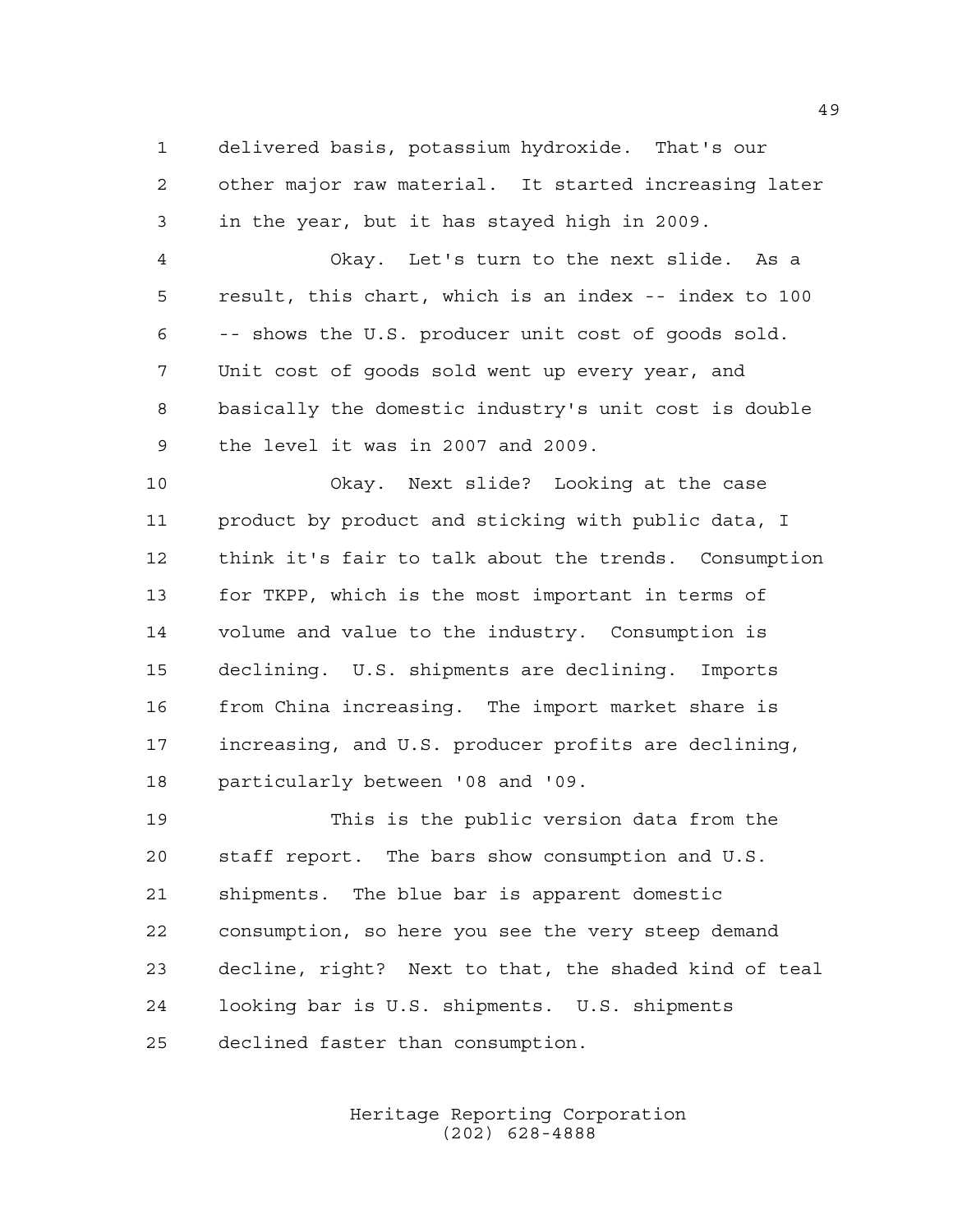1 The line, the black line, that represents Chinese imports. Now, that line is based on the Census data and in fact understates the increase in imports. It understates the import data collected by the staff and the shipment data. There was apparently some misreporting in the HTS category, but the trend -- the trend -- is fair.

 All right. Next slide? Domestic capacity. This is TKPP. Just to get an idea of what we're talking about here, we went from 72 million pounds of capacity down to 60 million pounds, but look at production. Production fell from 41 million to 23 and so right now domestic capacity in 2009, that is, is only 39 percent full. It is woefully underutilized, and employment has fallen from 60 workers to 46 workers, those being the direct, production related workers.

 Okay. Looking now at DKP, for DKP also consumption is declining, U.S. shipments are declining, imports from China are increasing, although in terms of the shipments of imports there's a slight decline between '08 and '09, and import market share is following the same trend as the imports. U.S. producer profits. Again they're declining '08 to '09. And here this chart, because consumption

> Heritage Reporting Corporation (202) 628-4888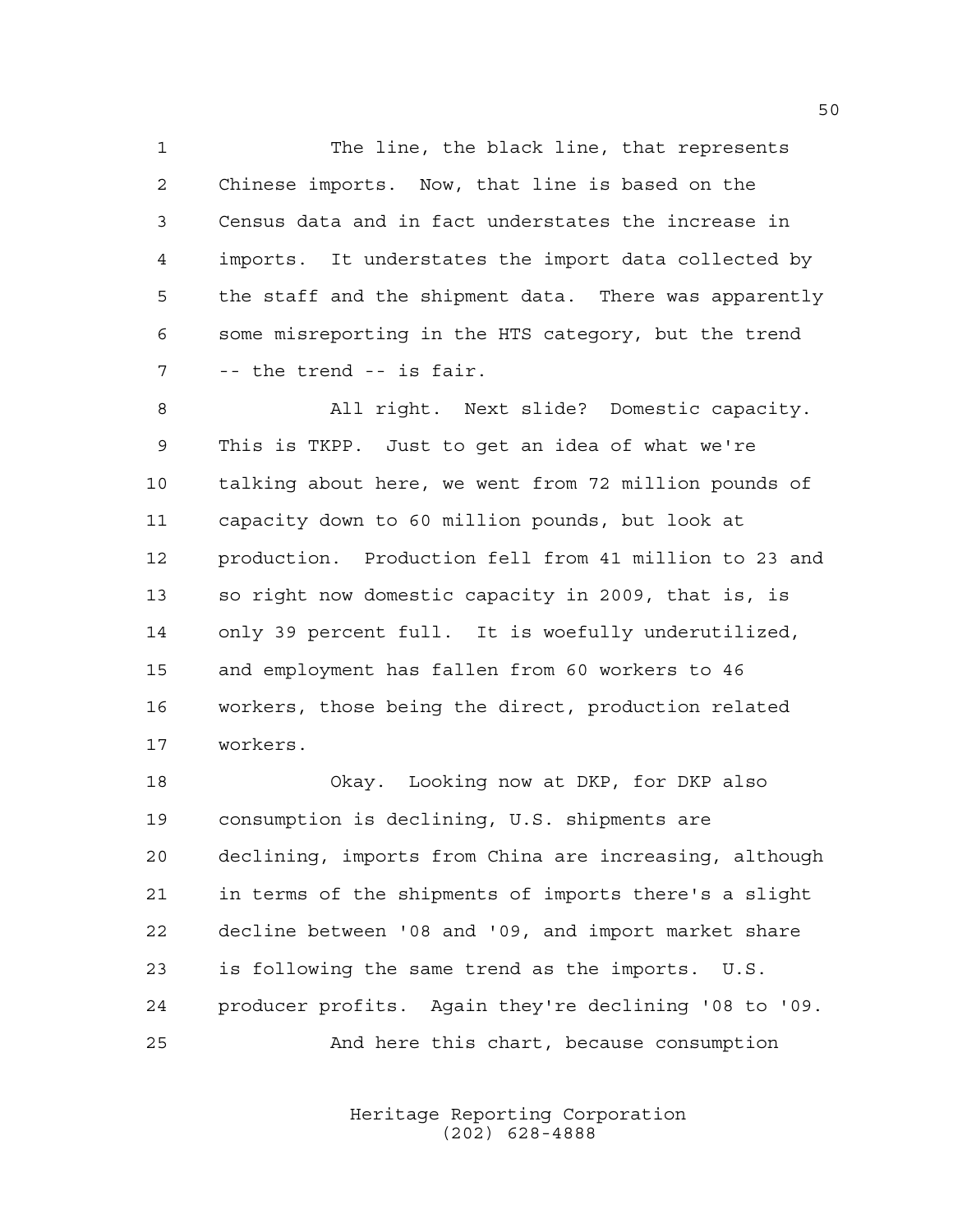isn't a public number and there is only one U.S. producer, this is an index showing publicly the trend in U.S. shipments and so you see a downward trend basically from 100 down to 65, a huge decline in U.S. shipments. At the same time, imports have increased.

 Next slide? Turning to MKP, once again consumption is declining. U.S. shipments are declining, particularly between '08 and '09. Imports are increasing. Import market penetration is increasing.

 In this case U.S. producer profits did increase in '09, but they're still at a very low level. This shows the trend in U.S. shipments and in imports. U.S. shipments are basically flat between '07 and '08, and they decline sharply in '09 and imports are increasing.

 So next we turn to the pricing data. I said in the introduction that one thing that's remarkable about this case is the extent of Chinese underselling, particularly in the last four quarters. As a result of underselling in the last four quarters, all four quarters of 2009, domestic producers reduce their prices.

 So here you see a downward trend in 2009 steadily being pulled down by the import prices, so I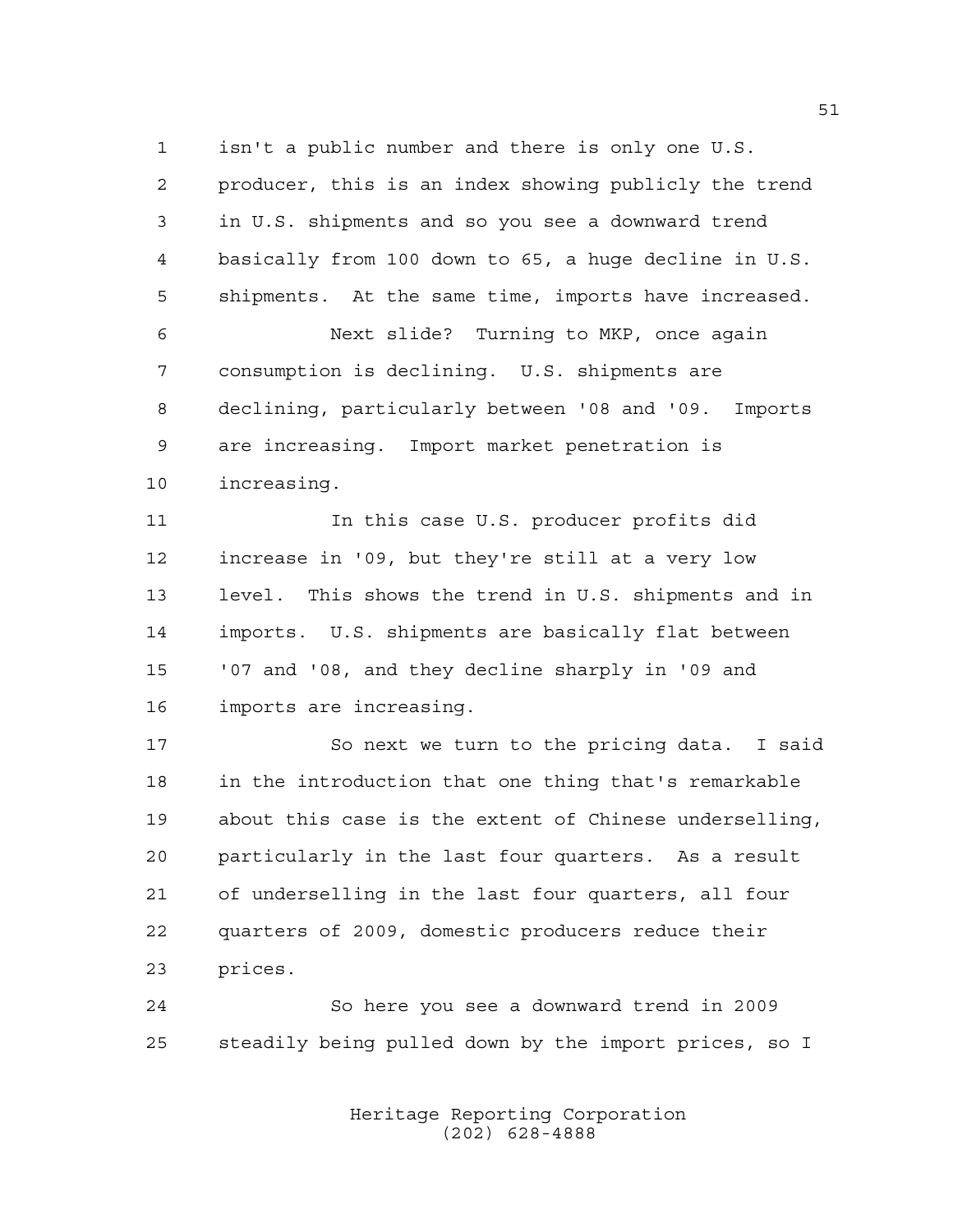believe there is in this case price depression.

 Moreover, you saw the chart on unit costs, right? Our unit cost of goods sold doubled, so there is also price suppression. Prices are being held below the level where they otherwise would be due to the rising cost.

 Okay. Now, there's a whole series of tables in the staff report, and I sort of love these tables. This is a great innovation to visually show in every case really the link between price and quantity. This is based on index data as opposed to the actual data so that it could be shown publicly, but here what do we see?

 We see that the level of sales of TKPP every quarter for the domestic industry -- this is domestic industry -- were relatively high until we get to the fourth quarter 2008, and that's when we have the allocation, the difficulty with the strike at PCS and the lack of raw materials and so domestic shipments fall, domestic prices stay relatively high.

 We know that that allocation went from September '08 to November, so it ended very quickly. Certainly by the beginning of 2009 the domestic industry had plenty of raw material and they were ready to sell, but the volume stayed at the very low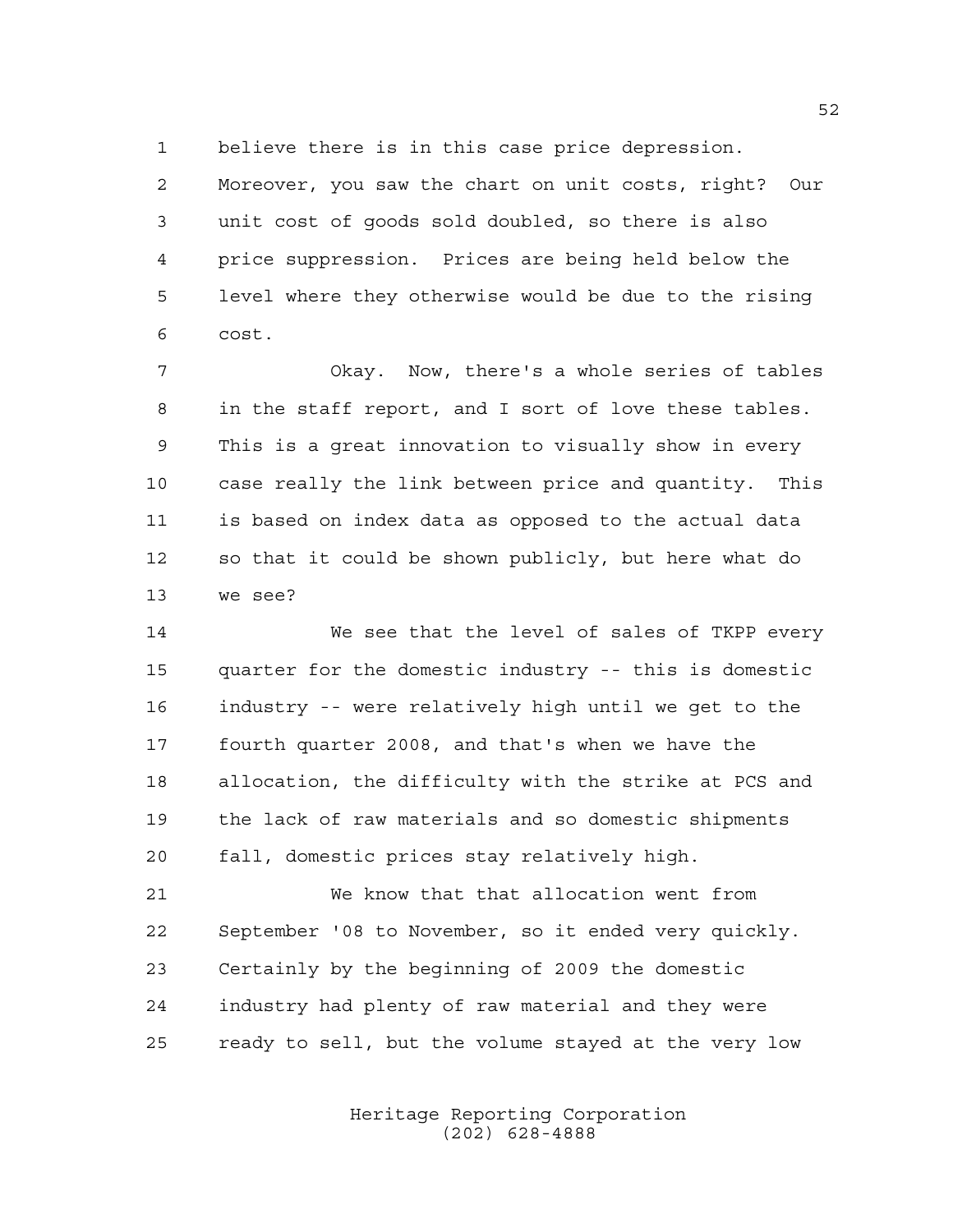level.

 If we turn to the next slide we see the imports. The imports followed the price up. You heard Allen testify. He was surprised in 2008. When he increased the price it stuck. They were able to get a price increase.

 That's because the Chinese imports followed the price up, but once they got a strong volume in the U.S. market, particularly in the fourth quarter of 2008, they didn't want to give back any market share and so they cut prices. And so throughout the year 2009 Chinese imports cut prices, and that's the black line declining.

 And then I think we can sort of roll through. DKP. Next one? Next one? MKP. That's imports of MKP. That one is sort of remarkable looking. It's because the quantity in the fourth quarter of 2008 on MKP -- this is the point at which ICL has an allocation and a problem with raw materials. The quantity of imports of MKP surges in the fourth quarter.

 Now, the importers were arguing and the Chinese were arguing that their product doesn't substitute for the domestic product and yet when the domestic product went on allocation and there was a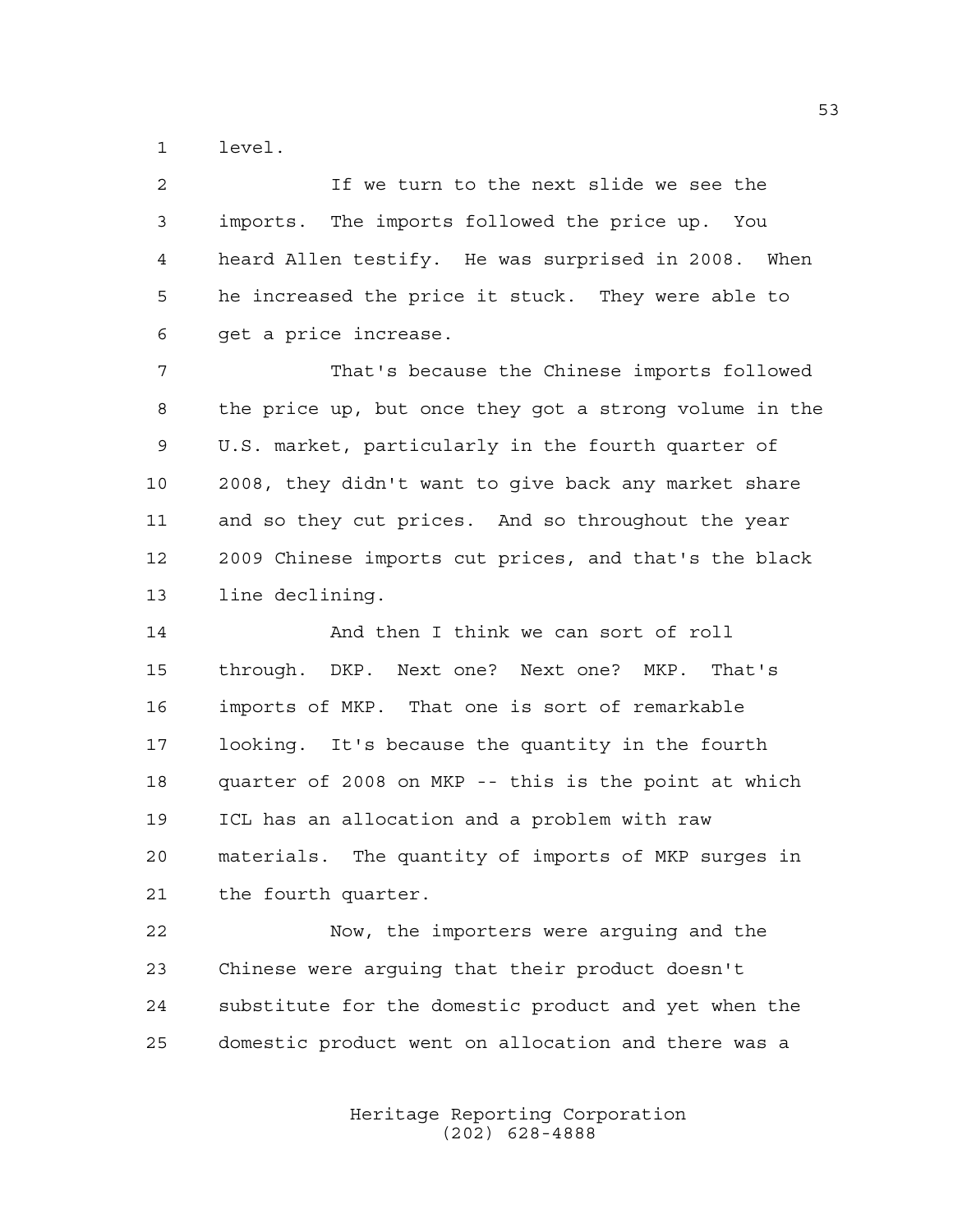shortage that's exactly when the imports increased and so that tells you that indeed the imports did fill some of the void left by the domestic producer.

 When the domestic crisis so to speak was over, though, the imports once again are at a much higher level than they were in all quarters of 2007 or even in 2008 until the allocation. They're remaining in 2009 at very high levels. They're trying to hang onto that market share that they got.

 All right. Next slide? In the preliminary determination, the Commission in all cases except for one made a unanimous six votes for threat. In the case of MKP, we had three votes for injury. Notwithstanding the events of 2009 which we believe constitute injury, there is still a threat. There is still massive excess capacity in China. The Chinese Government is subsidizing this industry and it's export oriented.

 And you see from the staff report that there are huge, growing inventories in the United States market. There are also increasing imports and the same pattern that we saw, which is having achieved penetration in the U.S. market to hold onto that the Chinese undersold the U.S. producers. They cut prices.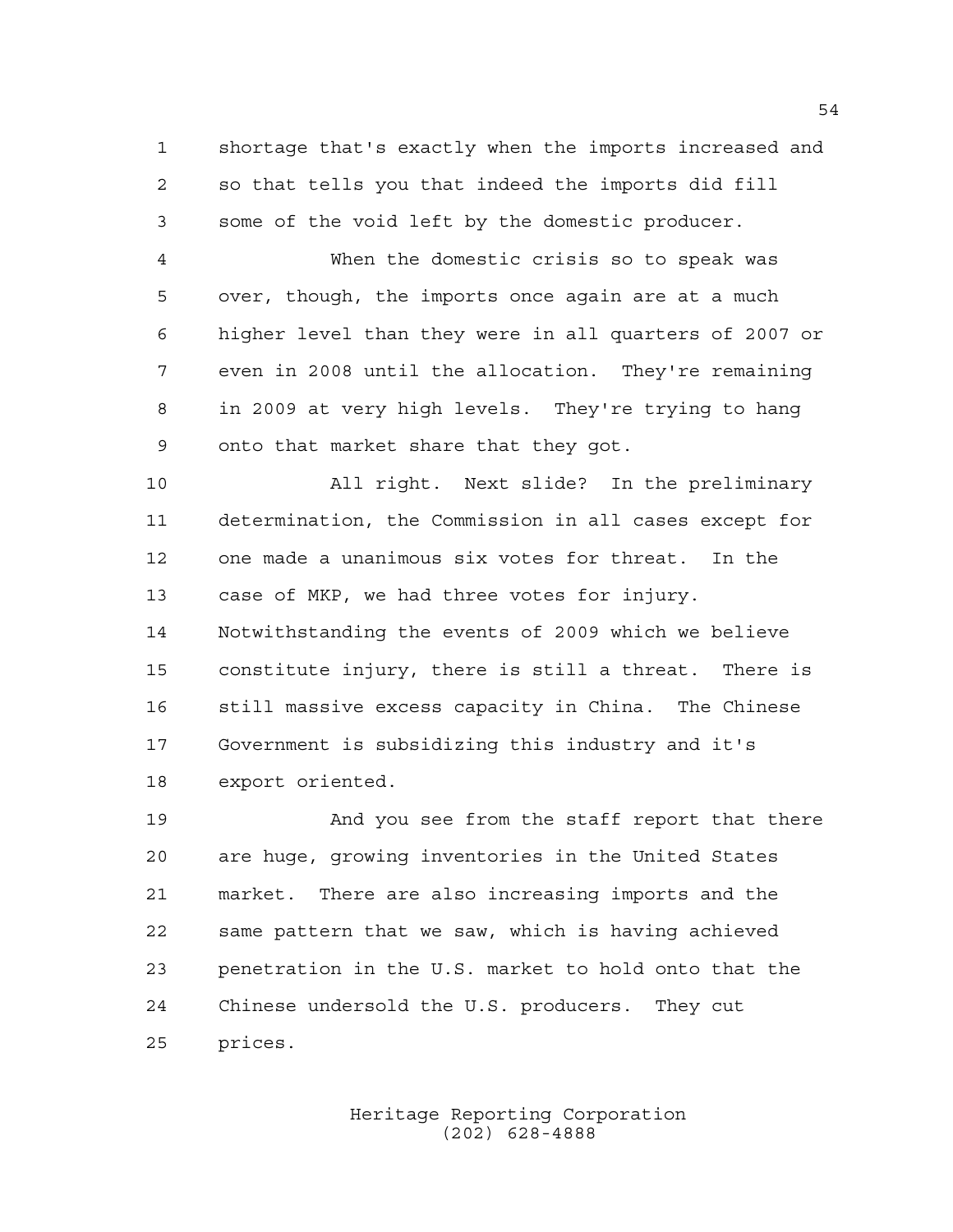Well, since March when Commerce imposed duties the Chinese have stopped doing that, but if there's no order in place, dumping or subsidy order in place, they will go right back to what they were doing in 2009. We will see a return of underselling, and injury will be imminent. And with that we're done I think.

 CHAIRMAN ARANOFF: Thank you very much for your testimony. Welcome again to the panel. We very much appreciate your taking time away from your businesses to spend part of the day with us and answer our questions. We're going to begin the questioning this morning with Commissioner Pinkert.

 COMMISSIONER PINKERT: Thank you, Madam Chairman, and I thank all of you for being here today and helping us understand what's happening and what's likely to happen in this industry.

 I want to begin with the question that's prompted by something suggested in the brief filed by the opposing side in the case, and what I want to ask is are technical grade imports of MKP necessary to meet U.S. demand to fill a gap between demand and supply?

 MS. SCHEWE: We don't believe they are. Obviously our capacity numbers show that we were

> Heritage Reporting Corporation (202) 628-4888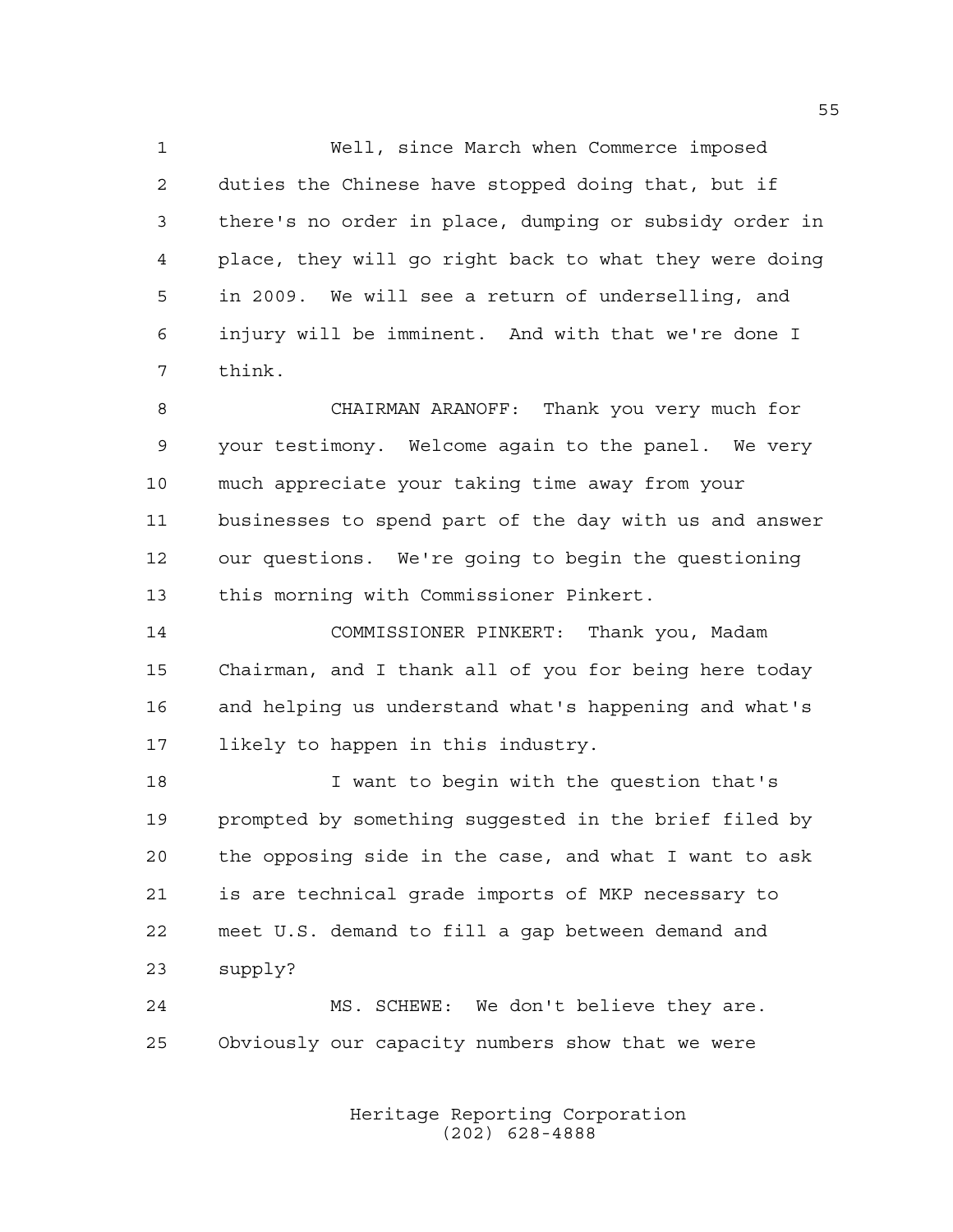significantly underutilized, so we obviously had capacity to help service the market here in North America both for food and technical grade MKP requirements.

 MR. SEXTON: From Prayon's perspective, we do not currently produce this product. However, I can tell you if we were in a better market we certainly would.

 COMMISSIONER PINKERT: Thank you. Now looking at the first six months of 2009 and the last six months of 2009 and looking at the apparent consumption numbers, which I realize I can't list for you at this hearing. What happened with demand for MKP in the U.S. market during the first six months of 2009?

 MS. SCHEWE: I can try and answer that. You know, keep in mind that there are various markets here, one of which is the fertilizer market, and I think if you look at the fertilizer market in 2009 versus where we were in 2008 it was quite different.

 2008 was a very big ag year worldwide versus 2009 when crop prices were coming down, so farmers were kind of pulling back on some of the chemicals that they add into their applications, including fertilizer, so we saw a lower consumption related to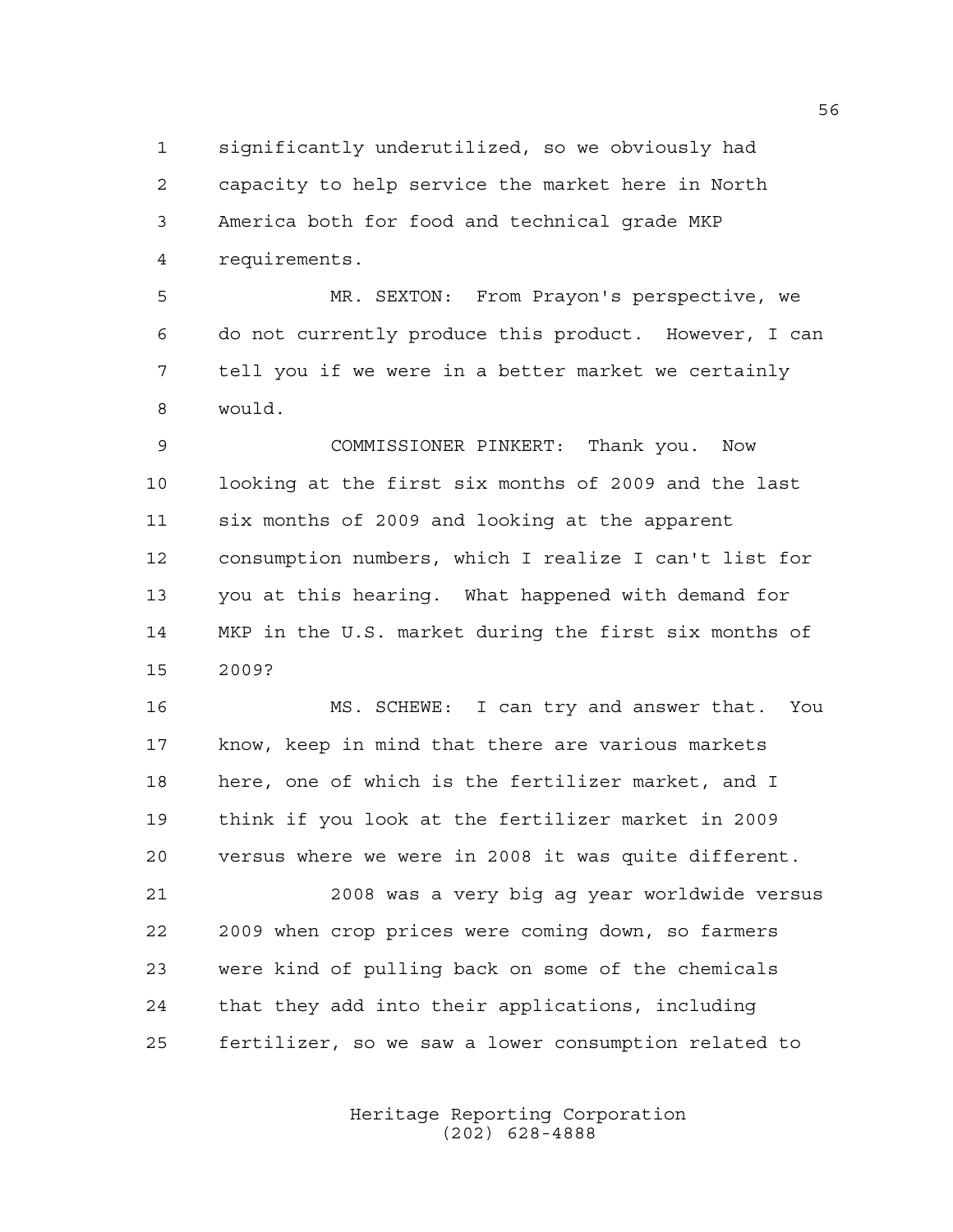fertilizer.

| $\mathfrak{D}$ | Specific to industrial applications, as we             |
|----------------|--------------------------------------------------------|
| 3              | talked to our distributors who were the primary        |
| 4              | resellers of MKP for us, their indications were that   |
| 5              | they saw about a 15 to 20 percent decline in their     |
| 6              | industrial usage from their customers mainly related   |
| 7              | to the recession, and what we saw during the course of |
| 8              | 2009 was the start of a rebuild of inventory for some  |
| 9              | of these industrial customers where they all of a      |
| 10             | sudden started to use more MKP in the latter part of   |
| 11             | 2009.                                                  |
|                |                                                        |

 With regard to our food markets, we did see a slight decline I guess in usage of MKP in general. Specific to our customer base, we were reticent to change pricing, lowering ourselves to the Chinese pricing. As a result we saw lower volumes in MKP in the first part of 2009. Later in the year we reduced our price levels down to the Chinese, and we saw an increase in demand as a result of that.

 COMMISSIONER PINKERT: I guess what I'm asking, and this is probably more appropriate for the posthearing brief than it is to discuss here at the hearing, but I guess what I'm asking is whether the apparent consumption numbers comparing the first six months and the last six months of 2009 reflect or do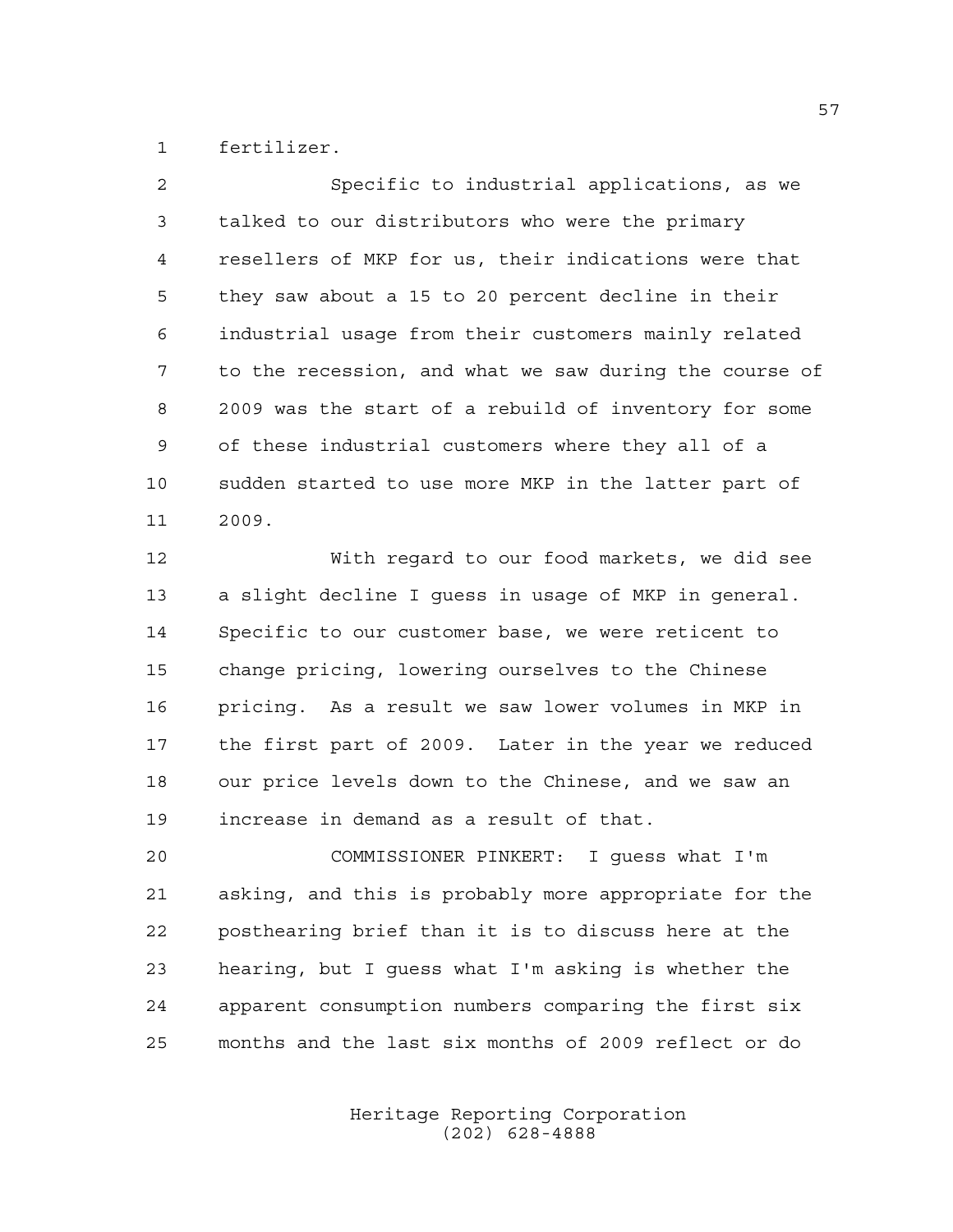not reflect demand trends in the market.

 MR. CANNON: I think in the interest of guarding what's all in brackets in the staff report that we'll take your invitation and put that in the postconference. COMMISSIONER PINKERT: Thank you. Now, this one perhaps we can discuss at the hearing. Are increases and decreases in MKP subject to import market share typically offset by changes in nonsubject import market share? In other words, is there kind of a seesaw between MKP subject imports and the nonsubject imports? MS. SCHEWE: I think you can draw a conclusion to that that they are correlated. When one moves up the other one is moving down as far as market share. COMMISSIONER PINKERT: Mr. Cannon? MR. CANNON: To your first point too, and then to talk carefully about the data, it is public that a large portion of the Chinese imports, the subject, are really trying to sell into the fertilizer market. The U.S. producer is not really trying to broadly sell into the commodity fertilizer users for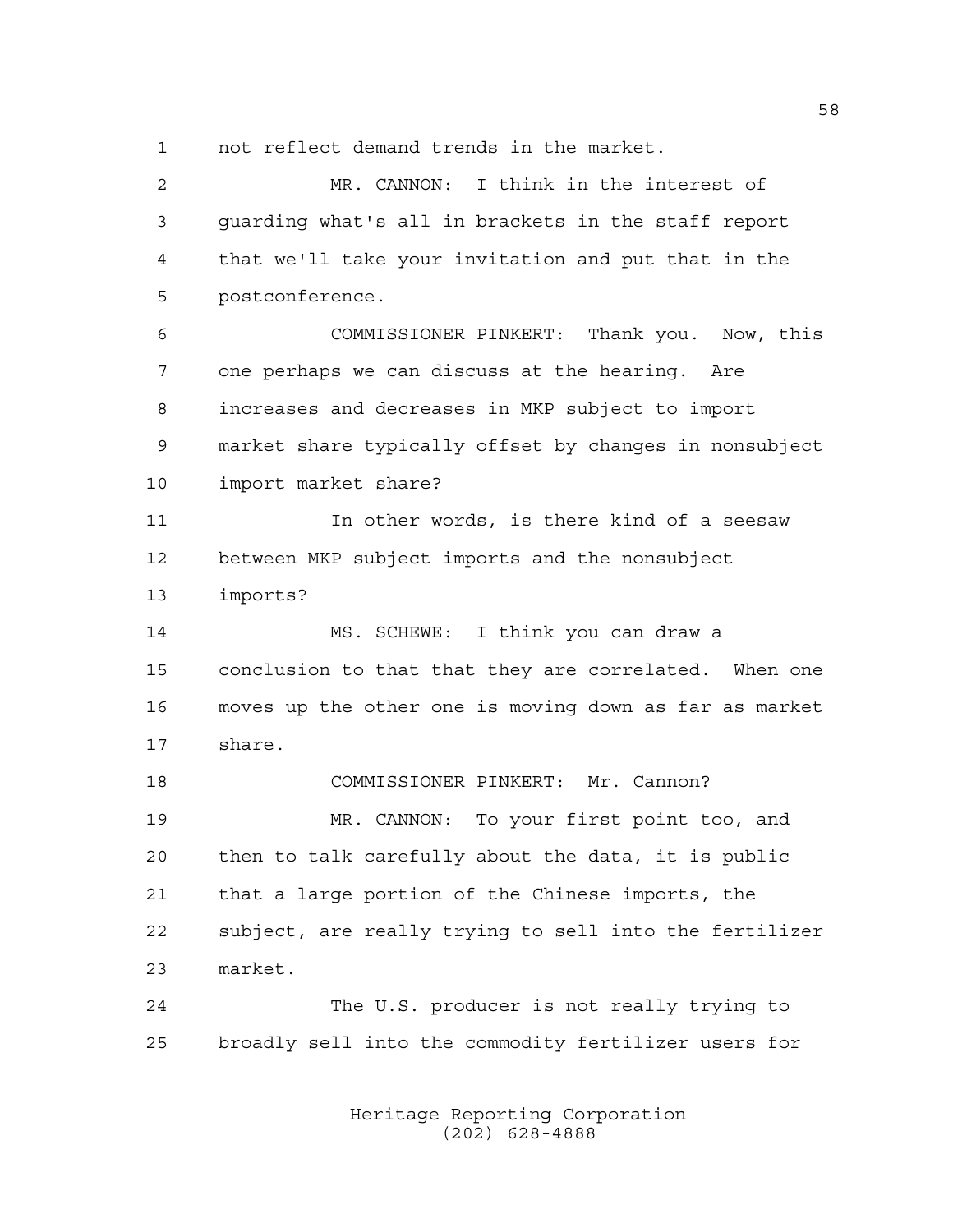MKP because in fact that uses a lower grade or essentially a very low quality product and so imports from say Israel or Mexico or France or Belgium -- correct me if I'm wrong -- are not the same type of MKP with the same quality raw ingredients that you would use to make Gatorade or insulin.

 And so in that part, to those customers you see more of the Chinese imports sort of competing there in the mix with Israel and with Mexico and with European, and you see it in the pricing chart -- the charts I like, right -- in Section 5 for Product 6. I'm sorry. For Product 4, which is the technical grade MKP. You see all the prices are similar because it's a commodity. It's a very easy to meet standard.

 Now, in addition to that, though, the Chinese volume is huge, say 10 million pounds of imports on the import side. Even if only 10 percent of that, a million pounds, is going into food products and high grade technical uses such as we try to serve, those niches, that's an enormous amount. One million pounds of imports is an enormous amount compared to the output of the U.S. producers.

 And so a part of the Chinese imports and shipments are sort of in the mix with nonsubjects going into the fertilizer application, but a very

> Heritage Reporting Corporation (202) 628-4888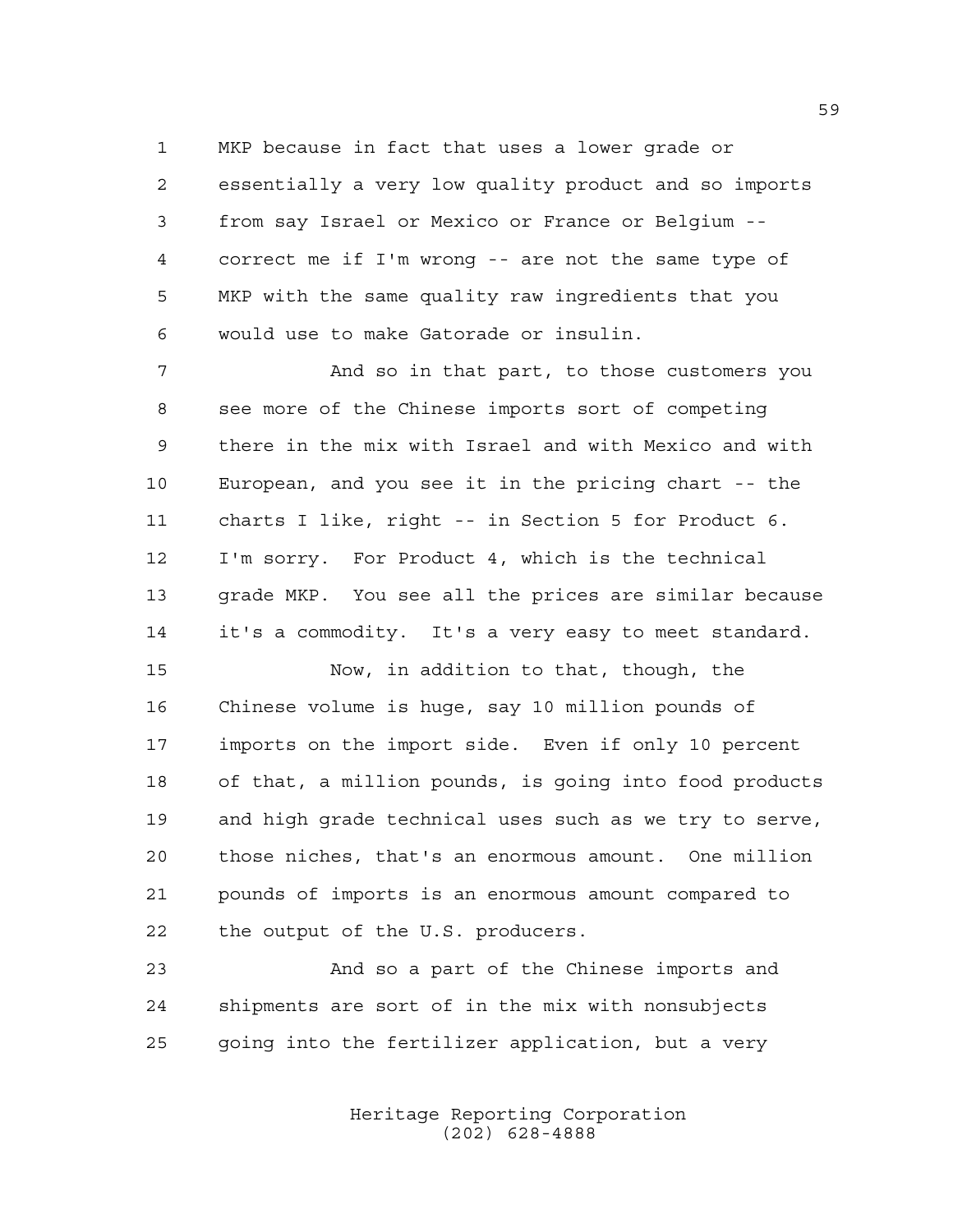significant part relative to the size of the U.S. is competing for buffering applications, which would be a technical grade, or for pharmaceutical or for food. Is that helpful?

 COMMISSIONER PINKERT: It's helpful. Thank you. Now going back to one of the slides that you put up, Mr. Cannon, given the volume of MKP subject imports during the first six months of 2009, how can we account for domestic industry performance during that period? I'm looking at page 11. Slide 11.

11 MR. CANNON: We have import volume for the first six months of 2008.

 COMMISSIONER PINKERT: The first six months of 2009, which you can find in the staff report.

 MR. CANNON: Yes. And I think we had talked about after this huge surge in the fourth quarter of '08 there is a relative decline in the first two quarters of 2009, and that is explained by inventories.

 In other words, when the allocation went into effect and KOH was tight in the market the importers misjudged how long it was going to last, how much demand there was going to be, and they just brought in a huge amount and it took a while to work itself out into the market.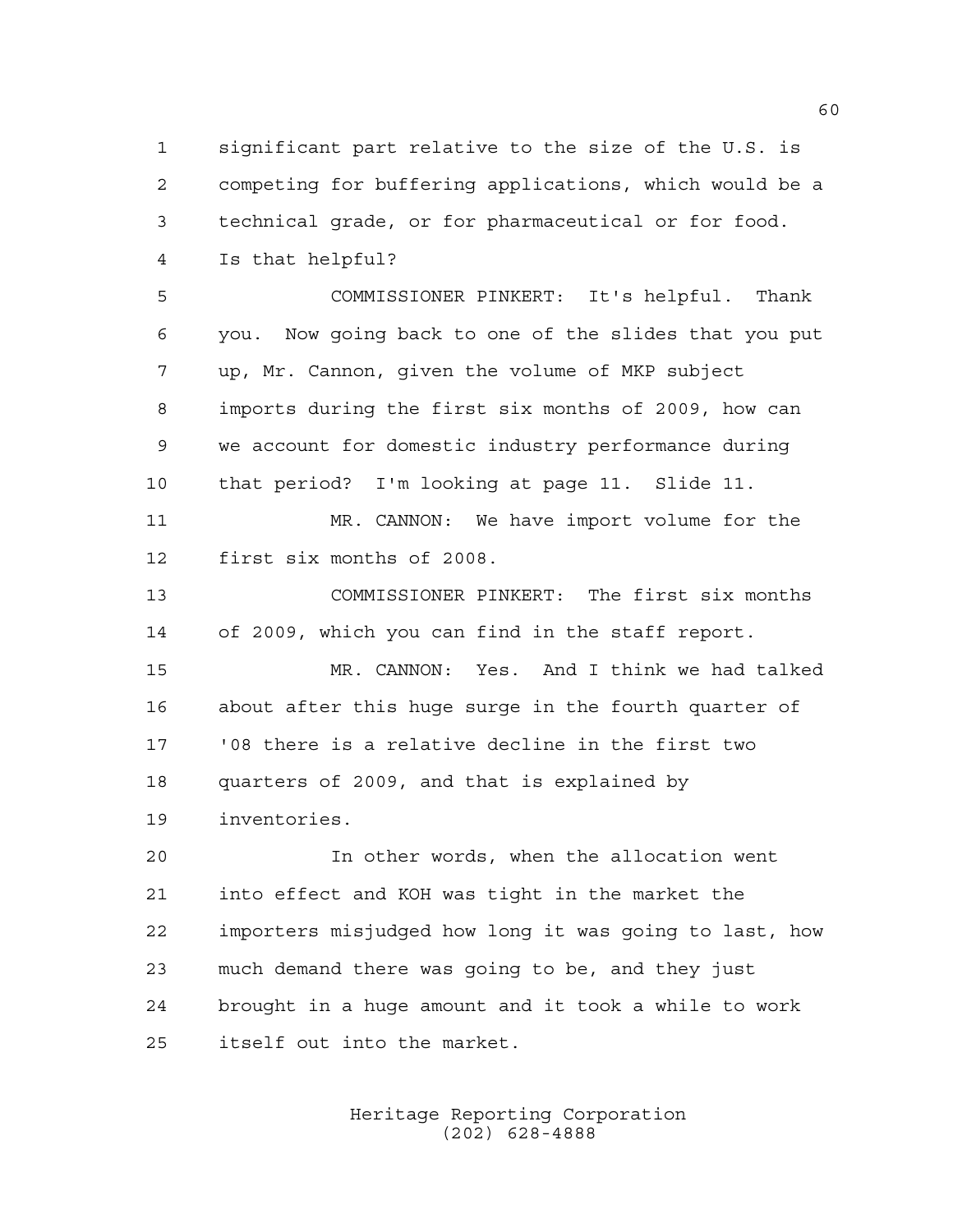And so your better indicator would be the chart in the staff report that's not public because it took shipments and it took this huge volume of imports a little while to be shipped out so that that line would smooth out I think in terms of what you're asking.

 COMMISSIONER PINKERT: Thank you. Thank you, Madam Chairman.

 CHAIRMAN ARANOFF: When the Respondents made this argument that they don't compete with U.S. foot grade, and from the testimony that we heard, that was rebutted in-part in the sense that you argued about the quality of the product, and what you called based on the purity of the raw materials that the Chinese producers are using.

 But the Respondents also argued that in order to sell a product as food grade that you have to have a more extensive infrastructure with stainless steel vessels, and piping, and the plans that you have to have more strict rules for handling the product, and keeping it segregated from any technical grade product.

 And that you have to use special trucks that are food grade trucks to ship it before the customers are going to accept it for that kind of use. Can you

> Heritage Reporting Corporation (202) 628-4888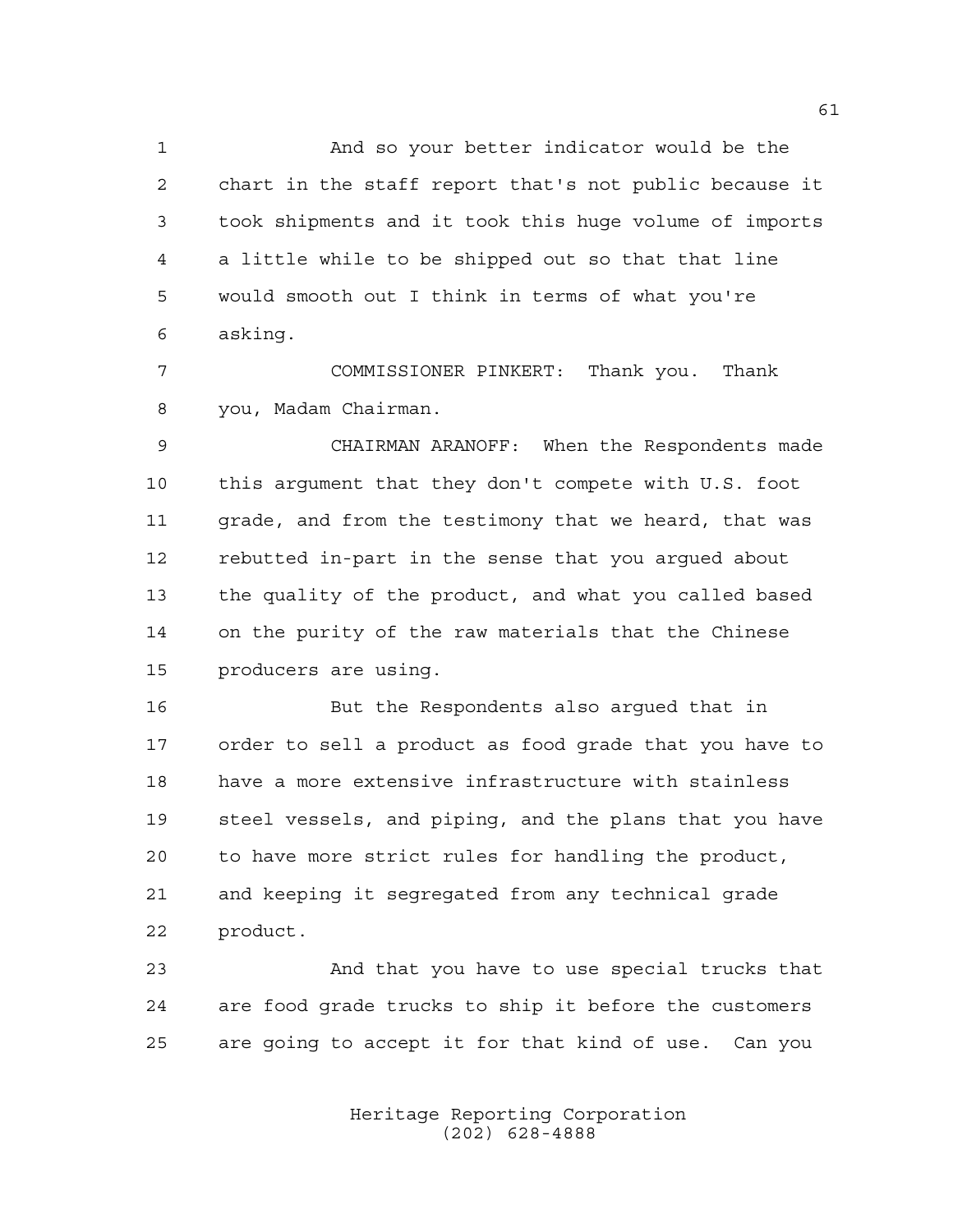respond to that and whether you are aware of Chinese producers that can -- whether those are requirements and whether you are aware of Chinese producers that can meet them all?

 MS. STACHIW: What you have described is true. There are more strict requirements for food production. It is not true though that the entire process must be stainless steel. I mean, you can make food grade MKP without the entire process, all the vessels and piping without.

11 11 I mean, it would be preferred, but it is not necessary. Yes, there are food grade manufacturers, Chinese manufacturers of food grade MKP. From the preliminary hearing, Winda appeared in opposition to us, and if you go to their website, they are promoting food grade MKP from China, and food grade DKP, and food grade TKPP.

 So, yes, they are supplied by manufacturers in China capable of making food grade, and they are bringing it into the U.S., and we do as part of our technical service, we do analyze competitive products, and their analysis indicate a product quality.

 And if you also recall from the preliminary, Winda made a point of explaining the high degree of inspections and quality, good manufacturing practices,

> Heritage Reporting Corporation (202) 628-4888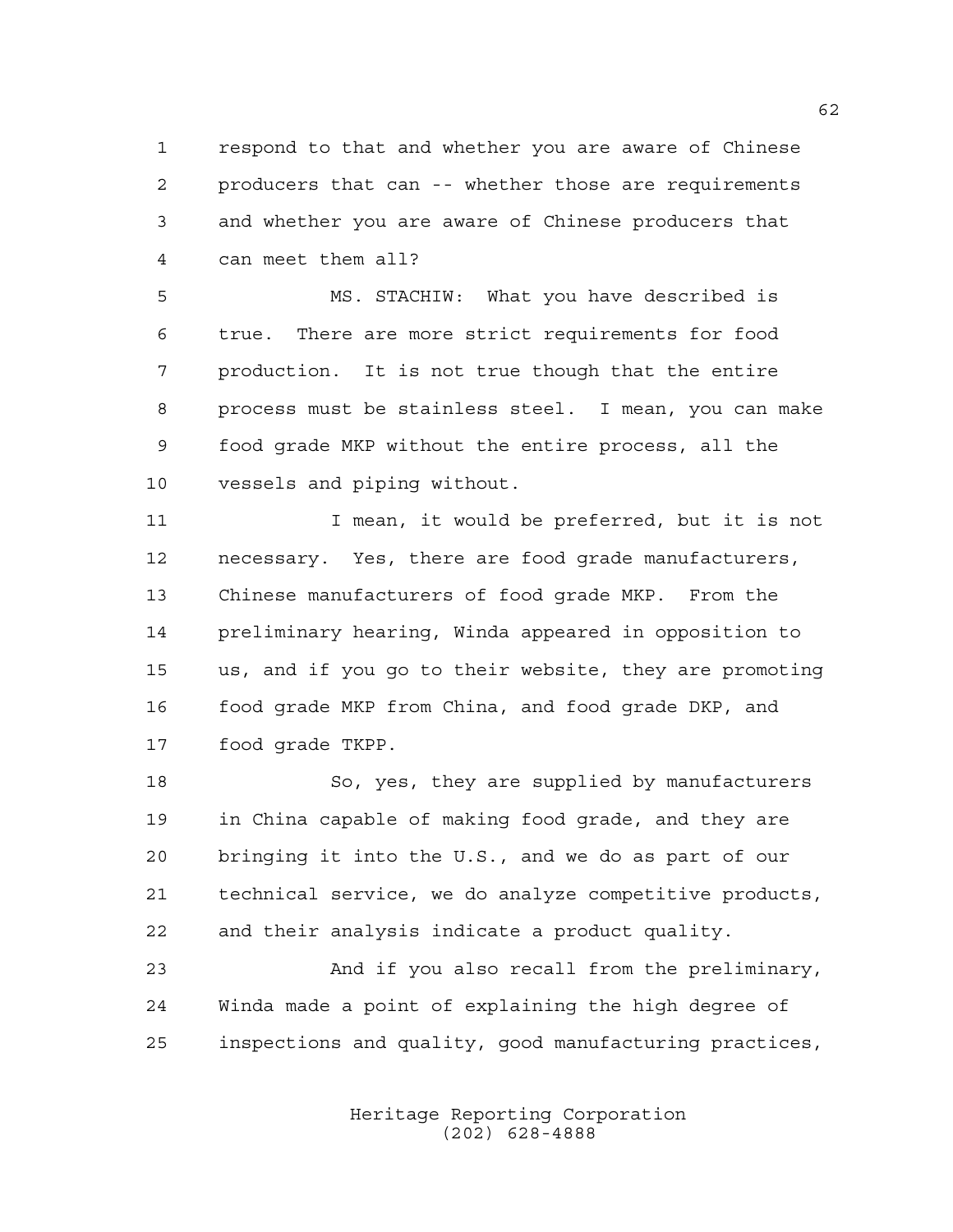and third-party audits, that they adhered to for their product.

 CHAIRMAN ARANOFF: Have any of you been to China and seen any of the plants that are capable of making a food grade product? MS. STACHIW: I have not. CHAIRMAN ARANOFF: I take it that none of the witnesses have. Okay. In your own plants could you make a MKP product in your U.S. facility that would not qualify as food grade while still producing a food grade product on the same equipment, or are the two mutually exclusive? MS. STACHIW: We only run food grade acid, and we would not want to use a lower grade acid. CHAIRMAN ARANOFF: And if you did run a lowe 16 grade acid to make a technical grade MKP product would that your plant was no longer able to produce or qualify as a food grade producer, and you would have to go through some large screening process? MS. STACHIW: We would have to have a cleanout validations, and set up procedures for that. So really it would not be possible to do that.

 CHAIRMAN ARANOFF: Okay. I don't know if there is any way that you could give us an estimate maybe in the post-hearing of what the time and costs

> Heritage Reporting Corporation (202) 628-4888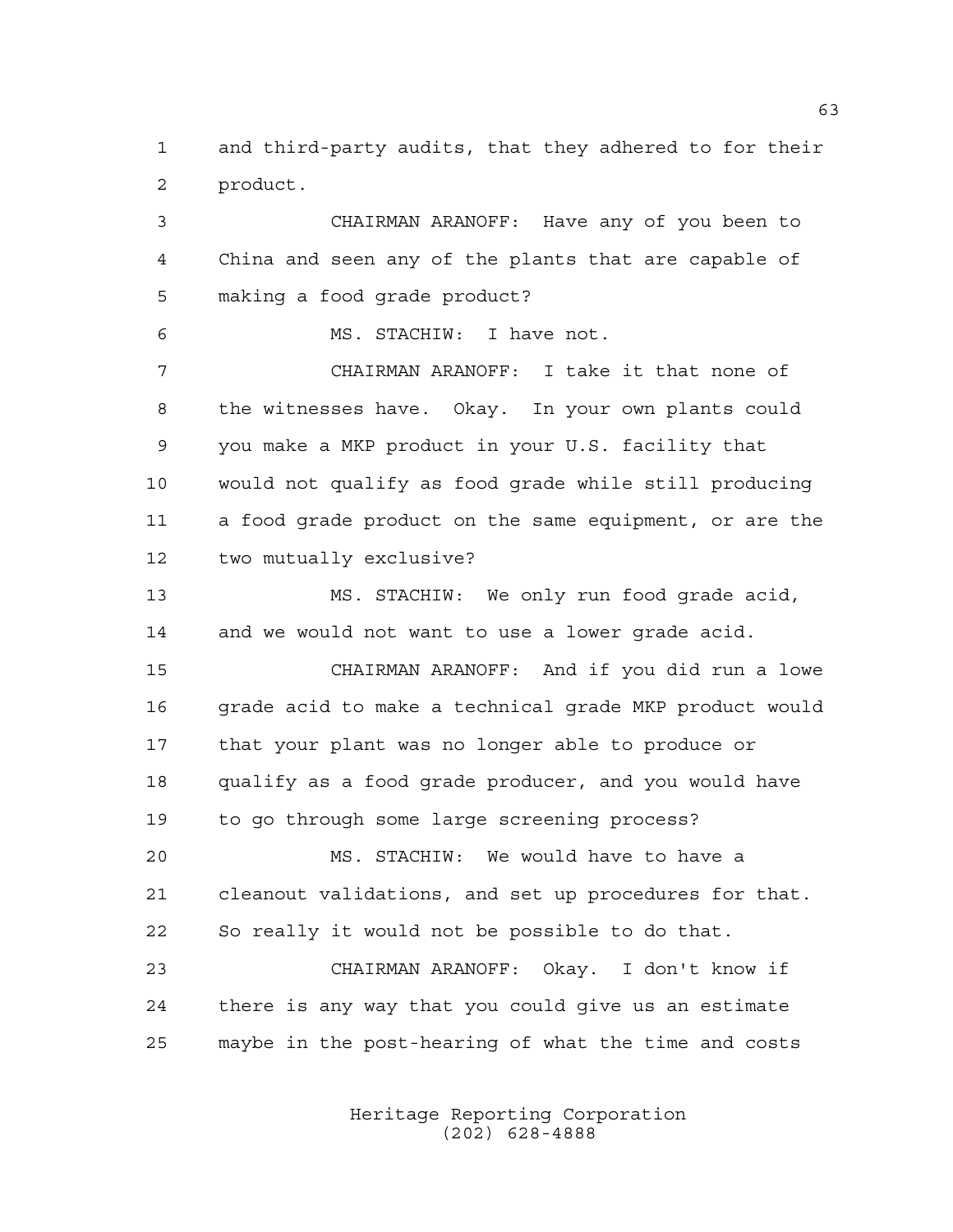associated with switching back and forth might be. I am assuming that it is high enough that you have made the decision not to do it, but I would just be curious to see some more details.

MS. STACHIW: All right.

CHAIRMAN ARANOFF: Thanks.

 MR. CANNON: Commissioner Aranoff, it might be useful to think also about the fact that almost all of the DKP is food grade. That market is much more heavily food grade than test grade, and there is no question that Winda, as well as other Chinese producers, Sichuan Enzu, and other Chinese producers also, are fully capable.

 They have certified plants, and CJNP, et cetera, and they are FDA certified to make and sell DKP, and there is really no dispute here that they do that, and all these plans make MKP and DKP on the same equipment, in the same vessels, using the saw raw materials.

 They adjust the ratio of raw materials. So the Chinese producers -- and we will supply a lot to this in the post-hearing for you, but don't be confused or doubt that they have the technical capability. They absolutely have the technical capability, and I suppose now I have to find someone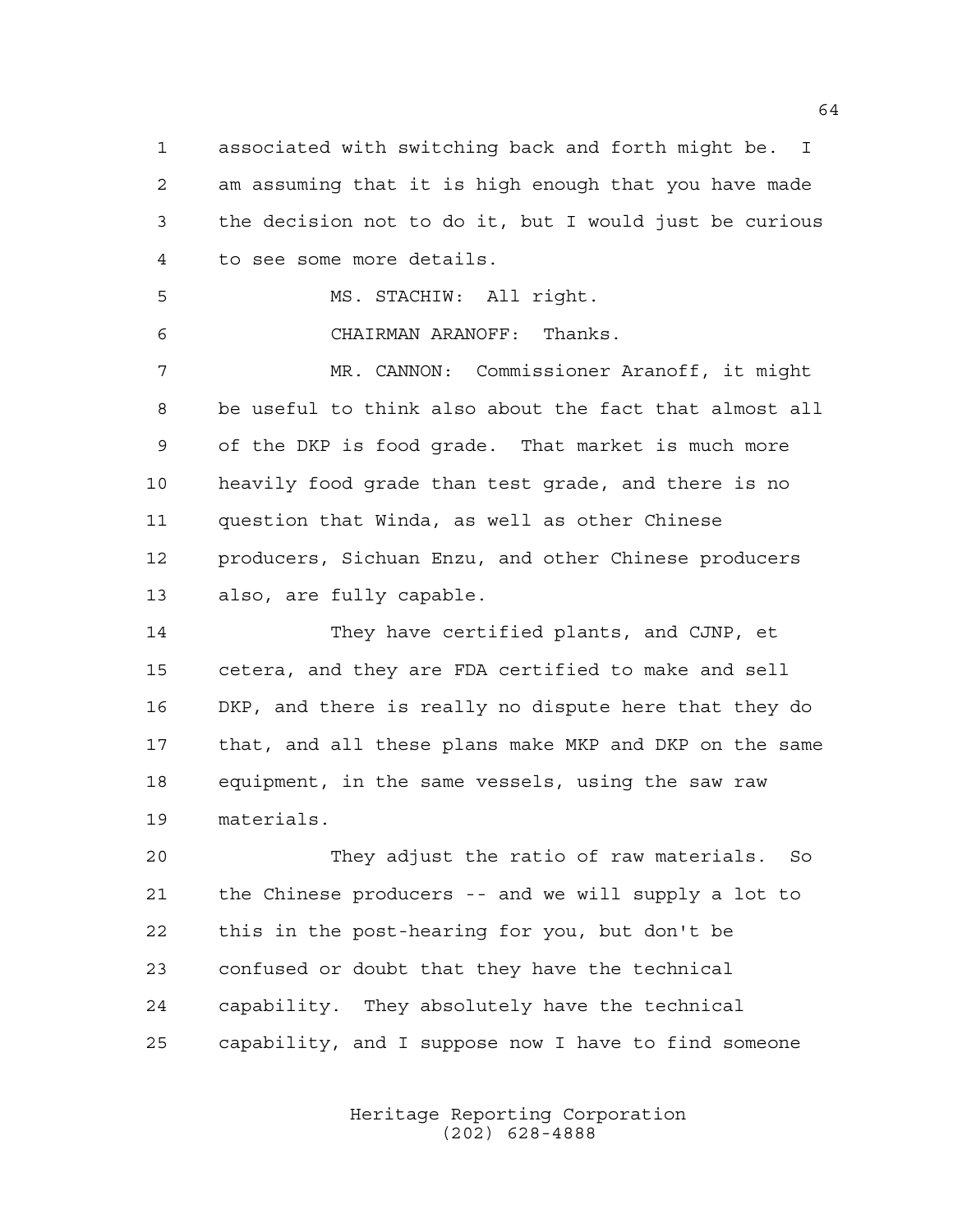who has been to China to get you a declaration.

 MR. SEXTON: If I may, it is also important to point out that it may be a little bit of a misconception that is on the difference between technical and food grade. From our plant, we use food grade acid to produce everything. The difference between food grade and technical grade is really that there is no difference in the product. The difference is that we prove that it is food grade due to much higher levels of testing. So the product might be the same, and in fact, it usually is, but for food grade, there is extra handling, and precautions that we take. It only goes into food grade transportation, and it only goes into food grade packaging. But the product, when we actually produce it, it goes on the same equipment, and it is the same raw material. It is just a matter of the extra steps necessary to prove that it is good grade. CHAIRMAN ARANOFF: Okay. Well, I'm trying to figure out if that is what the Chinese producers are doing, too, and whether they are all producing a food grade product, but only certifying some of it. MR. SEXTON: Well, it is important to realize the raw material that they typically use is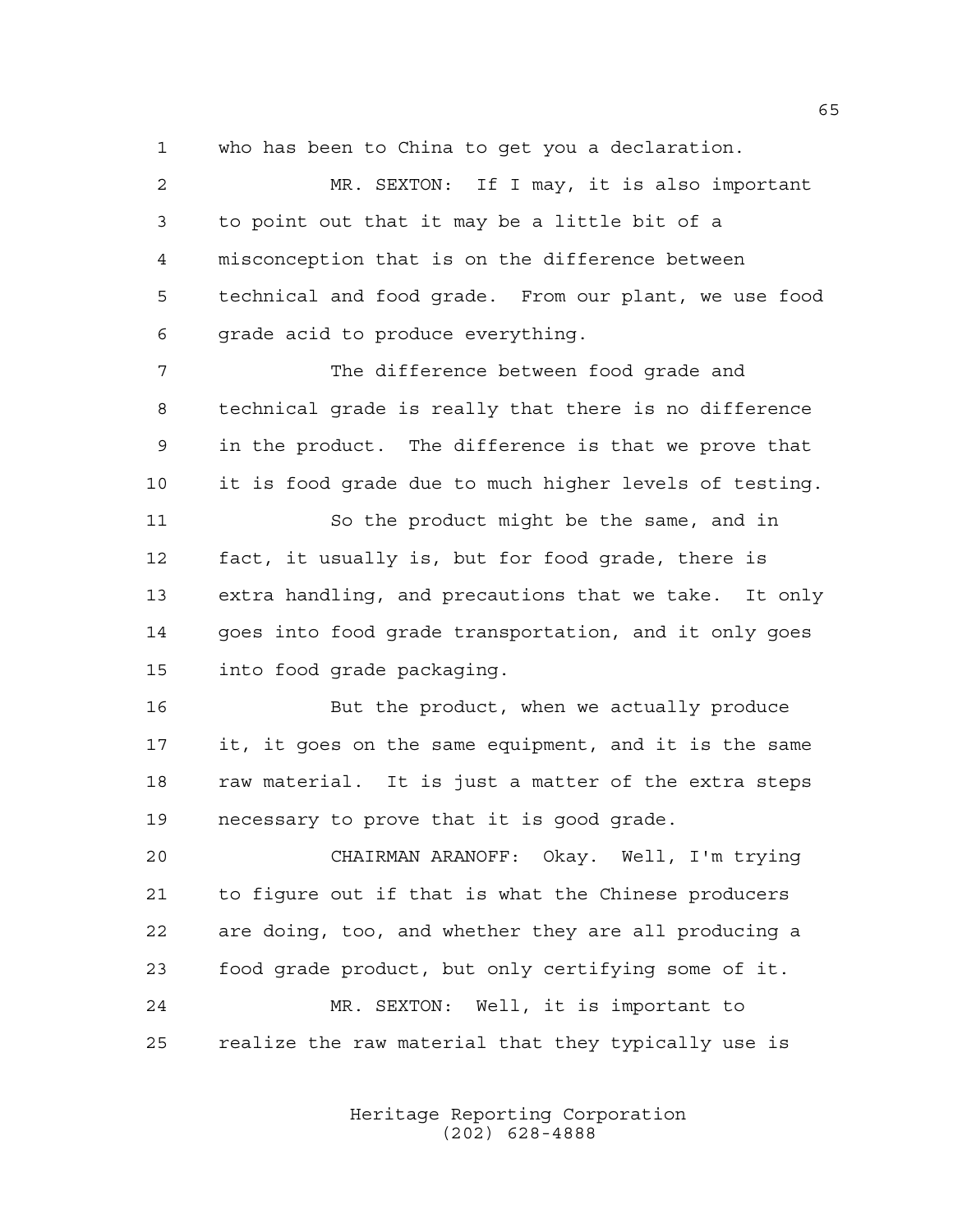the thermal acid process, which produces an extremely high quality acid. Due to their history and infrastructure, that is the type of process that they use.

 So the acid that they produce is almost always food grade quality, whether it is proven or not. So, our contention, our understanding is, is that they pretty much do the same thing that we do.

 CHAIRMAN ARANOFF: Okay. Well, let me switch gears a little bit, and ask some questions about your production facilities. We have talked about the fact that none of the domestic facilities for any of these three products is operating at a high level of capacity utilization, and in fact they really haven't throughout the period that we looked at.

 So a couple of questions about that. First, when the industry idles capacity, are there costs associated with keeping that capacity in a ready condition so that it could be restarted, or is it virtually costless to keep capacity, as opposed to workers sitting around not doing anything?

 MS. ALLEN: The only costs really for Prayon is the cost of the employees, and if we choose not to lay them off, but other than that, it doesn't cost anything for the facility to remain idle other than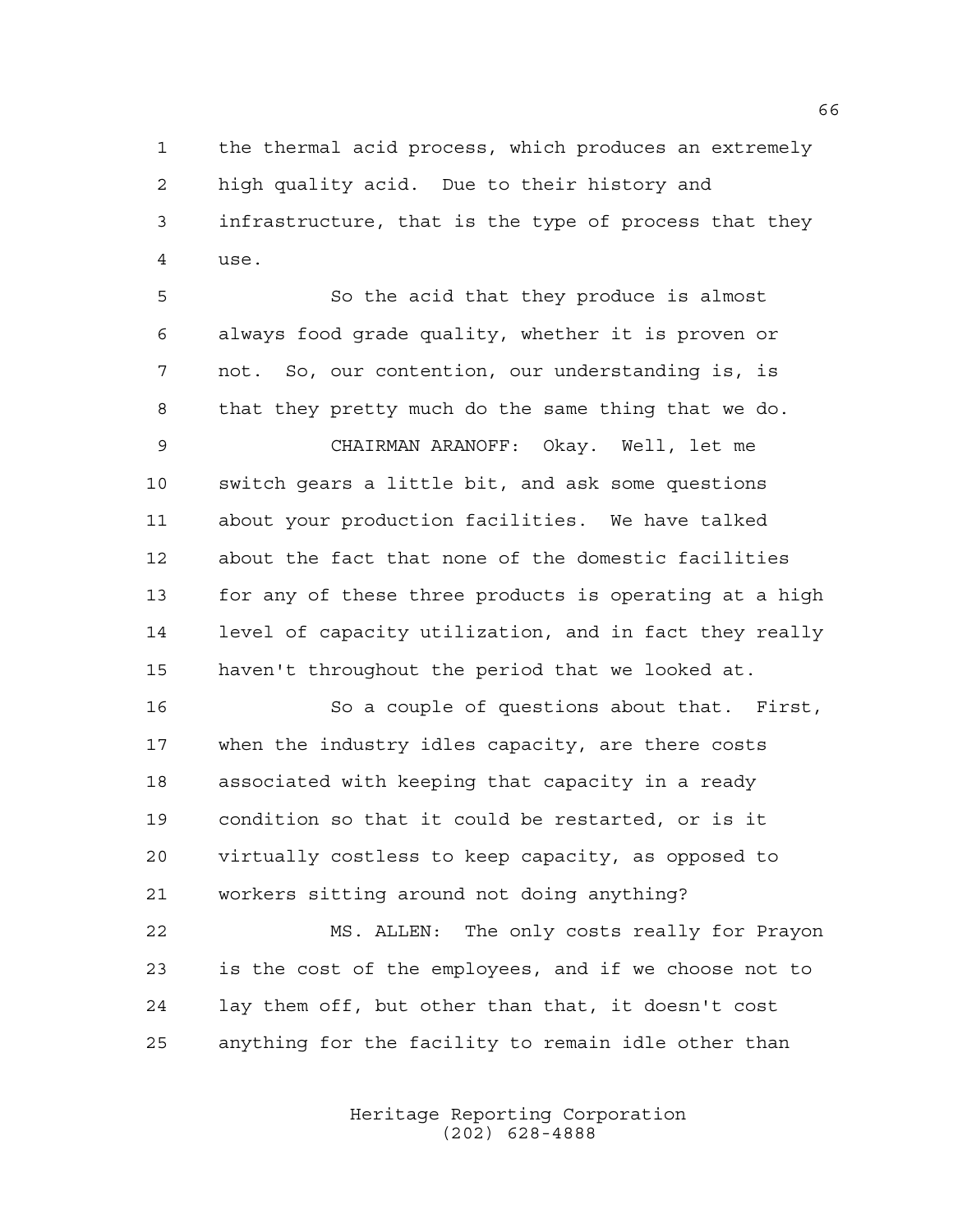paying our employees.

| 2  | CHAIRMAN ARANOFF: And so you can basically            |
|----|-------------------------------------------------------|
| 3  | clean it out and it could sit there for a really long |
| 4  | time waiting for some opportunity --                  |
| 5  | MS. ALLEN: At the same time, you still have           |
| 6  | insurance that you have to pay, and you still have a  |
| 7  | lot of costs that are fixed to maintain that plant. I |
| 8  | mean, I could probably say that 60 percent of the     |
| 9  | costs that we pay every single day, they are going to |
| 10 | be there whether we make one pound of product or we   |
| 11 | make a hundred-million pounds of product.             |
| 12 | Most of the costs that we have are fixed,             |
| 13 | and we still are going to have to pay those, and we   |
| 14 | are not going to get rid of all of our employees. We  |
| 15 | may get rid of 24 production workers, but you are     |
| 16 | still going to have salaried employees. You are not   |
| 17 | going to lay them off.                                |
| 18 | You are still going to have sales people,             |
| 19 | and I would probably say that 85 percent of our costs |
| 20 | are truly fixed if we wanted to get rid of all of our |
| 21 | production workers, and all of our maintenance        |
| 22 | workers, and start from scratch if things ever came   |
| 23 | back.                                                 |
| 24 | CHAIRMAN ARANOFF: Okay. I am going to come            |
| 25 | back to that, but I think Ms. Schewe wanted to say    |
|    |                                                       |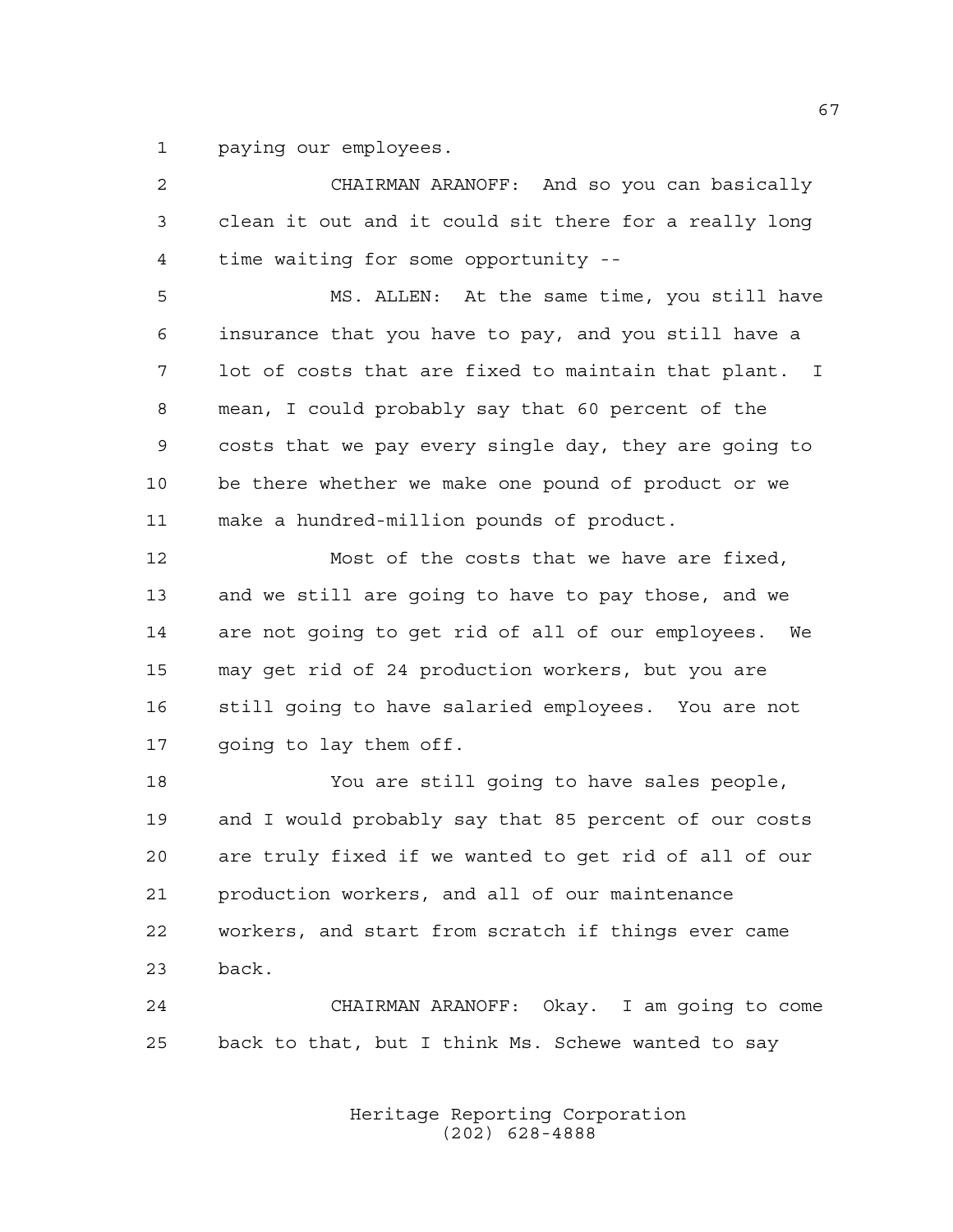something.

| $\overline{a}$ | MS. SCHEWE: Yes. I would just add that in              |
|----------------|--------------------------------------------------------|
| 3              | general when we do lay our employees off or operators, |
| 4              | we typically do have some extra expenses, where we are |
| 5              | retraining the other employees that take over their    |
| 6              | jobs, because they typically come from different       |
| 7              | departments.                                           |
| 8              | And we run like a seniority process in a               |
| 9              | union, and so as we lay off the less senior folks,     |
| 10             | there is typically a lot of retraining that is         |
| 11             | involved, and so it is extra expenses for our          |
| 12             | operations.                                            |
| 13             | But as we mentioned in Augusta, and very               |
| 14             | similar in Carteret and our other facilities, we would |
| 15             | have most of the expenses continuing, even though we   |
| 16             | did idle a dryer or a plant.                           |
| 17             | CHAIRMAN ARANOFF: Okay. My time is almost              |
| 18             | up, and so I am just going to pose a question and come |
| 19             | back in my next round, because I don't have time to    |
| 20             | hear the answers now. But I am a little bit confused   |
| 21             | by this last discussion because at some point in the   |
| 22             | brief there is a reference to this industry's costs    |
| 23             | being mostly variable for production.                  |
|                |                                                        |

 That is, that a high percent of the costs of production is raw material costs, which are variable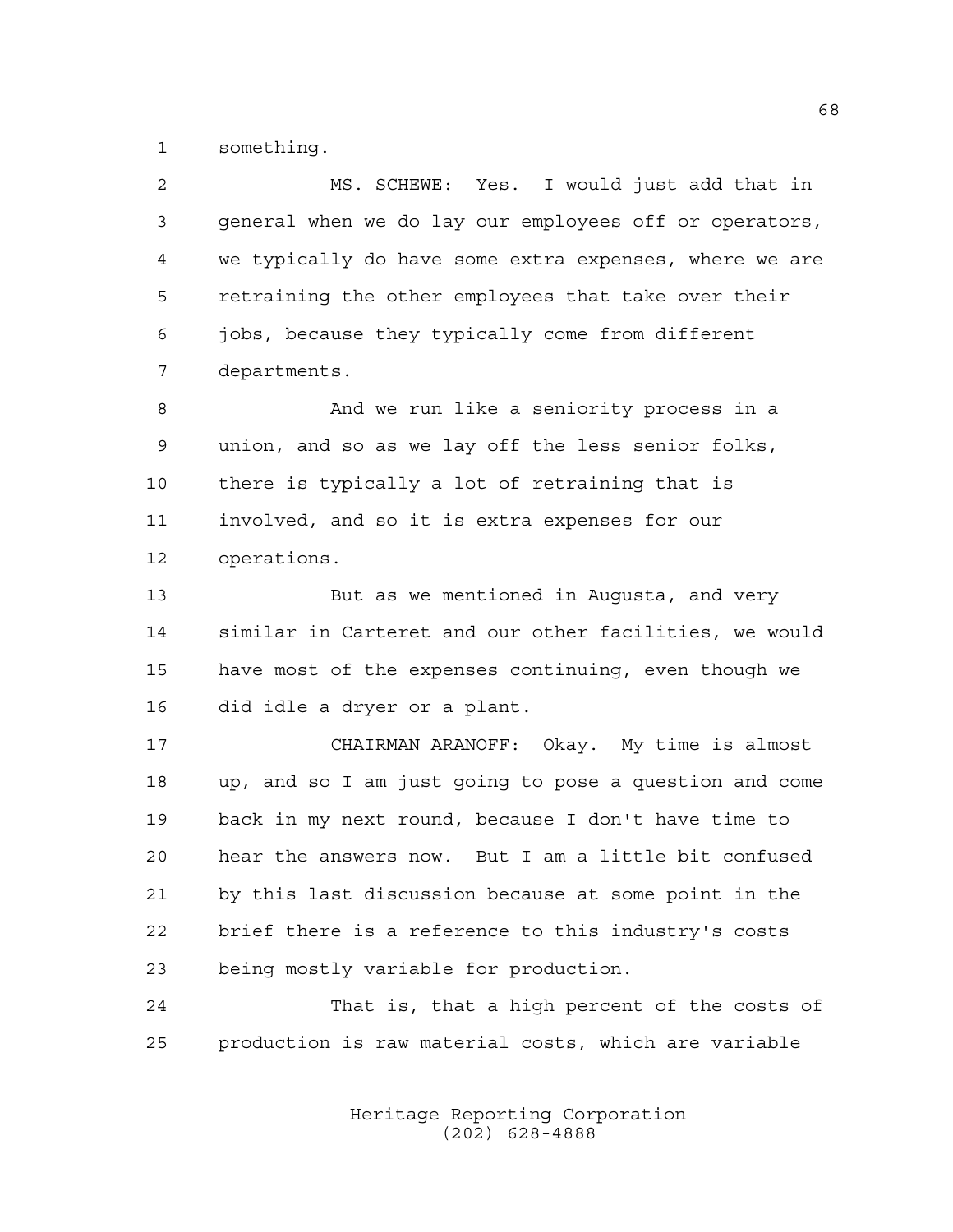costs, and in here, we are hearing now that up to 85 percent of the costs are fixed. So I am going to come back to that and ask you to clarify in my next round. But let me turn now to Vice Chairman Pearson.

 VICE CHAIRMAN PEARSON: Thank you, Madam Chairman, and greetings to all panelists. I was surprised to hear anyone refer to this SHMP hearing as being a pleasant experience or whatever, but you are very charitable and I appreciate that. Is China a net importer or a net exporter of phosphates?

 MS. SCHEWE: They are a net exporter of phosphates.

 VICE CHAIRMAN PEARSON: Okay. My understanding was that they were still a major importer of agricultural phosphates, and that their own supplies and production were not adequate to fill that demand. Am I correct or wrong, because I am several years behind the curve here.

 MR. CANNON: At least at the fertilizer end and the phosphate rock and so forth, they are a net exporter, and I don't believe that there is really anymore imports anymore. In terms of what they need to import fertilizer, now it is only the potassium, but on phosphates, they are more than self-sufficient, and they are now exporting in fertilizer, and that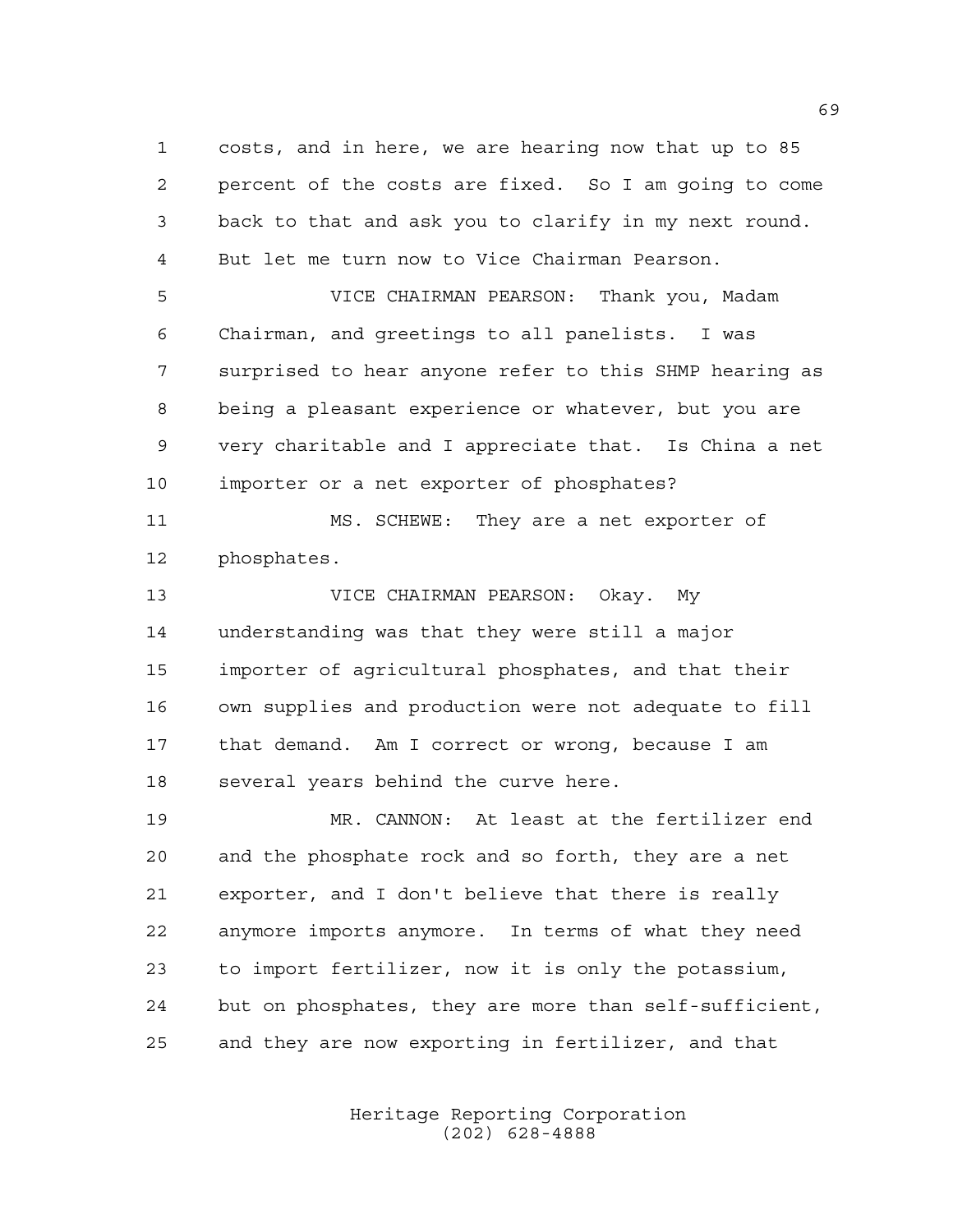changed about -- it has been that way maybe 2 or 3 years.

 VICE CHAIRMAN PEARSON: Okay. Thanks for that, and perhaps for post-hearing, you could put together a little chart that would show that. MR. CANNON: All right. VICE CHAIRMAN PEARSON: I have been at this job too long, and I am getting out of touch with -- I don't if it is the real world, but the other things in the world. Do any U.S. potassium phosphate salt producers thermal phosphate? MS. SCHEWE: No. We at ICL actually -- we produce a thermal phosphoric acid, but it is used for a very specific purpose. It is used in pharmaceutical applications, and for the electronics industry, where purity is extremely important. But for all of our potassium phosphates, we use a purified phosphoric acid.

 VICE CHAIRMAN PEARSON: Okay. How about producers in non-subject countries? Are there some places in the world, in addition to China, where it is just quite common to use thermal phosphates?

 MR. SEXTON: It is largely a product of history. The older technology uses this thermal acid process. In the 1980s, Prayon actually came up with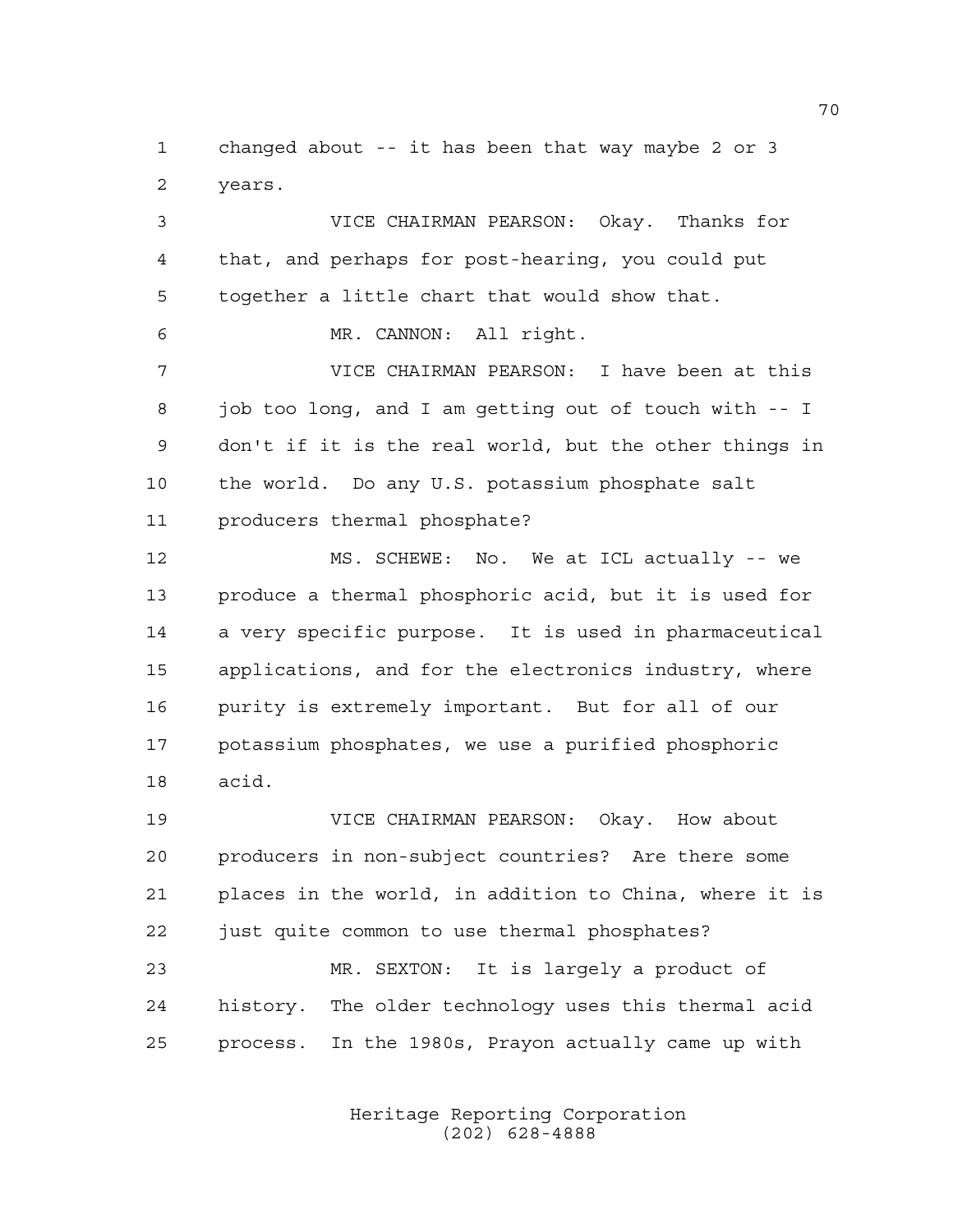this purification process, where it is done basically through a liquid extraction to improve the quality of the acid.

 So, there are other producers in the world, and actually there are some in Europe that do use the thermal process still, and these companies that have these large infrastructures as a product of history to making thermal acid, they generally hang around for quite a while because of the expense of building a plant.

 But from a strictly economic basis, it is generally that there are several factors. Number one, the purification process for purified acid is much cheaper than the thermal process. The environmental issues with the thermal process are also much more serious than with the purification process.

 So in some countries where environmental regulations might not be quite as important, there is not as much pressure to convert to the purification process. Our understanding is that almost all producers in China still use the thermal process. Whereas, in the U.S., when you find thermal acid, it is generally small plants for very specific

high quality applications as Angie mentioned.

VICE CHAIRMAN PEARSON: Okay. In the United

Heritage Reporting Corporation (202) 628-4888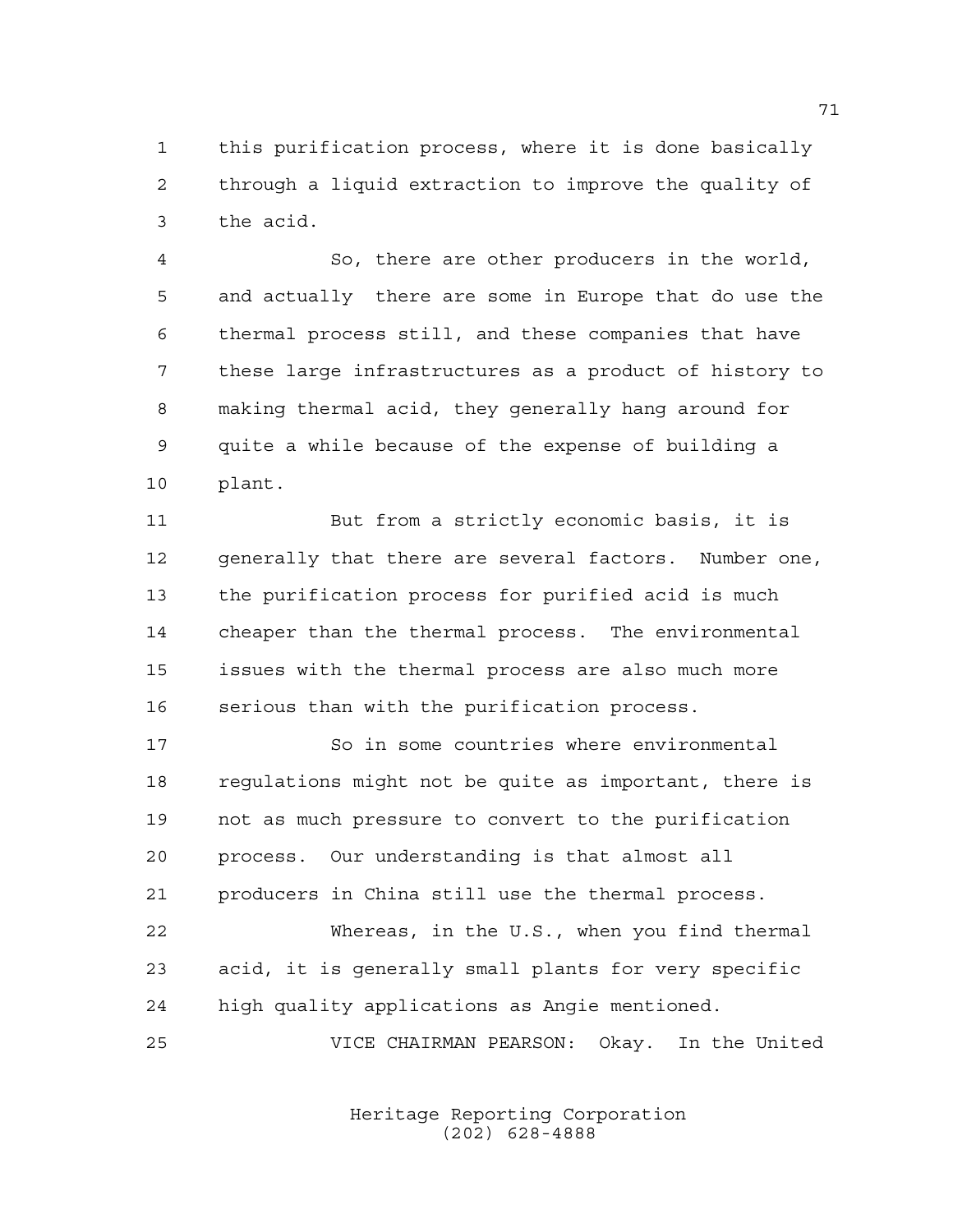States, given our requirements for environmental production and other things, give me a sense of how much more does it cost to produce a thermal phosphate than the purified liquified end, and if that is confidential, you could save that for the post- hearing. But if you can comment on it now, I would be happy.

 MS. SCHEWE: Typically, I would say that it is about 25 percent more, but it is obviously going to depend on the cost of phosphorus, which is the base raw material for thermal acid.

 And I would just like to comment that both Prayon and ICL are global manufacturers of potassium phosphates, and so our manufacturing facilities here in the U.S. use purified phosphoric acid to produce potassium phosphates, but globally we also utilize purified phosphoric acid in the production of potassium phosphates in both Brazil and in Germany. 19 And typically potassium phosphates, MKPs,

 there are some producers, including our sister company, that actually start with a lower grade of phosphoric acid to make MKP for use in fertilizer. It is considered more of a merchant grade phosphoric acid, and so it is a lower quality that you are starting with.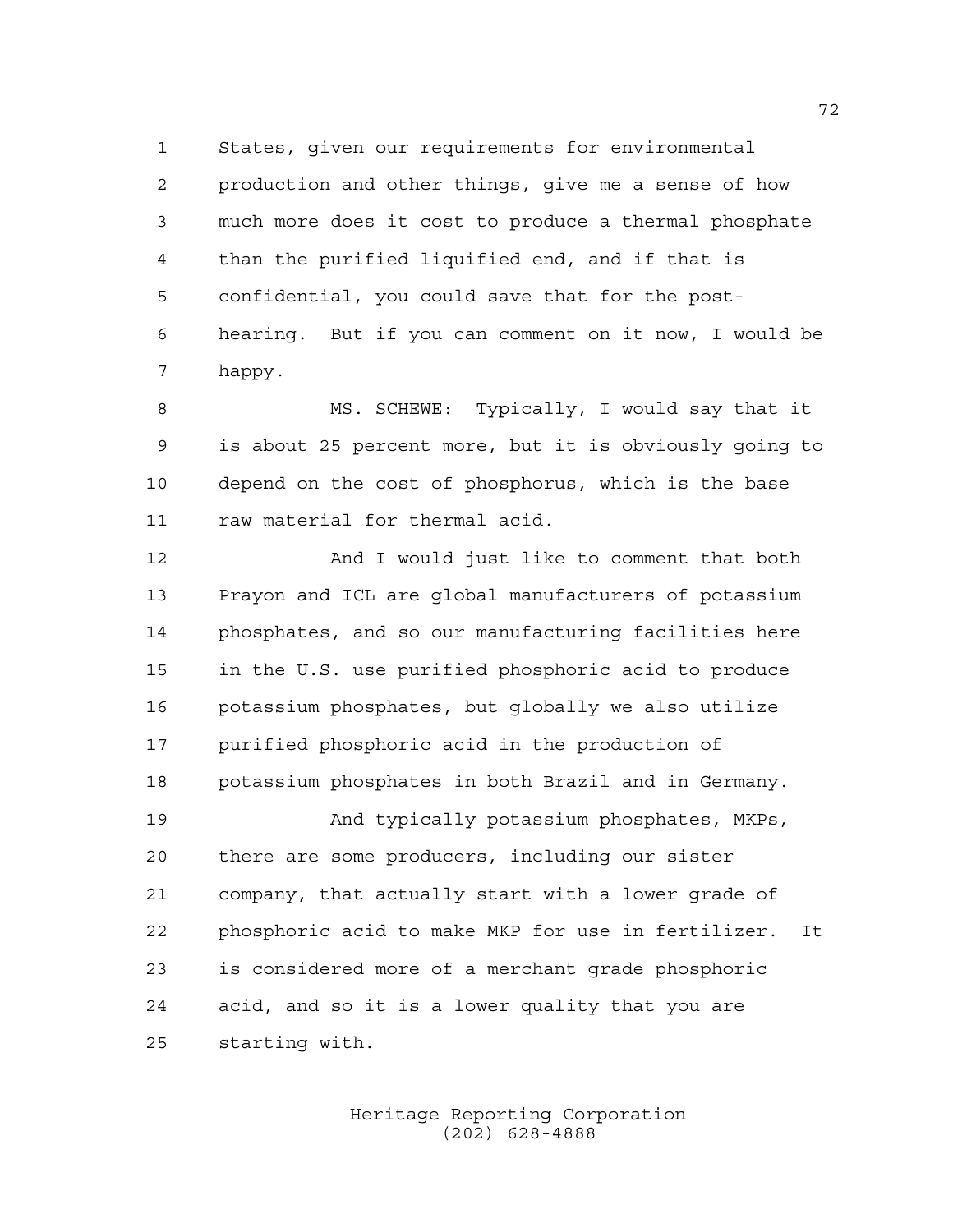VICE CHAIRMAN PEARSON: Okay. So it would be correct to understand that there really is no country in the world other than China that in any major way is using thermal phosphates -- MR. SEXTON: There actually are some thermafrosts, for example, in The Netherlands, which are very much based on thermal acid. They have a very large production facility there that still operates that way. The biggest problem is the energy costs. It is very energy intensive, but that is what their plant was built and based on, and so they tend to stick with it. There are a few around. VICE CHAIRMAN PEARSON: Okay. Based on what you know of costs of production in China, if a new plant is going to be built, would they make it a thermal plant, or would they use a refined plant? MR. SEXTON: Prayon still owns the technology for the purification process largely. We have some patents involved with that, and we do

 understand that there is a purification plant in China, but to build a new plant when there are so many and it is so overbuilt, it wouldn't make a lot of sense.

VICE CHAIRMAN PEARSON: Okay. Well, if the

Heritage Reporting Corporation (202) 628-4888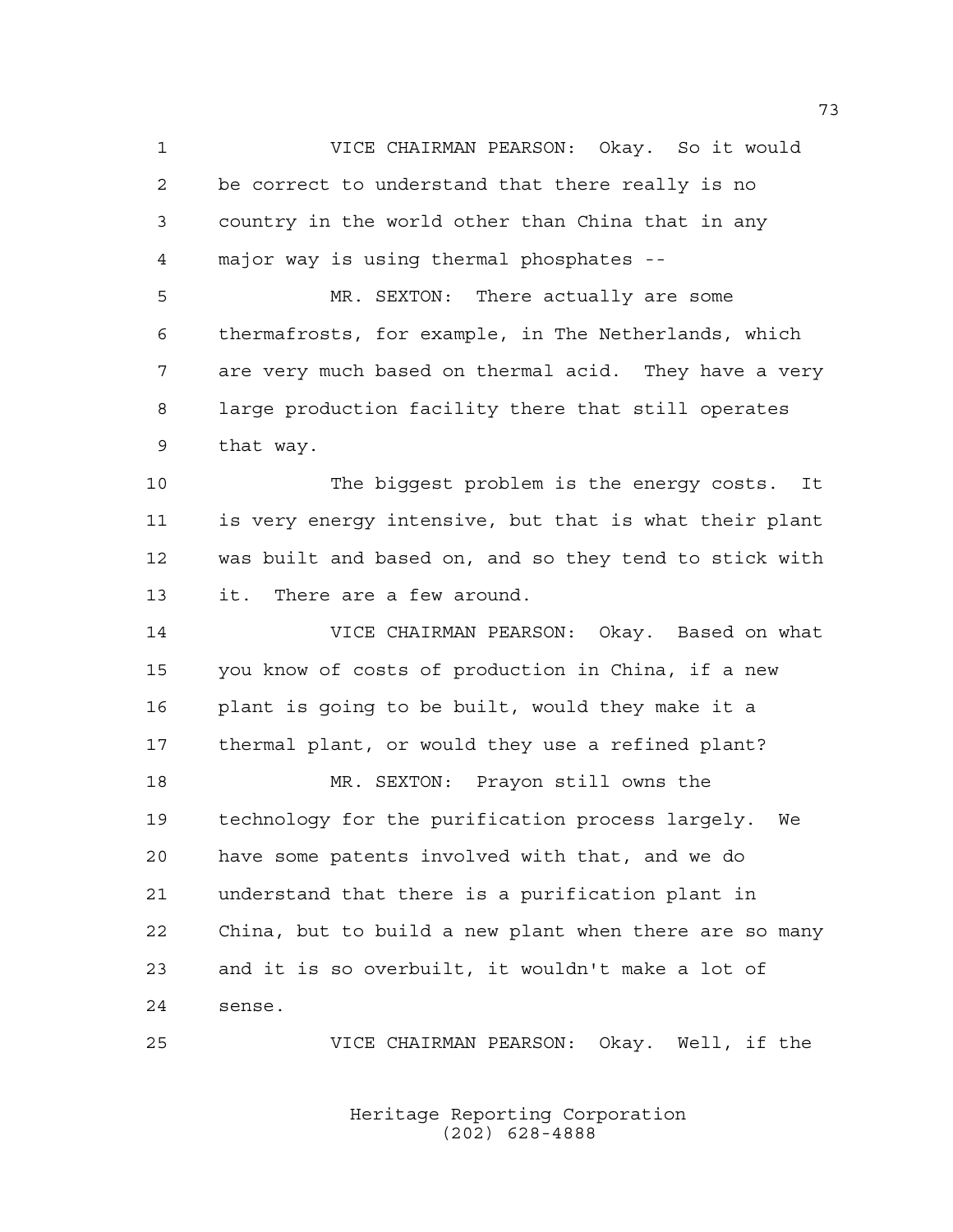Chinese contact you about procuring your intellectual property, just deal thoughtfully with them would be my suggestion.

 MR. SEXTON: I would be happy to do discuss it with them.

 VICE CHAIRMAN PEARSON: We don't need another 337 case here I can assure you. How important is reliability of supply to your customers, and I am thinking of the period in 2008, which was a short period obviously, but there were allocations.

 And my guess is that this was an unusual thing in the marketplace, and so customers were probably caught a bit offguard. How important to them is reliability of supply? Do they have some ability to adjust and do something else to get by with less for a period of time?

 MS. SCHEWE: Generally speaking, I think that the industry has had times when we have had various products on lead times, and effectively that is kind of what has really happened with regard to the potassiums during the September time period of 2008. Generally speaking, you know, our customers -- and especially our distributors, they usually have some ability to keep material in inventory, and so they typically have inventory to work from.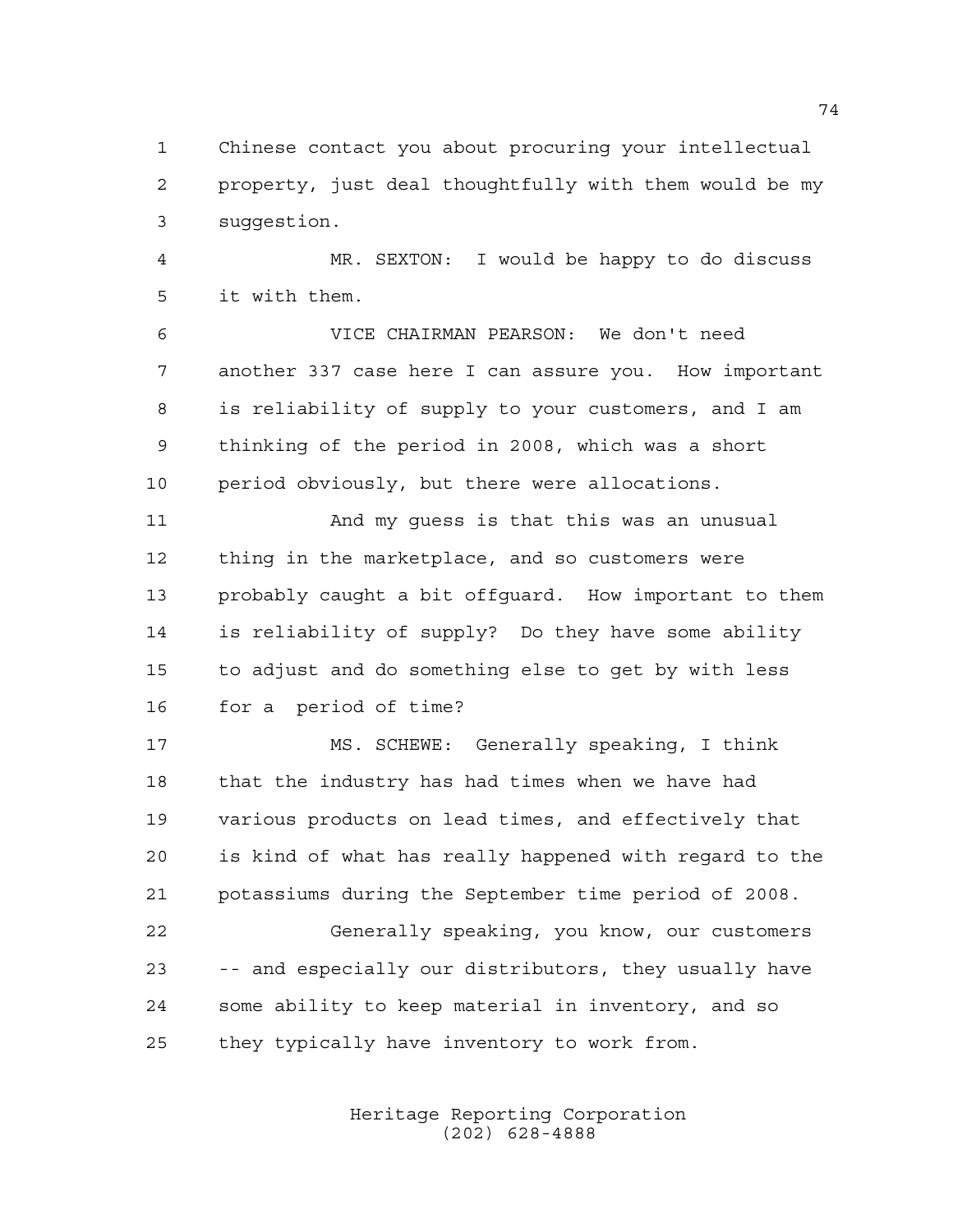But in most cases there are more than one source of phosphates that a customer has qualified, and so they have opportunities to order from various suppliers. So therefore in the case of potassium shortage, we shut down no customers that we had historically.

 And typically when we are off lead times, our customers just begin to reorder what they typically had in the past. So it is usually not a huge issue to them.

 VICE CHAIRMAN PEARSON: Okay. Well, I am asking in part to try to understand the impression from Mr. Cannon that there was surprise in the industry when customers, once they had started dealing with some other suppliers, didn't come back immediately to U.S. suppliers when the allocations were lifted.

 And so I am just trying to understand the psychology of the marketplace, because it is not necessarily irrational for a purchaser to have more than one source of supply. So once you establish a new relationship, maybe you keep it going, you know? MR. SEXTON: One of the things I would point out specifically for TKPP. Although ICL did have supply issues, we did not. We did not even utilize

> Heritage Reporting Corporation (202) 628-4888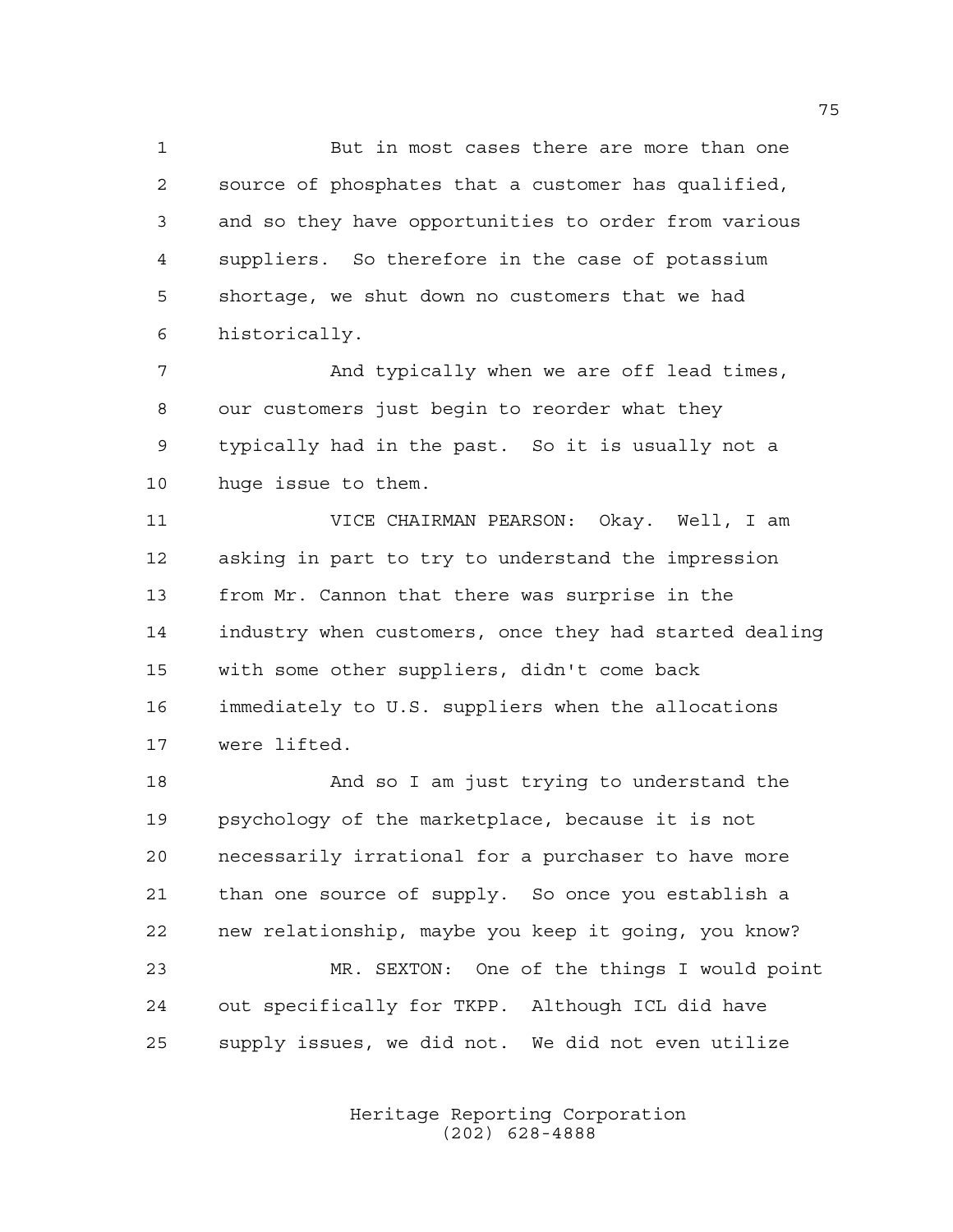our full capacity. We picked up every customer that we could, and if I had a list of our customers, I would have picked up more.

 But in general the domestic industry was more than capable of supplying the market, and another point to that is that at KOH, the product where there was an issue, it is a global market.

 If there is a shortage on KOH in the United States, it is very easy to pick up KOH in other parts of the world. So, in general, if there is a significant problem with KOH supply, it is a global problem.

 There are different aspects to it, but in the end if there is a problem with KOH in one place, it ends up being a problem everywhere eventually. So to say that you will buy part of your product from China and part from the United States because you are concerned with the supply of KOH, it really doesn't add up.

 VICE CHAIRMAN PEARSON: And of course the user might not be concerned so specifically about KOH, but just having the availability of the potassium phosphate salt, and so it is kind of a whole package thing; and can my supplier actually produce it and deliver it when I need it, you know.

> Heritage Reporting Corporation (202) 628-4888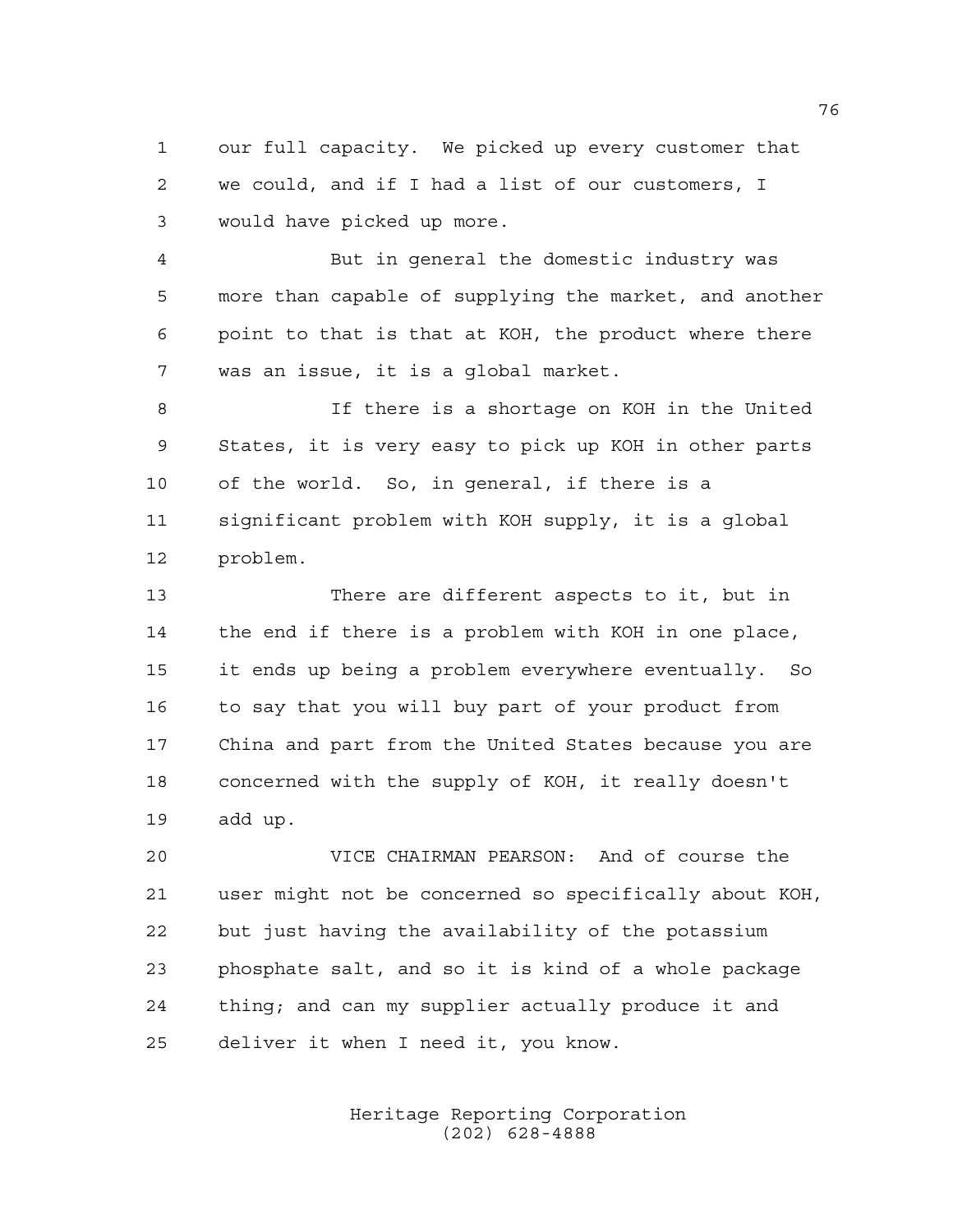MR. SEXTON: Well, true, there is three domestics, major domestic suppliers of the product, and so many of our customers do buy and split between suppliers. VICE CHAIRMAN PEARSON: All right. My time has expired, and so, Madam Chairman, thank you very much, and back to you. CHAIRMAN ARANOFF: Commissioner Lane. VICE CHAIRMAN PEARSON: Good morning, and welcome to the panel. I have an issue to discuss that Mr. Cannon, you may have thought was already settled. I want to discuss domestic like product. 13 I went back and read our preliminary views and I am somewhat puzzled that the Petitioners aren't making an argument that this was one like product, especially in view of Mr. Sexton saying that they use the same equipment for food grade and technical grade, and there really is no difference. You start off at food grade, and you are using the same production facilitates. So let's assume that you had filed as one like product for these three chemicals. What would be your best argument for making that argument? MR. CANNON: Remarkably, and perhaps you perceive this, we actually when we originally wrote

> Heritage Reporting Corporation (202) 628-4888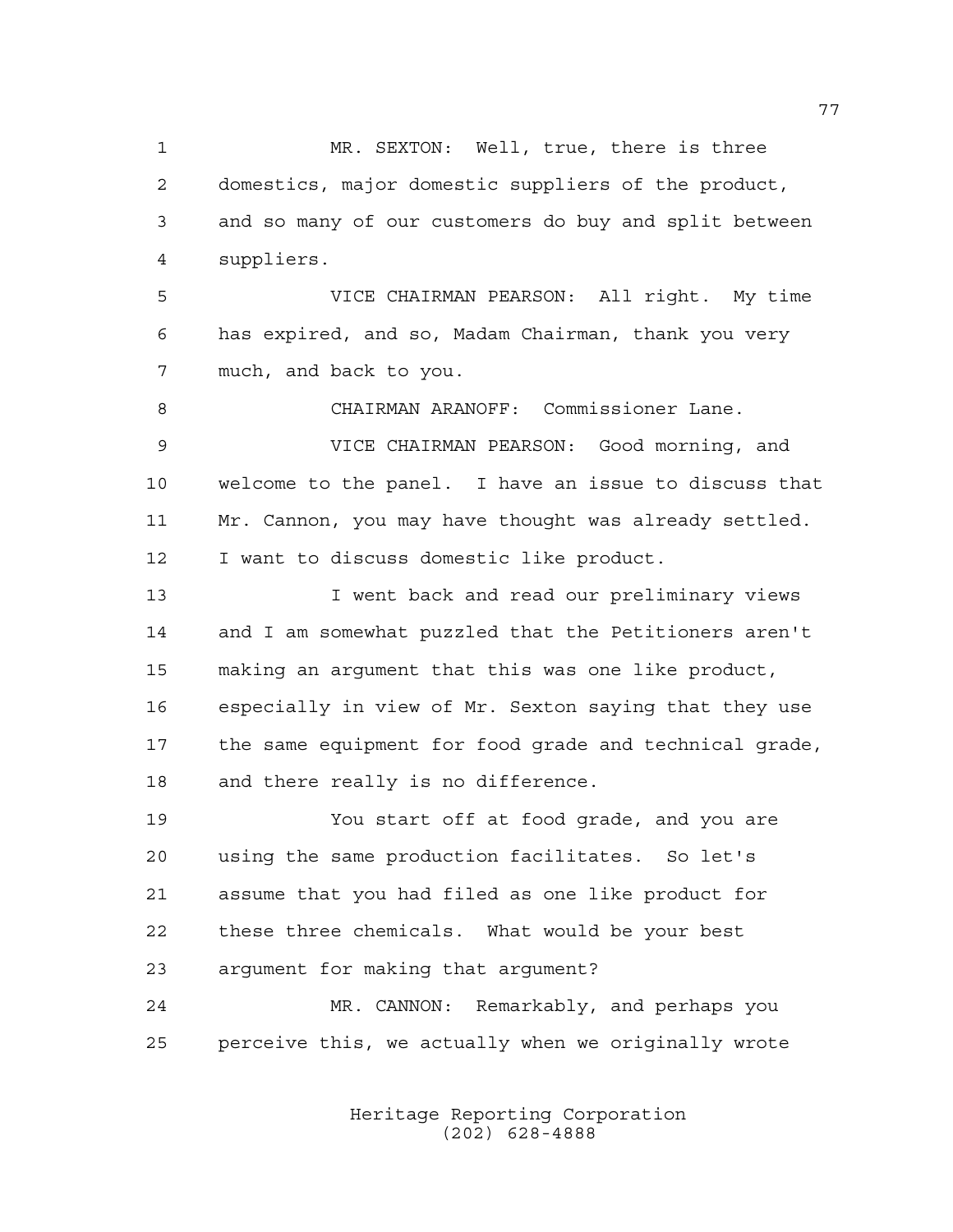the petition, drafted it as one like product. And we felt somewhat constrained by Commission precedent in our own prior case, on SHMP, that we had carved that out.

 But in fact the strongest point in favor of considering this as -- well, there are several points. The raw material are the same. You use phosphoric acid and you use KOH.

COMMISSIONER LANE: Right.

 MR. CANNON: So they are identical. The production process in the factory are literally the same, and they run through the same equipment. So that is the same. The channels of distribution are the same.

 So the problems with one like product are in the end-user and physical characteristics. The physical characteristics are different. They have different pH, and they have different solubility, and they have different functions that they perform.

 And so it is a close call you might say, and having been in some other cases with what are HEDP chemicals, it must be that the Chinese want to perform water treatment, because you seem to have a lot of cases.

You had sodium nitrate, and that is a water

Heritage Reporting Corporation (202) 628-4888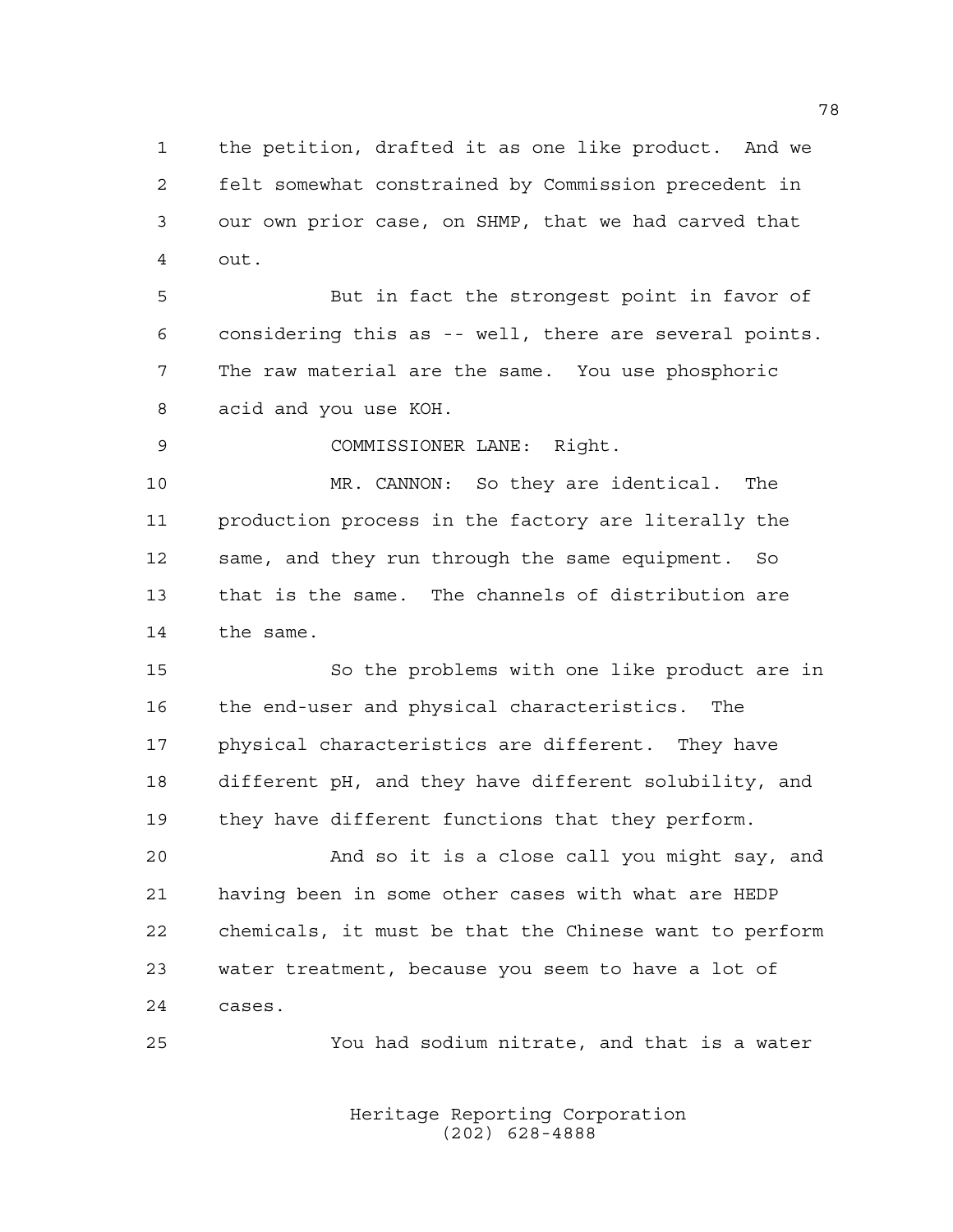treatment chemical. You had the phosphonates, HEDP, and that is a water treatment chemical, and you had SHMP, and that is a water treatment chemical, and now you have TKPP.

 If we argue that the like product is determined based on that end use, we would have all these chemicals, and it would all be one big like product, and we should have all filed our cases at the same time, and brought it all to you at once.

 And that is sort of the intellectual difficulty that we have. But you are right. There are in fact other statutory factors. The case could be made that it should be a single like product, and we think on that basis we are still injured.

 COMMISSIONER LANE: In looking at our decision, we find that they all use the phosphoric or phosphate salt, and they have similar chemical structures, and they are derived primarily from the same chemical.

 They have similarities and differences, and they are used in a wide variety of applications, but a lot of the same applications. I guess I would like for you in your post-hearing brief compare this case to Lawn Groomers, which we found one like product. And, you know, a shredder, a fertilizer, a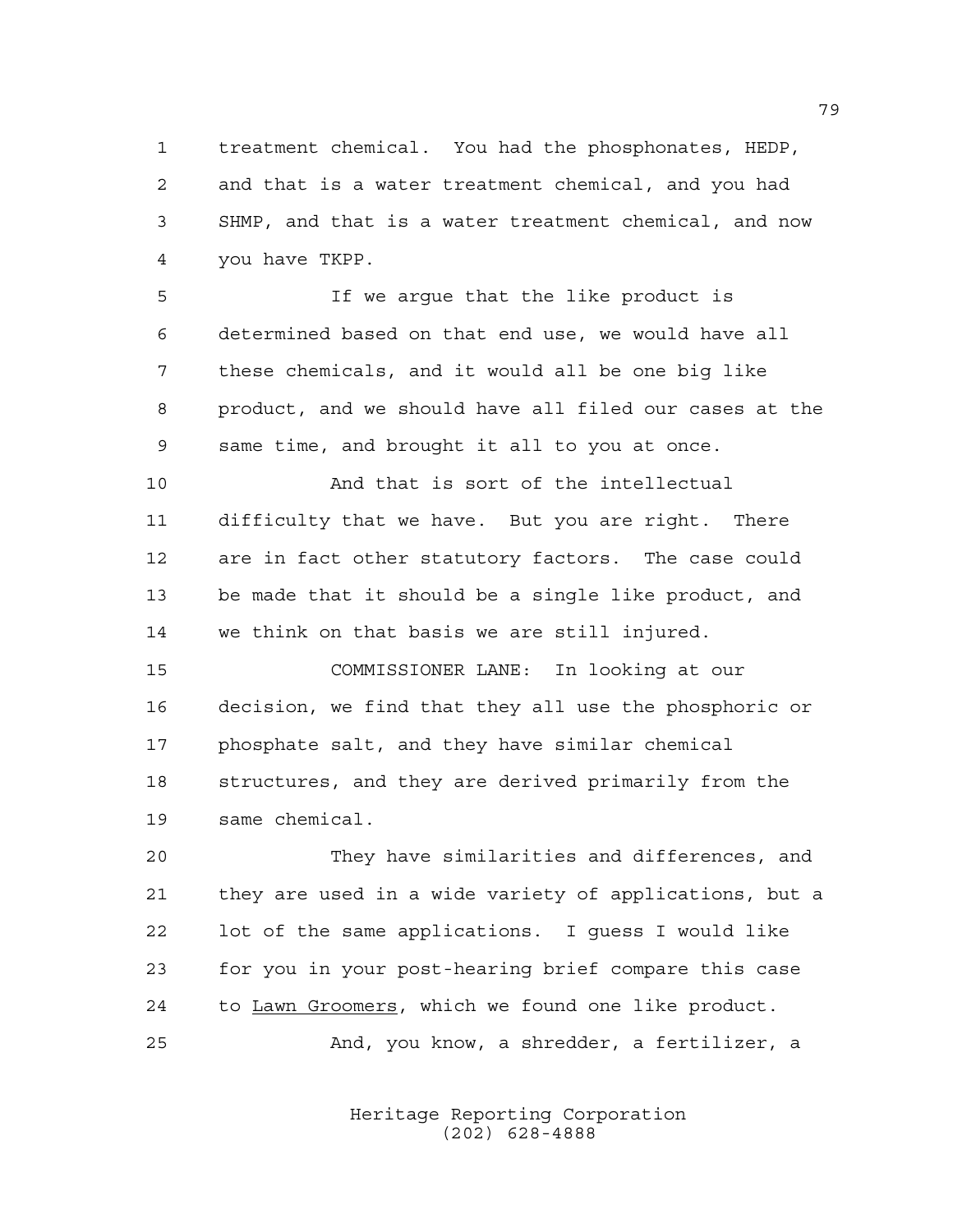feeder, a dethatcher, whatever, all pulling behind -- non-motorized, pulling behind a tractor used on a lawn with the same like product.

 MR. CANNON: All right. Thank you. We will do that.

 COMMISSIONER LANE: Okay. Thanks. And you may have answered this, but at some point are there price differences between -- I mean, at some point are the price differences between the food grade and the technical grade, do they start diverging and one is more expensive than the other? Tell me a little bit about that process, and the cost thing.

 MS. SCHEWE: Typically, the price of the food grade, because we talked about some of the handling requirements, and the different types of certifications that a manufacturer must go through, it does typically have a premium versus a technical application or a technical grade phosphate.

 But what we have seen over the course of the time period here that we are talking about, from 2007 to 2009, is that even between the markets, we are seeing the price for food grade getting closer to the technical grade.

 And we think really that is because the Chinese material, as they bring it in, they are not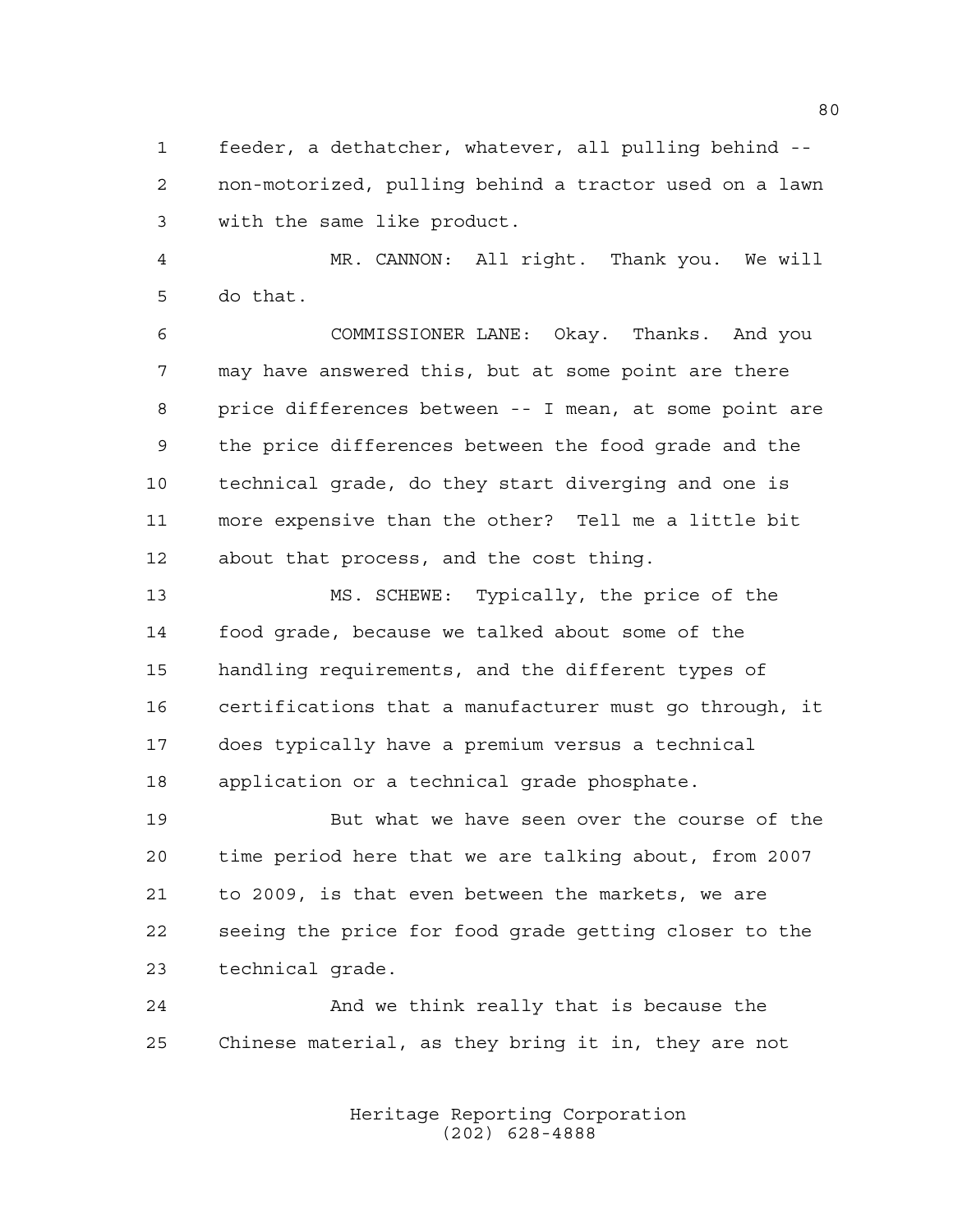differentiating on pricing, whether they are selling into the food market or into a technical application. So we are seeing those two prices come together, which is somewhat unusual for the products that we are talking about here.

 COMMISSIONER LANE: Okay. Thank you. If the Chinese producers of potassium phosphates are so competitive in the global market, when they rely on expensive raw materials, too, how can they do that?

 MS. SCHEWE: Well, I believe that if we were competing on a level playing field with everyone, we definitely have a very competitive cost position here in the U.S. But given the subsidies that the Chinese are afforded, we think that has allowed them an opportunity to sell at a lower cost than obviously the actual cost of the material would be to produce.

 COMMISSIONER LANE: Okay. Thank you. MR. CANNON: And I would just supplement that, and that one impact on China of this export pass on phosphate rock, and on yellow phosphorous, is that the Chinese industry uses -- they run this thermal process to make acid.

 They use phosphate rock from their minds. When China put on an export tax, and you saw the chart, and the world market price just took off in May

> Heritage Reporting Corporation (202) 628-4888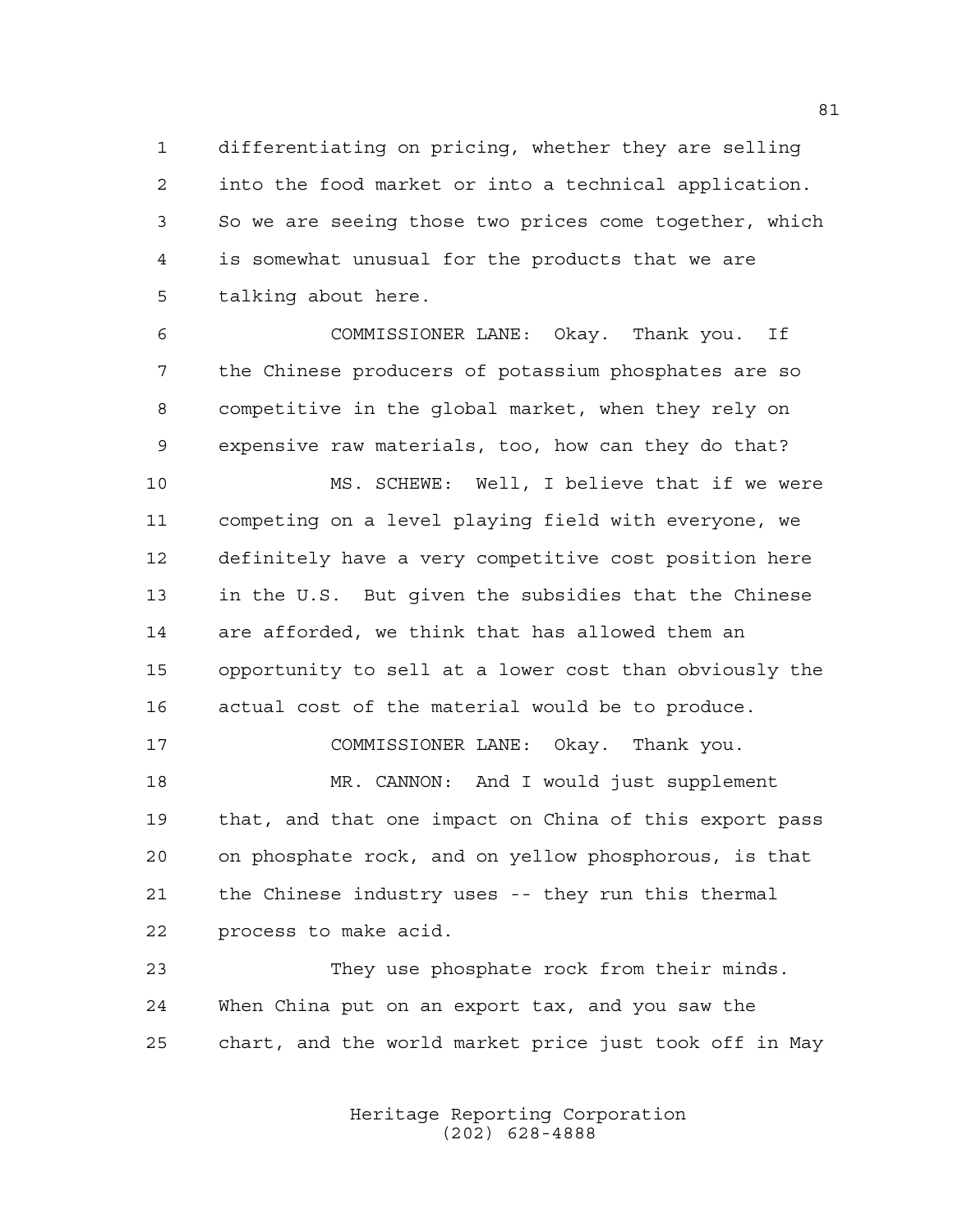of 2008. May of 2008 is when China imposed that export tax.

 Companies inside China didn't pay the tax, and so if you were making phosphate salts in China, you didn't pay that 120 percent tax. Everyone else was paying the tax. So their raw material costs were much lower for phosphate rock and yellow phosphorus, which are upstream products, but they are much lower than the whole Western world on this product.

 COMMISSIONER LANE: Okay. Thank you. How does the differences in the production, handling, packaging, and labeling, and storage, and shipment of food grade and technical grade of these three products affect the range of applications for which each chemical is intended?

 MR. SEXTON: If I understand you correctly, you are wanting to know what the differences in costs are between technical and food grade; is that the question?

 COMMISSIONER LANE: Or the differences in handling, the processes that are different, or how are the processes different?

 MR. SEXTON: Well, just to give you an example. If we have a truckload of DKP that is to be used in a liquid coffee creamer, when the product is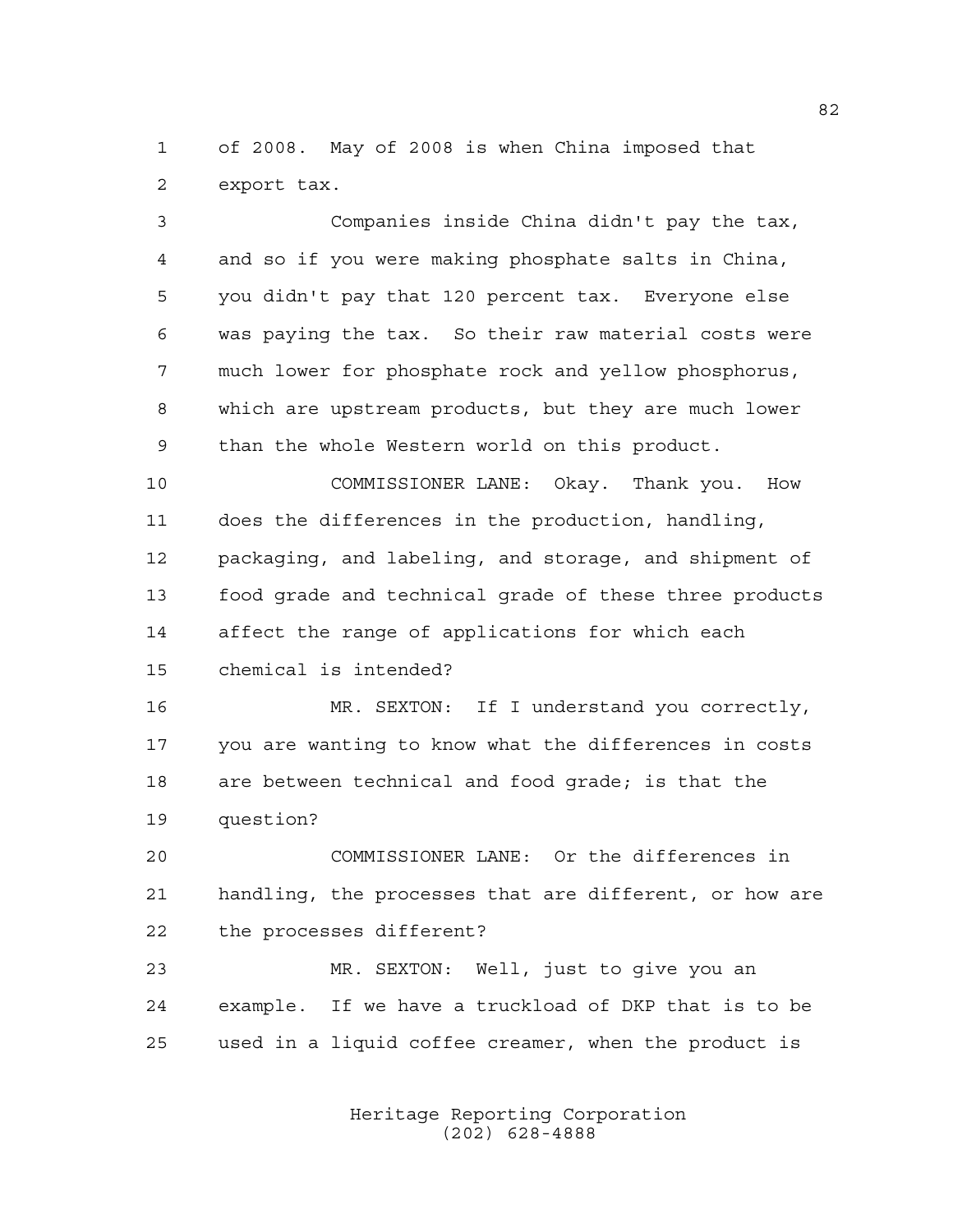produced, it has to be tested far more stringently than a technical grade product.

 It has to go through a lot more tests to meet the much higher level of purity, and one of the biggest differences is the differences in handling, and when we ship this product, it has to come in a food grade tank truck.

 Those tankers have much higher standards of cleanliness and testing to ensure that they are meeting food grade qualities. There are certain things that can't be shipped in the truck at all, and so those trucks are restricted in what they can carry.

 Whereas, in this DKP, it is a standard technical test, fewer tests, lower standards, and it can go basically in any technical grade approved carrier. So there are significant differences in the costs of delivering a product as food grade than as technical grade, even though the product may be identical.

 COMMISSIONER LANE: Okay. Thank you. That helps a lot. Madam Chair.

 CHAIRMAN ARANOFF: Commissioner Williamson. COMMISSIONER WILLIAMSON: Thank you, Madam Chairman, and I, too, want to express my appreciation to the witnesses for coming today and giving your

> Heritage Reporting Corporation (202) 628-4888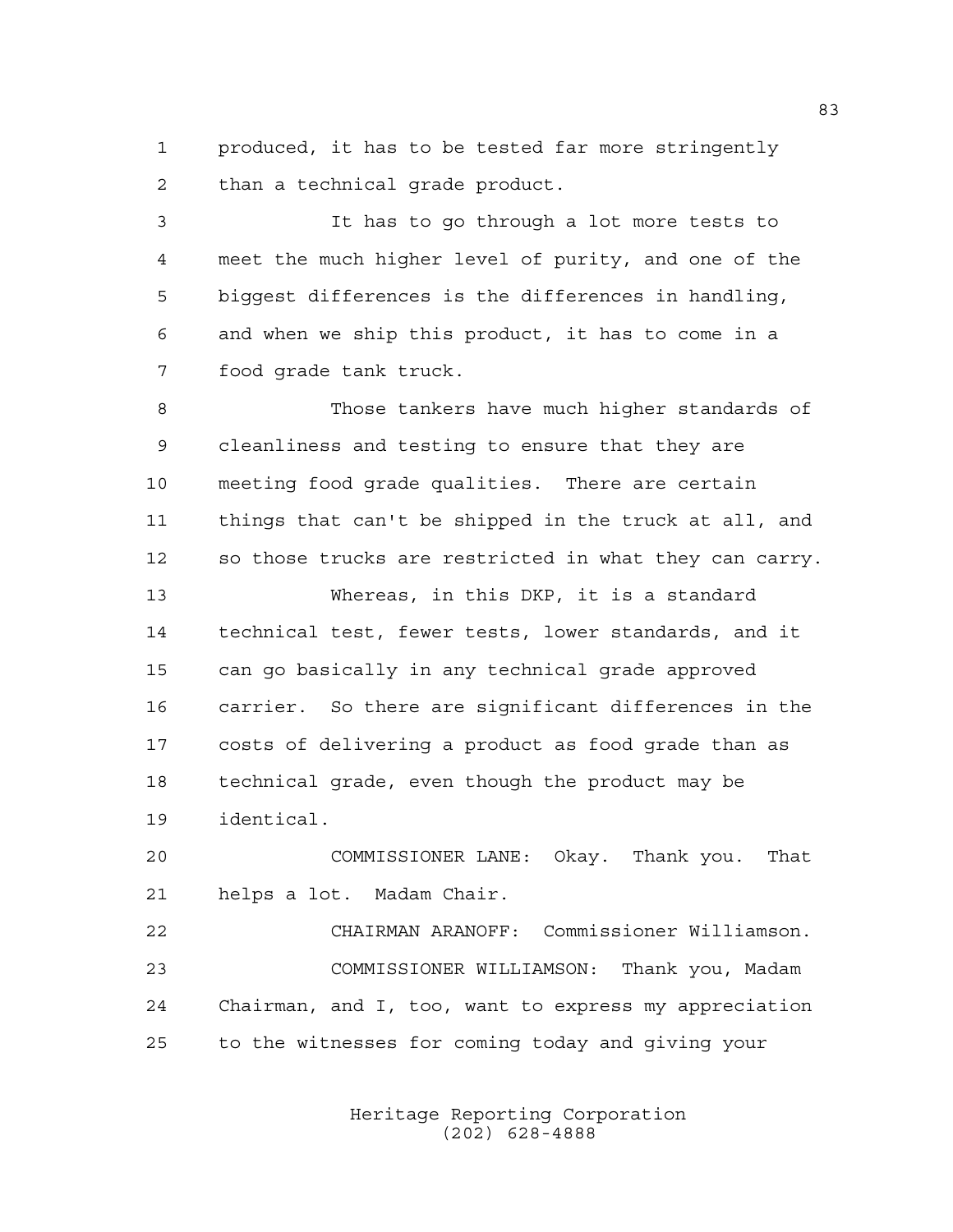testimony. And this is for post-hearing, and I was wondering can you account for the major differences in the end-users for certain potassium phosphate salts by domestic producers?

 I am thinking about Table 3-9 in the staff report, and comparing that to the Table 4-17 for the Chinese producers, and just give some explanation of the differences in the end-uses of the products.

 I was wondering. Which of the non-subject countries or companies in your experience are the most competitive in the U.S. market for the three products, MKP, DKP, and TKPP?

 And have any of these companies gained substantial market -- companies or countries gained substantial market share from U.S. producers, or have 16 the potential to take away market share?

 MS. SCHEWE: You mentioned non-subject, right?

 COMMISSIONER WILLIAMSON: Right. That's correct.

 MS. SCHEWE: We have not seen a significant increase in imports from the non-subject countries on the subject products. We have perhaps seen exception since the preliminary duties, and we have seen more MKPs coming into the U.S. from non-subject countries.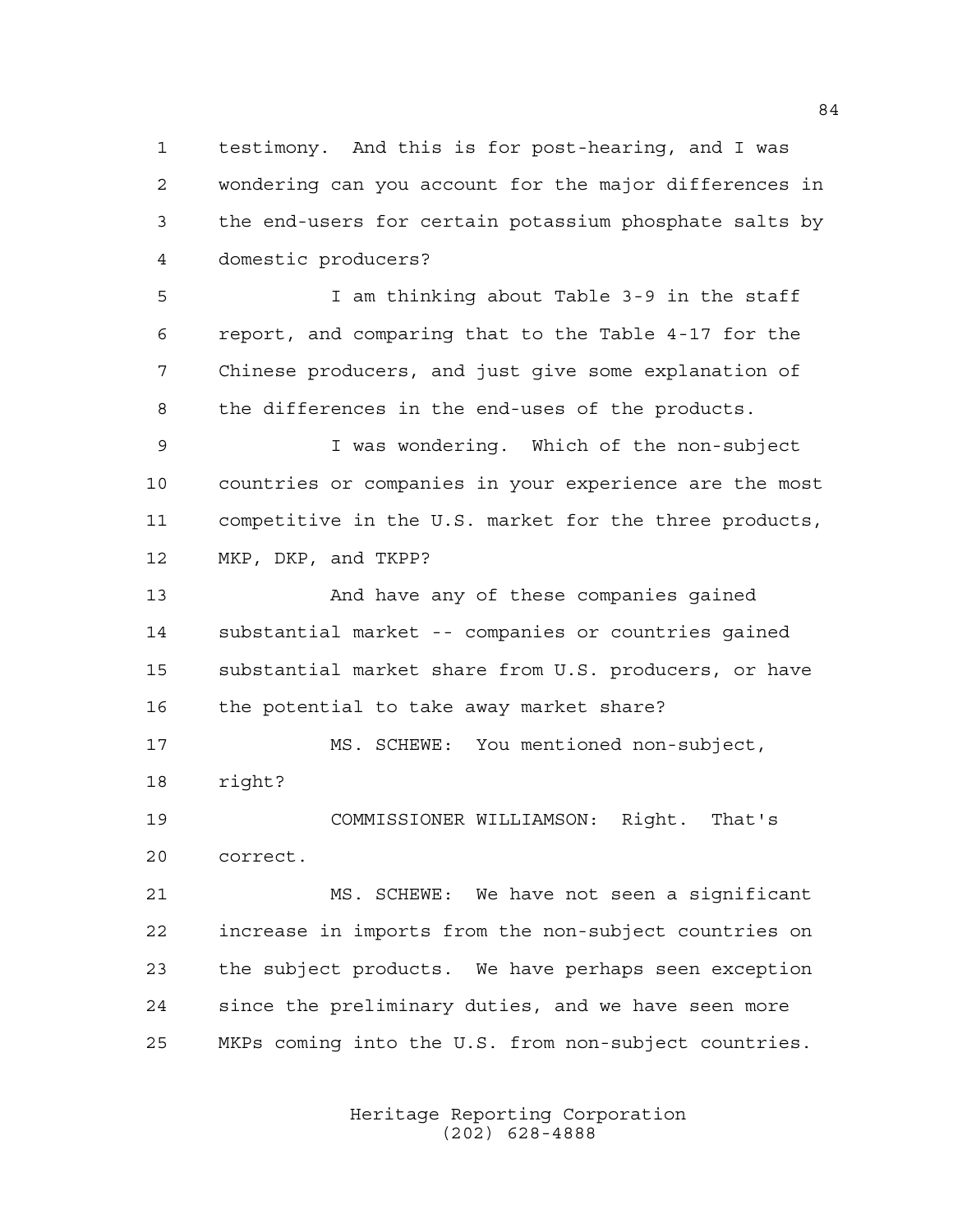And Israel would be an example of that, as the Chinese have backed away a little bit as far as the amount of material that they are bringing in. But as far as TKPP, and DKP, we really haven't seen a significant market share or increase in imports from those countries over the course of the timeline that we are looking at. It is really in MKP.

 COMMISSIONER WILLIAMSON: And I don't now if this is getting into confidentiality, but can you sort of say what particular type of use in which there is more of that, and you may want to address that post-hearing.

 MR. CANNON: Just blindly, without reflecting on whether it is confidential, but I imagine that this is talking about MKP and having to do with fertilizers.

 COMMISSIONER WILLIAMSON: Okay. Thanks. In Table 2-5 of the staff report, there is a number of substitutes for the three products that are mentioned, and what I was wondering was whether or not any of those potential substitutes, functions, or activity, are they taking away market share from any of the products covered by the investigation? And if it is detailed, you might want to address that post-hearing. MR. CANNON: Although the substitutes that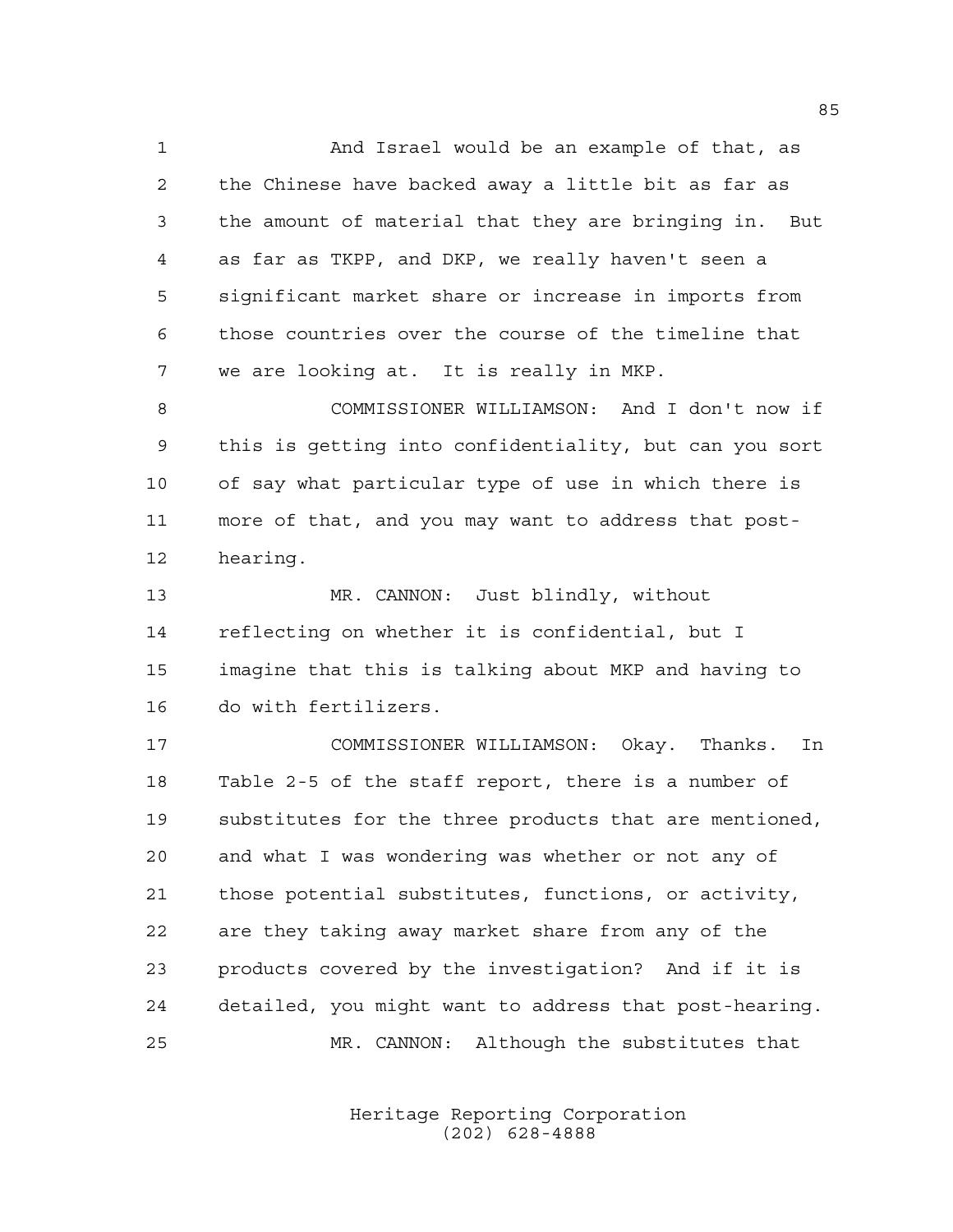are identified, they are in the confidential version. I think that the witnesses are aware that there are other products that at some point start to compete with TKPP, and MKP, and DKP, and that is a design stage for a customer or a processing, because they have to reformulate their product and use something else.

 And these other things cost more money, but there can be shifts. For example, in fertilizer, rather than use MKP, you might use something else to get your phosphorus.

 MS. SCHEWE: Like you might use ammonium phosphate as an example.

14 MR. CANNON: But I suppose, tot he extent that I can explain to them what the substitutes are and get some technical feedback, I will answer that in the post-hearing.

COMMISSIONER WILLIAMSON: Okay.

 MR. CANNON: I think overall, as you see with many products, unless there is just a complete shortage, or unless prices change tremendously, these products tend not to compete with other chemicals, although technically something else could substitute. And, for example, at the preliminary stage, we had STPP, sodium tripoly, and the big issue was

> Heritage Reporting Corporation (202) 628-4888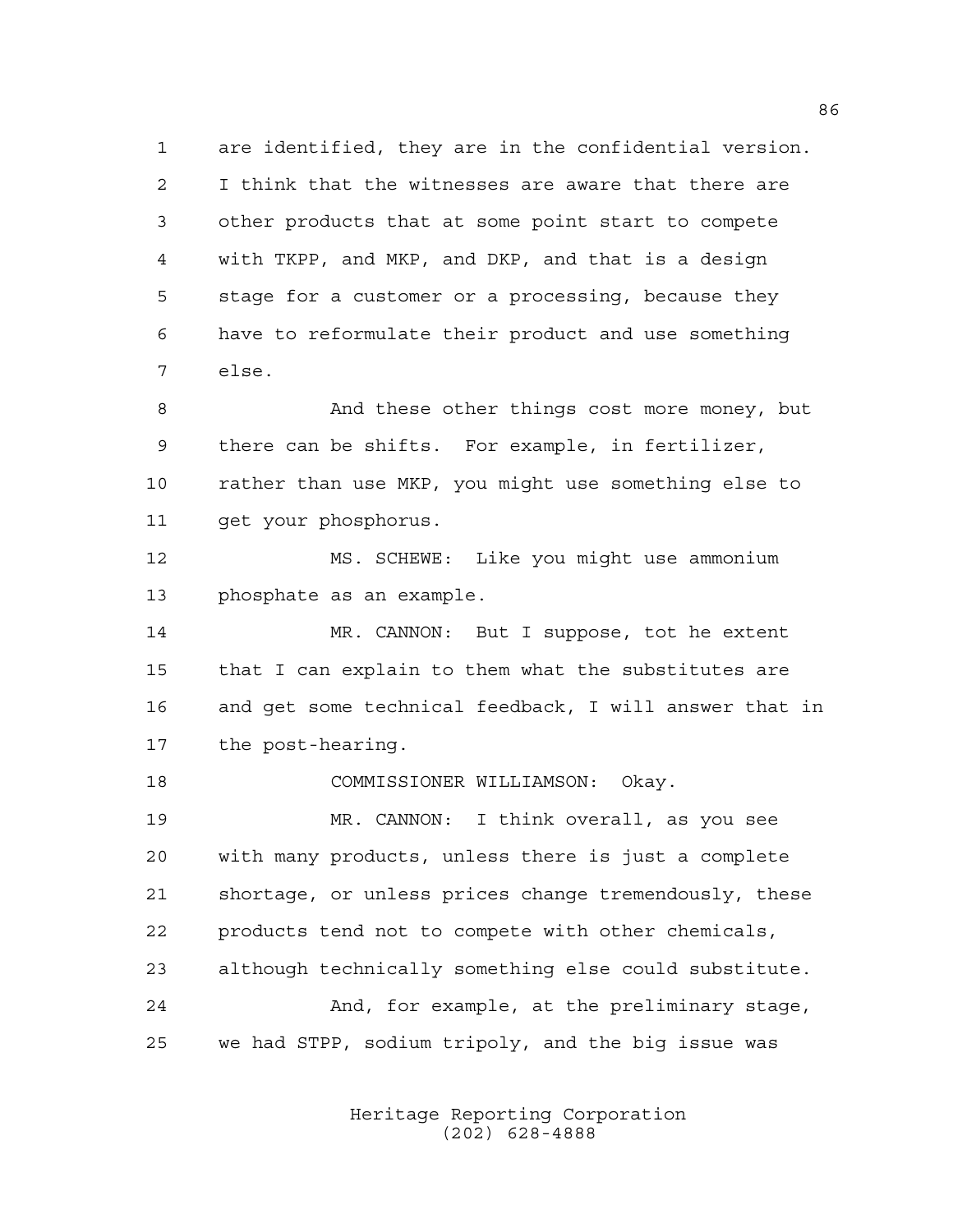dishwasher detergent as you may recall. And that product is no longer allowed in dishwasher detergent.

 So now there will be other things in your Cascade, such as soda ash, which will wear the shine off your plates. Now, soda ash can substitute in that application for STPP, but it is not a good substitute. It is being forced.

 And similarly there are some other chemicals that can substitute for these phosphates, but they are not good for one reason or another. They don't perform as well, or the price is high.

 COMMISSIONER WILLIAMSON: Okay. So I guess the key question is that in looking at the future and the anticipated demand for these products, is there anything in the regulatory area or for some reason why some substances may have more substitution in the future?

 MR. SEXTON: One example, if you look about -- and I want to discuss the uniqueness of phosphates. In 2008, the purchasers were faced with prices that were almost three times the normal level.

 And at three times the price level, you would expect that if there were any substitutes, that would have been the opportunity. And there was some - - and what we would call -- demand destruction because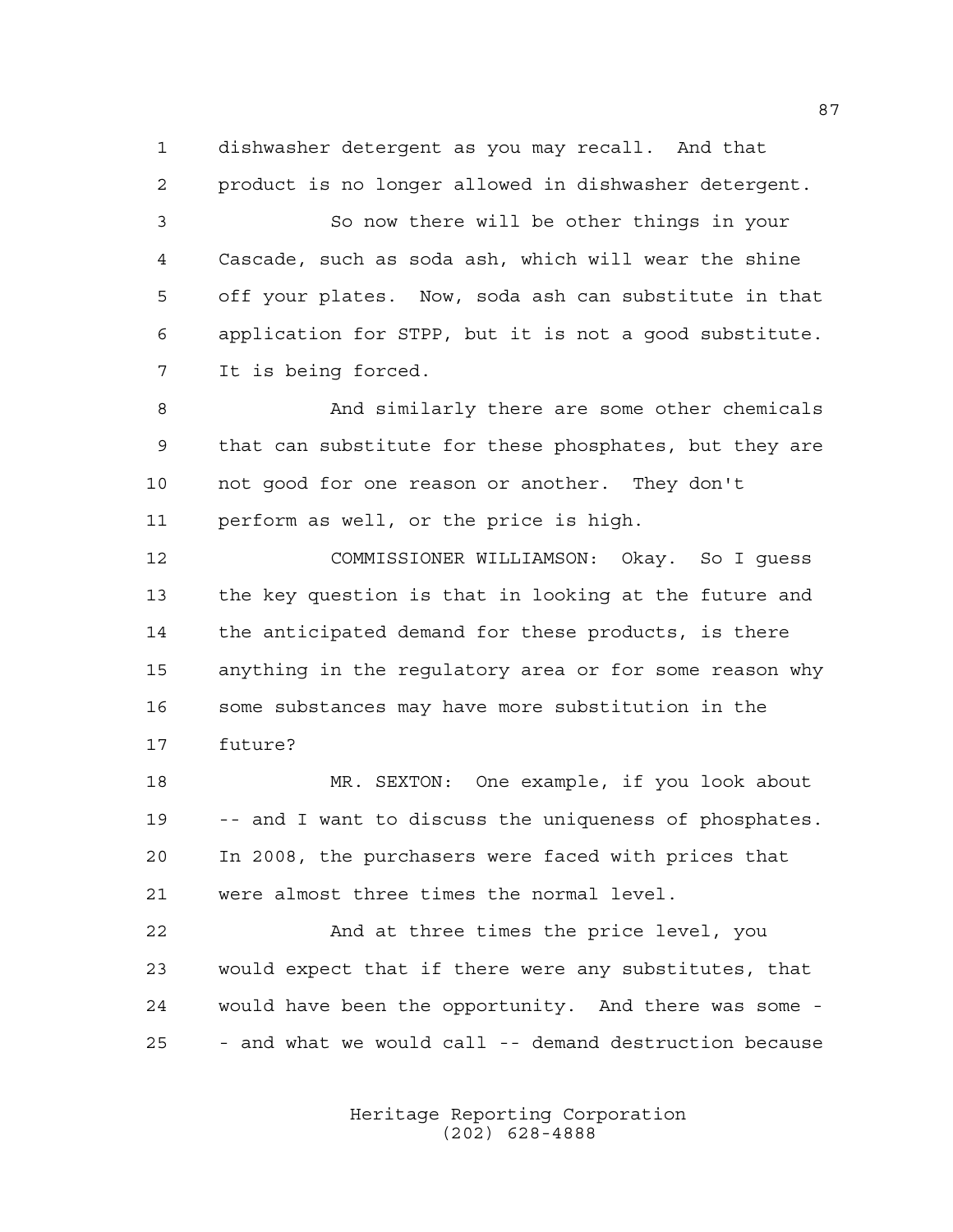of this.

| $\overline{a}$ | But even with three, and sometimes four,               |
|----------------|--------------------------------------------------------|
| 3              | times the normal prices on phosphates, most buyers     |
| $\overline{4}$ | kept buying phosphates because there really was not an |
| 5              | acceptable performance alternative. And even in the    |
| 6              | case where phosphates were forced out, like the STPP   |
| 7              | for laundry detergent and ADW, the producers will      |
| 8              | admit -- the ADW producers will admit that the         |
| 9              | products they have now are absolutely inferior.        |
| 10             | And if they had the option even at much                |
| 11             | higher prices, they would continue to use the          |
| 12             | phosphates.                                            |
| 13             | MS. ALLEN: And I think if you look at most             |
| 14             | of the phosphates, and what the end-uses are, it is a  |
| 15             | very small component of the overall costs of their     |
| 16             | product, because it is such a commodity product.       |
| 17             | COMMISSIONER WILLIAMSON: Okay. Ms. Stachiw             |
| 18             | MS. STACHIW: I would like to say that there            |
| 19             | is really a bright future for the potassium            |
| 20             | phosphates. I think you are all aware of the emphasis  |
| 21             | on reducing sodium in the diet, and these phosphate    |
| 22             | ingredients are quite function food ingredients,       |
| 23             | pharmaseuticals, et cetera, and bring a lot of         |
| 24             | potential for formulating food ingredients and         |
| 25             | reducing sodium.                                       |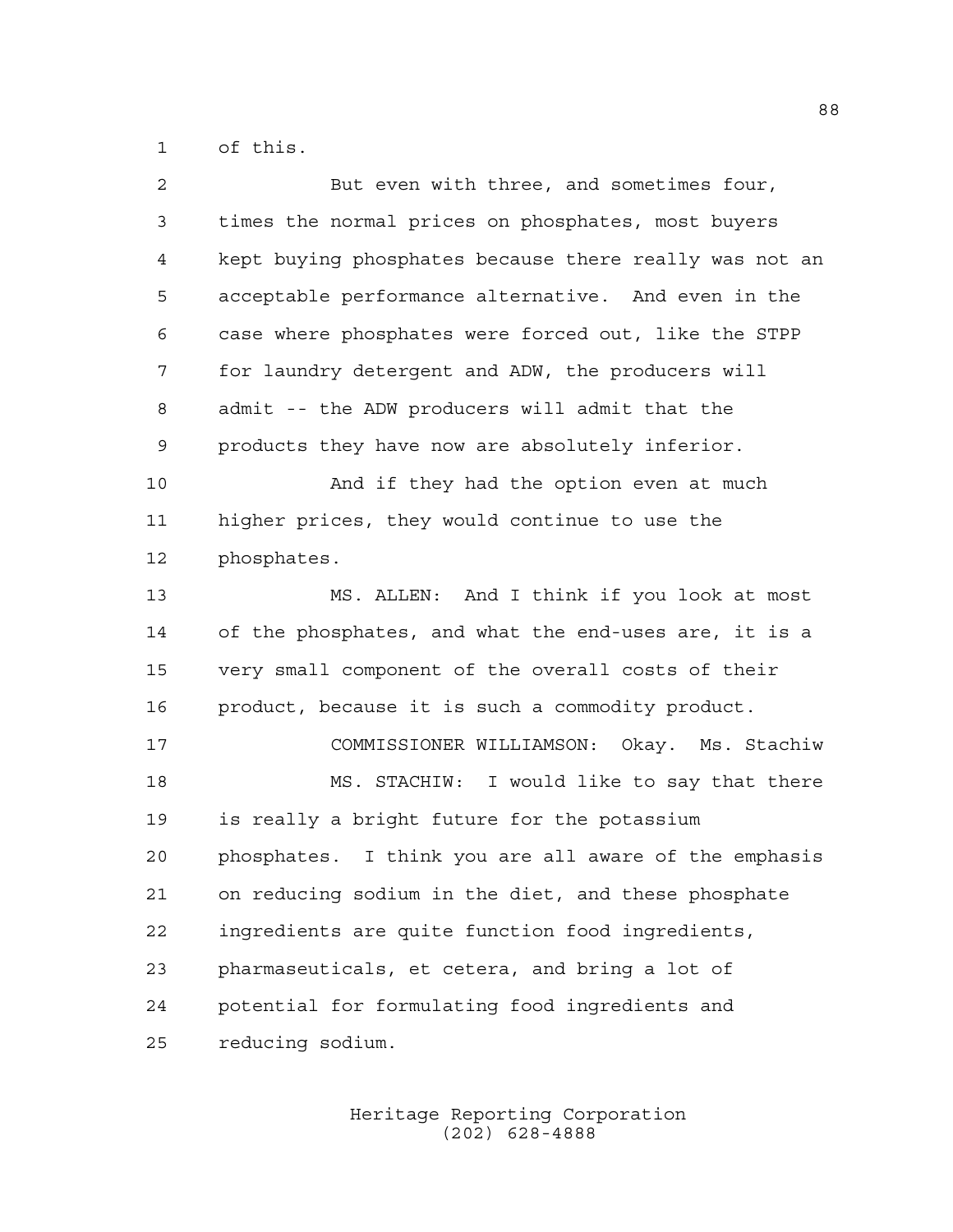They have replaced the sodium ingredients or the sodium phosphates, and provides the same functionality, and in some cases enhance functionality. So we are very optimistic, very hopeful, doing research, and believe that this is a lot of potential for us. COMMISSIONER WILLIAMSON: Okay. I want to thank you all for those answers. This is very helpful there. In Tables 3-8 and 3-9 of the staff report, U.S. producers and U.S. shipments by grade and purity in 2009, as I understand it, these tables may include data of U.S. shipments of potassium salts produced outside the United States. So in your post-hearing could you please provide comparable breakouts that only include U.S. produced potassium phosphate salts. Thank you. COMMISSIONER WILLIAMSON: I was wondering if you could discuss the role of non-subject imports in the U.S. and the U.S. market that feature the other products? I know that you have touched on that already, but if there are any other additional points that could be made regarding this role of non- subjects? MR. SEXTON: For potassium specifically? COMMISSIONER WILLIAMSON: No, for all three.

> Heritage Reporting Corporation (202) 628-4888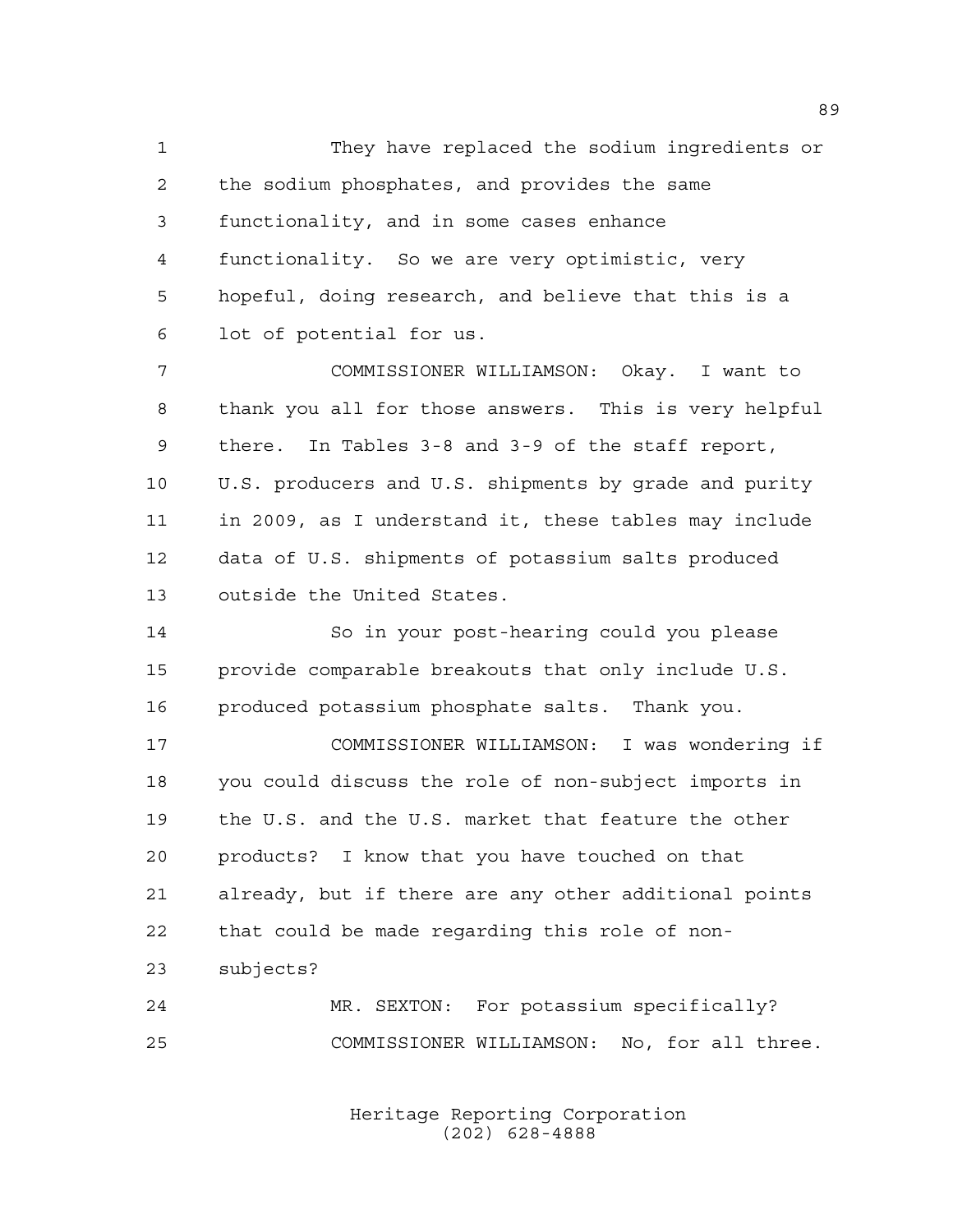For the subject products.

| $\overline{a}$ | MR. SEXTON: There are many producers around            |
|----------------|--------------------------------------------------------|
| 3              | the world that make potassium phosphates. There are    |
| 4              | other European producers, and there are other          |
| 5              | producers in Asia, and in all parts of the world.      |
| 6              | But the interesting thing is that these                |
| 7              | other producers do not play much of a role in the      |
| 8              | United States. We have a very strong industry for      |
| 9              | producing potassium phosphates in the U.S. In fact,    |
| 10             | the only other country that really produces or imports |
| 11             | significant amounts of DKP and TKPP is China.          |
| 12             | And our belief is that we have a lot of                |
| 13             | advantages being a domestic producer, and the only way |
| 14             | that many of these foreign producers are able to       |
| 15             | compete is if they have things like we are alleging    |
| 16             | for the Chinese producers.                             |
| 17             | If the Chinese producers were to disappear             |
| 18             | tomorrow, it is our belief that we would retain 100    |
| 19             | percent of their business, and that we would not see   |
| 20             | other countries in it.                                 |
| 21             | MS. ALLEN: And our parent company produces             |
| 22             | all three, DKP, MKP, and TKPP, and if anybody should   |
| 23             | have a good price advantage, they should, and they     |
| 24             | can't compete. They can't compete with ICL. We would   |
| 25             | bring it in at a much higher cost than we would even   |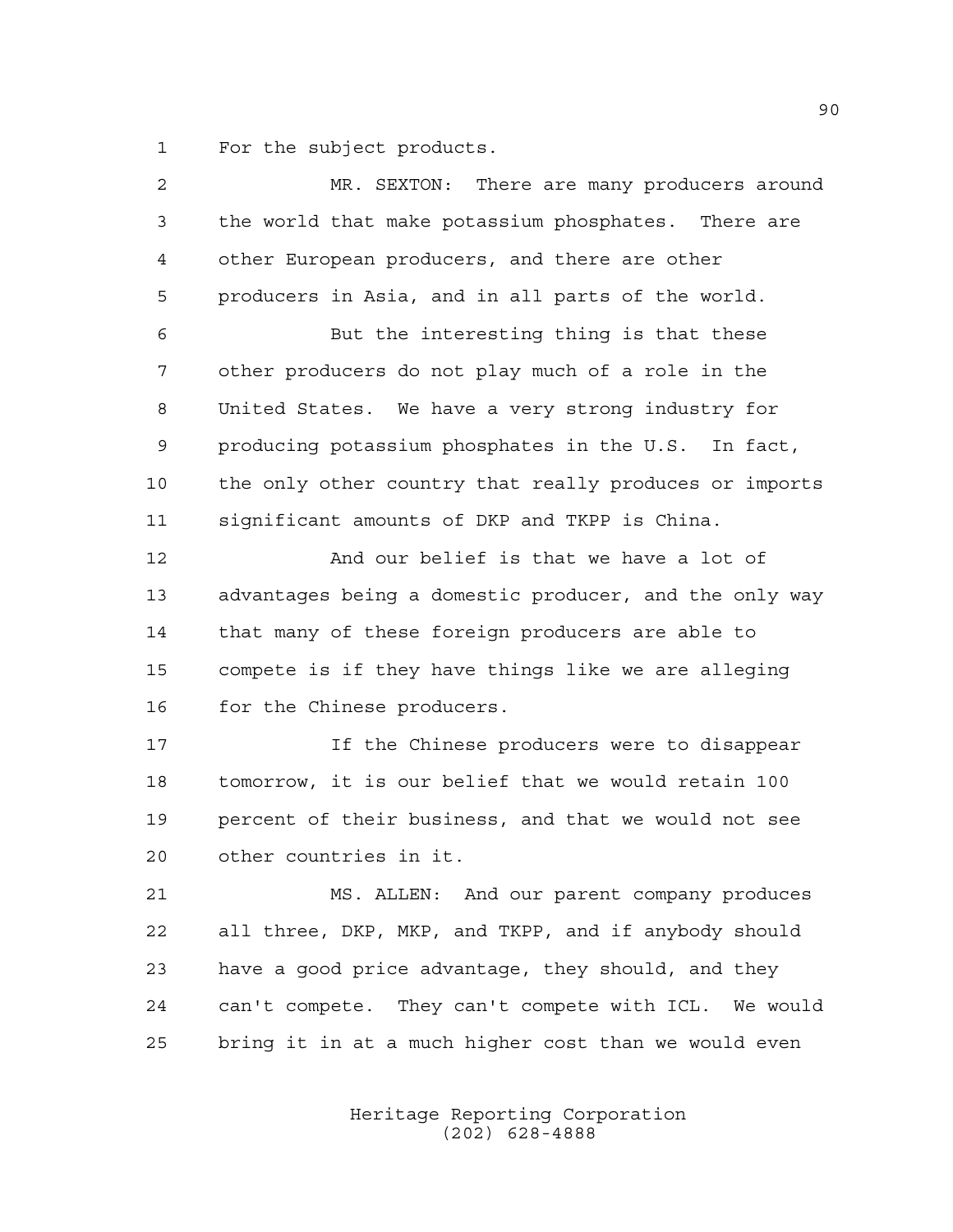be able to produce it at.

| 2  | MR. SEXTON: Just as she said the only                  |
|----|--------------------------------------------------------|
| 3  | product that we are able to sell here is the products  |
| 4  | we produce here, and if there was an opportunity for   |
| 5  | more imports of MKP and DKP, we would do it.           |
| 6  | MS. ALLEN: And we used to sell MKP that was            |
| 7  | produced by our parent company, and there is just no   |
| 8  | demand in fertilizers.                                 |
| 9  | COMMISSIONER WILLIAMSON: All right. My                 |
| 10 | time has expired, and I want to thank you for those    |
| 11 | answers.                                               |
| 12 | CHAIRMAN ARANOFF: Commissioner Pinkert.                |
| 13 | COMMISSIONER PINKERT: Thank you, Madam                 |
| 14 | Chairman. Going back to one of the answers to one of   |
| 15 | my previous questions, you talked a little bit, Mr.    |
| 16 | Cannon, about inventory levels in 2009 for MKP.        |
| 17 | I am wondering if you can explain the high             |
| 18 | levels of inventories of MKP and TKPP in 2008, given   |
| 19 | the supply shortage experience in 2008?                |
| 20 | MR. CANNON: The 2008 experience -- and the             |
| 21 | witnesses can probably confirm this better than me,    |
| 22 | but in China, because they thermal acid, they need a   |
| 23 | lot of electricity. Every winter, in January and       |
| 24 | February, they have a had time because they use hydro. |
| 25 | And so the Chinese industry starts to cut              |
|    |                                                        |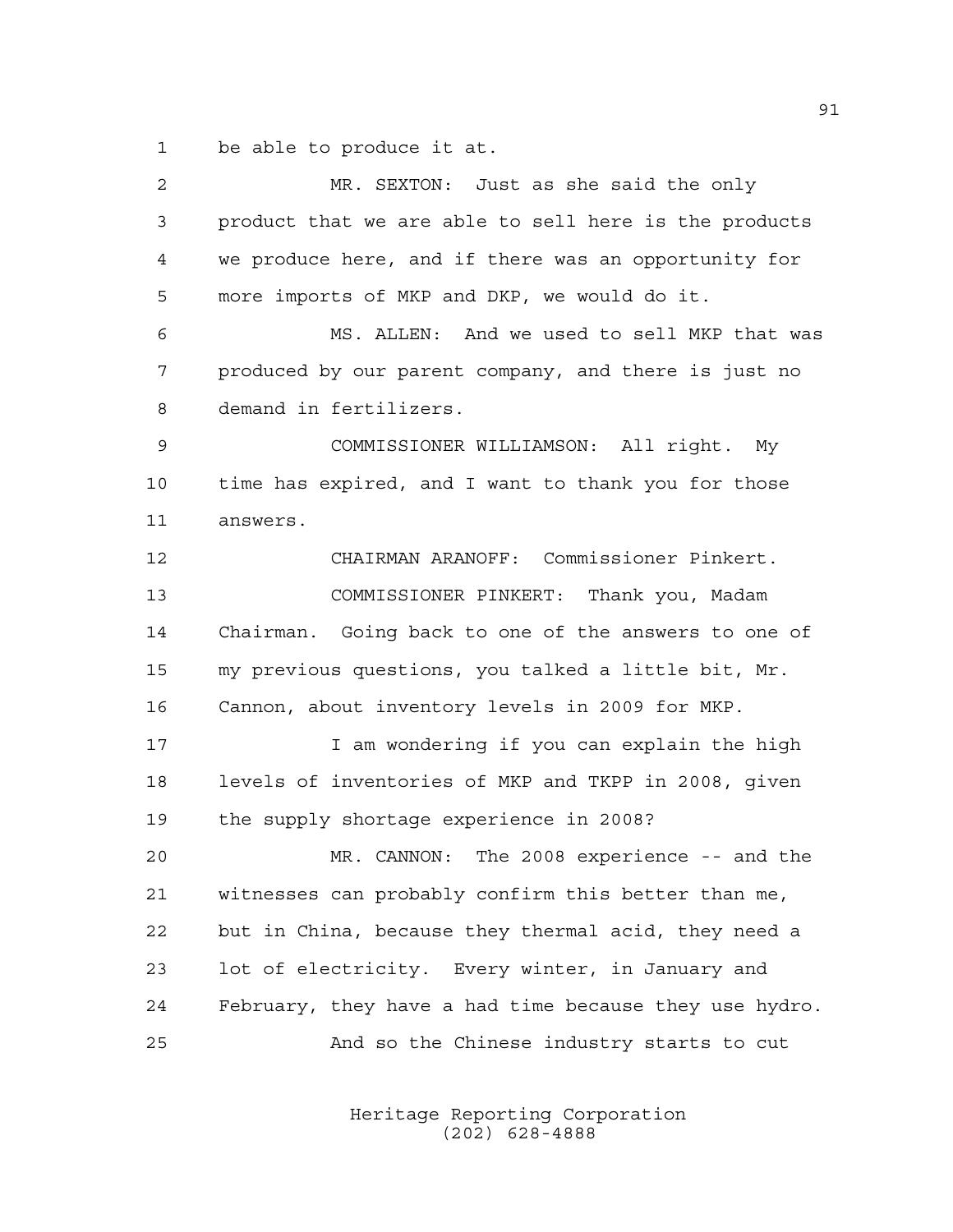back on phorphoic acid. So the producers in China don't have as much raw material. It is not as freely available at the beginning of the year.

 And so everybody knows this, and so importers bring in a lot of product anyway at the end of the year, because they know that it is going to be more difficult to get at the beginning of the year.

 And so if we were to include our best 2006 data that we had at the preliminary, I think we would see the same thing. In effect, there is a little bit of seasonality because of this factor that it is harder to get raw materials, particularly phosphoric acid, in China in the winter because of the electricity.

 COMMISSIONER PINKERT: Would anybody else on the panel like to comment on that? I saw some affirmative headshakes.

 MR. SEXTON: Our understanding is that the Chinese production is seasonal due to the fact basically that electrically is a very short commodity in China. And then again these are just what we understand.

 And the Chinese production is very dependent on hydroelectric power. In fact, we have seen certain years in the past where the Chinese were not

> Heritage Reporting Corporation (202) 628-4888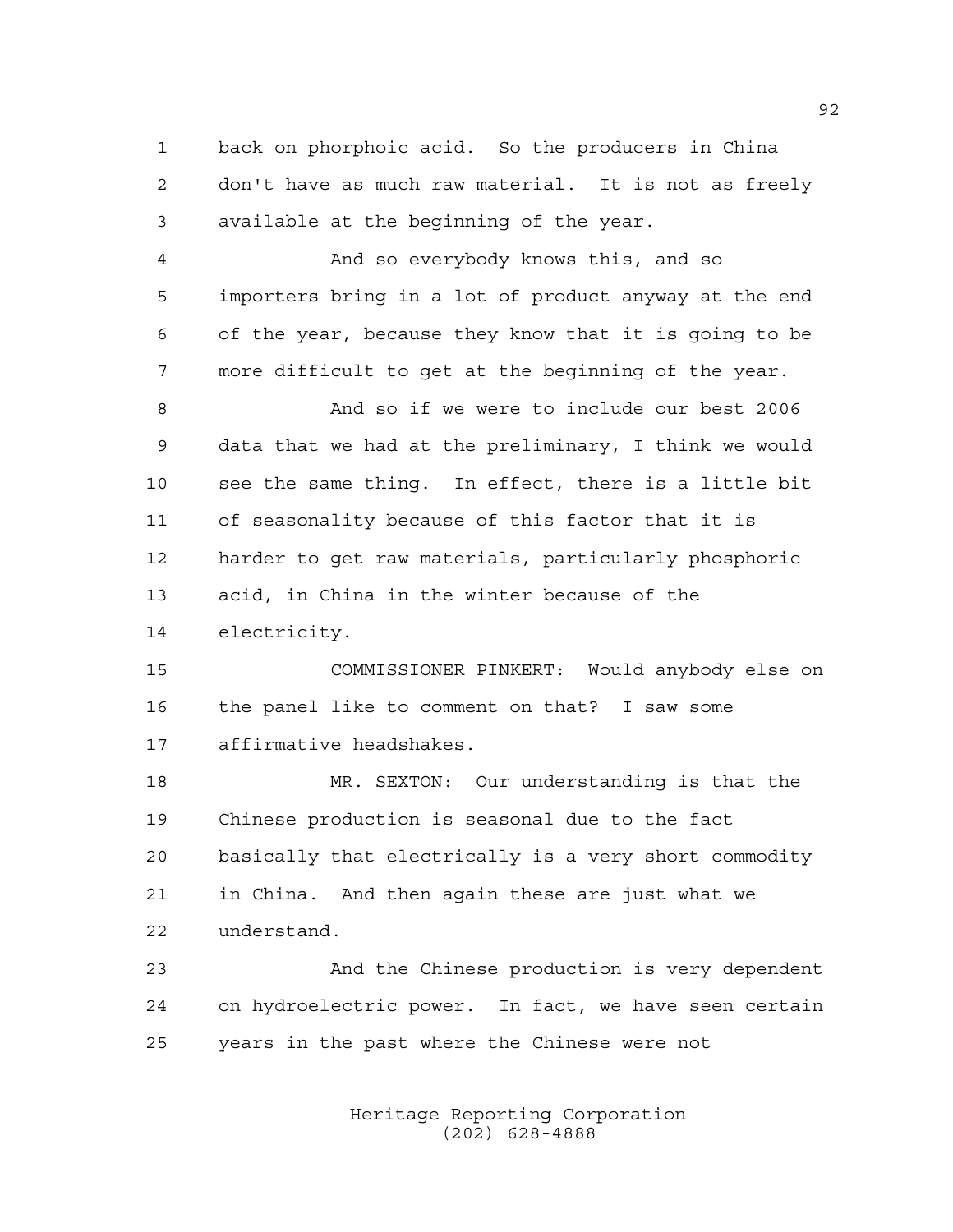necessarily present at all, whether they had a drought, or for whatever reason, the phosphate producers weren't able to produce as much as they normally would.

 So there is a seasonality, and they produce in the rainy season, and they don't in the dry season. The distributors and the brokers in the United States that sell Chinese material are very aware of this, and they change their buying habits accordingly.

 MS. SCHEWE: We also as ICL are a significant importer of Chinese phosphorus into the U.S. and into our plant in West Virginia, Supersta. And we are very familiar that we have to basically place our orders starting -- actually, we just placed our orders for this year starting in May, and it usually rolls in through about November.

 Because from December to April, it is very difficult to get a hold of the raw materials coming out of China.

 COMMISSIONER PINKERT: Thank you. Now, what are your demand forecasts for DKP, MKP, and TKPP, for the remainder of 2010, and into 2011?

 MS. SCHEWE: Actually, recently we have seen a resurgence in our demand in potassiums. Obviously it is not related to the data that we have provided,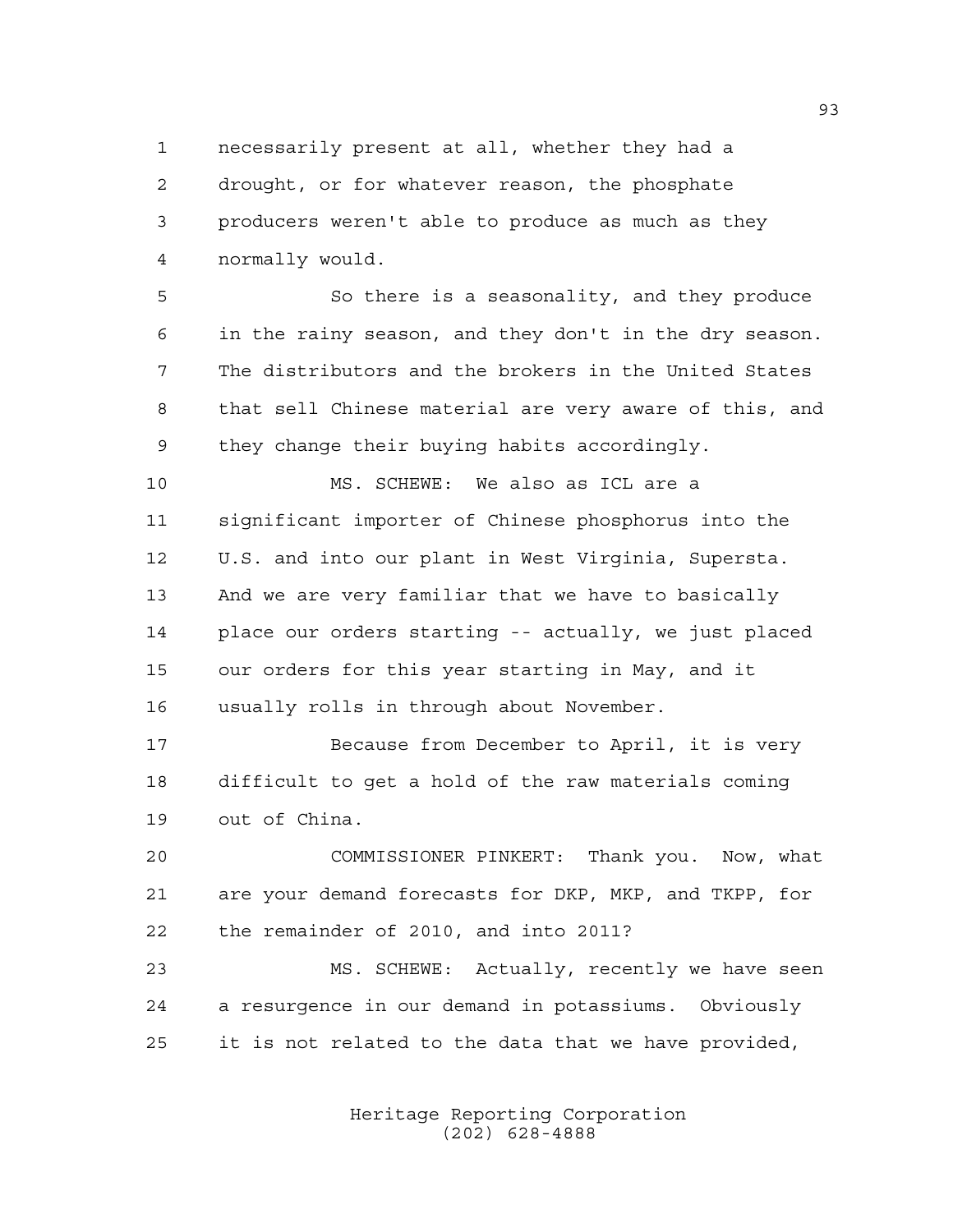but if you look at our data in 2010, our volumes are up significantly.

 Actually, it is crossover business related to the subject products, but we have seen about a 15 percent increase in volume, mainly since the preliminary duties were imposed. So we are hopeful that those volumes will continue through the rest of 2010, and obviously into 2011.

 And as Nancy mentioned, we do have some activities going on as it relates to the reduction of sodium. So we are actually hopeful that we will have some new products coming on-line that are potassium based subject products that we are talking about that will increase some demand for some select food customers as well, and that is rolling through our five year plan.

 MS. ALLEN: We have also seen increases in both MKP and DKP, and they are both food grade products. Our MKP food grade has gone up probably five-fold since the beginning of the year, and DKP, maybe three-fold, but that is all food grade product. MR. CANNON: At the large level with the economy, products such as paints, the expectation

would be that paints and coatings would move with the

housing market, and then with regards to water

Heritage Reporting Corporation (202) 628-4888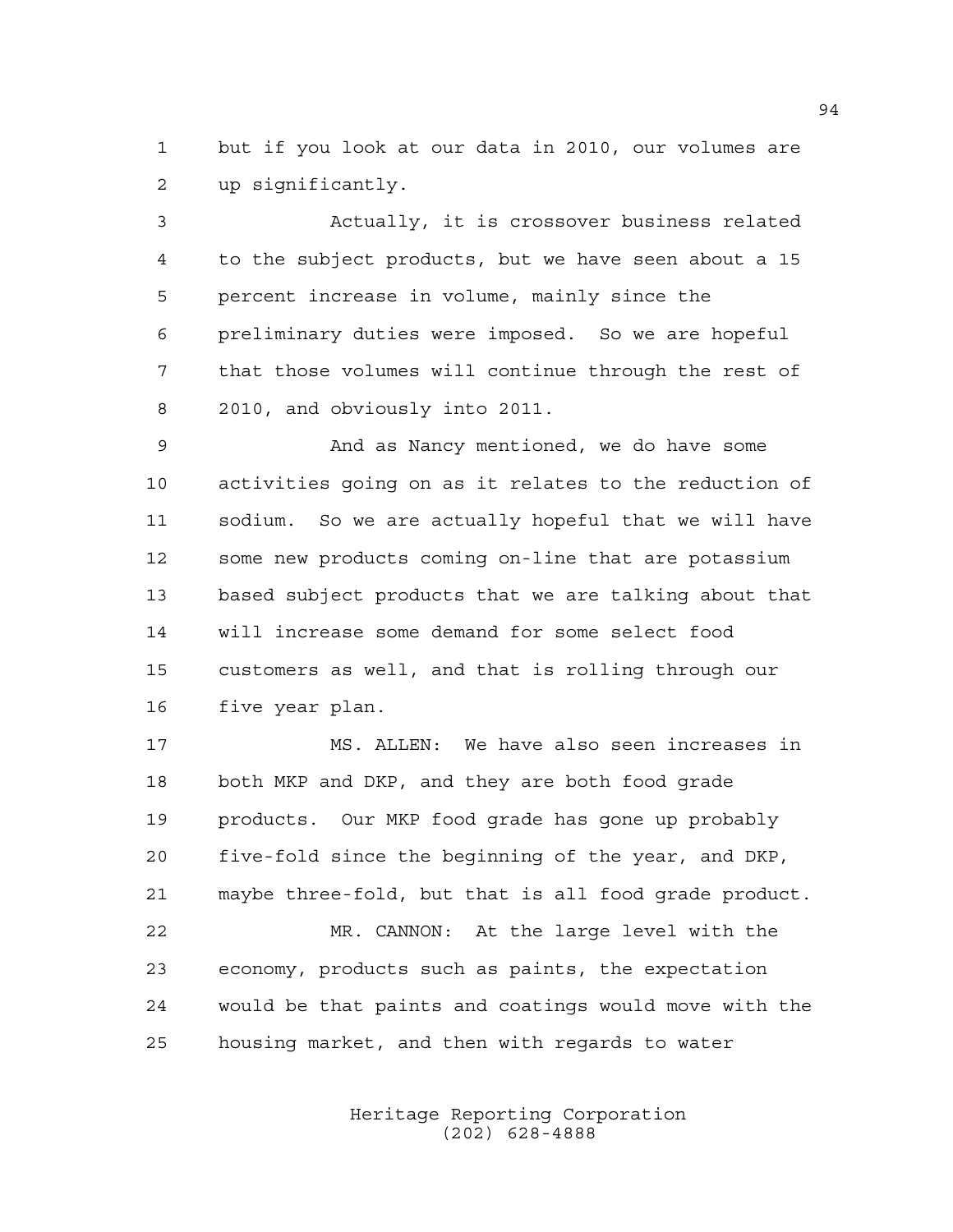treatment chemicals, you always need to treat water. However, when the economy is tough, municipalities may cut back for a period of time still at a safe level on their water treatment chemicals, and they can get away with that for some period of time.

 But later they are going to have to come back and put the chemicals back in the water so as to maintain the safety, and so it is expected that as the economy comes back, the demand for water treatment will also increase again.

 MR. SEXTON: One of the other things that we are very closely watching is that we do not currently produce MKP nor DKP solid in Augusta, and the reason is because of the price suppression that we have seen over the years due to Chinese imports.

 However, we are very closely watching that and we think that there is a high likelihood that we will begin producing these materials in a more fair and even level playing field market. So that we will be able to participate in this market as well.

 COMMISSIONER PINKERT: What effects do you expect environmental restrictions on phosphate products to have on future demand? You have already talked a bit about the products that are not a part of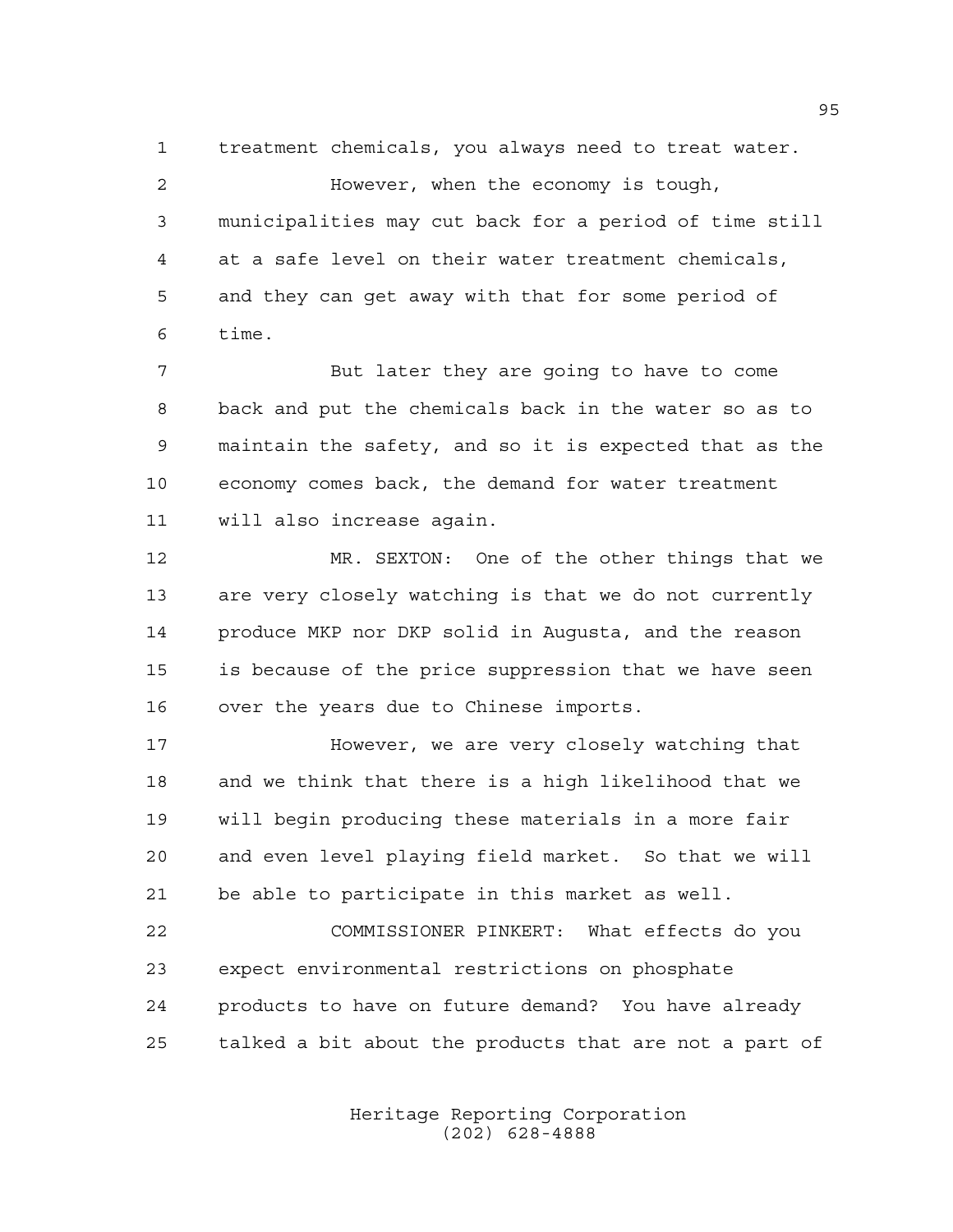the current discussions, but in terms of the other products.

 MR. SEXTON: In the U.S., it is difficult to say, but the main two areas that got all the attention was laundry detergent and ADW. And again there are some applications where there simply is no substitute. One of the applications for TKPP, for example, is -- I mean, that is the water corrosion inhibition. If a phosphate is not necessary and you use TKPP, and if phosphates aren't added to the municipal drinking water, you have increased levels of corrosion. And although it may not sound all that severe, there is an awful lot of lead in the piping and distribution system in water. So the end result is that you have significant increases in the level of lead in certain municipal supplies. So although the argument can be made that phosphates can be a bit of a problem in some environmental situations, there are some situations where a lack of phosphate is a far worse issue. COMMISSIONER PINKERT: Any other comments on future environmental restrictions? MS. STACHIW: As Allen mentioned, most of the restrictions have been in the area of cleaning,

> Heritage Reporting Corporation (202) 628-4888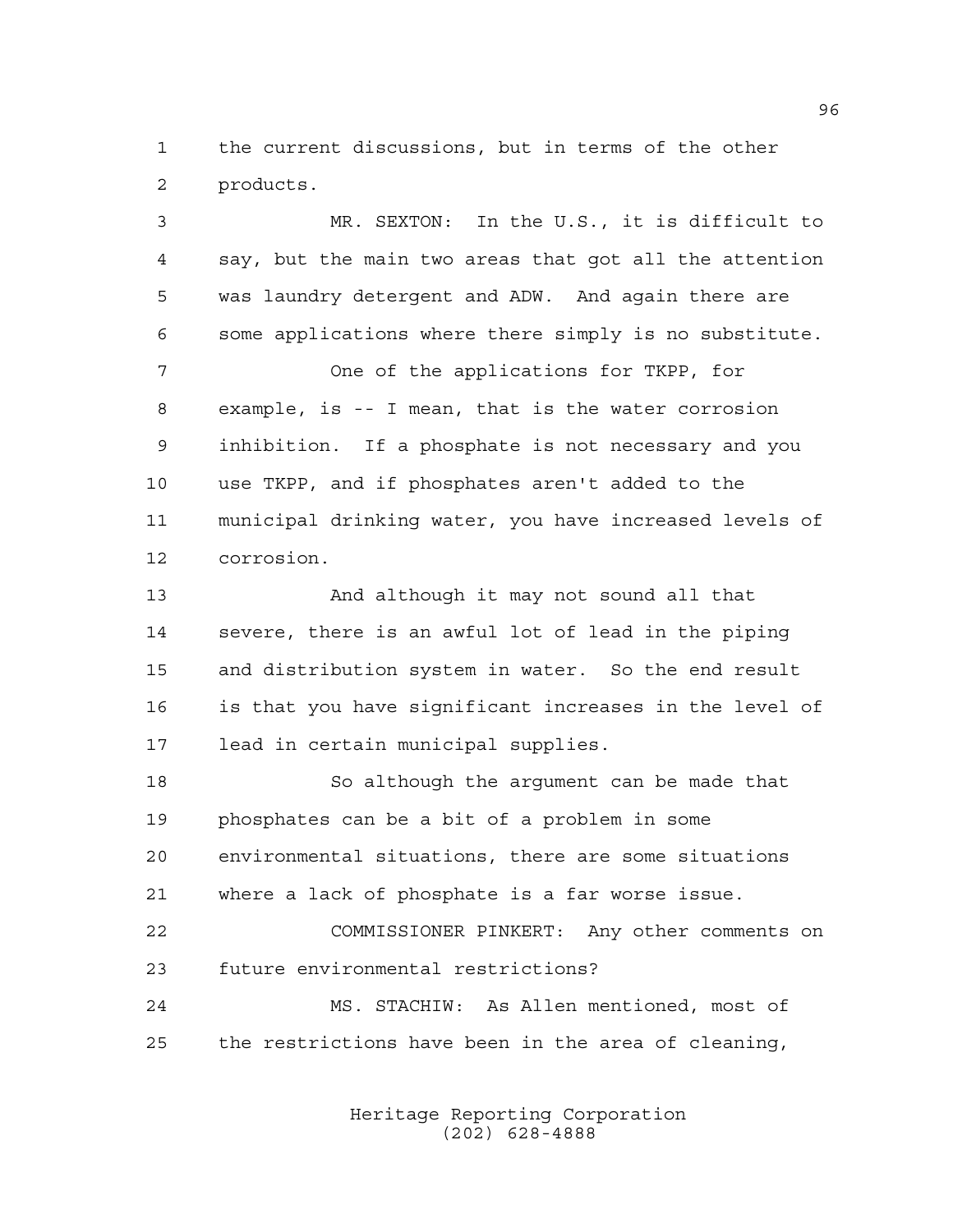and with the bans now in auto dish, there really are very few -- I mean, virtually almost none, where phosphates are used in home cleaning.

 So I really don't expect there to be any additional bans, and in some products, or in industrial and institutional type cleaning, and green cleaning products typically don't use phosphates.

 But I don't really see that there will be any bans or any regulatory action taken, and certainly not in food. There is no indication whatsoever that there is any restrictions on food. In fact, we continue to get more clearance and more usage through FDA for our phosphates.

 COMMISSIONER PINKERT: Thank you. Turning back to -- I'm sorry, did I interrupt you? MR. CANNON: The only other sector was fertilizer, and already you can't get home fertilizer that has phosphates, right?

 MS. STACHIW: Yes. When you go and buy a home fertilizer to do your lawn, typically you cannot find those that contain phosphorus. There are actually some counties that have banned the use of phosphorus in these products.

 There are some counties in Wisconsin, for example, but they have exempted golf courses, parks,

> Heritage Reporting Corporation (202) 628-4888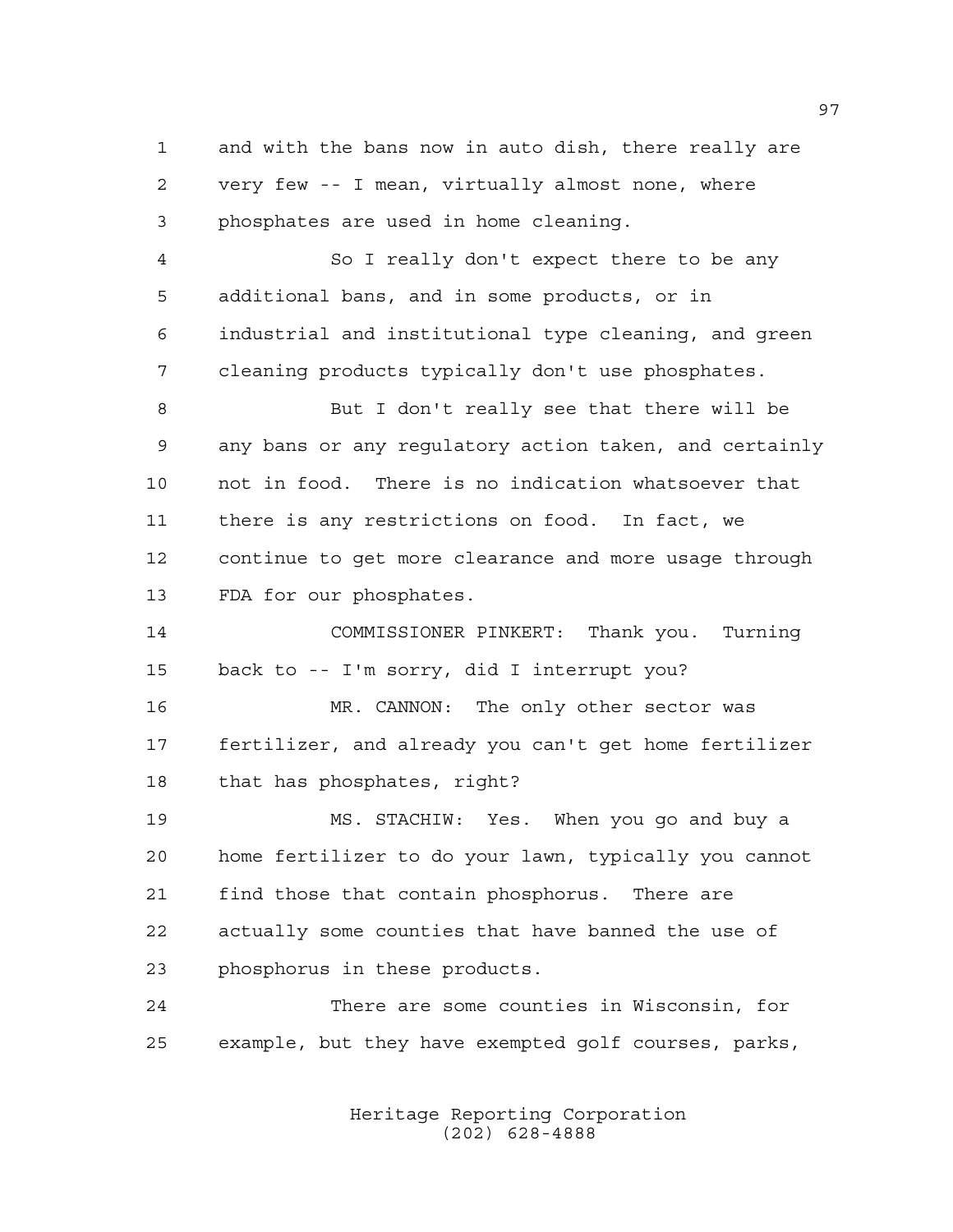and those types of things, but for home use, no, and that is a potential regulatory issue.

 COMMISSIONER PINKERT: Thank you. Than you, Madam Chairman.

 CHAIRMAN ARANOFF: Let me go back to where I was in the last round, and I had asked about variable costs versus fixed costs. Am I right that I read in a brief that this is a high variable cost industry?

 MS. ALLEN: Yes, it is a high variable cost industry. If you look at Prayon in general, what we do is we say that we have got our full costs, which is our variable costs, plus the fixed costs of production.

 Your variable costs would be your raw materials, plus any utilities that are going to vary on a pound by pound basis, and then over and above that, you have your fixed costs, which are your depreciation, your insurance, your salaries, the things that really are not going to vary very much if you produce again more than one pound.

 But if you produce 10 million pounds, versus a hundred-million, you pretty much are going to always have depreciation, and you are still going to have your salaried employees. So we are probably 60-30. So, 60 percent variable, and 30 percent fixed.

> Heritage Reporting Corporation (202) 628-4888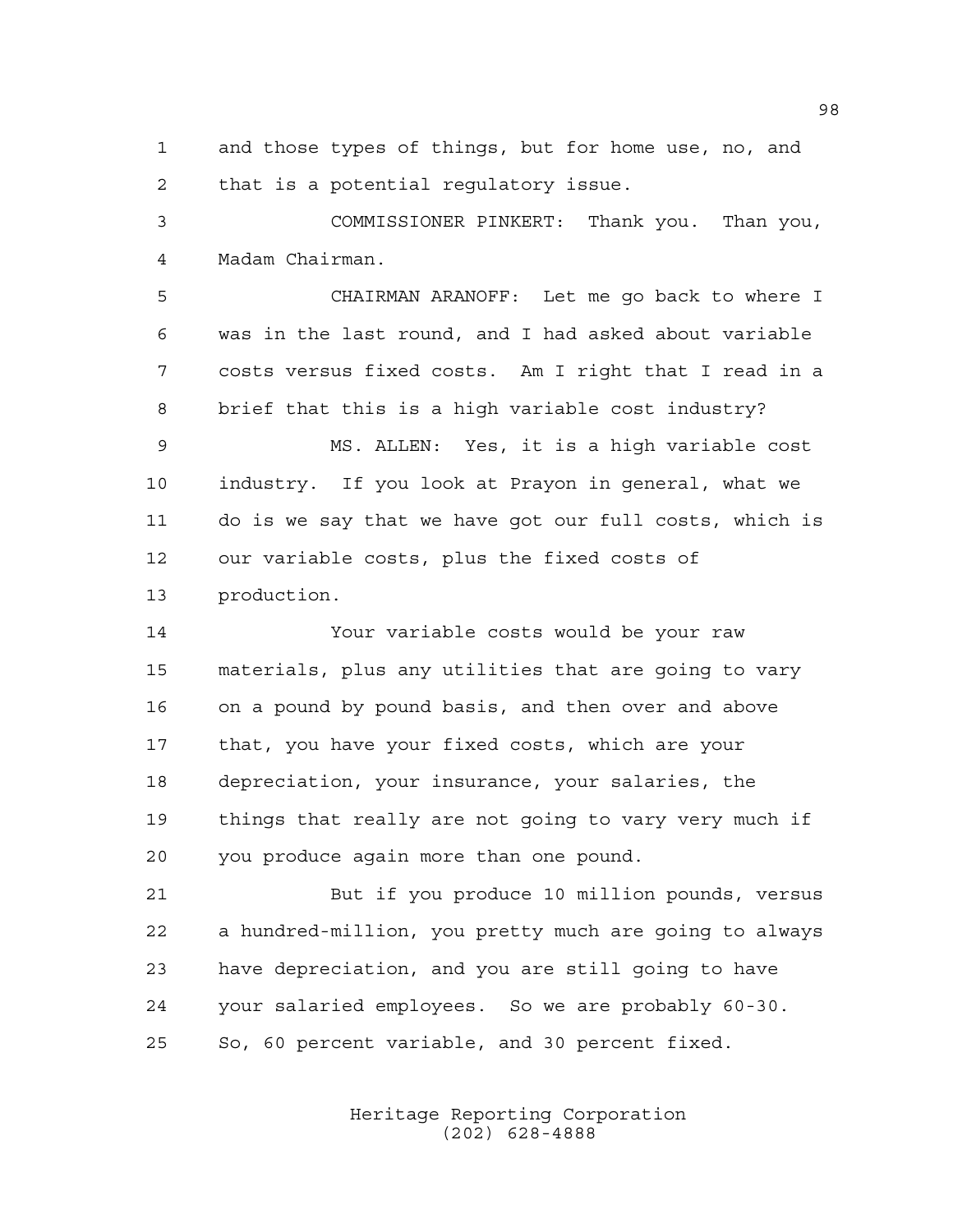So if we didn't produce anything, we would have no variable costs, but we would still have our fixed costs, if that makes it more clear.

 CHAIRMAN ARANOFF: Yes. That helps. Let me ask then. A rudimentary economic way of looking at that would be to say that when your fixed costs are greater than your variable costs, and prices go down in the market, you follow them down because you need to fill up the plant in order to cover the fixed costs.

 But if you have more variable costs, it might not make sense to do that. It might make sense to shut down all or part of production and not chase the prices down. And from what we have seen for these three products, we have seen some of both, and I am trying to understand what motivates a company to try which of those strategies.

 MS. ALLEN: Well, we have sold over the years, and just saying that anything that we get over variable costs is good, and we certainly can't sell below our variable costs. So a lot of times, we are trying to fill our plant and we will take a very low margin just so we can get more business, because every penny that we can get over and above our variable costs is one more penny that we can pay an employee

> Heritage Reporting Corporation (202) 628-4888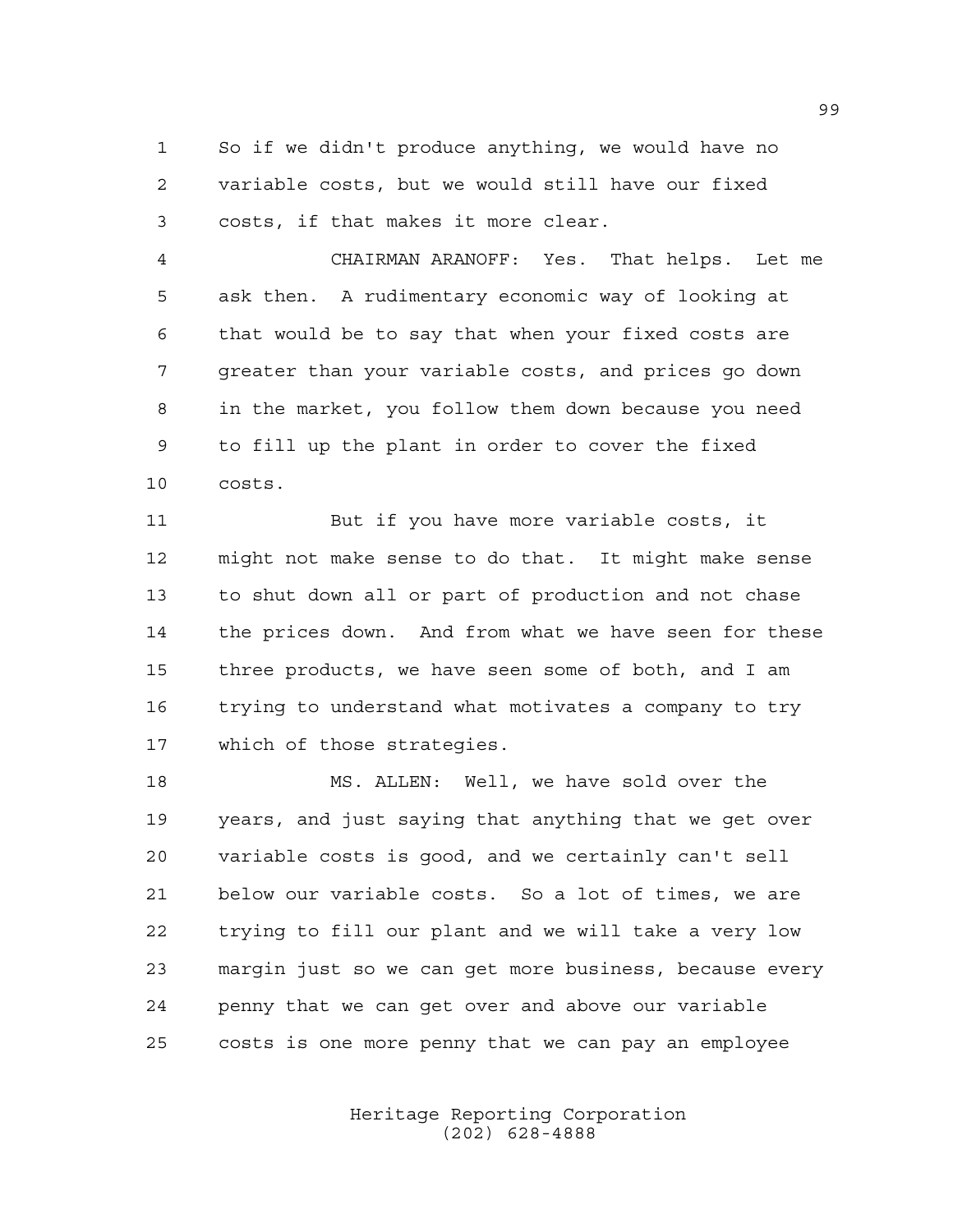with.

| 2  | So it gets to be a tradeoff, where you are             |
|----|--------------------------------------------------------|
| 3  | trying to figure out at what point am I going to gain  |
| 4  | enough volume so that I can cover all the fixed costs  |
| 5  | to run the plant, and make a dollar or two dollars,    |
| 6  | and we have had those years where we are happy to make |
| 7  | one dollar.                                            |
| 8  | MS. SCHEWE: I think if you look at the data            |
| 9  | from ICL, and without specifying any of the            |
| 10 | information, you can kind of tell that in the MKP area |
| 11 | that we decided not to participate as the market went  |
| 12 | down.                                                  |
| 13 | It is a smaller volume market for us;                  |
| 14 | whereas, kind of a bid product for our Carteret        |
| 15 | facility is TKPP, which is a much bigger product       |
| 16 | volume wise, and so you did see us follow the pricing  |
| 17 | down in order to -- you know, at least try and cover   |
| 18 | some plant costs.                                      |
| 19 | And where it wasn't as important in a                  |
| 20 | smaller product, like MKP, for us to do that same      |
| 21 | methodology because it wouldn't have covered the plant |
| 22 | costs to begin with because the volumes weren't large  |
| 23 | enough to do that to begin with.                       |
| 24 | Okay.<br>Throughout the<br>CHAIRMAN ARANOFF:           |

period that we have looked at, and for all three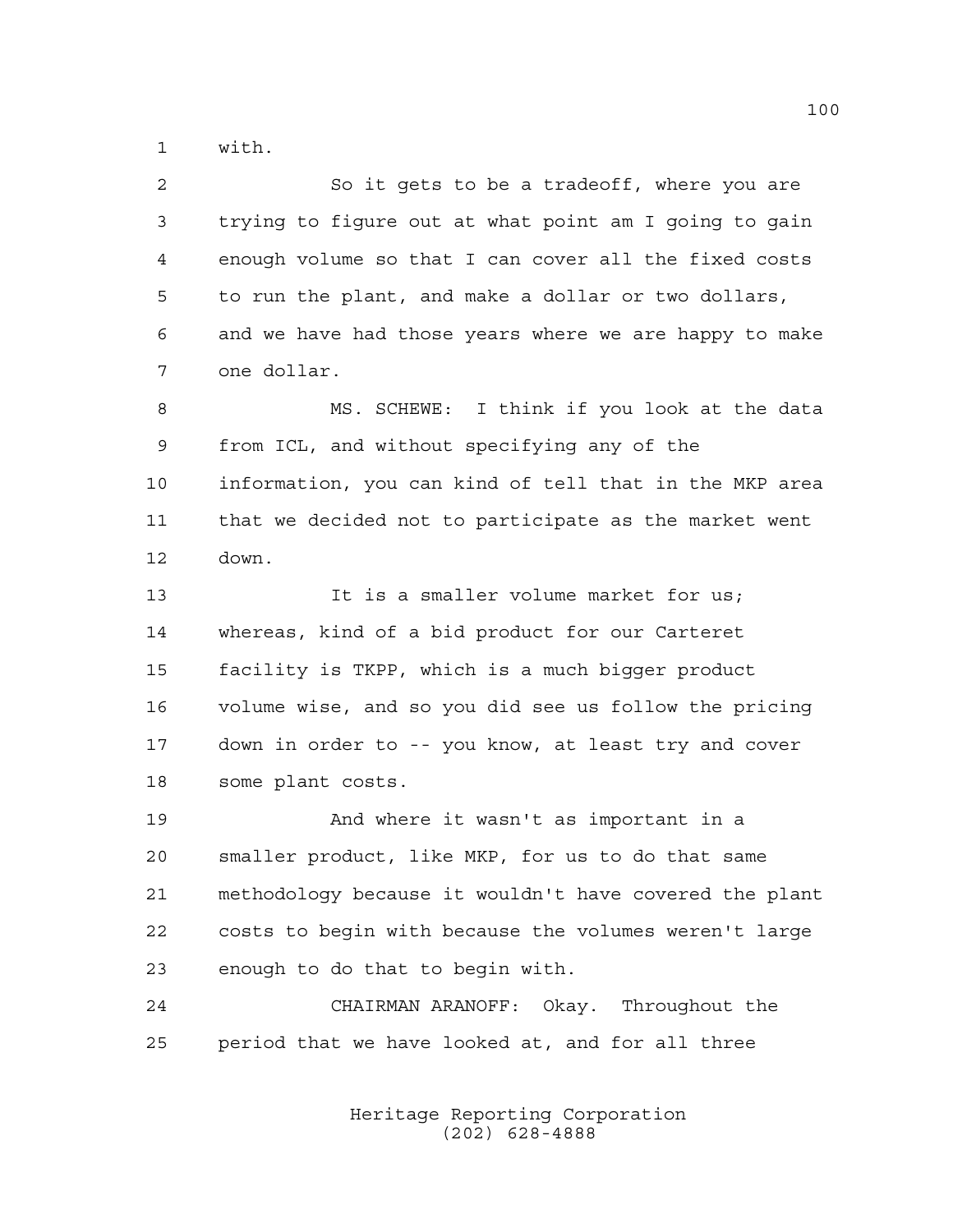products, we have not seen the domestic industry operating at anything close to a hundred percent capacity of utilization.

 And yet there have been years for the various products in which the industry has been reasonable profitable. I am trying to figure out how to weigh the capacity utilization levels in that light.

 Obviously I can look at the trends, but in terms of the absolute levels, what constitutes a good solid level of capacity utilizations for these products?

 MS. SCHEWE: Well, typically, we are not selling our plants at full capacity. Typically, we try to keep between 85 and 90 to have a reasonable return on our investment. Obviously, if you look at the products that go through the Carteret facility, we are woefully short of that.

 And I believe as we have mentioned in the information leading up to this, we do have an intention to take that plan down in 2012. So that capacity will go away and we will make a significant multi-million dollar investment in our Carondelet facility to produce the similar products that we are producing at the Carteret facility, meaning the

> Heritage Reporting Corporation (202) 628-4888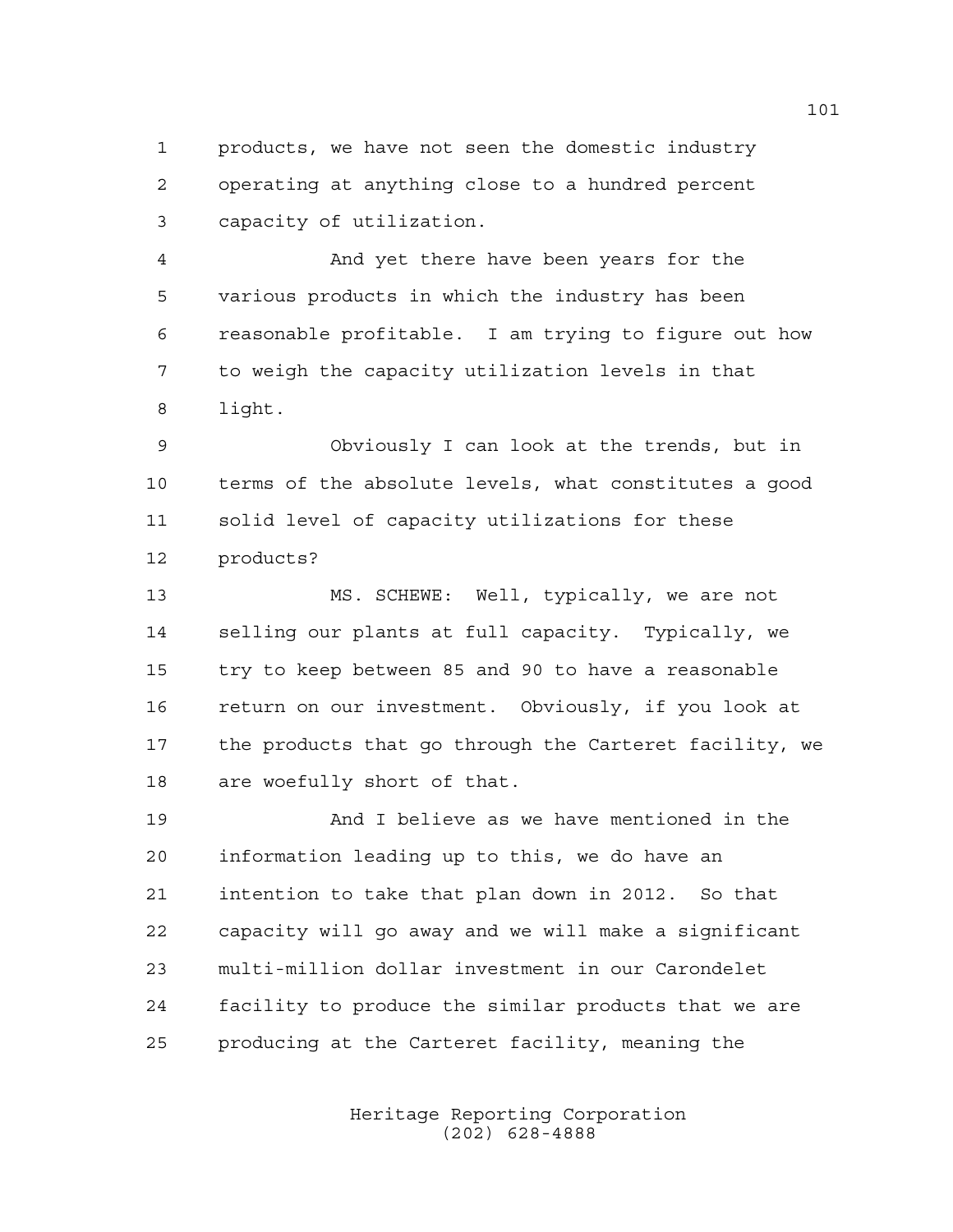subject products that we are here to discuss today. So that is one way that we are trying to address utilization of our plants specifically. CHAIRMAN ARANOFF: So utilization levels were below the number that you have just given me as a good number, even at the beginning of the period before you see the real growth in Chinese imports in any of these product categories. Is that a longer term issue of global over- capacity, or -- I mean, what explains that if we look all the way back to 2007, or even to the 2006 data that we have from the preliminary? MS. SCHEWE: Right. I think if you look, there are obviously a couple of factors at play. The Chinese have reduced our capacity utilization significantly, but you're right that in fact even without the subject imports, our utilization was below satisfactory levels, which means that there is over- capacity, at least in the North American market, for these subject products. And so that is in-part why we are making this change, and obviously a very difficult decision to shut down a major plant. CHAIRMAN ARANOFF: Does the issue back to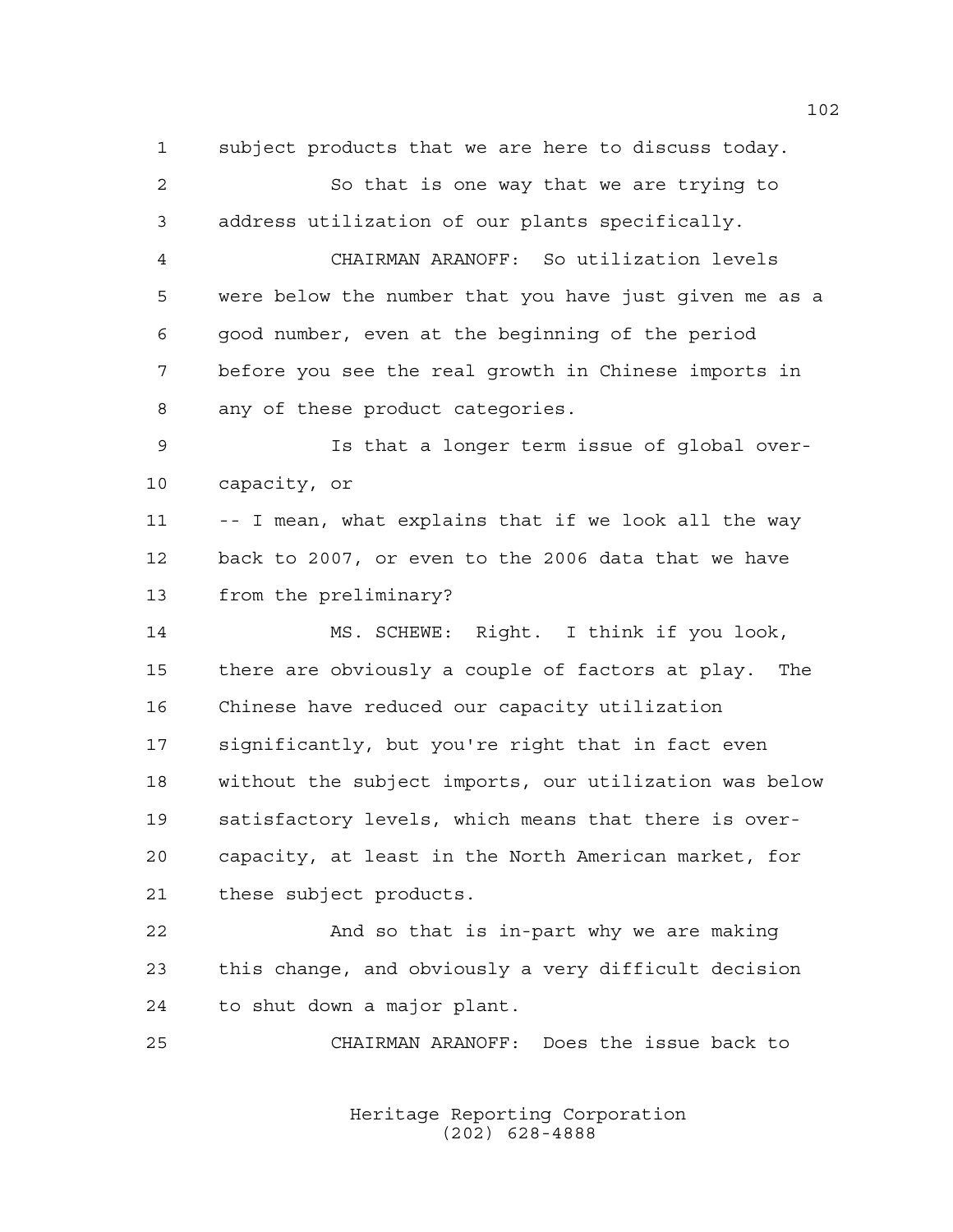the elimination of phosphates from detergents? Is that where the capacity or where that capacity was serving that we see is not really occupied in the period that we are looking at?

 MS. SCHEWE: The industry was built on the use of STPP in home laundry, and later in automatic dishwashers, and really over the course of the last 30 plus years in the U.S., there has been a significant reduction in the use of STPP in both those applications.

 And you can see that there has been some idling of plants, and shutdowns, and ICL was involved in the largest shutdown of a STPP plant in 2003. Yet, there is still some capacity overhang, and I think to your point, related to the demise of STPP in detergents.

 MS. ALLEN: Yes, and I will add that at Prayon in Augusta, Georgia, we were built as a single STPP, and we are right next to the Proctor and Gamble plant, and we sole sourced back and forth to Proctor and Gamble for years, and years, and years, and when that went away, we are sitting there with one customer, and we ended up with nothing.

 We have a plant that has no customers, and so we have spent millions of dollars over the past 40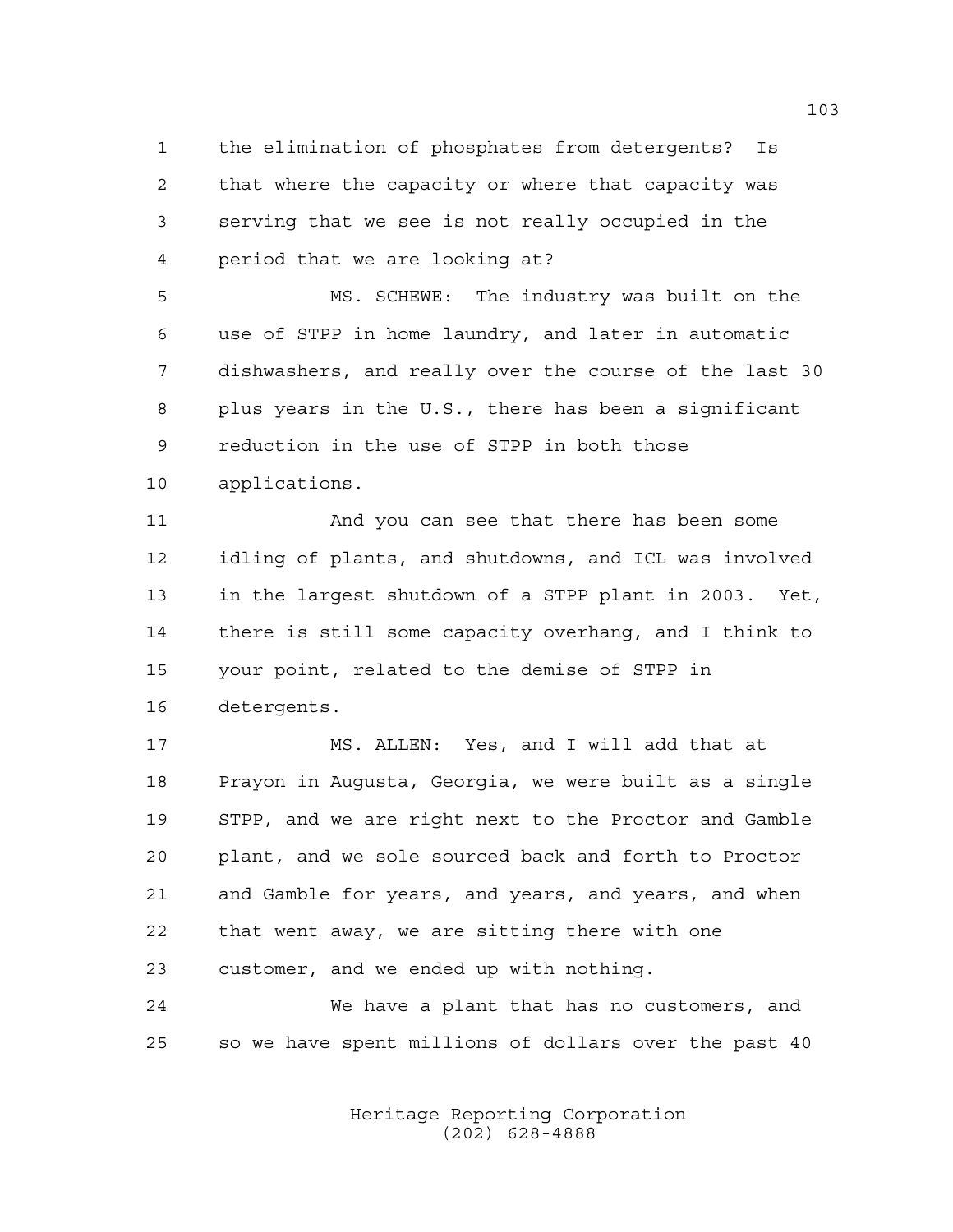years to convert that from something that was one customer to something now where we have over 300 customers and 20 different products.

 So it is not just an easy thing to just say, okay, we did make STPP, and now we are going to make TKPP. It takes a lot of work and a lot of different changes that you have to make in your facility.

 CHAIRMAN ARANOFF: Okay. I appreciate those answers. Turning to a different issue. In your brief, you argue that our staff report did understate Chinese production and capacity for TKPP, but I don't see the same argument being made for MKP and DKP. Is that an agreement that our coverage is adequate with respect to those two products?

 MR. CANNON: Or else I just got tired because there were so many pages. In fact, I think that overall that I would take my hat off to the staff. I think the staff report is excellent. I think that for the relative size of this case, and these markets, that these are complex products, and there is a lot of difficult issues, and I think they did a great job.

 And I wasn't trying to be critical of the staff in any way, but I do think it is valid to point out that you can shift products between and use the

> Heritage Reporting Corporation (202) 628-4888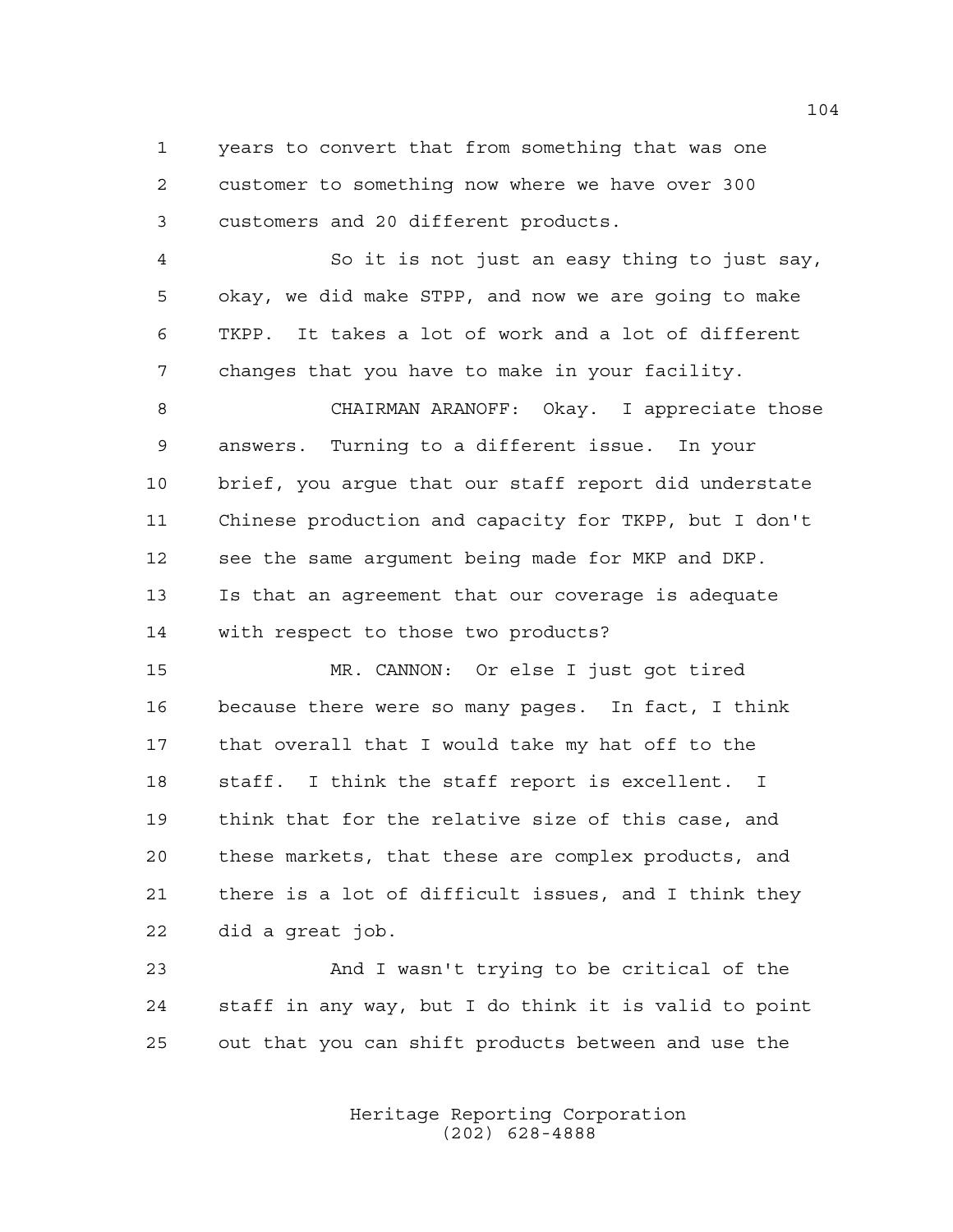same equipment to make all three, and to that extent, indeed, I would have made the same argument on all three products. It is, however, most obvious on the largest product.

 CHAIRMAN ARANOFF: Okay. Well, thank you for that clarification, and since my light is yellow, I am not going to switch subjects again. I am going to turn to Vice Chairman Pearson.

 VICE CHAIRMAN PEARSON: Thank you, Madam Chairman, and as soon as I can get my pages turned, I will proceed with a question. I would like to explore a bit the issue of non-subject imports again.

 In your experience which countries are the most competitive suppliers in the U.S. market, and this is other than the United States and China, for DKP, MKP, and TKPP? So how would you assess that? We have non-subject imports for each of those?

18 MR. SEXTON: For TKPP, there is really -- the other -- well, in our experience, the other importers are really not very competitive. The Chinese are really the only ones we see. There are times that we see other products, but we generally have no problem competing with them at all. The same for DKP.

MS. SCHEWE: I would agree. Our cost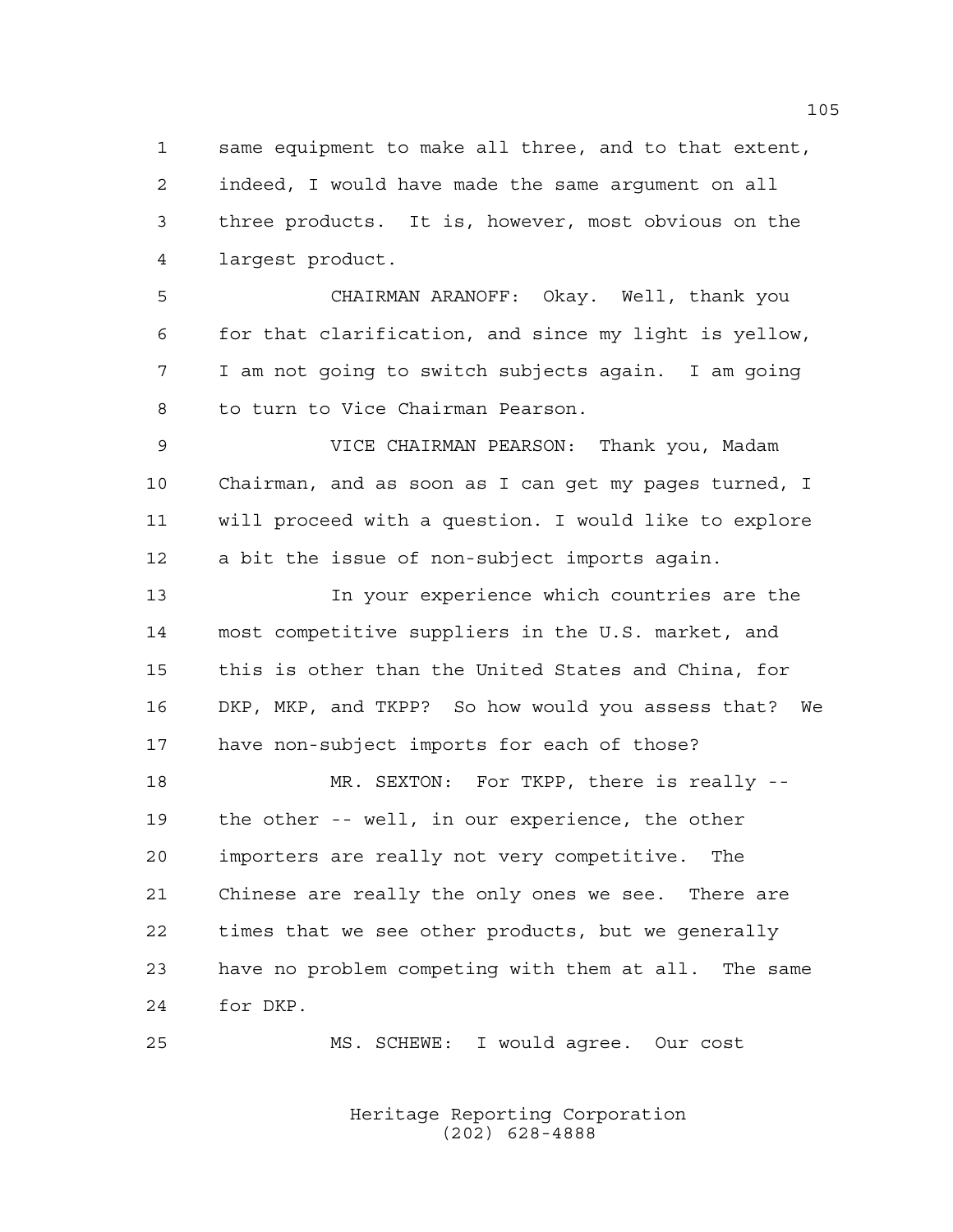analysis would have us basically on par with the rest of the producers in the world, and obviously since we are a domestic producer, we feel that we have an advantage.

 And our prices, we really are not impaired by any of the other non-subject imports.

 VICE CHAIRMAN PEARSON: Well, okay, I hear that, but then I look at the numbers in the confidential staff report, which of course you have not had the advantage of seeing, and without describing the numbers in detail, I will describe them generally to give you a sense of the conundrum that I find myself in.

14 And specifically with respect to TKPP, our data are showing that non-subject imports gained more market share over the period of investigation than was the case for subject imports. So I hear you saying that the problem is all with the Chinese, and yet somehow in the marketplace the non-subjects are coming in and serving some demand, and gaining more market share than the Chinese.

 And we have this problem that we have to deal with of non-attribution. The statute does not allow us to attribute injury to the subject imports if it is actually caused by some other factor. So help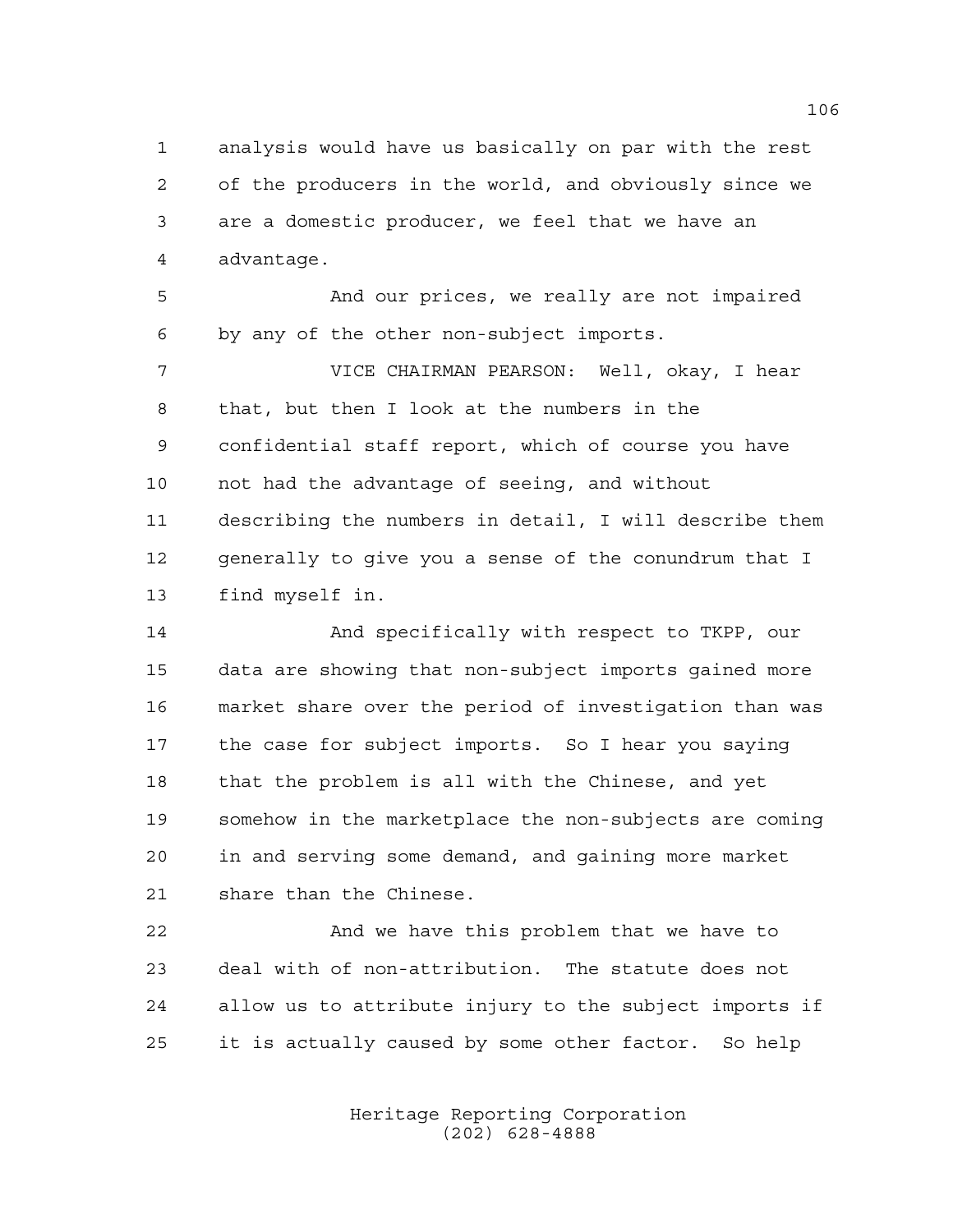me with this one if you could.

| $\overline{2}$ | MR. SEXTON: I would say that that is                   |
|----------------|--------------------------------------------------------|
| 3              | probably representative of the difficulties that ICL   |
| 4              | had in shortage of KOH. During that brief period of    |
| 5              | time the market price is much higher because of the    |
| 6              | shortages of some of the other folks.                  |
| 7              |                                                        |
| 8              | Again, had we been able to find all of those           |
| $\mathsf 9$    | customers, we would have been glad to serve them. But  |
| 10             | my suspicion is that some of the other producers found |
| 11             | opportunity in that short window to bring things in.   |
| 12             | But again I don't have the benefit of seeing           |
| 13             | the confidential section, but all I can tell you is    |
| 14             | that on a regular every day business for TKPP, we      |
| 15             | don't see a lot of other importers.                    |
| 16             | MS. SCHEWE: Just to comment on the TKPP                |
| 17             | specifically. During our shortage, we did import TKPP  |
| 18             | from our sister companies, which are located outside   |
| 19             | of the U.S. So they were likely included in those      |
| 20             | non-subject imports.                                   |
| 21             | VICE CHAIRMAN PEARSON: Right. And they                 |
| 22             | should have shown up in 2008 in our staff report,      |
| 23             | right?                                                 |
| 24             | MS. SCHEWE: That's correct.                            |
| 25             | VICE CHAIRMAN PEARSON: And so I see them I             |
|                |                                                        |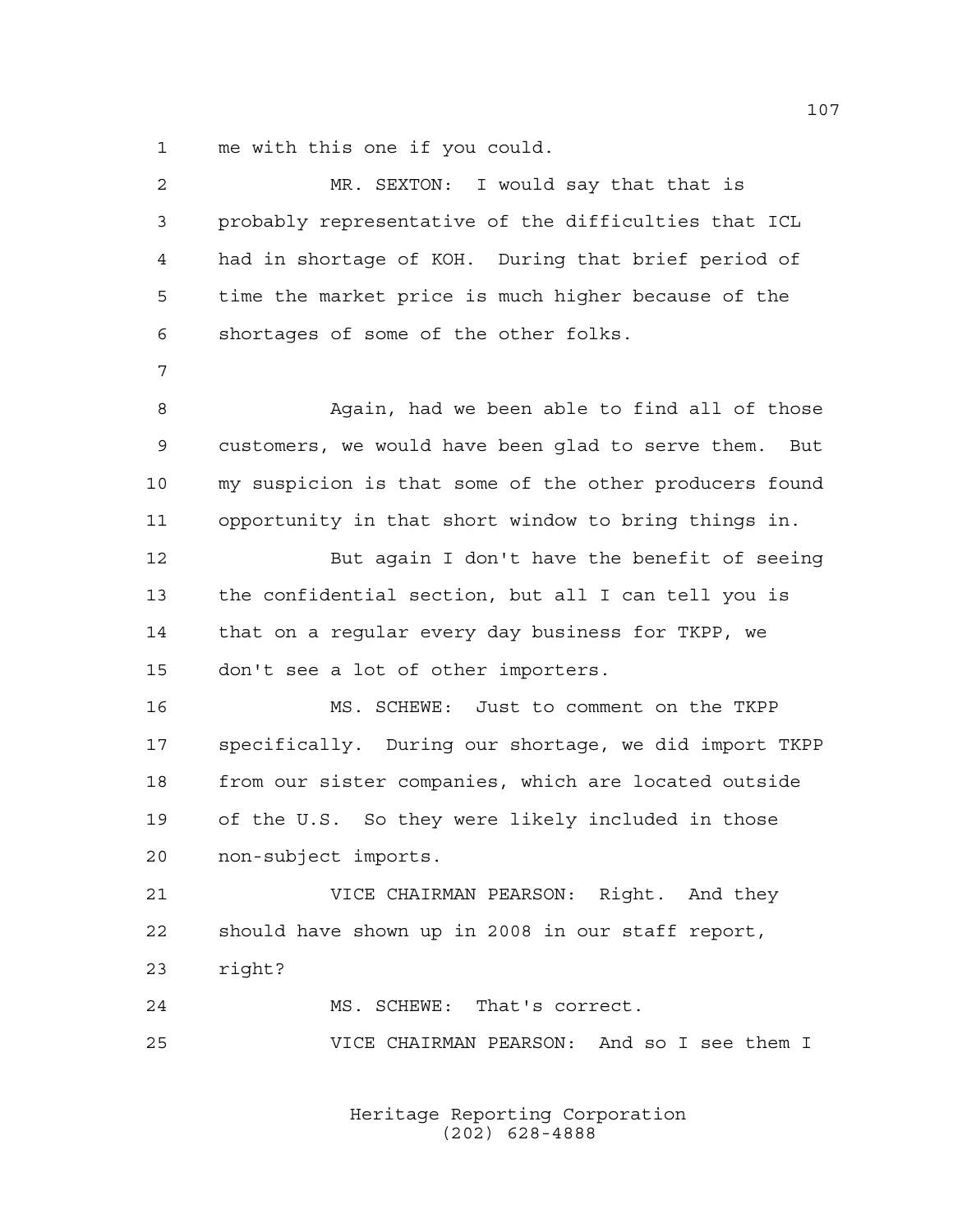think more obvious in 2009, and Mr. Cannon, you may have some observation that you want to offer now, or otherwise I am sure that you will provide that --

 MR. CANNON: Sure. I would offer the observation that I think to talk only about the trend, you also have to have a perspective on the relative magnitude of the non-subject relative to the Chinese.

 Unlike perhaps some of the other products here, we are not talking about a volume of non- subjects, or even a volume of Chinese relative to the entire market. That is a huge market share.

 So the movement, albeit upward, in TKPP, if you look at the magnitude of that movement, you are talking about in the ones of millions of pounds, as opposed to the size of the total TKPP market.

 And the Chinese volume is relatively significantly larger than and has been larger than the non-subjects, and secondly, I think you always in your cases, and particular in terms of attribution, look at the price levels.

 You look repeatedly at where the non-subject pricing is relative to the Chinese, and in fact the Chinese are the low price leaders that you heard testimony on, and they are the price leaders.

So I think for purposes of your attribution,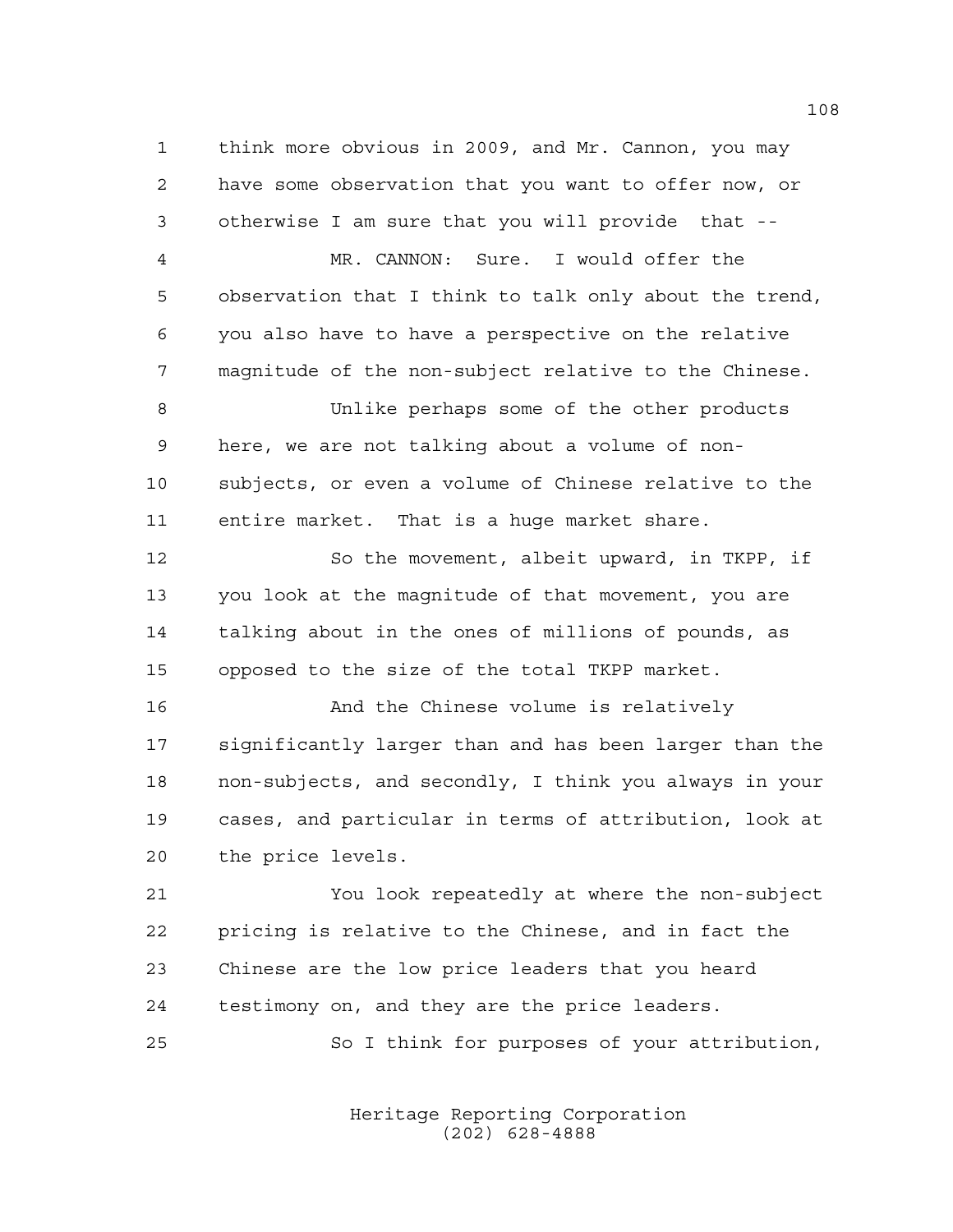at least with regard to TKPP, you see the non-subjects are at a higher price point than the Chinese, and yes, they did increase relatively in volume, but the size of that increase in terms of the whole market, and the market penetration that they achieved, is not even as large as the Chinese market essentially.

 VICE CHAIRMAN PEARSON: It's correct that the Chinese have a larger market share than the non- subjects, but if you look over the POI, the largest growth in market share was the non-subjects rather than the subjects. So I am looking at what is changing that could be causing injury.

 MR. CANNON: And I think really in this case, where we have seen the evidence of the declining domestic prices and price suppression literally, driving the industry into a loss position in 2009, that compels you to look at the Chinese imports as the cause of that decline in U.S. prices, and indeed the losses that followed, more so than the volume effects.

 The volume effects with regard to TKPP, simply by the size of the market share, aren't going to be as dramatic as you might see in other products, without saying what the market share is, and clearly not as large as in some other cases.

VICE CHAIRMAN PEARSON: No, I hear you.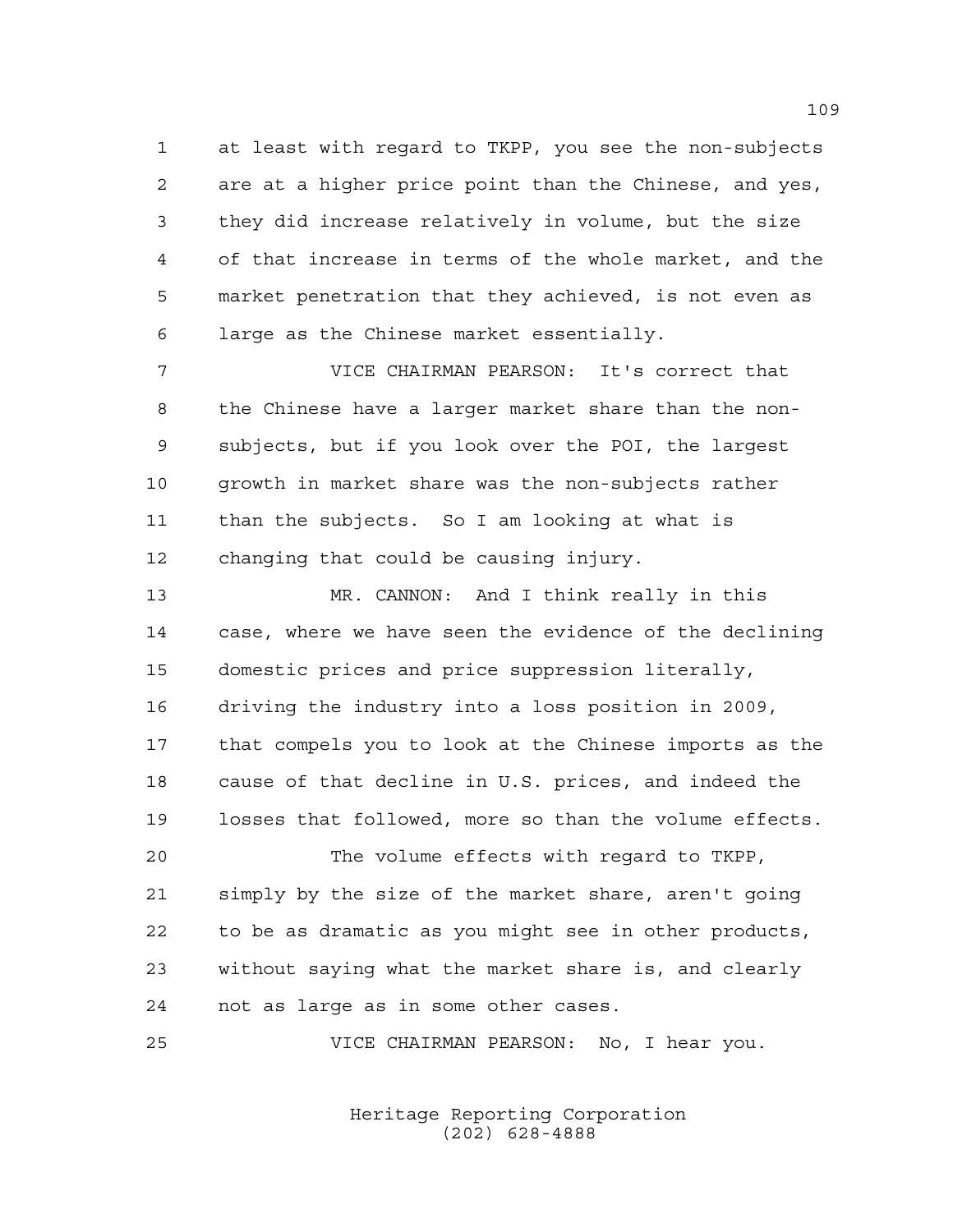MR. CANNON: I think it is certainly large enough, but I think it is the price. VICE CHAIRMAN PEARSON: This involves a comparison of average unit value, which has a shortcoming of where we don't know what the product mix is, but -- MR. CANNON: Well, on Table C-5, if you are looking there, you see the same in the product specific price. VICE CHAIRMAN PEARSON: You mean C-3. MR. CANNON: Okay. C-3. I'm sorry. But you can see the pricing data in the product six and product five, and you can see the same downward trend, and you see -- or in Appendix D, you can see the Chinese prices relative to everyone else. VICE CHAIRMAN PEARSON: Right, but my real - - what is making me curious at the moment is that we see for the non-subject imports higher average unit values than we see either for the Chinese imports or for domestic U.S. production. So again not knowing what the product mix is, somehow if our data are correct, we have non- subjects coming in to this market and increasing at a larger quantity over the POI, and at a higher price. Explain to me what is going on there? Is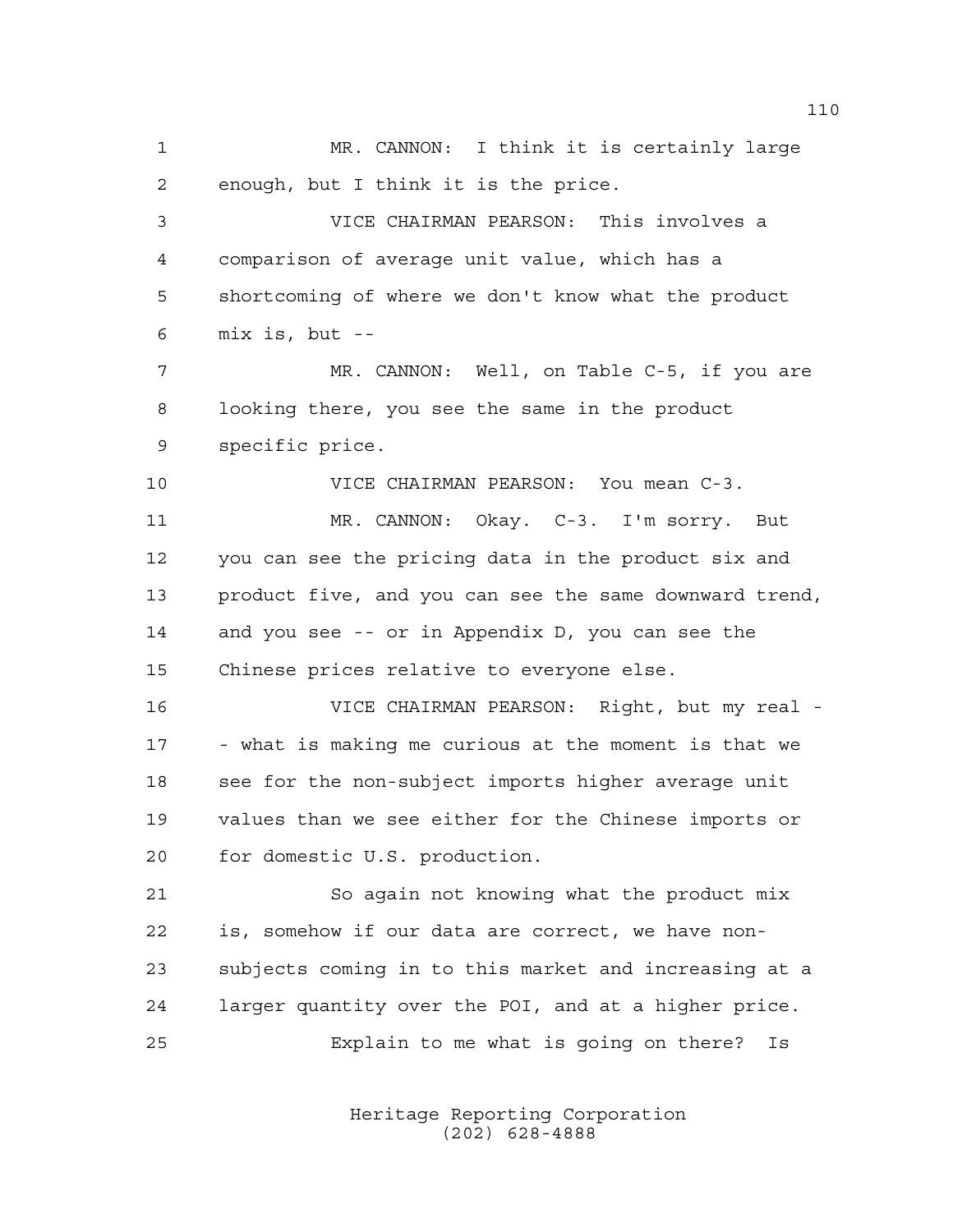there some market segment that these non-subjects are serving, and that the domestic industry simply isn't competing in, and that's why there is not an awareness or a sense of competition with these non-subject imports?

 MR. CANNON: I will try to address that in the post-hearing brief, in the sense that if there was a market niche or a new end-use, or something, and they didn't know about it. I can't tell.

 VICE CHAIRMAN PEARSON: They are the expert panel after all, yes.

 MR. CANNON: Similarly -- well, right, but clearly they have competitors, and you appreciate the non-subjects are their competitors. When you look at the overall size of the non-subjects as to what Allen and Angie testified to, the non-subjects are not nearly that big of a factor in the market.

18 Now, the data reported by importers, which turn then into shipments, and which get into this report, obviously most of the focus goes on to the subject imports and making sure that we collect all the data, and it matches up well.

 So we will take a look at that, and whether that trend is actually accurate, and I will address your question hopefully in the post-hearing.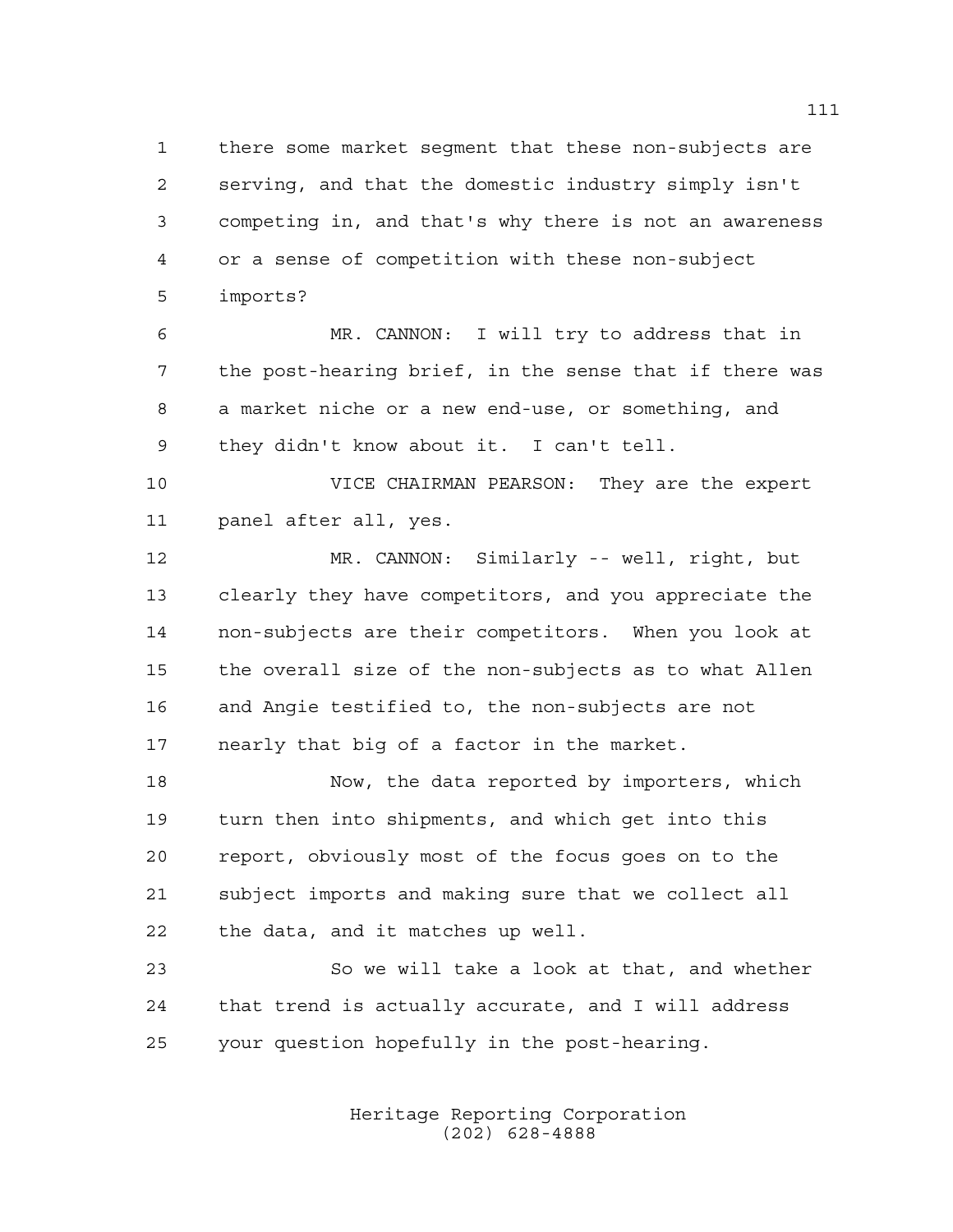VICE CHAIRMAN PEARSON: Mr. Sexton. MR. SEXTON: Just from an anecdotal standpoint, I can tell you that when we go to negotiate prices with customers, or for new volume, invariably we are told that your competitor has this price, or your competitor has that price, and you have to meet that.

 Never once in the last two years have I been told about a competitive price somewhere other than China or a domestic. I have absolutely no evidence of the other guys. Obviously they are there, but it just is not something that is driving the price in the market.

 One thing that Mr. Cannon said about the Chinese being the price leaders, we have a saying internally that every Chinese container is sold 40 times. That sounds a little bit ridiculous, but basically when the Chinese containers come in at the low price, that becomes the market price.

 Everyone hears about it, and although there is only one container, and every place we go expects that price, and that becomes the new set point for price negotiations. The other non-subjects just really don't factor into that.

VICE CHAIRMAN PEARSON: Okay. Well, thank

Heritage Reporting Corporation (202) 628-4888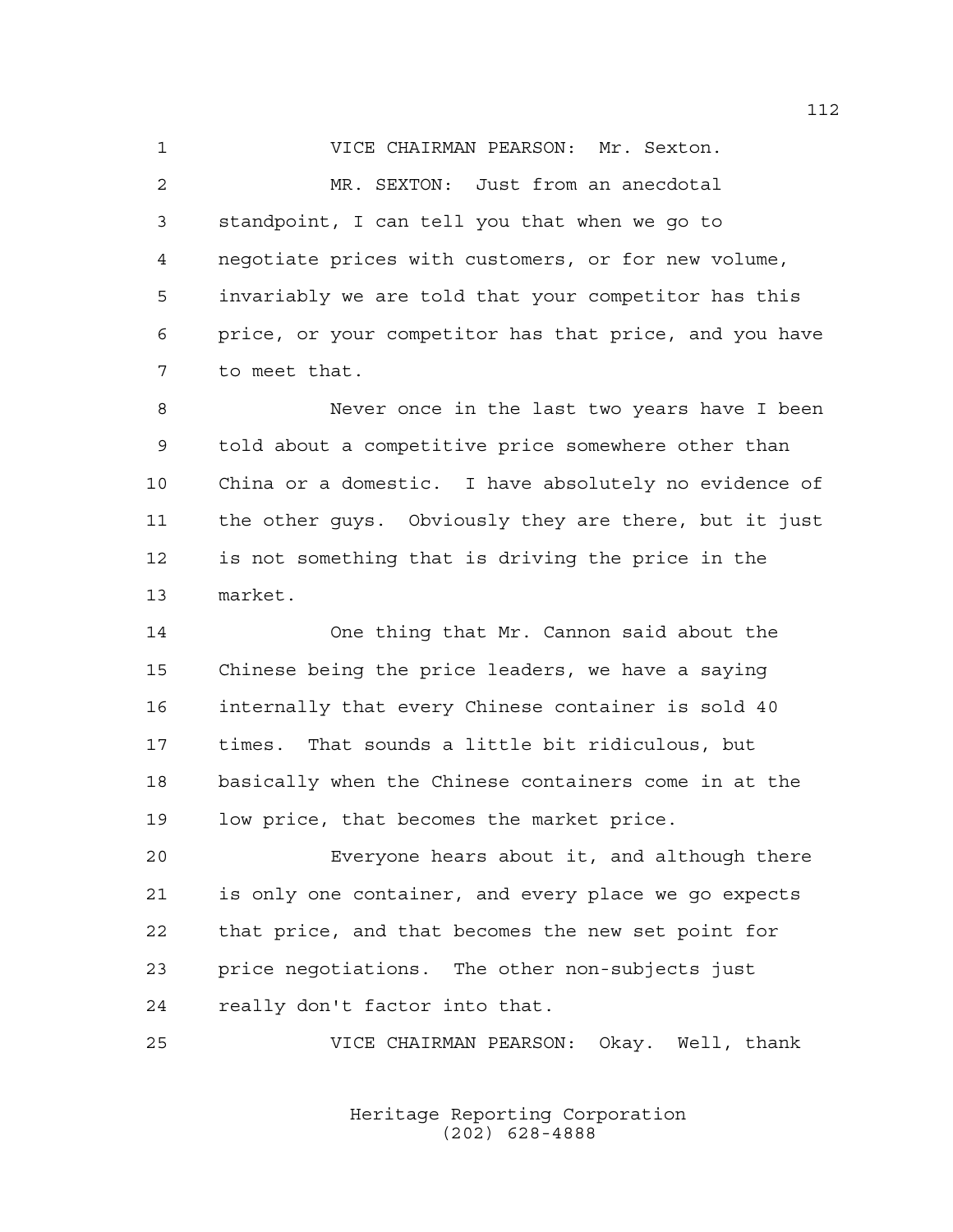you very much for this discussion.

| $\overline{2}$ | CHAIRMAN ARANOFF: Commissioner Lane.                 |
|----------------|------------------------------------------------------|
| 3              | COMMISSIONER LANE: I have just a few                 |
| 4              | questions. Talking about the new market to replace   |
| 5              | sodium, and the potential there for increased demand |
| 6              | for this product. Are you investing a sufficient     |
| 7              | amount of money in R&D to pursue this market?        |
| 8              | MS. STACHIW: I believe we are. We sell in            |
| 9              | many different markets. Primarily the subject        |
| 10             | products here are beverages and dairy, but we also   |
| 11             | have other products used in bakery and other         |
| 12             | applications.                                        |
| 13             | And we are developing and devoting a                 |
| 14             | significant amount of our resources. We really feel  |
| 15             | that this is not just a trend in the food industry.  |
| 16             | This is something for the long term, and so we are   |
| 17             | doing the type of research that is proprietary, and  |
| 18             | hopefully it will give us in some cases patented     |
| 19             | positions.                                           |
| 20             | And we are working jointly with our sister           |
| 21             | company in Europe, and I think we are positioning    |
| 22             | ourselves well for the future.                       |
| 23             | MS. ALLEN: And Prayon, I would say, is               |
| 24             | doing the same thing. We have got a pretty large     |
| 25             | research staff in Belgium, and we have an R&D        |

Heritage Reporting Corporation (202) 628-4888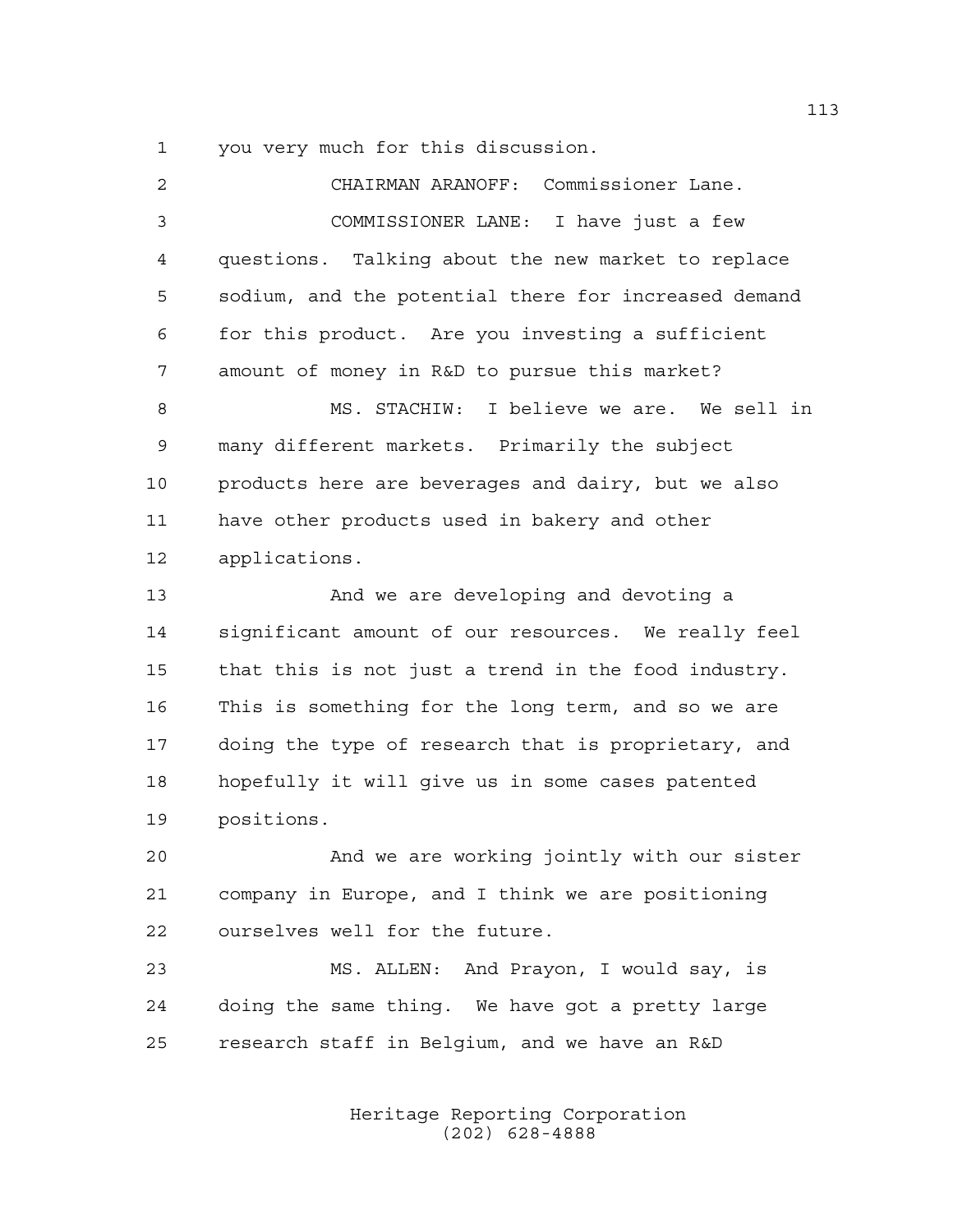specialist in Augusta, and that is our future, and if we don't invest -- and again we have already seen what has happened with STPP, and so the only option we have if we want to continue is to make new developments for phosphate salts.

 MS. STACHIW: And I would like to add that certainly if these products can be more profitable that would incentivize us to even do more with them, because a lot of what we are talking about is in the future, and we are investing now for that. So we need to know that we are going to benefit from our R&D efforts.

 COMMISSIONER LANE: Okay. Thank you. Have your products experienced any increased demand because of the stimulus from the U.S. Government, and especially talking about water treatment and things like that?

 MR. SEXTON: It is very difficult for us to quantify that, although we do know that there has been some significant spending in infrastructure projects like water treatment, or that they are certainly planned.

 Most of that tends to be capital spending. They don't tend to get a lot of money for the operational side of it. So, we certainly believe that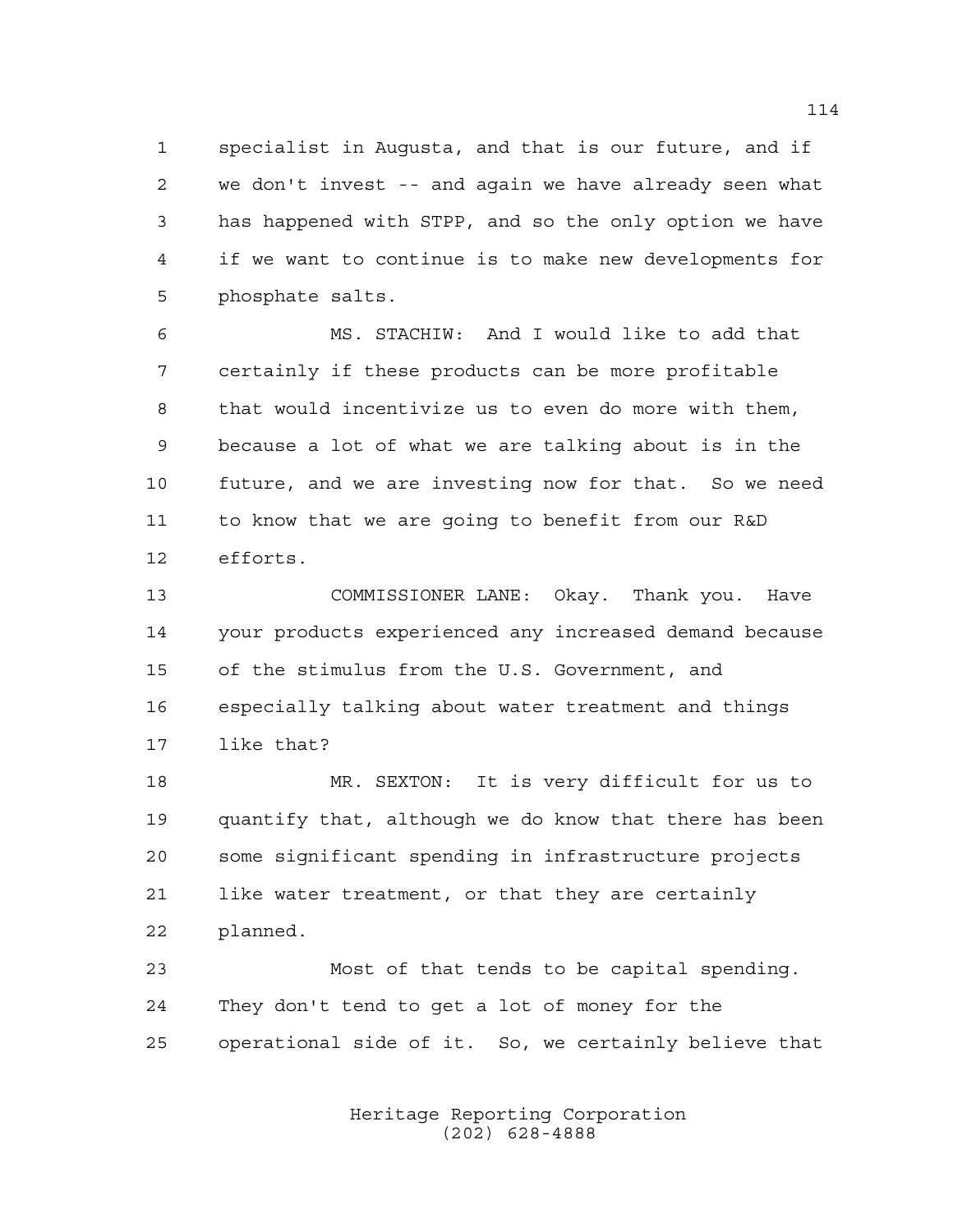the overall spending of money in those markets will help us eventually, but it is very difficult for us to quantify.

 MS. SCHEWE: I think one of the other markets that we talk about, and we have got a can of paint up there, is the paint and coatings market. And unfortunately there has been a lot of money spent in housing, and trying to incentivize folks to buy their first home.

 Unfortunately, we have not begun to see a resurgence in demand in that particular market. If you look at the demand for the potassium phosphates, at least in the U.S. paints and coatings market, they have not returned to the level even prior to the recession, which I think we probably would say from a housing standpoint was probably in 2007.

17 And the other products up here, you will see that they are all basically consumer goods, and not necessarily addressing any of the stimulus monies that we have seen. Unfortunately, a lot of our product does not go into road projects and things like that. So we are not seeing the bump in the stimulus money for these products.

 COMMISSIONER LANE: Okay. My final question is are any of these three products being used in the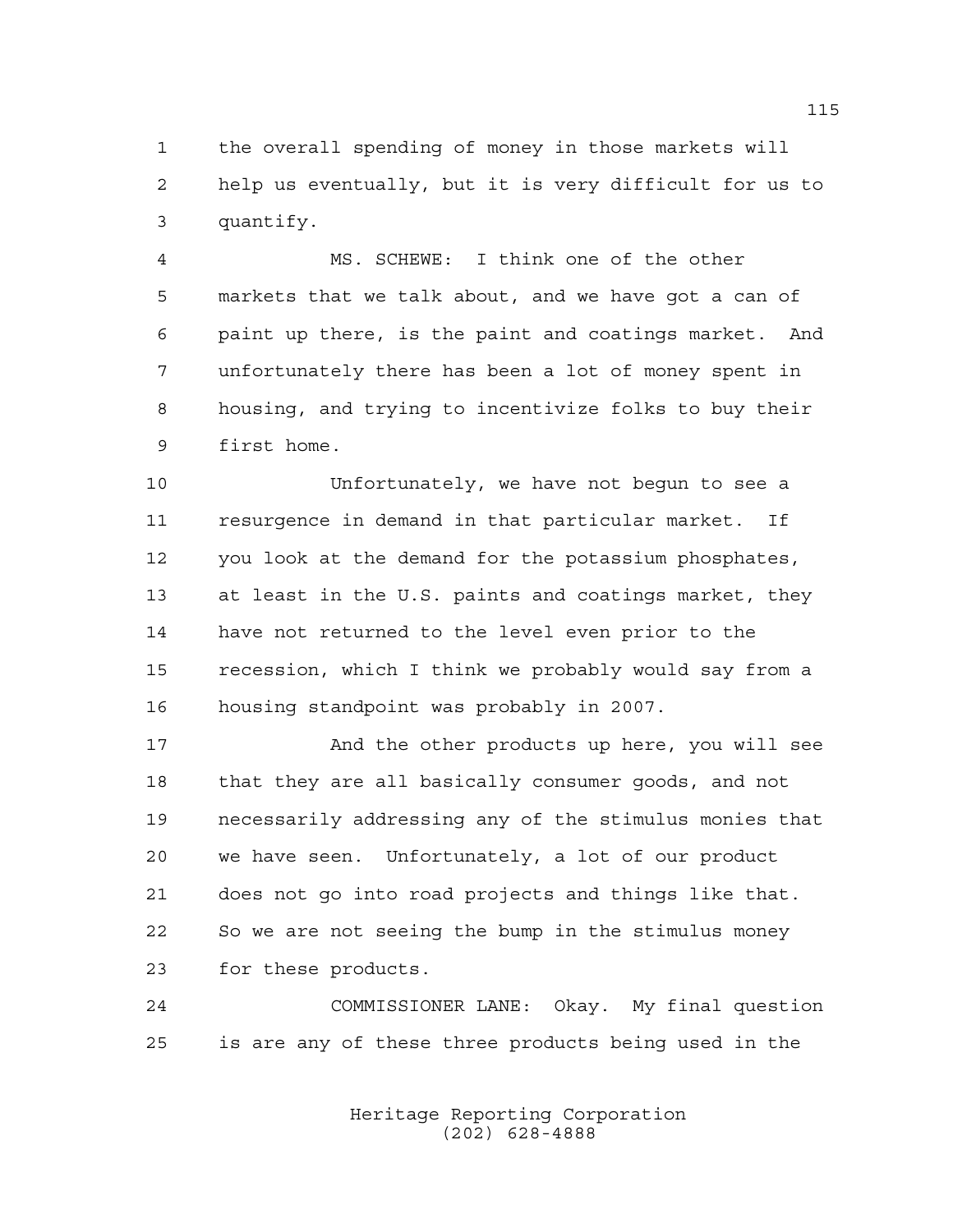Gulf to disperse the oil spill?

| 2  | MR. SEXTON: That also is difficult for us              |
|----|--------------------------------------------------------|
| 3  | to know. I don't think so, although I will tell you,   |
| 4  | my understanding is that that is primarily dispersants |
| 5  | that would be similar to surfactants, that type of     |
| 6  | chemistry. We have seen some inquiries about           |
| 7  | phosphates, but that is probably more related to       |
| 8  | processing some of the recovered water from the oil    |
| 9  | once they remove it. But as to injecting directly      |
| 10 | into the Gulf, we don't think so.                      |
| 11 | COMMISSIONER LANE: Okay, thank you. And                |
| 12 | that's all of the questions I have and I thank you for |
| 13 | coming here today.                                     |
| 14 | CHAIRMAN ARANOFF: Commissioner Williamson.             |
| 15 | COMMISSIONER WILLIAMSON: Thank you, Madam              |
| 16 | Chairman, a few more questions. It's funny, the        |
| 17 | differences between the, in the price that's any       |
| 18 | different of phosphates, and to what extent is that,   |
| 19 | is it related to the form and grade of the product,    |
| 20 | you know, for example anhydrous versus solution, are   |
| 21 | these differences in price totally determined by the   |
| 22 | differences in the cost of production or are there     |
| 23 | other factors that also play a significant role in the |
| 24 | price difference of the products?                      |
|    |                                                        |

MS. SCHEWE: I think supply and demand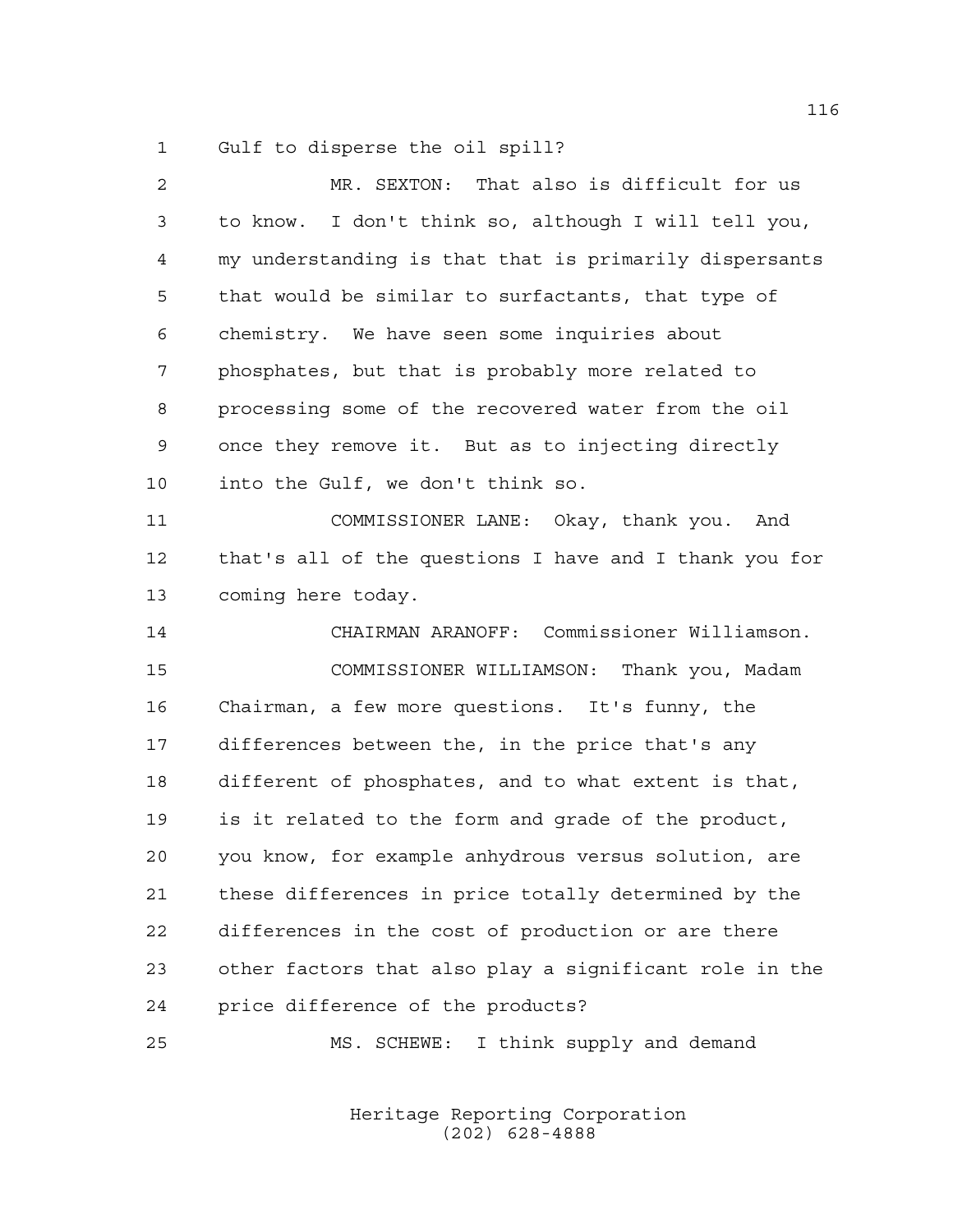always plays a little bit of a part in pricing, and if you look at the three subject products, TKPP is most easily produced on what we would have called the dryers we would use for STPP, which are quite frankly readily available throughout the world. So typically compared to the other two products, MKP and DKP, we would see a little bit lower pricing.

 And I think even if you look at our list prices you would see a lower price. So there is some difference between the subject products, you know, on the products themselves, and then obviously we also talked about there's a difference, a little bit of a premium for a food product versus a tech product. And that's, you know, as an example food TKPP would have a higher price point than a technical grade TKPP.

 COMMISSIONER WILLIAMSON: Okay. That leads to my next question. While the data is confidential, our pricing data is showing the technical DKP is consistently higher than food grade DKP, and that with respect to the MKP and TKPP, technical grade is priced higher than food grade for much of the investigated period. So in other words the data doesn't -- what you just said is what, you know, one would think, but our data is not necessarily showing that.

MR. SEXTON: One of the issues with the tech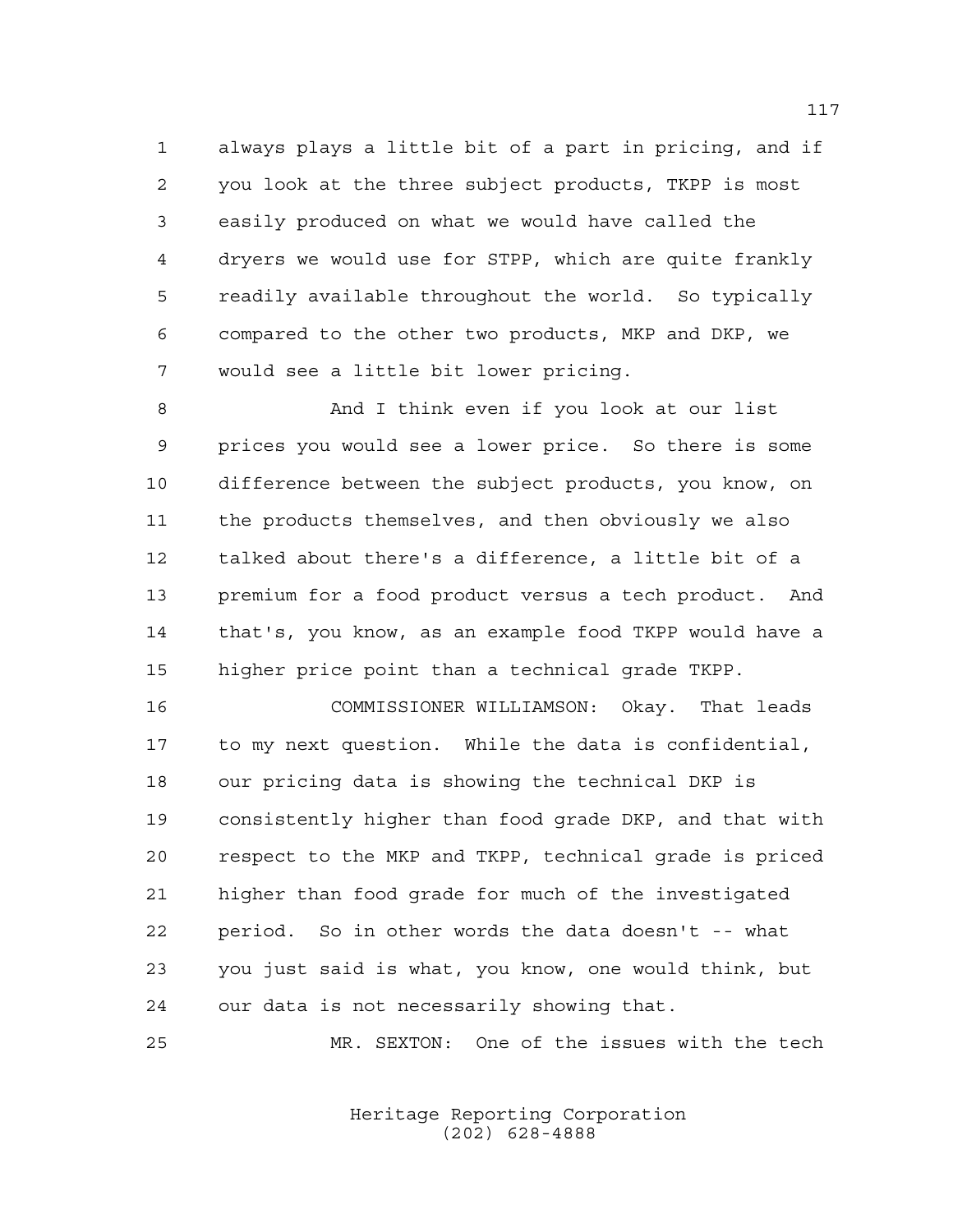grade DKP is that it in many cases goes into antifreeze, and the qualification period for products used in automotive applications is very difficult and very long, and producers of antifreeze are very reluctant to bring in new products in that specific application. So the barriers to entry are a little bit higher so the pricing in that market tends to be a little bit higher even than food at times.

 COMMISSIONER WILLIAMSON: Okay, thank you. So since specific products, it's not food versus technical but --

 MR. SEXTON: Right, and the tech market for DKP is very small compared to the food side. The food side is much larger, and when you run into these applications in the automotive industry the barriers to entry tend to be a little bit more difficult so the pricing tends to be better.

 MS. ALLEN: And we also tend to see big differences from month to month tech grade versus food grade just in the fact of who your customer is. So if, you know, if we have a very large customer they're certainly going to get better pricing if they're going to buy 500,000 pounds from us in a month, they're going to get much better than somebody who buys a truckload every other month. So a lot of it has to do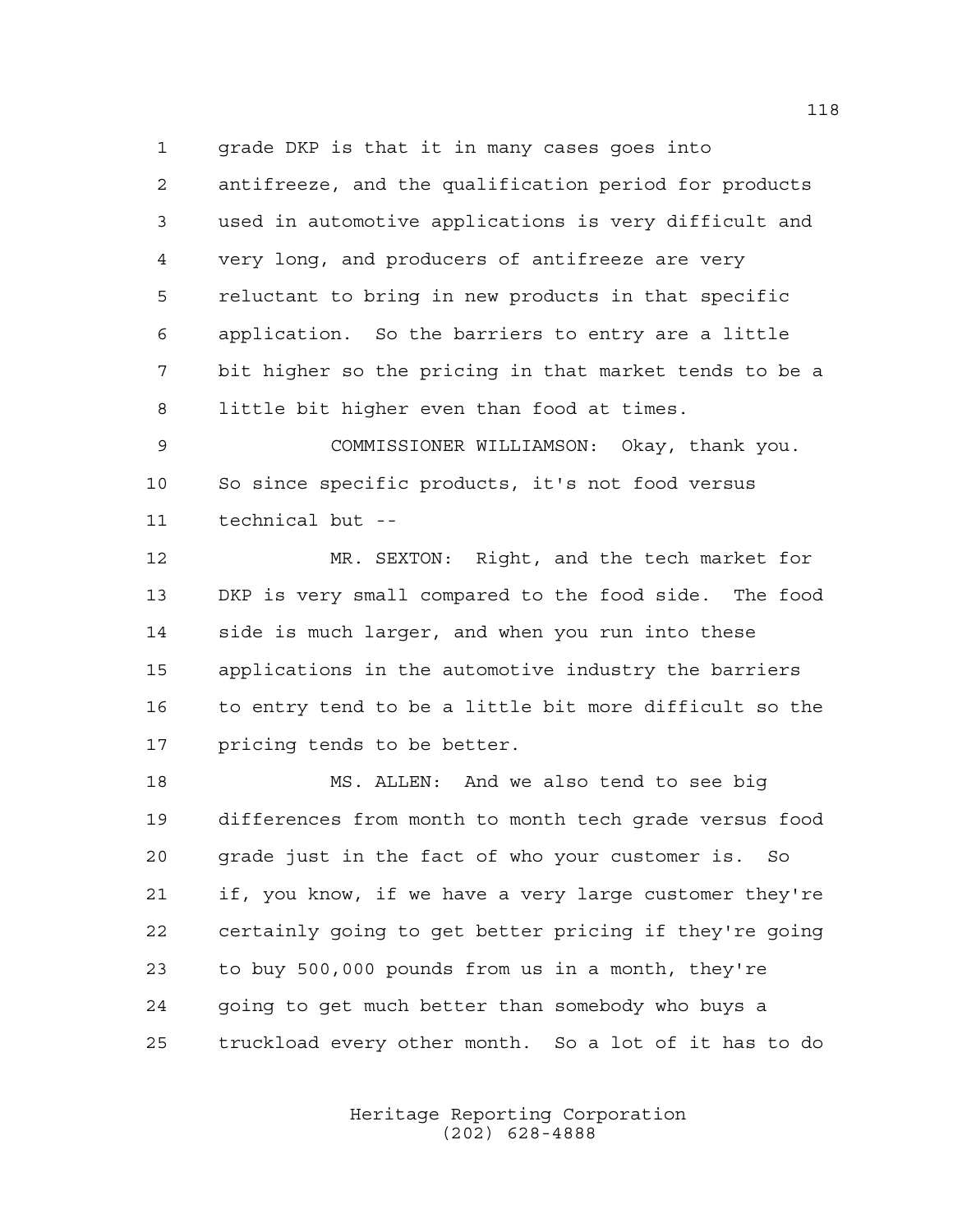with, you know, who your customers are and when they're buying.

 COMMISSIONER WILLIAMSON: Okay, and whether or not they might buy a contract say in January that lasts for a whole year.

 MS. ALLEN: Right, and for a big customer that's got real good pricing this month and maybe ICL goes and steals them from us so they're no longer in our data anymore.

 MR. SEXTON: Another thing to remember, for DKP specifically food grade, 5, 6 million pounds is not unheard of from a single customer. The DKP tech 13 grade customers tend to be much smaller.

COMMISSIONER WILLIAMSON: Okay.

 MR. SEXTON: So they don't buy as much, they don't get as good a price.

 MS. SCHEWE: Yeah, so to Allen's point there are quite a number of large end users that consume DKP food grade, so obviously based on economies of scale they typically have a lower price, whereas the technical market as they indicated is a lot smaller, and so typically it's sold through distribution. And we talked about that our distributors do less than truck load quantities for us. So typically the buyer of the technical grade DKP is, you know, buying a very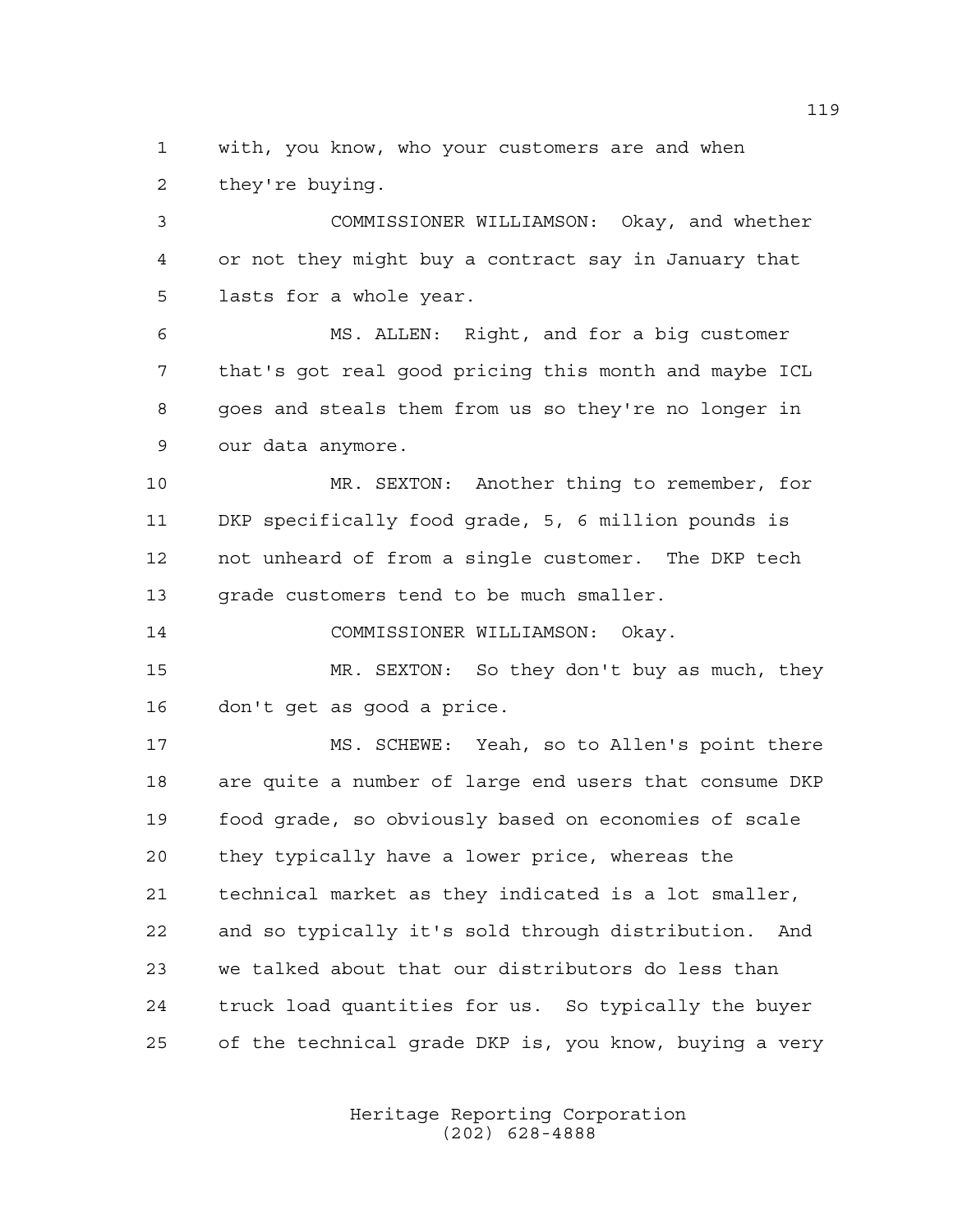small amount so they're not as price sensitive so typically we can earn a little bit higher price.

 The other point that I'll make relative to our specific customer portfolio on the technical DKP is that most of our customers are pharmaceutical customers, and so they have exacting requirements, maybe even a little bit more than just the standard food application, so some of it is related to specific specifications that they may have that have driven the price up to a little bit higher price point than a typical food customer would have.

 COMMISSIONER WILLIAMSON: Okay. Most of the examples you mentioned DKP, what about MKP and TKPP, are they similar situations there?

 MR. SEXTON: With respect to TKPP the market 16 for food is far smaller than the technical market. The TKPP tends to be at least for us better than 95 percent of the sales to technical.

 MS. SCHEWE: We're similar as well, we have very few food grade TKPP or food grade TKPP 60 percent sales. As you look at the MKP market that we participate in, I think you'll see that the food accounts, average food pricing is significantly higher than what you might have seen from a technical customer. So it's not the same as the DKP market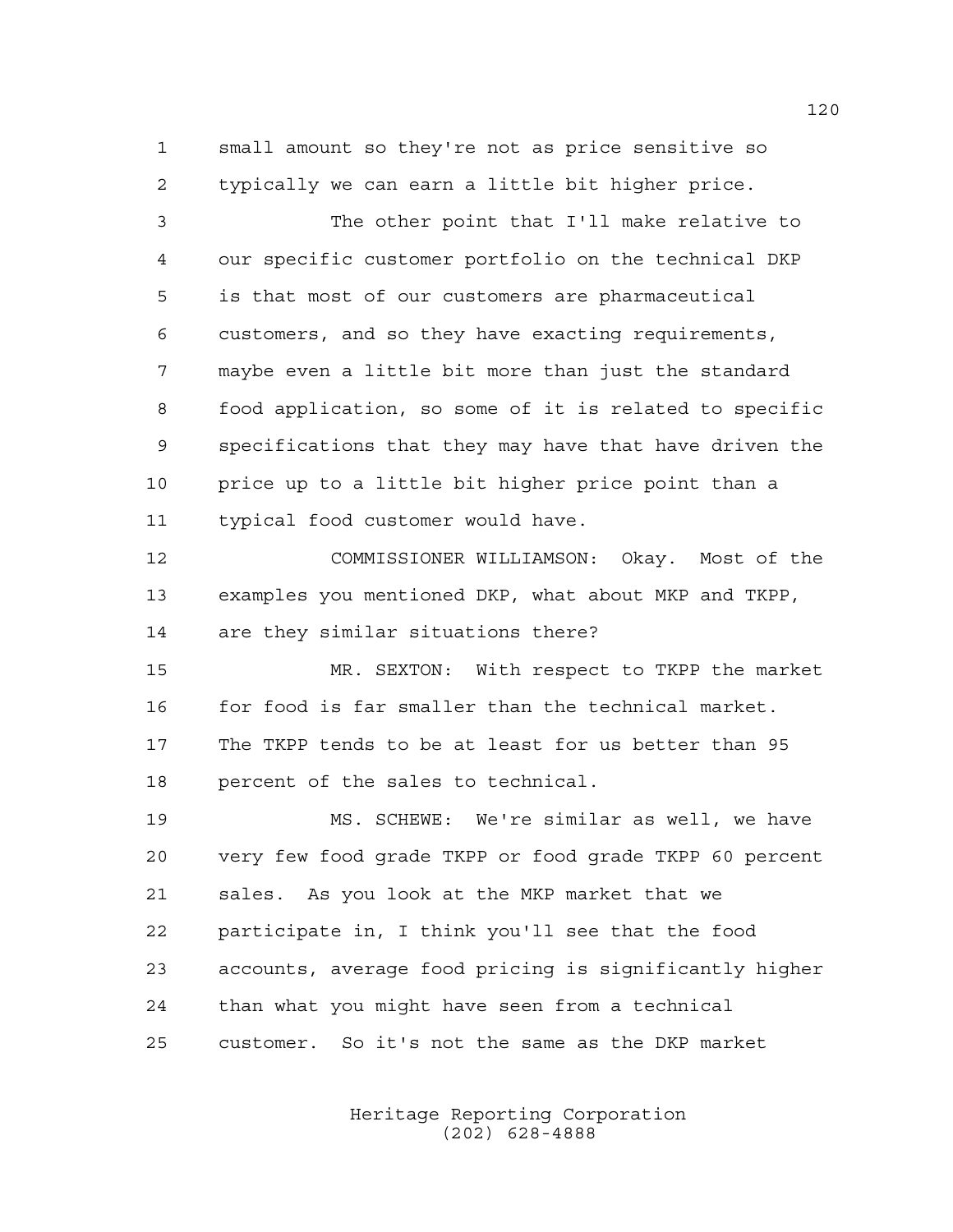where the pricing was actually a little bit higher for a tech customer.

 COMMISSIONER WILLIAMSON: Okay, thank you. MR. CANNON: Excuse me, there's also sort of a technical problem in that initially we reported some TKPP solution mixed in with the anhydrous for products 5 and product 6, and so I'm not sure that off the top of my head but you may not quite see the same price difference in the final staff report now that we've corrected that and submitted the data. COMMISSIONER WILLIAMSON: Okay. Okay, thank you for that clarification and the other clarifications. Just wondering, Mr. Cannon, how should the Commission take into account the substantial degree to which U.S. producers are related to producers of these products in nonsubject countries? Is there anything we should take into account or bear in mind in that regard? MR. CANNON: Well, I suppose I could argue that you shouldn't worry about the nonsubject producers that are related to U.S. producers because they won't compete with themselves. However, we'll compete with each other, and so I recognize that the nonsubject sources of competition are present in the

> Heritage Reporting Corporation (202) 628-4888

market and therefore Prayon foreign parent competes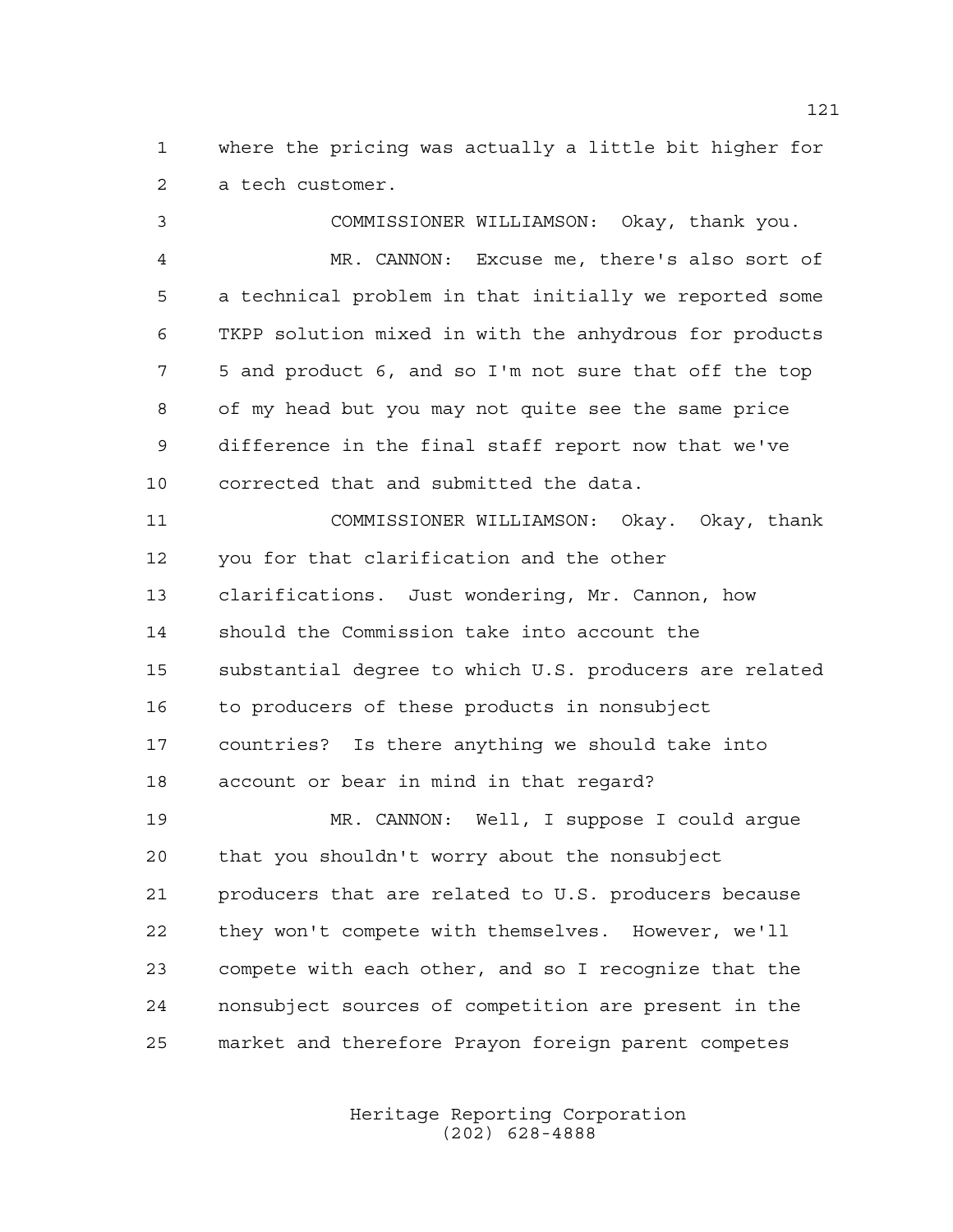with imports against ICL and potentially vice versa, although not really with regard to TKPP or DKP.

 But when you look at the traditional way in which the Commission looks at that from the standpoint of a U.S. business, if you look at these businesses, the extent to which they import and rely upon that as revenues of their company and the importance of imports relative to their domestic production, quite clearly for these businesses it's all about the domestic production, not about the import volume.

 The import volumes from their foreign affiliates are very small, and in fact there might not even be any for ICL, for example of TKPP, except that they had a shortage of raw material and had to import some. And in the case of Prayon, some of their imports from Europe in fact of I think MKP were actually used, passively consumed, because there was a shortage of potassium. And so those foreign connections do not weigh more than their U.S. business in terms of importance and in terms of the way that Commission traditionally looks at this. They make their products here, they make their money here, and they are dependent on the U.S. operation for success. MS. ALLEN: We typically do not bring anything in unless we need it for a customer. We're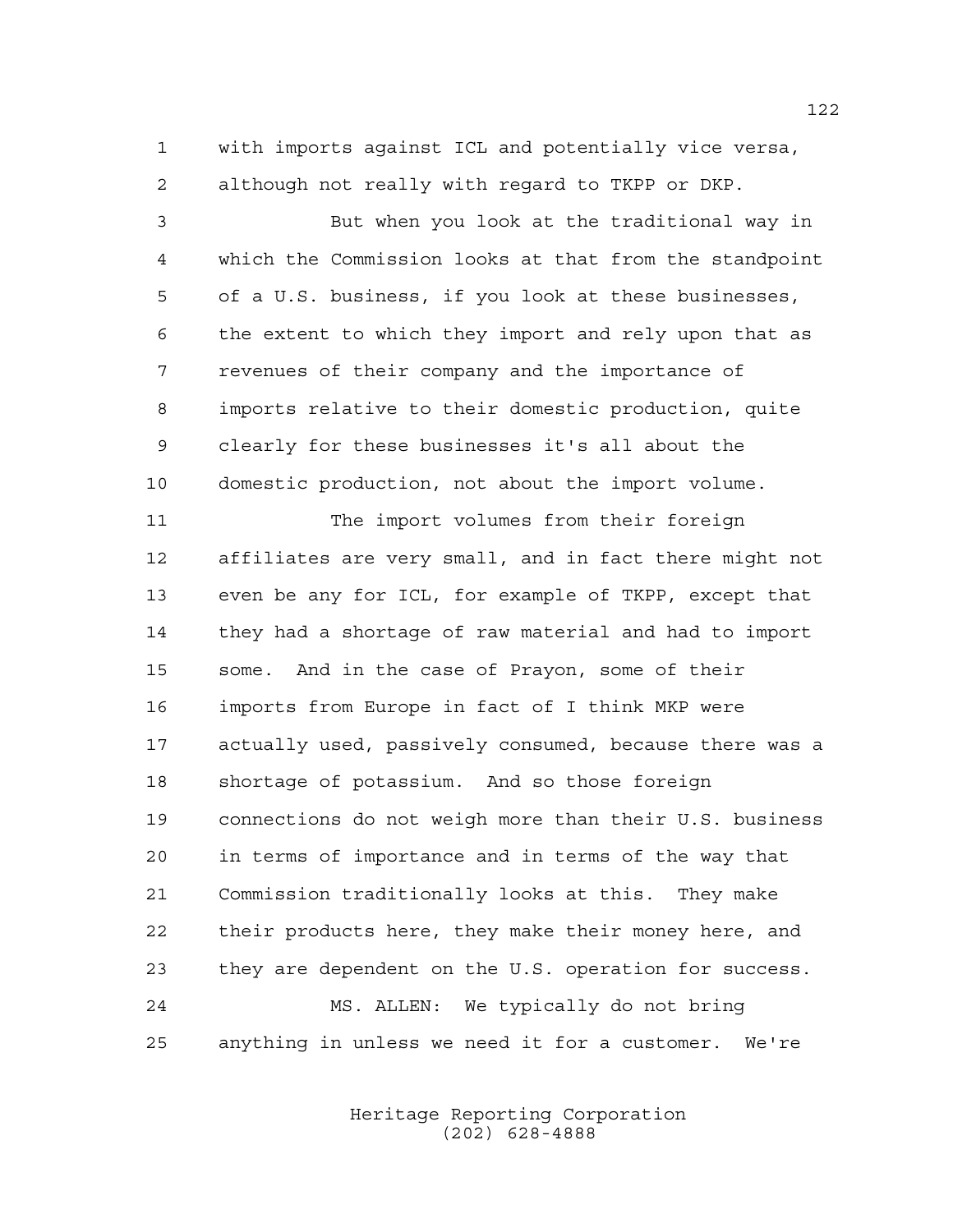not really out seeking to make a new product in Augusta. We make our core products, and if we need it for a specific customer or a distributor needs it, that's the only time we would even bring it in. And as far as TKPP goes, we produce a lot of it in Augusta, however there was one customer only that we could not meet their specifications so needed to bring it in from our parent company, but otherwise we wouldn't have brought it in. We could produce MKP and DKP in Augusta but there would be some investment to do it.

 COMMISSIONER WILLIAMSON: Okay. Okay, thank you for those answers. My time is about to expire. Thank you.

 CHAIRMAN ARANOFF: Commissioner Pinkert? COMMISSIONER PINKERT: Thank you, Madam Chairman, I just have a few follow up questions. Mr. Sexton, did you say that your company used to produce MKP domestically?

 MR. SEXTON: No. We had the ability, we believe, both MKP and DKP solid. Currently I believe we produce that in Europe, it's either in LaRoche, France or in Belgium. But we believe that we have the capability of making, TKPP in the same equipment that we have we could make MK and DKP, and if the market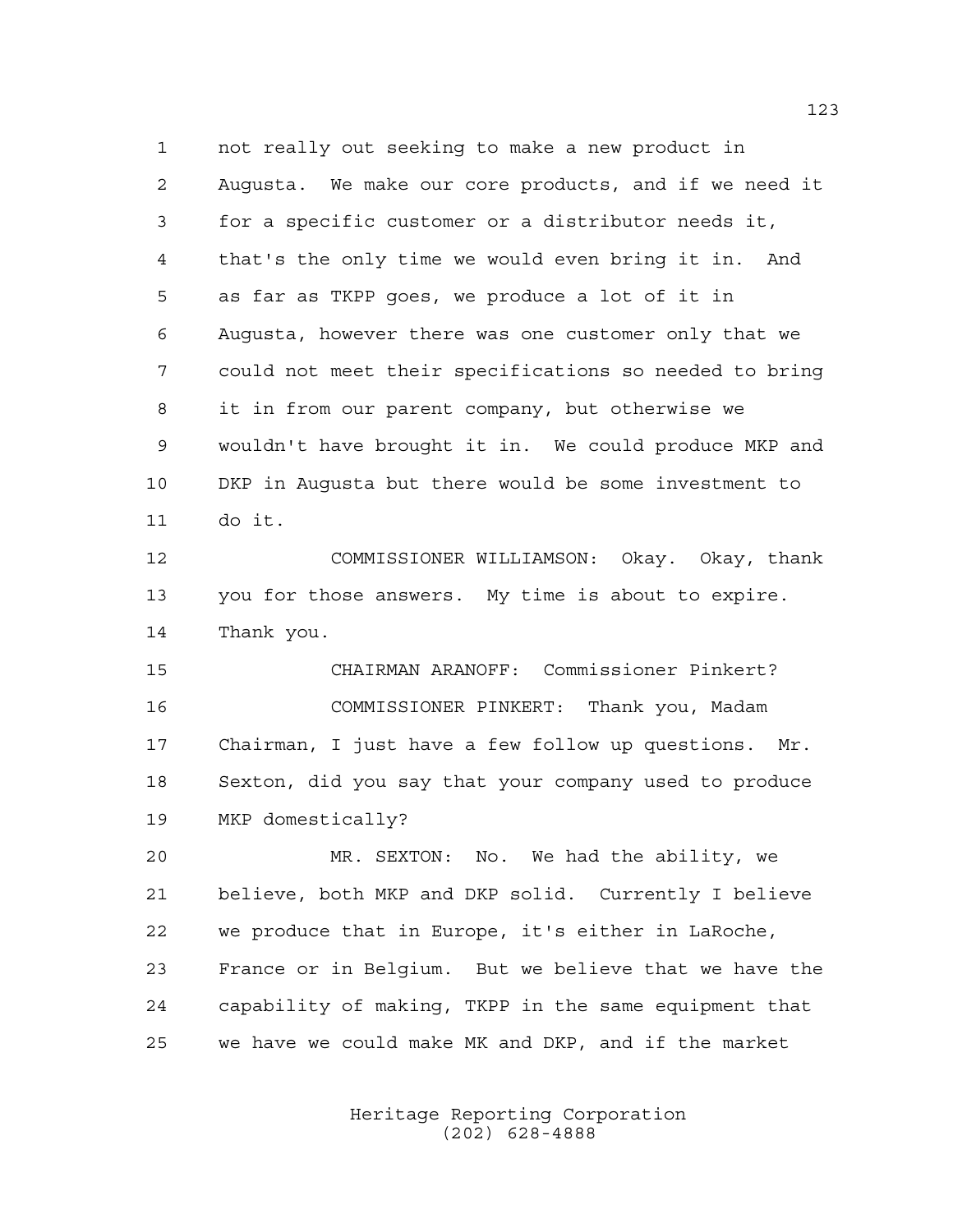improves price wise that's exactly what we'll want to look at. Currently we bring in very little. We don't participate in that market very much, and what we do bring in is usually for a specific customer where we really have to have the product, and we're not very cost competitive.

 COMMISSIONER PINKERT: Thank you. Now, I had asked an earlier question about the first part of 2009 for MKP but I want to go back to this for purposes of the posthearing. And what I'd like you to do is look at table 4-14 concerning MKP, and look at the trend in the ratio of imports to U.S. production. Focusing specifically on the first six months of 2009, please explain domestic industry performance in light of the data in that data in that table.

 MR. CANNON: We will do it, thank you. COMMISSIONER PINKERT: Thank you. And with 18 that I have no further questions.

 CHAIRMAN ARANOFF: Is there a process in this industry for canceling an order once it's made either for a distributor or for an end user that you're selling to?

 MS. SCHEWE: I believe you're asking if, when a customer decides that maybe they have too much inventory or they don't have demand is there a process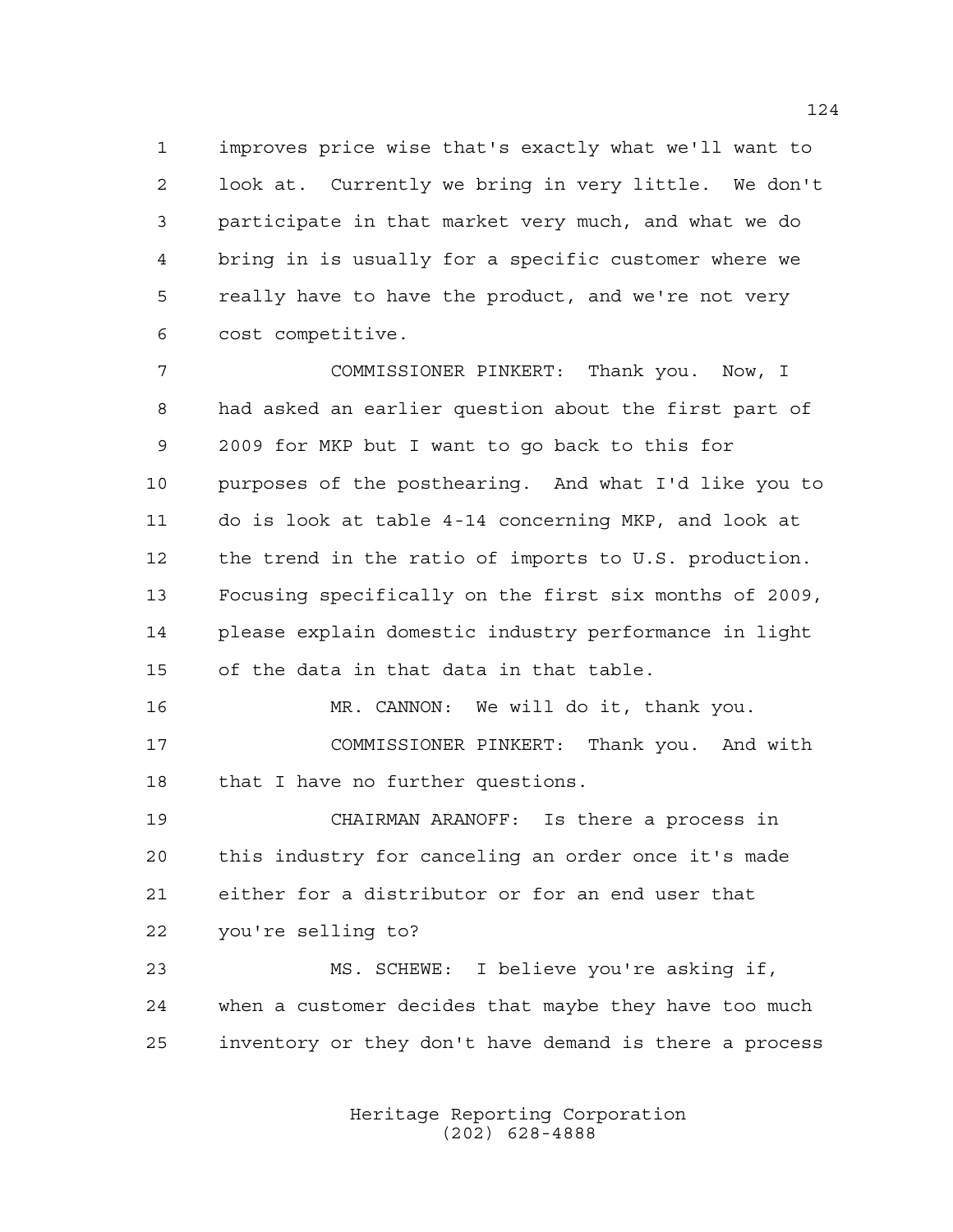they can go through to cancel? And yes there is. Typically depending on how much notification they give to us, you know, meaning if they do it say ten days out there's usually no cost to them, but if we have already picked the material and we have it in the truck, we may charge them a cancellation fee. So, you know, we do have cancellation orders that happen quite frankly daily in our business.

 CHAIRMAN ARANOFF: I'm wondering, I don't know whether you have any personal knowledge of this, but whether the process would be the same for someone who's, for an importer who's buying from a Chinese producer?

 MR. SEXTON: Our understanding for most of the Chinese products is that those are paid for in advance, in fact they have to be paid for in many cases months in advance, at least this is what we're told. When we approach a customer about trying to regain some business that we've lost to Chinese competition, many times the response is, well I'll need some in about four months, come back and talk to me later. Because they pay for these in advance and they have to pay for it before it leaves China.

 CHAIRMAN ARANOFF: So the inventory buildup that we start to see in 2009, which follows the period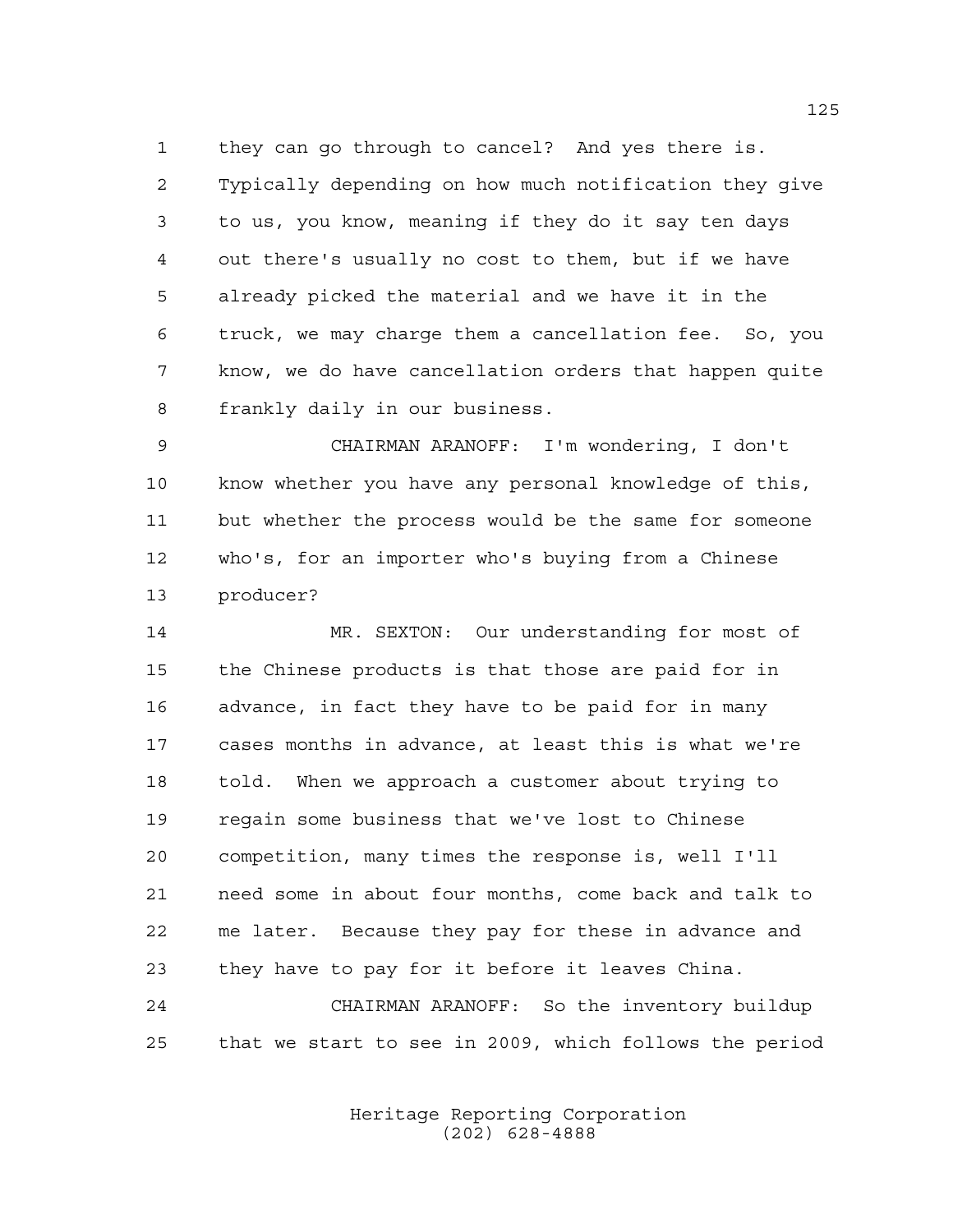where there's this domestic supply shortage, by the time importers realized that wasn't going to last very long they probably couldn't cancel? MR. SEXTON: It's already paid for. CHAIRMAN ARANOFF: Right, okay. You had mentioned though a lag time of maybe three or four months, buying three or four months in advance of receiving delivery? MR. SEXTON: What we hear it's roughly three months. It depends on the product and the producer, but that's a general rule of thumb, sometimes more. CHAIRMAN ARANOFF: So if we were going to see Chinese imports start to retreat a little from the market after it became clear that the domestic supply shortage had been resolved, we'd want to look about three months out after, you know, after December of 2008? 18 MR. SEXTON: It depends on how heavily they ordered. In many cases a lot of distributors saw the long term upward trend in pricing, they thought it would continue forever, so if I can buy it this month and sell it for more next month that's a great thing, and a lot of distributors quite frankly fell into that trap, and it took them a while to dig their way out of it.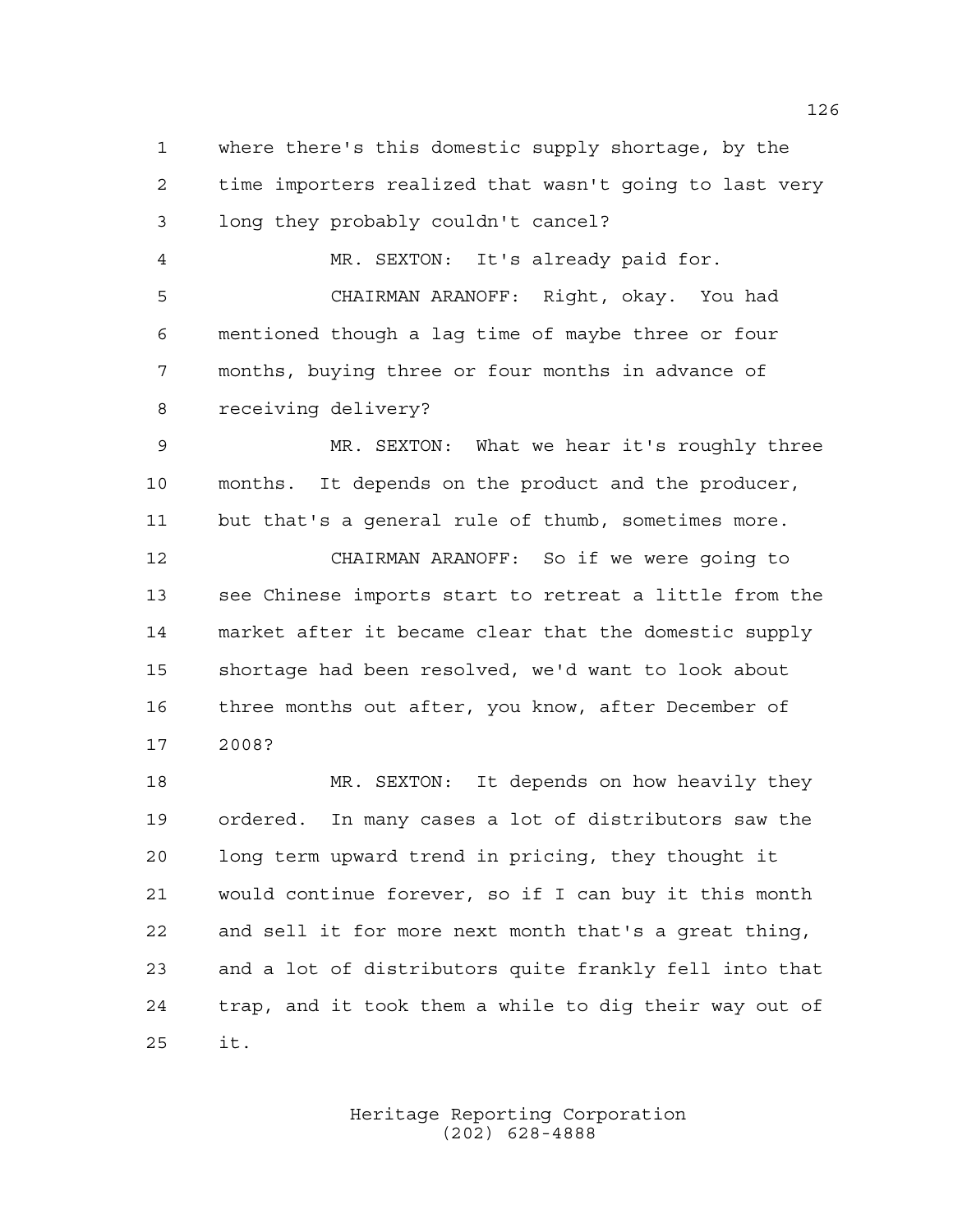CHAIRMAN ARANOFF: Okay. I think we've seen that with a number of commodity type products over the past year or two. One of my colleagues asked about price negotiations and how that works. Now there is no public pricing data that you are looking at, right, you are just giving your best price and then hearing back from a potential customer that they've got a better offer?

 MR. SEXTON: Historically -- I'll differentiate between two different types of customers. In the past the general practice was to produce a distributor price list, goes to all distributors, they get 5 percent less than list price and offer accordingly. And the direct customers are almost exclusively direct negotiations, we bid, we negotiate back and forth. That doesn't even happen anymore as far as the list pricing. We have to change it so often there's really no point in having list price anymore. So all with our distributors we generally will try to set pricing for 90 days firmness, even though it generally doesn't stick for 90 days. For a distributor, example, they will sell to their customer, their customer comes to them and says, hey I've got a quote on from Chinese material that's 20 percent below your price, if you want to

> Heritage Reporting Corporation (202) 628-4888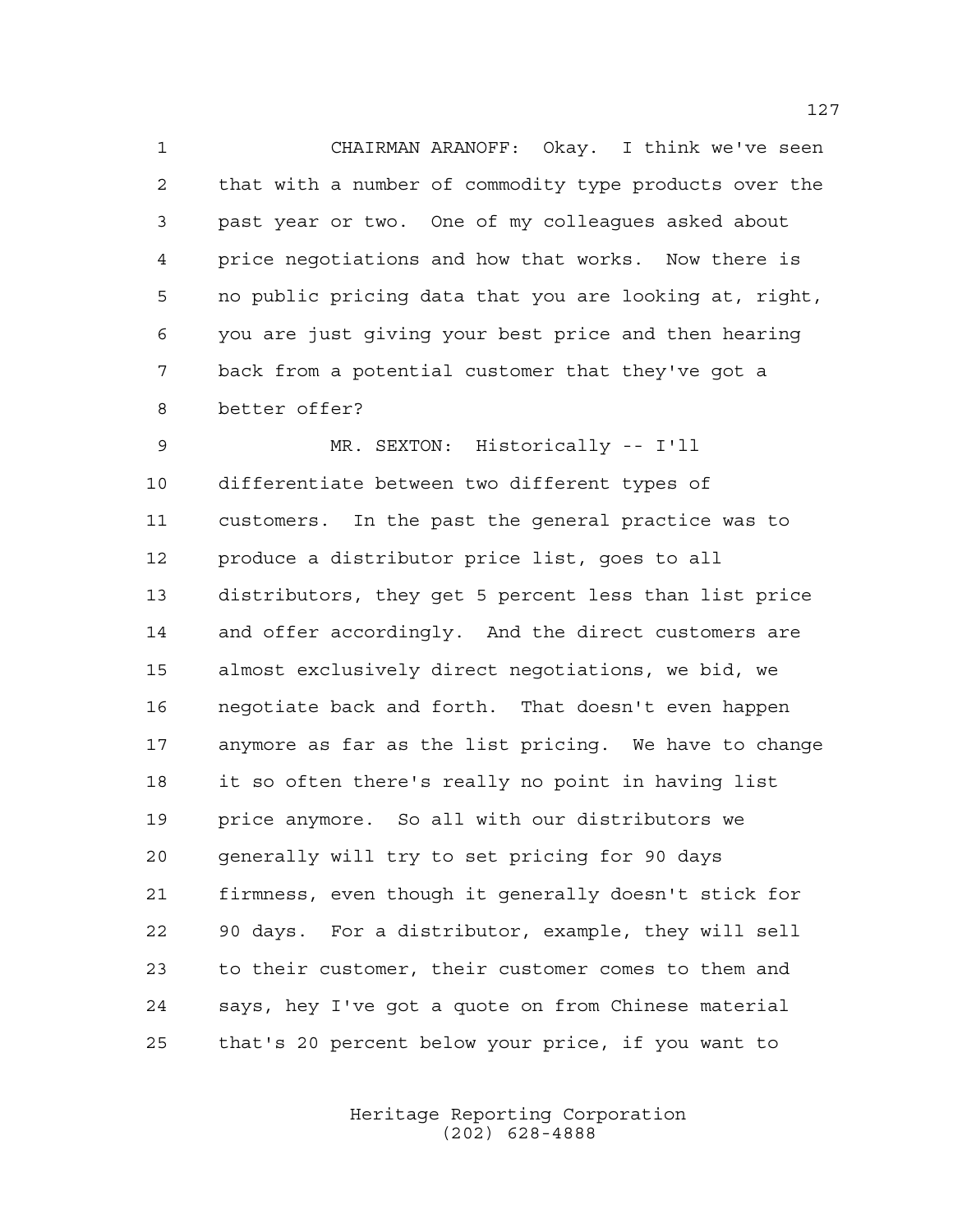keep this business you'll meet it. So the distributor calls us, we either meet it or we walk away from it.

 MS. SCHEWE: We actually do have a list price, a published list price. It's the same for our direct customers as our distributors. And actually in 2008 as we saw the runup in raw materials, the market was extremely tight, and we did change our prices increasing them quite a bit over the course of 2008. And actually we had many customers both direct and distribution that were purchasing our materials at the list price that we had published, but as the market changed and the Chinese started to bring in more material they were lowering the price. And so typically at that point, as we would go in at least to direct customer and then later to distribution, we would have to meet the competitive or become more competitive than we were, so we were negotiating off of the list.

 CHAIRMAN ARANOFF: Essentially you have to take the customer's word about the better offer that they've gotten, you don't actually see the offer that they've gotten?

 MS. SCHEWE: We do have a practice where we ask to see, but you're right, in many cases we don't firmly get to see the actual competitive from, you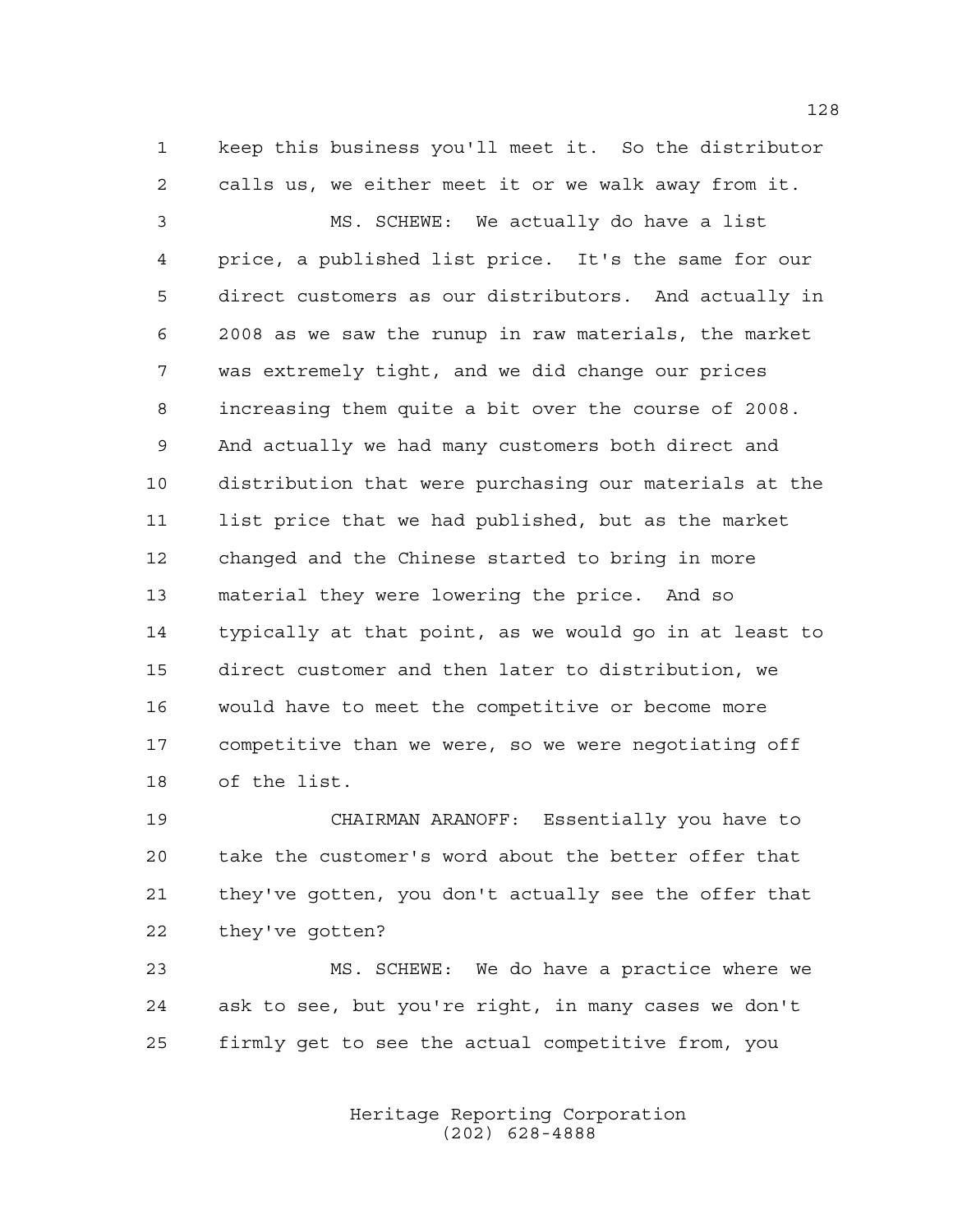know, from the Chinese broker or from the other

 competitor. But we do typically ask, and we also try and verify that with other information we've heard in the market. So you're right, we are kind of going on their word as far as what their real prices that they have.

 MR. SEXTON: For us it's a matter of negotiation, it's just part of the process. Generally when we hear these things they come in groups, we'll hear it from five or six customers at once, and if they all quote the same general number then that leads us to believe that it's probably right.

 MS. SCHEWE: We have seen emails though that some of our sales people that it has been forwarded to them by the customer that shows what the Chinese 16 prices are, and I was astonished because they were below our variable cost of production.

 CHAIRMAN ARANOFF: Okay. Commissioner Williamson was asking about, you know, the relationship between the pricing for technical grade and food grade for the various products, and, you know, you explained why sometimes one is higher than the other and then it's the other way around for the other product. But my question is, for each of the three products, to what extent do the prices for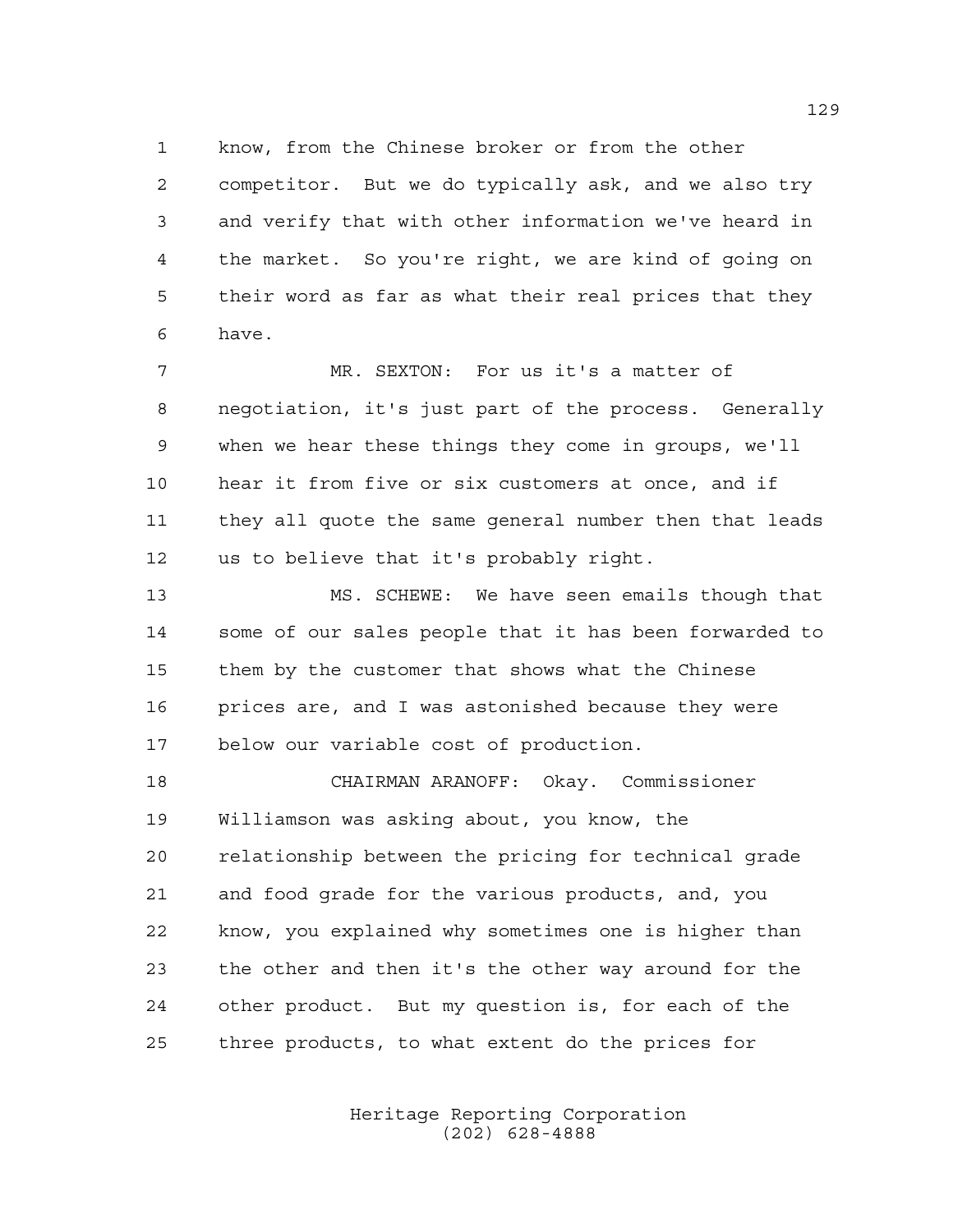technical grade and food grade influence each other? Do they move in tandem based on the raw material costs or are there different factors at work so that the spread between them might vary at different times?

 MR. SEXTON: For us there's generally two factors. One is the cost of production. The cost of production for technical and food grade tend to go in tandem. The biggest factor there is generally raw materials, it's not so much cost of production, that's fairly static. And a changing cost of production for the tech grade would affect food grade to the same degree. However, the biggest factor quite honestly is the market. If there is a certain buyer that is reluctant to buy Chinese food grade products for whatever reason, we can get a better differential on food grade material in that situation. However, in tech grades it's much less common for a differential to be, you know, drawn by a customer, so the differentials can be either larger or smaller for those reasons.

 CHAIRMAN ARANOFF: The customer's not going to come to you and say, I've been offered tech grade, you know, MKP let's say, at this price so your food grade product can't be more than X percent more than that?

> Heritage Reporting Corporation (202) 628-4888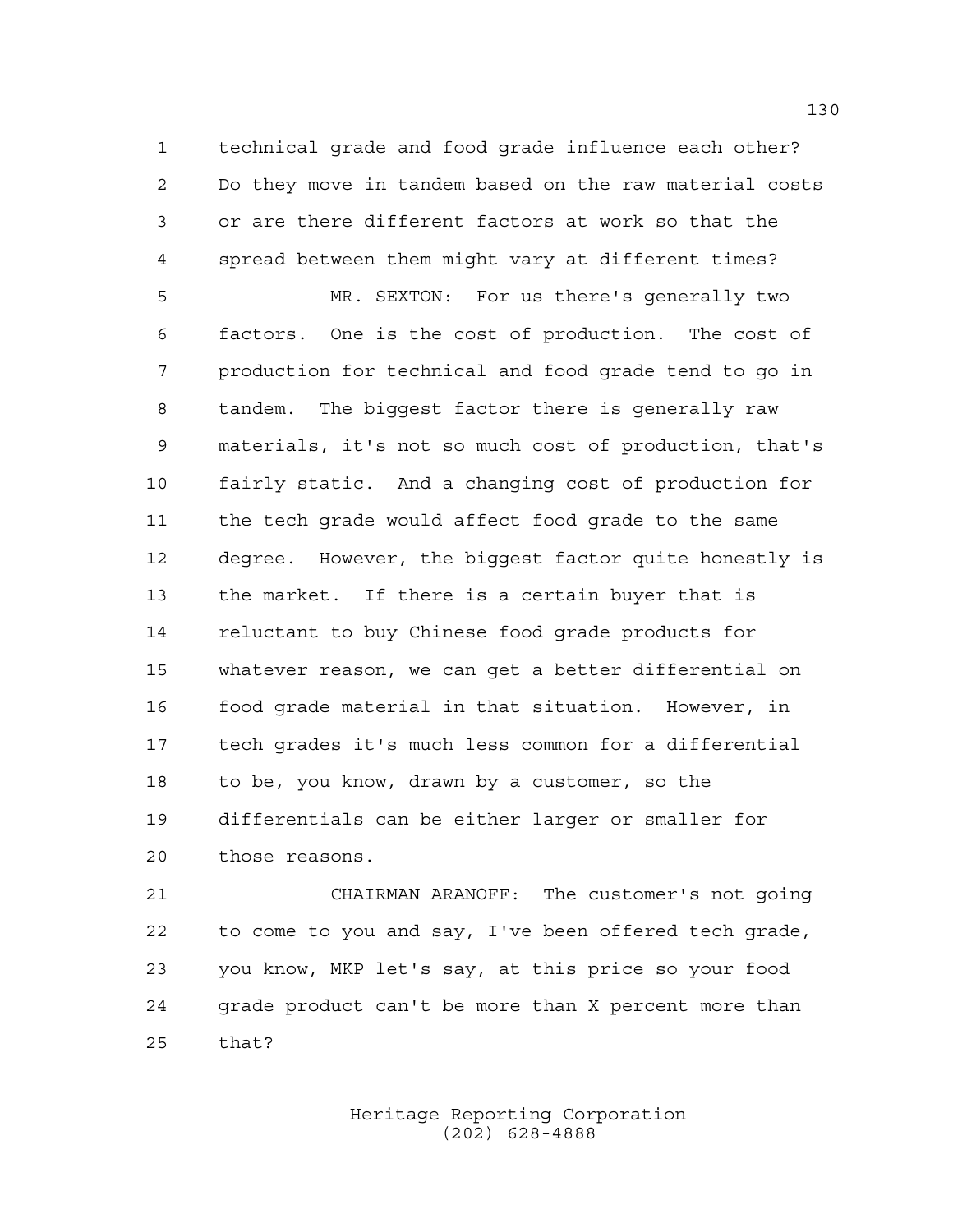MR. SEXTON: Generally no. I mean it really is apples and oranges, and that would be my answer to the customer.

 CHAIRMAN ARANOFF: Okay. MR. SEXTON: I would say, if you want to buy

 tech grade we'll talk about tech grade. CHAIRMAN ARANOFF: Okay. So one last

 question. In the brief you make an argument about plans that the government is going to have to restructure its domestic phosphate salt industry in order to strengthen large integrated producers. Do you have any evidence that major changes in the structure of the Chinese industry are likely within what we would define as the immanent future?

 MR. CANNON: It's part of the eleventh five- year plan, and each province has started working on it and rolling it out in fits and starts. And so that depends on if I suppose five years is immanent.

 CHAIRMAN ARANOFF: Okay. I mean I guess in some other industries you see that the central government in China adopts these plans that the smaller less efficient producers are going to get closed and the local governments decide they're just not going to pay any attention to that and the fragmentation doesn't ever really change.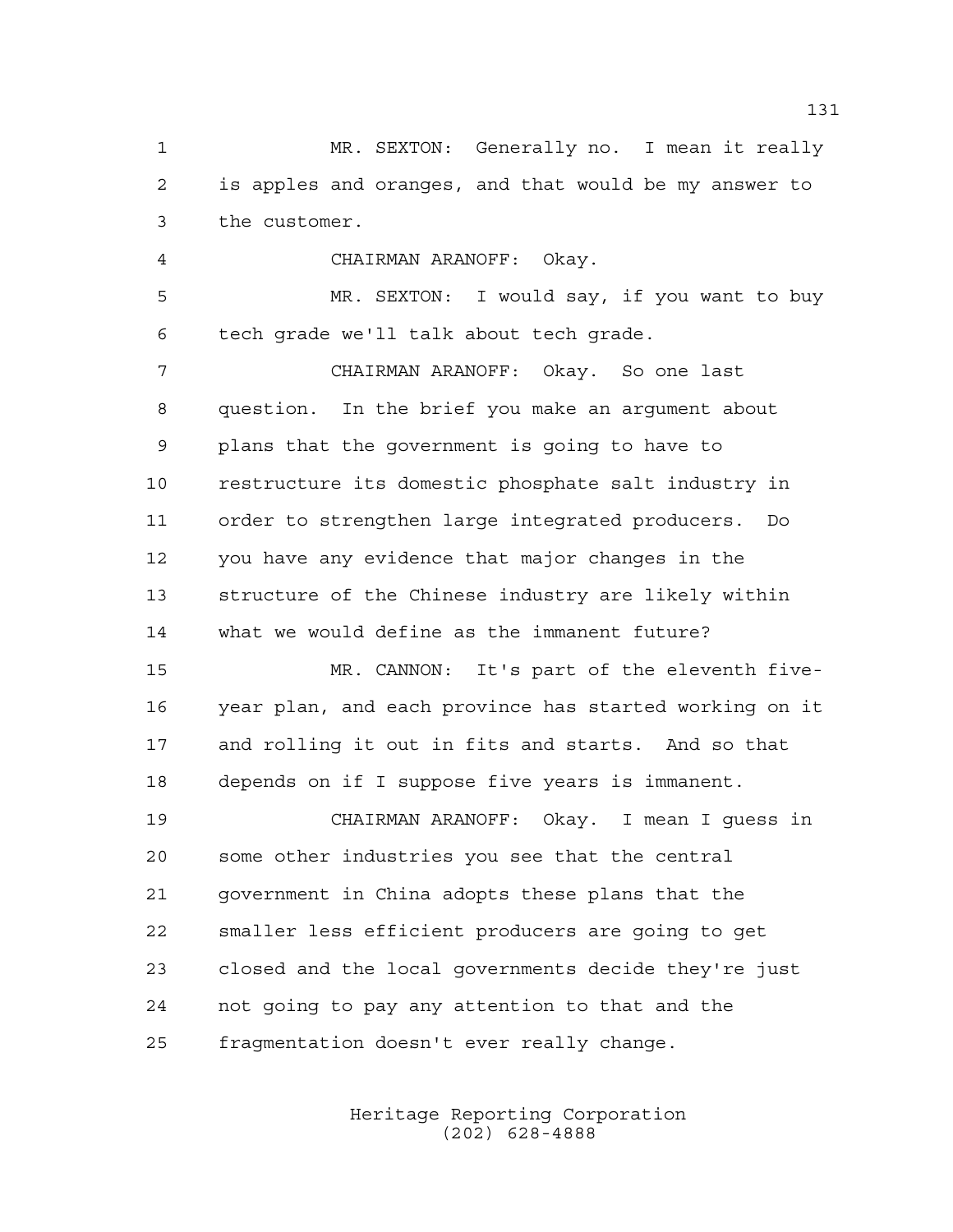MR. CANNON: It has actually though. I can get you some evidence from some of the measures of the Chinese provinces that show that in fact they made minimum plant size and then they pushed people out of business and so that the remaining plants are larger scale. That has happened certainly within the last two or three years.

 CHAIRMAN ARANOFF: Well and is there a connection between the scale of the plants and the quality of the product or the competitiveness of the pricing?

 MR. CANNON: It has to do with, the scale of the plant and the business has to do with the efficiency and the utilization of electricity. The Chinese are trying to fully integrate so that they become more efficient and therefore use less electricity, because that's the commodity that you heard in the testimony that's difficult to get because when you're in the winter.

 And then the second part of it is they want to promote the people who are integrated downstream, who don't just dig up the rock or sell yellow phosphorous, but who make phosphoric acid and who make phosphates, who make glyphosate, who make other chemicals that are all in this family. They want full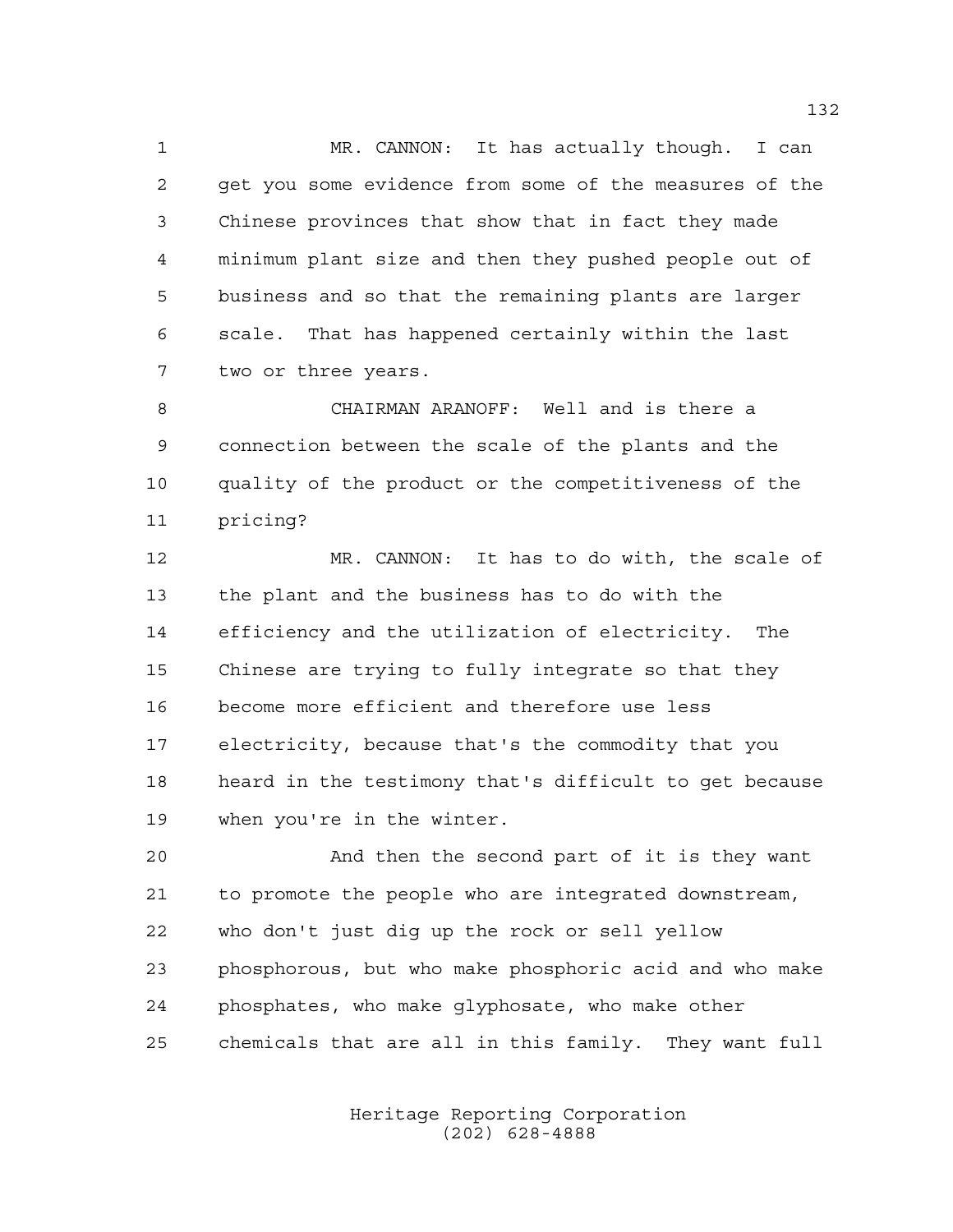integration, they want to encourage foreign investment and they want to bring the downstream operations into China to the extent that they're not there now. In this industry you see they are there now, there's a lot of capacity, but overall that's what their plans contemplate.

 CHAIRMAN ARANOFF: Okay, I appreciate those answers. Vice Chairman Pearson?

 VICE CHAIRMAN PEARSON: Thank you, Madam Chairman. Operating income for DKP and TKPP was not positive in 2009. To what degree was the recession a cause of this decline in earnings?

 MS. SCHEWE: Decline in earnings I guess relative to 2008 from a volume standpoint, we would attribute just based on anecdotal information that we have from our customers and distributors that the industrial volumes were down about 15 percent from versus 2008, and overall food was maybe down around 5. I mean obviously, you know, a lot of our products go in convenience foods, and so I think we probably all consumed about the same amount that we did, you know, in 2008 -- or maybe that's not a good thing, I don't know, but it was obviously for the food industry. But as an example, a lot of industrial goes

into cleaning for hotels and hospitals. And for

Heritage Reporting Corporation (202) 628-4888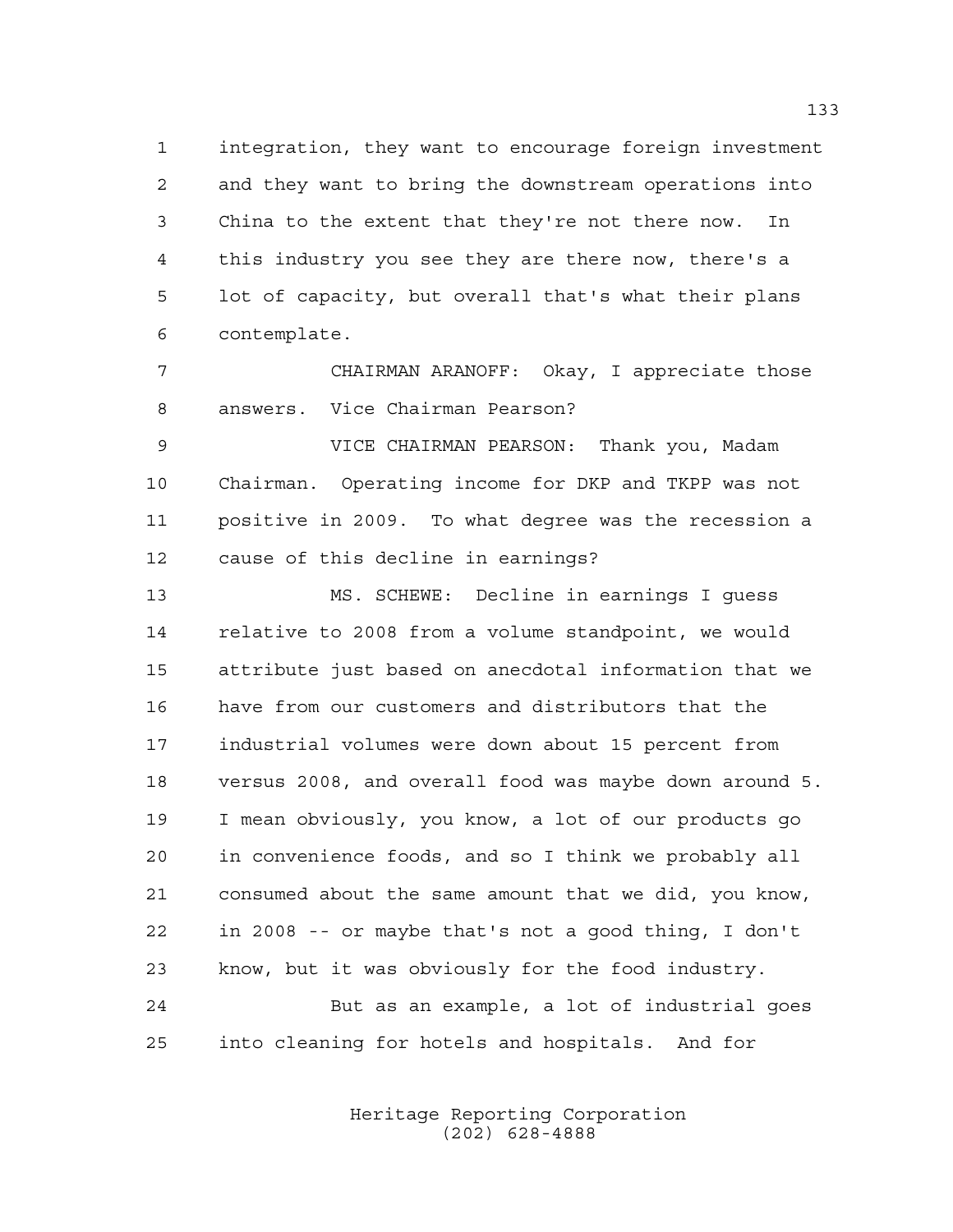hotels anyway, the service industry was down quite a bit. So we tend to believe those figures from our distributors and end customers that that's kind of the type of volume impacts we would have seen if we looked at 2008 versus 2009.

 MR. SEXTON: From our perspective on TKP specifically, we believe it is to some degree insulated from economic effects and that for municipal water for example, even though the economy may be down people tend to drink the same amount of water, so it is not directly tied to the economy per se. In addition, we would argue that if it was strictly or even primarily related to the economy the Chinese would not have been able to increase their penetration of the market and increase their imports. So although there is certainly some effect it certainly didn't stop the Chinese from increasing their imports.

 VICE CHAIRMAN PEARSON: Why didn't earnings for MKP follow the same pattern with the decline in 2009 relative to 2008?

 MS. SCHEWE: Well I think that in the other products, at least from an ICL perspective, I believe that you'll see that we became a little bit more competitive on those products earlier. And as I mentioned in my testimony we really kept MKP, because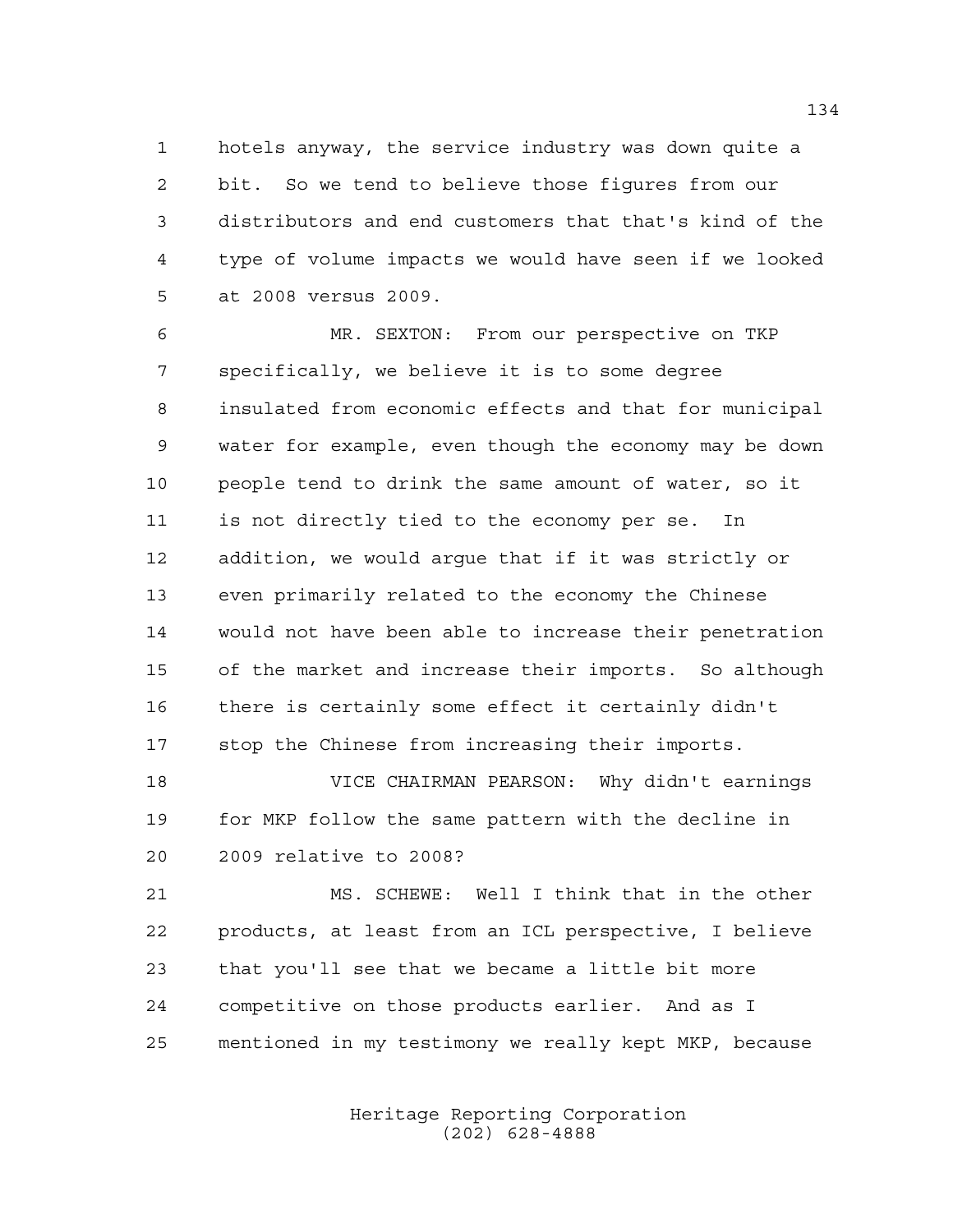it's a small product for us, at close to list price throughout most of 2009, so you didn't see a significant dropoff in our operating income until the fourth quarter. And I think if you look at the business as we move into 2010 it will more closely mirror now the DKP and TKPP business because we made a change at a very large customer that makes up a significant amount of our volume.

 VICE CHAIRMAN PEARSON: Okay, I assumed there was an answer for that, good. Because it's not entirely apparent looking at the summaries for the three products, because we do see a decline in apparent consumption in 2009 for all three of the products and then we have differential effects across them. Dealing with three cases at once is just a lot of it is kind of beyond my design parameters to absorb it all.

 Going right to the issue of causation, if we look at DKP we see that imports were up in 2008 and operating income was down a bit, and so that's a type of relationship that one would expect. Then in 2009 we saw imports go down and yet earnings went down a lot. Is there a way to understand that other than, you know, the recession may be playing a role in that? MR. CANNON: Certainly I think there is, and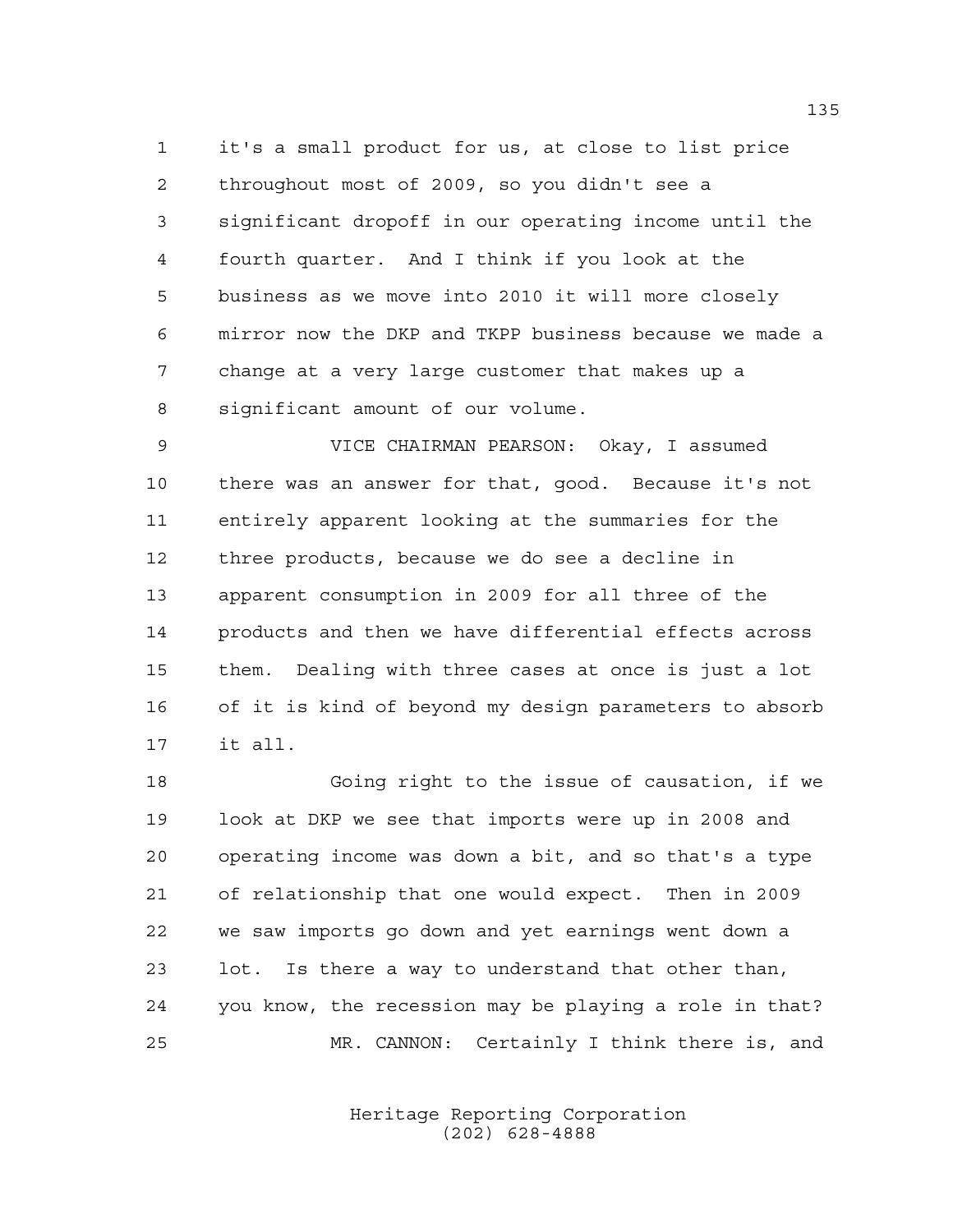I think you've recognized in other cases exactly the reason, and that is price. That in this case the imports did reduce price but the domestic industry fought back, and so they cut their price too. And so consequently the import volume, the market penetration of the imports on this shipment data came down a little bit between '08 and '09. Now if you look at the overall magnitude, clearly in '07 the Chinese imports in DKP are very small.

 So it's this enormous increase in market share in '08 and it's still very large in '09 although a little bit smaller. But you have recently, I think in Matchbooks, looked at a case where you had declining demand and declining imports and increasing domestic shipments. Nevertheless you were able to see that domestic prices were declining, the domestic industry was fighting to regain some sales volumes, and so you saw an injury.

 And I think that's the way to explain this here, that what you're seeing here is that not all the cases are the same, it would make an easier picture. If I merged all the data together I could get it all to look like TKPP. But what you are seeing is that some cases are more price driven and some cases are more volume driven, right? When the cases come before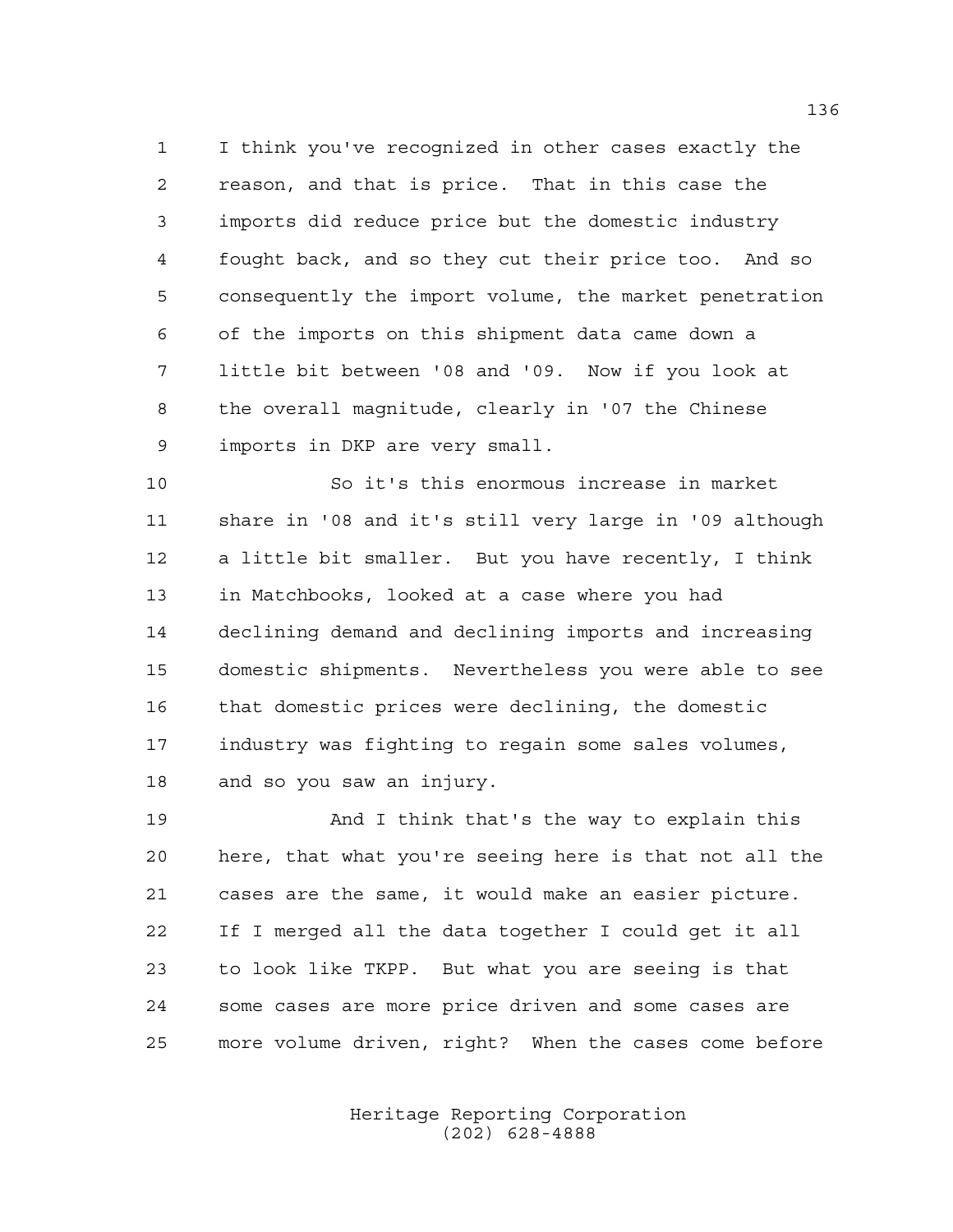you, some cases domestics don't drop their price and imports capture volume, and then you have kind of a volume case. Other cases the domestics, by god we're not going to give up any volume, they cut their price and they lose money, and you have a price case. Every case is somewhere in between, so DKP is closer to the price side of that.

 VICE CHAIRMAN PEARSON: Okay, that's a reasonable explanation and I should explain to the rest of your panel that causation on the face of it often isn't easy to discern and that's why I enjoy asking the questions. But now for MKP, this gets more tricky because imports were up substantially in 2008, operating income was down a bit but it was still positive, okay. But then you get into 2009 and we had the market share of imports up a little bit and operating income was up a lot, okay. So the rationale for that would be?

 MR. CANNON: Well I think as Angie just explained, in MKP, unlike DKP where you have a price case, MKP you see the effects of the volume, right? What did the domestic industry do? They just dropped sales volume, they just aren't shipping. And if you look at their whole business MKP is a very small product. And so basically they made the decision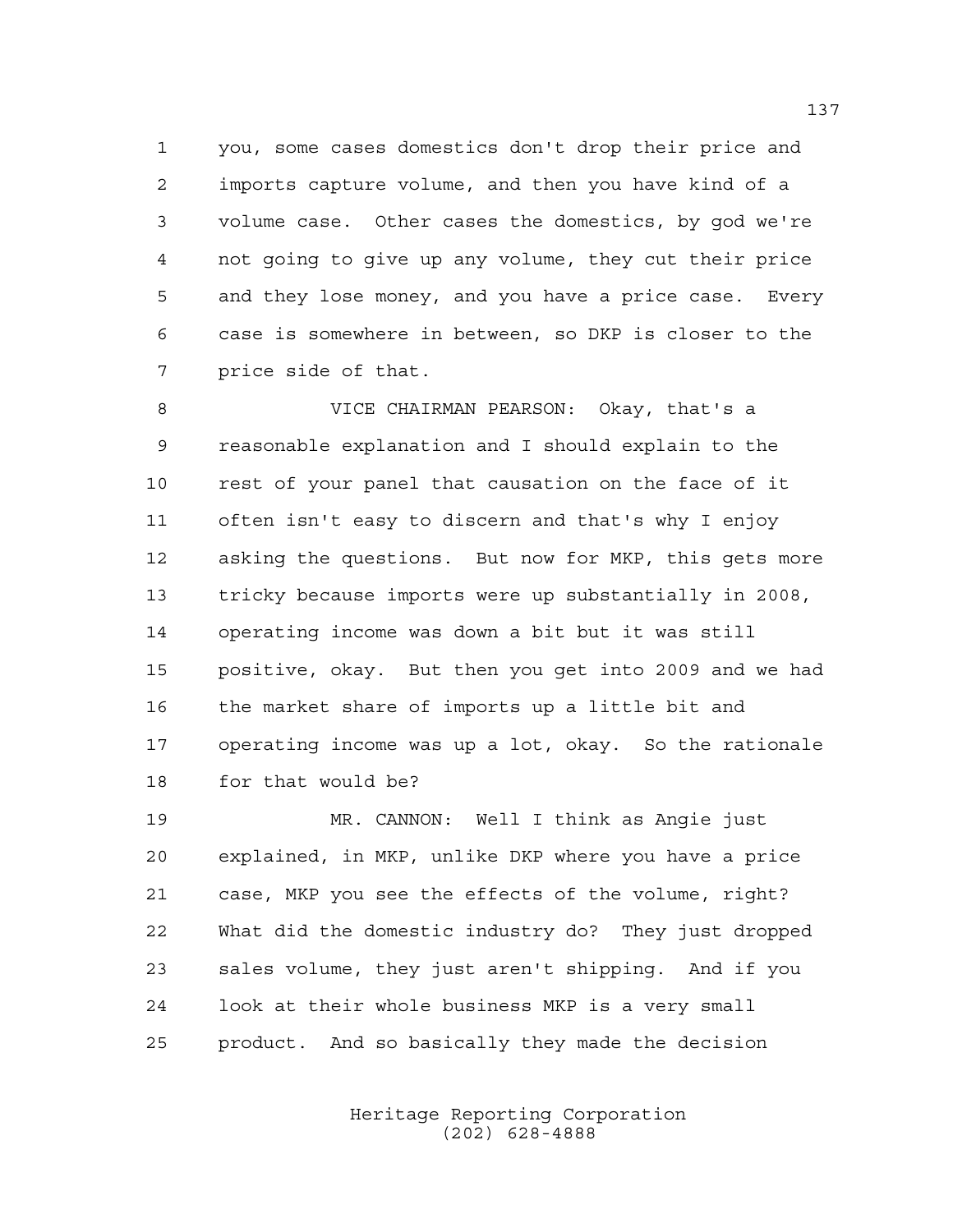that, well by god we're not even going to sell it unless we can make a profit, so they didn't. So their shipments just fall away. And so they did in fact made a profit and then late in the year they did cut the price finally, the volume comes back up, and you do see in the second half of 2008 poor results with regard to MKP. But you see over the year kind of an example of the other extreme.

VICE CHAIRMAN PEARSON: Okay.

 MR. CANNON: Which is why this is fun, we have all these different --

 VICE CHAIRMAN PEARSON: But part of your argument with MKP is that it is somewhat of a residual product in the plants, I mean the other products have larger volume and so you kind of build your running plants around those and?

 MR. CANNON: Well, yeah I should let Angie answer because I don't want to put words in her mouth. VICE CHAIRMAN PEARSON: Yeah, that would be good.

 MS. SCHEWE: Yes, so for the specialty products at least from the way we look at our business it's more important for us to cover all of the cost versus just the variable and maybe contributing to some of the fixed cost. And so that's how come we've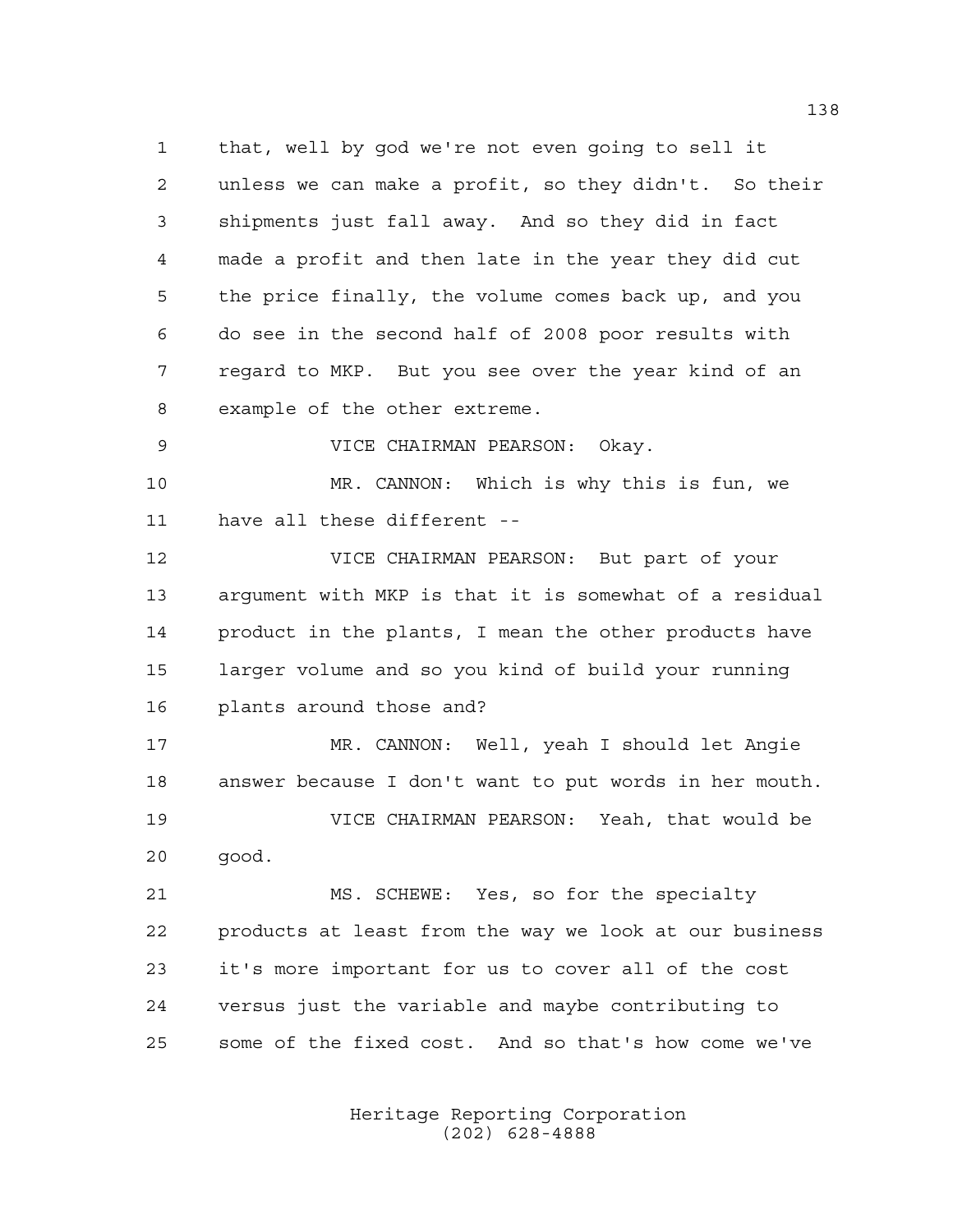chosen at least in that product line at least for most of 2009 to, you know, effectively I guess walk from competitives and not meet them. And so as a result we saw what we said, lower volumes, and it wasn't until we made the change to a specific customer late in the year that the volumes increased, but unfortunately it didn't really help our bottom line.

 VICE CHAIRMAN PEARSON: Okay. Well the last product, TKPP, we had imports up in 2008, operating income up a lot. You know, it's nice when it happens, but a little hard to understand at times. And then in 2009 imports were up again and operating income down a lot. Any particular explanation for those relationships?

 MR. CANNON: Really the key thing is what the trend in unit COGS, the unit cost of goods sold. And it's really true for all the products that the reason for the profitability in 2008, indeed unit cost of goods sold increased, but you see the great price increases, I mean the kind of tremendous increase in price level, everyone in the market knew that raw materials were going up, and Allen and Angie were really successful with their customers at selling them on paying more. And they did, and so they made money. But in 2009 the cost just kept going up and the prices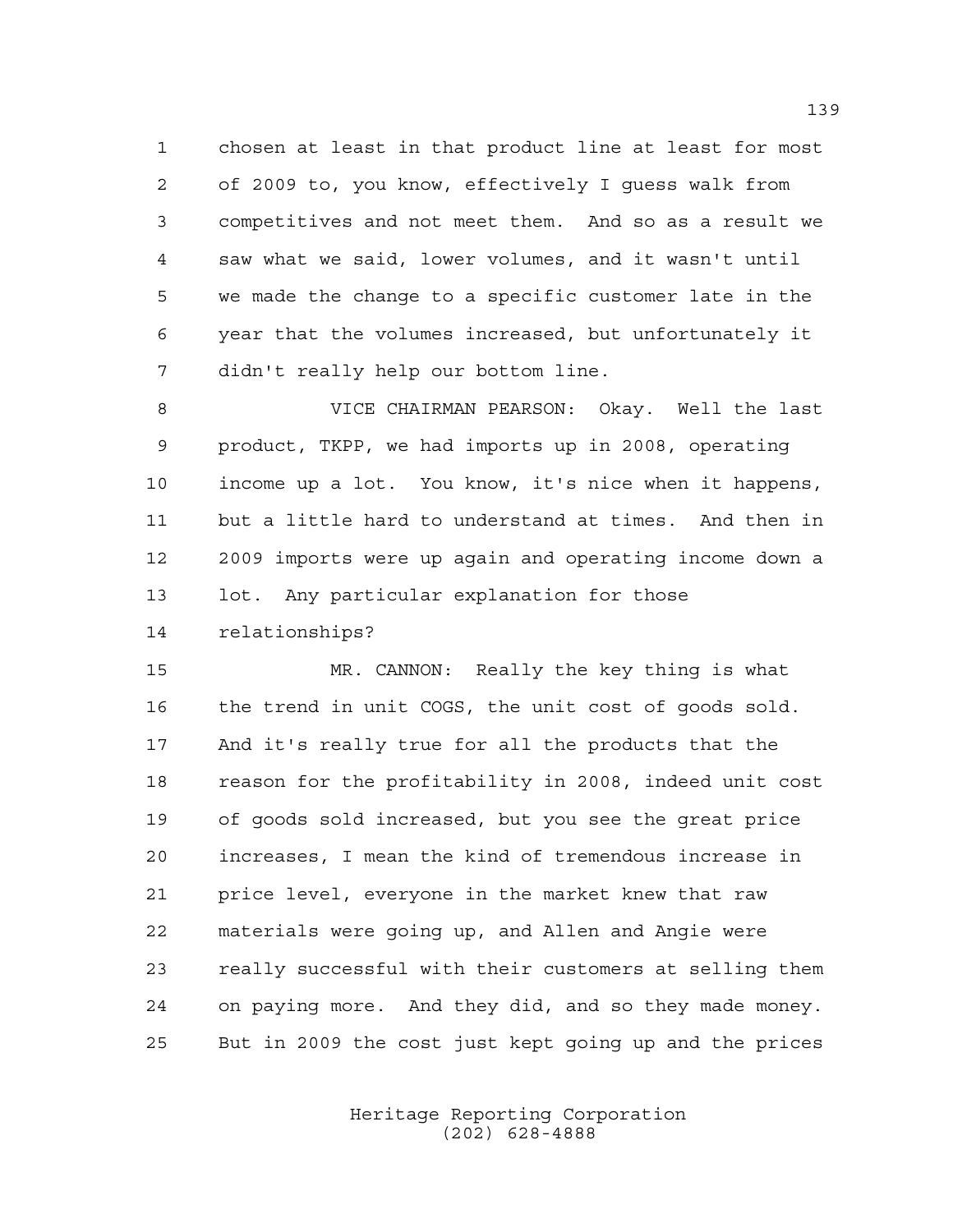fall, and so that explains what happened in 2009. And I think you foresaw this, indeed I think in the prelim when you looked at the case and said there's a threat it's because of what you were seeing in 2008 and just the beginning of 2009. And now that you see the full year, it came true.

 VICE CHAIRMAN PEARSON: Okay. My last question is a brief one. Ms. Schewe, you've mentioned both ICL's Carteret and Carondelet facilities. Do people within ICL ever get confused about those two or does that only happen to Commissioners at the ITC? MS. SCHEWE: I can't speak for our Israeli friends, but typically I think given the fact that most of our employees have been pretty long term we understand Carondelet and Carteret, but I apologize

for the confusion.

 VICE CHAIRMAN PEARSON: It's just my own shortcomings, that's all, but I think I have it straight now. I would like to thank all of you for your participation, and, Madam Chairman, I have no further questions.

 CHAIRMAN ARANOFF: Commissioner Williamson? Commissioner Pinkert, do you have any more questions? Okay.

COMMISSIONER PINKERT: No further questions.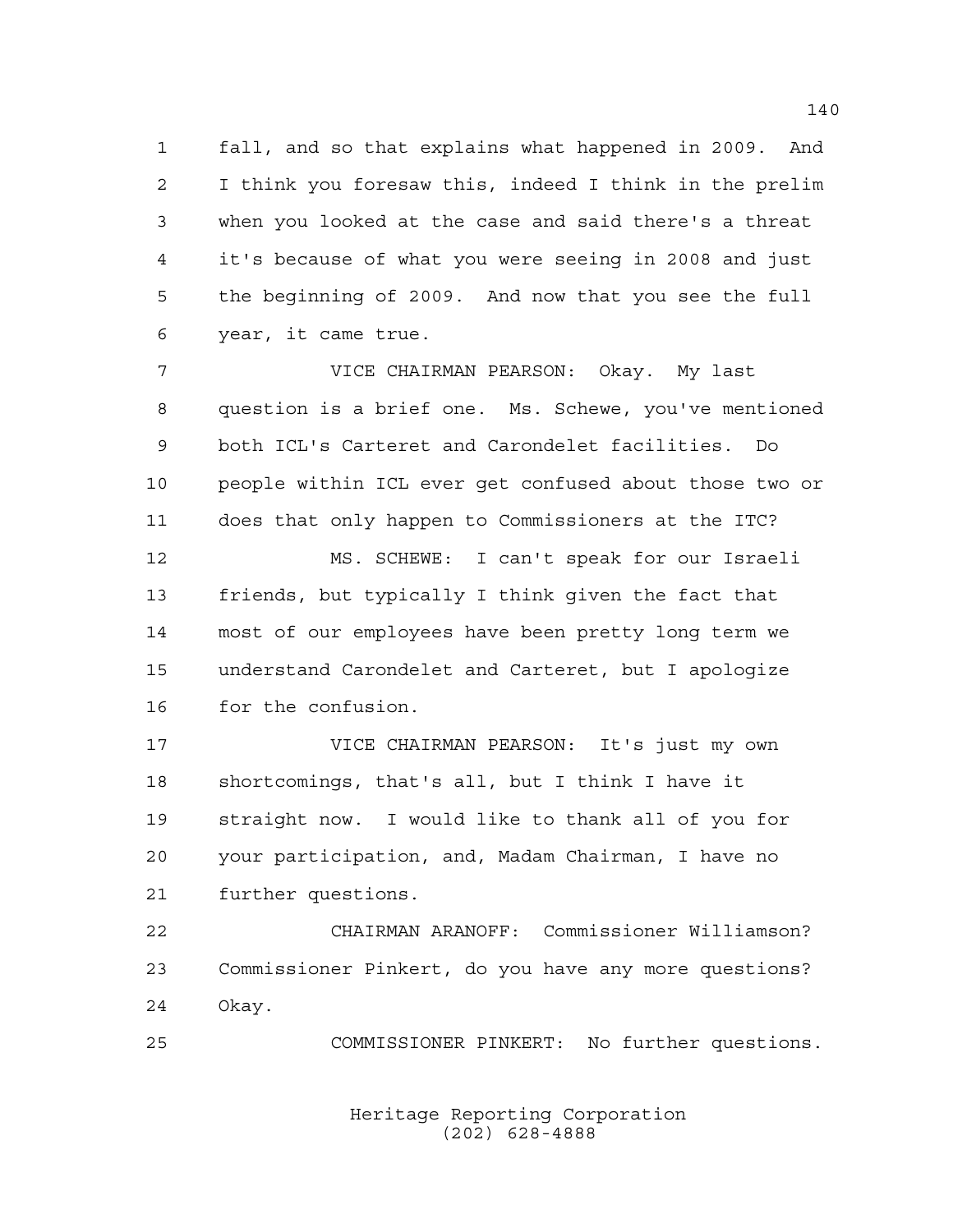CHAIRMAN ARANOFF: I have one last question. Mr. Cannon, off what you were just saying to Vice Chairman Pearson, usually when the Commission reaches a preliminary threat determination, you know, and then temporary duties go into place, it kind of foreuses the market and the injury never materializes. And your argument is that an injury did materialize in this case, so what's different here? Usually that doesn't, almost can't, happen. And so how do we distinguish that that's really what happened as opposed to effects of the recession that, you know, happened post-petition?

 MR. CANNON: Well first of all, your question supposes that for current material injury it needs to persist over some longer period of time. And I suppose in my matrix of statutory factors I don't see that the impact on the affected domestic industry has to be so for three full years in order for there to be current injury, but if there's one year's worth of losses caused by declining prices, caused by a surge in imports at lower prices, to me I would define that as current material injury.

 CHAIRMAN ARANOFF: Yeah, I'm not disagreeing with you on that, I'm just saying usually once we make a threat determination and then Commerce makes a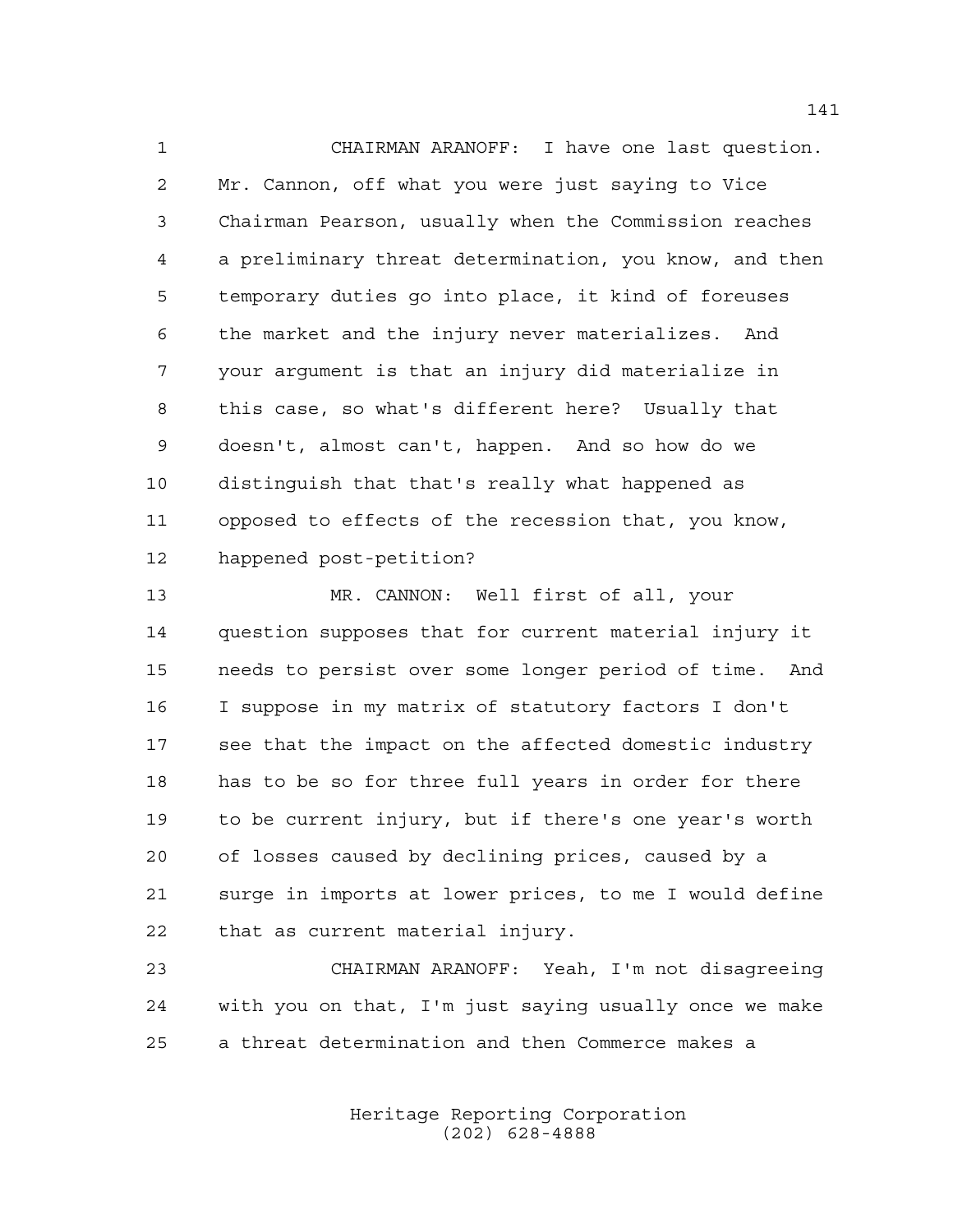preliminary affirmative things don't get worse, things start getting better.

 MR. CANNON: Well remember that petitioning was in September, your decision was in October. And so 2009 was almost over at the time you made it. So usually -- I don't know what's usual, but in this case your interim period was only six months at the preliminary stage, and so now you see the full year. And indeed that's a pretty quick -- this case is a little unusual in there were no expenses at Commerce. I mean here we are at the final in March from a petition in September, that's as quick as it gets. And so you really only have six months more data now than you had, and I think you could have found injury at the preliminary stage but I think what's happening in 2009 qualifies.

 MR. SEXTON: It's also important to point out that because of the long supply chain there was a significant amount of inventory still to be worked through. In fact we still run into some of this material even though it is starting to go away and we are seeing some improvement now, we still run into it. CHAIRMAN ARANOFF: Okay, well fair enough. And I think, I think you're right, the fact that this case went so much faster from preliminary to final may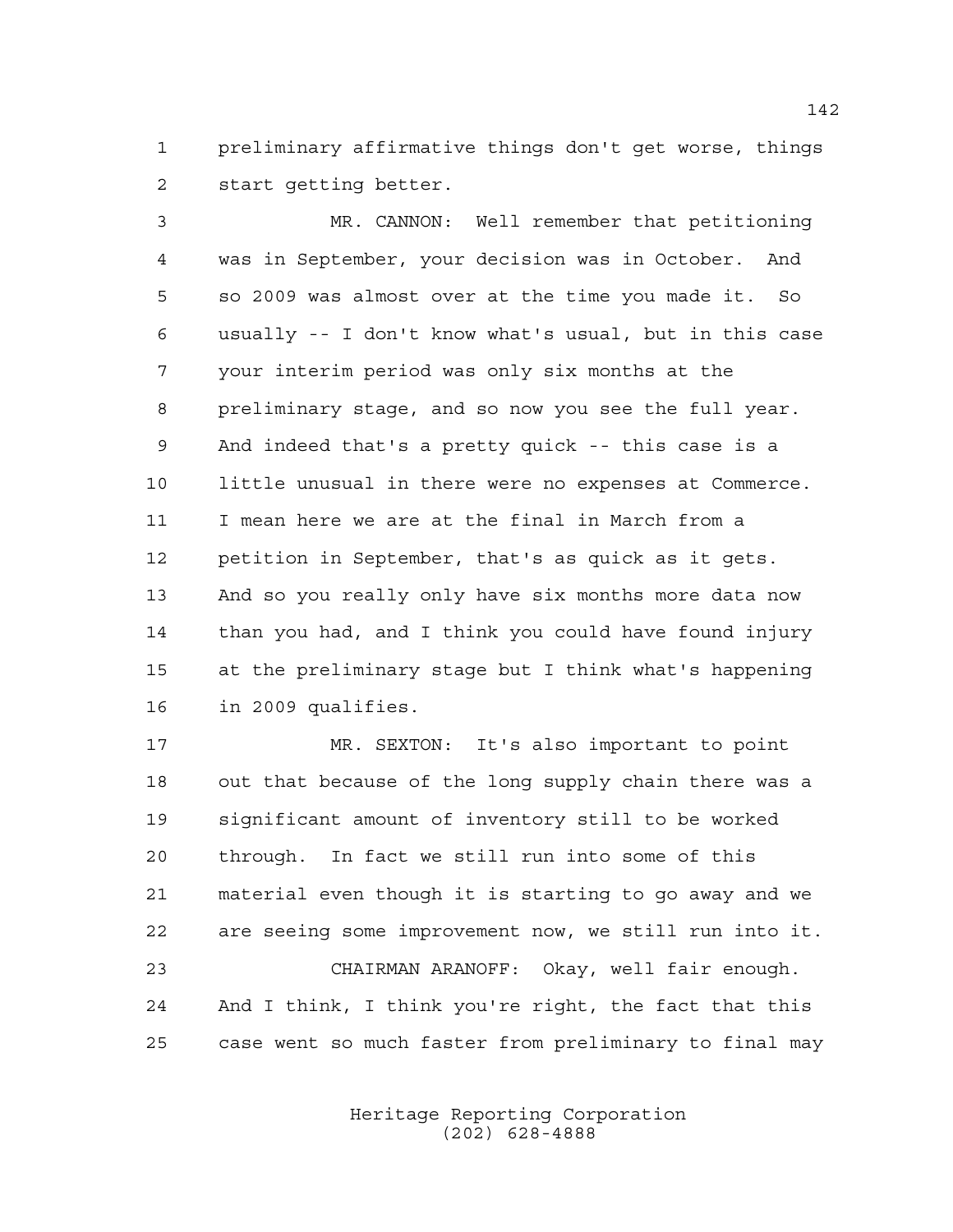explain some of it. Are there any more questions from Commissioners? (No response.) CHAIRMAN ARANOFF: Okay. Do the staff have questions for this panel? MR. CORKRAN: Douglas Corkran, Office of Investigations. Thank you, Madam Chairman, staff has no additional questions. CHAIRMAN ARANOFF: Counsel for Respondents, do you have any questions for the panel? MS. RITCEY-DONOHUE: No we do not. CHAIRMAN ARANOFF: Okay. Well thank you very much to everyone on this panel for all your answers and for all the additional information that we have asked you to provide posthearing. We are going to take a lunch break for one hour and return at 1:40. Please be advised that this room is not secure, take with you any business proprietary information, anything valuable that you'd like to take home with you tonight, it won't be safe here during the lunch period. And with that, we will be in recess for one hour.

(Recess.)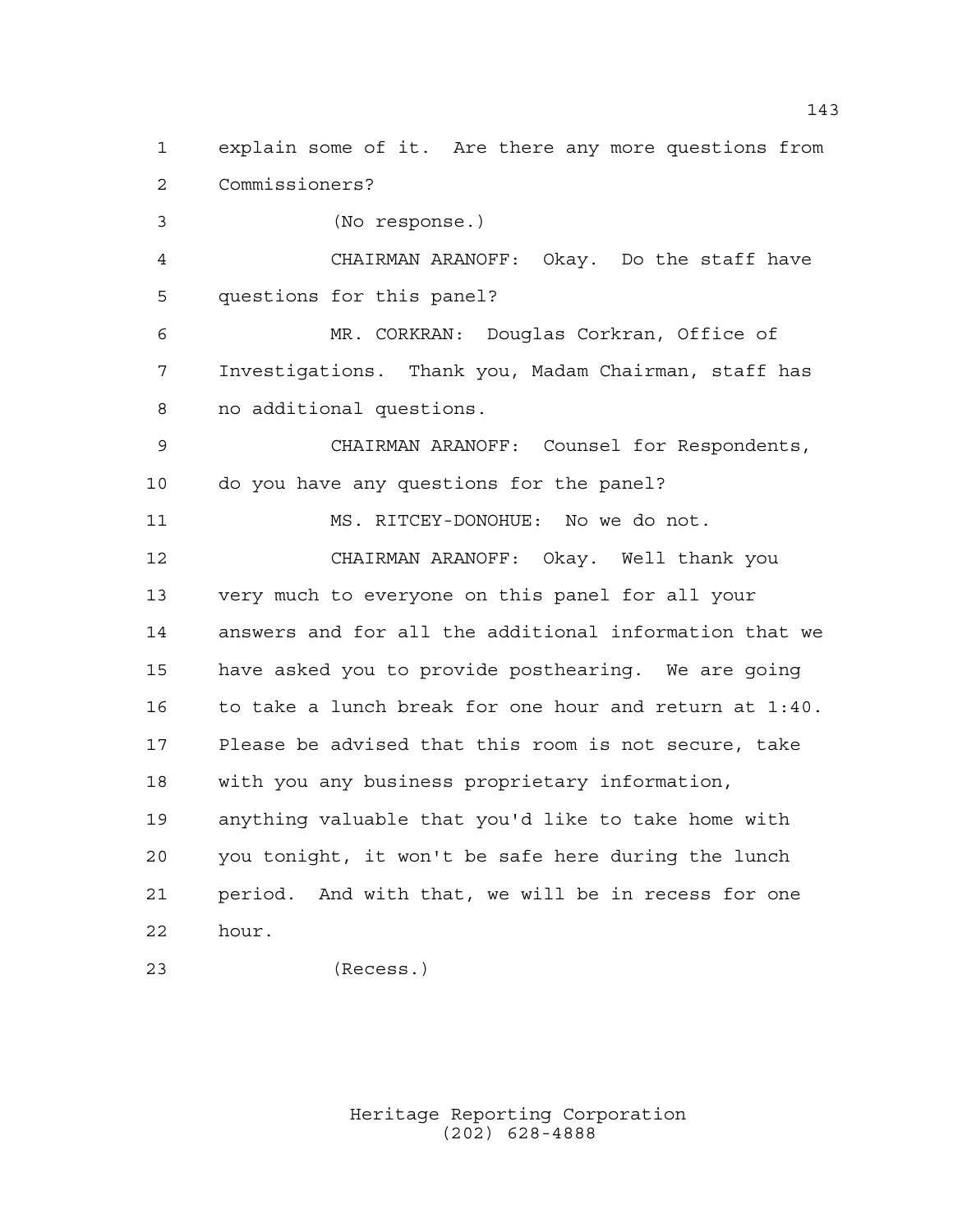A F T E R N O O N S E S S I O N CHAIRMAN ARANOFF: Welcome back, the hearing is resumed. Welcome to the afternoon panel. Mr. Secretary, are there any preliminary matters? MR. BISHOP: No, Madam Chairman. Those in opposition to the imposition of antidumping and countervailing duty orders have been seated, all witnesses have been sworn. CHAIRMAN ARANOFF: Okay, please proceed as soon as you're ready. MR. MELAMED: Good morning, Commissioners. My name is Semyon Sem Melamed, and I am president of Valudor Products, a chemicals importer and distributor based in southern California. I thank you for the opportunity to speak to you today. I have 15 years experience in chemical importation and distribution. I believe my company's shipments accounted for a significant portion of total Chinese MKP import volume in 2008 and 2009. In my presentation I would like to make

 three important key points. First, until today I was not aware of a single sale that had taken away from U.S. production of MKP. ICL Performance Products revealed today that it sells to Miller Chemical and Fertilizer Corp. I sold to Miller primarily in 2005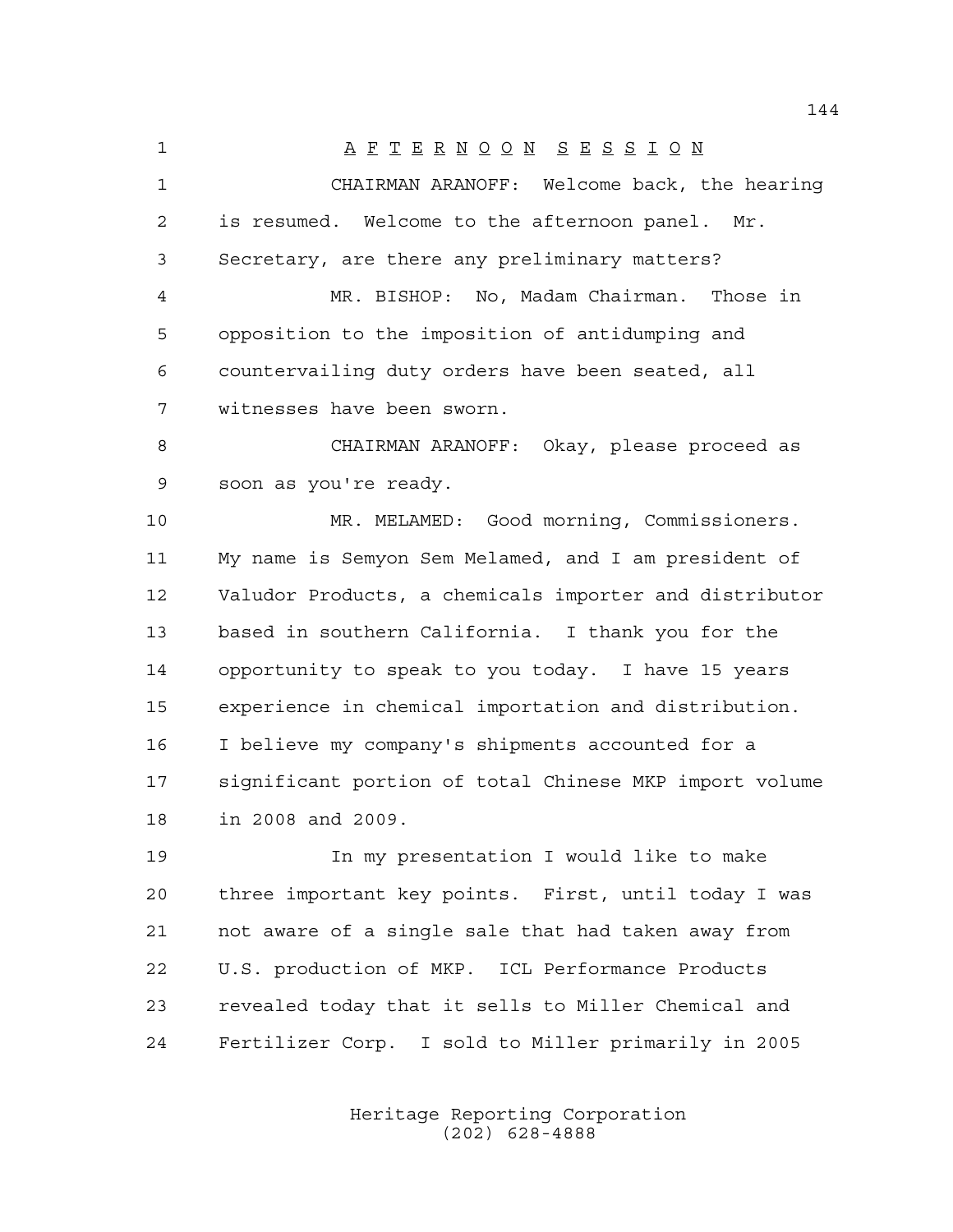and 2006 before Miller complained bitterly about Chinese products. Afterwards Miller sharply decreased MKP orders and our sales in 2008 and 2009 were a fraction of 2006 sales.

 I have competed and won significant customers previously served by imports of MKP from U.S. producers foreign affiliates, but as I understand this is not a basis for the Commission to find injury. The reason I generally have not taken away sales from domestically produced MKP is my second key point. There are two distinct types of MKP, fertilizer MKP and higher grade performance type MKP. Imports from China are fertilizer MKP. Domestic MKP is higher grade performance type MKP.

 Fertilizer type MKP serves the soluble fertilizer market, mostly in greenhouse and hydroponic applications. Performance type MKP serves food and non-fertilizer technical applications. Especially food, but even non-fertilizer higher grade industrial applications in general require lower levels of impurity compared with fertilizers. In my experience, Chinese producers don't perform required testing for some of these impurities.

 In fact, the MKP production and marketing of the largest MKP manufacturer in the world and parent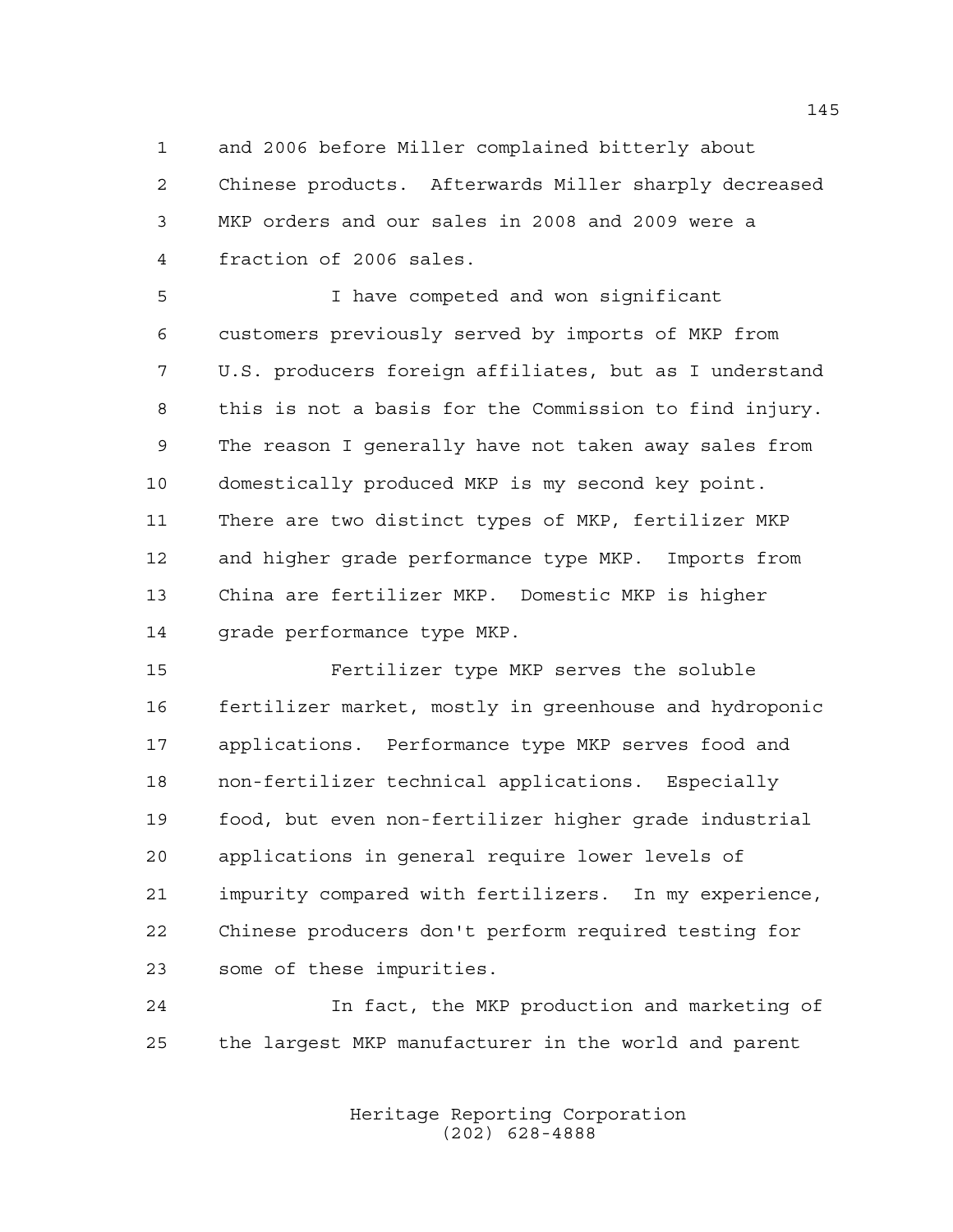company of the sole U.S. MKP manufacturer, Israel Chemicals Limited, also known as ICL, reflects the division between fertilizer and non-fertilizer MKP, namely ICL premium fertilizer produces MKP outside the United States only, and ICL Performance Products, one of the Petitioners in this investigation, produces higher grade performance type MKP in the United States.

 As the business structure of ICL indicates, comparing fertilizer and non-fertilizer type MKP in any material respect is like comparing apples to oranges. ICL's separation of its business between fertilizer and non-fertilizer MKP reflects the market reality, that the production requirements and market competition for fertilizer and non-fertilizer, mostly food types of MKP, are so different.

 That U.S. production of MKP of entirely higher grade performance type MKP makes sense for ICL, which imports MKP from Israel through ICL Premium Fertilizers. ICL would not compete with itself. ICL has chosen to produce the premium product in the United States and supply the fertilizer commodity grade segment of the U.S. market from Israel. The domestic industry, mainly ICL Performance Products, does not compete with and for all practical purposes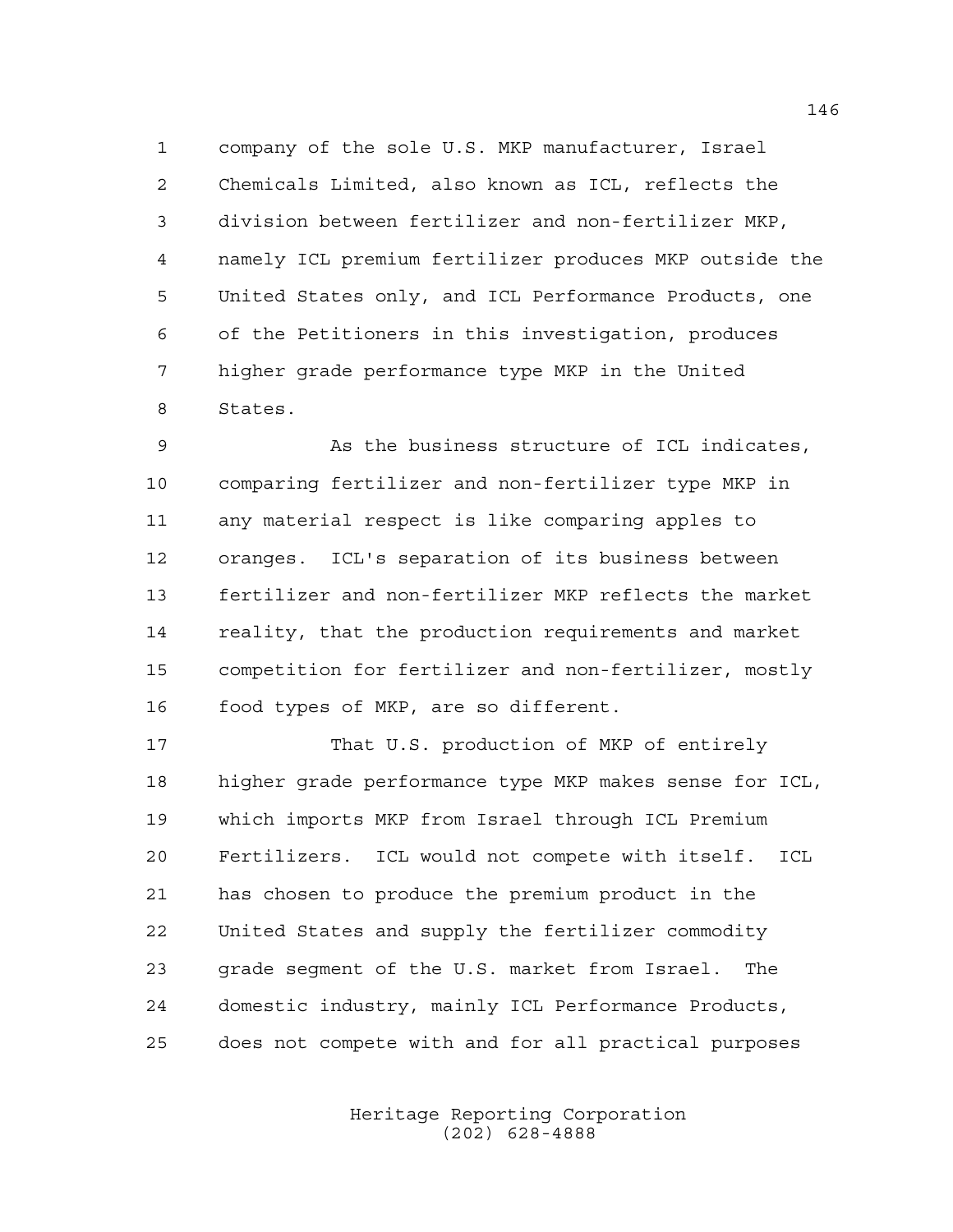their MKP is not substitutable for MKP imports from China.

 Imports of MKP from China, Israel, and to some extent Mexico, are primarily used for fertilizer. For technical grade fertilizer MKP, U.S. end user depend entirely on imports. U.S. production and the majority of imports from Mexico and Europe on the other hand are used for either food grade applications or to a lesser extent for non-fertilizer technical users. Thus there is no significant competition between Valudor's sales and U.S. domestic production.

 There is however competition between the domestic industry's sales and imports from some other countries. As to so called food grade MKP coming from China, I do not believe it is being sold in the high end food segment in which the domestic industry concentrates its sales. As our fertilizer MKP sales in the U.S. increased and we established ourselves as a major importer of MKP to the U.S. market, I researched the potential for expanding to other market segments. The U.S. food industry appeared attractive at the outset.

 Our market research indicated that the majority of non-fertilizer sales are in the food industry and to lesser extent industrial applications.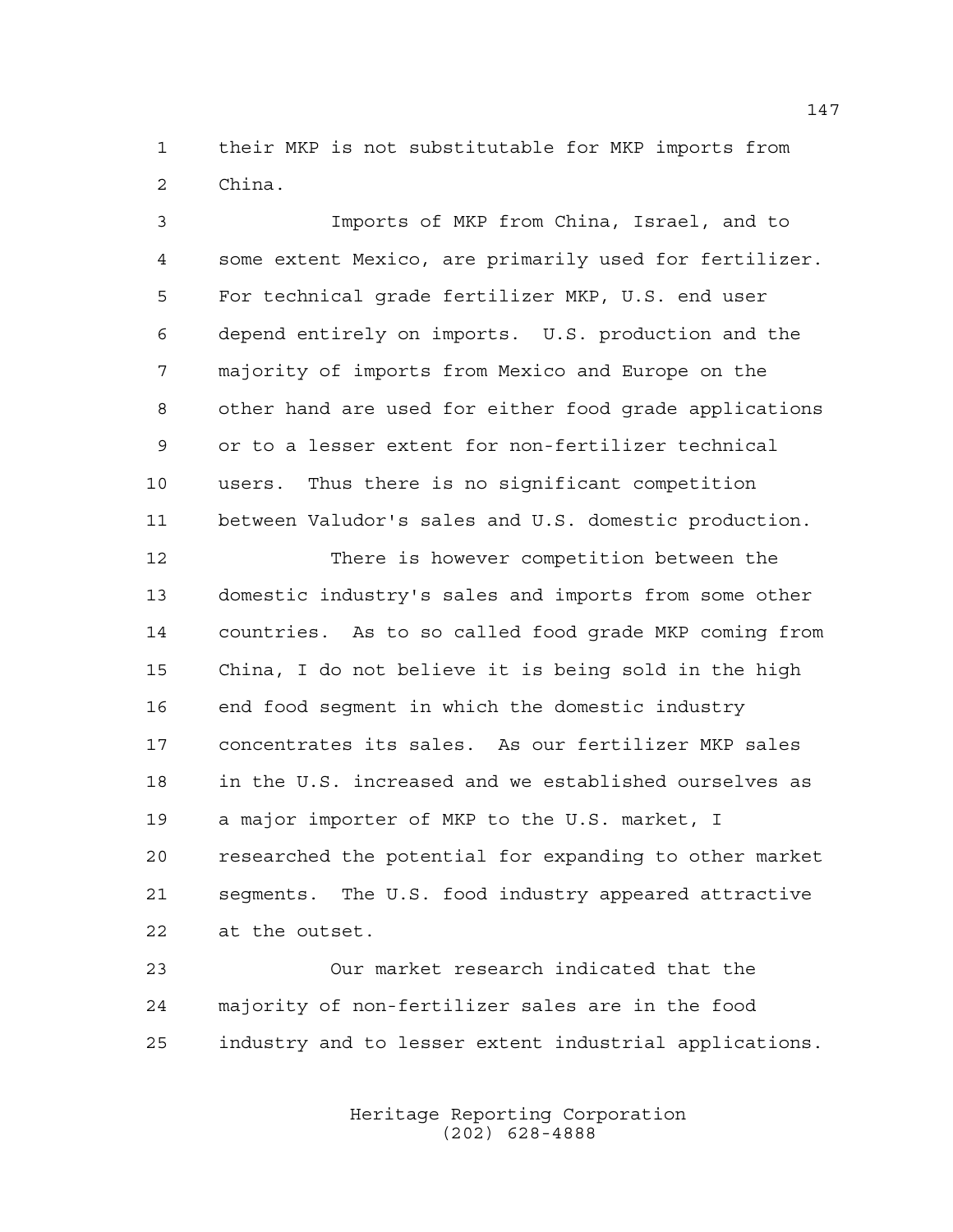One advantage for an importer such as Valudor is that large food customers purchase full truckloads of MKP while industrial customers and smaller food producers buy less than truckload quantities through distribution. However, I quickly discovered it was essentially impossible to sell so called food grade MKP from China for anything other than fertilizer.

 There is a total mistrust in the U.S. market of MKP imports from China for any food application. I can tell you from my own experience I could not convince any purchasing manager of food companies to even consider trying food grade MKP from China after news reports about Chinese children dying from adulterated baby formula and cats and dogs getting sick or dying from pet food contaminated with Chinese ingredients.

17 A major sport drink producer, I am not sure whether it's the same one referenced by ICL, was among those that told me they would not use under any circumstances Chinese MKP. Moreover, U.S. customers require proof of liability insurance and product recall liability insurance from their suppliers. Our insurance company said that if we started selling Chinese MKP to food companies our premium percentage would increase, not only on the food portion of our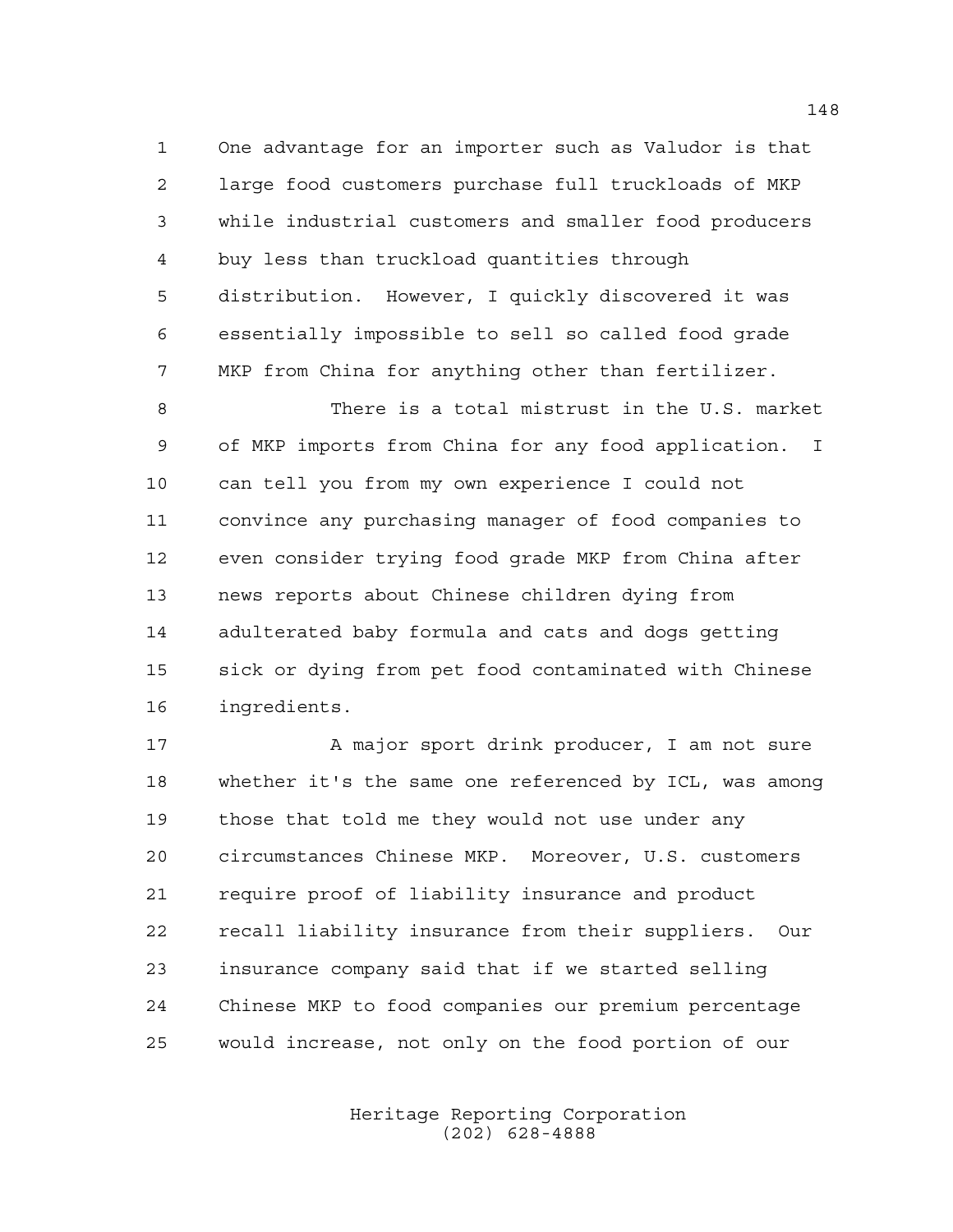sales but on the entire sales revenue.

| 2              | Additionally we could not find any insurer            |
|----------------|-------------------------------------------------------|
| 3              | offering a product recall liability insurance for     |
| $\overline{4}$ | Chinese MKP. Most importantly, as part of Valudor's   |
| 5              | presales due diligence, we conducted a study of       |
| 6              | Chinese food grade MKP production, hoping to show our |
| 7              | prospective customers that Chinese food grade MKP     |
| 8              | would be acceptable. I asked my purchasing manager    |
| 9              | Xiao Jing to visit twelve Chinese factories offering  |
| 10             | both technical and food grade.                        |
| 11             | Before joining Valudor Products, Ms. Jing             |
| 12             | was a sales manager at Nyang Nyang Estar, one of the  |
| 13             | largest MKP manufacturers in China. In all the        |
| 14             | factories she visited, food grade MKP is produced on  |
| 15             | the same equipment as technical grade MKP. She        |
| 16             | reported to me that all production equipment is made  |
| 17             | of carbon steel, not stainless steel as we would      |
| 18             | expect in food grade MKP facilities. There were no    |
| 19             | dedicated food grade MKP storage areas and no         |
| 20             | dedicated food grade MKP trucks.                      |
| 21             | We suggested to Chinese manufacturers that            |

 they make changes to their production of food grade MKP to comply with U.S. food ingredients requirements. Chinese manufacturers' general response was that their most important MKP market is in Asian countries where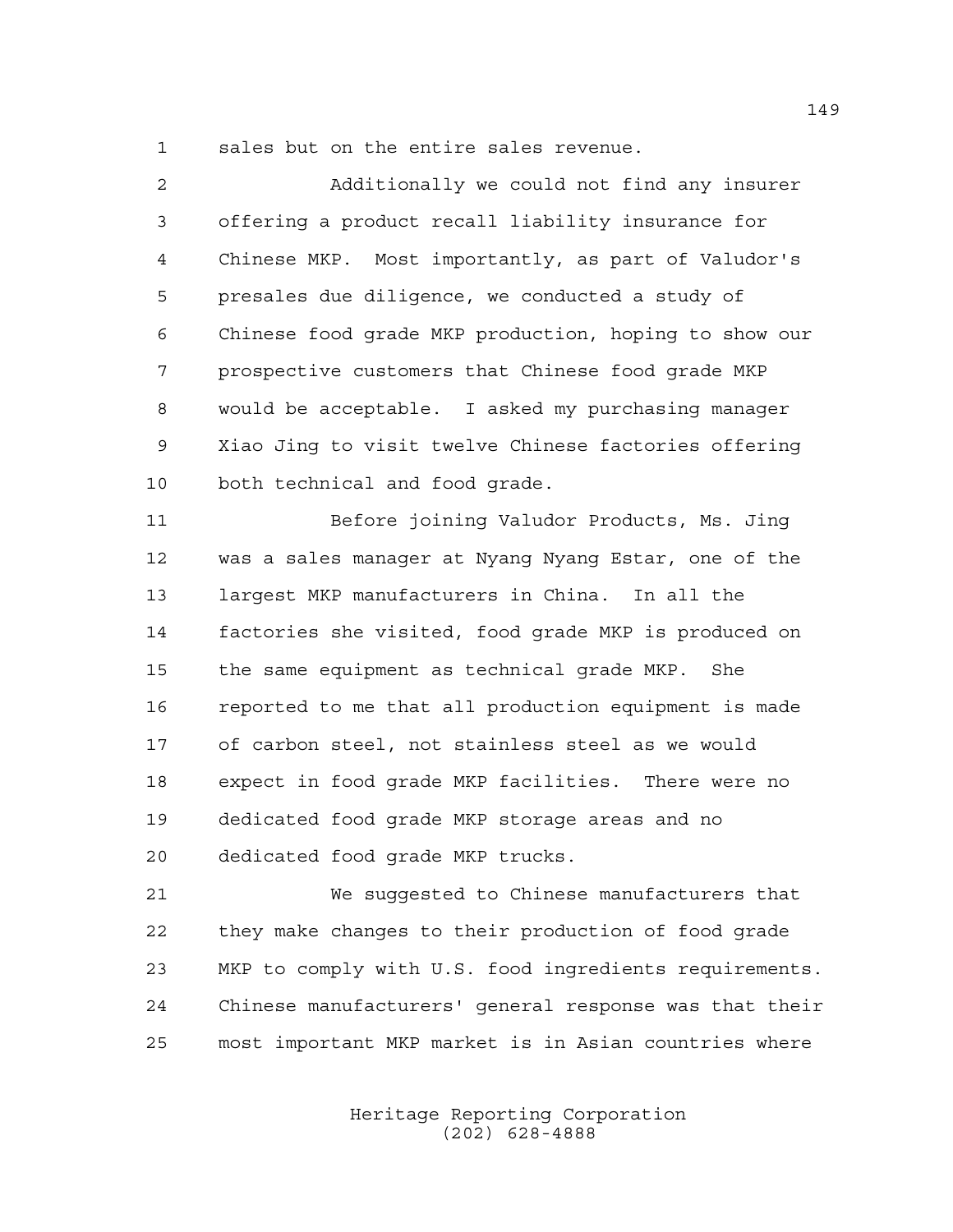Chinese food grade MKP is acceptable. The Chinese companies had no real reason to change their food MKP production.

 After visiting those Chinese factories, Valudor did not pursue sales of Chinese MKP to the U.S. food industry. We have absolutely no plans to do so in the future as we have found no producers of MKP in China that we would be comfortable representing in the U.S. food market. I really cannot see how their facilities in their current condition would pass an audit by U.S. food manufacturers. To my knowledge Chinese manufacturers have no future plans to install stainless steel equipment and dedicated food grade storage and transportation facilities.

 In addition to an inability to sell to the U.S. food industry we also have not had any ability to sell to U.S. chemical distributors. Aside from MKP, these distributors are an important part of Valudor's business. These distributors regularly purchase other Chinese chemicals from Valudor. Chemical distributors sell MKP to a variety of end users, the U.S. food industry and non-fertilizer technical applications. They told us they would not buy Chinese MKP because they want MKP that is suitable for both food and industrial customers.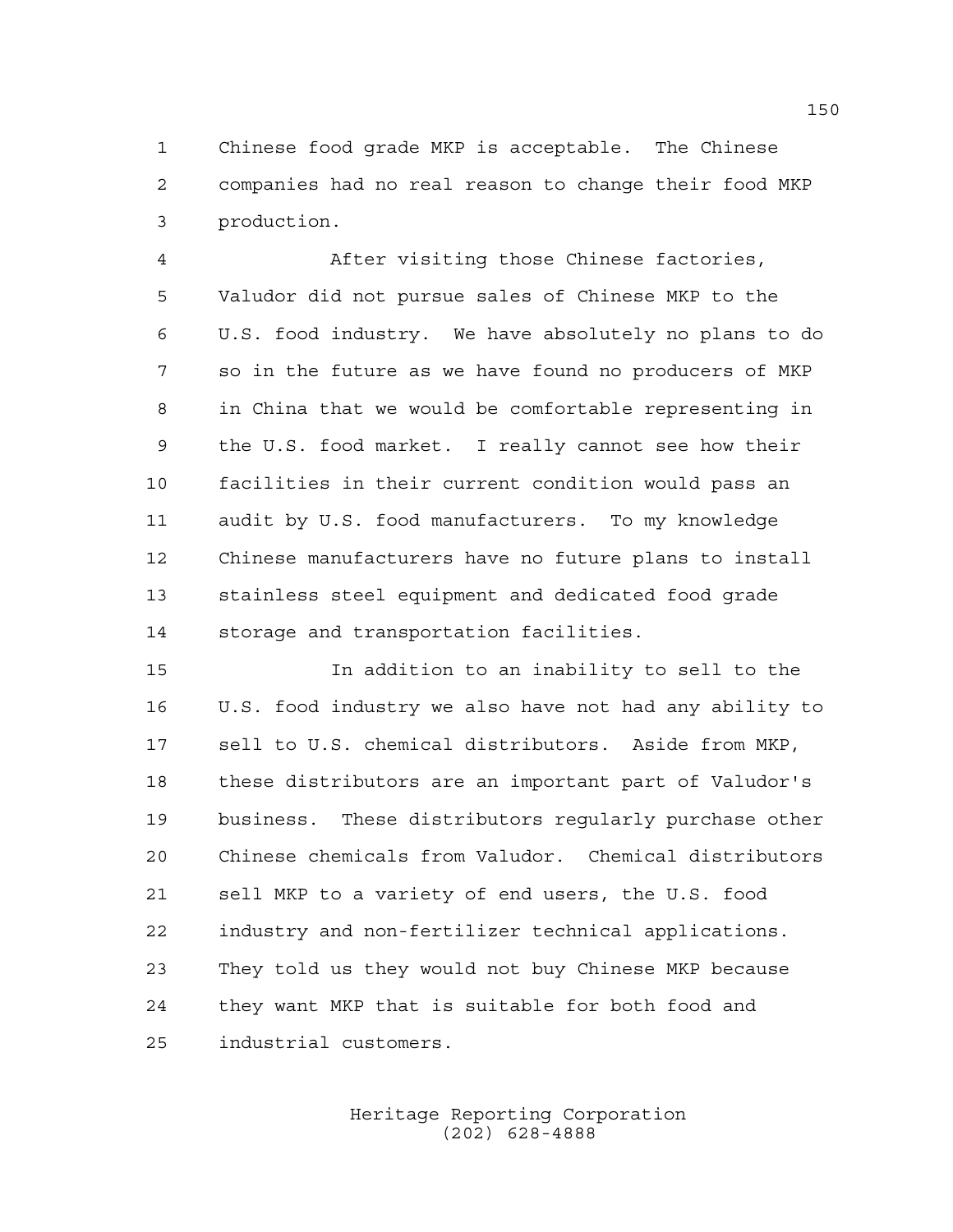Chinese MKP can only be sold to industrial and mainly fertilizer customers. They do not want to keep separate inventory of food and technical grade MKP and they do not have enough volume in non-food applications to justify purchasing full truckloads of technical grade MKP from China. I know from our fertilizer customers that some other importers supplied them with Chinese MKP labeled food grade. Many soluble fertilizer manufacturers ask importers to supply Chinese MKP with the lowest possible impurities levels.

12 A number of such requests increased following negative publicity about Chinese products. So called Chinese food grade MKP is well suited to meet those requirements as food grade phosphoric acid and potassium hydroxide imports limit the percentage of impurities. Valudor has obtained the same quality of MKP. For liability reasons, however, Valudor has always insisted that these shipments be labeled technical grade MKP for fertilizer use. I do not want to run the risk that some of it is sold to the U.S. food industry.

 Because U.S. production in general does not service the fertilizer grade market, imports of MKP are essential to meet U.S. demand for fertilizer grade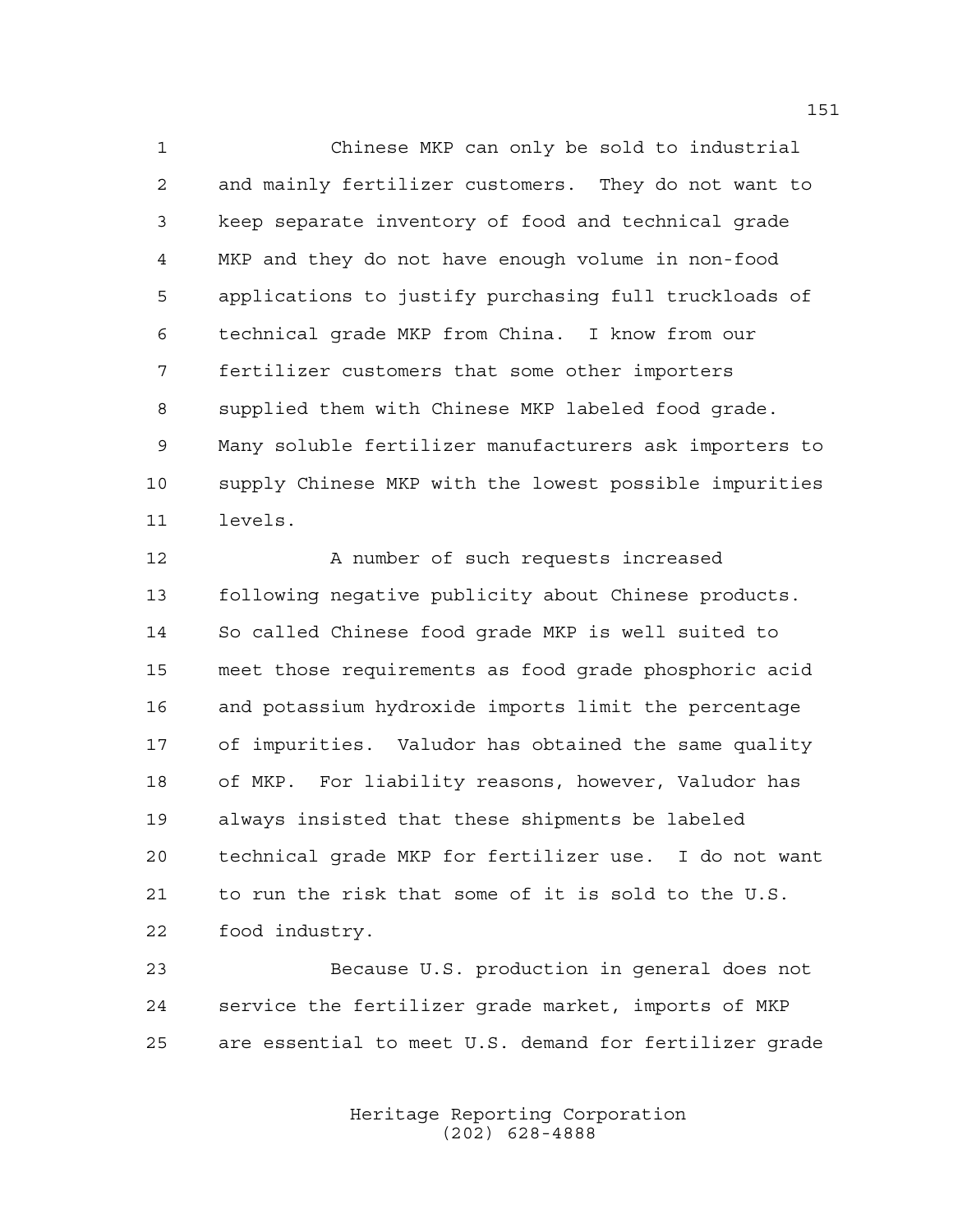MKP. Currently Valudor has no MKP inventory, and almost every day I get calls from customers asking for MKP. Currently I tell them that I don't have any product because of the antidumping investigation and that I still have MKP plants in the United States have petitioned the U.S. government to impose antidumping and countervailing duties on Chinese MKP.

 Their usual reply is, what domestic MKP industry? We're not aware of any MKP made in U.S.A. Several customers have told me that as recently as February of this year they tried to purchase MKP from ICL but were told ICL had none available until around July. By then these customers would not need MKP at all as they would miss the fertilizer sale season. My third point is that imports from China cannot threaten 16 to harm the domestic industry in the future for the same reasons that they have not harmed them to date.

**I sell to fertilizer producers, and vast**  majority of my customers are not even aware of the existence of domestically manufactured MKP. It is well known in the industry that the U.S. domestic production of MKP is sold to food grade customers or for applications requiring more screens and standards and in which higher prices are paid compared with fertilizer production. As far as I'm aware the vast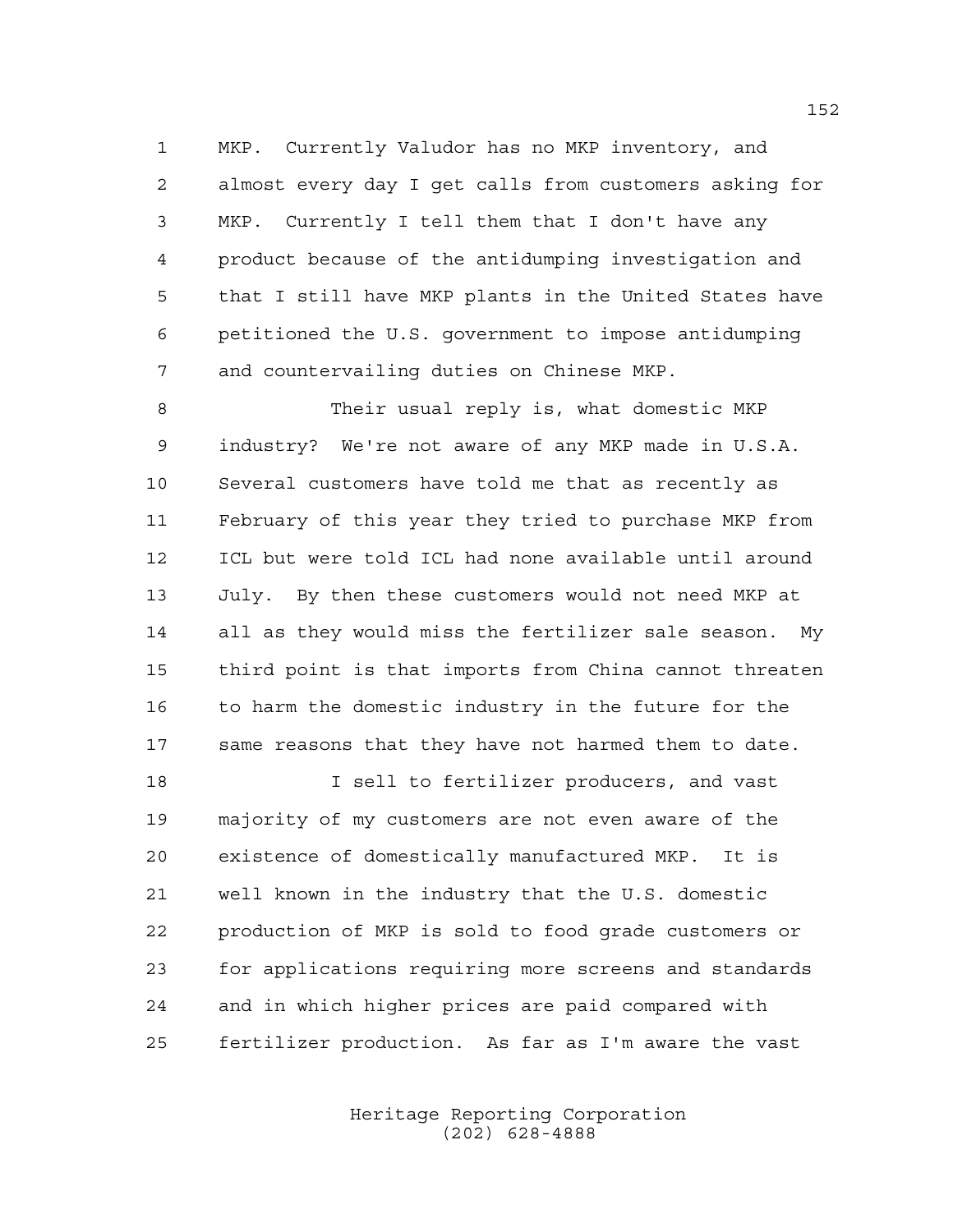majority of imports from China are sold to fertilizer producers.

 Chinese MKP manufacturers fail to fill any significant quantities outside of the fertilizer market, even during severe MKP shortage of 2008. This failure during such favorable market conditions indicates Chinese MKP has no future in the U.S. market for non-fertilizer users. For the reasons I have already explained, so called Chinese food grade MKP is not and will not be marketable to U.S. food customers in the foreseeable future.

 Valudor's failure to expand MKP sales to non-fertilizer markets clearly illustrates the existence of significant barriers to enter U.S. non- fertilizer market segments. Until Chinese MKP manufacturers establish food grade MKP production, storage and transportation practices that comply with U.S. regulation, those barriers are unsurmountable for Chinese MKP. As I mentioned before, Chinese MKP producers have no plans or motivation to make these changes in the foreseeable future.

 Chinese MKP producers have no marketing or sales presence in the United States. They do not participate in any major trade shows or have not visited any customers. I will leave it to the lawyers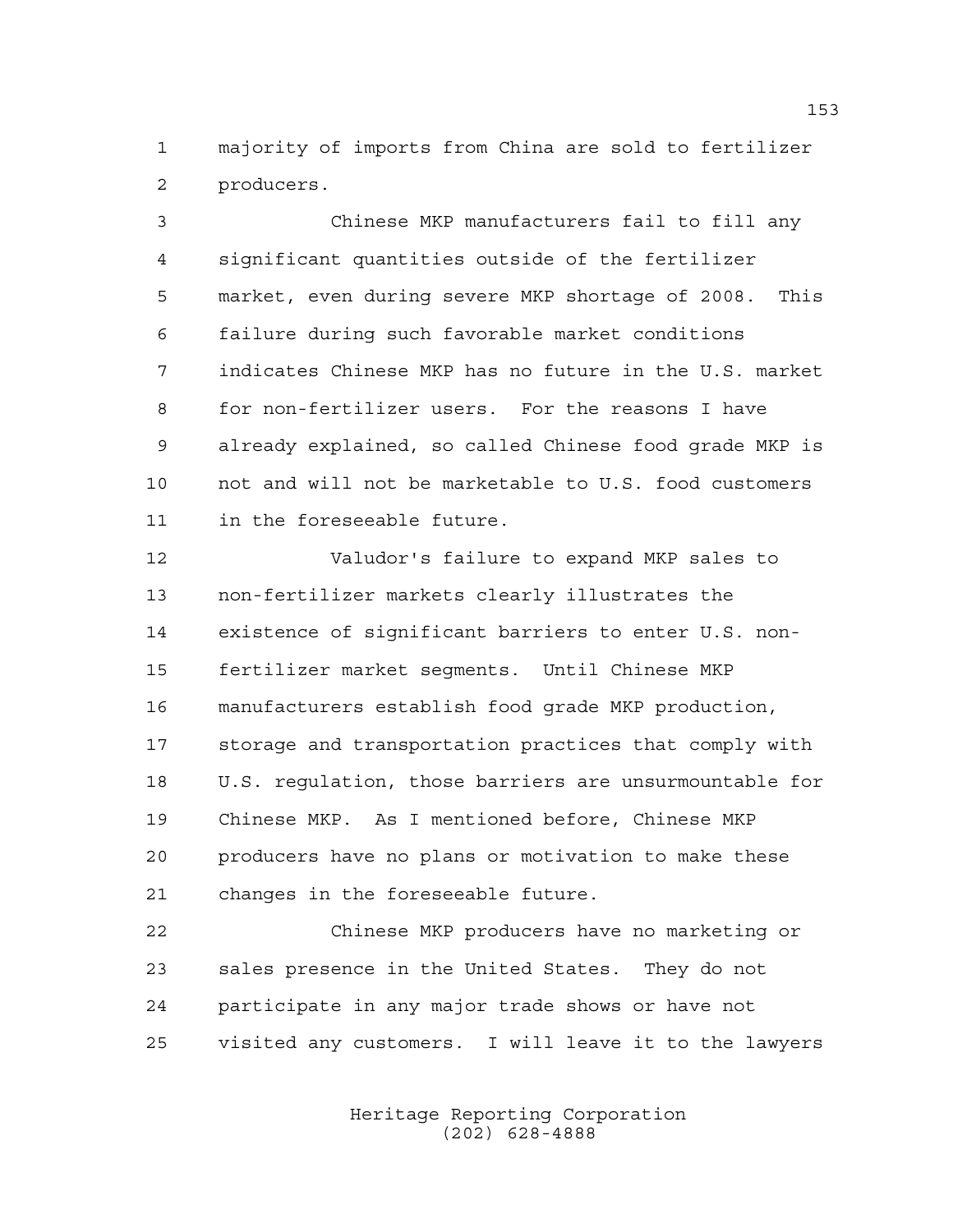to offer more precise arguments against granting protection to U.S. producers of food grade MKP, but from where I sit as a U.S. business owner, I cannot understand why domestic producers that generally supplies none of the products that I import should benefit from trade protection.

 It is not my experience that U.S. producers are trying to compete with fertilizer MKP, and why would they? Their sister company ICL Performance fertilizer supplies this portion of U.S. market with MKP made in Israel. Additionally, U.S. customers biased against Chinese production provides U.S. producers a big advantage over imports from China for non-fertilizer users.

 Imports of Chinese MKP simply cannot substitute for U.S. production of MKP and therefore present no threat to the domestic MKP industry. For the above mentioned reasons this situation is very unlikely to change in the future. Put simply, from my experience in the market eliminating imports of Chinese MKP would not materially benefit domestic U.S. producers, although their foreign affiliate companies would benefit. In conclusion, I urge you to allow imports compete with imports. The winners will be among others U.S. soluble fertilizer manufacturers and

> Heritage Reporting Corporation (202) 628-4888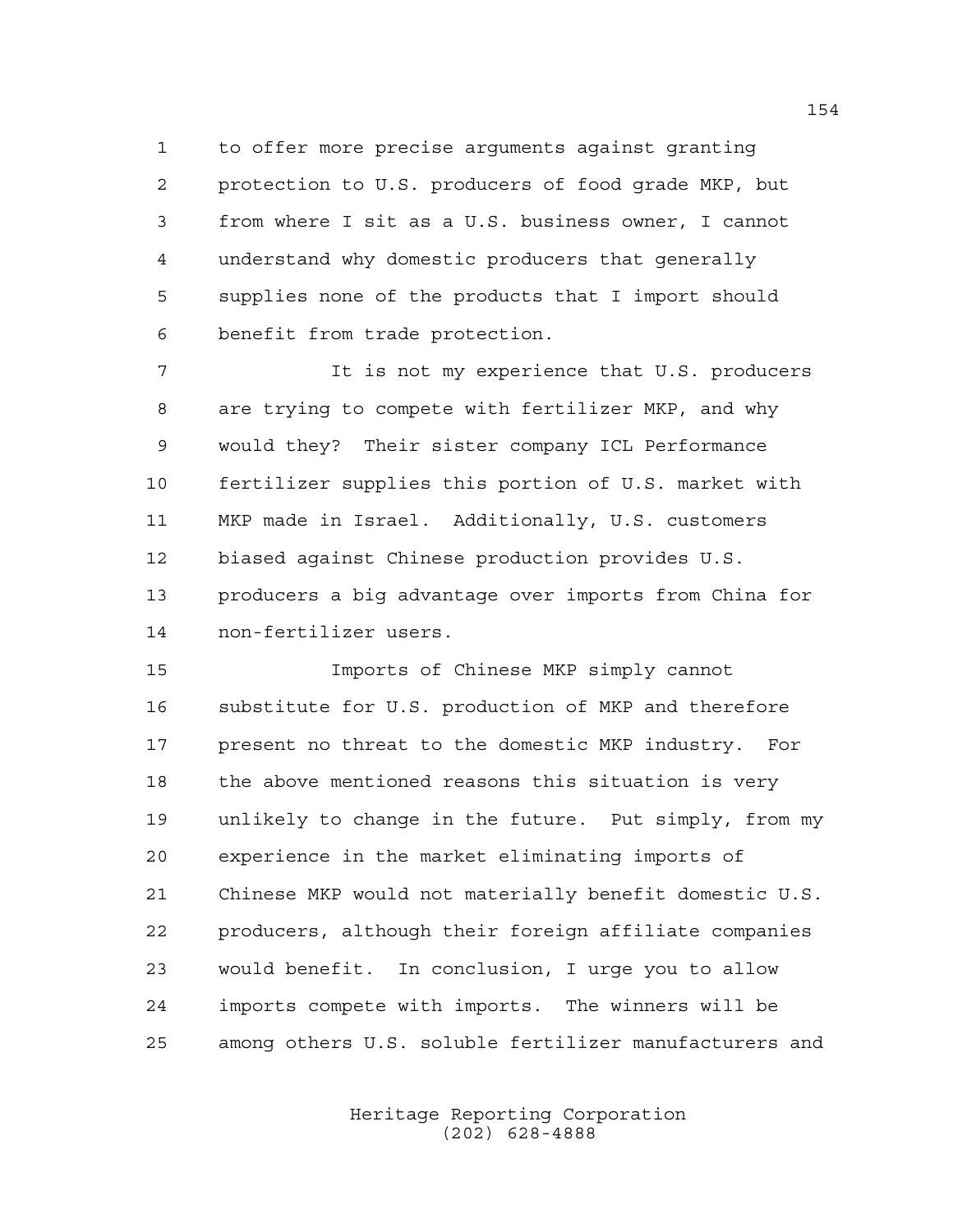American farmers and consumers. Thank you very much for your time and attention, I welcome any questions you may have. CHAIRMAN ARANOFF: That's the conclusion of the panel's testimony? MS. RITCEY-DONOHUE: That does conclude, thank you. CHAIRMAN ARANOFF: Okay. Thank you very much for coming this afternoon and sharing that information with us. I'm going to be the first one to ask questions this afternoon. Mr. Melamed, you testified that you had your associate visit, was it twelve separate Chinese producers? MR. MELAMED: That is correct. CHAIRMAN ARANOFF: All of whom claimed to be producing food grade MKP? MR. MELAMED: Yeah, they advertised it on their websites and offered it to us as the product. CHAIRMAN ARANOFF: Okay, have you provided the names of those producers to the Commission? MR. MELAMED: We can provide them in posthearing brief. CHAIRMAN ARANOFF: Okay, that would be really helpful, thank you. I think you also participate to some small extent in the TKPP market in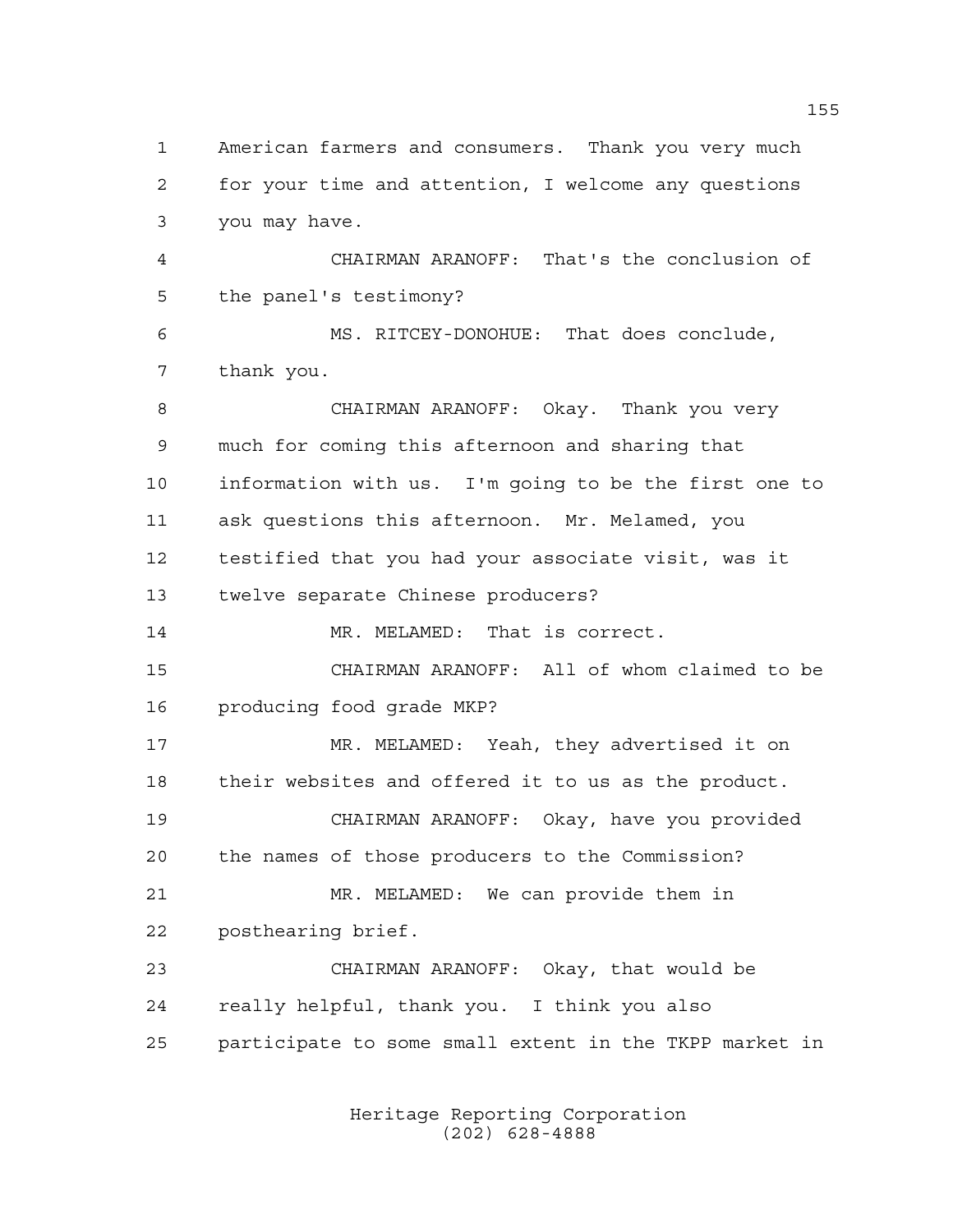the U.S. is that correct?

| $\overline{a}$ | MR. MELAMED: To a very small extent. We                |
|----------------|--------------------------------------------------------|
| 3              | never actively marketed TKPP. From time to time        |
| 4              | customer that buys other product would say, I know you |
| 5              | bring products from China, can you bring some TKPP so  |
| 6              | we would sell it, but we really never been a big       |
| 7              | market presence in it.                                 |
| 8              | CHAIRMAN ARANOFF: So in addition to MKP are            |
| $\mathsf 9$    | there other phosphate salts that you're marketing?     |
| 10             | MR. MELAMED: Oh yeah, we sell quite a bit              |
| 11             | of MAP, GAP, and phosphoric acid.                      |
| 12             | CHAIRMAN ARANOFF: Okay. I'm a little bit -             |
| 13             | - well I'm not quite sure where to go with respect to  |
| 14             | what I view as a real clash in testimony on the facts  |
| 15             | about whether or not Chinese food grade product is     |
| 16             | being sold to food grade users in the U.S. market.     |
| 17             | I've got testimony from the Petitioners that they are  |
| 18             | losing sales, the customers that only purchase food    |
| 19             | grade product, to Chinese product. I've got testimony  |
| 20             | from them that you don't have to have all stainless    |
| 21             | steel piping and equipment in your plant to produce an |
| 22             | acceptable food grade product, particularly if you     |
| 23             | start with the very pure inputs that the Chinese       |
| 24             | producers are starting with.                           |
|                |                                                        |

And I have your testimony on the other hand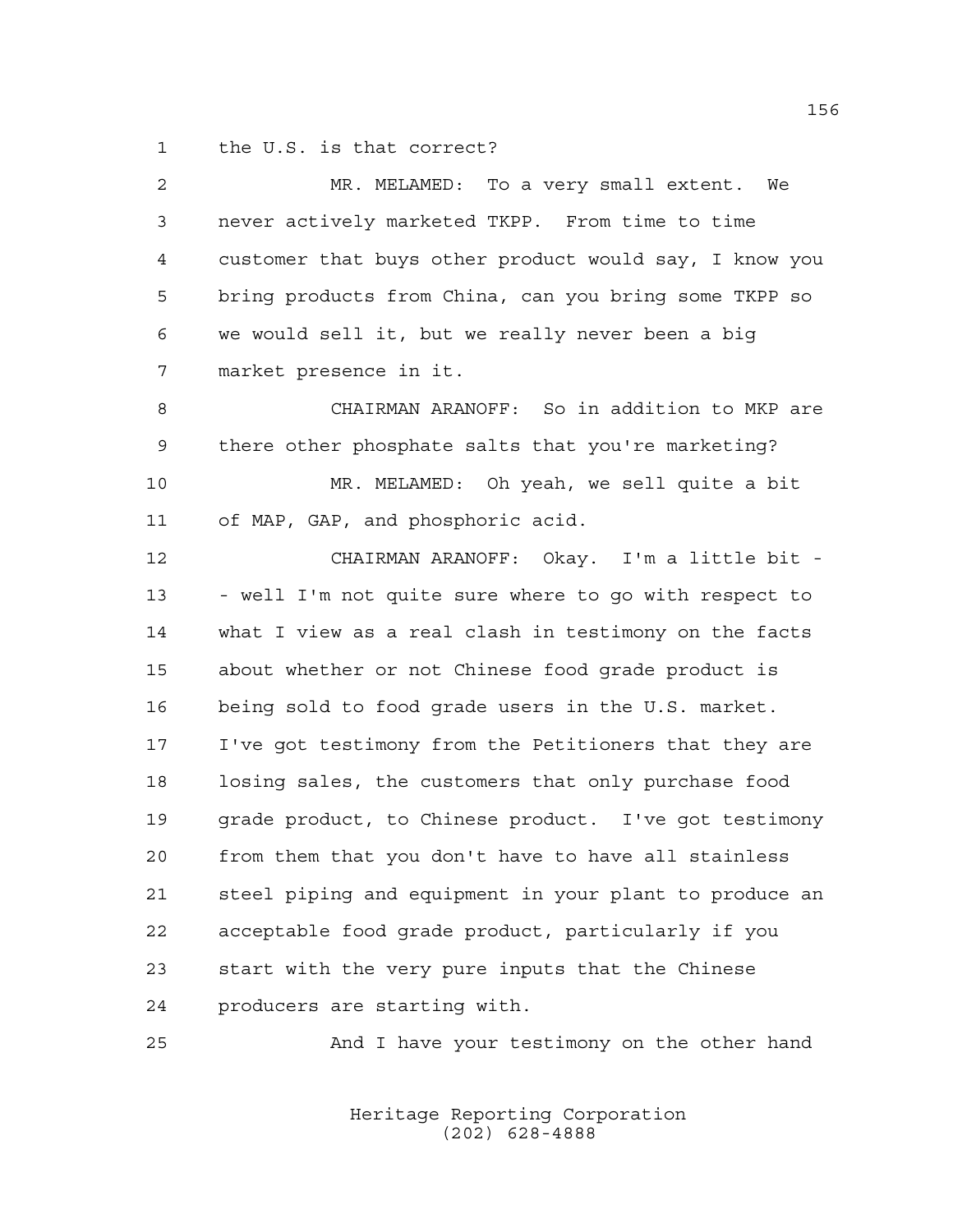that at least in your experience you've never successfully sold the Chinese product to anyone who was making a food or beverage product because they're afraid of it. Is there anything that you can suggest to me, and I open this question up to the domestic industry as well, as to how I can resolve that factual conflict? I'd rather not just make a credibility determination on whose witness, you know, was wearing a nicer tie or, you know, sounded better to me today. I'd rather see people point me to something on the record that could really resolve the ambiguity here. Do you have any suggestions?

 MR. MELAMED: Well, all I can say, I can speak only for myself, we never succeeded, we never sold a bag of MKP to any food grade customer. On the other end we sold about 15 million pounds of Chinese MKP to fertilizer industry. So we started in '05 with zero, we went to being one of the biggest Chinese importers of MKP in '09, and it speaks to some degree of our ability to sell. At the same time we have never been able to sell any food grade MKP. As far as the Chinese production goes, it's not only the stainless steel equipment, they do not maintain separate food storage facilities, they do not maintain separate trucks.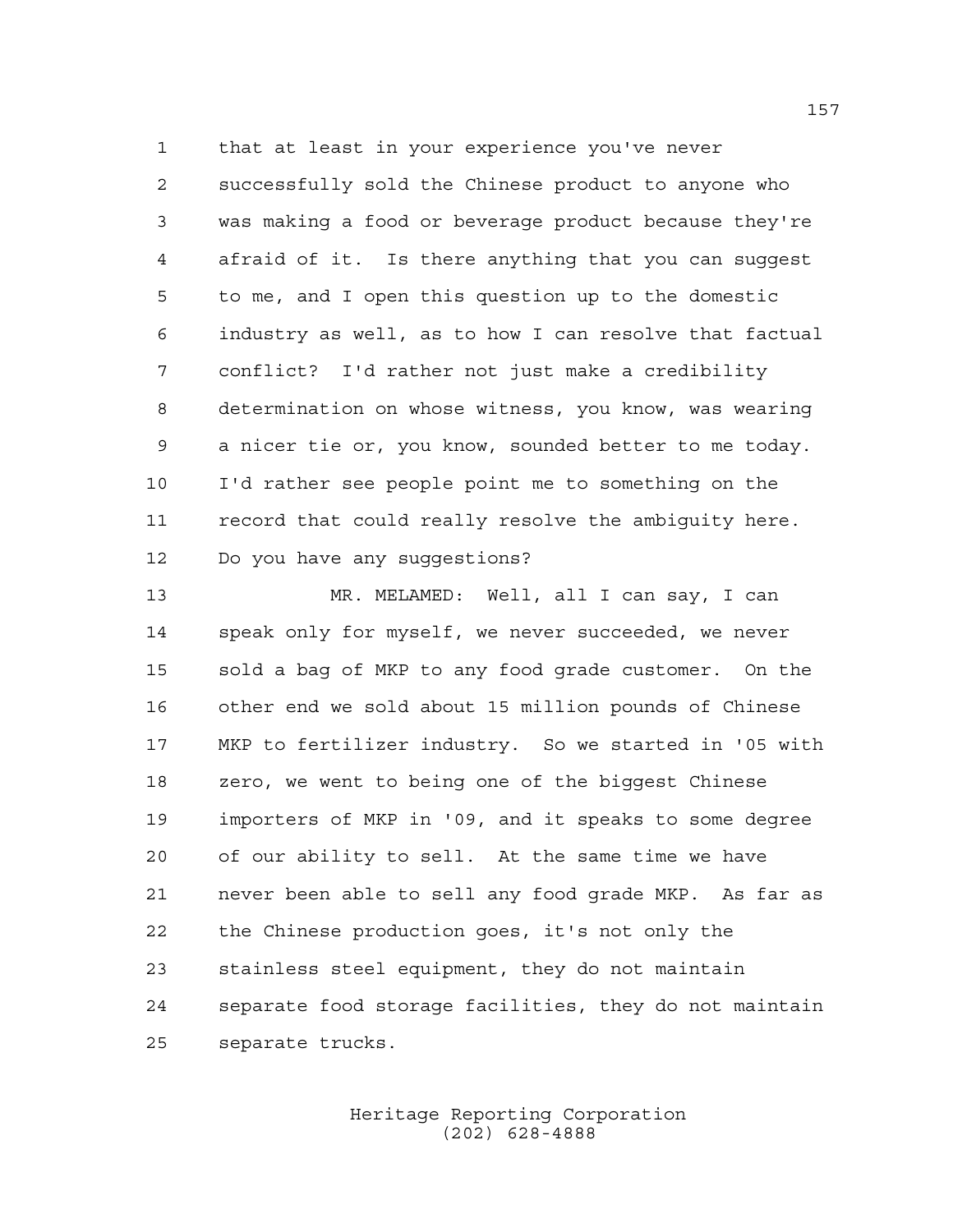I believe Petitioners mentioned today requirements for trucks that needed to be food grade, and Chinese do not have that, they store it in the same areas. There is much more than using just the purified phosphoric acid or stainless steel equipment. As our audit has showed of their factories, there are many things that they are not doing in accordance with U.S. requirements, and we were simply not comfortable representing such product in the U.S. But before we learned about it we spent quite a bit of time trying to market it anyway and it wasn't successful either. So it was a case where really it didn't work and there were many reasons and it just never worked for us.

 CHAIRMAN ARANOFF: Okay, now the time period when you were attempting to market Chinese food grade product in the U.S., what time period are you talking about?

 MR. MELAMED: '06, '07, the same time when we were very successful in marketing fertilizer products.

 CHAIRMAN ARANOFF: Okay, and when you talk about U.S. requirements, I think I heard mention in this morning's testimony that there are Chinese producers whose product is FDA certified. Is that the proper agency? Whose requirements are you talking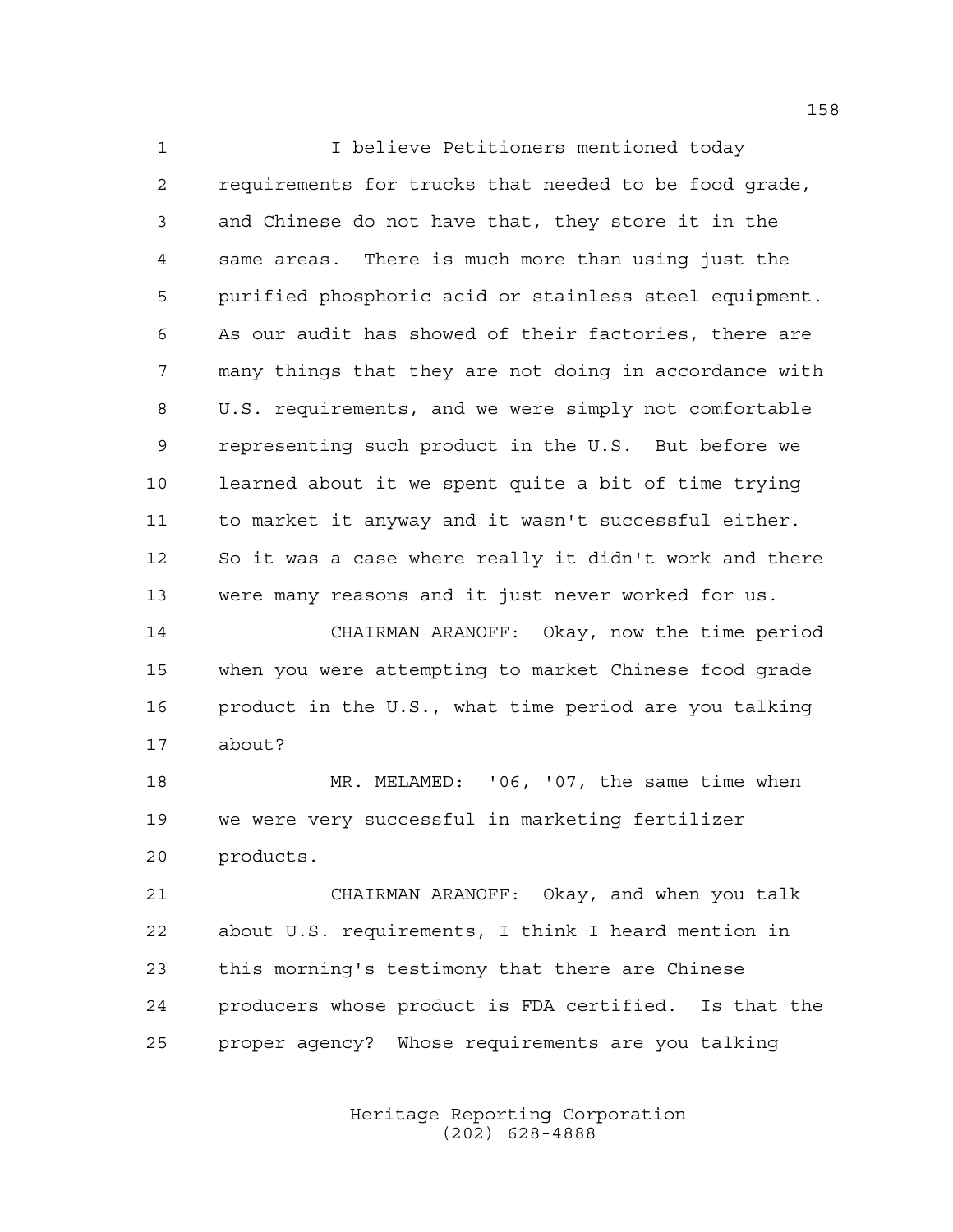about, are they the requirements of individual buyers or is there a government imposed standard?

 MR. MELAMED: I believe there are government standards; we'll research it further and present it in posthearing brief. Also, individual buyers might have stricter requirements based on their internal procedures. We have not encountered any companies that we feel are complying. There might be others that we never went to, but we went to twelve and from what I understand, I asked my purchasing manager, she spent several years working at one of the biggest MKP producers in China, who we should go to, and she suggested those companies and we could not find any evidence that they would pass any audits or something that we would be comfortable representing here.

 CHAIRMAN ARANOFF: Okay. Now, you said you'd never successfully sold your product for any food grade applications. Do you always know what the purchaser of your product is using it for?

 MR. MELAMED: Mostly we sell to end users. As I told you before we never sold any distributors any MKP either, because distributors told me, is your product food grade? And after I knew the results of these inspections I said, no we cannot offer you food grade product. And then they say, we cannot buy it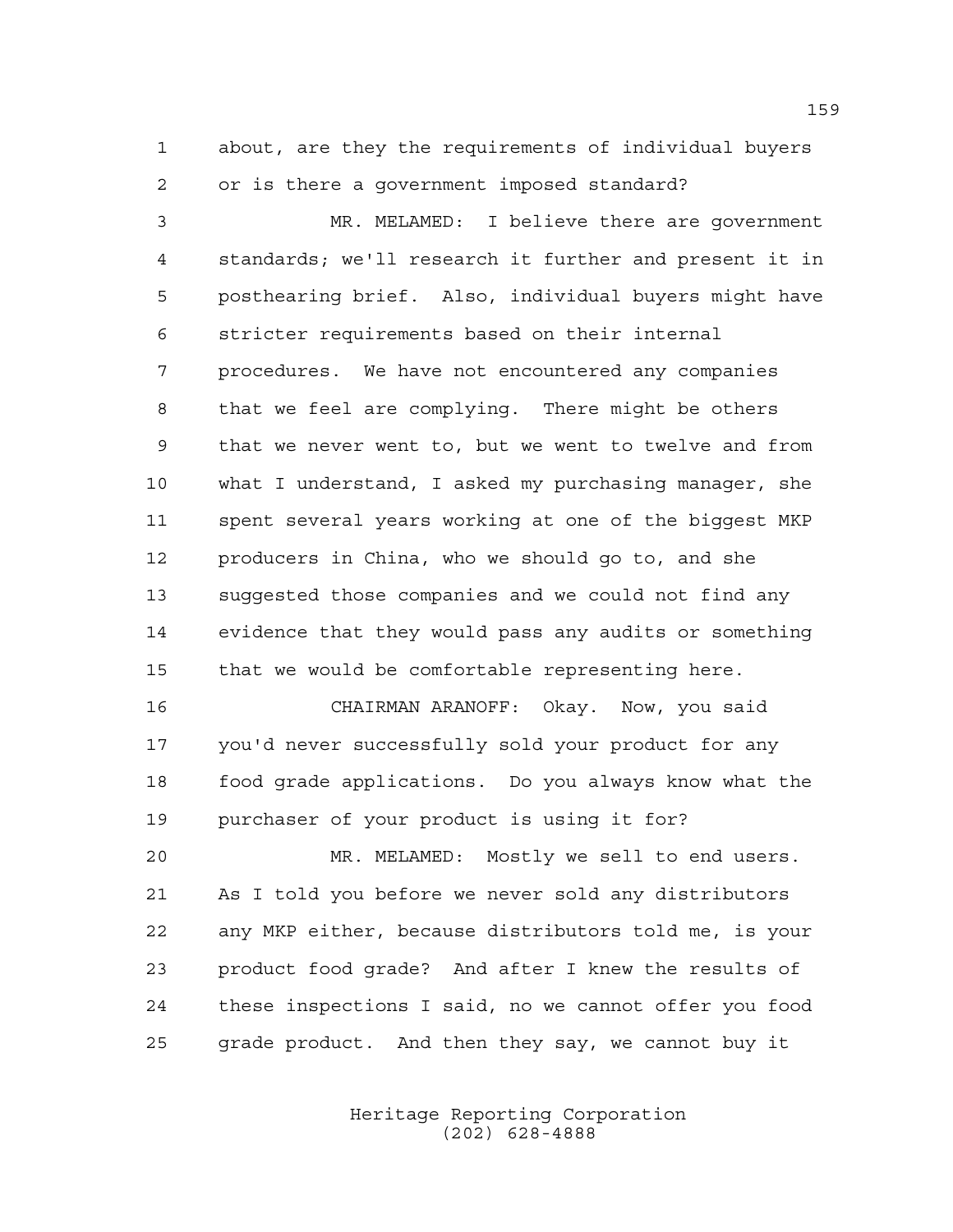then, because we want both grades, our sales are

 small, if we keep two inventories it's going to last us forever, we just want to have one inventory, it's a small product for us.

 CHAIRMAN ARANOFF: Okay, so the answer is you actually you do know, you do know that nobody has bought it for --

 MR. MELAMED: Like all of our MKP sales are to end users, we don't sell to distribution.

 CHAIRMAN ARANOFF: And all those end users are making fertilizer, that's their business.

 MR. MELAMED: All of them are fertilizer companies. I can provide complete name list of our customers in posthearing brief.

 CHAIRMAN ARANOFF: Okay, well that would be very helpful.

 MS. RITCEY-DONOHUE: And if I just may make a quick point that I hope is responsive. With respect to kind of the standards, as I think we actually heard a lot of useful information this morning, there are a number of areas in which those standards are applied in terms of the production as well as the storage as well as the handling as well as the transportation. And so all of those, you know, have to meet certain requirements, and those are elevated as we heard this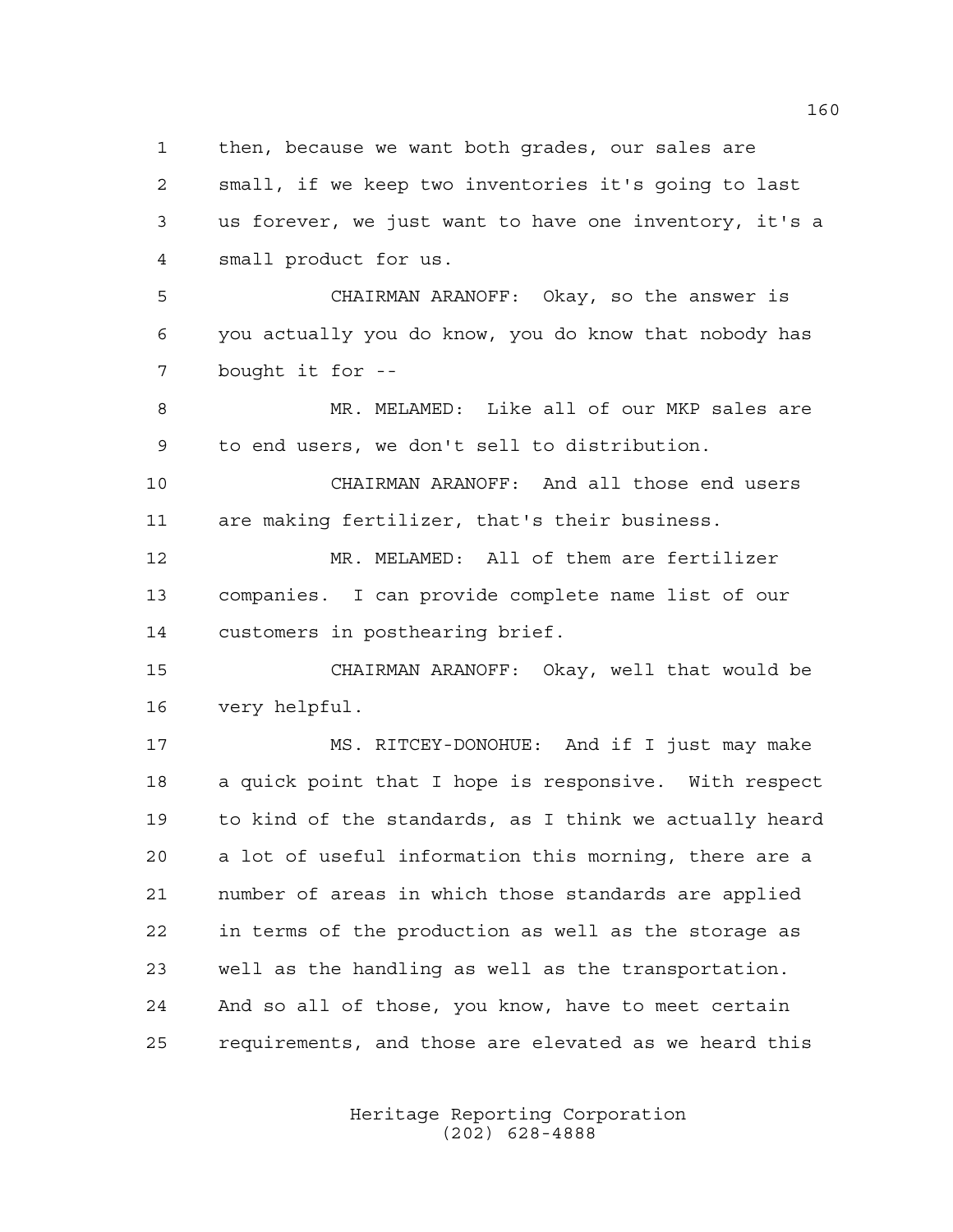morning for to food use in the food industry and pharmaceuticals.

 And although we can't talk about obviously the proprietary data here, you know, our clear understanding of the data as we interpret it is by and large it's very clear what end users the Chinese MKP, whether it's food or technical grade, are being used for. And so I'm not sure what producers, in particular their talking about an FDA certified, I know they mentioned Wenda, but nonetheless I think the data on the end users is, you know, particularly instructive and very important.

 The other thing that we heard this morning of course is that the stainless steel, while as they said as a technical matter may not be strictly required, is preferred, and that is also another important distinction because we're talking about, you know, there's a clear preference for someone in the industry, in the food industry and pharmaceutical that have strict standards, they're not going to buy something that's not up to their preferred standards. CHAIRMAN ARANOFF: Well then let me ask, you know, we heard a lot of testimony about 2008 and there being very tight supply in the U.S. market, well raw

material costs going up and then an issue with KLH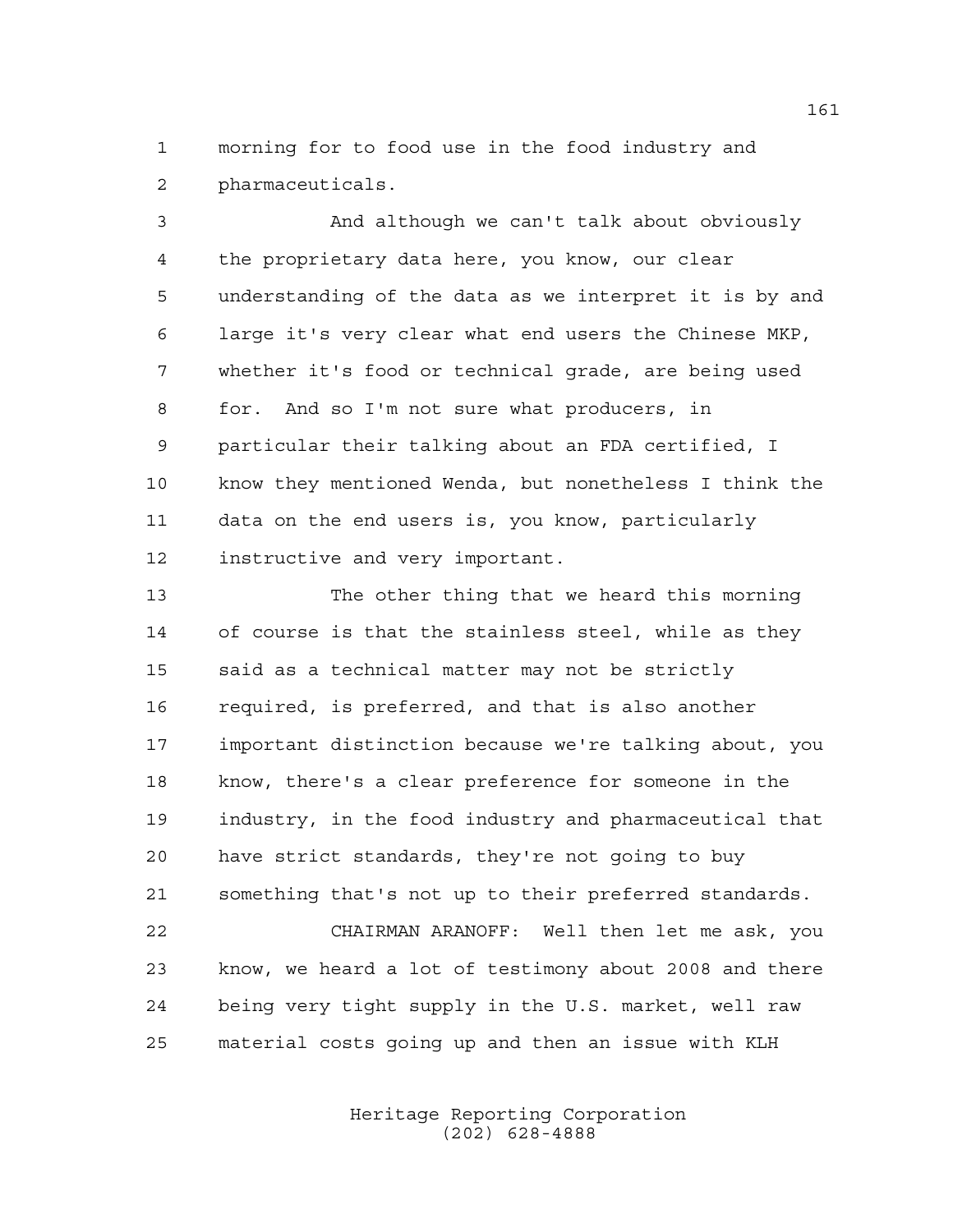availability resulting in some high prices and tight supply. Since you're only serving the fertilizer segment of the market, did that all just completely pass you by or how did you experience the events of 2008?

 MR. MELAMED: Well we had quite a bit of demand and the prices were going up in China a lot. And we were just supplying as much as we could. In the winter there was an energy shortage so we couldn't get as much as we wanted. Obviously there were some shortages in China as well and some price increases, but we were just trying to do our best and supply as much as we can.

 CHAIRMAN ARANOFF: So you were affected by the raw material cost increases?

16 MR. MELAMED: Oh absolutely.

 CHAIRMAN ARANOFF: And you raised your prices because of that?

 MR. MELAMED: Absolutely. The way we operate, we have almost no fixed costs, all of our costs are variable. We work for a certain profit margin. We never sell if we cannot make a profit. CHAIRMAN ARANOFF: Okay. And, well I see my time running out so I won't ask my next question this time, I'll wait til the next time, but thank you for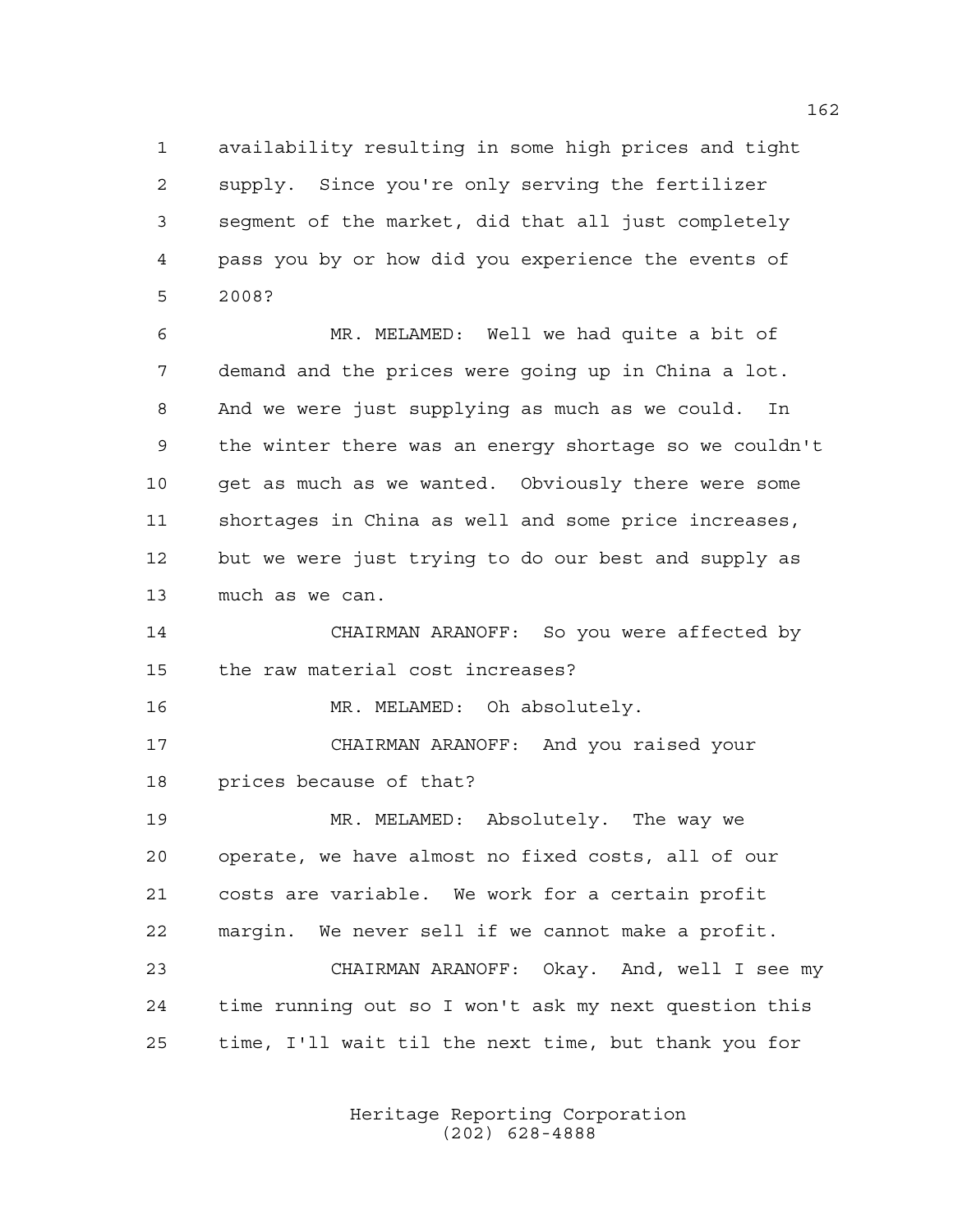those answers. And let me turn to Vice Chairman Pearson.

 VICE CHAIRMAN PEARSON: Thank you, Madam Chairman. Mr. Melamed, this morning I had a discussion with the domestic industry on the basic question of whether China is a net importer or net exporter of phosphates. You're involved with this business. Do you have a sense of that one way or another?

 MR. MELAMED: I don't know, there are so many phosphates. I will research and present an answer in posthearing brief, I will ask my Chinese employees to look into it as well and we'll do our best to provide an answer.

 VICE CHAIRMAN PEARSON: Okay, thank you. You've indicated that you're selling most of the imported MKP into fertilizer use. Have you sold any Chinese MKP for use in the United States for cement?

MR. MELAMED: No.

 VICE CHAIRMAN PEARSON: For some type of chemical processing?

MR. MELAMED: No.

 VICE CHAIRMAN PEARSON: Production of fungicides?

MR. MELAMED: No.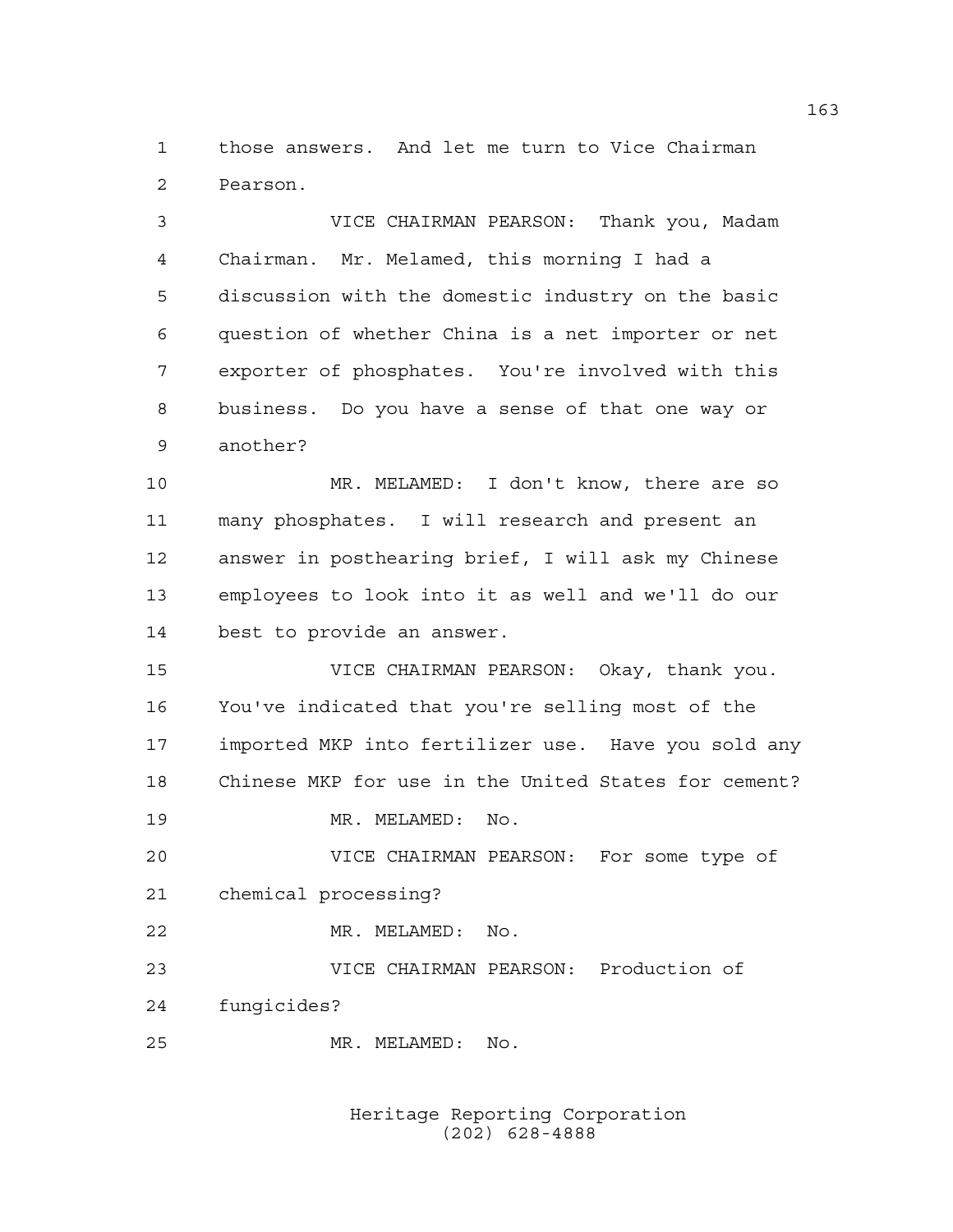VICE CHAIRMAN PEARSON: Okay, you've really specialized in MKP for fertilizer.

 MR. MELAMED: We tried to go into the food market, we tried to service non-food technical applications for distribution, but we failed. So just by the way this product is and market perceptions are, we were limited to fertilizer use. We're not selling to these industries because we didn't try or didn't want to, we just couldn't.

 VICE CHAIRMAN PEARSON: Okay. Well, for some of the other non-food uses in the United States you might have a chance just because you wouldn't be dealing with noncompliance with the food standards used by U.S. food companies.

 MR. MELAMED: This is the point I was trying to make to my distributor customers, I was saying, well I don't have food grade but why don't you sell it in cement and fungicides and laundry detergents and so on? And they say, well we need a product that we can sell everywhere otherwise it's going to sit here for a year and get compacted and we won't be able to sell it at all. It's not a big mover and we just need product that we can sell to both food and non-food.

 VICE CHAIRMAN PEARSON: Ms. Ritcey-Donohue, you will know from reviewing the staff report that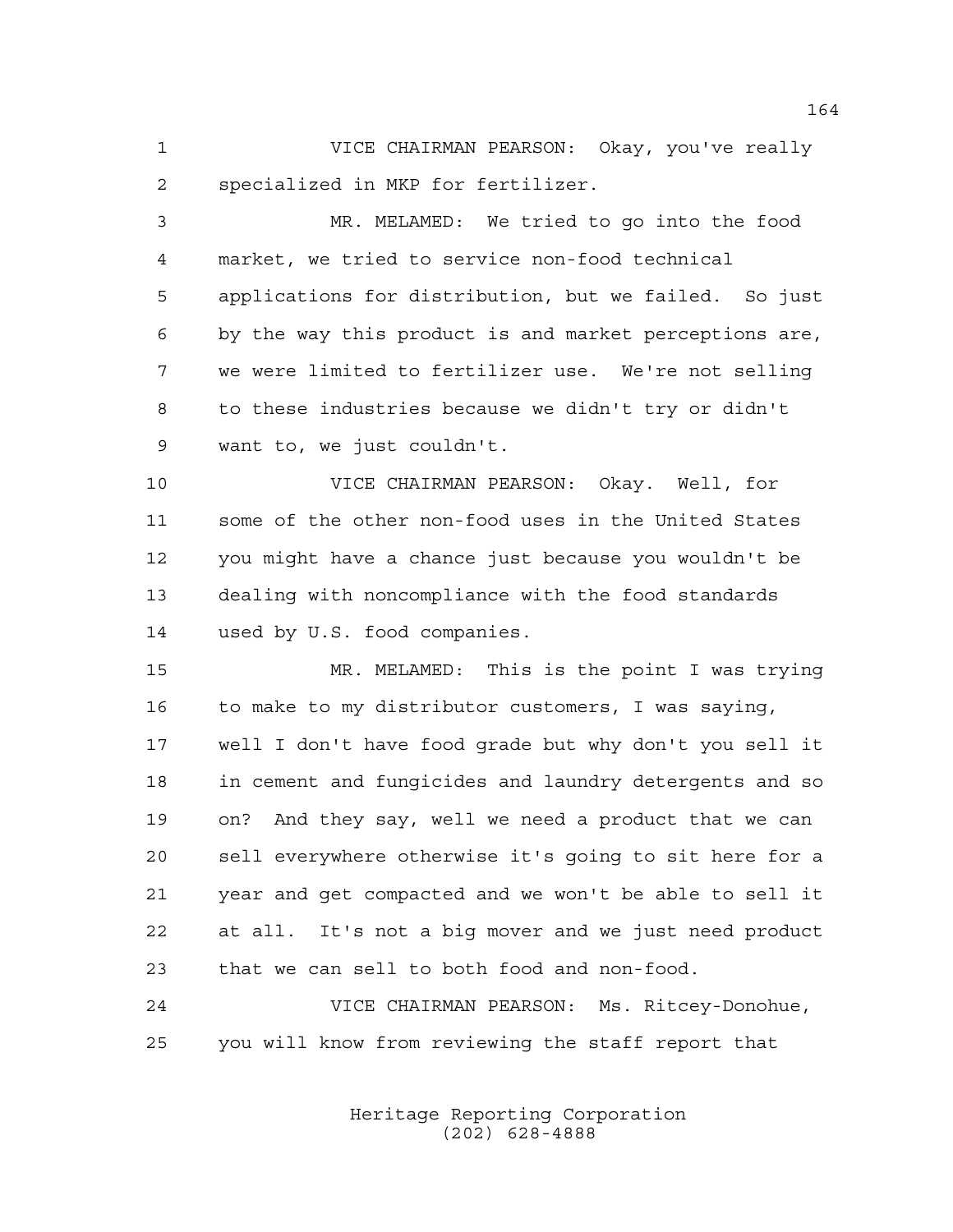table 4-17 does indicate a small amount of Chinese MKP being indicated as used in food and beverage production in the United States. Do you have any knowledge of whether that actually is happening, is there a possibility that there's some error in our data or do you have thought on that?

 MS. RITCEY-DONOHUE: Yes, we are aware that there is reporting of very small quantities, and our client Valudor has no insight in his experience over the past five years, he has literally been unable to make a single sale or get any interest with respect to the Chinese MKP because of the quality concerns. So it's, you know, it's also to the extent that, you know, when we look at that, immediately at best, you know, what we see if that data are correct is, you know, limited competition at best is what's going on here. So if there's ever a case where that is an appropriate term, that would seem to be so here with respect to, you know, to the extent that there are any food grade MKP coming in from China being used for truly food and beverage applications.

 VICE CHAIRMAN PEARSON: Do you have any knowledge whether there might be a plant in China that would be a wholly owned foreign, wholly owned by a foreign firm, a Western firm perhaps, that was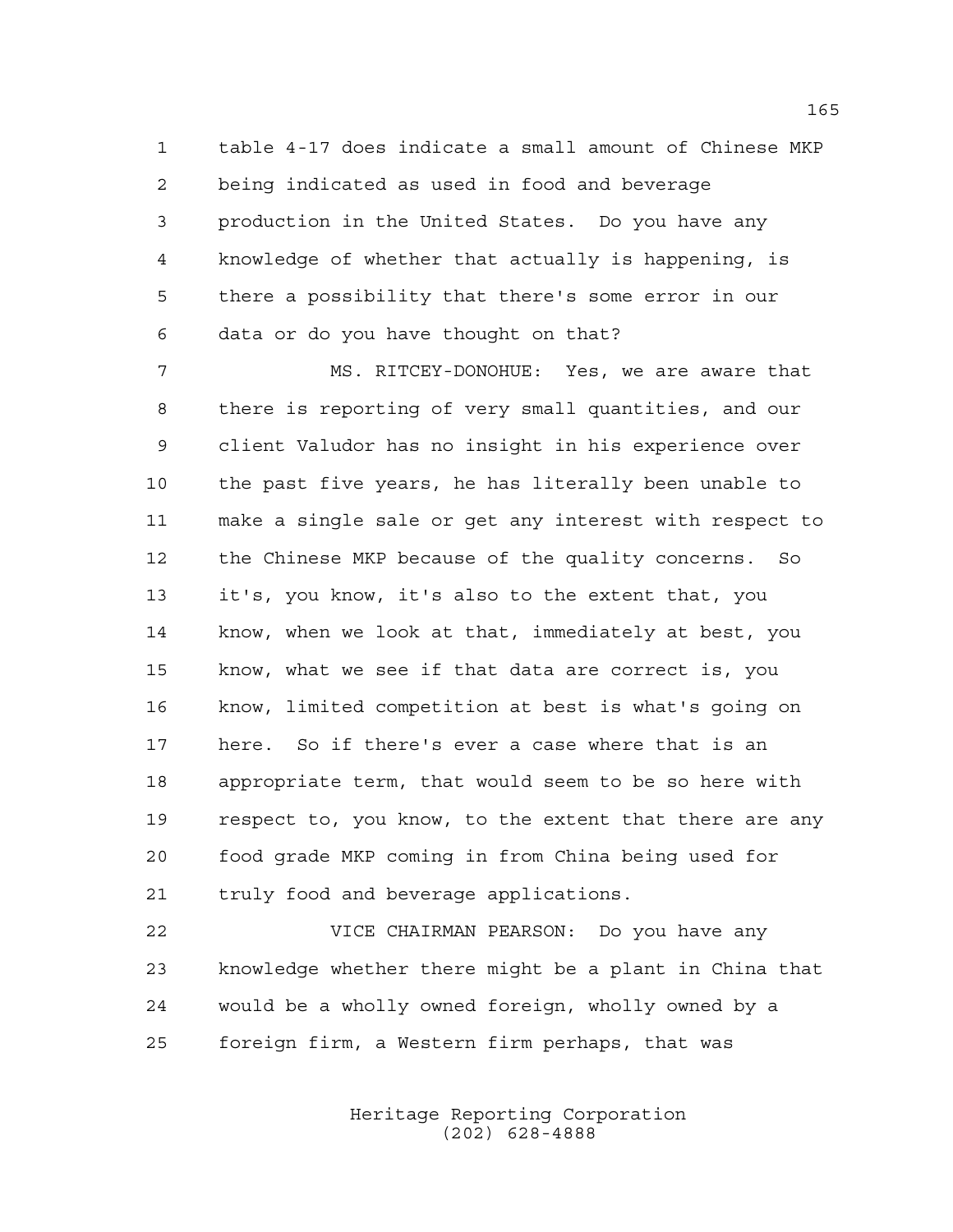sophisticated in chemical production and was making a food grade that it could bring into the United States and perhaps sell to an affiliated company or what not for food purposes?

 MS. RITCEY-DONOHUE: That actually, just yesterday there is something that came to our attention, and I'm reluctant to say anything because we haven't really had any time to look at that question, but the answer may be yes. Whether they are responsible for that limited amount or not I also don't know, but we would certainly look into it and try to give you the best answer we can in our posthearing.

VICE CHAIRMAN PEARSON: Excellent.

 MR. MELAMED: What I can add is I know there is a Thermophos and ICL facilities in China. I don't know enough about them, I don't know if they make MKP or not. We will look into it and let you know in the posthearing brief. At this time I know they exist, I don't know if they make MKP or other phosphates.

 VICE CHAIRMAN PEARSON: Okay, well and perhaps the domestic industry could address that question also in the posthearing, just give us some sense of what plants the affiliated firms might operate in China, product mix, and food grade capable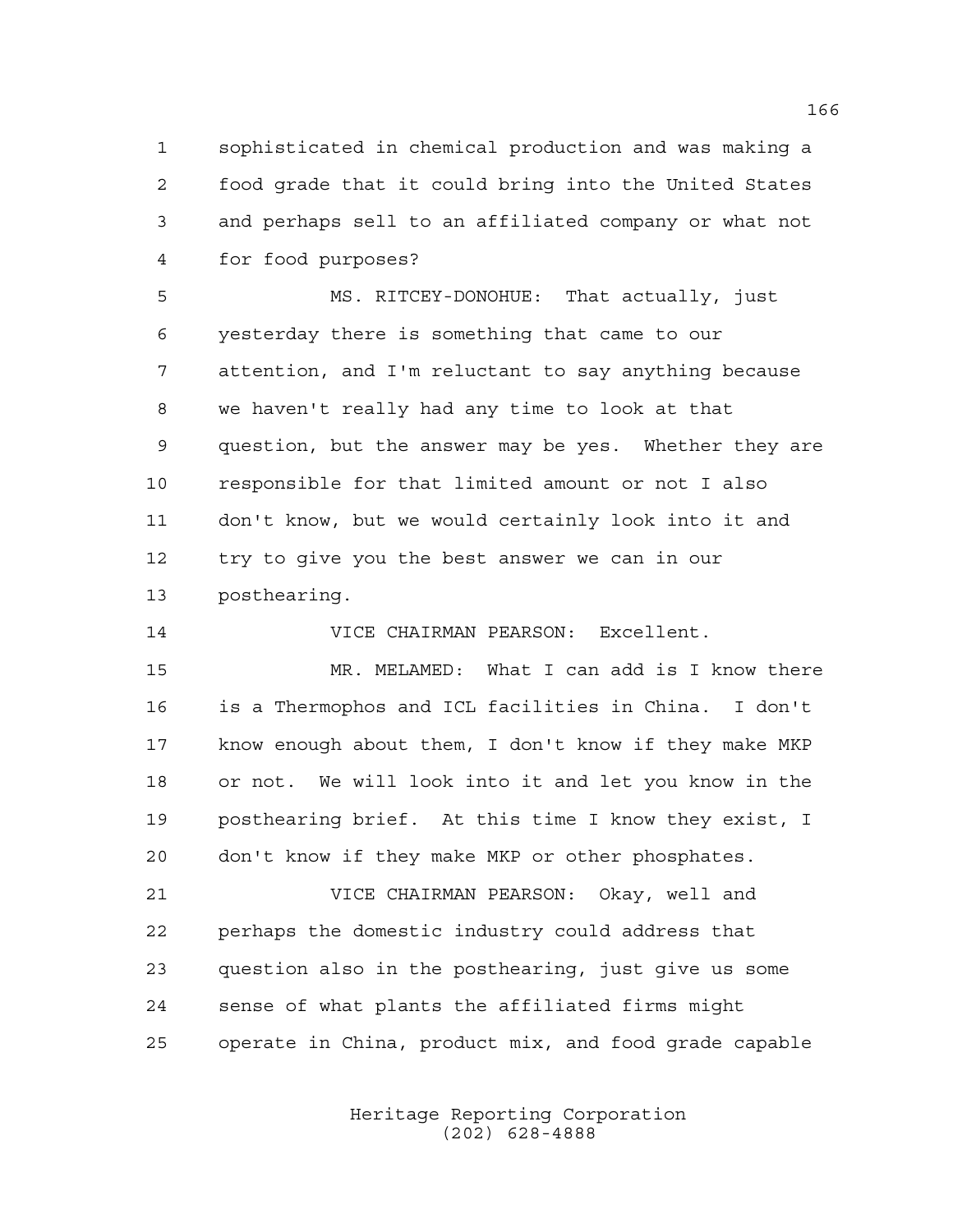or not, food grade by U.S. standards I guess.

 MR. MELAMED: In any case, even if they do make MKP I don't think they would be offering it other me or any other importer, they would sell it through their existing marketing infrastructure. VICE CHAIRMAN PEARSON: Right, yes well and that's, I understand that, that's why it might be going on and you wouldn't know about it. MR. MELAMED: Yes. VICE CHAIRMAN PEARSON: Yeah, okay. Now, you had indicated that you compete against other, basically against nonsubject imports in the U.S. market. Can you tell us a little bit more about that competition? Is Chinese product generally the lowest priced? MR. MELAMED: Not always. Sometimes they are and sometimes they aren't. Our biggest competitor is ICL of Israel, ICL Premium Fertilizers. I looked in the publicly -- customers are always telling me I'm high even when I'm not. I looked at the public data, the U.S. Census Bureau publishes data for pricing and quantities for each HCS code, so I look at, well phosphate where MKP belongs, most of it is MKP, in the last seven months ICL's, or Israeli prices, which

> Heritage Reporting Corporation (202) 628-4888

there is a little bit of high -- chemicals there as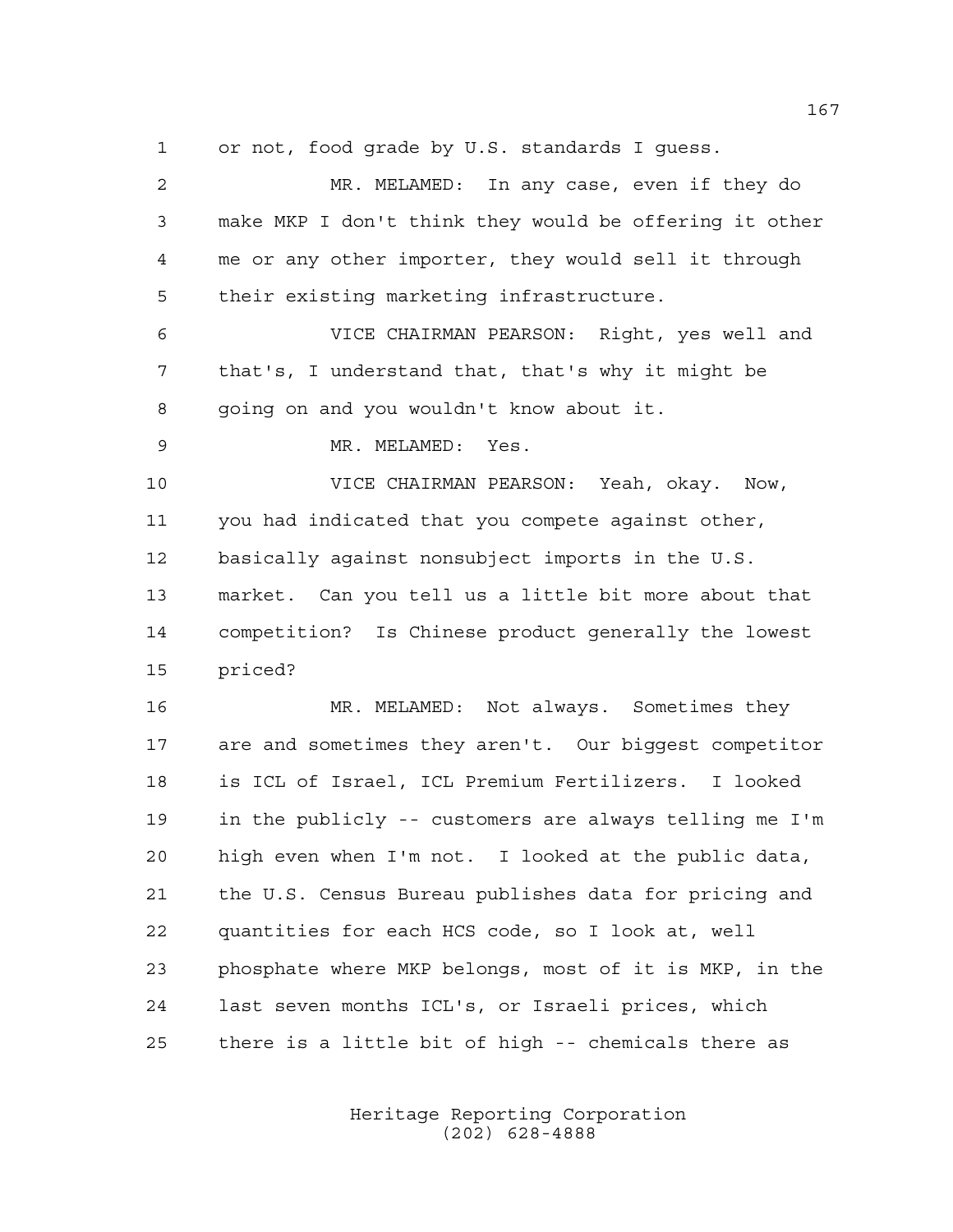well, were lower per unit than Chinese. And this is publicly available data.

 VICE CHAIRMAN PEARSON: So you don't always get the sale?

 MR. MELAMED: Oh no, oh no. Many times people tell me I'm high and they wouldn't buy from me. VICE CHAIRMAN PEARSON: Do you have any knowledge of whether you sometimes are losing sales to other importers of Chinese product?

 MR. MELAMED: I'm sure I am, and sometimes I'm losing to Uniphos and sometimes I'm losing to ICL. And sometimes I'm losing, like this Miller Chemical situation I'm losing to ICL because Chinese product quality is not satisfactory to the customer, and they are not the only example. And sometimes there are other considerations, relationships and so on, and my price is not always the best. We're not taking high margins either.

 VICE CHAIRMAN PEARSON: Do you import from more than one plant in China?

MR. MELAMED: Oh yes.

 VICE CHAIRMAN PEARSON: And so do you have some variation in quality then because of purchasing from multiple suppliers?

MR. MELAMED: We try to match suppliers and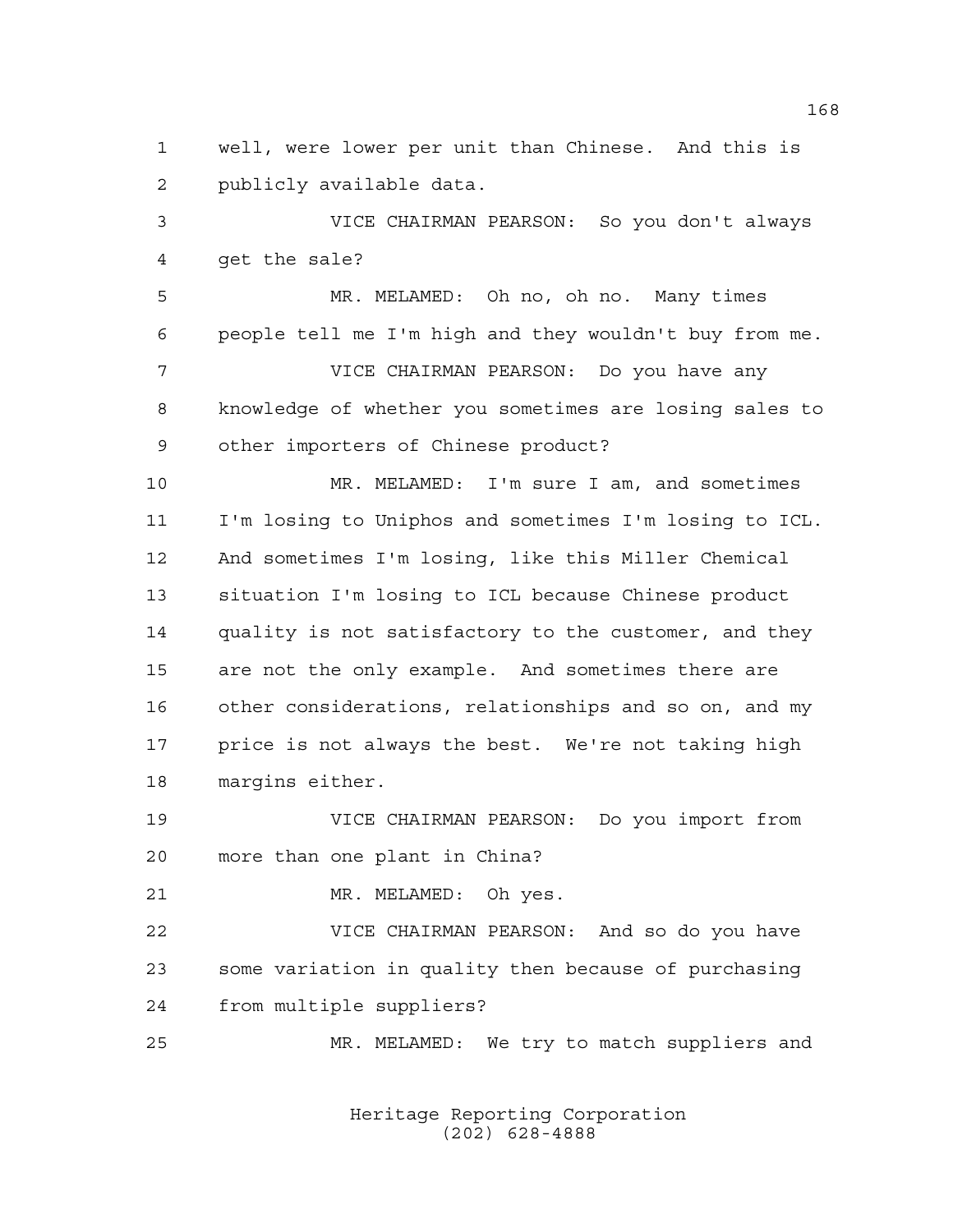customers. Generally their quality is fairly, pretty much the same because they comply with the same state standard, there is a China-wide state standard for MKP. The biggest concerns were like in case of Miller Chemicals was moisture level in the product. They were bitterly complaining that the product is wet and clumping and they have to mix it with something else to make it work.

 They were bitterly complaining that the bags weren't good, that polypropelene bags the Chinese are shipping are when they cut them the shreds fall into their mixing system, that bags are not staying on the pallets, that they are shifting. There are many things that some customers don't like about the Chinese product. Sometimes solubility issues come up. There is a customer I was trying to sell and never sold to, he purchased a pallet of Chinese MKP, he took a bag, dissolved it, he didn't like the results so he returned the rest of it to me and never bought anything.

 VICE CHAIRMAN PEARSON: Okay. Is MKP in crystalline form hydroscopic?

MR. MELAMED: Oh yeah.

 VICE CHAIRMAN PEARSON: So it likes to absorb moisture and it --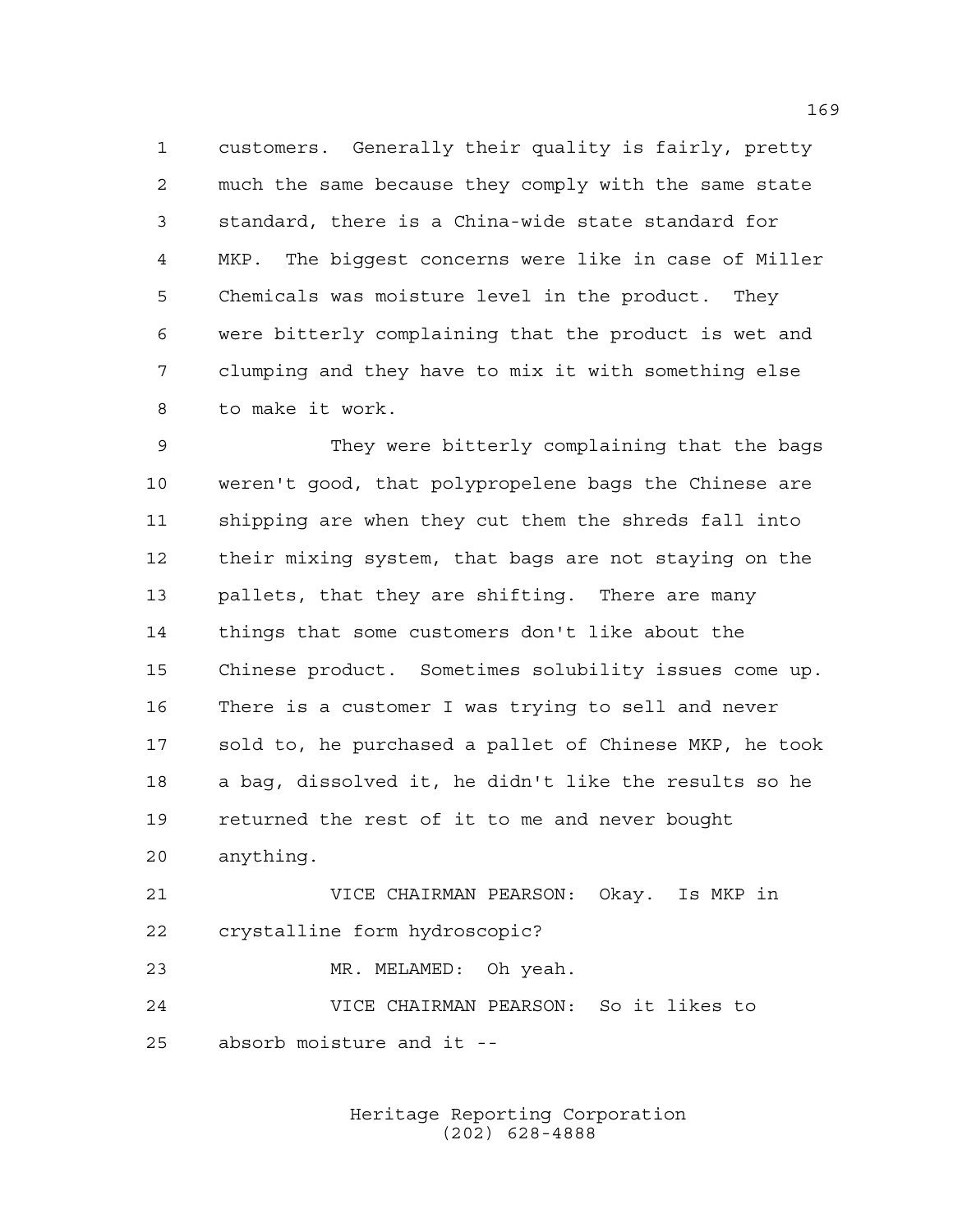MR. MELAMED: It likes to absorb moisture and after a while it will get compacted and -- VICE CHAIRMAN PEARSON: Turn into a brick. MR. MELAMED: Exactly. VICE CHAIRMAN PEARSON: Yeah, okay. And is it hard to crush it up once it's in that condition? MR. MELAMED: Depends how long it stays, and sometimes you can just drop it down on the ground a couple of times and it will segregate, sometimes will still stay in pieces like golf balls. If it stays in storage long enough sometimes you have to put it through a delumping machine and there are additional costs. This is exactly the reasons distributors don't want to buy from me because it would last them forever, by the time they get to sell the last pallets it would turn into rock. VICE CHAIRMAN PEARSON: Okay, well thank you very much. My time is expired, Madam Chairman. CHAIRMAN ARANOFF: Commissioner Lane. COMMISSIONER LANE: Good afternoon and thank you for coming to answer our questions. I will start with what I asked the Petitioners this morning. Did you consider making an argument that these products were one like product and should not be three like products?

> Heritage Reporting Corporation (202) 628-4888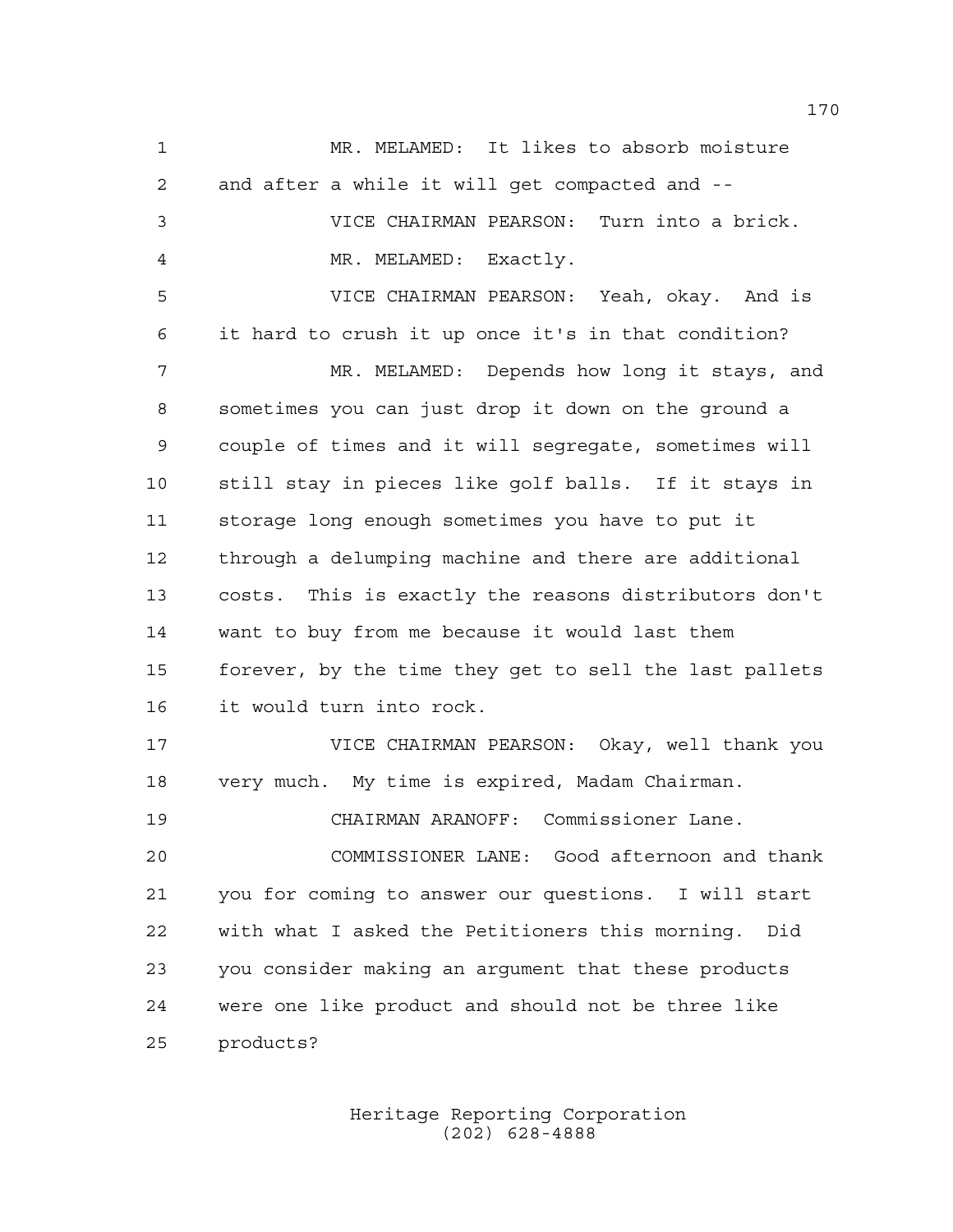MR. MELAMED: I don't know much about DKP and I hardly know much about TKPP so it's really not my place to make such statements because we mostly concentrate on MKP product only.

 MS. RITCEY-DONOHUE: To the extent that we thought about like product it actually the more that we became educated on it, were wondering if in fact MKP should be broken down into two like products, because it seems to different in terms of particularly the food grade and the technical grade. But that was very late in the process and so that train had left the station I think.

 COMMISSIONER LANE: Well let's keep with that for a moment. Could one of you on the panel describe to me how MKP is made and at what point it becomes food grade and at what point it becomes used for fertilizer?

 MR. MELAMED: Well from what I understand to make fertilizer grade MKP you need to start with fertilizer phosphoric acid and fertilizer grade potassium hydroxide. One of the concerns we have with Chinese production is they do start with food grade ingredients to make food grade product but they make it on the same equipment and they do not purge the industrial grade product that was previously made on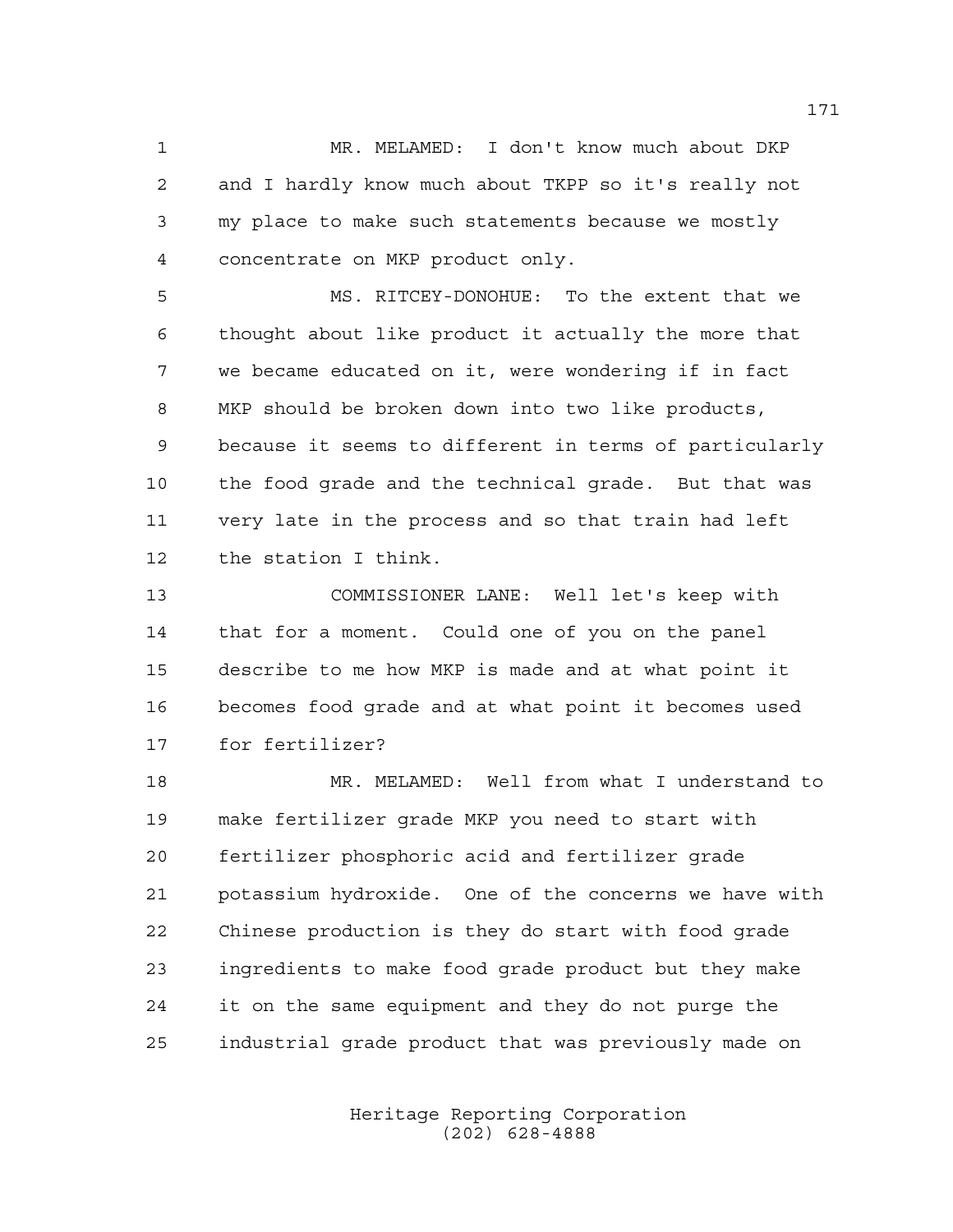it enough so we can be reasonably certain that they wouldn't mix in production. And then you need to store it in a separate facility and you need to use special trucks to transport it and they are not doing that.

 COMMISSIONER LANE: In answer to Vice Chairman Pearson's question you said you do get your product from more than one facility in China.

MR. MELAMED: Yes.

 COMMISSIONER LANE: Do any of those facilities sell MKP to other importers for food grade use in the United States?

 MR. MELAMED: Basically they advertise food grade production, that's why we audited them. I don't believe anybody who's been there should be buying their product for food grade. I know that many of my competitors are supplying food grade MKP to fertilizer customers because of their requirements to supply pure product. This is something that I mentioned during my speech, from time to time we get requests from our fertilizer customers to get product that is as clean as possible, that's how they call it.

 Well the so called food grade Chinese MKP serves it pretty good because they at least started with the food grade imports. So we would say, okay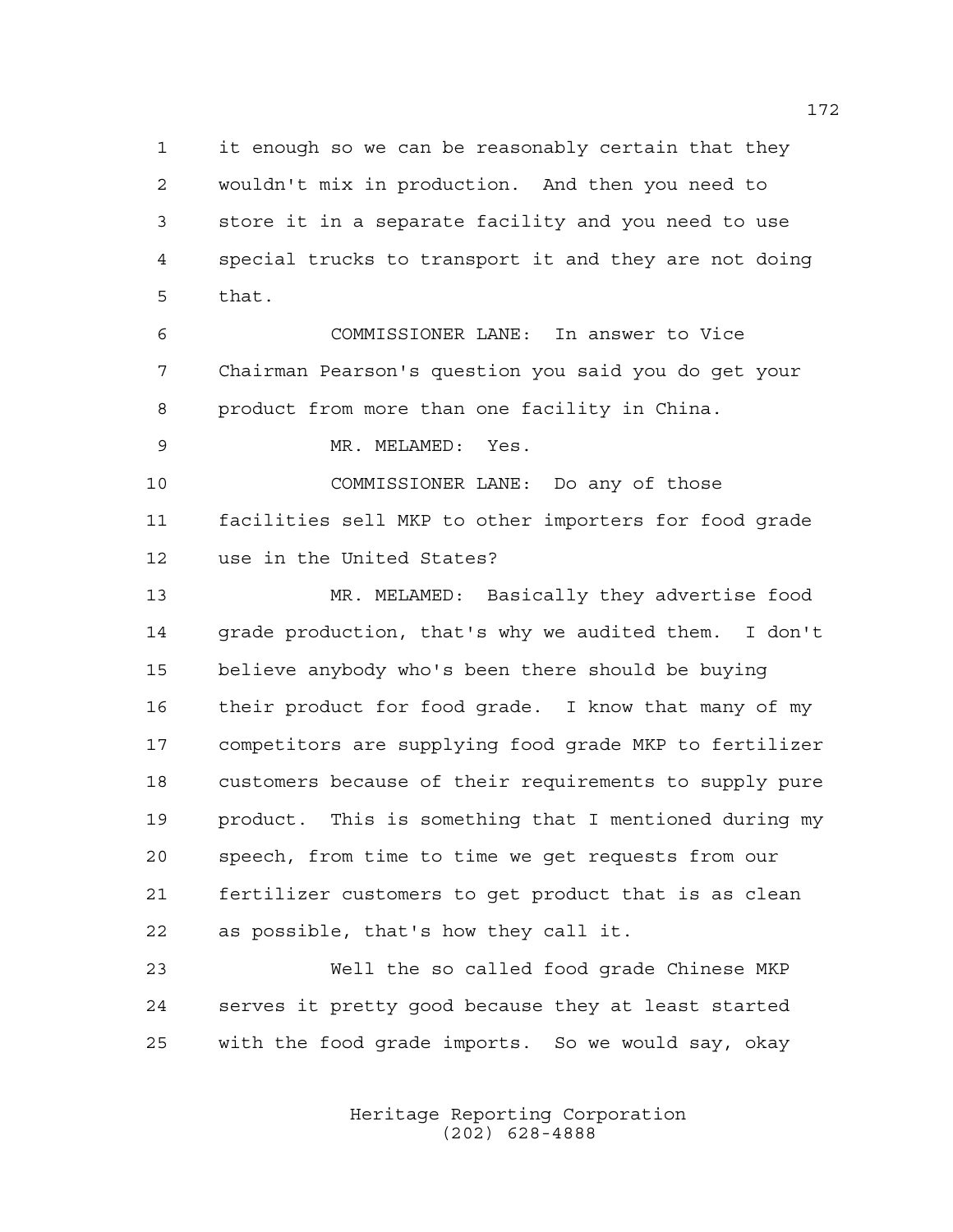these are the requirements, just put it in a bag with technical fertilizer grade label and we're going to sell it. I know some of the importers are just buying the food grade and selling bag labeled food grade to fertilizer customers, I know from my customers that this is happening.

 COMMISSIONER LANE: Okay. Now I have to confess that I have never had a chemistry course, and so I get a little confused here, but if somebody brought into this country from China MKP food grade and sold it to someone who was going to use it for fertilizer grade, is there further processing necessary and who does that?

 MR. MELAMED: The food grade Chinese MKP product would work just fine in fertilizer application, there is no further processing is necessary. As I read the staff report it's absolutely correctly indicates that you can take food grade and use it in technical grade applications but you cannot take a technical grade and use it in a food grade application.

 COMMISSIONER LANE: So do you know for sure that you are not getting food grade product from China that you are then selling as fertilizer grade? MR. MELAMED: Well the way we approach it,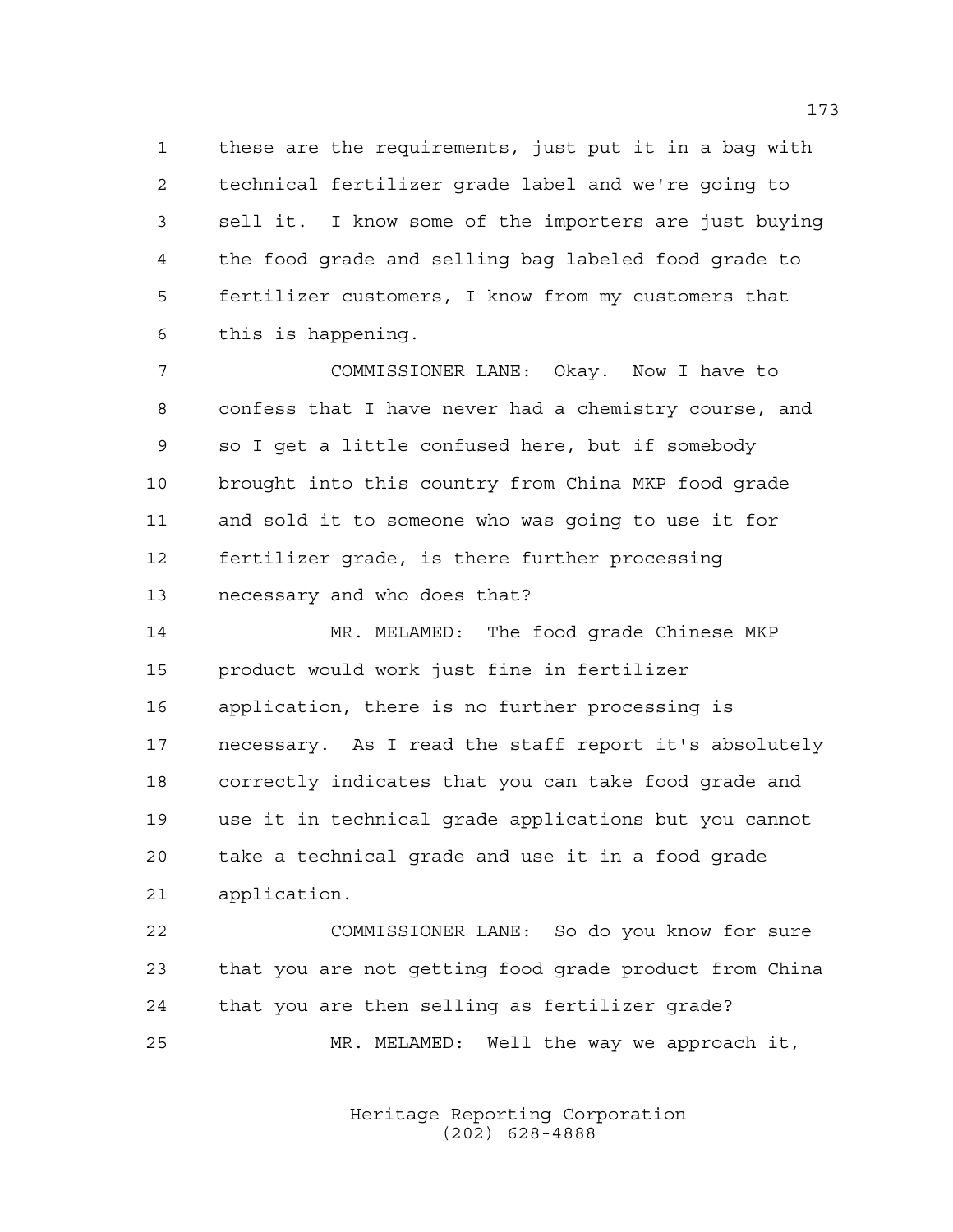we just give them requirements. The biggest difference between food and fertilizer grade is arsenic content. So if I go and tell them I need arsenic to be lower than 5 parts per million it means food grade. And this is exactly what I do, and I tell them, well I need arsenic below 5 parts per million or below 20 parts per million or below 40 parts per million, whatever customer asks me, and then I say, put fertilizer grade label on it. This is how we do it. Some other importers they just say, we want to buy food grade from you. And they buy food grade, they bring it into U.S. and still sell to my fertilizer customers.

 COMMISSIONER LANE: Okay, now your fertilizer customers, when they get the product, do they then have to put it in the fertilizer to make fertilizer or whatever you do with the product? MR. MELAMED: Yes, basically what they use it for, they make soluble fertilizer mixes. Soluble fertilizer mixes have to have certain content of nitrogen, phosphorous, and potassium. And MKP serves to fill this as pretty much as a building block. The most popular fertilizer mix is what we call triple 20. It means that it has 20 percent nitrogen, 20 percent phosphoric pentoxide, and 20 percent potassium oxide.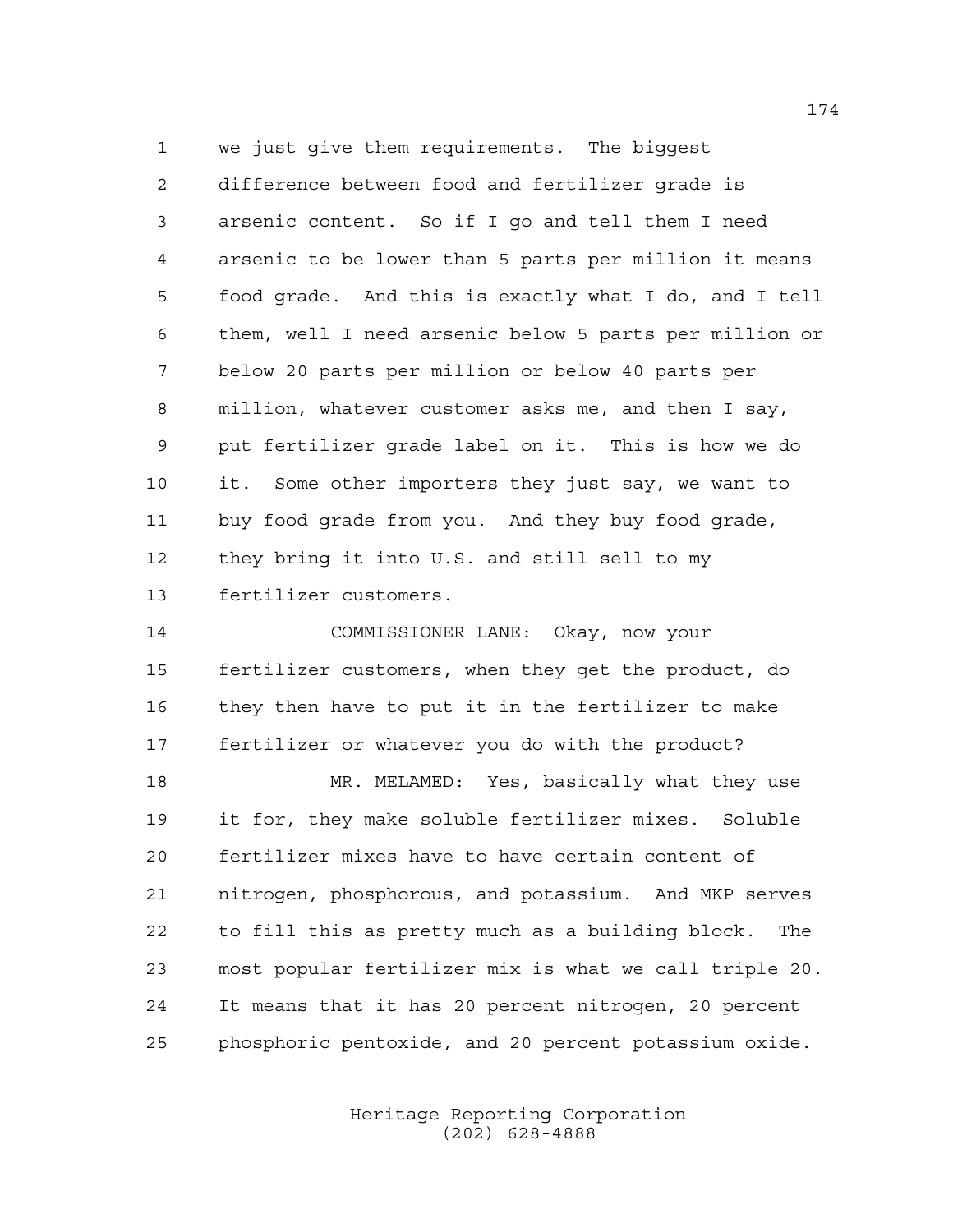And they use MKP and they mix it with uria and potassium nitrate to make it. So this is how they would buy it.

 COMMISSIONER LANE: Okay, thank you. You said that part of the problem that you had with not buying food grade from China to sell in this country as food grade was that you could not get proof of liability insurance and you could not get recall insurance for food grade product, is that correct?

 MR. MELAMED: We could get product liability insurance, we could not get product recall liability insurance at all, even Lloyds wouldn't write it. The product liability insurance would cost much more than it does now that we do not sell the food grade, but we could not find anybody at all who would offer us product recall liability insurance. I believe my agent went to seven or eight insurance companies and they all declined.

 COMMISSIONER LANE: But you do have both types of insurance for your fertilizer grade product? MR. MELAMED: We only maintain product liability insurance. We do not have recall because recalls in fertilizer industries are rare and customers don't ask for it. But in the food industry because of recently publicized cases of, you know, dog

> Heritage Reporting Corporation (202) 628-4888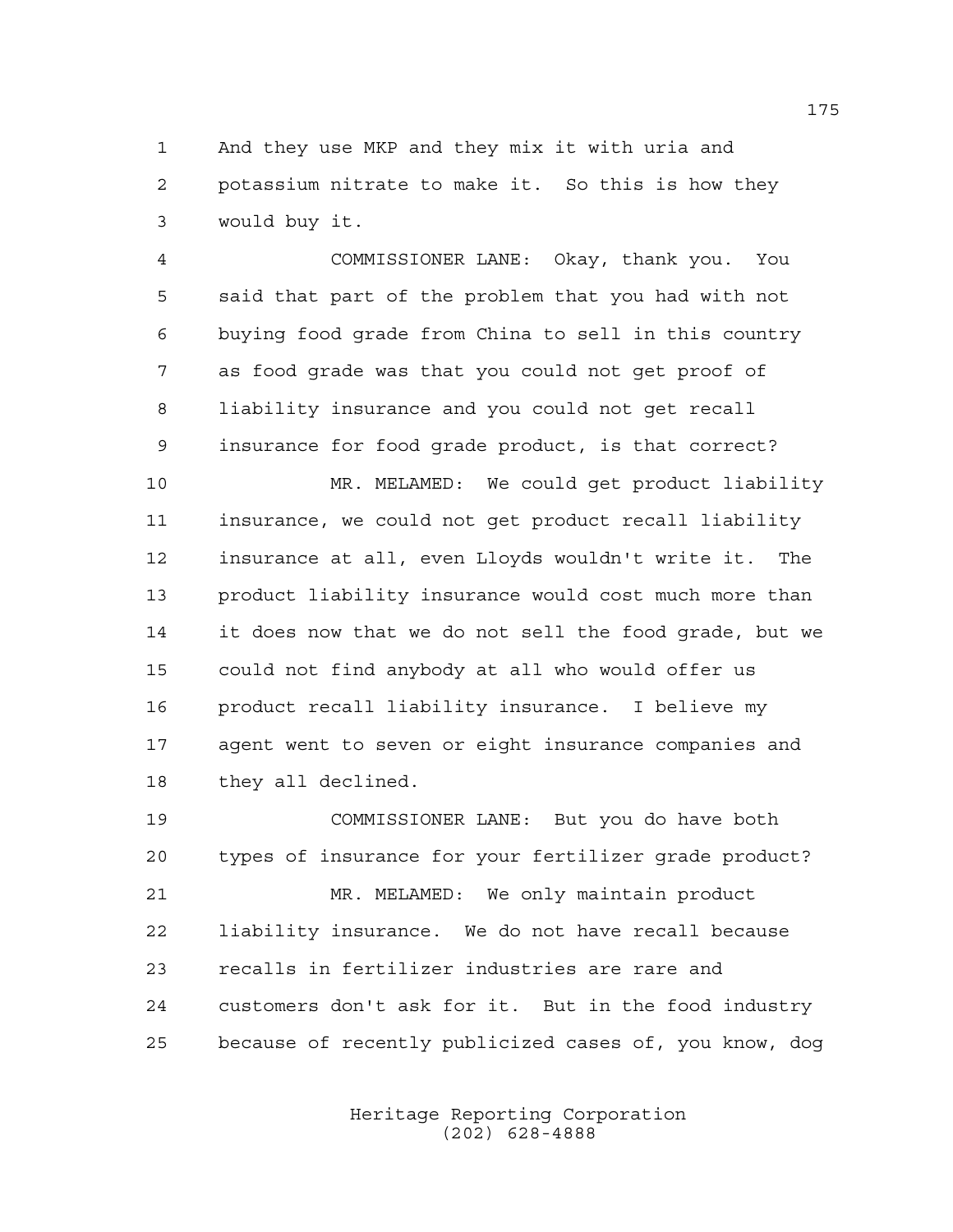and cat food product being recalled in massive quantities, I understand the cost of the recall was \$65 million and now they're all asking for recall liability insurance and it's just very hard to get for Chinese MKP.

 COMMISSIONER LANE: Okay. You state on page 28 or your brief that you would have to establish a presence in the United States to market food grade MKP. Why could not the same mechanism be used to promote sales of technical grade MKP in the United States that is used to promote the sales of food grade?

MS. RITCEY-DONOHUE: I'm --

 COMMISSIONER LANE: I'm sorry. Why can you not use the same channels of distribution that you have for your technical grade to do food grade?

 MS. RITCEY-DONOHUE: I'll let him expand more, but the little that I understand if I understand your question correctly is, do they already have -- whatever they already are doing to be able to sell into the U.S. market the technical grade MKP, why would that not be sufficient for --

 COMMISSIONER LANE: The food grade, right. MS. RITCEY-DONOHUE: Food grade. And as I understand from Sam, so I'll let him speak in just a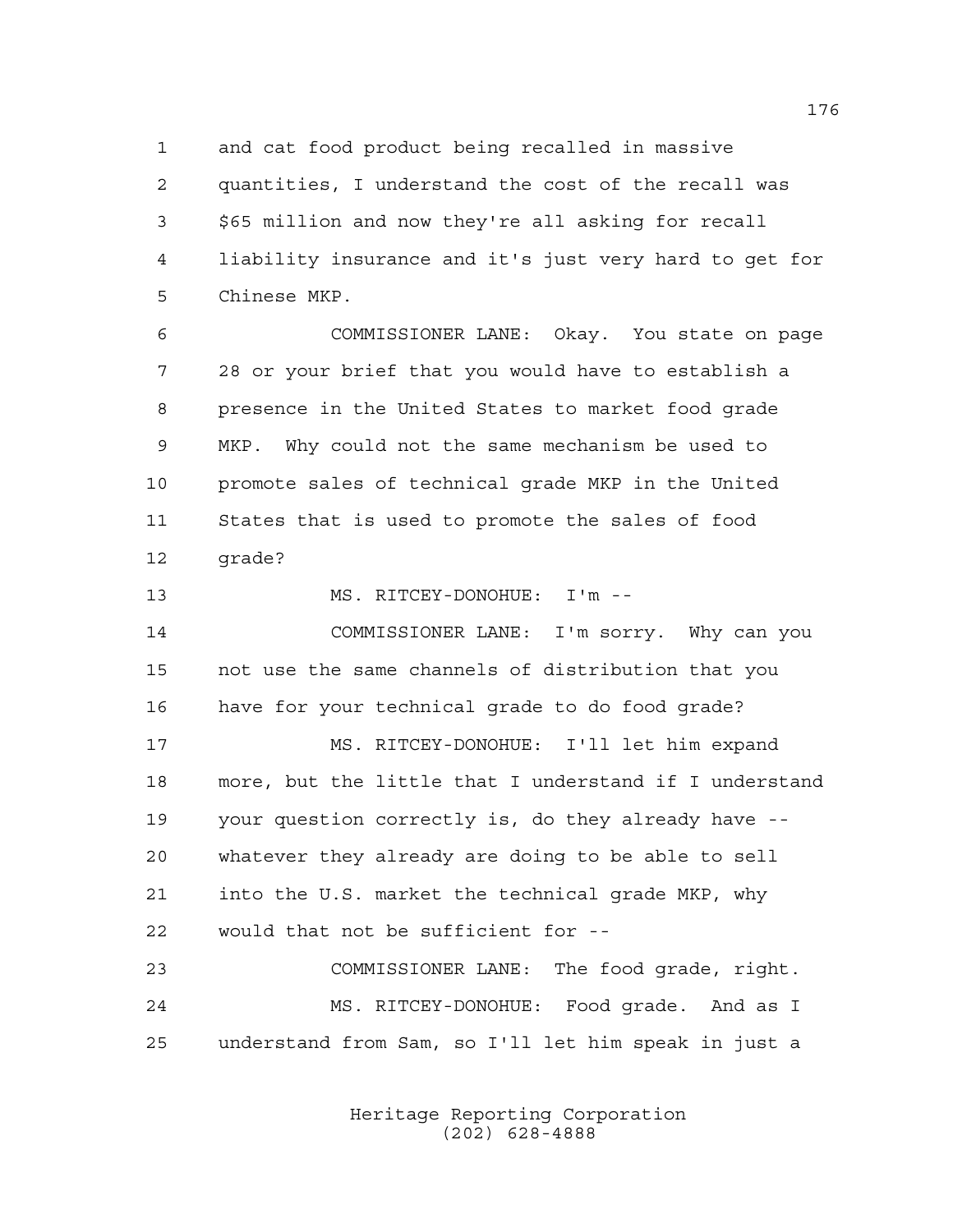second, the food grade sales and marketing is a much more sophisticated area and you expect people to be in these, you know, trade shows and customer visits and having a presence in the United States, and they have not done that at all. Without that, they are still able to sell, Sam is able to sell, other importers, the technical grade MKP, but it is a much different story to the food grade MKP sales.

 MR. MELAMED: Well basically, like Joanna said correctly, Chinese do not maintain any presence in the U.S. at all. They do not have any offices, they do not come ever to meet with customers, they do not participate in trade shows. We are one of the largest importers of MKP from China, nobody ever came from China to meet with me. As far as our experience, I told you that we failed, maybe if they were here themselves they would be more successful, but they're not.

 COMMISSIONER LANE: Okay, thank you. Thank you, Madam Chair.

 CHAIRMAN ARANOFF: Commissioner Williamson. COMMISSIONER WILLIAMSON: Thank you, Madam Chairman. And I do want to express my appreciation to the witnesses for coming this afternoon. For Ms. Ritcey-Donohue and Ms. Zississ, I was wondering if you

> Heritage Reporting Corporation (202) 628-4888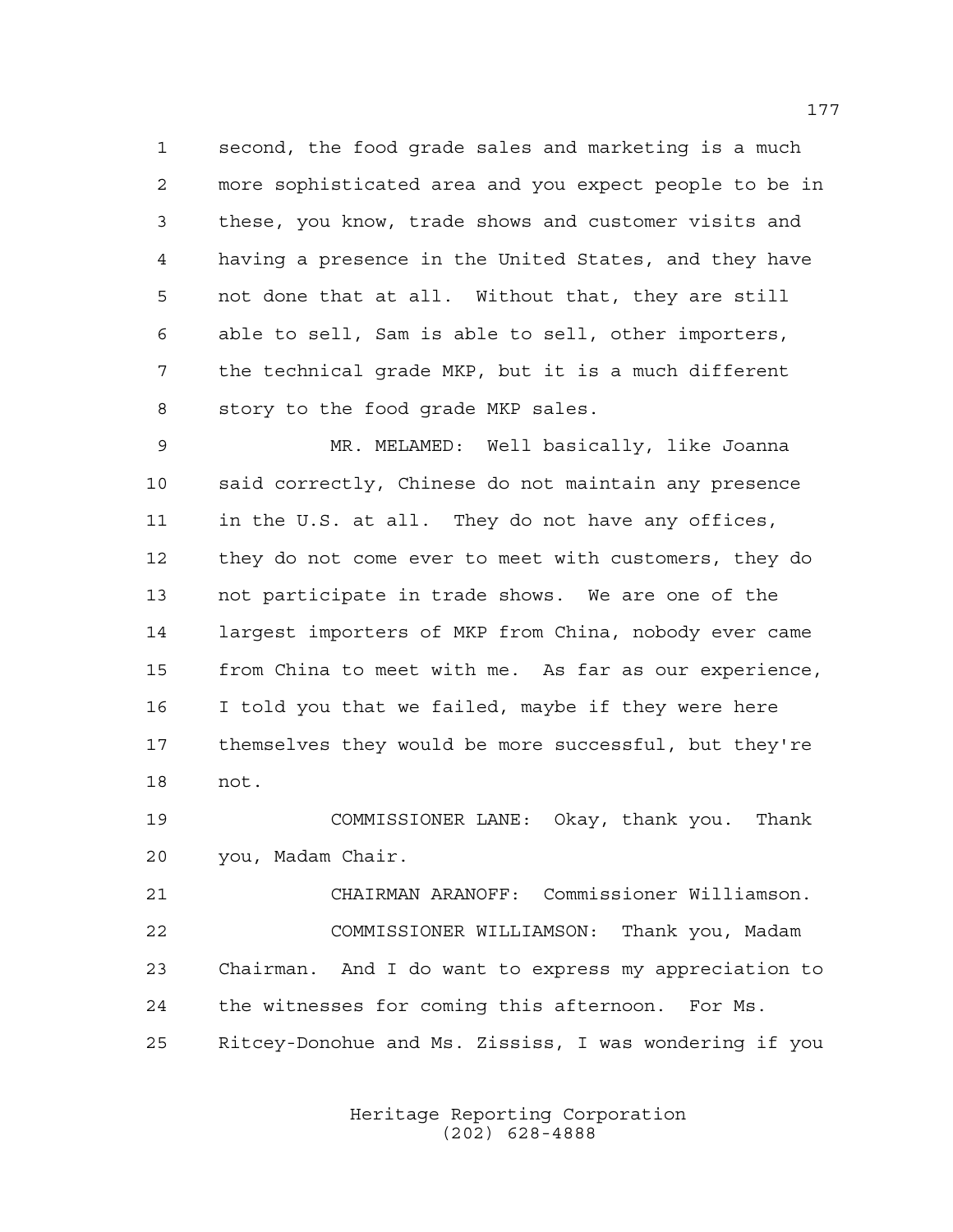could address posthearing, if you look at the pricing charts, I guess it's table 5-3 and 5-4, and look at the numbers there and I was wondering what should we - - you know, we've heard the testimony that the two different markets, Chinese don't sell any food grade, and so I want to know is our pricing tables wrong, is the information, the data there incorrect or what should we make of all of that? So if you could address that posthearing I'd appreciate that. MS. RITCEY-DONOHUE: We certainly will do so. MS. MALONEY: I'll jump in here because I have discussed this a little bit with your staff, and

 we do believe that there are some kind of glaring errors in there, and I think that they're working on those and they'll be corrected.

 COMMISSIONER WILLIAMSON: Okay. Are they going to explain all of the numbers?

 MS. RITCEY-DONOHUE: We're waiting to see any corrections that might appear and then we can discuss more fully when we have the full picture.

 COMMISSIONER WILLIAMSON: Okay. MS. MALONEY: But this does also touch on Commissioner Pearson's comments, and we have been able to trace, you know, where those quantities actually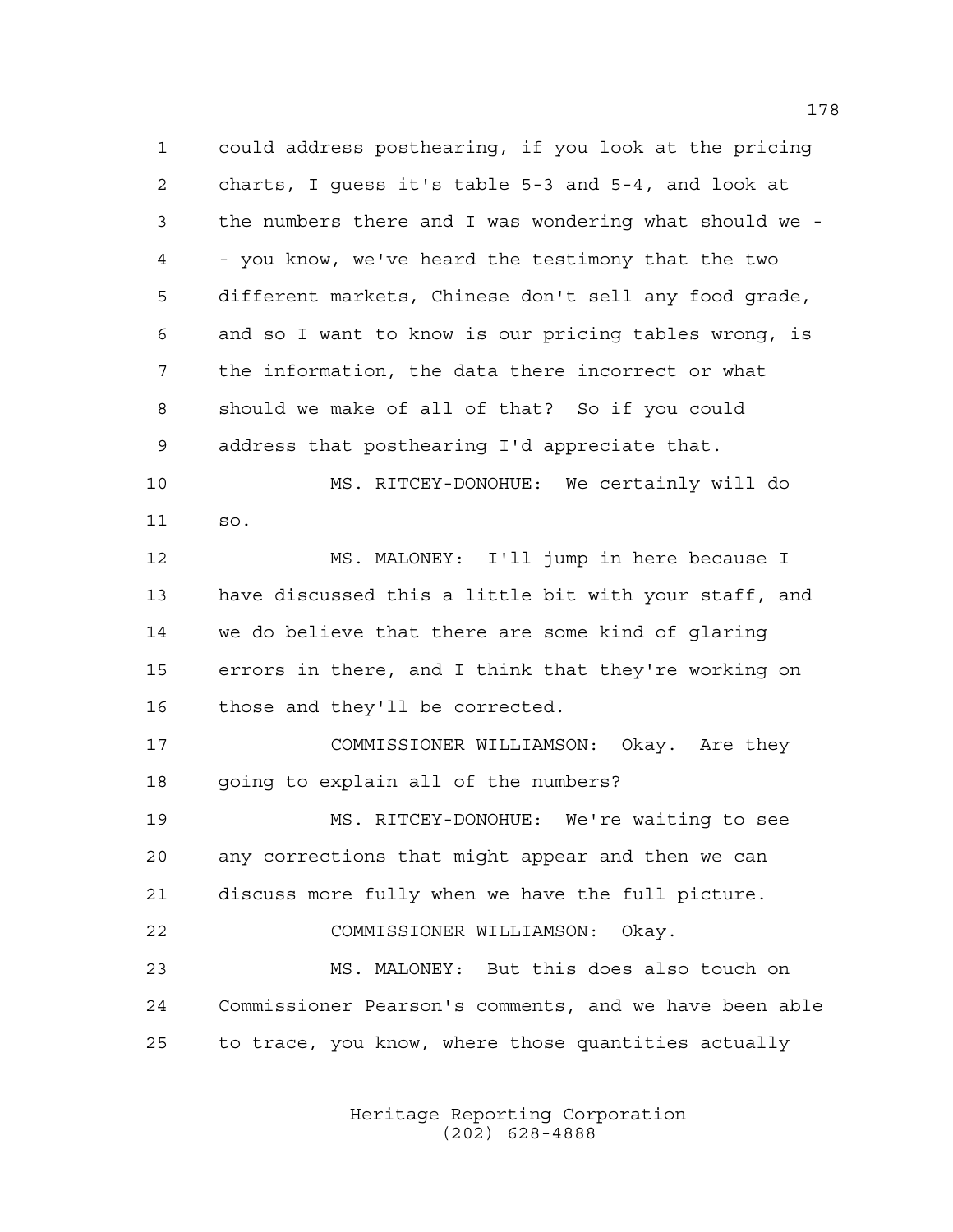are coming from that are supposedly reported as food grade, and we will be telling you more what we have discovered. But for the most part we have not determined any real food end use users using the food grade.

 COMMISSIONER WILLIAMSON: Okay. Now, so does that mean though that customers are not -- I mean it says, if the package says food grade they might buy it even though it may not be -- are you saying it's not food grade or it's not labeled as food grade or? MS. RITCEY-DONOHUE: Are you talking about

the imports from China?

COMMISSIONER WILLIAMSON: Yes.

 MS. RITCEY-DONOHUE: Yeah, I think Valudor's experience in this has been very interesting, and not to repeat what he's already said but just to underscore that he is aware in the fertilizer segment of the MKP market that fertilizer customers are buying imports from China of MKP that are labeled food grade. That's what he's been told, and there's no, you know, there doesn't seem to be any doubt about that. The question is what does that label mean? And as we heard this morning there are a variety of things that make it acceptable to be used in the food industry. Part of that is the production process and the inputs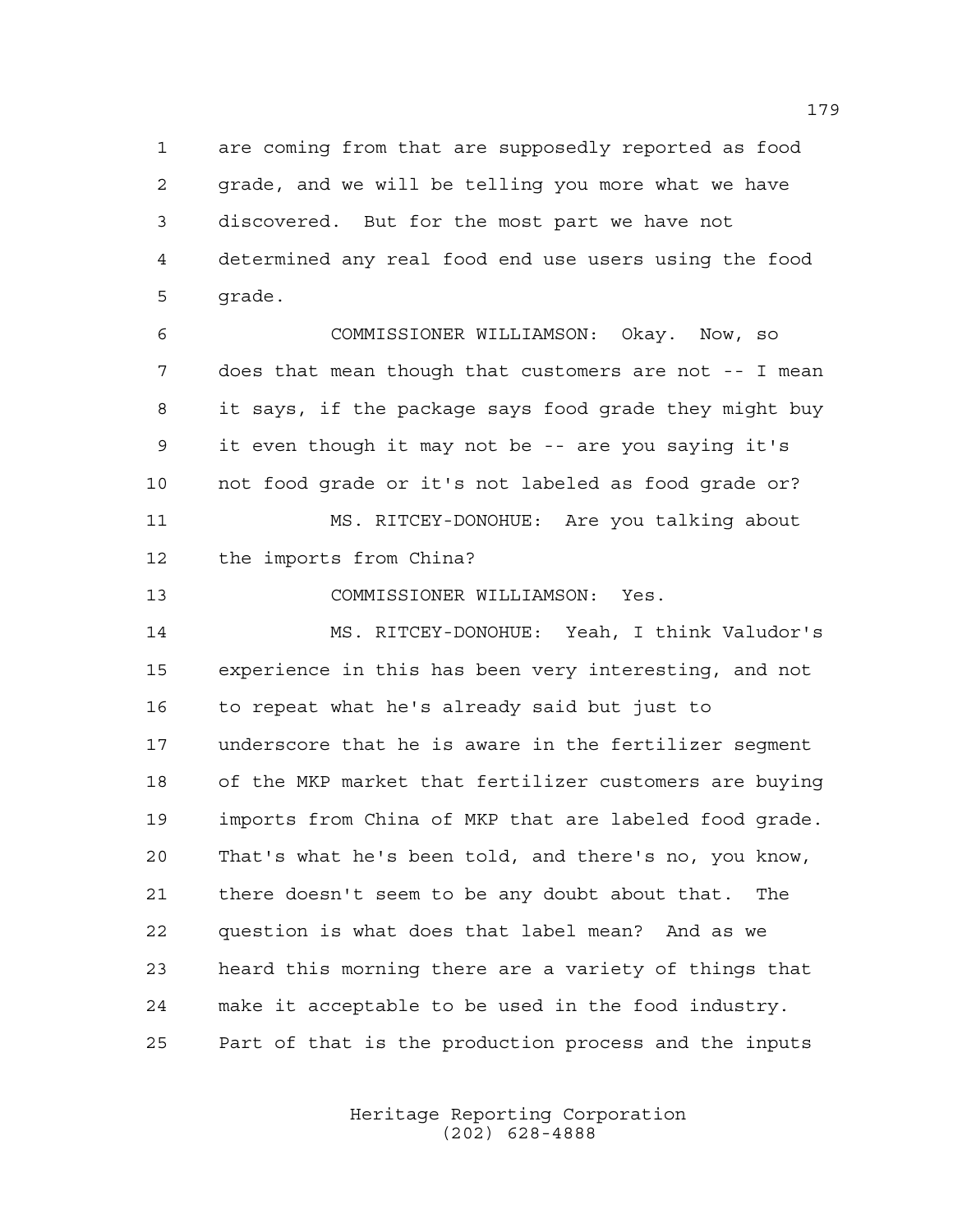and the production grade phosphoric acid, the equipment that's used and the standards -- COMMISSIONER WILLIAMSON: No but that's all -- I'm sorry. MS. RITCEY-DONOHUE: Yeah, so in Sam's experience in terms of what he's seen in China through his colleagues and reports that he's gotten is that there is no such thing as true food grade, as that term is understood here in the U.S. market, coming from China. I don't know if that was your question, but. COMMISSIONER WILLIAMSON: I guess, what do the customers think they're buying? 14 MS. RITCEY-DONOHUE: I'm sorry? COMMISSIONER WILLIAMSON: What do the customers in the U.S. market think they're buying though, are some of them expecting they're buying -- MR. MELAMED: You mean fertilizer customers? COMMISSIONER WILLIAMSON: Not just fertilizers, there are a lot of other different uses for this product. And I mean, you know, you focused mostly on the fertilizer but there are a lot of other different uses. MR. MELAMED: Well I can only speak of the customers I either got in fertilizer business that I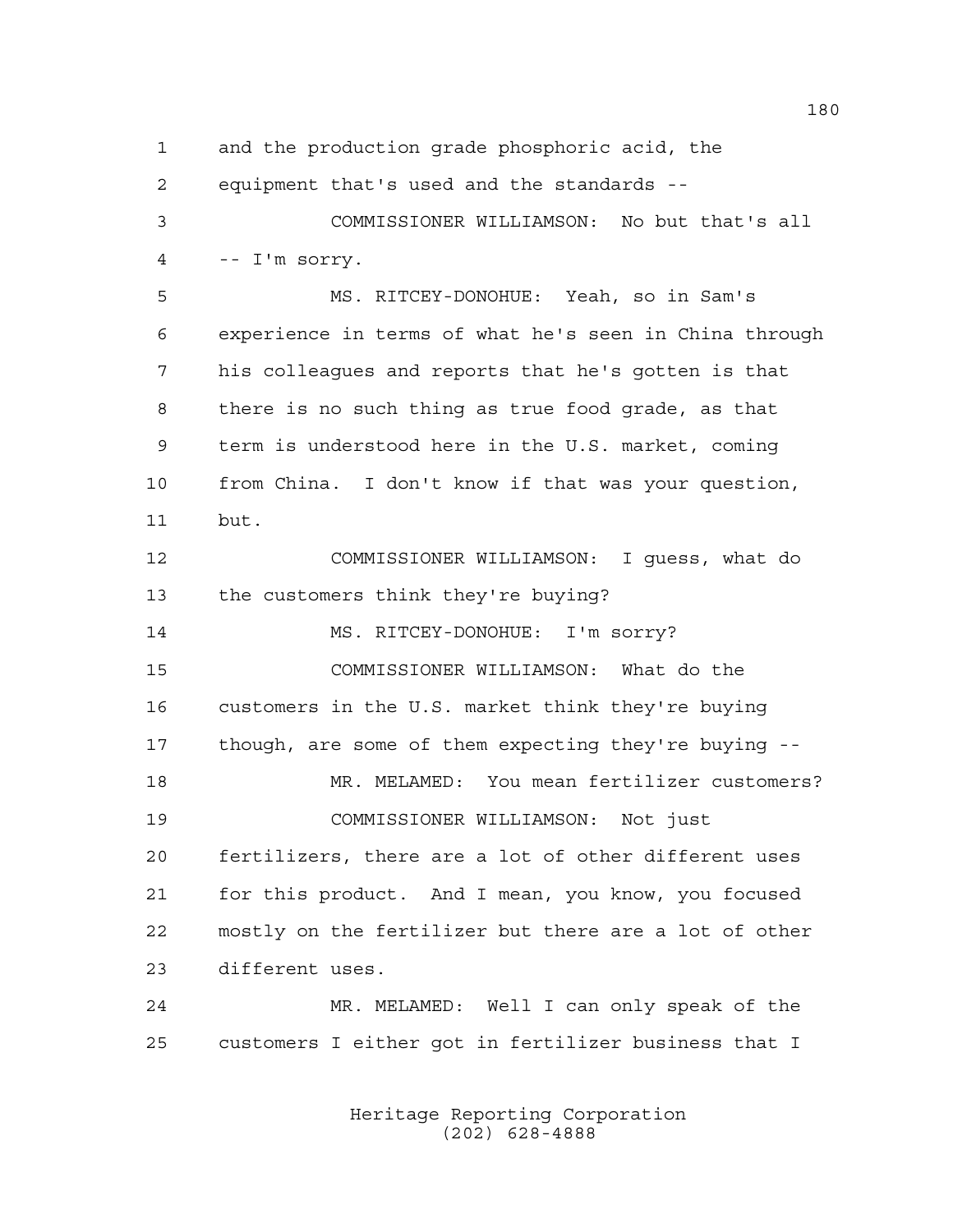am servicing or customers that I tried to get in the food business and distributions that I didn't get. The fertilizer customers when they buy food grade product they think it's purer and somehow a little better for their production. Food people who did not buy it from me think that it's not good enough, that's why I'm not selling it to them. This is my take on it.

 MS. RITCEY-DONOHUE: Yeah, and in terms of, I mean we can address more specifically in the posthearing brief, but the fertilizer end users do account for the vast majority of what the food grade MKP from China is being used for.

 COMMISSIONER WILLIAMSON: Okay. Okay, well I'll be interested to see how these numbers get reconciled or clarified. I was wondering about the impact of the supply shortages of potassium phosphate salts in the U.S. market in 2008, and do these shortages contribute to the rising volume of imports of the subject merchandise in China?

 MR. MELAMED: We had orders in 2008 that were bigger in 2007, actually it was our record year. COMMISSIONER WILLIAMSON: 2008 or 2007? MR. MELAMED: 2008 was our highest volume sales ever for MKP. From where I sit I really take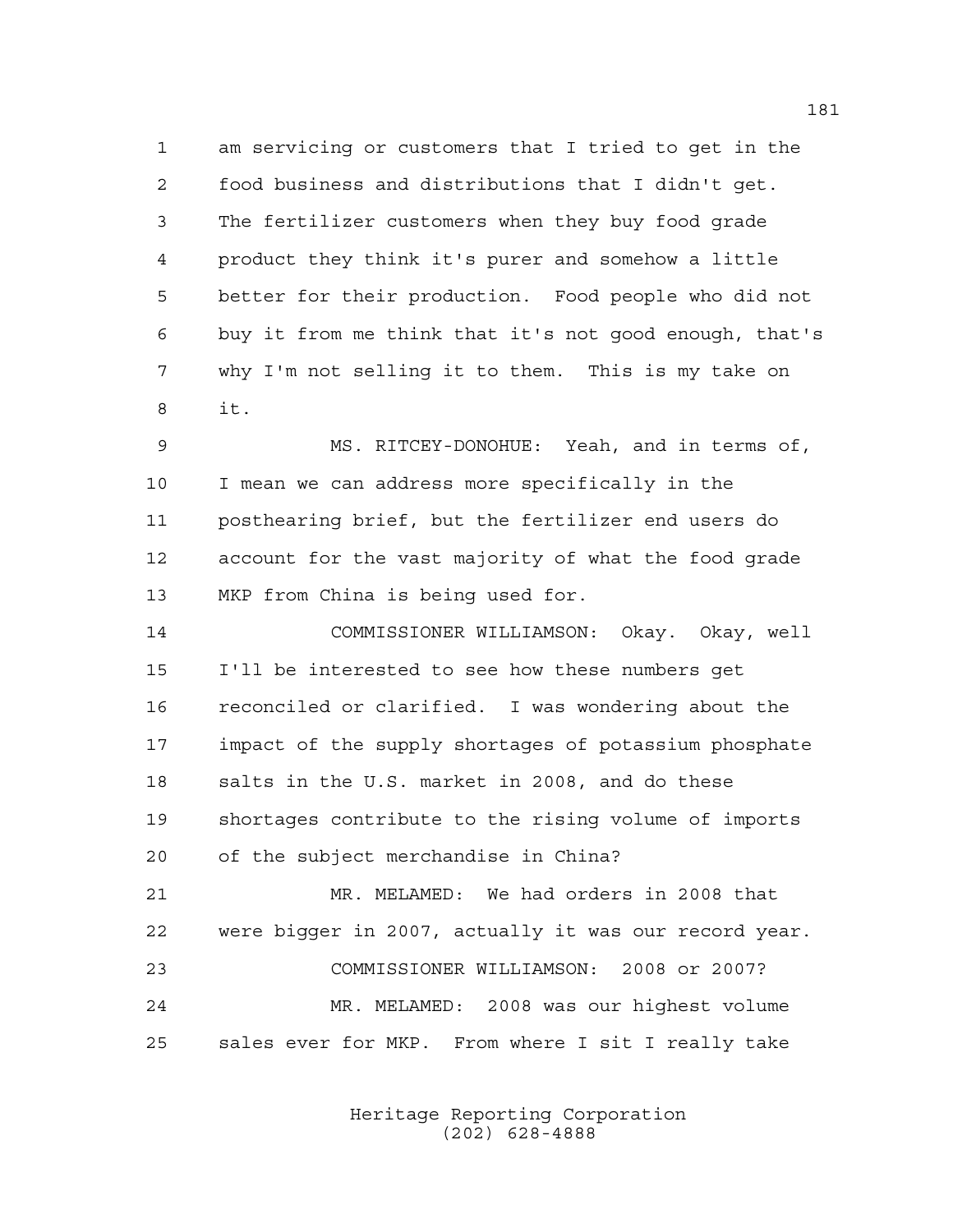one order at a time. I don't look at general trends, the customers call me and order I'm happy, if they don't I'm not so happy. But we had more orders than ever before in '08, and then the volume dropped in '09 partially due to recession.

 COMMISSIONER WILLIAMSON: Okay, what about were there some customers who saw this event as a reason to multisource their products?

 MR. MELAMED: I'm sure because of shortages, and the 2008 shortage wasn't the only one, there was a 2004 shortage that was even worse. They are certainly concerned about getting product and they are very interested in diversifying their supply chain.

 COMMISSIONER WILLIAMSON: Okay. Petitioners have suggested that, you know, since this was a temporary phenomenon that the imports should have declined in 2009. Any comment on whether they're right about that?

 MR. MELAMED: Our 2007 imports were fairly substantial as well. They were lower than 2008 and 2009 was still higher than 2007. But I mean we work every day trying to market these products, we always try to get new customers, so obviously we try to retain our customers. We do not compete with domestic industry primarily. Until today I didn't even know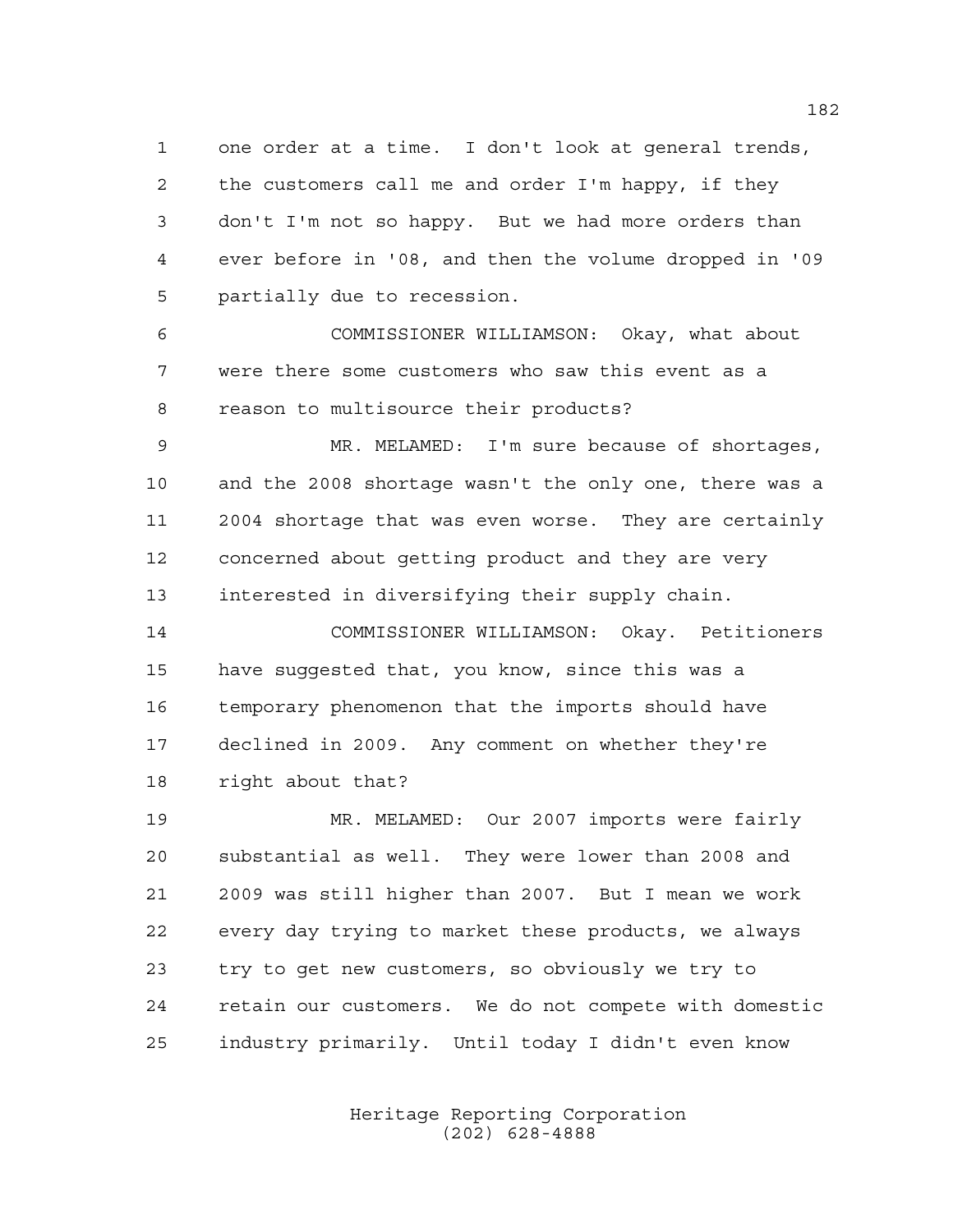that there is one case with Miller Chemicals when we did compete.

 So really whatever we do is between us and ICL and Uniphos, and other Chinese importers of course. There is really very limited presence of domestic MKP in fertilizer markets. To the extent that when my customers call me almost every day asking for product I tell them I cannot supply it because of injury investigation for MKP they tell me, well as far as we know there is no domestically produced MKP, and I told them, well there is one that ICL makes. 12 And they say, well we know ICL but they always supply us Israeli product. Right now there is a grave shortage of MKP in the markets. People are calling me almost every day asking me if I have anything, I tell them no I don't. I understand domestic industry has a lot of unutilized capacity, why wouldn't they sell to these customers? I know that some of my customers approached ICL Premium Fertilizers in February, they asked them to buy container of MKP, it's only 20 metric tons, they were told that it's not available until July. There is really a shortage of this product right now. COMMISSIONER WILLIAMSON: Does that have anything to do with the planting season do you think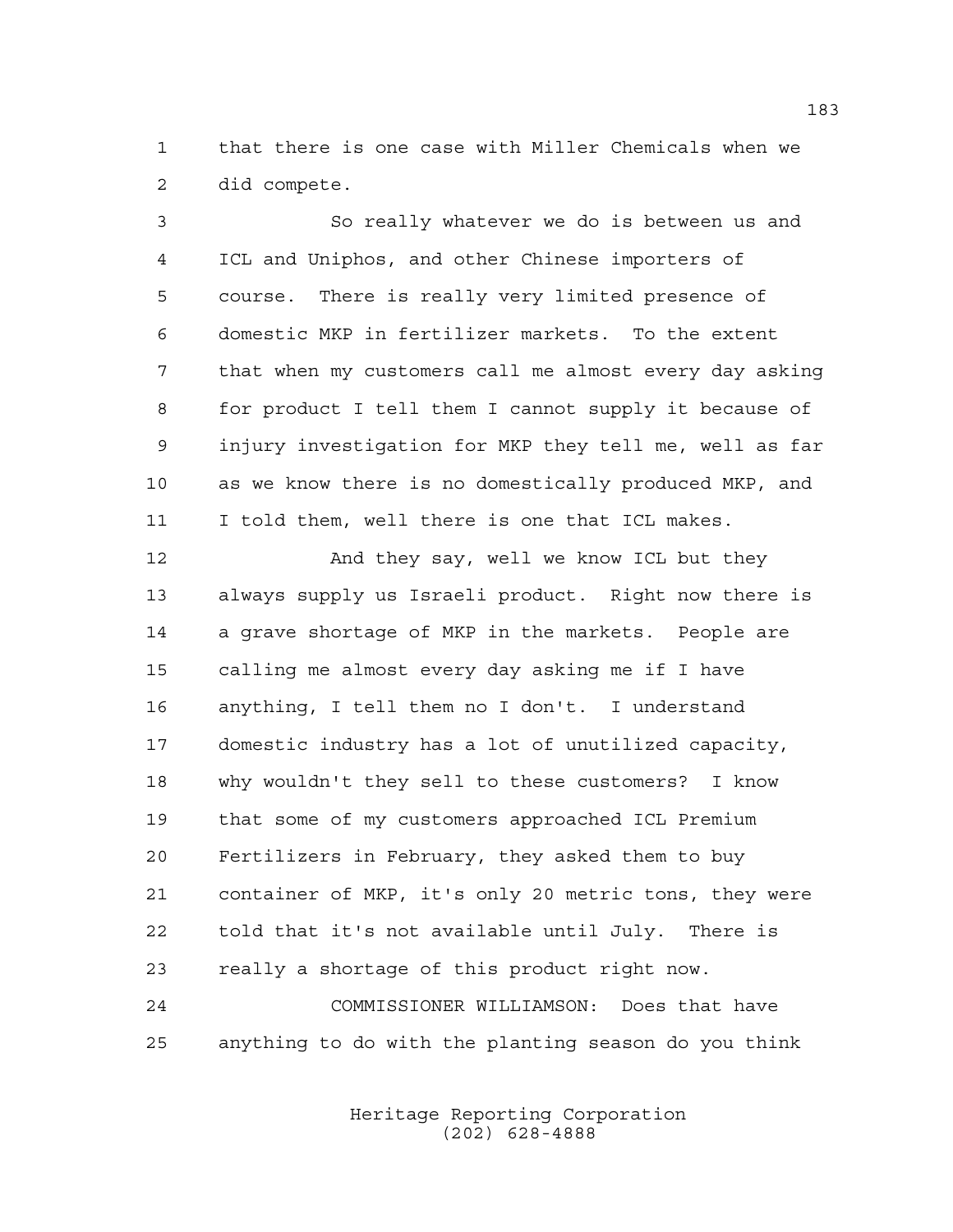or is it you're just saying there's not enough capacity in the market?

 MR. MELAMED: Well I don't know, for whatever reason -- they wouldn't be calling me if they had the product, but for whatever reason they don't, it's just unavailable to them right now.

 MS. RITCEY-DONOHUE: And I think you had asked about imports, there was I think decline overall in terms of the recession and that seemed to affect all imports as well as the domestic industry. And that raises another point that is being made by Petitioners with respect to the declining prices, you know, they have their average unit value on page 19 of their exhibit from this morning and it shows those quantities for China imports and for average unit values coming down in 2009.

17 And their interpretation of that is that, you know, the average unit values are decreasing in 2009 because they're trying to take the market share, but when you look at it for the period of investigation in fact they're still much higher than where they started in 2007. And it's not surprising that once people passed the abnormal conditions of the 2008 supply shortages and the price spikes that everybody seems to be in agreement about that those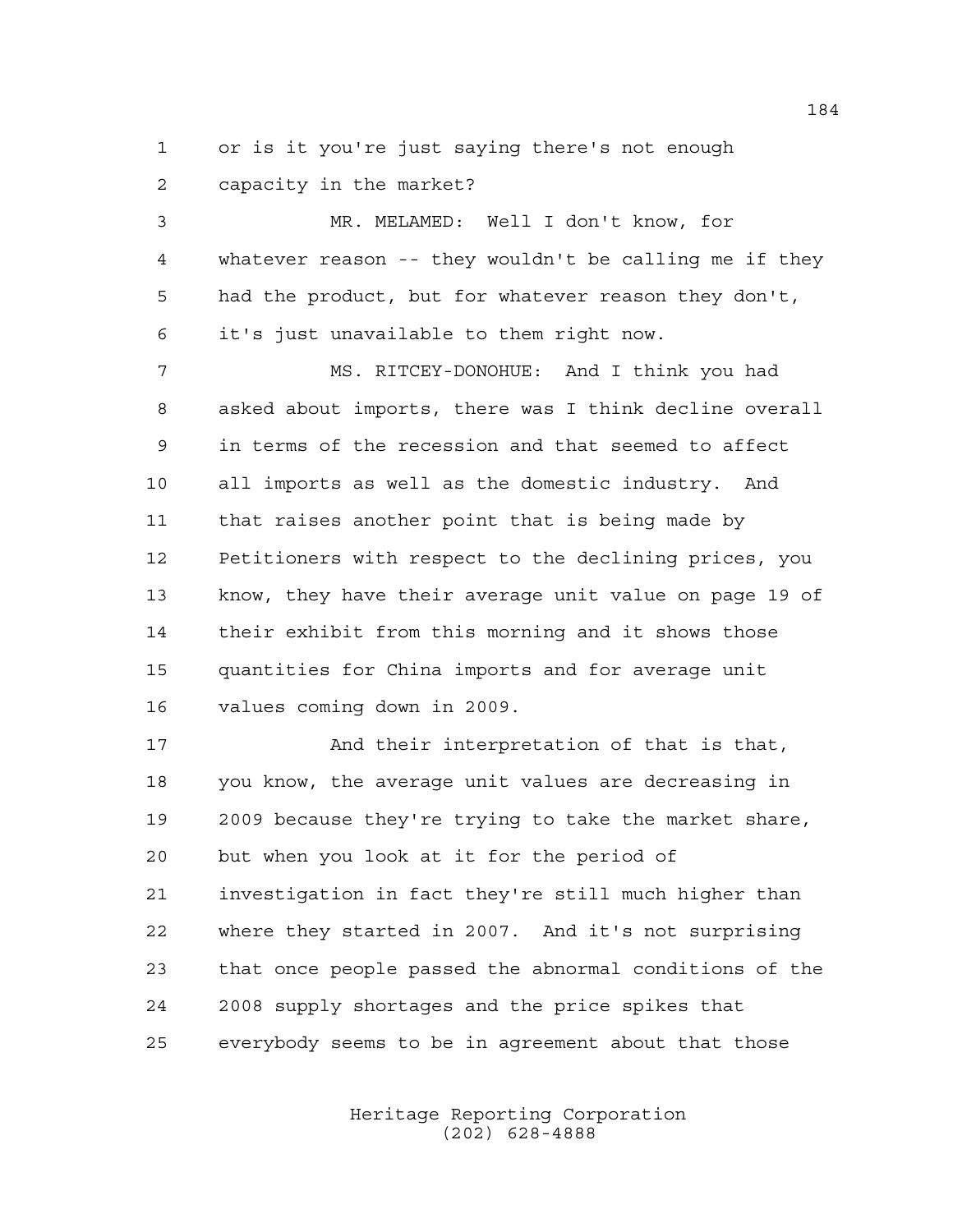prices wouldn't start to come down now in 2009 once that has passed. So, you know, that's just looking at their exhibit here on page 19.

 COMMISSIONER WILLIAMSON: Okay, thank you. My time is expired. Thank you for those answers. CHAIRMAN ARANOFF: Commissioner Pinkert. COMMISSIONER PINKERT: Thank you, Madam Chairman. And I thank all of you for coming in to testify today. I want to begin with sort of at the end rather than the beginning and talk about the data issue with respect to Chinese capacity and Chinese capacity utilization. Do we have enough data on those issues to make a negative determination as you have suggested?

 MS. RITCEY-DONOHUE: First of all, there is a possibility that we could get some better numbers and we're working on that with Valudor's help. So we do realize that there is an issue there, and so we are doing what we can to try to address that. With regard to the threat, which I assume is what you're getting at when you look at the production capacity and capacity utilization, you know, really to us in Valudor's experience and looking at the end use data, regardless of what the capacity is it's looking at what is foreseeable in the future with respect to what

> Heritage Reporting Corporation (202) 628-4888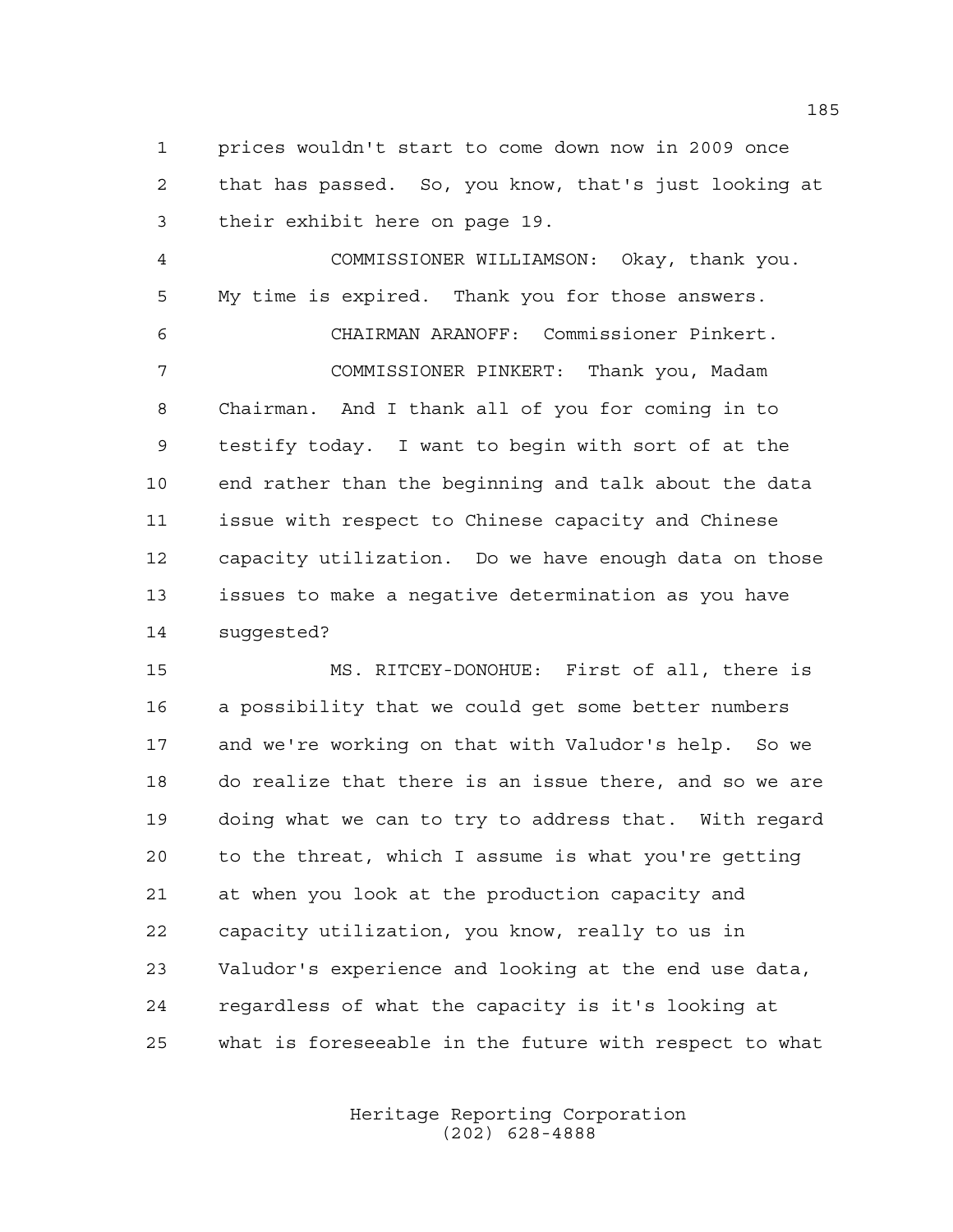imports are coming in from China and how are those going to used in the U.S. market versus where the domestic industry is making their sales.

 And to the extent that the current conditions of competition continue as they are, which there is no evidence that would change, then regardless of any theoretical capacity issues the situation is not going to change, that they're not going to take any further sales away from the domestic industry, and that seems to be the most important aspect of the MKP story.

 MR. MELAMED: There are several things that affect Chinese true capacity. Petitioners mentioned energy shortages, I have a very much of a first hand knowledge of them, sometimes we call Chinese people, they won't answer the phone for days, then you finally reach them, you ask them what was going on, why I couldn't reach you, and they say, oh the energy was off, we couldn't come to the office because there was no electricity.

 This happens for months and it reduces their effective capacity because all they can do is they look at this machine that can make a lot of MKP and sit in the dark, they don't have raw material because yellow phosphorous production is very energy

> Heritage Reporting Corporation (202) 628-4888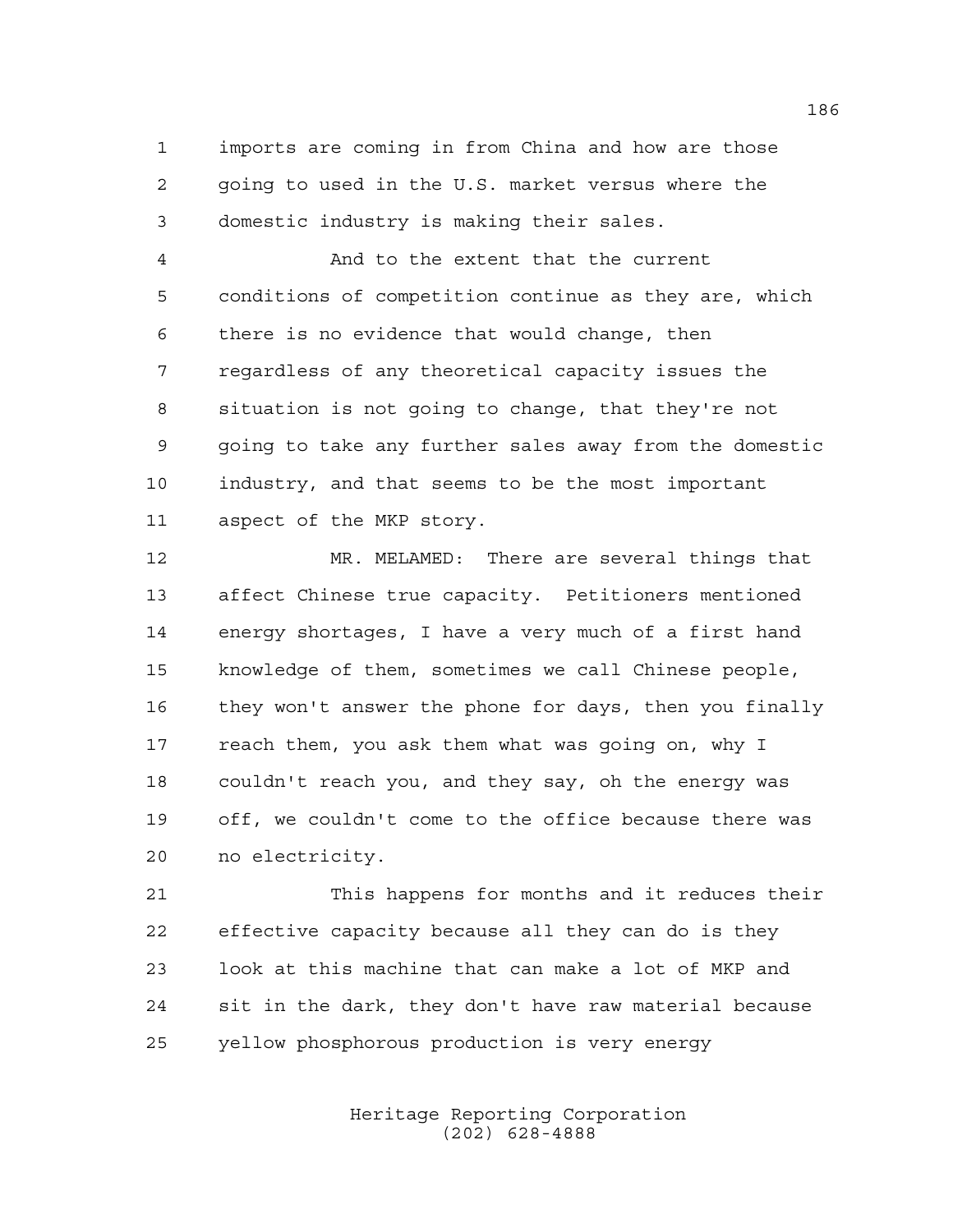intensive, and it happens every year. And then even if they have capacity, the question is whether their capacity is marketable. And the truth is what we found, we visited some of the biggest factories in China, we could not qualify their product for food grade use, I don't think any U.S. food producer would qualify them. So can this capacity be considered real for real threat to U.S. industry? Probably not.

 MS. RITCEY-DONOHUE: The situation in fact seems to be very similar to STPP where the Commission looked at very similar circumstances, and concluded that with respect to the future, there are really serious, real limits on what could be imported with respect to the safety issues and the qualification issues.

 And you know, Sam has explained to us that from his experience, those are the exact same conditions that he's operating in. And from the record, we see the same similarities.

 COMMISSIONER PINKERT: Thank you. Now, staying with the threat, which you correctly inferred from my question that I was focused on. In your brief you talk about alternative export markets for the Chinese product. Are any of those markets comparable in terms of size, and in terms of price, to the U.S.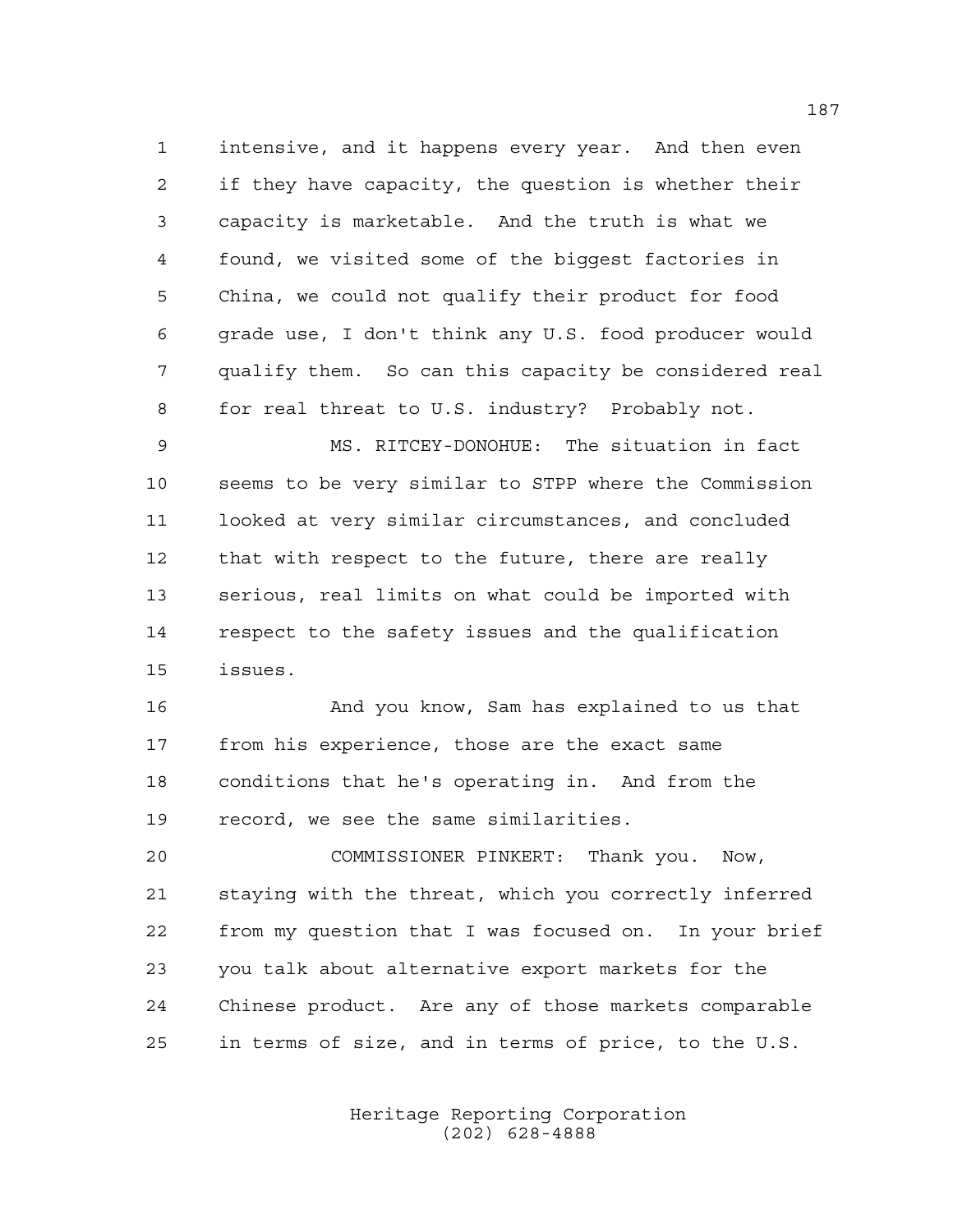market?

| 2  | MS. RITCEY-DONOHUE: You know, it's                    |
|----|-------------------------------------------------------|
| 3  | difficult to get specific data. And we did provide a  |
| 4  | chart in Exhibit 5 of our brief, and I don't know if  |
| 5  | that's what you're referring to.                      |
| 6  | But if you look at, with respect to broken            |
| 7  | down by HTS. And it's our understanding that MKP does |
| 8  | comply with the significant part of that HTS number,  |
| 9  | the quantities for Thailand and the United States, in |
| 10 | fact, are very comparable. And you can see that they  |
| 11 | are a very large and important market for Chinese     |
| 12 | exports.                                              |
| 13 | And there are some others that aren't quite           |
| 14 | as large, but certainly there are other significant   |
| 15 | markets, export markets, such as India you'll see     |
| 16 | there, followed by, you know, Australia, Malaysia,    |
| 17 | Taiwan.                                               |
| 18 | MR. MELAMED: What I want to add is, as far            |
| 19 | as food-grade MKP is concerned, as I mentioned in my  |
| 20 | speech, we asked them to improve upon their           |
| 21 | production, storage, and transportation practice as a |
| 22 | food-grade MKP. They basically replied that they're   |
| 23 | not very interested to do it, because they can still  |
| 24 | sell this product in the Asian market, which is the   |
| 25 | main part of their distribution system.               |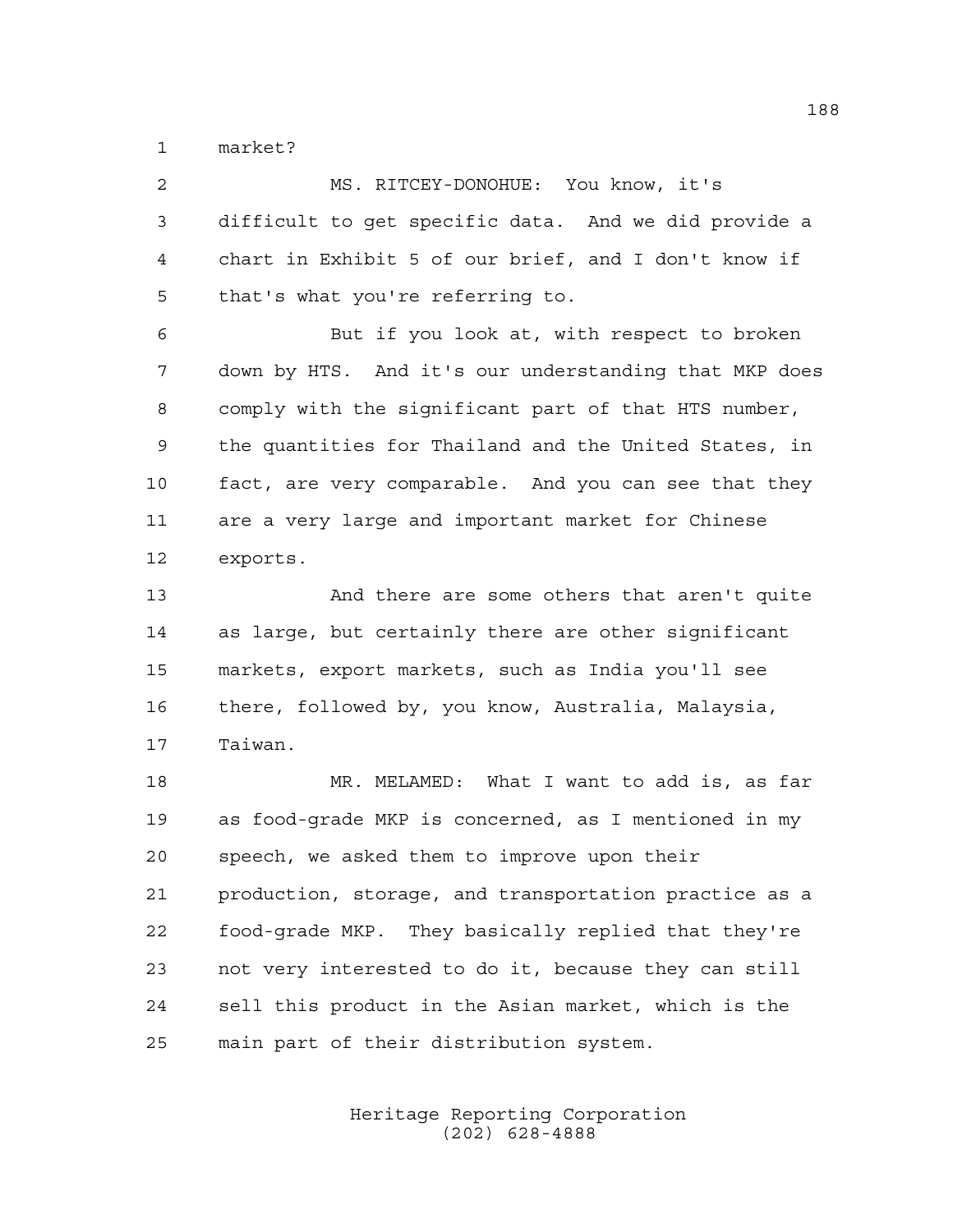U.S., according to this table, U.S. exports of MKP fell from 21 to 13 million pounds between '08 and '09. And even that is not prompting them to do anything. They really are focusing on Asian markets. And when they spoke to my purchasing manager, Jaro Jing, she was a sales manager from Yum-Yum Gale Star. And she told me that they are primarily concentrated on Asian countries. They have a lot of salespeople in the Asian markets, and only limited number of salespeople in U.S. and European markets. Because they really feel that their product ships really well with Asian standards, and they just focus on those markets.

 COMMISSIONER PINKERT: Thank you. Now, what effect do you expect environmental restrictions on phosphate products to have on future demand for MKP? MS. RITCEY-DONOHUE: To be honest, I don't

 know. I'm not aware of any on the horizon. We certainly could make sure that there's nothing we're missing. And if there's anything that we think is relevant, we will address that in our post-hearing brief.

 COMMISSIONER PINKERT: Thank you. Now, are any of the reported substitutes identified in Table 2-5 of the prehearing report -- that's page 2-23 --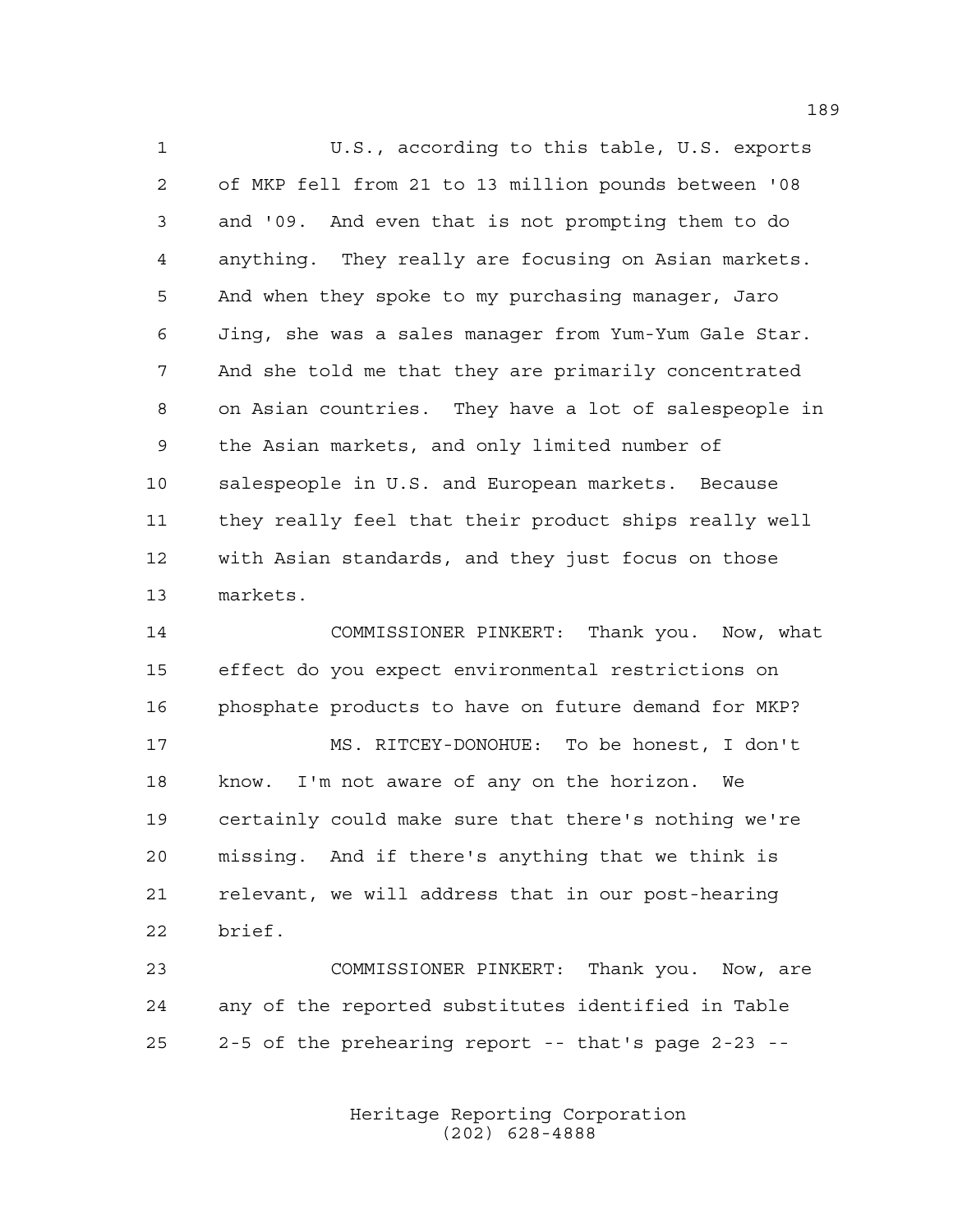increasingly taking away market share for MKP? MS. RITCEY-DONOHUE: I'm sorry, were those, did you say non-subjects? VOICE: No, those are the alternative products. COMMISSIONER PINKERT: Alternative products. MR. MELAMED: Well, but some of these products, you need to analyze our data more precisely. I didn't see any increases over the same period as last year. I will take another look. We sell MAP, we sell DAP, we sell potassium nitrate. I will try to provide more data in the post-hearing brief. But so far they are trying to look for MKP. COMMISSIONER PINKERT: Thank you, that would be helpful, for the post-hearing.

 MS. RITCEY-DONOHUE: And it is our understanding that it is somewhat consistent, pretty consistent with what we heard this morning. And Valudor's experience that he shared with us maybe can say just to see what it's about. Which is that in general, right now the preference has been for MKP. And there would be some slight alterations that would need to be made in order to, to change the production to be able to use these alternative products.

So technically they all are alternatives,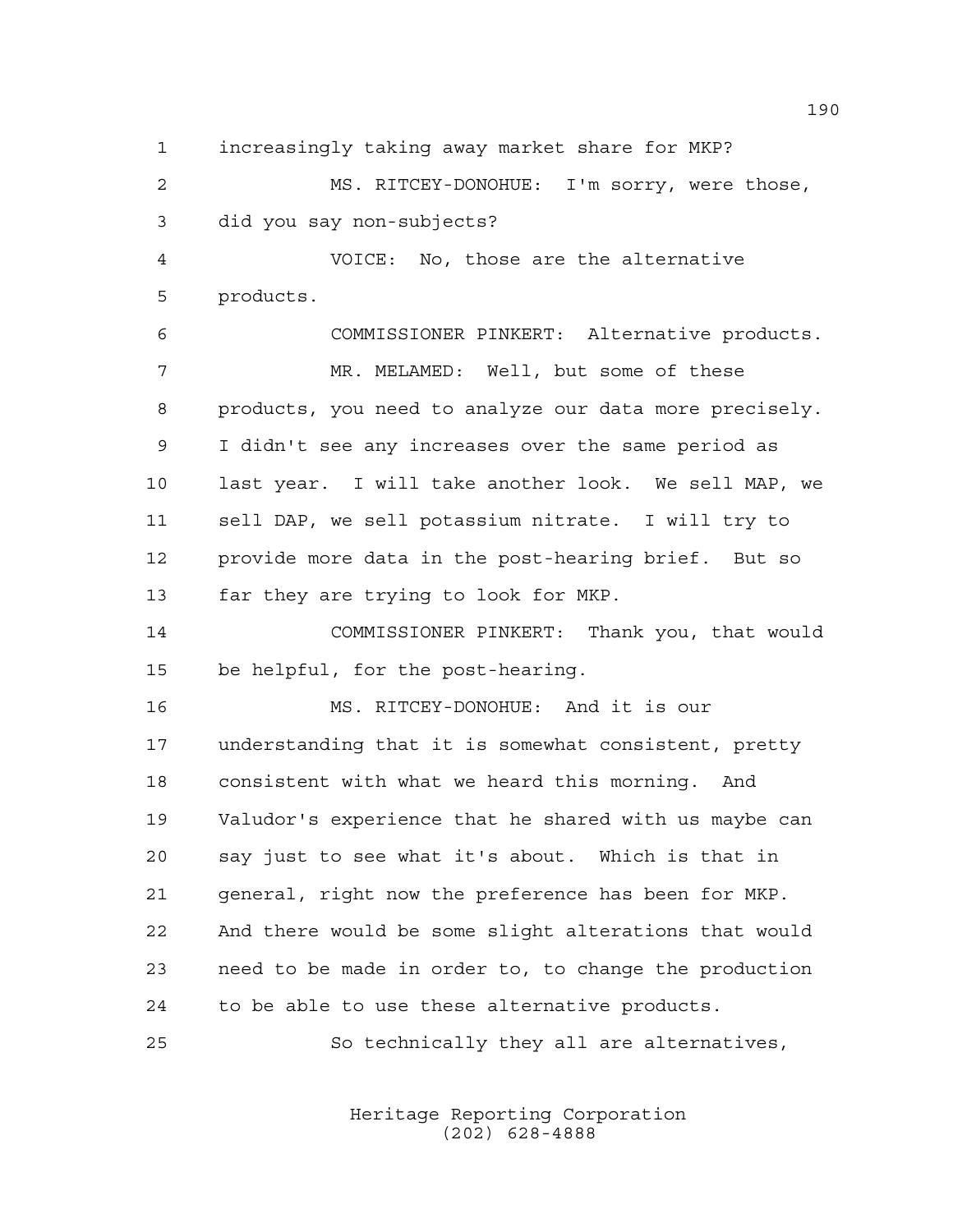and they can be substituted in some instances. But there would need to be some adjustments made. And without, you know, let's say sufficient market promptings, the preference right now is to use the MKP product.

 COMMISSIONER PINKERT: Thank you. Now, I don't know if I was reading between the lines, or if I was focused on something that you weren't even suggesting in your testimony.

 But I'm wondering whether you would suggest or believe that relief, anti-dumping countervailing duty-type relief, for MKP would have more of an impact on non-subject imports into the United States than it would on domestic production.

 MR. MELAMED: Oh, obviously. Because we sold 15 million pounds or so of MKP since we started selling it. From what I understand, the only customer that really accessed the domestic industry was Miller Chemical. And even that was very brief, and we are not selling much to them any more.

 So all of these sales would go to non- subject imports. Primarily Israeli companies, such as Kaifa and ICL, and also to Mexican producer, Enofos. COMMISSIONER PINKERT: And finally, as I asked earlier today, can you tell me what your demand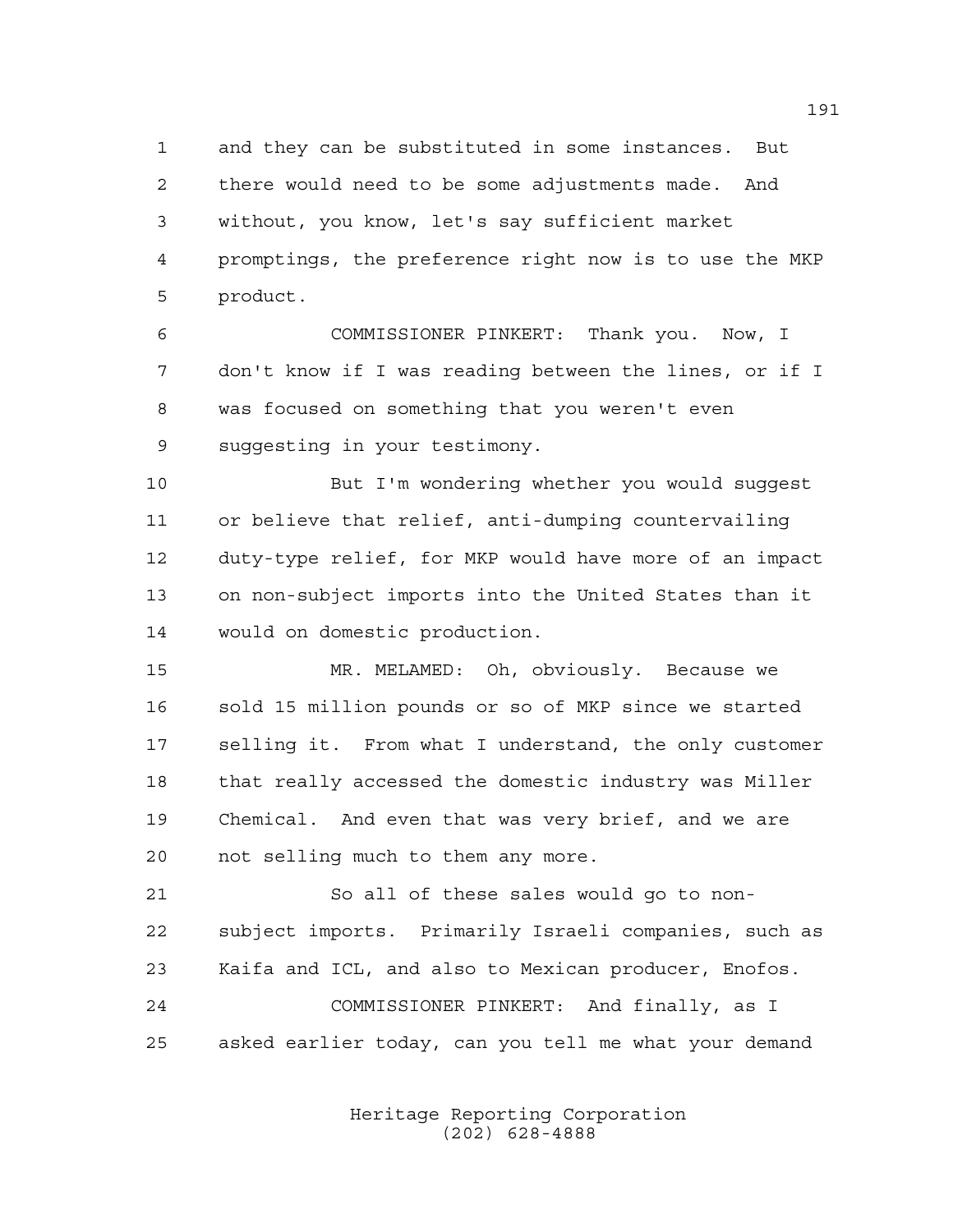forecasts are for the remainder of 2010 and into 2011? And perhaps for the post-hearing, what the key indicators are that you use to forecast future demands? MR. MELAMED: We will try to do it and provide our best information in the post-hearing brief. MS. RITCEY-DONOHUE: We'll address it in the post-hearing brief. Thank you. COMMISSIONER PINKERT: Thank you very much. Thank you, Madame Chairman, or Mr. Vice Chairman. VICE CHAIRMAN PEARSON: You're welcome. Mr. Melamed, could you tell me, what specific fertilizer products use MKP as an input? Because certainly there must be many other, or at least some other sources of fertilizer of phosphorous that go into fertilizer. MR. MELAMED: MKP actually serves a very narrow, specialized field in fertilizer sales, which are what are soluble fertilizers. They are generally much more expensive than regular fertilizer, and they are used in high-end fertilizer applications for hydroponics and greenhouses. Normally you would buy what is called fertilizer-type MAP or DAP or some other product like that. And it's not water-soluble, and they just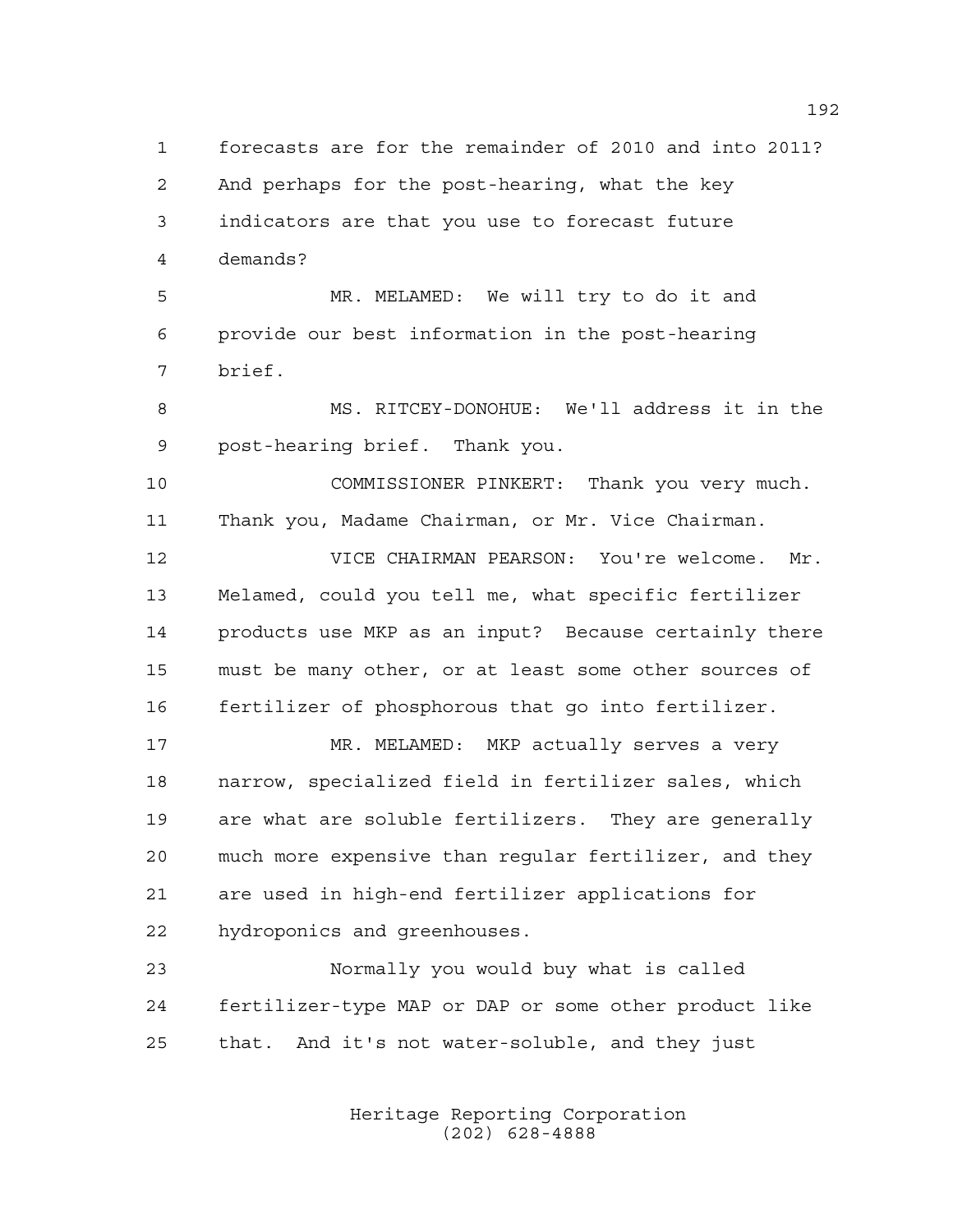spread it along the cornfields, along the wheatfields. You would not see MKP used in these really high-volume applications. It's a specialized niche market, and it's mostly used in greenhouses.

 VICE CHAIRMAN PEARSON: Okay. So you sell MKP to a fertilizer manufacturer in case your product does additional things to it, and then sells it, sells that product to a greenhouse that raises hydroponic tomatoes.

 MR. MELAMED: In most cases, this is the case. Because they require balanced fertilizer. MKP does not have nitrogen, so they have to have uria to make a balanced product.

 All they do is really, they have big mixers, and they put several ingredients. They have to put all chelate micronutrients, they put some colorants. So there are quite a few ingredients that they mix together, and MKP is one of them.

 VICE CHAIRMAN PEARSON: Okay. But there's no chemical reaction going on; it's just a physical mixing. And then that mixed product is delivered to their customers. And I assume the whole thing is relatively soluble, and they put it into water and then run it through the system to provide nutrition to the roots of the hydroponic plants.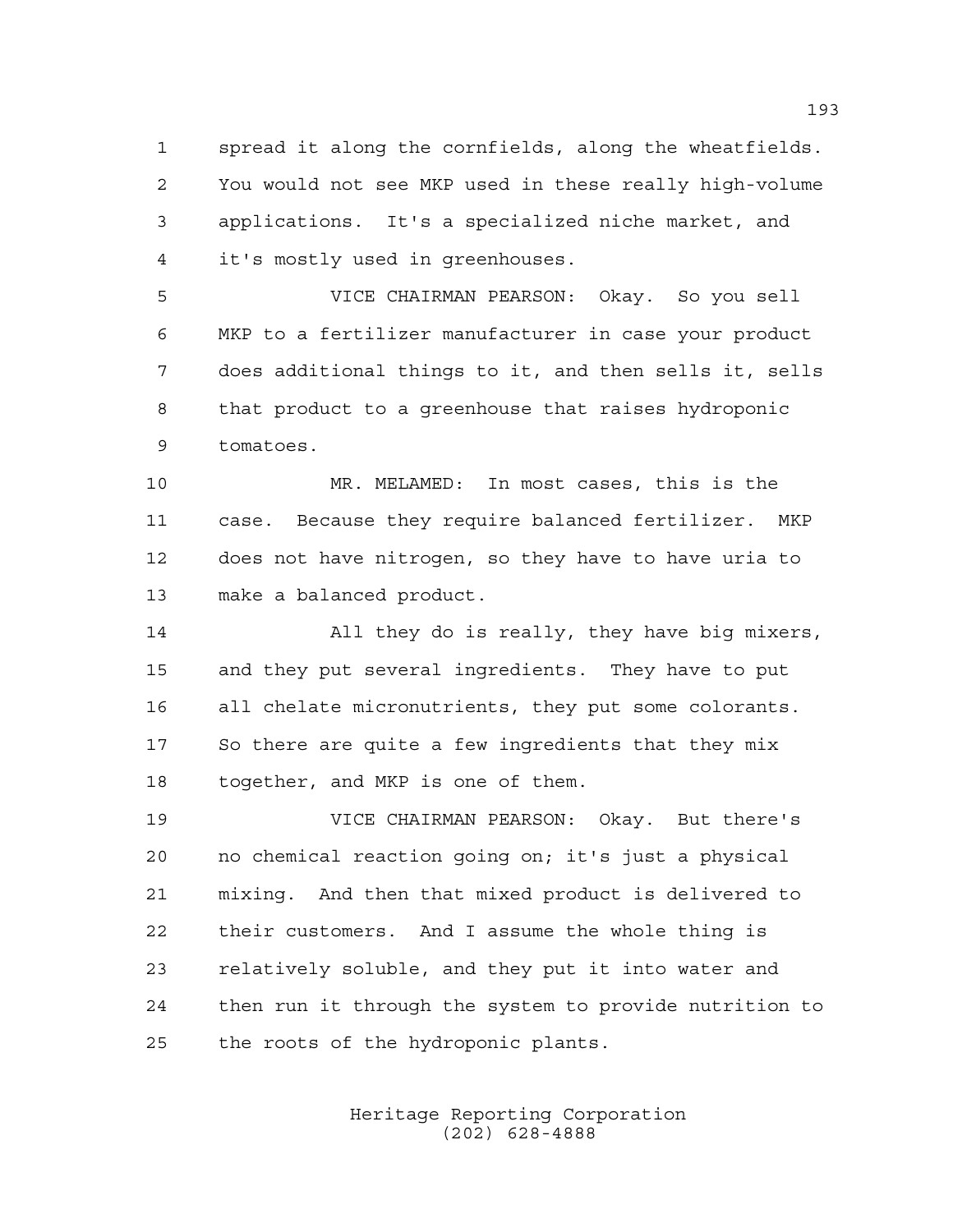1 MR. MELAMED: Exactly. In most cases, that's correct. We have very limited business, they would actually react that with something to make very proprietary formula. But this is a very small percentage of the business.

 Vast majority of our customers would just simply mix it, and there is no chemical reaction going on at all.

 VICE CHAIRMAN PEARSON: Okay. So it would be very unusual for a normal commercial farmer to use this product. This would be something that is serving this quite specialized need for the most high-end type of intensive crop production, under glass.

 MR. MELAMED: Yeah. Unless the farmer would have greenhouses, it would not be cost-effective for him to use it.

 VICE CHAIRMAN PEARSON: Okay, thank you. Now, Commissioner Pinkert was addressing issues of threat. And here, of course, we do see both the excess capacity to produce MKP in China, and we also know that they have exports to other countries. And conceivably, those could be directed to the United States, if the preliminary anti-dumping duty was to be lifted.

Let me make sure I understand your argument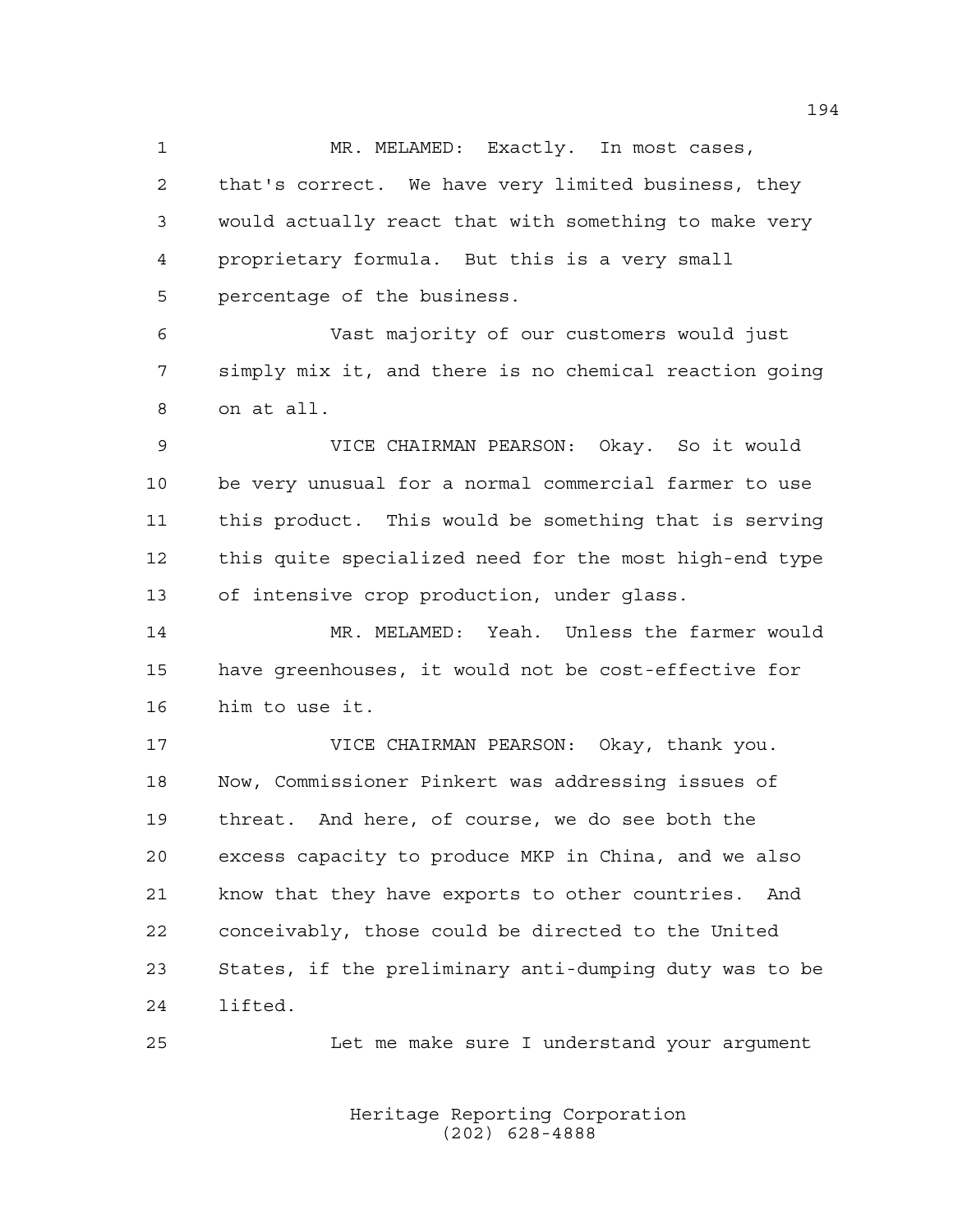why. Because I think you're saying in this case, we shouldn't see that as a factor that creates threat. So Ms. Ritcey-Donohue, do you want to address that threat once again? But speak to it somewhat specifically.

 MS. RITCEY-DONOHUE: Sure, I'd be happy to. With respect to, you know, the future and what we can tell from the future, what we see is a continuation of present conditions. And the present conditions that Valudor has experienced is that by and large, and almost exclusively, the imports from China are used in fertilizer production.

 And the reasons for that is that combination of unwillingness on the part of the U.S. food industry and other specialty pharmaceuticals, or other higher- standard application end users, to use imports from China.

 There does not seem to be, there is no indication that that is going to change, going forward. There is, even with respect to other chemical production, there are higher standards than are required for fertilizers. And so therefore, the same issue is present.

 Moreover, as we've heard from Sam in his testimony, with respect to the chemical distributors,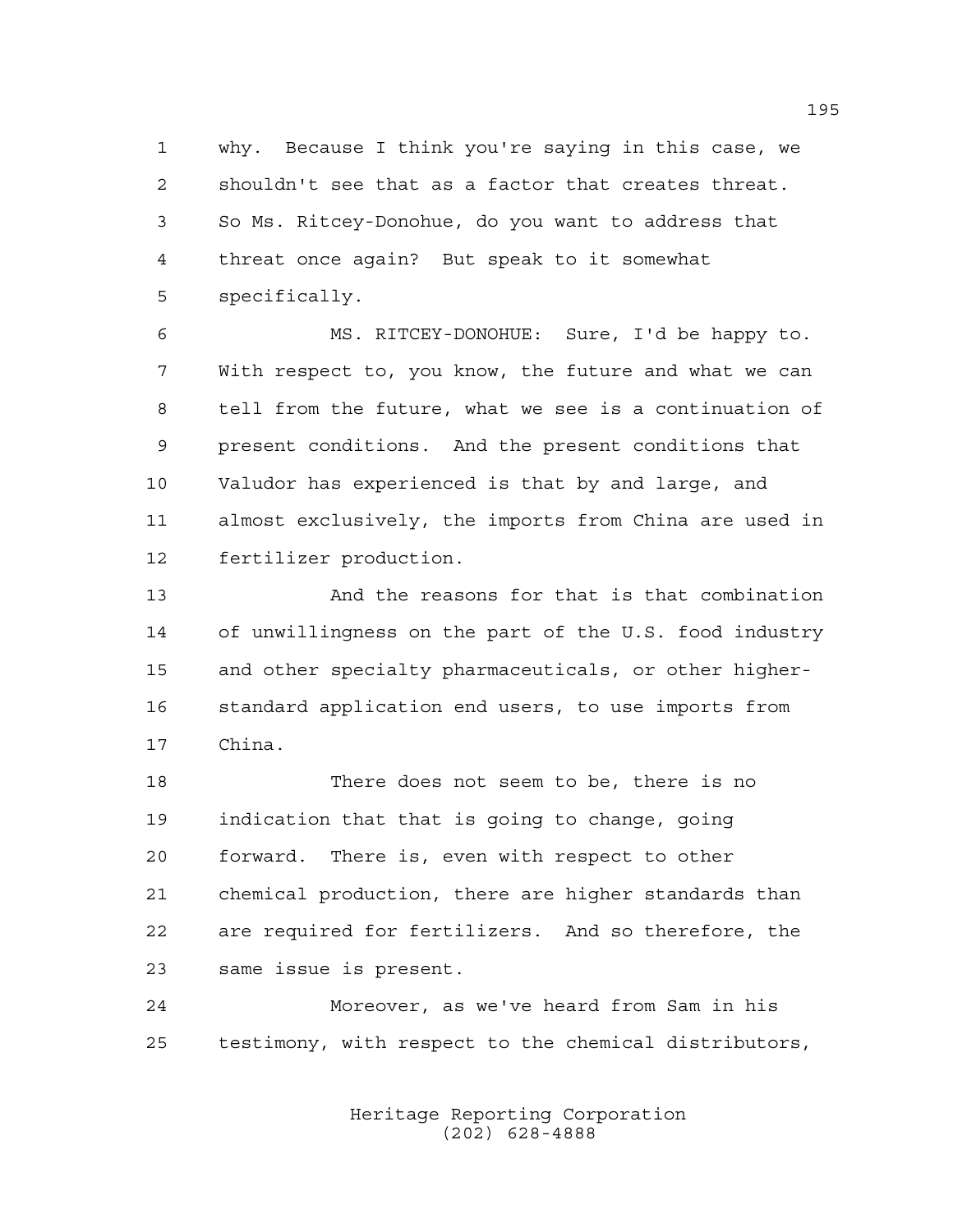it is then impossible in his case to sell the Chinese imports to those distributors. Because, again, of this technical and food-grade issue, and the standards issue. And the response has been it's not worth it for us, it's not cost-effective for us to maintain inventories or to buy the Chinese imports.

 And because we can't maintain an inventory, because after, you know, a very short time, it becomes problematic, it becomes brick-like. And we can't sell enough of it fast enough in order to get it out of inventory. We need a product that we can sell to our variety of customers that includes food end use, that includes these higher specialty end uses that are non- fertilizer. And therefore, they are not interested in the Chinese MKP imports.

 Those, that's what currently is operating by and large in the market. And there is no evidence that that is going to change going forward, with respect to what U.S. customers are going to want, what they will purchase Chinese imports for. And with respect to the qualifications, the product quality, there's no indications that Chinese producers are going to change what they're doing in order to meet those standards.

VICE CHAIRMAN PEARSON: Okay. So you're

Heritage Reporting Corporation (202) 628-4888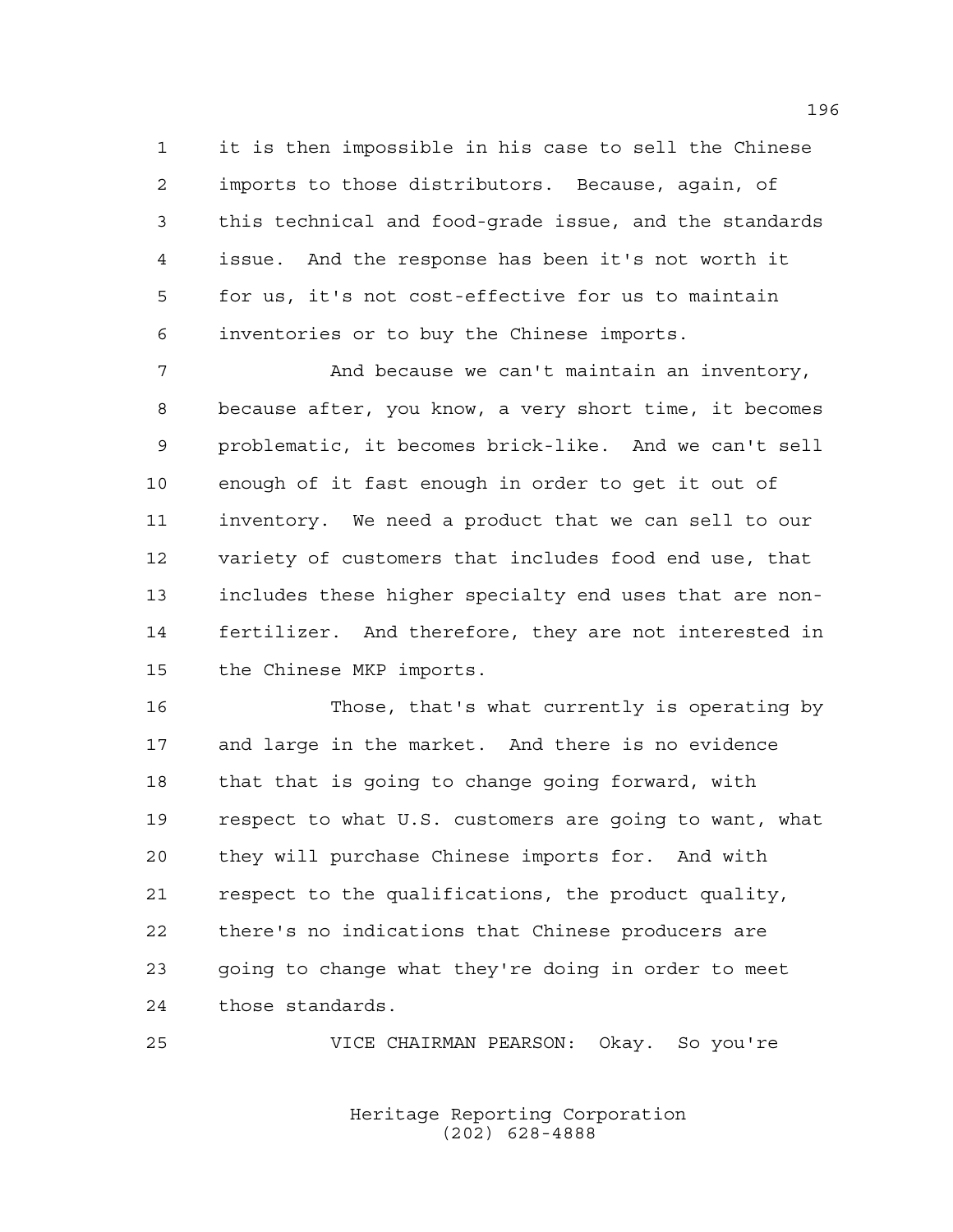arguing, in essence, that competition is highly attenuated between the, the imports from China and domestic MKP product? And you don't see anything changing that would bring about direct competition between those two. MS. RITCEY-DONOHUE: That's correct. Thank you. VICE CHAIRMAN PEARSON: Okay. Madame Chairman, allow me to welcome you back. I think I have no further questions at this moment at any rate. CHAIRMAN ARANOFF: I apologize for disturbing the order. I have just one more question. What's the typical lag time between when you order a product from China and when it is delivered to you? MR. MELAMED: Usually between eight to 12 weeks, which is two to three months. CHAIRMAN ARANOFF: Okay. And in 2008, during the time when supply was short in the market, would you still have said eight to 12 weeks? Or would there have been a longer lag time? MR. MELAMED: I would say 12 weeks at least. There were some cases when it was 10, and some cases when it was 14. But certainly, it has been longer than it is now.

> Heritage Reporting Corporation (202) 628-4888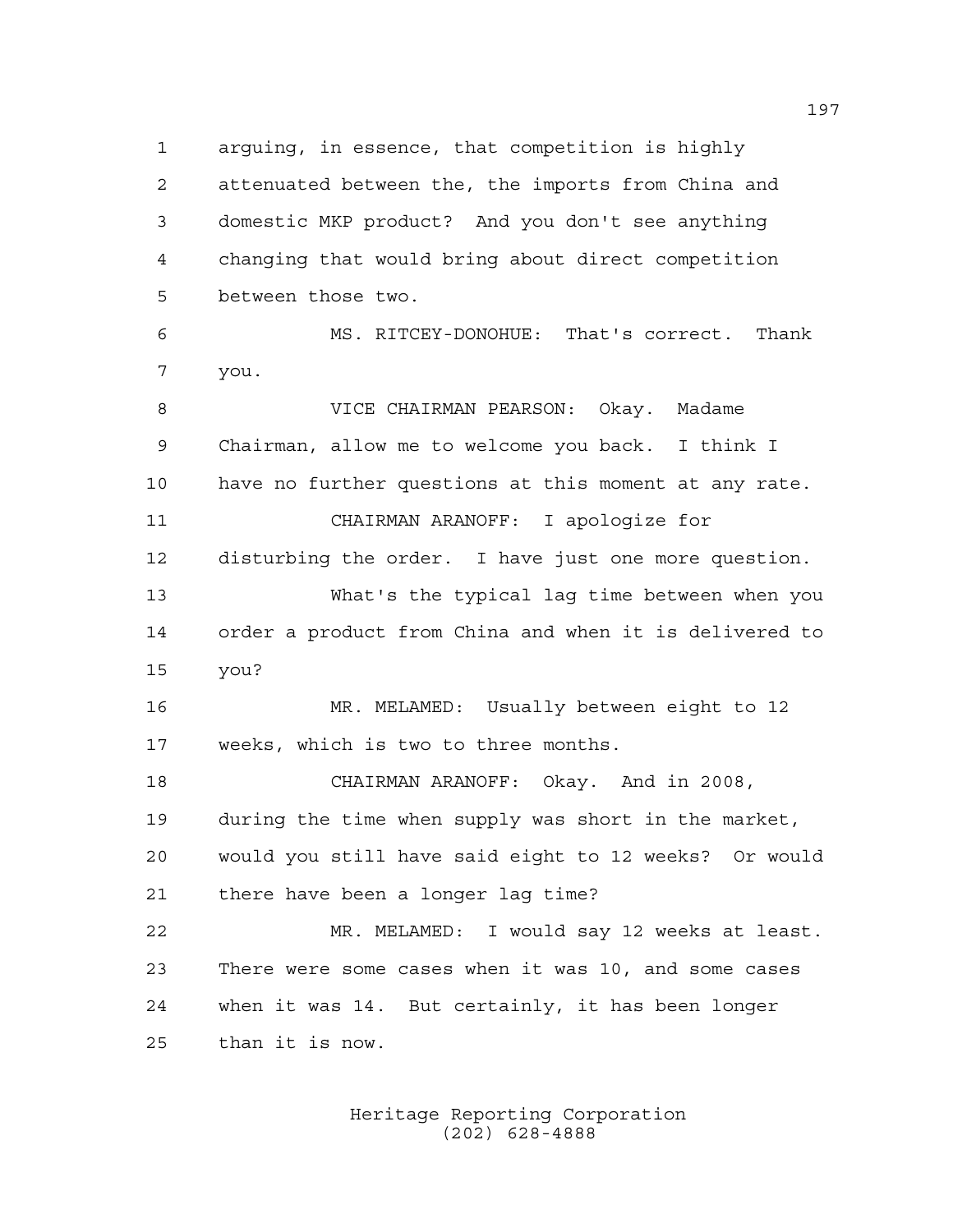CHAIRMAN ARANOFF: Okay. And if you order product, when you ordered product from a Chinese producer, do you pay in advance?

 MR. MELAMED: No. We pay before goods are released with the shipping company. The arrangements we have is called payment against bill of lading. So we would place an order, and they would ship it. They would keep the shipping documents in their possession until eight days.

 Usually I would say when the ship is like two or three days before arriving to U.S. port, and then they would do what is called a telex release. They would send the message to the shipping company to release the goods.

 CHAIRMAN ARANOFF: Okay. Now, if you ordered a substantial amount of product, and then decided that you didn't need it -- demand dried up, your customers decided they weren't going to purchase from you -- could you cancel that order? What would the consequences be? And does it matter if it was before it was on the water?

 MR. MELAMED: I would never do it. It's against my business principles. I guess they could sue me, and would probably be successful in litigation. I would just never do it; that's not how

> Heritage Reporting Corporation (202) 628-4888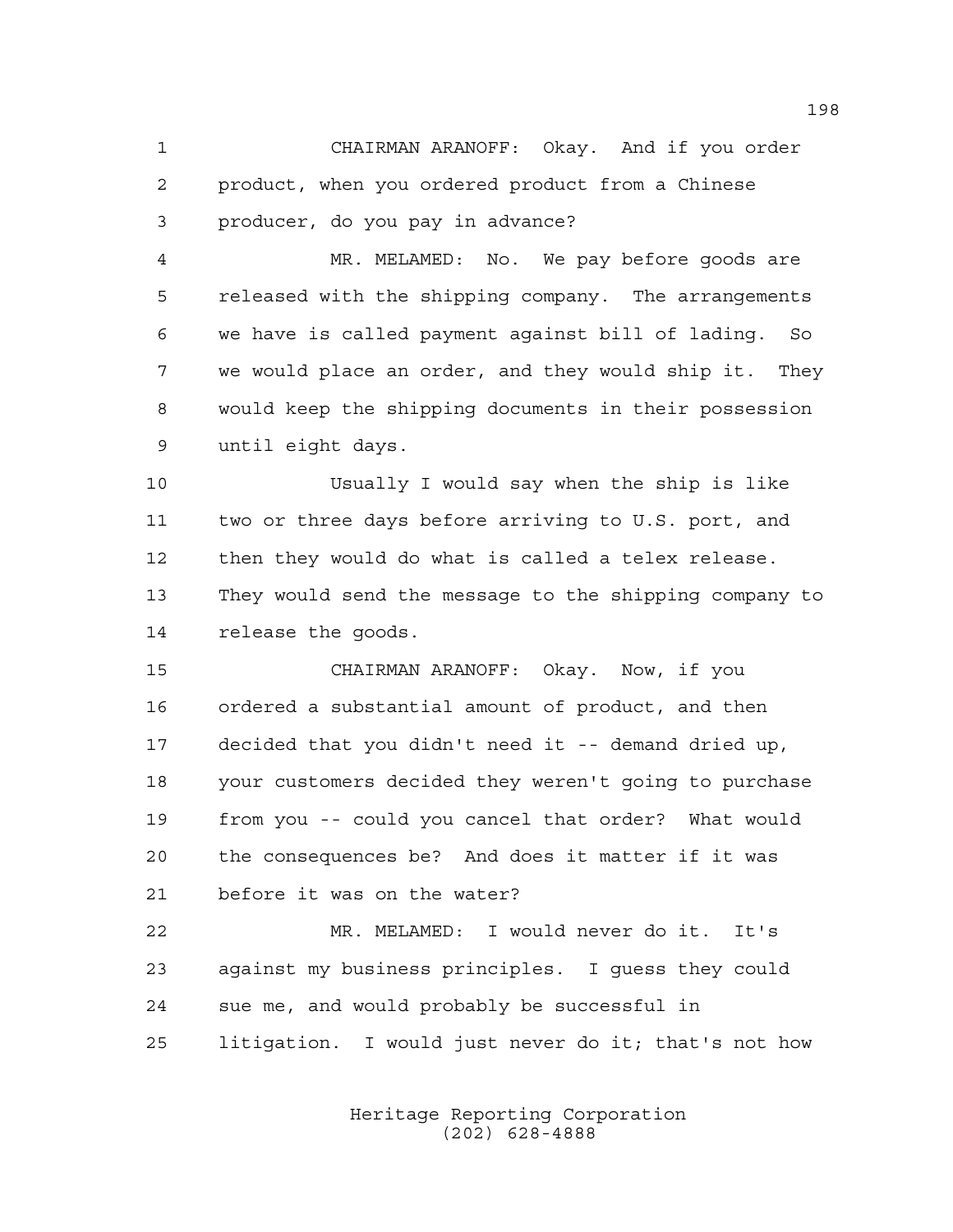I do business.

| 2  | CHAIRMAN ARANOFF: Okay. Now, you told us               |
|----|--------------------------------------------------------|
| 3  | that your, some of the people who purchased from you,  |
| 4  | that distributors don't want to keep a lot of          |
| 5  | technical-grade MKP around because it ends up clumping |
| 6  | over time.                                             |
| 7  | How do you deal with that situation? You're            |
| 8  | bringing it in in large quantities. Have you presold   |
| 9  | everything that you bring in?                          |
| 10 | MR. MELAMED: A vast majority of our                    |
| 11 | shipments are presold. We do sometimes take            |
| 12 | positions, but on a very small scale.                  |
| 13 | CHAIRMAN ARANOFF: And do you have to store             |
| 14 | it under some kind of special conditions to make sure  |
| 15 | that it remains saleable?                              |
| 16 | MR. MELAMED: The conditions don't really               |
| 17 | matter. You just need to try to sell it as fast as     |
| 18 | you possibly can.                                      |
| 19 | CHAIRMAN ARANOFF: Okay. All right. With                |
| 20 | that, I don't think I have any further questions. So   |
| 21 | let's see, I need to skip over to Commissioner Lane.   |
| 22 | COMMISSIONER LANE: Thank you. I just have              |
| 23 | one question. You are not the only importer of MKP     |
| 24 | from China, is that correct?                           |
| 25 | MR. MELAMED: Oh, yeah, there are many other            |
|    |                                                        |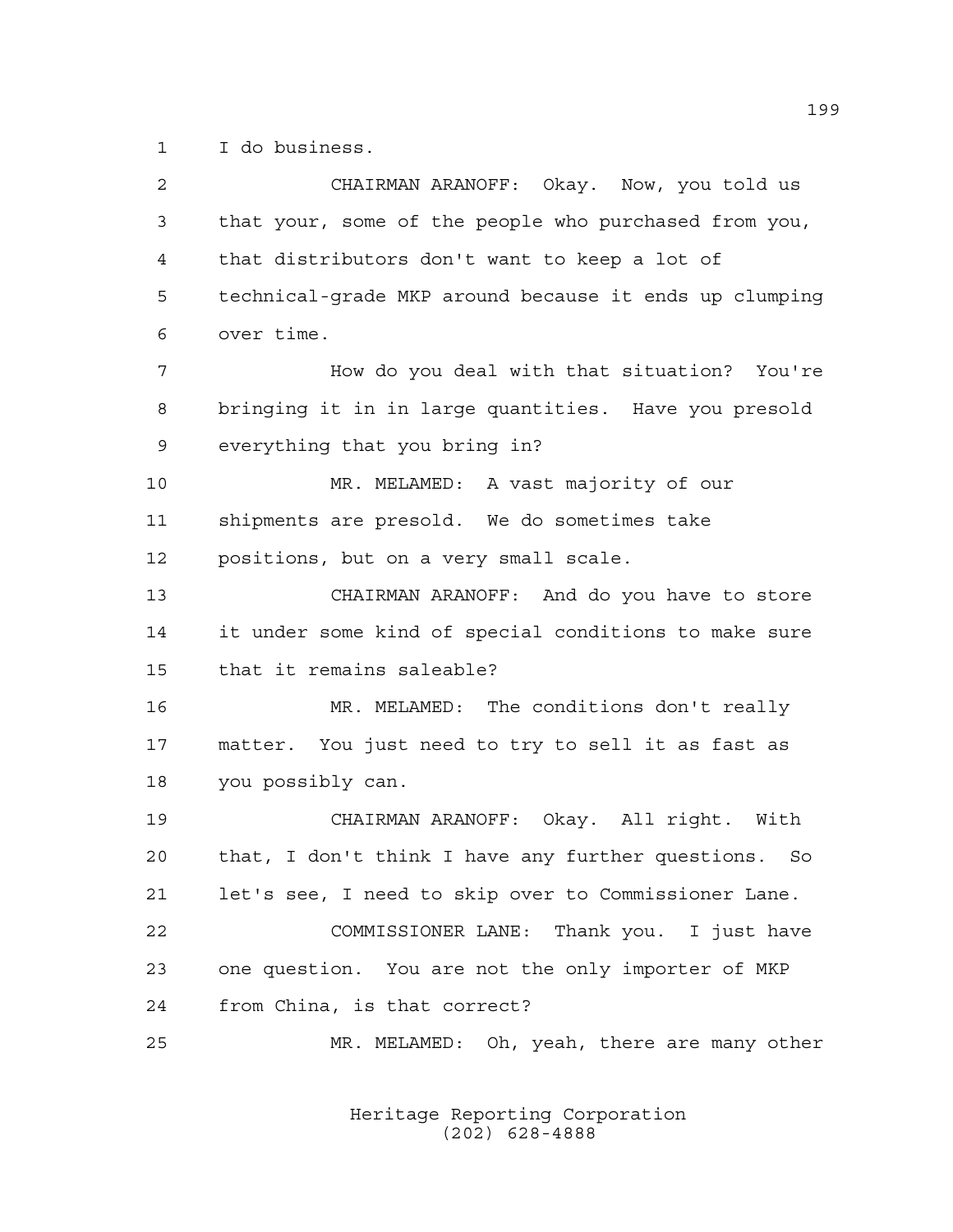importers.

| $\overline{a}$ | COMMISSIONER LANE: And so do you know               |
|----------------|-----------------------------------------------------|
| 3              | whether any of the other importers of MKP are       |
| 4              | importing for food-grade?                           |
| 5              | MR. MELAMED: I don't know what they're              |
| 6              | doing. All I know is that fertilizer customers are  |
| 7              | buying food-grade product for their fertilizer uses |
| 8              | from other importers.                               |
| 9              | COMMISSIONER LANE: So there could be MKP            |
| 10             | product in the United States from China, being used |
| 11             | for food-grade purposes.                            |
| 12             | MR. MELAMED: Well, all I can speak of is my         |
| 13             | own experience. And we have been unsuccessful,      |
| 14             | despite really trying very hard.                    |
| 15             | Like I said, I sold 15 million pounds to            |
| 16             | fertilizer, and I sold nothing to food. We are      |
| 17             | probably one of the largest importers of MKP in     |
| 18             | aggregate, and we have been unable to penetrate the |
| 19             | food market.                                        |
| 20             | It just, I don't know how would anybody else        |
| 21             | sell it where I failed. But yet I sold so much more |
| 22             | than everybody else in the fertilizer market.       |
| 23             | COMMISSIONER LANE: Okay, thank you. Madame          |
| 24             | Chair, that's all I have.                           |
| 25             | CHAIRMAN ARANOFF: Commissioner Williamson.          |
|                |                                                     |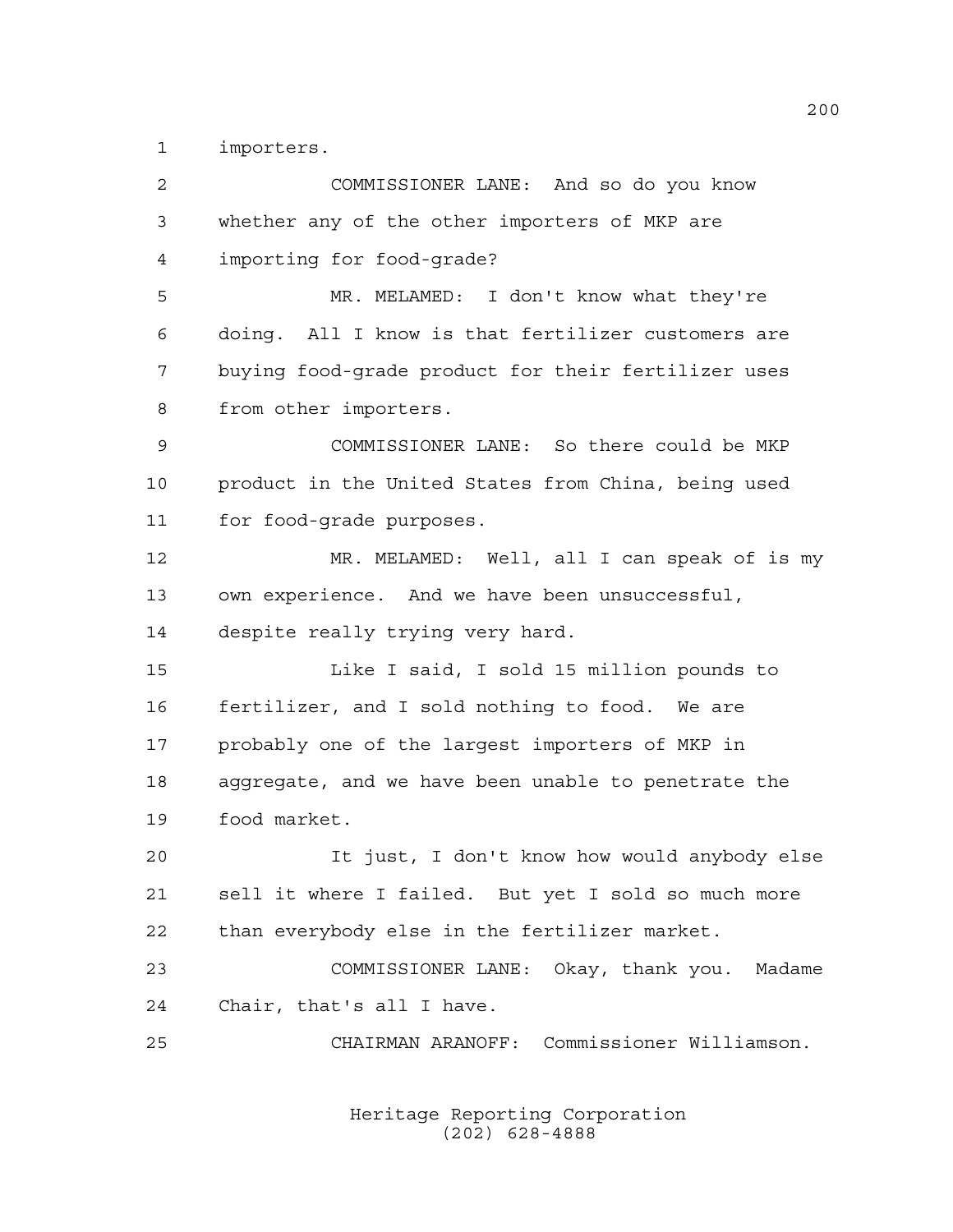COMMISSIONER WILLIAMSON: Is the process of certifying MKP in China as food grade, is that process the same as in the U.S.? Is it different?

 MR. MELAMED: Well, based on what we saw, it was different. Because apparently, whoever is certifying it there don't have requirements for separate storage facilities, don't have requirements for separate equipment, don't have requirements for separate transportation. And yet they certify it. So it must be different.

 COMMISSIONER WILLIAMSON: Okay. But you don't know whether the substantive standards are different, or whether or not they're just not doing a very good job of certifying.

 MR. MELAMED: Well, my suppliers are telling me they're certified, so probably the standards are different. I can look into it more and provide more information in the post-hearing brief.

 COMMISSIONER WILLIAMSON: Okay. The reason I'm asking is I'm trying to figure out, what are we to make of, you know, we've got the question statistics need to be clarified. But if there are shown to be some product that is legitimately classified as food- grade, you know, how much account should we take of this potential? And that's why I was trying to get at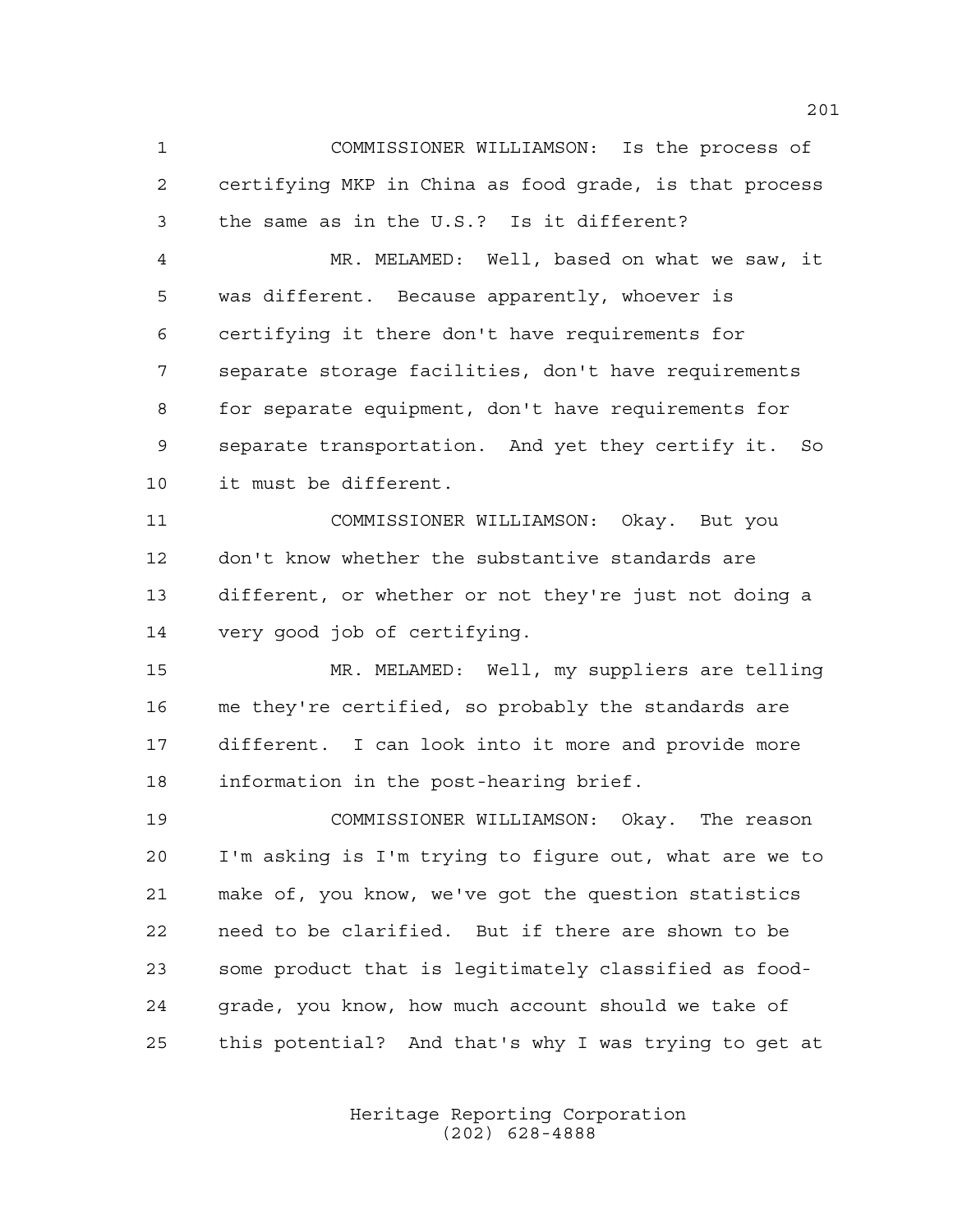the certification process, the differences, to see whether or not it is easier to get a product certified in China, or what.

 MR. MELAMED: Well, they need -- sorry for interrupting. They need to certify it because they need to sell it as food-grade in China. They have their own requirements.

 Apparently they are not the same as here. Also in Asia, they have to certify it. There is a procedure for exportation. There is a CAQ in China, China inspection and quarantine inspection, apparently it passes that. Maybe all they do is they just look at the levels of heavy metals without taking into account the transportation and storage practices.

 It's hard to say what they're judging it by, but I know that it doesn't meet certain U.S. requirements for food use.

 COMMISSIONER WILLIAMSON: Okay. And anything you can provide us post-hearing, and that also goes for the Petitioners, regarding the standards that are used in other Asian countries that China might be exporting to, compared to what, the standards that would need to be met here, to ship it to the U.S. And I guess actually substantive standards themselves, as well as to the meaningfulness of the certification.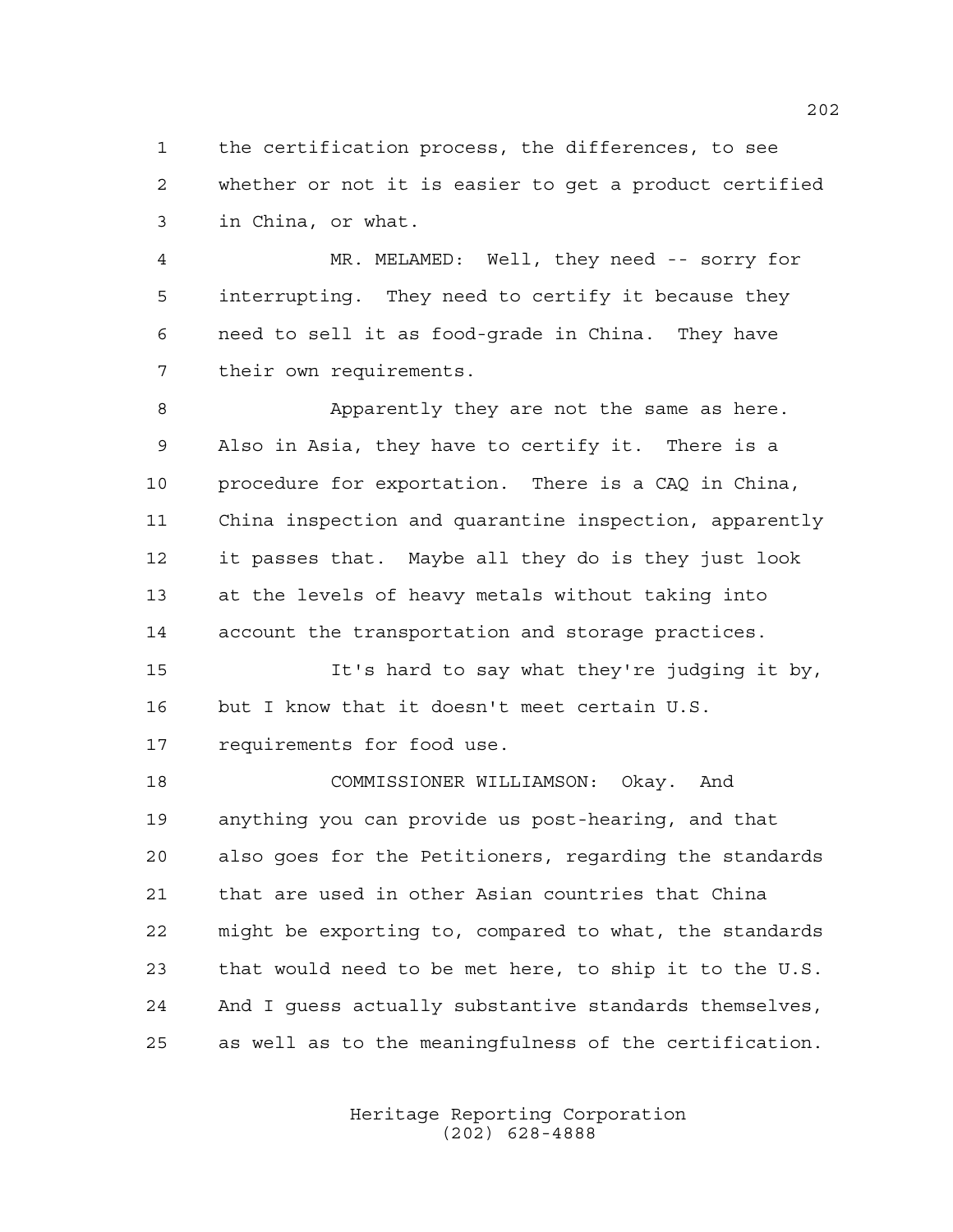MR. MELAMED: Well, certainly we'll do our best to find that and provide it, yes.

 COMMISSIONER WILLIAMSON: Good. I take it at this point you only sell to customers who are using your product for fertilizer. Now, I was wondering about water, you know, things like antifreeze, water treatment, and other end uses for technical grade of MKP.

 MR. MELAMED: We do not sell it. We were hoping to sell it to those industries for distribution. But distributors asked us to provide them to provide them one product that will fit all applications, both food and technical applications like water treatment and so on. And we couldn't do it, so they wouldn't buy from us.

 COMMISSIONER WILLIAMSON: Okay, so it's -- 17 MR. MELAMED: My understanding is those industries do not buy very large volume, and it's appropriate to sell them for distribution. So this is what they were trying to do, and it didn't work out.

 COMMISSIONER WILLIAMSON: Okay, I understand now. Thank you, good. Okay. I want to thank you for the answers, and I have no further questions. Thank you.

CHAIRMAN ARANOFF: Commissioner Pinkert.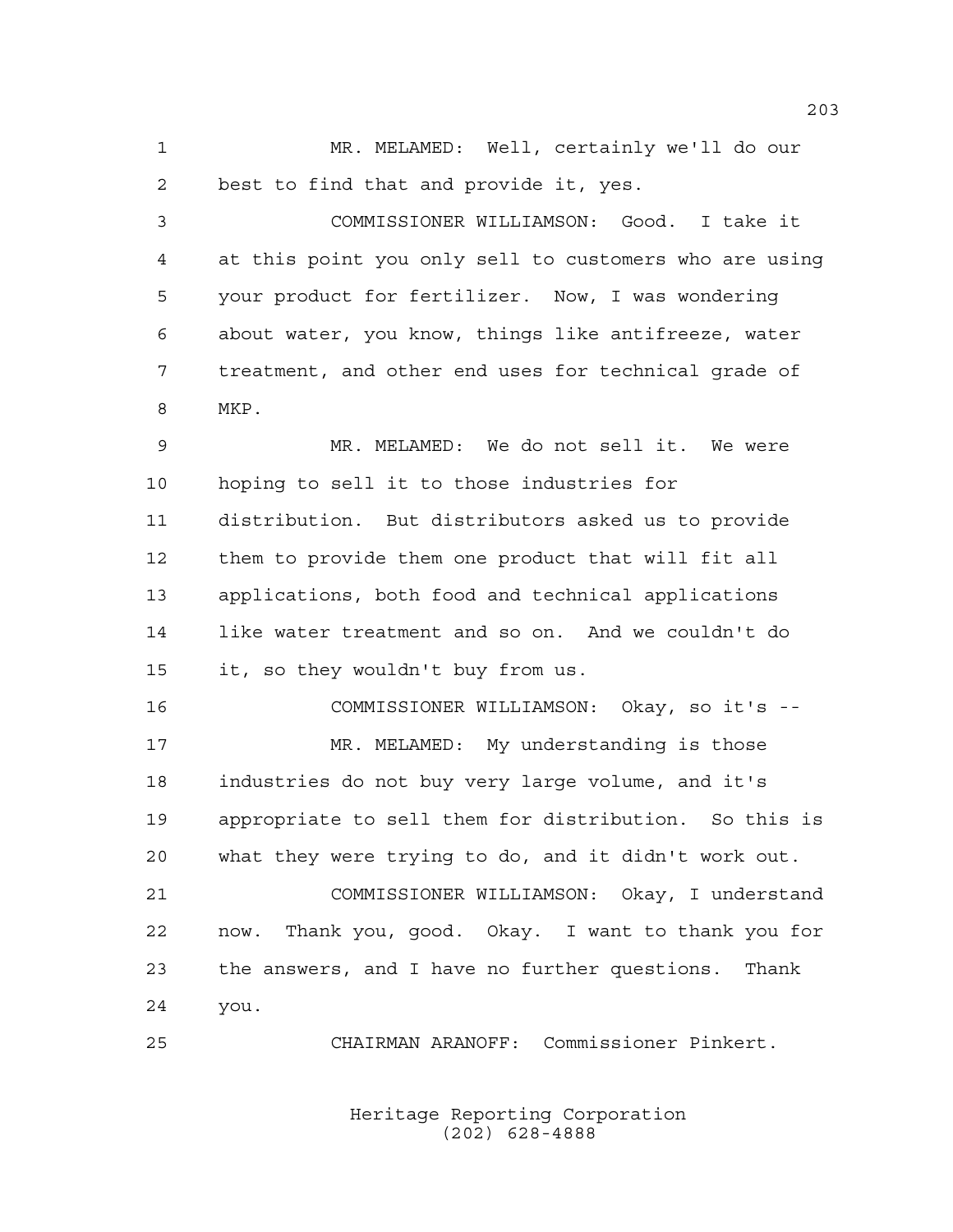COMMISSIONER PINKERT: I just have one or two questions. You heard the testimony this morning about the nature and the amount of subsidies that are allegedly being provided to the Chinese industry. What role should that sort of information play in our analysis of the MKP issue? MS. RITCEY-DONOHUE: At the risk of sounding a little bit like a broken record, you know, those subsidies were in place during the time that we are talking about and focusing on for the period of investigation, where there remains very much a segment and market in terms of the market in which the MKP from China is being sold, and the market that they're serving here and able to serve in the United States, versus where the sales are made for the domestic production.

 And regardless of subsidization, that has not changed. And so an important part of that answer remains, what, you know, Valudor's experience has been, and what we're seeing with the data. Which is that the subsidies there during that time and going forward are not going to change, you know, with regard to any threat that the Chinese imports would pose to the domestic industry.

MS. ZISSIS: And I would just add that the

Heritage Reporting Corporation (202) 628-4888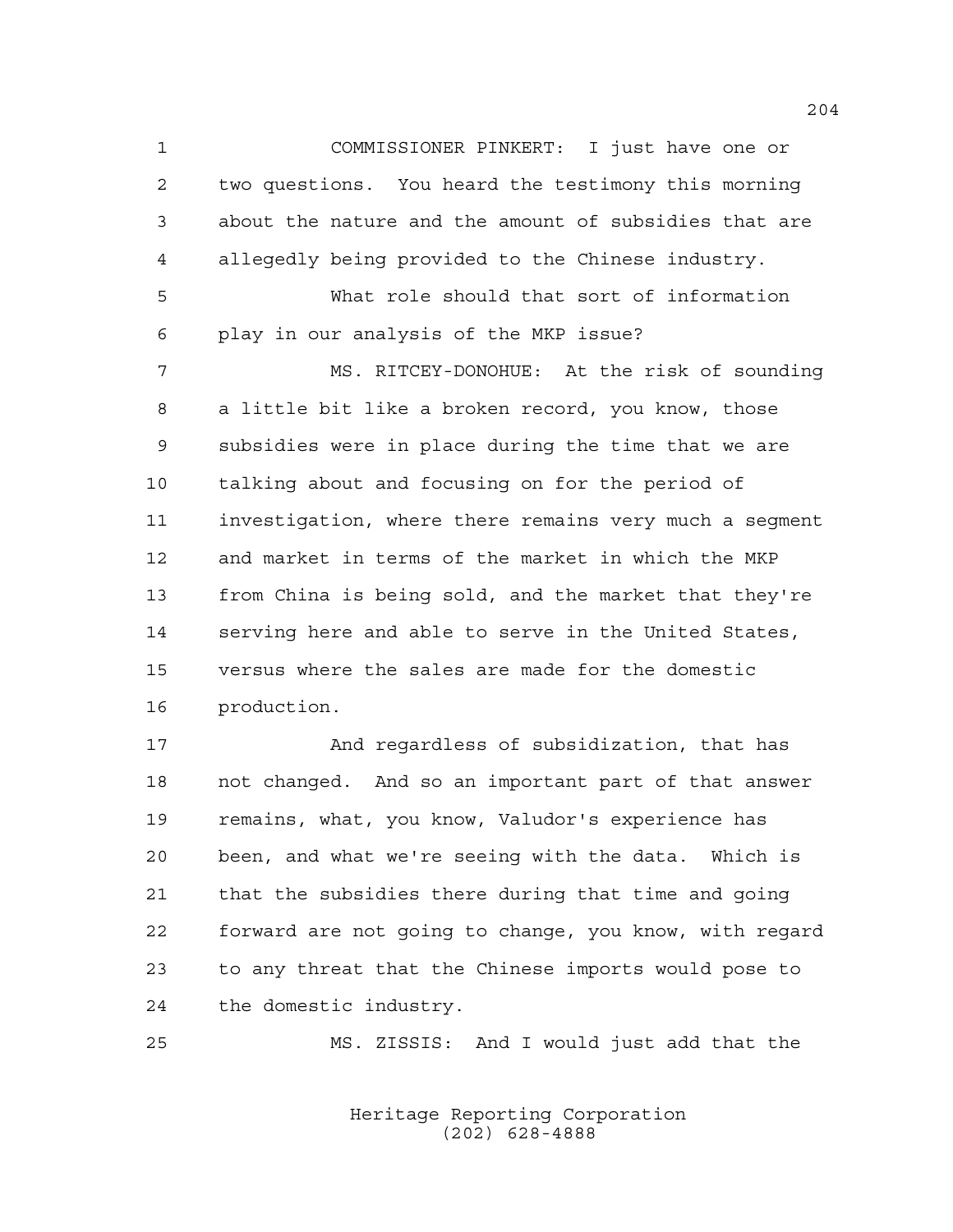Commerce Department based its determination regarding subsidization on adverse facts available, rather than actual findings of subsidies. We can address this further in the post-hearing brief. COMMISSIONER PINKERT: Thank you. And thank you very much for the testimony today. I look forward to all the information that we've talked about that you're planning to include in the post-hearing brief. And I thank Madame Chairman, as well. CHAIRMAN ARANOFF: Are there any further questions from Commissioners?

COMMISSIONER LANE:

 VICE CHAIRMAN PEARSON: I would just thank you all for your participation today. I know you had to take time out of your business to come here. You are not selling MKP when you're sitting here.

17 MR. MELAMED: Oh, thank you for your time. VICE CHAIRMAN PEARSON: But your participation has been very helpful. Thank you. MR. MELAMED: Thank you very much.

 CHAIRMAN ARANOFF: So I take it there are no further questions from Commissioners. Okay. Do the staff have any questions for this panel?

 MR. CORKRAN: Douglas Corkran, Office of Investigations. Thank you, Madame Chairman. The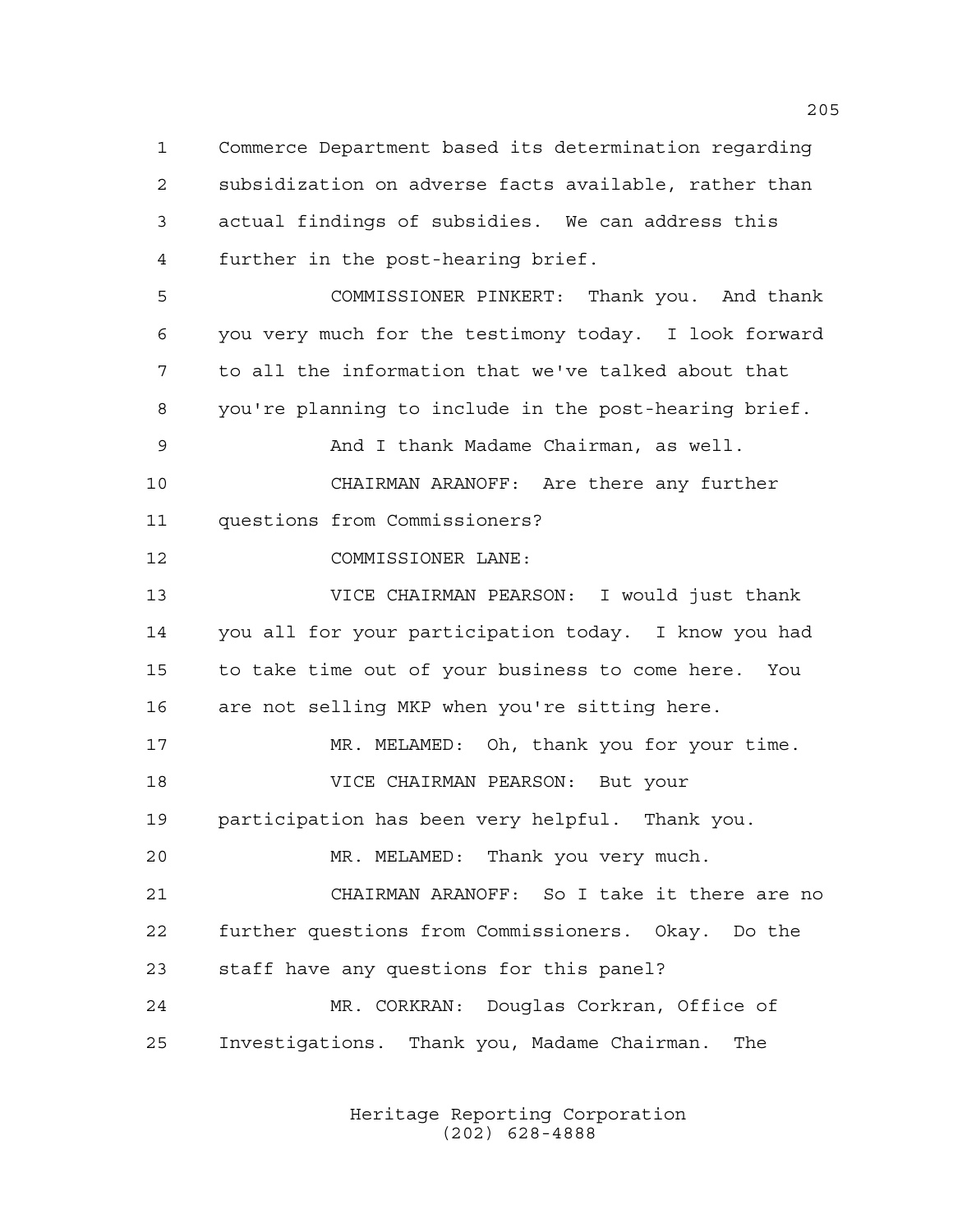staff has one question, directed to Mr. Melamed. Today we talked about food-grade and technical-grade MKP, about MKP used in fertilizer and non-fertilizer applications. But you also used the term "performance MKP." Could you go into a little detail about what that, how you used that particular term? MR. MELAMED: Well, the reason I used this term is because I feel divide that there are MKP production between two divisions. I see premium fertilizers, and I see performance products. So by performance I mean on fertilizer, U.S. MKP. They are the largest MKP manufacturer in the world, so we adopted their own position. MR. CORKRAN: Thank you very much. And Madame Chairman, staff has no additional questions. CHAIRMAN ARANOFF: Do Petitioners have any questions for this panel? MR. CANNON: No, thank you. CHAIRMAN ARANOFF: Okay, thank you. Let me do a time check here. Petitioners have 10 minutes remaining from your direct presentation, as well as five minutes for closing; a total of 15 minutes. Respondents have 45 minutes left from your direct presentation, five for closing, for a total of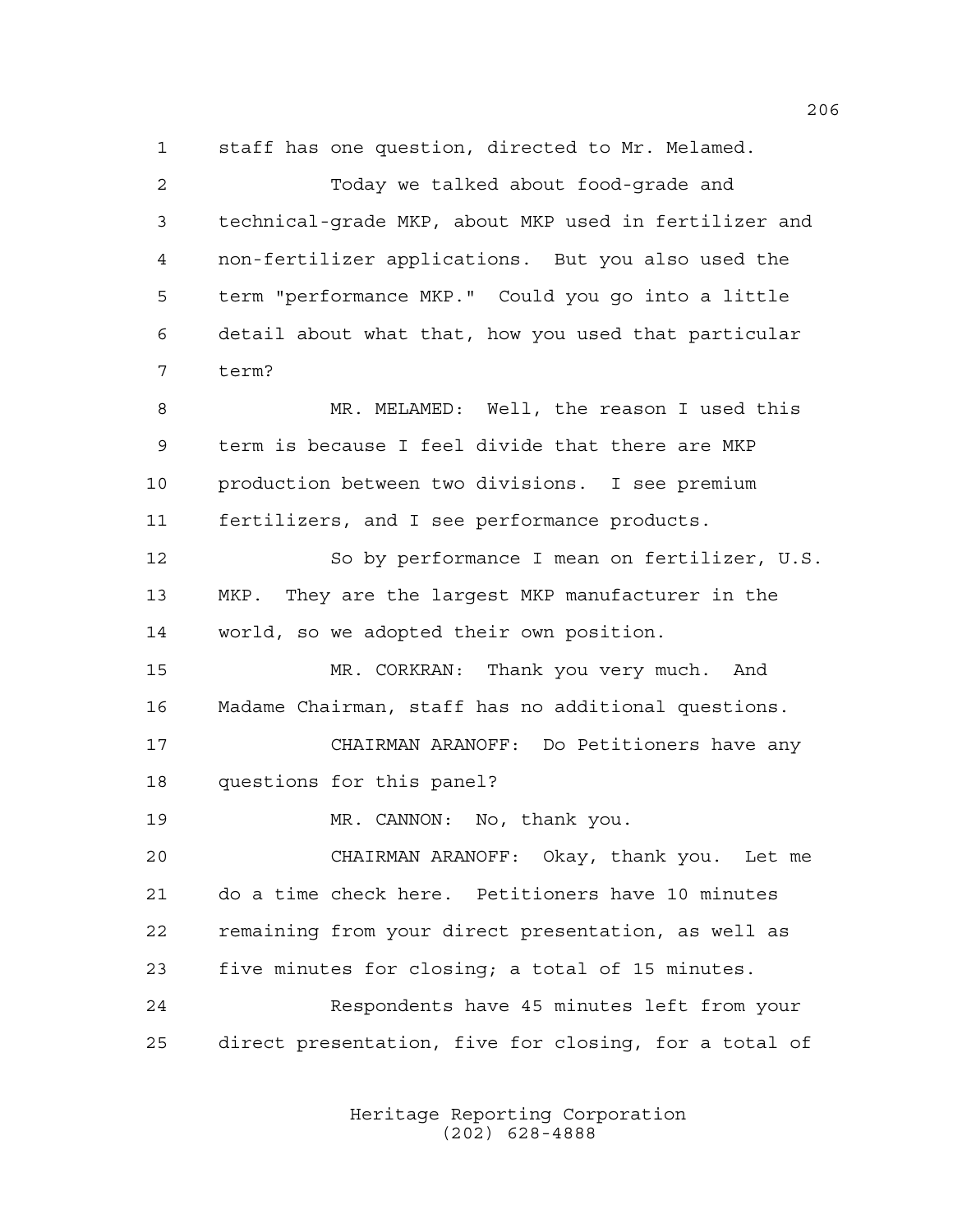50 minutes.

| 2  | Unless anyone objects, we typically just              |
|----|-------------------------------------------------------|
| 3  | combine those two time periods for closing and        |
| 4  | rebuttal. I don't see anyone objecting.               |
| 5  | MS. RITCEY-DONOHUE: No objection.                     |
| 6  | CHAIRMAN ARANOFF: Okay. So I want to thank            |
| 7  | the second panel, especially Mr. Melamed, for taking  |
| 8  | time away from your business to join us. I will ask   |
| 9  | you to take your seats again in the back, and call up |
| 10 | Mr. Cannon as soon as he's ready.                     |
| 11 | MR. CANNON: Close it early? I want to                 |
| 12 | first talk about TKPP and DKP. We reviewed all the    |
| 13 | various trends. And I know that looking at data and   |
| 14 | trying to make it all fit can be challenging. And     |
| 15 | indeed, we're all trying to tell you what all those   |
| 16 | data points mean.                                     |
| 17 | And in the large sense, we have things that           |
| 18 | everyone seems to agree on. Demand is declining,      |
| 19 | domestic shipments are declining. We have imports of  |
| 20 | some of the products that are increasing, and some    |
| 21 | went up and came back down a little.                  |
| 22 | And it's difficult, I think, to always                |
| 23 | expect every single factor will lay out perfectly.    |
| 24 | But we do have some very important facts here that go |
| 25 | straight to sort of what I think is the heart of the  |
|    |                                                       |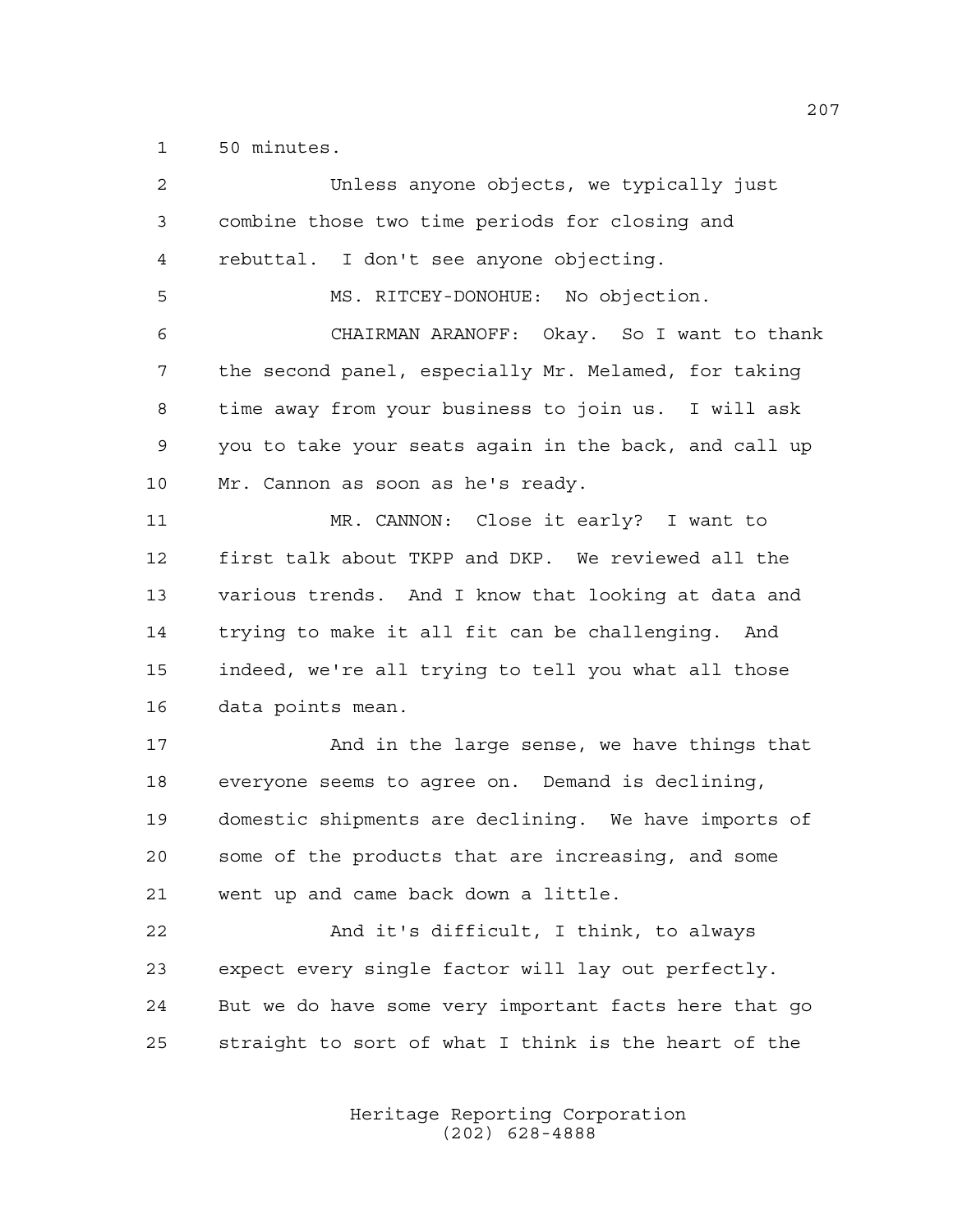matter, and that's the Chinese underselling.

| $\overline{a}$ | Your evidence tells you they were the lowest           |
|----------------|--------------------------------------------------------|
| 3              | price, and the witnesses tell you. We heard their      |
| 4              | prices routinely, weekly. We heard them, we got them   |
| 5              | in faxes. We got them in emails. Our sales force       |
| 6              | told us this is what you have to respond to.           |
| 7              | And so that evidence I think is very                   |
| 8              | compelling, that whether they responded by trying to   |
| 9              | hold their price, keep their profit margin up and lose |
| 10             | volume, perhaps in the case of MKP; or whether they    |
| 11             | responded by we've got to cut our price, chase their   |
| 12             | price because we can't afford to lose volume in TKPP,  |
| 13             | either species of injury, they're both present. And    |
| 14             | you see them on the stacks here.                       |
| 15             | And I think taken together, that evidence,             |
| 16             | with the statistics, lets you get a consistent picture |
| 17             | of what's happening to this industry. It's an          |
| 18             | industry like others you have seen. Indeed, there's    |
| 19             | too much global capacity. It might not have even been  |

made for a market that's the size of the market today.

21 But in that context, we have unfair trade. We have imports that are subsidized massively, and then are dumped. And when that occurs, the industry is entitled to relief. And that's the basis for an affirmative decision.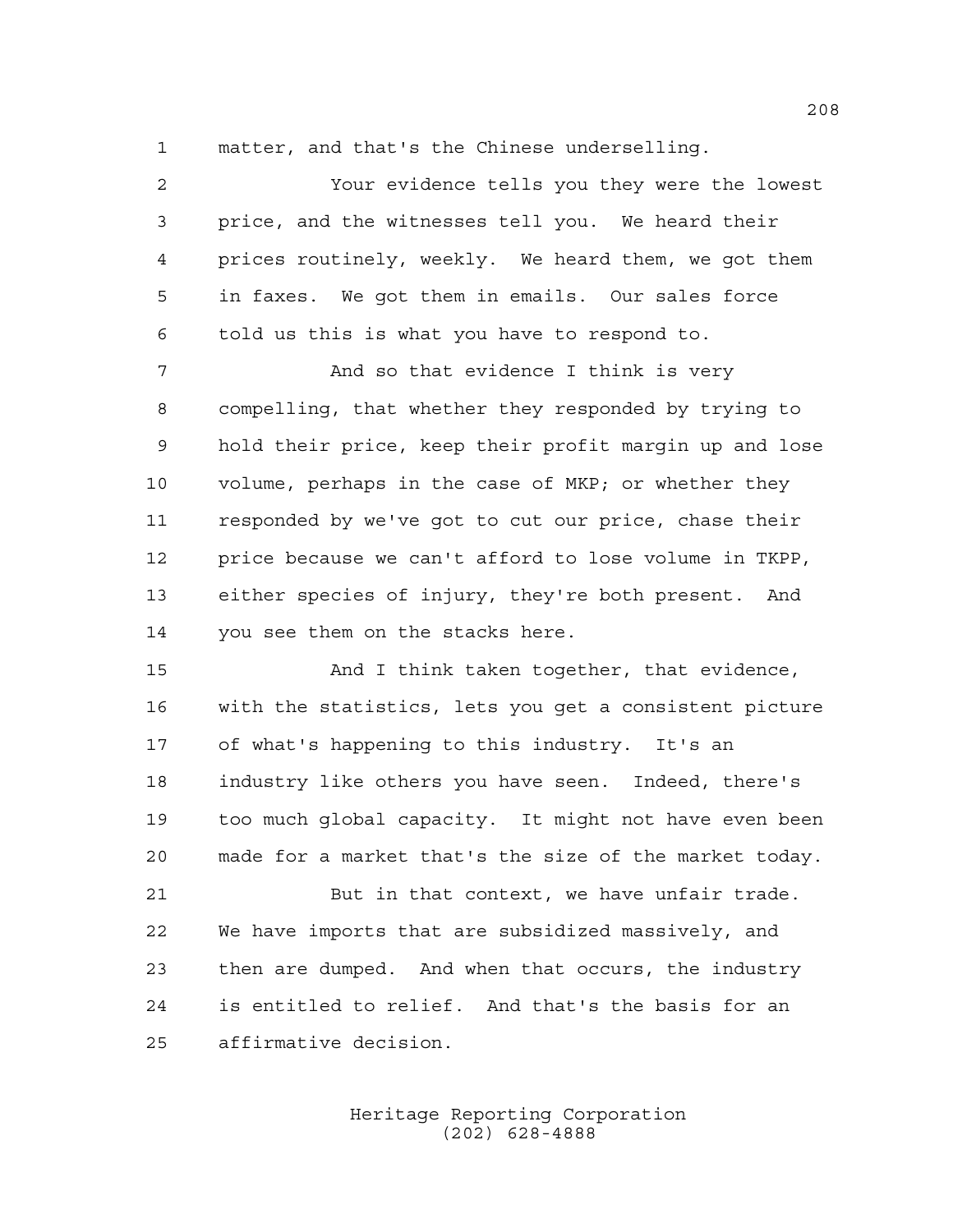Now, turning specifically to MKP. The witness for MKP, the witnesses, the panel, are representing a single importer. And as the question is brought out, they're not the only importer. In fact, if you look on the internet, there are sellers out there, such as Wego Chemical, who offer MKP food-grade openly on the internet. There are major U.S. distributors who carry these imports from China. And these, you can see from the staff report and we will point out, are not selling on the fertilizer market.

 There are companies, such as in the ship's manifest data one of the largest importers shown on the bills of lading is a company called VL Clark. VL Clark, on their website, is advertising food-grade product which they are trying to sell.

17 And then we have Winda, who participated at the preliminary, but is not here now. And they are selling food-grade product; indeed, their whole site, and all the products they offer, are talking about food grade. That is their market segment.

 So food-grade offers at least are widely available, and the container it's selling sell 40 times. But those prices are calling for a response. And then when the domestic industry is losing volume,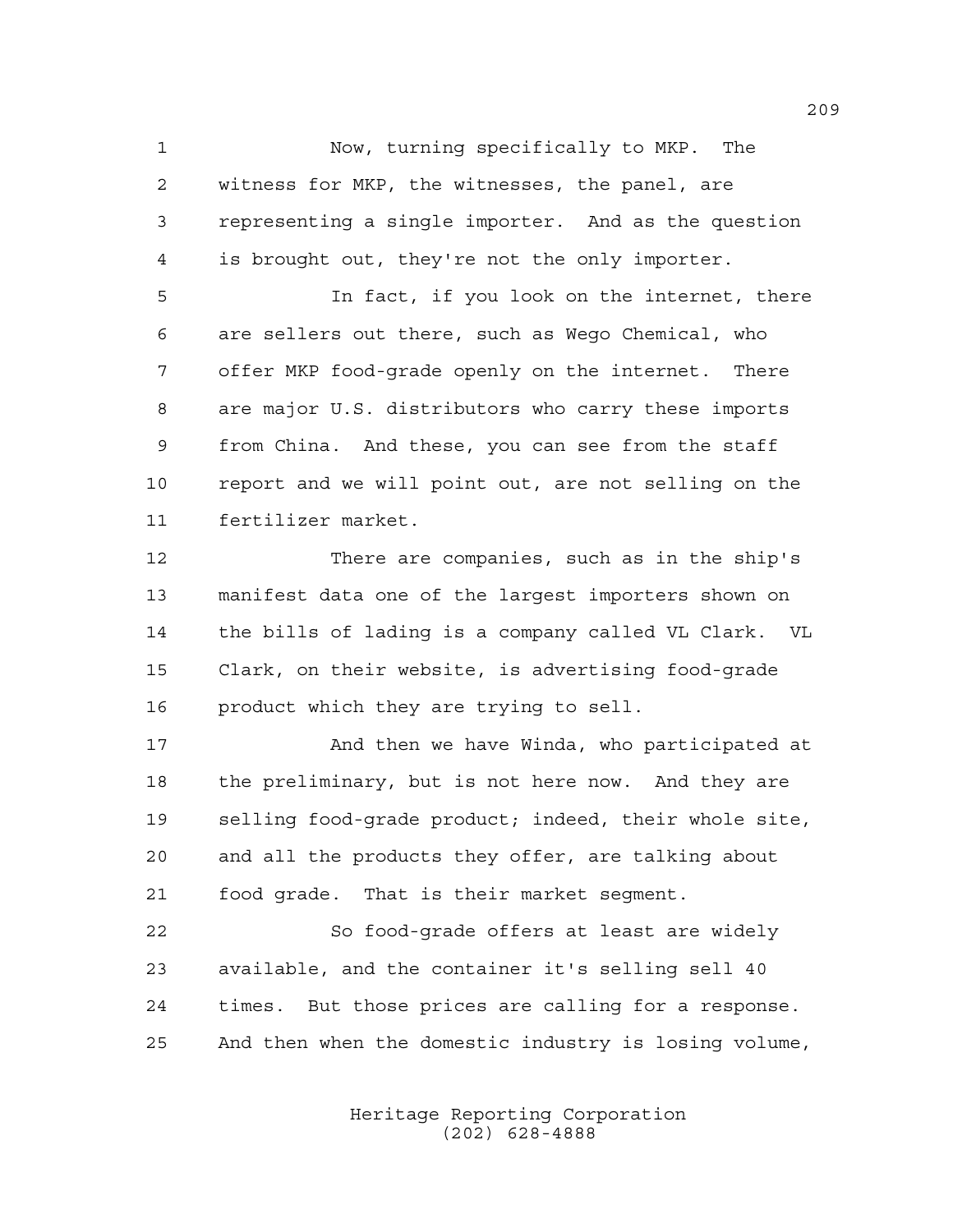they have to respond to that, and that's what you see happening in 2009.

 Now, with regard to the Chinese manufacturers, there are many Chinese manufacturers of phosphates. If you look at the imports of food-grade -- you called our attention, I believe, Commissioner Pearson, to the table which shows the breakdown of imports by percentage into what end use they go into. It's Table 4-17.

 For MKP it shows that a large volume of MKP is going to fertilizer. And there are small volumes in other uses.

 If you look up above that, to DKP, di- potassium phosphate, the lion's share of di-potassium phosphate is going into coffee creamer, processed cheese, and evaporated milk.

 Now, Chinese producers are making food-grade DKP that's every bit good enough to be sold in your processed cheese and your coffee creamer. Quite obviously, these companies can do the same thing with MKP. There is no technical limitation, and there is no inability to produce food-grade product that meets the standards.

 And we will, I'm sure, be able to come up with for you a list of companies in China who make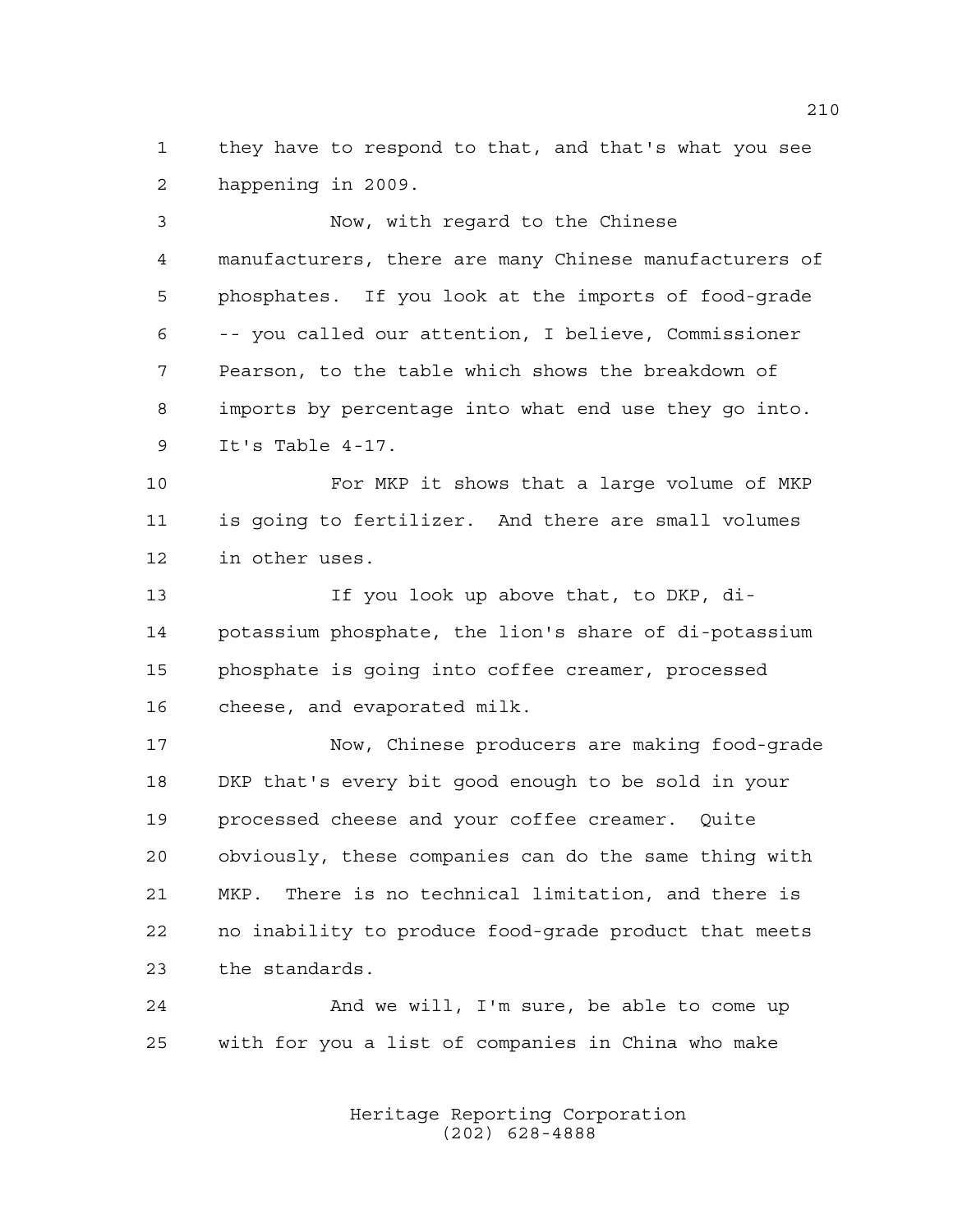food-grade MKP. Because I am confident that the fact that that's where they're selling all their DKP, they most certainly can make MKP, and are selling that into the U.S. market.

 Let me turn a minute to the domestic industry. ICL, they're making MKP. We talk so much about food-grade; don't lose sight, MKP makes tech- grade. I mean, I'm sorry, ICL makes tech-grade MKP. All right. They made more tech-grade than food-grade as recently as 2007.

 Now, if you look at the quarterly data, by the time you get to 2009, yes, ICL is selling more food-grade product than they're selling tech-grade. But they are still pulling in the tech-grade product. And there, there's no doubt that they're competing with the Chinese product.

 Even if you want to sell food-grade product into a tech-grade application, fine. We're still in that part of the market, too. They haven't left the tech-grade market; they are still trying to sell there. And it may not be the largest part of their business, but it's not abandoned.

 So then we also talked about threat. And the interesting thing that was discussed was Chinese capacity. But in the case of MKP, China doesn't have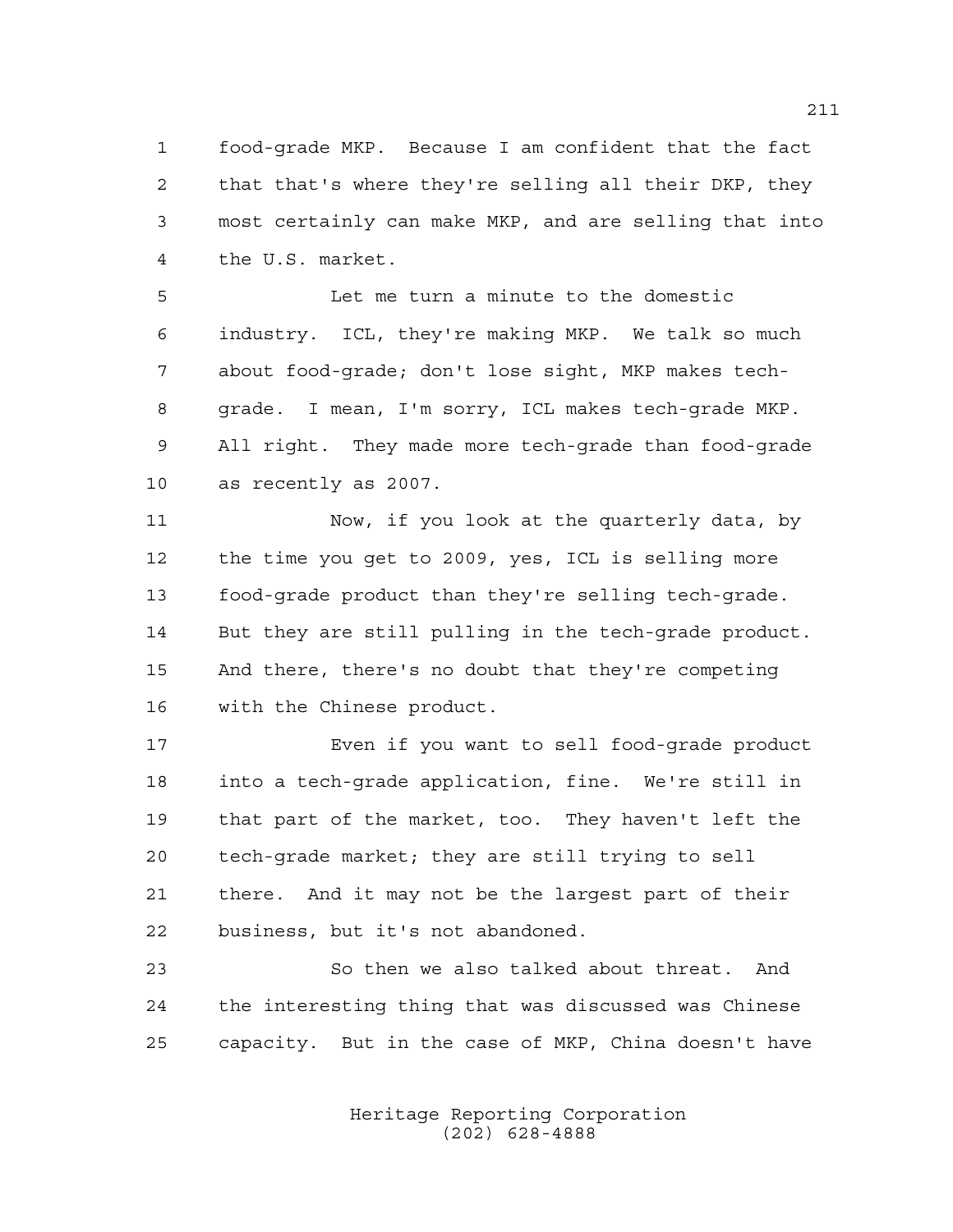to produce any more MKP than they're producing right now. They don't have to ship from any other country. The volume of MKP right now in the U.S. market is massive.

 If you take away the preliminary Commerce finding and all that volume comes back, that's sufficient. Now, if we don't need it existing and we don't need any volume, why is the domestic industry, why are they still in the market at all? It's there to say it's the same phenomenon that we see with each of these products. It was described by Angie this morning with regard to SHMP.

 First the Chinese penetrate the low-end market, the easy applications. Then they move upstream. It's happened product after product, and I know the Commission has seen this in other cases.

 So indeed, Chinese MKP food-grade may only be showing up in a very small percentage of sales. But that's not going to last for long. They can make the product, and they will soon be at all the accounts. And that's the threat.

Thank you.

 MS. ZISSIS: Good afternoon. My name is Kristine Zissis, and I'll do the closing on behalf of Valudor.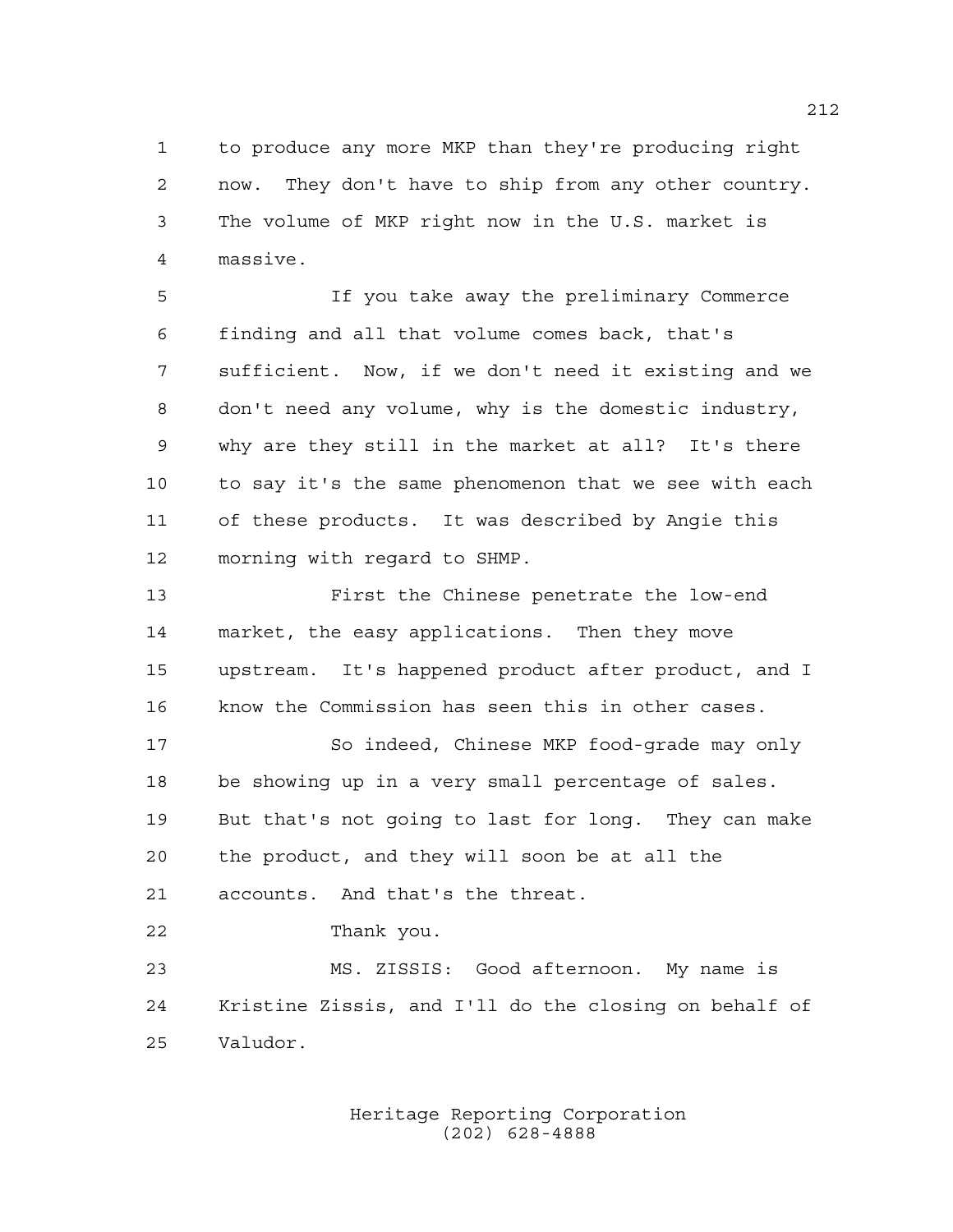First I just want to note, in listening to Mr. Cannon and his closing remarks, that there have been a number of shifts in the U.S. industry's position; shifts from the conference, when Ms. Schewe talked about the fact that the U.S. industry does not compete in the fertilizer market. Today we heard her say that in fact, they do make sales to this market. Also, in their brief, the U.S. industry

 stated that the Commission should, if anything, look for competition in a subset of the MKP market in the food-grade portion. They said that the Commission doesn't usually do this, but in this case it's warranted.

 Now we hear that in fact, ICL focuses on technical-grade. And that's what they've been doing 16 for the last few years. They've done a lot of technical-grade, in 2007, 2008.

 And we've also heard that the MKP for them, as a product, is a very small portion of their, their product line. On the other hand, we've heard that they want to supply, and they think they can supply the whole U.S. market without any imports to supplement. At the same time they said that they import non-subject product in order to compliment their production.

> Heritage Reporting Corporation (202) 628-4888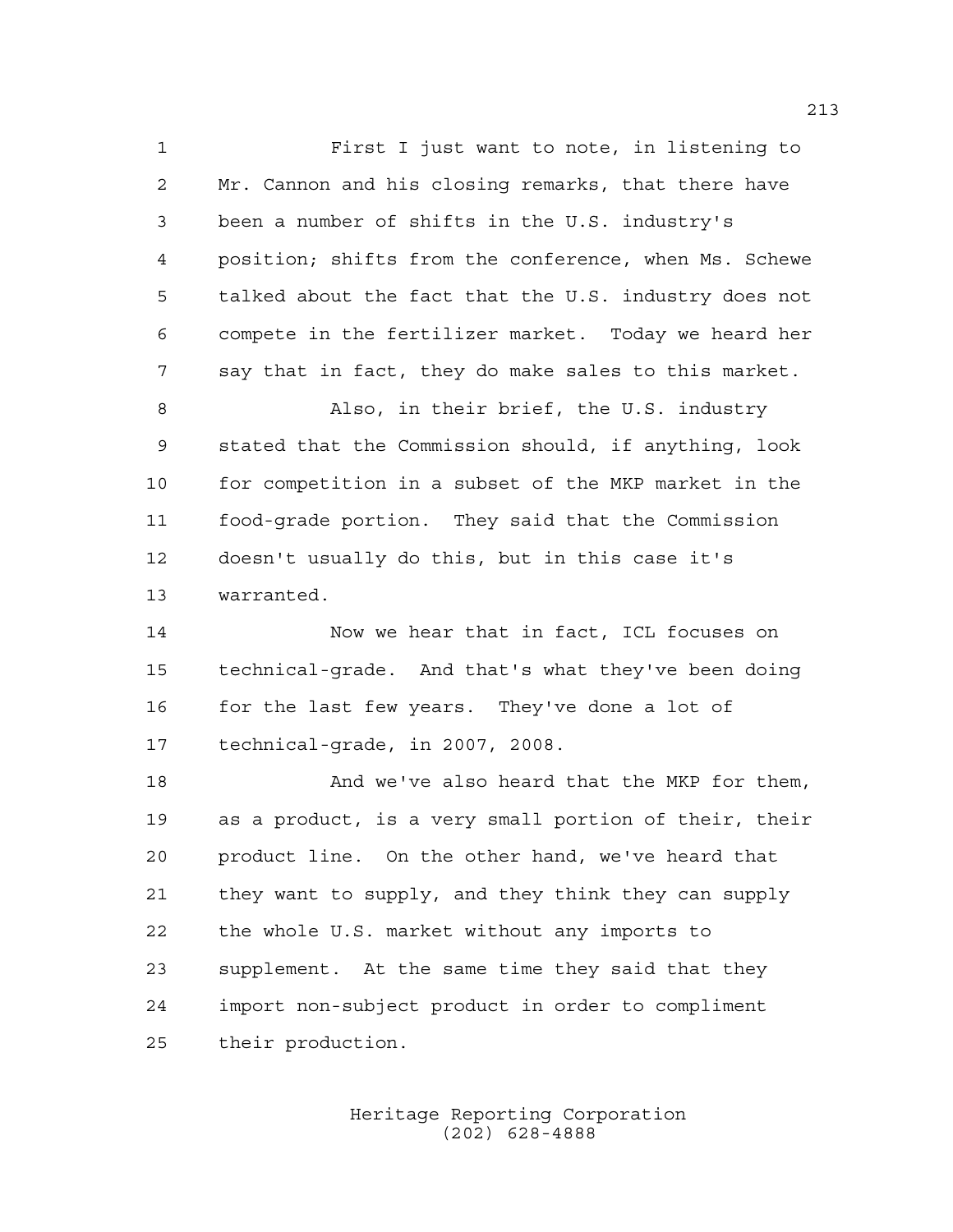So we're hearing a lot of things at one time. I will say that our story hasn't changed. Our story from our prehearing brief remains the same, and doesn't change as a result of the testimony here today.

 We again say there is no causal nexus between the domestic MKP industry's performance and imports of MKP from China. And the reason for this is that there is, at best, limited competition between subject imports and the domestic like product, in both the technical- and the food-grade markets.

 The imports of MKP from China that are technical-grade are used mainly in fertilizers. While we understand that Valudor is one importer, as Mr. Cannon pointed out, they are also the largest importer. And we heard today that fertilizer is a primary technical-grade, a primary market for MKP in the U.S. market. So it's an important and major market. And our understanding is that the U.S. industry does not compete in the market.

 Now, we did hear today that there have been limited, or one sale on, I'm not sure how to characterize them, to, from ICL to a customer. And we look forward to hearing more about this in the post-hearing brief.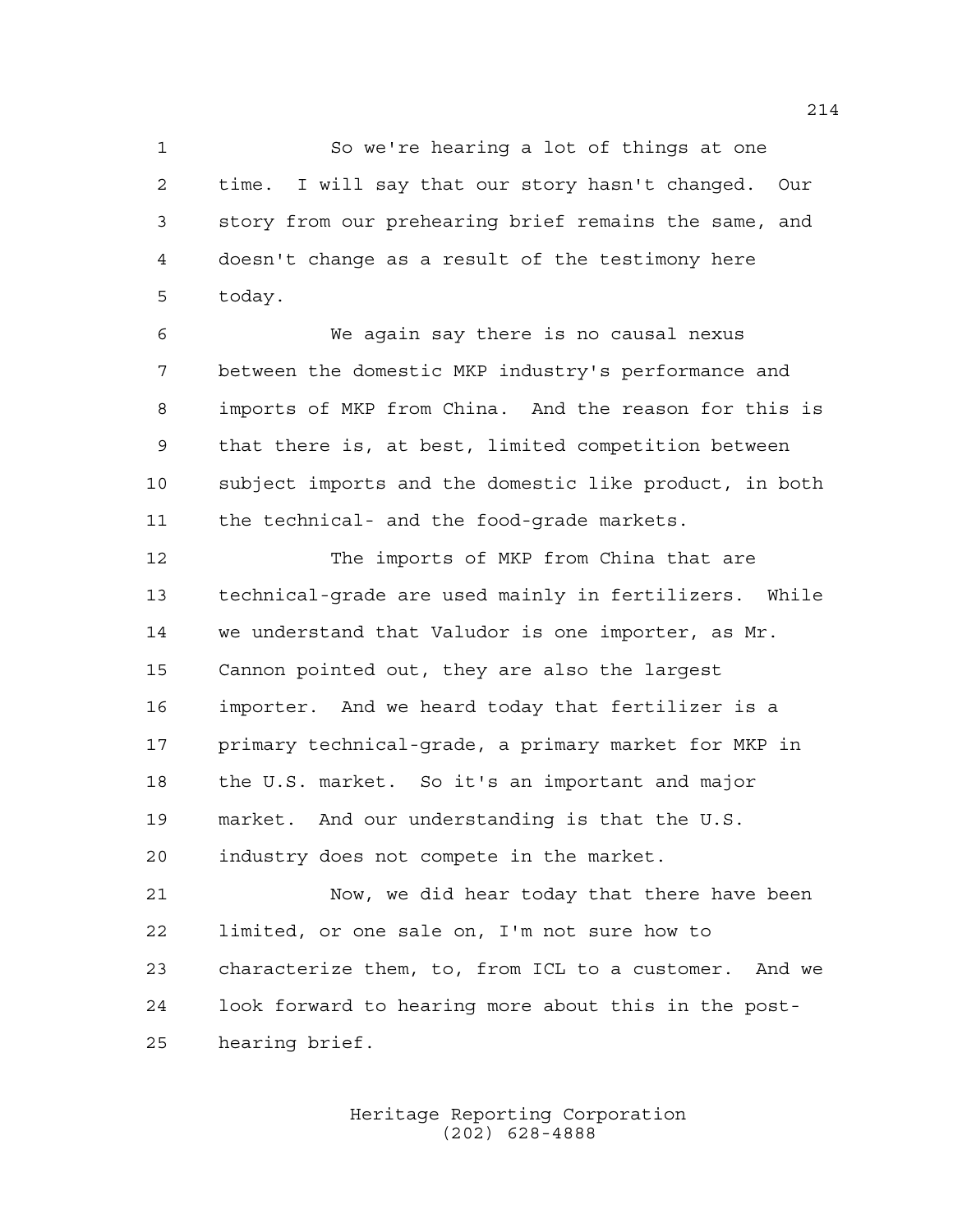But our understanding was that the U.S. industry is not interested in the fertilizer market. And our understanding is also that the competition in the fertilizer market is between the subject imports and non-subject imports; and that the U.S. producers import to compliment their production of food-grade, and of technical-grade for demanding applications.

 And these non-subject imports are from affiliates, like ICL in Israel and Enofos in Mexico. And to the extent that the U.S. industry sells its food-grade MKP as technical-grade MKP, it's selling it for demanding applications to standards that imports from China cannot meet, despite what the U.S. industry said this morning.

 MKP sold for these non-fertilizer technical uses are sold primarily to distributors that, as you have heard from Mr. Melamed, do not maintain inventory of both food- and technical-grade MKP. For these reasons, there is limited competition in the technical-grade segment.

 Now, today, and in their brief, the U.S. industry said that there is head-to-head competition between the U.S. producers and imports from China of food-grade MKP. But we would maintain that this head-to-head competition does not exist, at least not with

> Heritage Reporting Corporation (202) 628-4888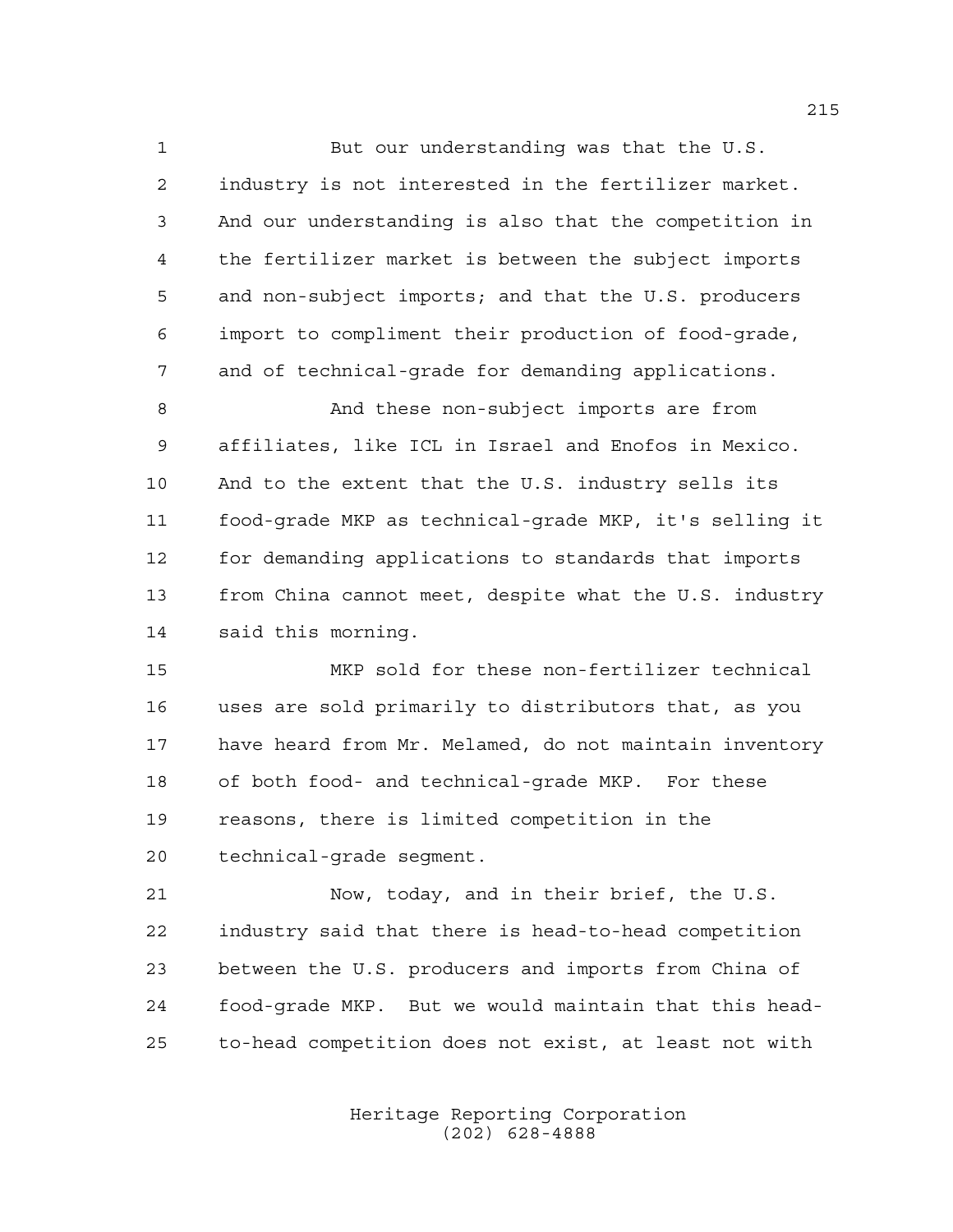subject imports. We'll look into these issues that you've pointed out in the staff report, and pursue any indications that there have been sales of food-grade, just as we heard the U.S. industry will do, as well.

 But as Mr. Melamed has said, Chinese food- grade MKP is not up to the standards of U.S. food- grade MKP. That's been his experience, for a variety of reasons. The Chinese producers don't use the stainless steel equipment, they don't handle the MKP consistent with food-grade requirements to avoid cross-contamination. And as we heard, Chinese food- grade MKP is acceptable to some customers for use in food in China and certain Asian markets; and in the U.S., it's usually sold for non-food purposes, such as for fertilizer, where there are low levels of impurities. There are requirements that, that the MKP be in a more pure form. And so for these reasons, there is also limited competition in the food-grade segment.

 We would say that competition in the food- grade segment instead is in the non-subject imports, is with non-subject imports. The U.S. industry admitted today that non-subject imports from certain sources compete against domestic production.

As for pricing, the U.S. industry has argued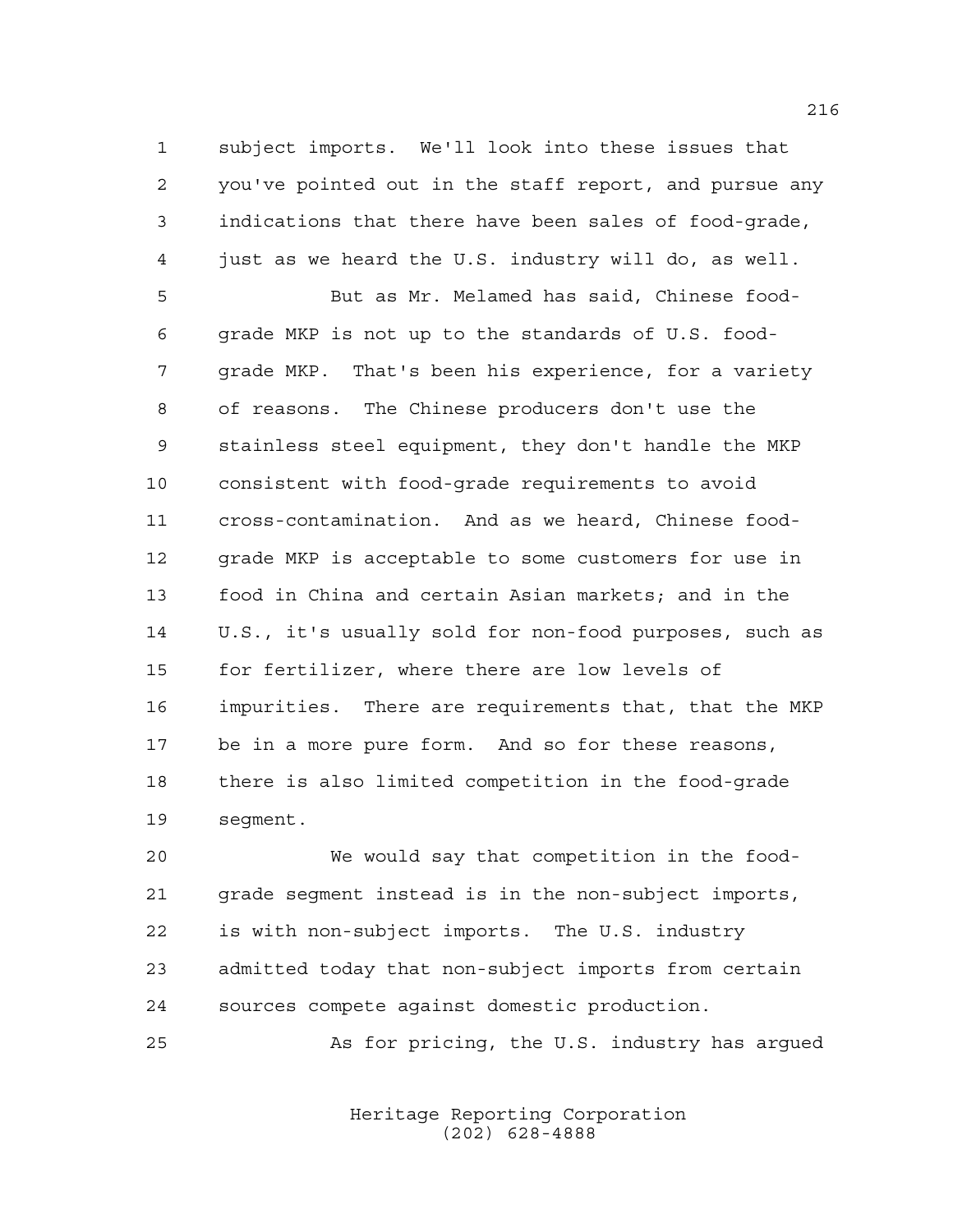that subject imports have undersold domestic producer prices, and that they were surprised they maintained price increases in 2008. The limited competition, we would say again, between subject imports and the domestic product undermines this claim of underselling. And we'll pursue this with respect to the product 3 and product 4 data in the staff report.

 And we think it should come as no surprise to the domestic industry that they commanded high prices in 2008. Demand was strong. There was shortages in the U.S. market in the time. And as they have said, they would only elect to produce and sell MKP if they could do so at a profit.

 The U.S. industry blames subject imports for their declining capacity, utilization, layoffs, and their inability to earn adequate profits. However, they admitted that they have an over-capacity issue, this morning. The U.S. industry was profitable during the investigation, with profits falling only in the second half of 2009.

 We would submit there were factors other than subject imports that account for this decline, such as the recession.

24 As for threat of material injury, the U.S. industry claims that the Chinese producers have unused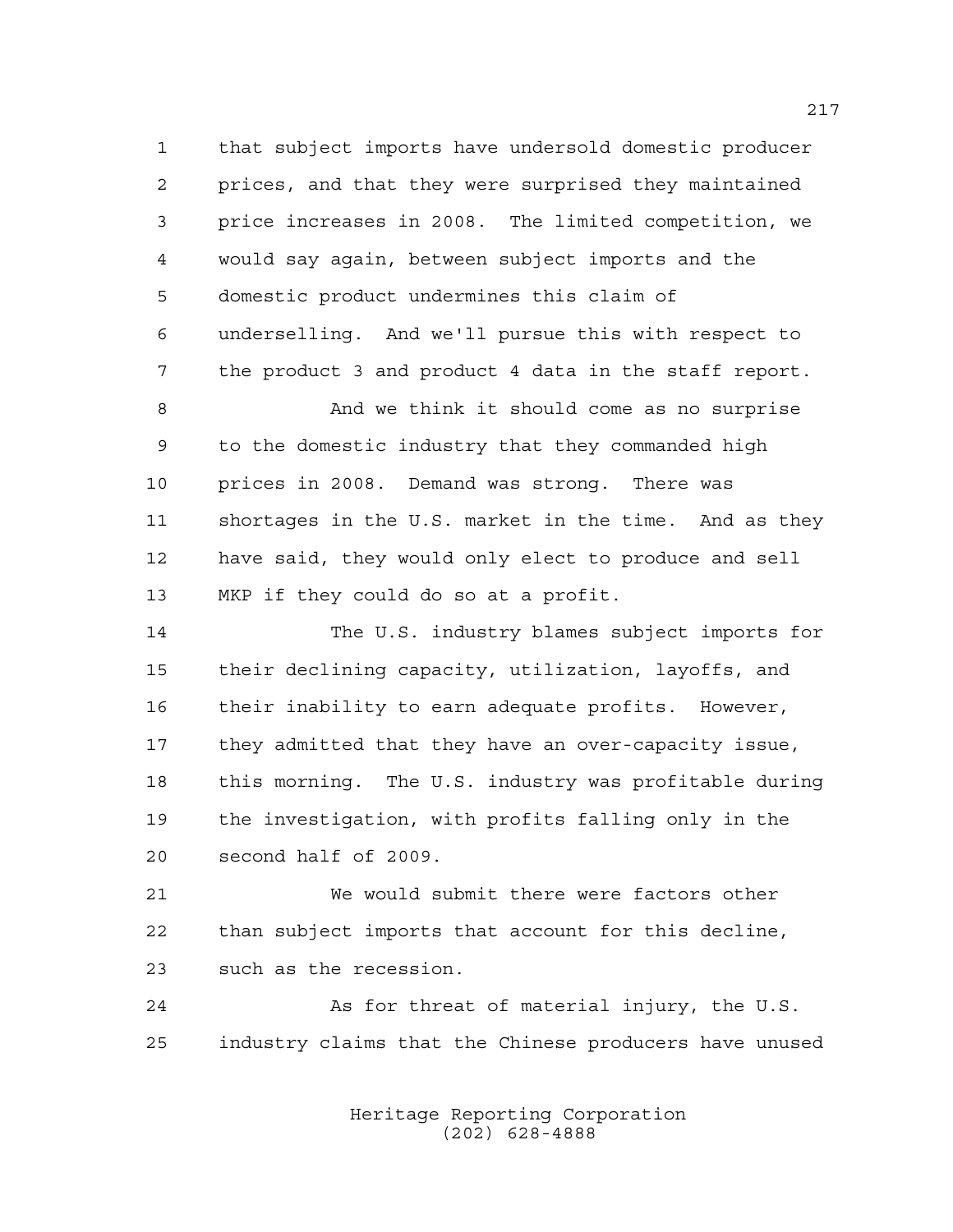capacity to produce MKP, and that they have the ability and incentive to shift MK exports from other markets to the U.S. market.

 Their argument has been premised on increased export to food-grade, rather than technical- grade, to the U.S. market. However, as you have heard, the food-grade MKP produced by the Chinese does not compete with U.S. food-grade product. In order to produce food-grade MKP that is acceptable to U.S. customers, the Chinese would have to make investments in their facilities, and undergo a lengthy qualification process.

 As we've pointed out, the Commission reached similar conclusions in the SEP preliminary determination that supported a negative threat to finding, when it stated that few Chinese producers have extensive capacity to produce it, and their export potential for food-grade STPP to the U.S. market in the imminent future is limited, due to reported qualification and safety issues with food-grade STPP.

 We would say the Chinese producers don't have the incentive to make the changes and investments necessary to change to food-grade production. And I'll mention three reasons.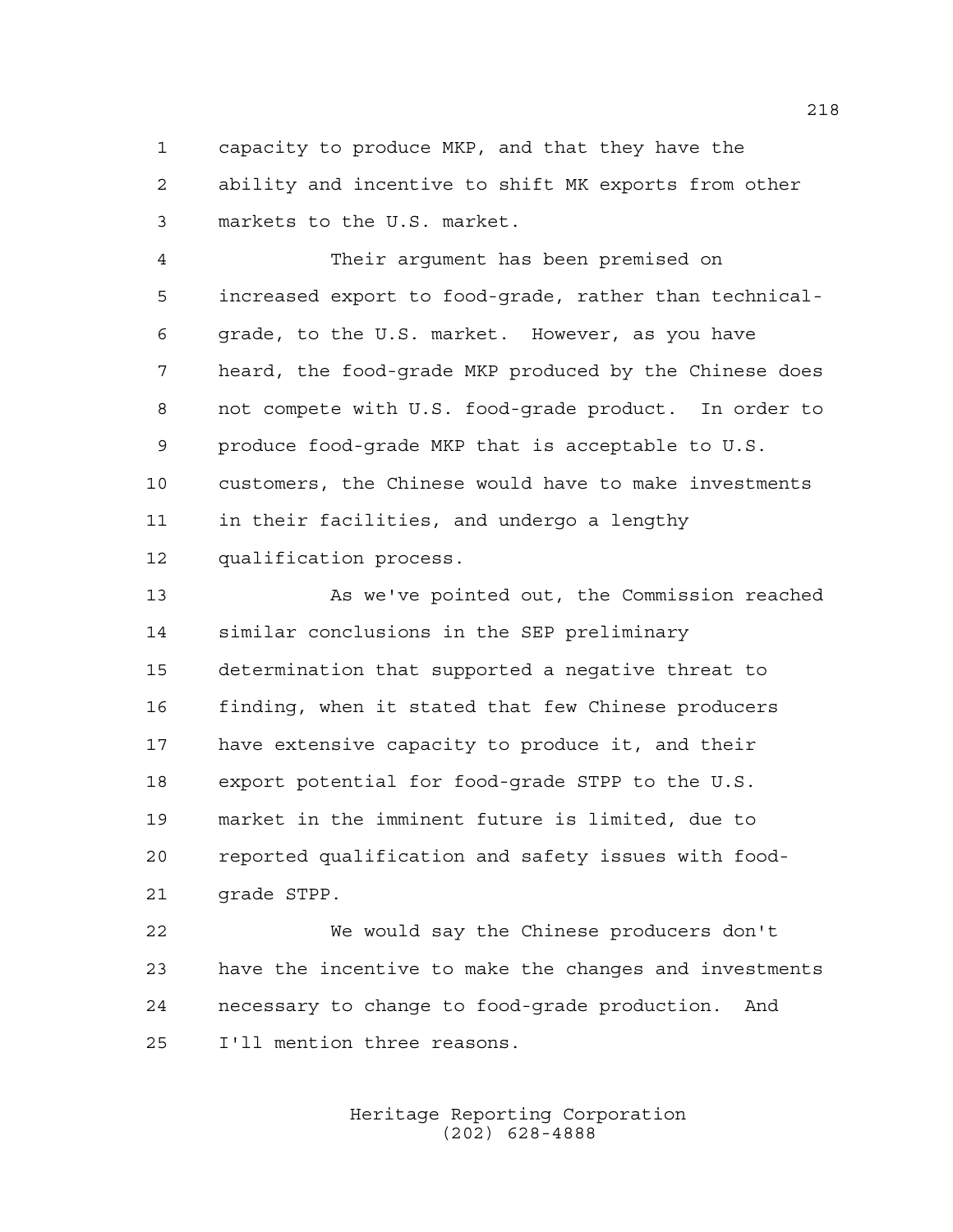One is that as the U.S. industry stated today too, the facilities usually are dedicated to food-grade production to avoid cross-contamination. So the Chinese producers would have to abandon their technical-grade production, and they don't have the incentive to make this wholesale change. They have technical-grade customers who want to purchase this 8 grade for use in the large and growing fertilizer market, and they also have customers for what they call food-grade MKP, including Asian customers and U.S. fertilizer customers.

 Second, U.S. customers do not want to purchase the Chinese food-grade MKP. And we'll look into any exceptions to this. But the Chinese would have to overcome safety concerns regarding food-grade Chinese MKP in the U.S. marketplace. And, as Mr. Melamed said, importers also require product liability and product recall insurance, which has been difficult to obtain.

 And then finally, the Chinese don't have the marketing or distribution networks in the U.S. that facilitate sales of food-grade MKP.

 In its brief, the U.S. industry cited to a number of Commission cases to support their claim that declining demand doesn't explain the position of the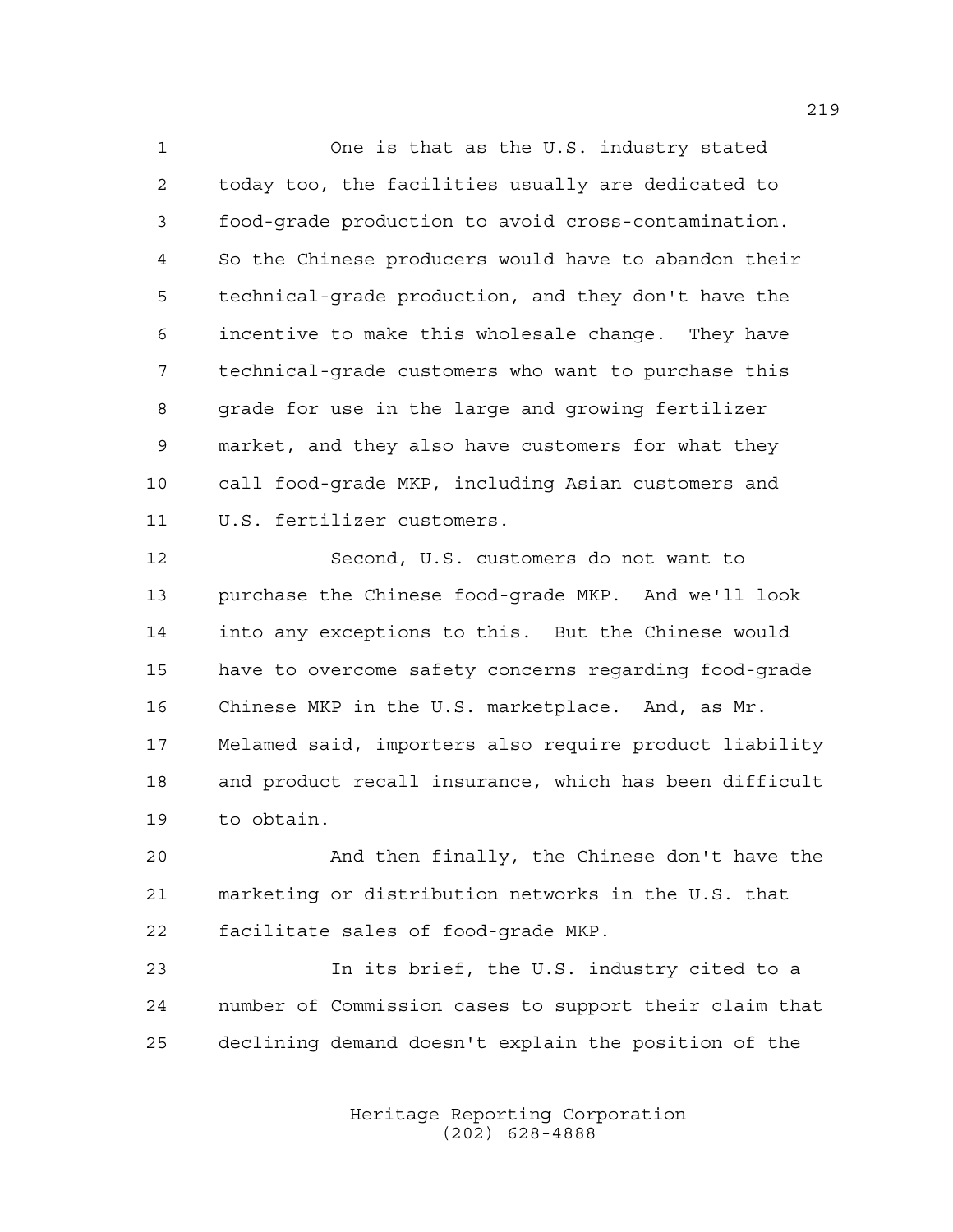domestic industry. And that non-subject imports don't sever the causal link between subject imports and threat of injury in respect to teabags and OCTG, HEDP, and the line pipe case. We would say that these cases don't apply, because in all of them, the Commission found that the products, the domestic product and the subject imports were highly substitutable. Whereas we would say here there's limited competition between the subject imports and the domestic product.

 And that is my concluding remarks. Thank you.

 CHAIRMAN ARANOFF: Thank you very much. And thank you, one more time, to everyone who has participated in today's hearing.

 Post-hearing briefs, statements responsive to questions and requests of the Commission, and corrections to the transcript must be filed by June 9, 2010. Closing of the record and final release of data to parties will take place on June 23, 2010. And final comments are due on June 25, 2010.

 As there is no other further business before the Commission, this hearing is adjourned.

 (Whereupon, at 3:30 p.m., the Commission was adjourned.)

//